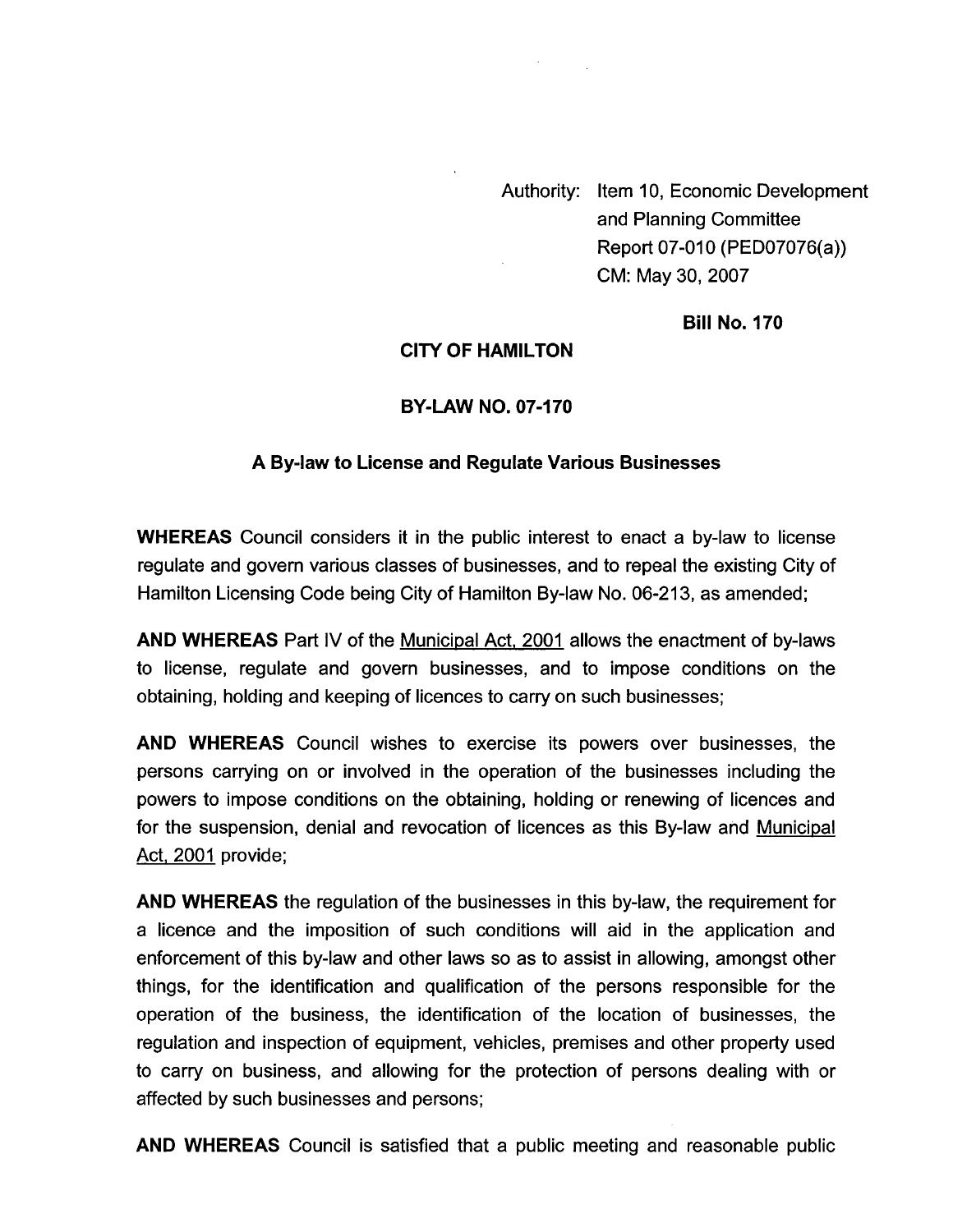notice have been given for enactment of this by-law in accordance with the Municipal Act, 2001;

**NOW THEREFORE** the Council of the City of Hamilton enacts as follows:

## **DEFINITIONS and APPLICATION**

- 1.(1) In this By-law:
	- (a) "**applicant**" means a person applying for a licence or renewal of a licence thereof under this By-law;
	- (b) "**business**" has the same meaning as provided in section 150 of the Municipal Act, 2001, S.O. 2001, Chapter 25, as amended;
	- (c) "**City**" means the City of Hamilton as constituted by section 2 of the City of Hamilton Act, 1999, S.O. 1990, c.14, Schedule C;
	- (d) "**City Council**" or "**Council**" means the council of the City of Hamilton;
	- (e) "**City Treasurer**" means the treasurer of the City;
	- (f) "**conditions**" includes special conditions which are conditions imposed upon a business in a class that have not been imposed on all of the businesses in that class, as a requirement of obtaining, continuing to hold or renewing a licence;
	- (g) "**former municipality**" means the City of Hamilton, the Town of Dundas, the City of Stoney Creek, the Town of Ancaster, the Town of Flamborough and the Township of Glanbrook, which municipalities were dissolved by subsection 5(1) of the City of Hamilton Act, 1999, S.O. 1999, c. 14;
	- (h) "**hearing**" includes a hearing or an opportunity given for a hearing, where an applicant or licensee may show cause why the licence should be granted, or not refused, revoked or suspended, with or without conditions;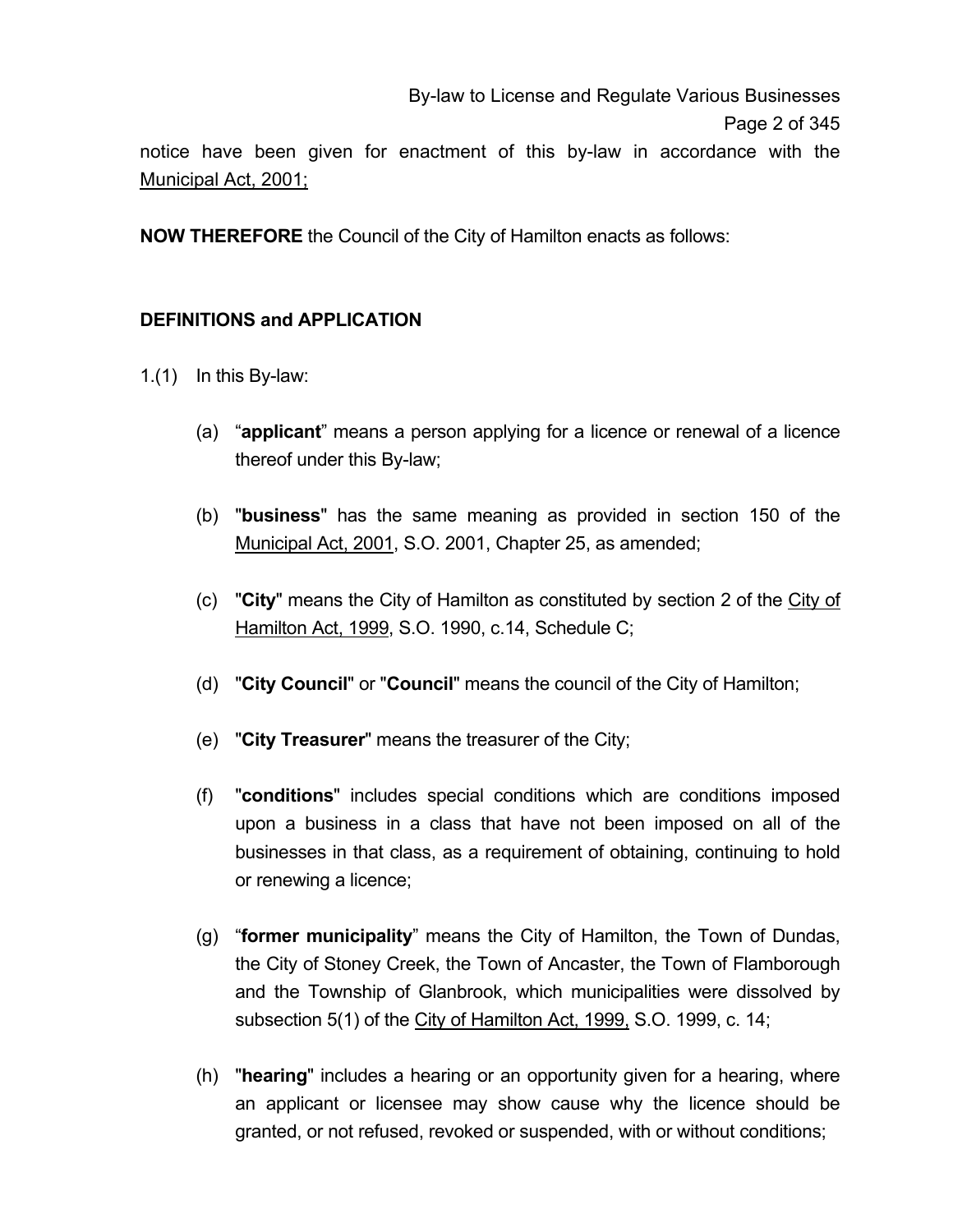- (i) "**inspector**" except where otherwise indicated means an employee of the Buildings and Licensing Division of the Planning and Economic Development Department who is appointed by the Issuer of Licences to enforce the provisions of this By-law;
- (j) "**Issuer of Licences**" means the Director of Building and Licensing of the Planning and Economic Development Department, or the persons the Director may designate from time to time to issue licences in his or her stead;
- (k) "**Licensing Committee**" means the City of Hamilton Licensing Committee established under subsection 3(1);
- (l) "**person**" includes an individual, partnership, corporation, and the heirs, executors, administrators or other legal representatives of a person to whom the context can apply according to law;
- (m) "**policies**" or "**policy**" means policies or a policy approved by Council under section 15 of this By-law;
- (n) "**private club**" means an establishment which is maintained and operated by a not-for-profit corporation or unincorporated association solely for the benefit and enjoyment of its members, and which has adopted by-laws or policies regulating the admission of persons to the corporation or association, the classes and conditions of membership, the suspension and termination of membership, the qualification and membership of directors and their manner of election, and the holding of an annual general meeting of members, and which requires the payment of fees and dues by members on an annual basis, and which issues cards or other documents to members which state the name of the member and the date on which his or her membership expires;
- (o) "**Secretary**" means the secretary of the Licensing Committee; and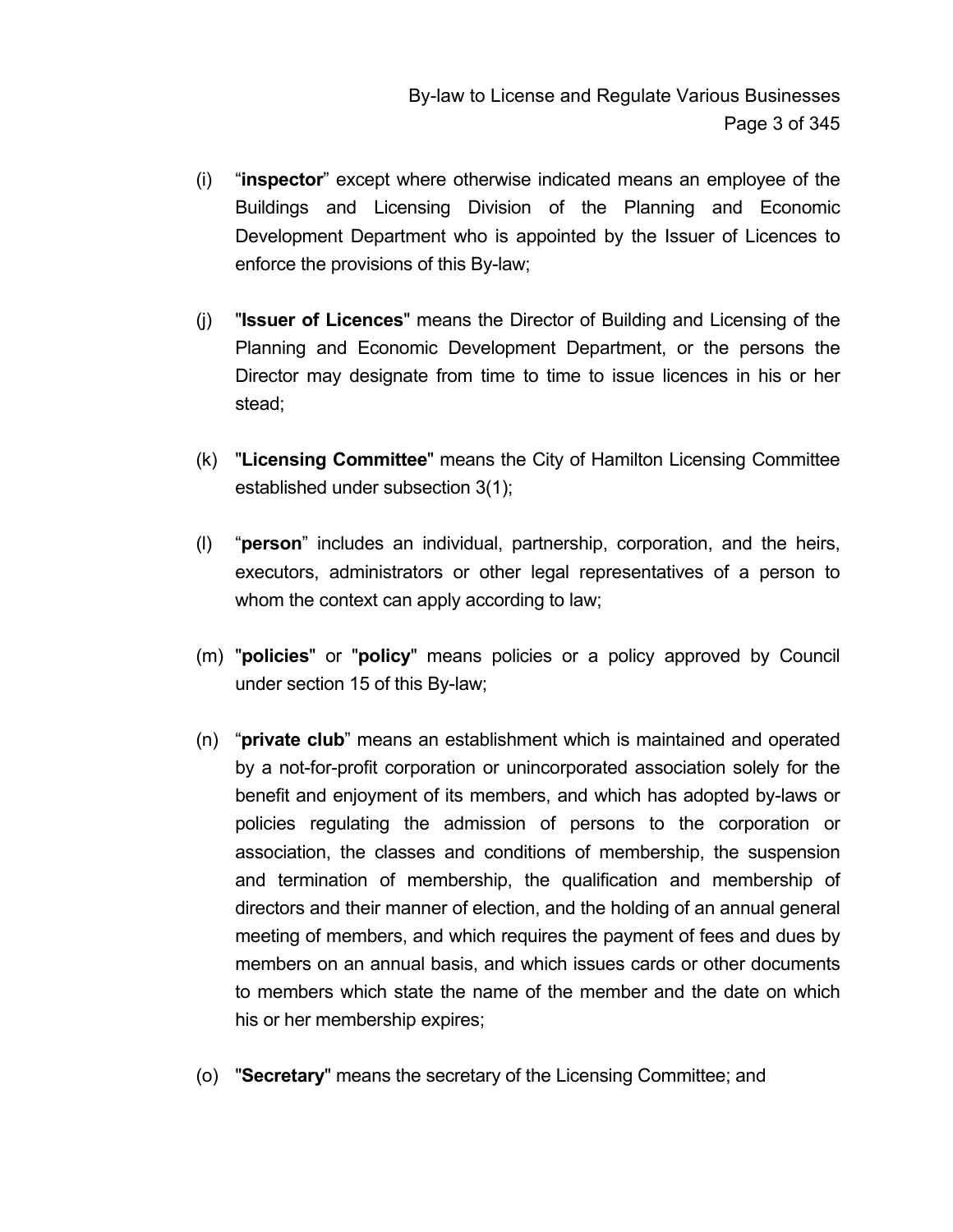- (p) "**Schedule**" shall be a reference to one or all the Schedules listed in Section 30, as the context requires.
- (2) Except where otherwise provided, the provisions of this By-law apply to the engaging in or carrying on, in the City of Hamilton, of any of the businesses regulated by this By-law.
- (3) This By-law is subject to the Retail Business Holidays Act, R.S.O. 1990, c. R.30.

### **ADMINISTRATION**

- 2. Subject to the terms of this or other by-laws, or the directions of Council:
	- (a) Administration of this By-law shall be by the staff of the Building and Licensing Division of the Planning and Economic Development Department of the City;
	- (b) Enforcement of this By-law shall be by persons appointed by the Issuer of Licences or Council for the purpose of enforcing the provisions of this Bylaw, which shall include the following:
		- (i) municipal law enforcement officers; and
		- (ii) inspectors appointed pursuant to the Building Code Act, S.O. 1992, c.23.
- 3.(1) A committee is hereby established pursuant to Section 23.5 of the Municipal Act, 2001, S.O. 2001, c. 25, as amended, under the name "City of Hamilton Licensing Committee", which shall be composed of not fewer than three members of council who are appointed by resolution of Council, and one such member shall be designated as the chair of the committee.
- (2) In place of the Council, the Licensing Committee shall, for the purpose of business and lottery licensing, hear the parties to a hearing or afford the parties an opportunity to be heard, and make decisions and recommendations from hearings so held.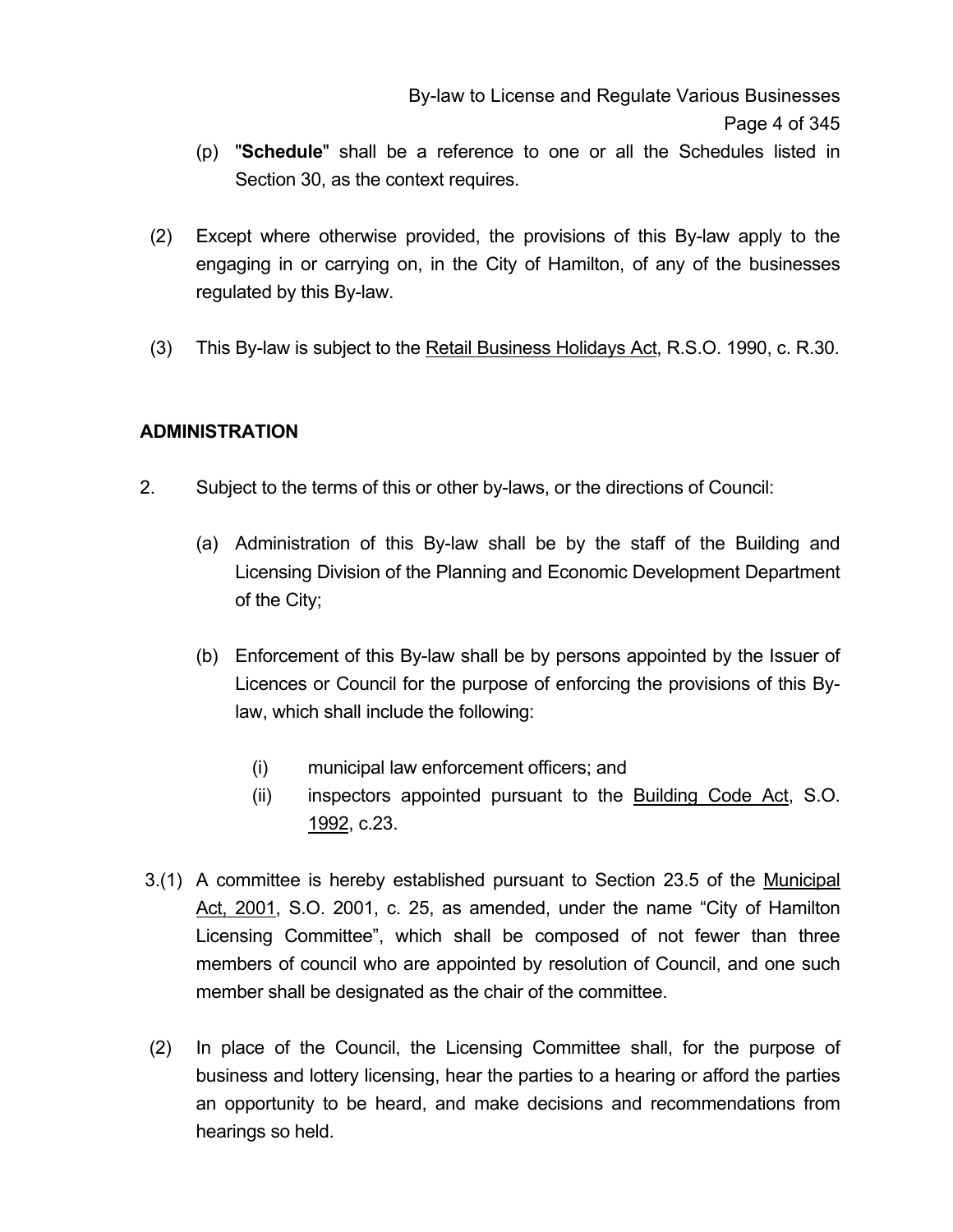- (3) For the purposes of (2), the Licensing Committee shall apply the by-laws of the Council and have the powers, duties and rights as applicable under the Statutory Powers Procedures Act, R.S.O. 1990, c. S. 22.
- (4) There shall be a Secretary to the Licensing Committee, who may be assigned administrative duties by the Committee.
- (5) The Secretary shall attend all meetings of the Licensing Committee and shall keep all necessary records and perform such other duties as may from time to time be required by the Licensing Committee.
- 4.(1) The duties of the Issuer of Licences include ensuring:
	- (a) that applications are on the form applicable to the class of licence applied for, complete, and signed by the applicant, or where the application is from a partnership or corporation respectively, signed by a partner or the president or other authorized signing officer of the corporation;
	- (b) that the applicant has paid the fees required for the applicable licence(s) and application, for the term of the licence, prior to processing the application; and
	- (c) In the case of a taxi-cab owner's licence, ensuring that there is a licence approved or available for issuance or transfer.
	- (2) Where an application or applicant fails to comply with the requirements of (1)(a) or (b), or the Issuer of Licences' instructions in that regard, or where no licences are available to be issued under  $(1)(c)$ , the application shall be returned and not processed further.
	- (3) Where the application is refused under (2), the applicant may be advised personally if present and the application returned, or may be advised by letter sent by regular mail to the applicant's address as disclosed by the application or previous last known address, if any.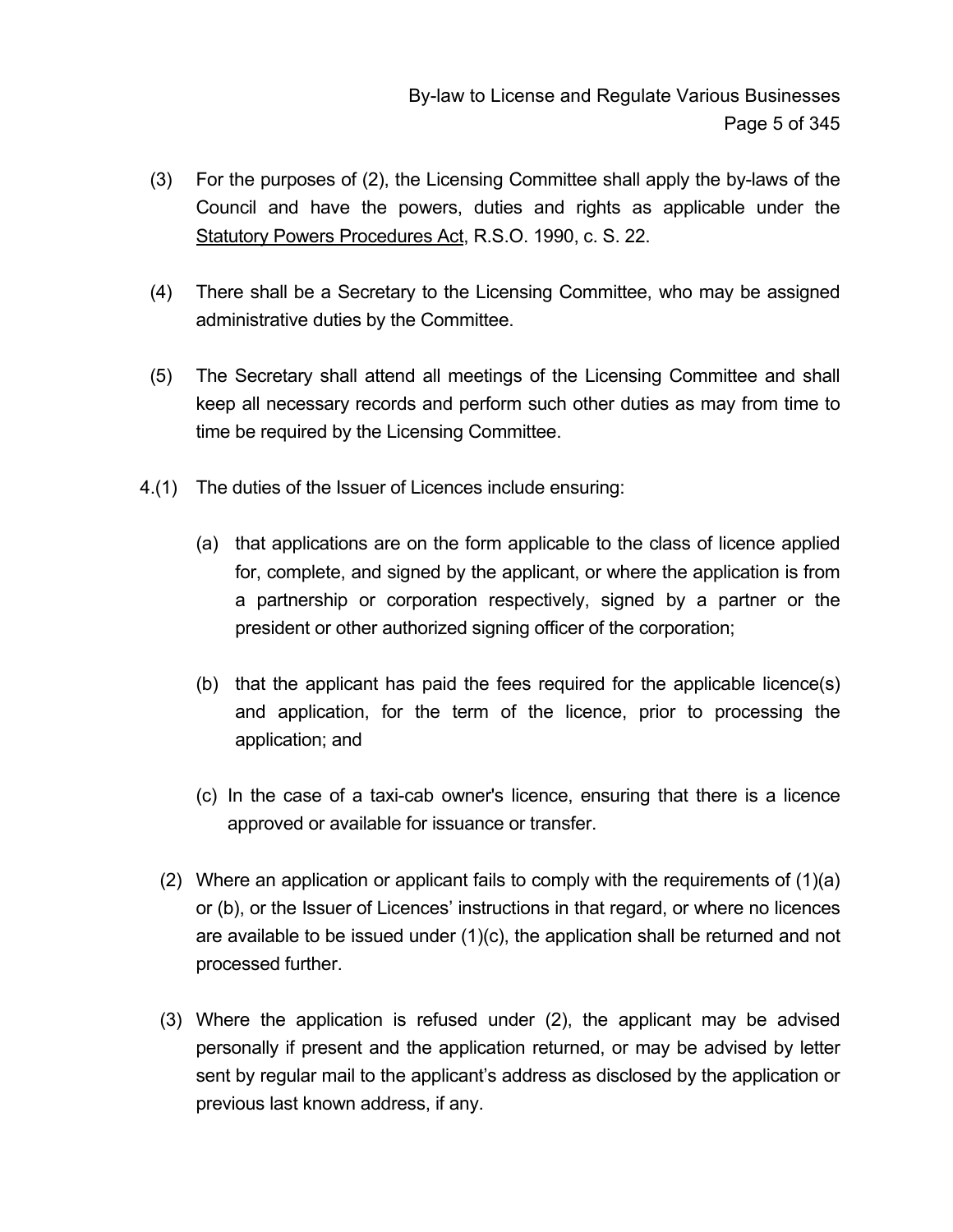### **LICENCE APPLICATIONS AND FEES**

- 5.(1) An applicant for a licence shall file the application, materials and fees, and in the case of a licensee renewing a licence, shall file the declarations, materials and fees, required to be supplied under the terms of this By-law.
	- (2) The applicant shall be responsible for ensuring that:
		- (a) all forms are properly completed and signed where necessary;
		- (b) truthful information is provided in forms required, or in responses supplied to enquiries made under this By-law;
		- (c) prior to issuance of the licence, any correction of information supplied under paragraph (a) or (b) is brought to the attention of the Issuer of Licences in writing; and
		- (d) all necessary and required information, materials and fees are delivered to the Issuer of Licences.
	- (3) An applicant may withdraw the application prior to issuance of the licence.
- 6.(1) The applicant shall make a written application for a licence, and shall include in or with the application:
	- (a) the particular class or classes of licence applied for;
	- (b) the full name, home address and telephone number of the applicant;
	- (c) any other information as may be required for the kind and class of licence by the Schedules, or as may be required by the Issuer of Licences to identify the applicant, the business and its owner or operator, and the nature of the business which the applicant proposes to license, including any premises or vehicle, cycle or cart to be used;
	- (d) where the application is for renewal of a licence, the applicant shall either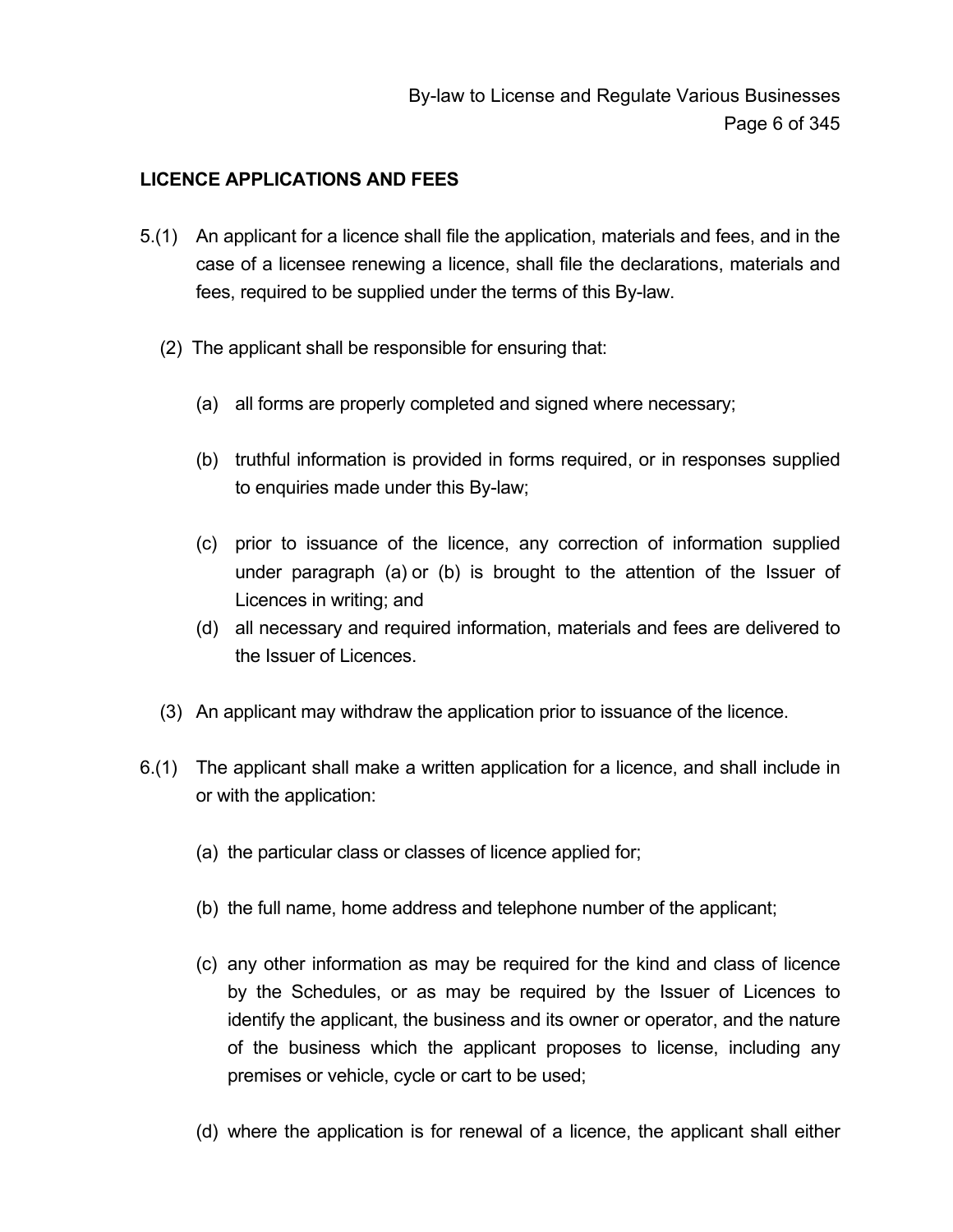supply completed and executed declarations on the form provided to the effect that there is no change to the information as supplied in the previous application and previous records of conviction required under this By-law, or shall provide either a new application or a written and signed list of the changes in the required information from the previous application, as may be requested by the Issuer of Licences; and

- (e) applicants shall supply with the application, the following information:
	- (i) an applicant for the following classes of licence shall submit, as part of the application for a licence, an original criminal record together with a list of any criminal or provincial offences for which the applicant has been convicted and not pardoned which are not found on the original criminal record submitted, or alternatively, provide the original certification from the police that the applicant has no such record of conviction: Antique Market/Flea Market, Auctioneer, Adult Entertainment Parlour Owner, Adult Entertainment Parlour Operator, Adult Entertainment Parlour Attendant, Class A or B Adult Video Store, Bed & Breakfast, Body Rub Parlour Owner, Body Rub Parlour Operator, Body Rub Parlour Attendant, Building Repair Contractor, Master Builder Repairer, Drain Repair Contractor or Master Drain Installer, Heating, Air-conditioning and Ventilation Contractor or Master Warm Air Heating, Air Conditioning and Ventilation Installer, Plumbing Contractor, Master Plumber, Hawker/Pedlar, Cab Broker, Class A, B1, B2 or B3 Public Garage, Lodging House, Public Baths, Residential Care Facilities, Precious Metals and Jewellery Dealer, Pawnbroker, Salvage or Second-hand Goods Shop or Yard, Transient Trader.
	- (iii) an applicant for the following classes of licence shall submit, as part of the application for a licence, an original criminal and driving record together with a list of any criminal, driving and other provincial offences for which the applicant has been convicted and not pardoned that are not found on the original document submitted, or alternatively to the requirement to provide a criminal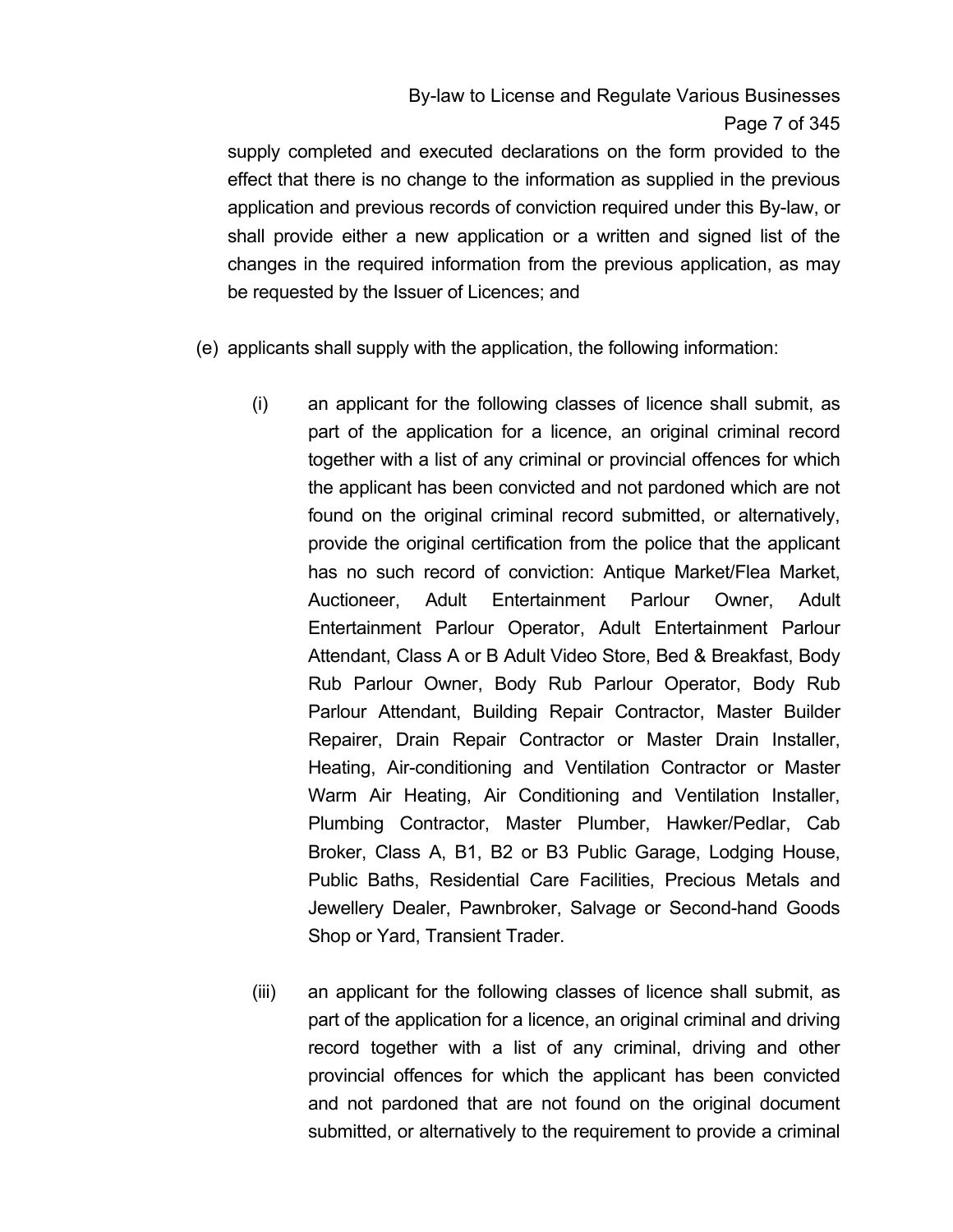record, provide the original certification from the police that the applicant has no such record of conviction: Cab Driver and Owner, Limousine Driver and Owner

- (iv) a licensee of the following classes, shall submit as part of the application for renewal of the licence, an original driving record together with a list of any driving offences for which the applicant has been convicted and not pardoned that are not found on the original document submitted: Cab Driver and Limousine Driver.
- (v) a licensee seeking to renew a licence for the classes set out in (i) or (ii) above, where a change of information has been noted in the criminal, provincial or driving record as applicable, shall upon request of the Issuer of Licences submit the records and information required by (i) or (ii) as applicable, with the application for renewal.
- (2) The application and required materials shall be delivered in person by the applicant to the Issuer of Licences, together with the applicable fees.
- (3) Where the applicant for a licence application is a partnership, the application shall include the names and addresses of all partners, and each partner shall supply the information required under paragraphs (1)(e)(i) and (ii).
- (4) Where the applicant for a licence is a corporation, the application shall include the names and addresses for all directors and officers, and each director and officer of the corporation shall supply the information required under paragraph  $1(e)(i)$  and  $(ii)$ .
- (5) A criminal record, driving record or other document referred to in 1(e) (i), (ii) or (iii) shall be dated not more than 31 days prior to the date on which the application is filed with the Issuer of Licences.
- (6) A licensee who fails to have the licence renewed on or before its expiry date, upon renewal of the licence, shall pay an administrative re-instatement fee in addition to the applicable licence fee, as set out in Schedule 31 of this by-law.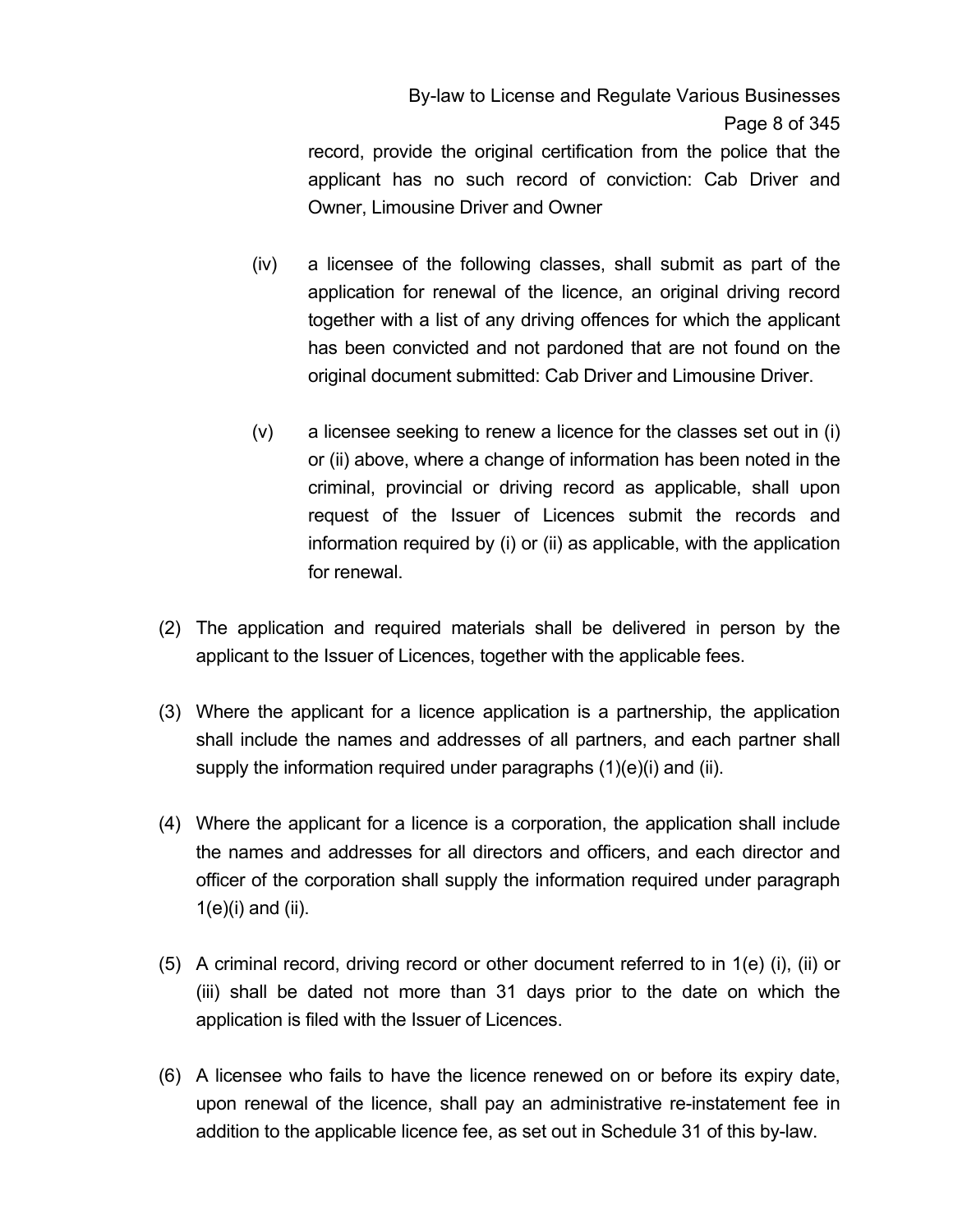- (7) Where any premises or part thereof are to be used for a purpose requiring authorization by licence, the applicant shall ensure the application includes an accurate and complete description of such premises or of the part to be authorized to be so used, including the address and telephone number of the location, and shall make a separate application for each separate premises to be licensed.
- (8) Where a motor vehicle is to be used for a purpose requiring authorization by licence, the applicant shall ensure the application includes a sufficient description of such vehicle, including the make, the model, the licence plate number, and the vehicle identification number, and shall make a separate application for each vehicle to be licensed.
- 7.(1) In this section, "licence" means a licence for a business of the following classes, which is not a renewal or transfer of a current and valid licence under this Bylaw: a flea market under Schedule 6, a lodging house under Schedule 9, any class of garage under Schedule 16, a public hall, bingo parlour, roller skating rink, billiard parlour or pool room under Schedule 17, a residential care facility under Schedule 20, or an eating establishment under Schedule 21.
	- (2) Every person seeking a licence for the proposed business, shall submit a plot plan in a form satisfactory to the Issuer of Licences, together with the fees and documents required for a zoning verification certificate, and submit the zoning verification certificate obtained as part of the application.
	- (3) Where a person submits a licence application and fails to comply with subsection (2), unless the applicant withdraws the application, the Issuer of Licences shall schedule a hearing before the Licensing Committee seeking denial of the licence for the reason of an incomplete application, and the Licensing Committee shall recommend denial of the licence unless the applicant has complied with the requirements of subsection (2).
- 8.(1) The applicable licence fee for each class or type of licence shall be the fee prescribed for each Schedule in the respectively numbered section of Schedule 31, for such type or class of licence or application, and shall be considered an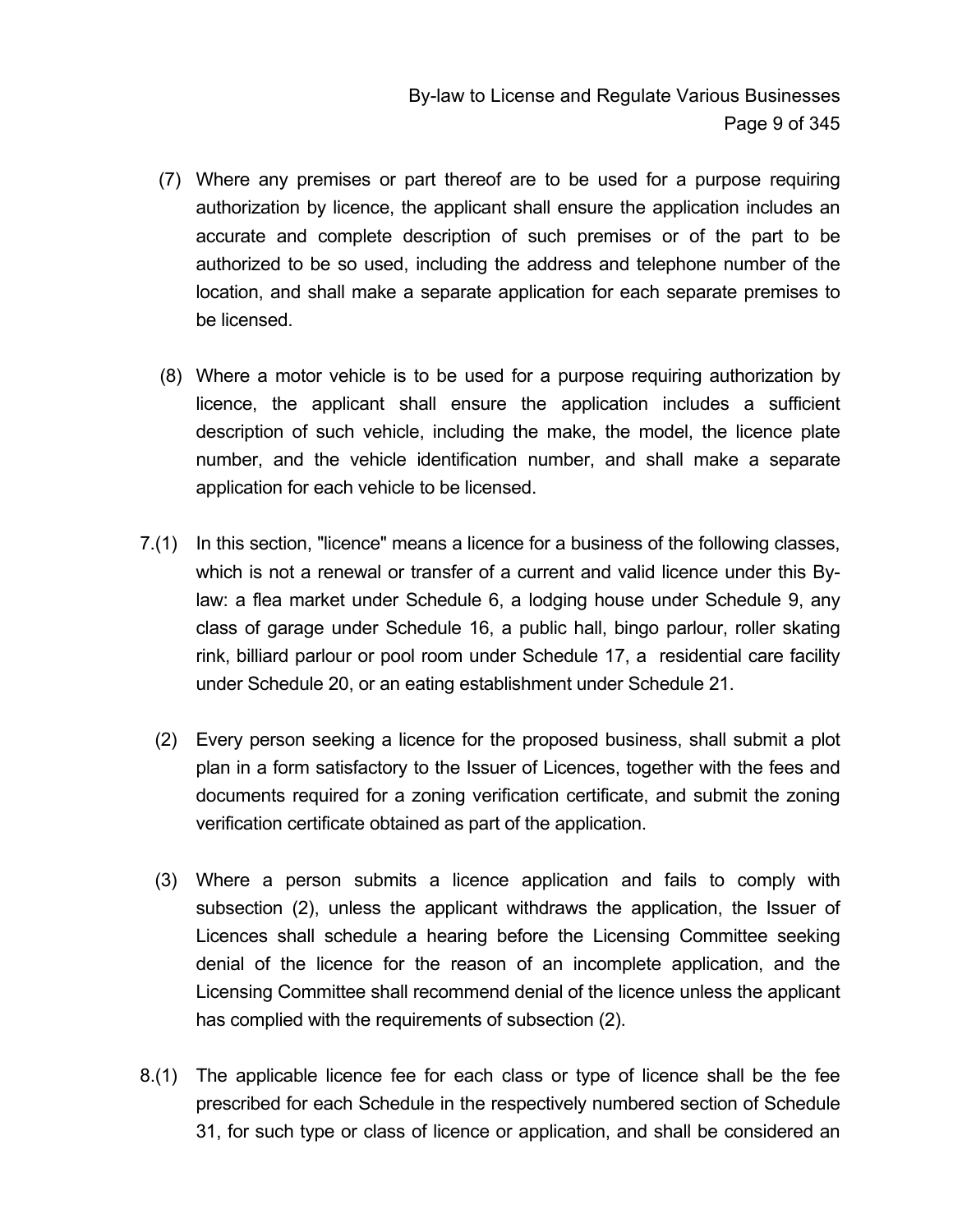annual fee unless this By-law specifies otherwise.

- (2) Subject to subsection (3), applicants and licensees shall pay the fees prescribed for the application and licence applied for, and their licence when issued shall expire one year later, on the anniversary of the date of issuance, unless the applicable Schedule or this By-law provides for a shorter term.
- (3) Where a licence has been issued or renewed subject to the fulfillment of a condition imposed by the Issuer of Licences or the Licensing Committee, and the applicant or licensee has failed to fulfil such condition within the time specified, the applicant or licensee shall pay an additional fee of \$100.00 before the licence may be continued.
- (4) In spite of the expiry date determined under subsection (2), a licence shall expire:
	- (a) when the licence is revoked or suspended under this By-law;
	- (b) where the licence is issued to an individual, on the date of death of the individual; or
	- (c) in the case of a licence issued to a partnership or corporation, on the date of dissolution of the partnership or corporation.
- (5) Refunds of licence fees paid under subsections (2) and (3) may be made, in the following amounts and circumstances:
	- (a) Where the applicant prior to processing the licence under section 11 withdraws an application for a licence, a refund of the licence fee may be made to the applicant;
	- (b) Subject to clause (e), where an application for a licence is withdrawn by the applicant after processing the licence under section 11 and before issuance, a refund of the licence fee may be made to the applicant;
	- (c) Subject to clause (e), where a licence or renewal of a licence is refused or denied, a refund of the licence fee may be made to the applicant; and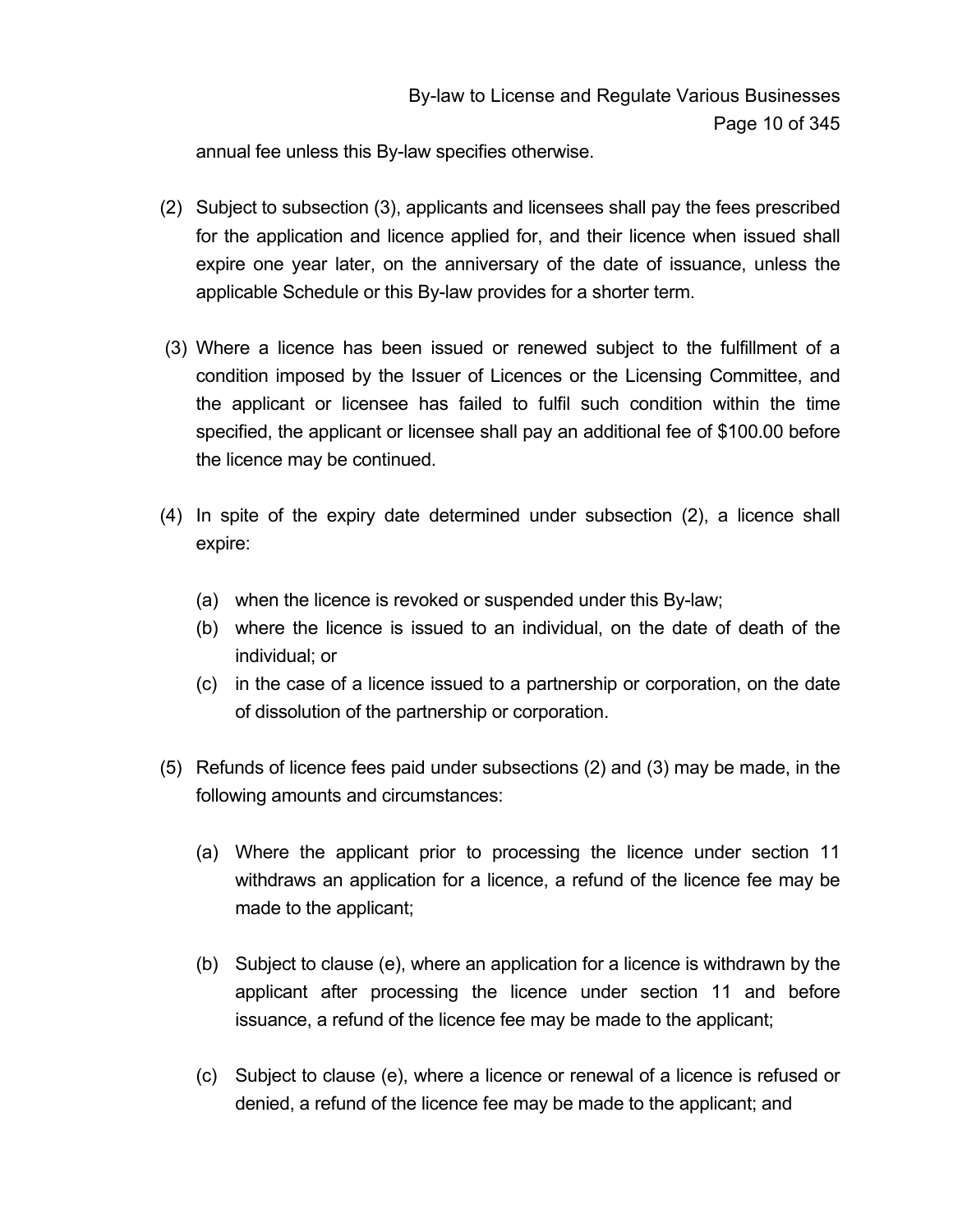- (d) Where a licence is revoked, a refund may be made of the proportionate amount of the unexpired portion of the term of the licence; and
- (e) In the case of an application for a licence other than a renewal, the processing fee as set out in Schedule 31 of this By-law is non-refundable, in the event the application is withdrawn or the licence is not issued, and for the sake of clarity in this subsection, "renewal" means renewal by the current licensee of the previous year's licence without change.
- (6) Except in the case of subsection (4)(b), the licensee shall return the licence certificate, plate, sticker or photo identification to the Issuer of Licences:
	- (a) in the case of a licence that has been suspended or revoked, unless the licence certificate has been returned to the City at the earlier request of the Issuer of Licences, within seven days of the date of approval of the suspension or revocation by Council; or
	- (b) where the business ceases to operate.
- 9. Fees shall be paid by the licensee for replacement of:
	- (a) a licence certificate,
	- (b) photo identification, and
	- (c) a licence plate,

in accordance with Schedule 31 of this By-law.

10. Where the City provides any form or other document to a person that requires the insertion of information, the form or document whether or not containing the inserted information in whole or in part, shall be and remain the property of the City.

#### **ISSUANCE of LICENCES**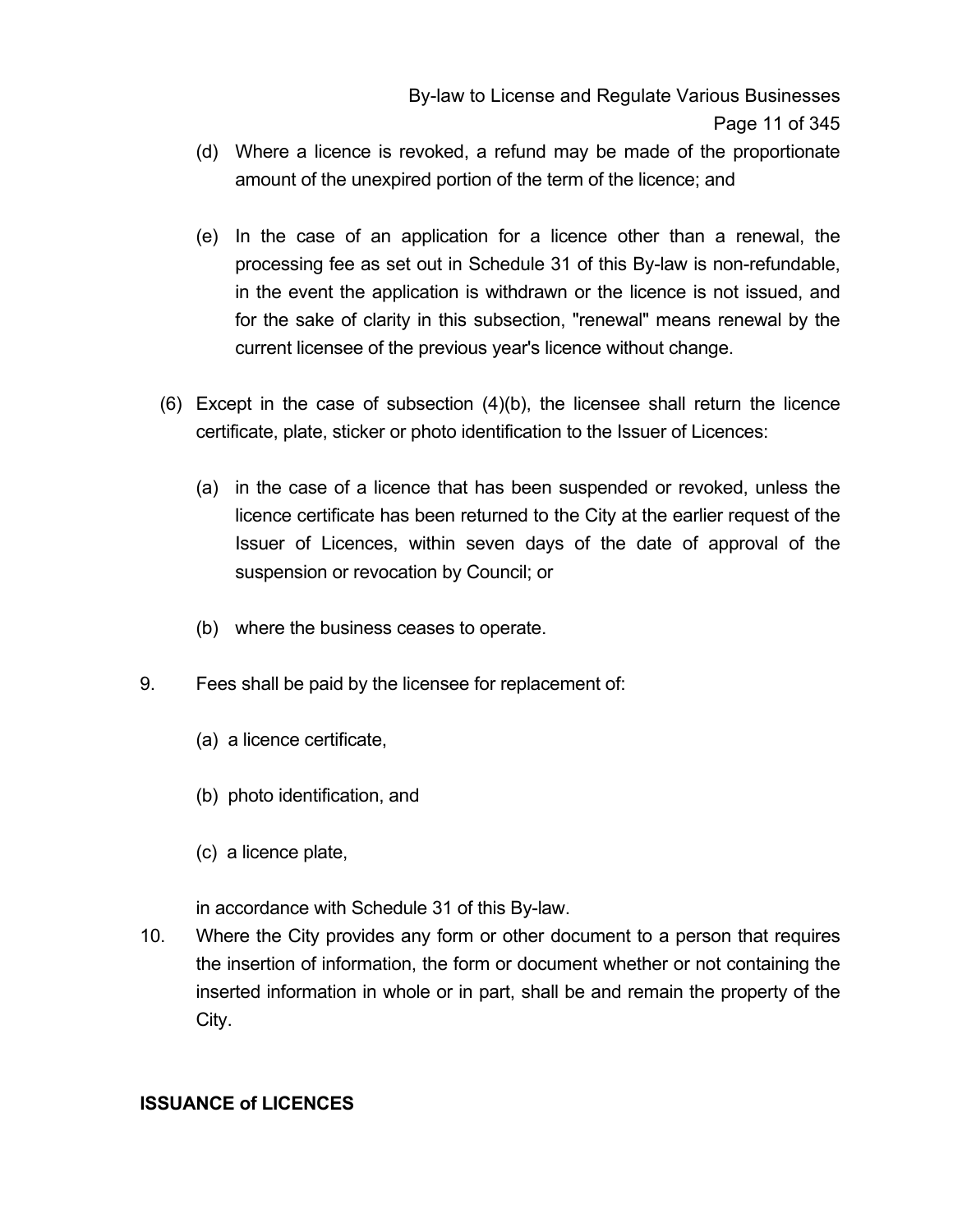By-law to License and Regulate Various Businesses Page 12 of 345

- 11.(1) The Issuer of Licences upon receipt of a proper, completed application and payment of fees by a person who has not previously held a licence under this By-law or under a by-law of a former municipality concerning the licensing of businesses, shall circulate the application to the Departments as marked in the affirmative in Appendix "A" to this By-law.
	- (2) The Issuer of Licences upon receipt of a proper, completed application and payment of fees for the renewal of a licence under this By-law shall circulate the application to the Departments as marked in the affirmative in Appendix "B" to this By-law.
	- (3) Departments to which the application is provided under subsection (1), shall review readily obtainable information and provide the Issuer of Licences with comments or compliance reports on whether the information indicates noncompliance with an applicable law which the Department enforces and which applies to the proposed business, and where an inspection is made, shall provide the Issuer of Licences with a report on any non-compliance found as a result of that inspection.
	- (4) Where, under this By-law an applicant or licensee is to be tested, the Department responsible for the testing shall conduct the test or provide an opportunity for taking the test, and provide the Issuer of Licences with the test results.
	- (5) Applicants and licensees, as a condition of obtaining or continuing to hold a licence, shall permit inspections or inquiries by representatives of the Departments in subsection (2) as may be reasonably requested, and shall undertake the tests referred to in subsection (4).
	- (6) Fees which are required to be paid for the making of an inspection or the conducting of a test under subsections (4) and (5) as prescribed in Schedule 31 may be collected by the Issuer of Licences before a licence is issued or renewed.
	- (7) The Issuer of Licences may send notice of the comments or other response from the Departments received under this section to the applicant or licensee.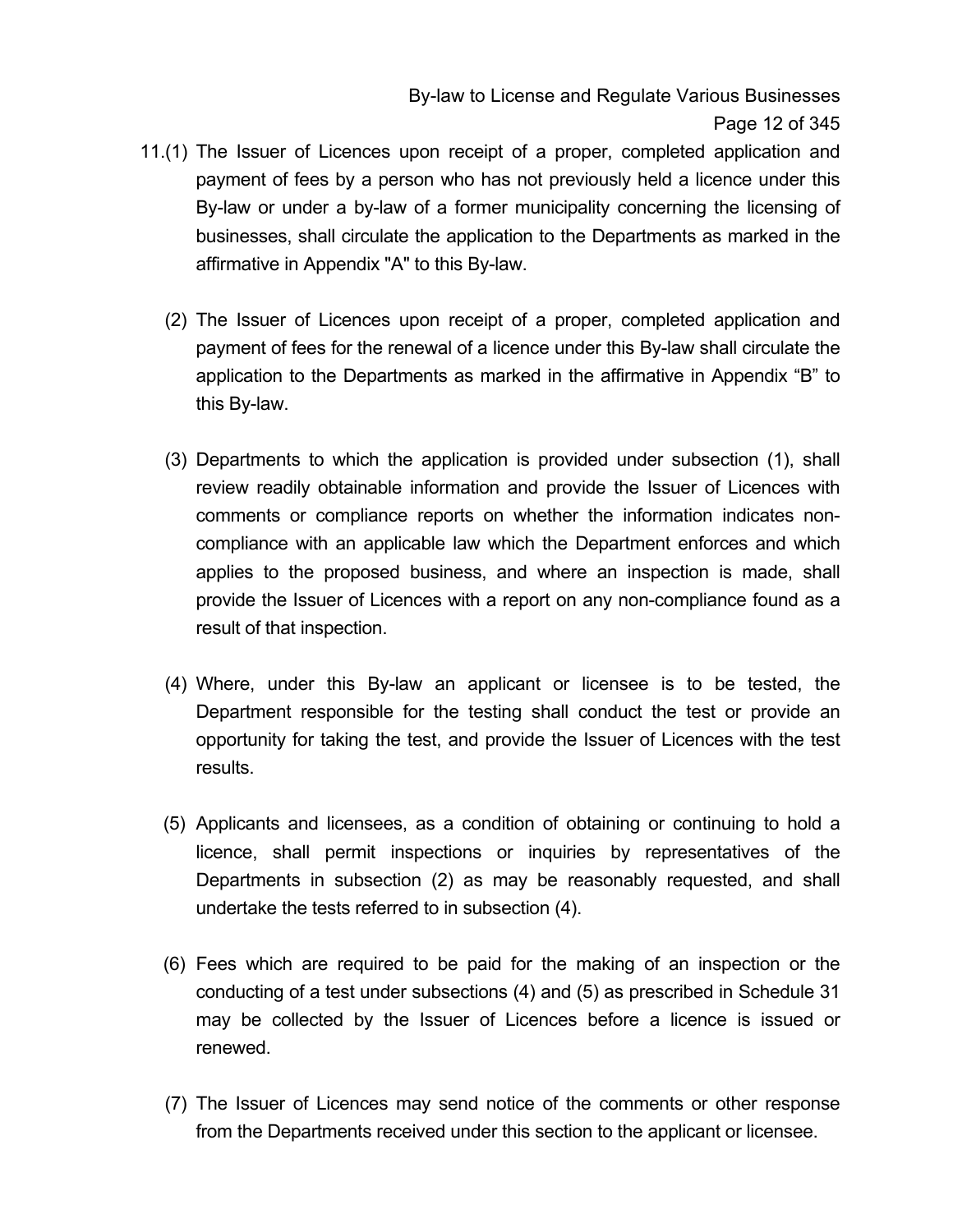- 12.(1) Subject to subsection 11(2), the Issuer of Licences shall:
	- (a) refuse to issue the licence, where a policy under section 15 requires refusal or where approval of the licence under the policy would put the public safety at risk;
	- (b) refuse to issue the licence where the requirements for the applicant and applicable licence under this By-law, including those imposed by any Schedule or conditions to be met, are not met, or where it is determined that the application is incomplete or contains false or misleading information, the applicable fees have not been paid, fines for convictions under the Provincial Offences Act are due and unpaid, or that a prohibition or other court order made upon such conviction have not been complied with by the applicant or licensee, or
	- (c) issue the licence upon conditions specified where required by a policy under section 15, where (a) and (b) do not apply, or
	- (d) issue the licence where (a), (b) or (c) do not apply, or where Council has approved issuance of the licence.
	- (2) The Issuer of Licences shall refuse to issue a licence for a business under subsection (1), where a response received from a Department under section 11 indicates that there is a non-compliance with this By-law or other applicable law, or that there will be such non-compliance if the business is allowed to operate.
	- (3) Where the Issuer of Licences refuses to issue a licence under this section, a dated, written notice shall be sent to the applicant or licensee of the refusal to issue the licence, and the grounds on which such refusal is based.
- 13.(1) Subject to subsection (2), the applicant or licensee is entitled to a hearing before the Licensing Committee where the decision of the Issuer of Licences is to refuse to issue a licence, and the parties to such a hearing shall be the City and the applicant or licensee.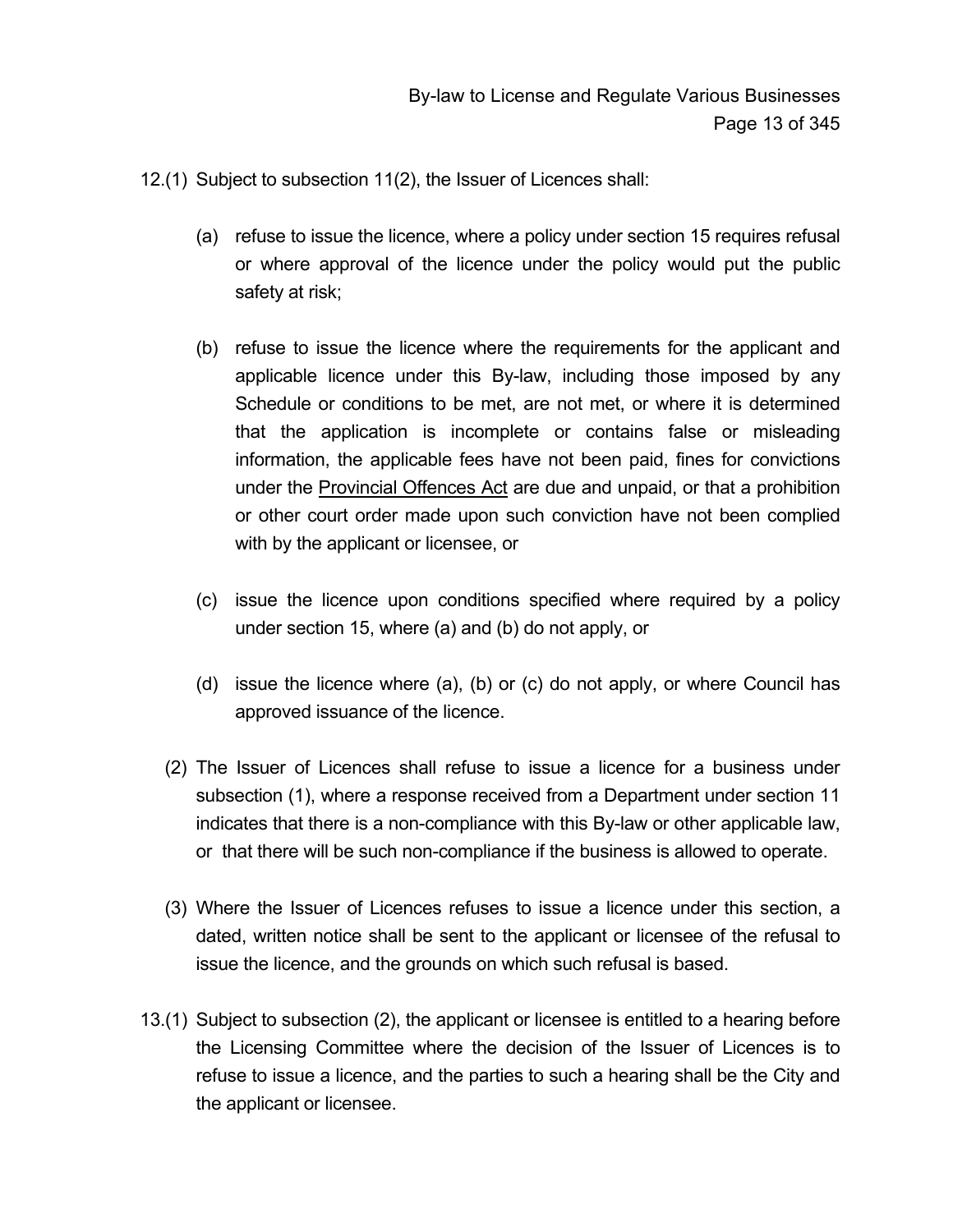By-law to License and Regulate Various Businesses Page 14 of 345

- (2) To obtain a hearing before the Licensing Committee because of the refusal to issue a licence, the applicant or licensee shall within thirty days from the date contained in the notice sent under subsection 12(3), file a written request for a hearing with the Secretary of the Licensing Committee together with the grounds for appeal of the decision of the Issuer of Licences, which request shall include any change of address for receipt of notice of the hearing.
- (3) The Secretary, where a written request of an applicant or licensee meeting the requirements and time limits in subsection (2) is received, shall schedule a hearing before the Licensing Committee, and send written notice of the hearing to the parties, which notice may be personally delivered or sent by regular or registered mail.
- (4) A hearing under this section shall be commenced by the Licensing Committee within 60 days from the date of receipt of the notice under subsection (2).
- 14.(1) The Issuer of Licences may recommend that a hearing be held to consider whether a licence should be revoked or suspended, where the Issuer of Licences finds:
	- (a) that the requirements of this By-law are not being complied with, including any requirement contained in any applicable Schedule or in conditions attached to the licence or earlier suspension;
	- (b) that information supplied to obtain the licence or to comply with a condition was false or misleading;
	- (c) fees have not been paid;
	- (d) fines for convictions under the **Provincial Offences Act** are due and unpaid, or a prohibition or other court order made upon such conviction has not been complied with by the licensee;
	- (e) the licensee has not actively carried on the business for which the licence was obtained within a reasonable period of time following the issuance or renewal of the licence; or,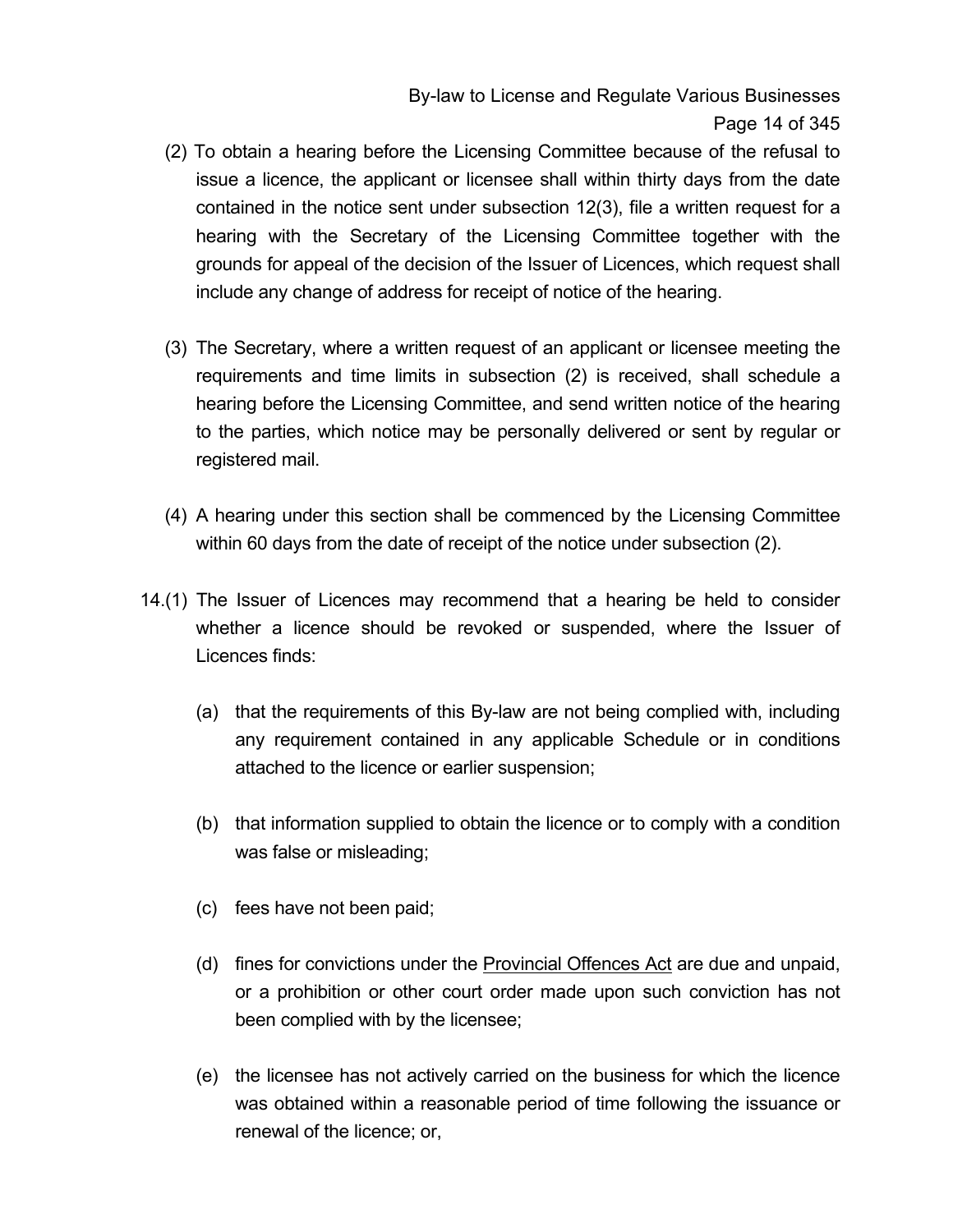- (f) the business is being operated in contravention of this By-law or other applicable law.
- (2) The Issuer of Licences may also recommend that a hearing be held to consider whether a licence to which the policies approved under section 15 are applicable, should be revoked or suspended, where after the licence has been issued, public safety is found to be at risk by operation of the business, or where there are one or more convictions of the licensee of the type or number which when combined with the licensee's prior record, would allow the Issuer of Licences to refuse to issue such a licence under the policies.
- (3) Council may direct the Issuer of Licences to send a written notice to the Licensing Committee to hold a hearing for revocation or suspension of a licence, or the attachment of conditions to a licence, on the grounds as provided for in this section, sections 17 or 18, or upon the ground that the conduct of a person, or in the case of a corporation, its officers, directors, employees or agents affords reasonable grounds for belief that the person will not carry on or engage in the business in accordance with the law or with honesty and integrity, or is in any way adverse to the public interest, or will not do so without the imposition of conditions or a suspension.
- (4) The recommendation of the Issuer of Licences shall be in writing and contain the grounds upon which the licence is recommended to be suspended or revoked, and shall be sent to the licensee and the Secretary.
- (5) The licensee is entitled to a hearing into the recommendation of the Issuer of Licences before the Licensing Committee, and the parties to the hearing shall be the City and the licensee.
- (6) Where the Secretary receives the recommendation of the Issuer of Licences or City Council to hold a hearing, the Secretary shall arrange a hearing date with the Licensing Committee and send written notice of the hearing to the licensee and the Issuer of Licences.
- (7) The written notice in subsection (6) shall include or attach the grounds as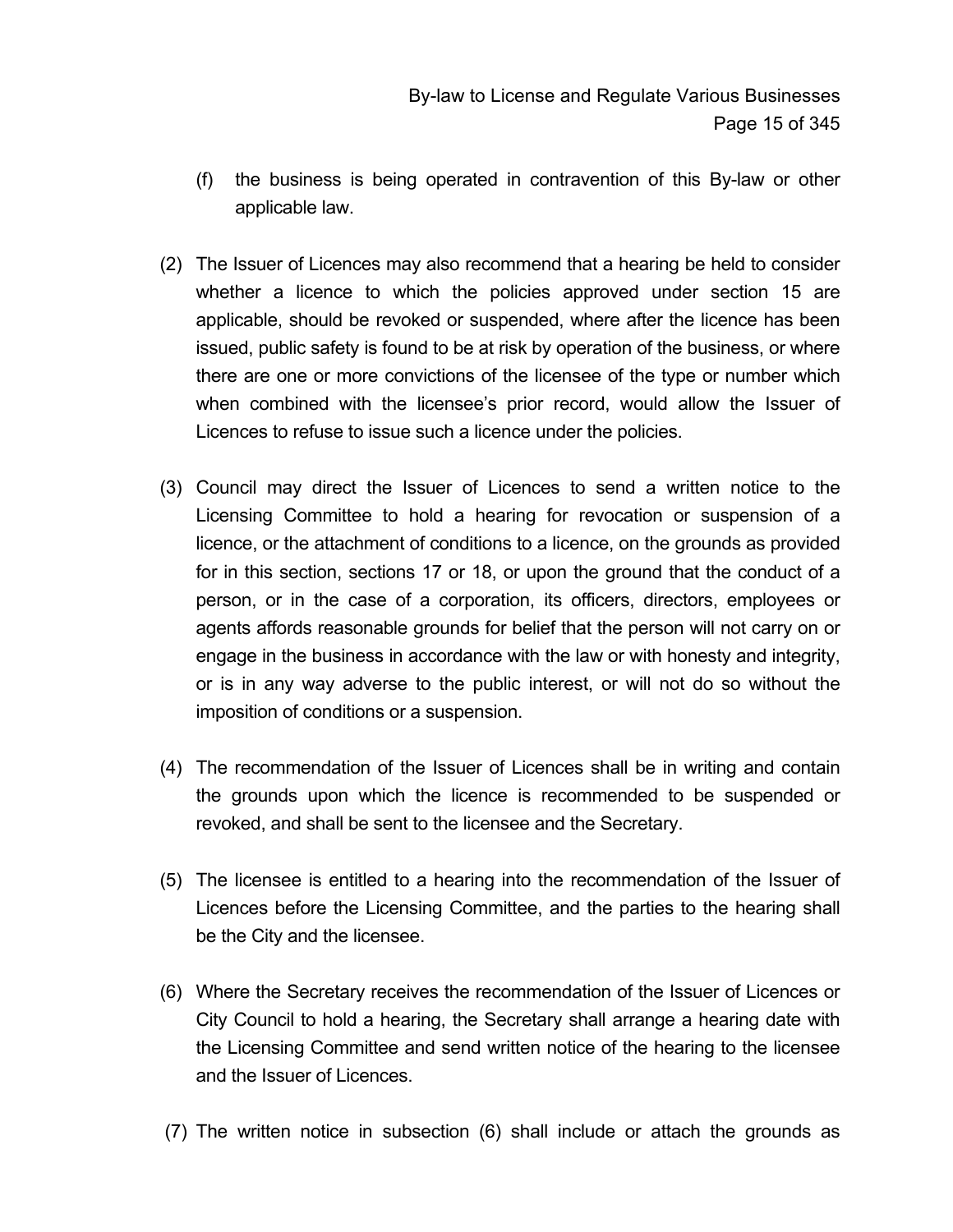provided by the Issuer of Licences or Council.

- 15. The Issuer of Licences shall use and apply the policies, where applicable, to the decision to deny or approve licences with or without conditions, or to recommend revocation or suspension of licences, which policies are attached as Appendices "C" and "D" to this By-law.
- 16.(1) The Licensing Committee shall hold a hearing in respect of the matter as arranged by the Secretary.
	- (2) The Licensing Committee shall consider the Statutory Powers Procedure Act, R.S.O. 1990, Chapter S.22, in respect of the hearing and conduct of hearings, the failure of the applicant or licensee to attend the hearing, and its decisions and recommendations.
	- (3) The Licensing Committee shall have regard to the following matters where relevant, as may be raised at a hearing:
		- (a) this By-law and other applicable law;
		- (b) circumstances and facts raised by the evidence of the parties;
		- (c) the legitimate business interests of the applicant or licensee; and
		- (d) whether the business is or will be carried on in compliance with the law, and whether the conduct of the person, or in the case of a corporation, the conduct of its officers, directors, employees or agents affords reasonable grounds for belief that the person will not carry on or engage in the business in accordance with the law or with honesty or integrity.
	- (4) The Licensing Committee, after a hearing or opportunity for a hearing is provided, may recommend that a licence be granted or refused, suspended or revoked, and may recommend to Council the imposition of conditions, on the grounds for such decisions provided for in this By-law.
	- (5) The Licensing Committee shall forward a report to Council on the final decision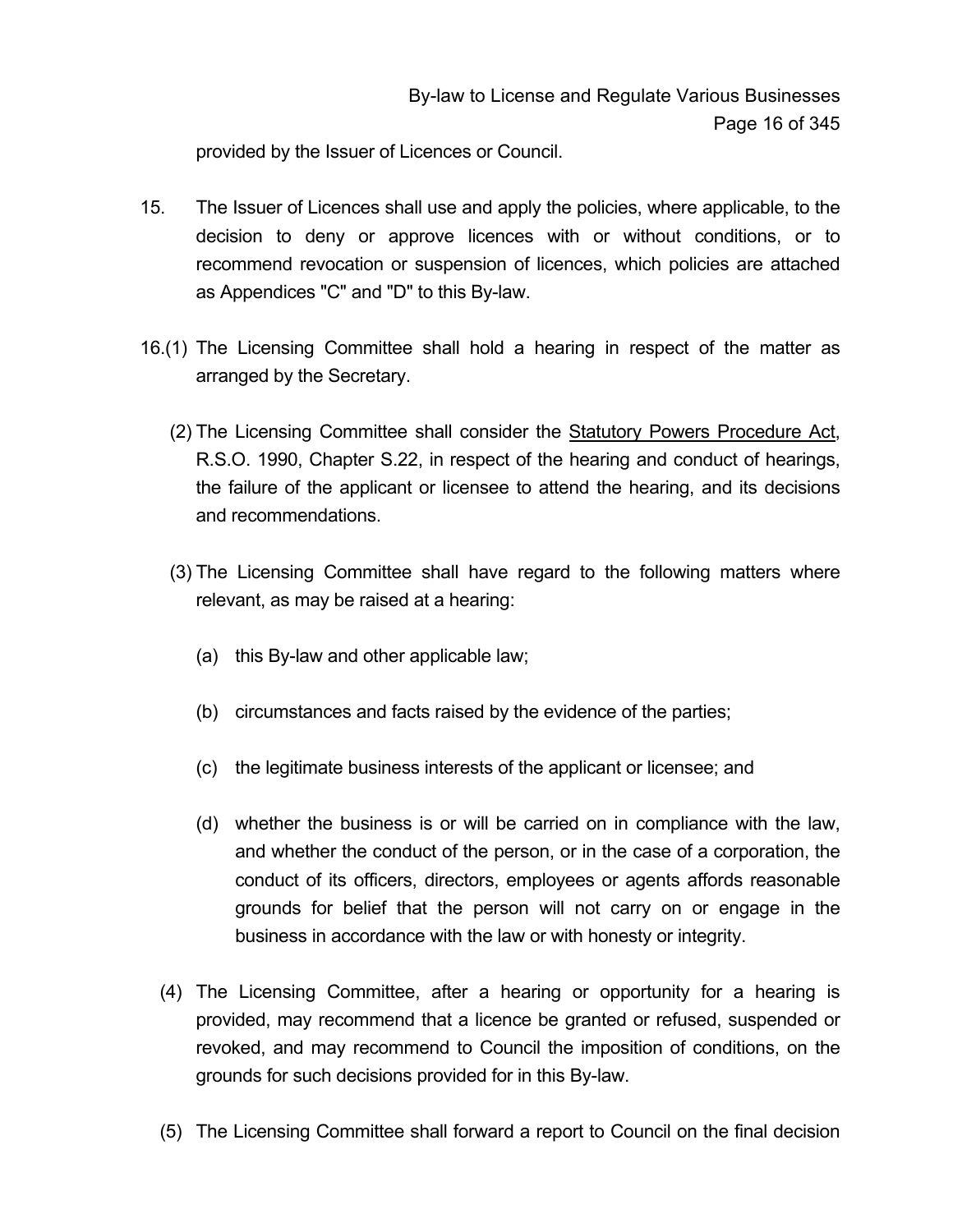arising from each hearing or opportunity for a hearing.

- (6) After Council has made a decision in respect of the recommendation of the Licensing Committee, the Secretary shall send notice of a decision to refuse, revoke or suspend a licence to the applicant or licensee by personal delivery, or to their last known address by registered mail, and such revocation or suspension is effective upon such notice being mailed or personally delivered.
- 17.(1) Council in its discretion, after considering the report of the Licensing Committee from a hearing, may grant or refuse to issue a licence, suspend or revoke a licence, or impose or attach conditions, all without a hearing, having regard to the matters considered by the Committee at the hearing under subsection 16(3), and having regard to this By-law or other applicable law, which discretion shall be exercised on the grounds set out within this By-law, or upon the ground that the conduct of a persons, or in the case of a corporation, its officers, directors, employees or agents affords reasonable grounds for belief that the person will not carry on or engage in the business in accordance with the law or with honesty and integrity.
	- (2) The grounds in subsection (1), include the grounds in this By-law which permit the rejection of an application for a licence, the refusal of a licence, the issuance of a conditional licence or the attachment of conditions to a licence, or grounds upon which the Issuer of Licences may recommend revocation or suspension of a licence.
	- (3) Council may direct the Licensing Committee to hold a hearing or give an opportunity for a hearing, and in respect of a hearing or opportunity for a hearing that has already occurred, may direct a new or further hearing, on such issues as Council may specify.
	- (4) Where the decision of Council is to issue a licence or conditional licence, the Issuer of Licences shall issue the licence or the conditional licence, on the terms directed by Council.
	- (5) When the Licensing Committee has held a hearing and reported to Council, and City Council has made a decision to deny or revoke a licence, or to refuse the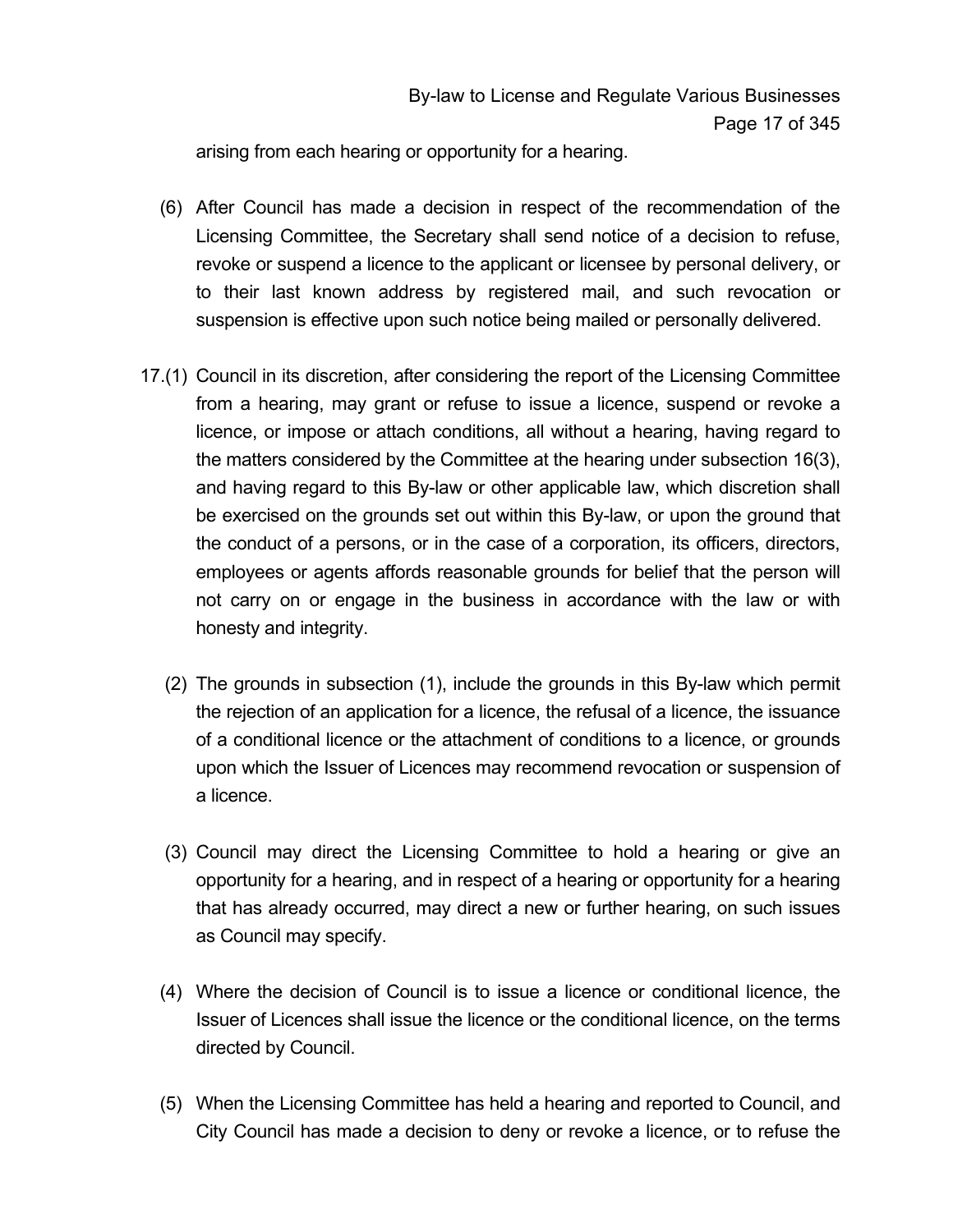## By-law to License and Regulate Various Businesses Page 18 of 345

renewal or transfer of a licence, any re-hearing or hearing with respect to that licence shall be not considered for one year from the date of Council's decision.

- 18.(1) In its decisions under section 17, Council in its discretion, may also attach conditions to obtaining, continuing to hold or renewing a licence, including conditions attached to the ending of a suspension of a licence, as may be provided for in this By-law, on the grounds specified in this By-law and in particular this section and section 17.
	- (2) Conditions under subsection (1) may include requirements to:
		- (a) comply with by-laws or other laws, and to provide proof of such compliance;
		- (b) pay fines owing under the Provincial Offences Act, and to comply with any other court order imposed upon such conviction, or to provide proof of payment or other compliance;
		- (c) change the hours of operation of the business;
		- (d) re-take a test required under this By-law;
		- (e) supply additional information on criminal, provincial or driving convictions, and to supply periodic updates of such convictions or records;
		- (f) supply information to verify evidence given at a hearing; and
		- (g) such other conditions, on the grounds that they are reasonably required to ensure that the persons carrying on the business do so in accordance with the law or with honesty and integrity.
	- (3) Conditions requiring changes to hours of operation of a business under subsection (2) above, may be made where such change will reduce nuisances caused by operation of the business as raised by the hearing, after taking into account the legitimate business interests of the applicant or licensee, the history of the operation, and any reasonable or effective plan of the applicant or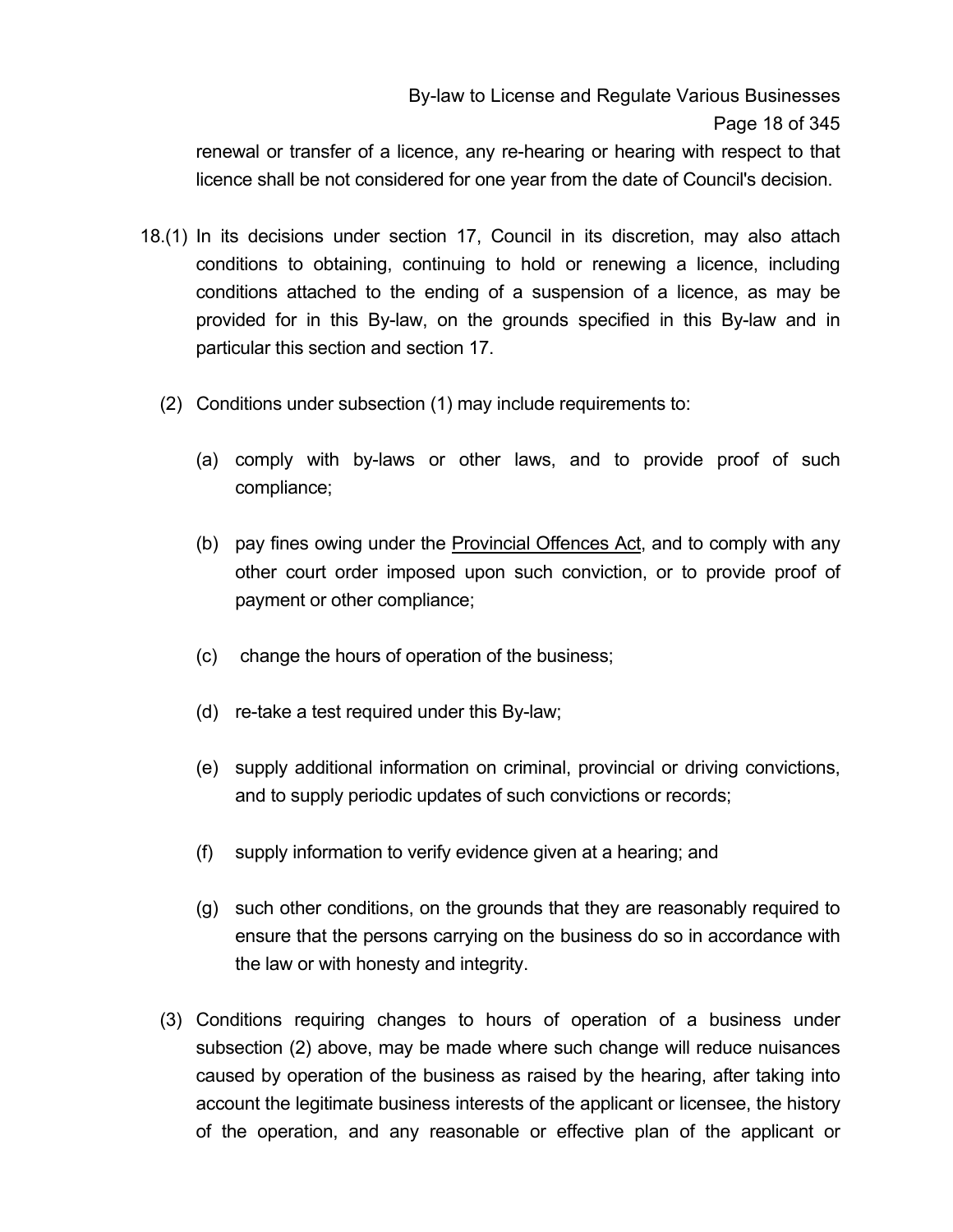licensee to reduce the nuisances.

- (4) The applicant or licensee shall satisfy the conditions imposed on the licence or approval of the licence under this By-law, and failure to do so shall be grounds for the denial, revocation or suspension of the licence under the terms of this By-law.
- (5) The failure of an applicant or licensee to satisfy a condition imposed under this By-law is deemed reason to refuse to issue a licence, and the Issuer of Licences shall refuse to issue such licence if the condition is required to be satisfied before issuance of the licence and is not satisfied, in which case subsection 12(3) shall apply, and otherwise the failure by the applicant or licensee to meet a condition imposed is reason for the Issuer of Licences to recommend that the Licensing Committee hold a hearing to consider revoking or suspending the licence under section 14.

### **GENERAL and OFFENCES**

- 19.(1) Every licence certificate shall be in such form as may from time to time be authorized by the Issuer of Licences and shall show on its face:
	- (a) the kind or class or classes of licence issued;
	- (b) the date of expiry;
	- (c) whenever the licence authorizes the use of any premises or part or parts thereof for the purpose of the licensed business, identification of such premises or part or parts; and
	- (d) wherever the licence authorizes the use of a vehicle, cycle or cart, identification of the vehicle, cycle or cart.
	- (2) Licence certificates may show conditions imposed on the licence.
	- (3) No licence certificate shall be valid until it is shown on the face of the certificate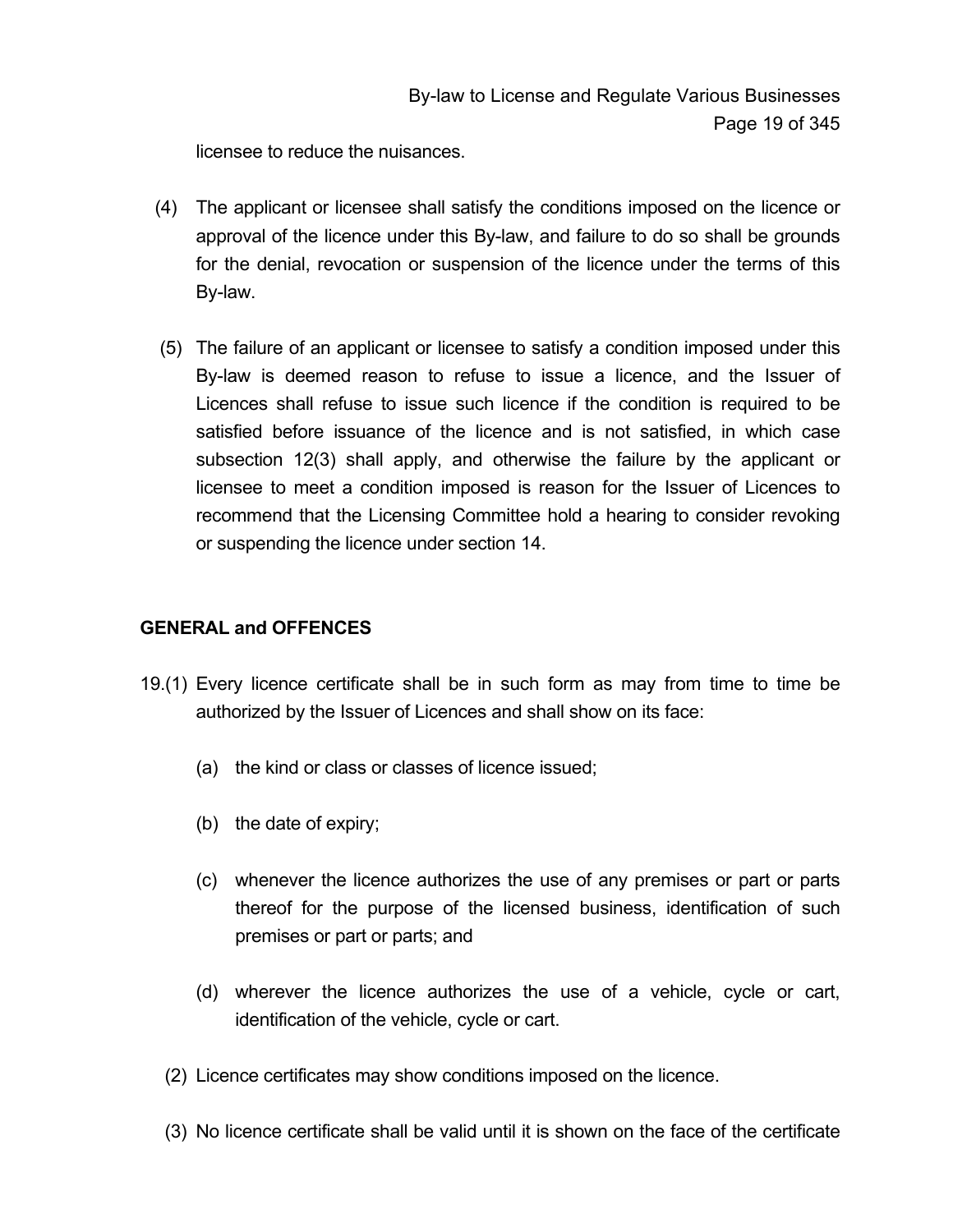that the amount of the licence fee has been paid.

- (4) The signature of the Issuer of Licences shall be affixed to each issued licence certificate, and a mechanical reproduction of the signature may be affixed in place of the original.
- 20. Every licence certificate, licence plate, identification card, form or document, shall be delivered forthwith to the City upon written or oral request of the Issuer of Licences or a licence inspector acting upon his or her direction.
- 21.(1) Every licence is personal to the holder thereof, and no licence is transferable without the consent in writing of the Issuer of Licences or Council.
	- (2) No licence is transferable unless a transfer is specifically provided for in the applicable Schedule.
	- (3) No licence authorizes the use of any premises or part thereof, or of any vehicle, cycle or cart, except that identified on the licence certificate or record of application.
- 22.(1) Where a licence authorizes the use of any premises or part thereof, for any purpose for which a licence is required under this By-law, the current licensee shall:
	- (a) post up the licence certificate; and
	- (b) keep the licence certificate posted up, in a position where it may readily be seen and read by persons entering the premises or part thereof.
	- (c) remove any licence certificate which is not current from any area which is accessible to persons entering the premises.
- 23. The licensee shall be responsible that the premises authorized to be used for the purposes of the licensed business are kept clean and orderly, and that every vehicle, cycle or cart authorized to be used for the purpose of the licensed business is so used only when in a clean and safe condition.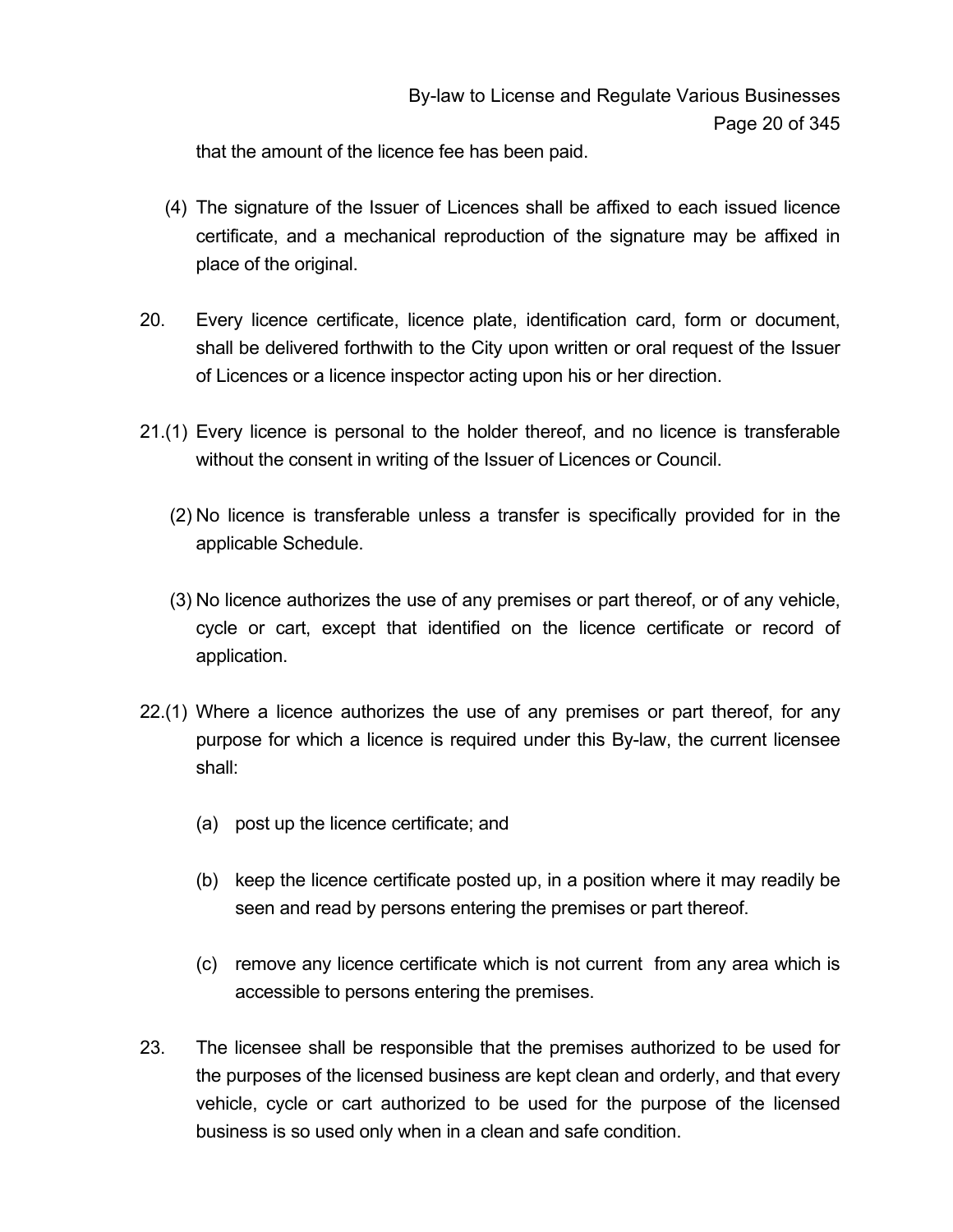- 24. Persons carrying on or engaged in the businesses for which licensing is provided under this By-law, shall allow at any reasonable time, inspection of the places or premises used in the carrying on of the business and equipment, vehicles and other personal property used or kept for hire in connection with the carrying on of the business, by persons authorized to enforce the provisions of this By-law.
- 25. A licensee who is issued a licence on the condition that the Licensee provide further criminal or driving records, shall supply the information required by clauses  $6(1)(e)(i)$  and (ii) as applicable, on the intervals required by the conditions imposed on their licence.
- 26.(1) Every person engaging in or carrying on any business for which a licence is required by the provisions of this By-law shall be responsible that all the provisions of this By-law and the applicable Schedule or Schedules regulating such business are complied with.
	- (2) Licensees shall comply with the terms of this By-law, the applicable Schedule or Schedules, and conditions of their licences, and no licensee shall cause or permit their employee, agent or other persons carrying on or engaging in the business on their behalf, to fail to comply with this By-law, the applicable Schedule or Schedules and the conditions of their licences.
	- (3) Compliance with the terms and conditions of this By-law and its Schedules, is a condition of an applicant or licensee obtaining, continuing to hold or renewing a licence.
- 27.(1)Every person who contravenes Schedules 1 and 4 and every director or officer of a corporation who concurs in such contravention by the corporation is upon conviction, guilty of an offence and liable to a fine not exceeding \$25,000 or to imprisonment for a term not exceeding one year, or to both.
	- (2) Every person who contravenes this By-law, except Schedules 1 and 4, and every director or officer of a corporation who concers in such contravention by the corporation is upon conviction, guilty of an offence and liable to a fine not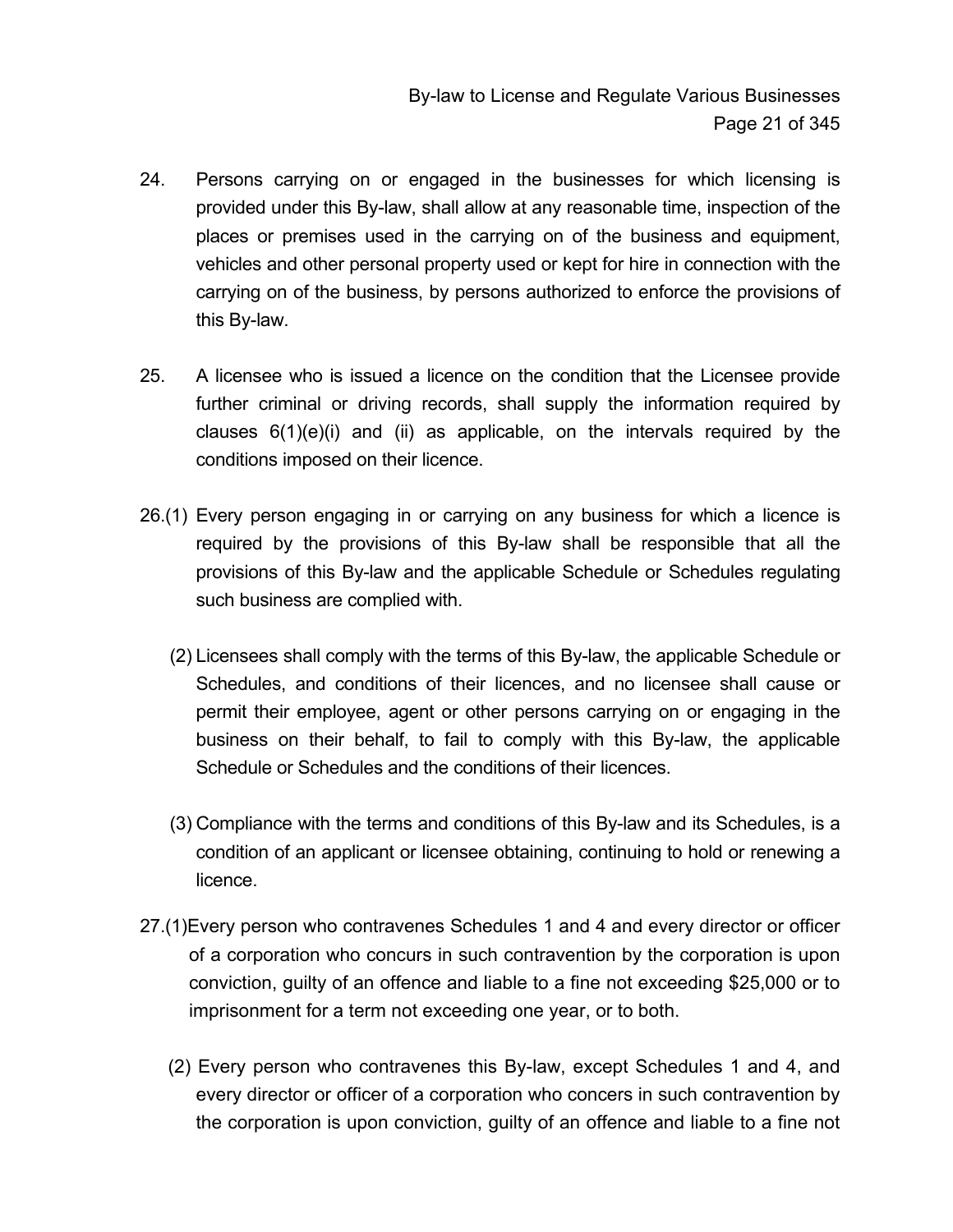exceeding \$25,000.

- (3) Where a corporation is convicted of an offence under subsection (1) or (2), the maximum penalty that may be imposed on the corporation is \$50,000 and not as provided in those subsections.
- 28.(1) A notice given or required to be given to an applicant or licensee under this Bylaw, may be sent by facsimile, regular mail or registered mail to a number or address supplied by the applicant or licensee, or delivered personally to the applicant or licensee, or to a person in charge of the premises, vehicle, cart or cycle licensed or required to be licensed under this By-law.
	- (2) Notwithstanding any other section of this By-law, a notice of refusal to issue, or a notice of revocation or suspension of a licence is effective upon personal delivery to a person in charge of the business premises, vehicle, cart or cycle licensed.

### **SEVERABILITY AND SAVING**

29. If a court of competent jurisdiction declares a part or the whole of any provision of this By-law to be invalid or of no force and effect, the provision or part is deemed severable from this By-law, and it is the intention of Council that the remainder survive and be applied and enforced in accordance with its terms to the extent possible under the law.

### **SCHEDULES**

30. The following Schedules form part of this By-law:

| Schedule 1 | <b>Adult Entertainment Parlours</b> |
|------------|-------------------------------------|
| Schedule 2 | <b>Auctioneers</b>                  |
| Schedule 3 | Bed and Breakfast Establishments    |
| Schedule 4 | <b>Body Rub Parlours</b>            |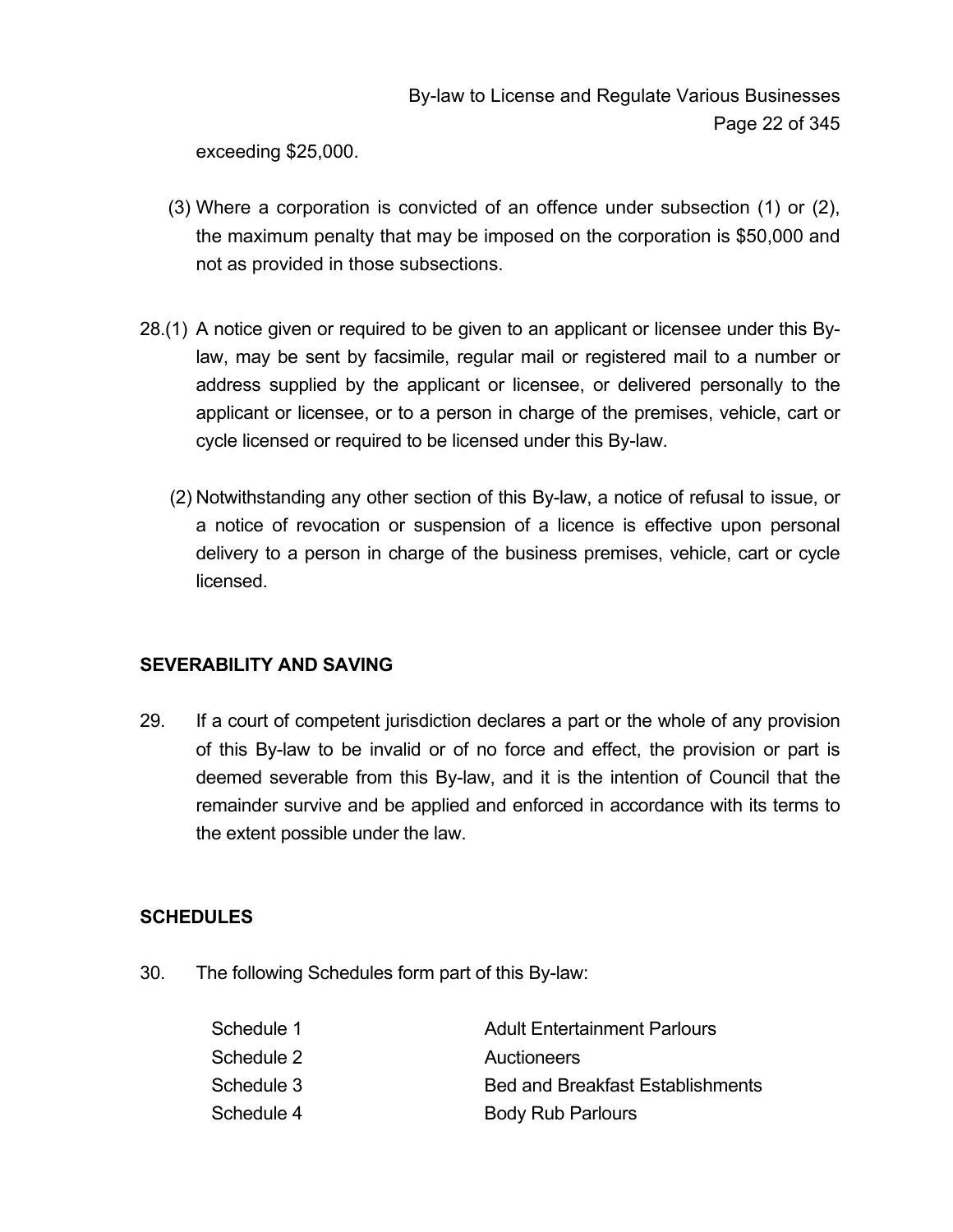Page 23 of 345

| Schedule 5  | <b>Building Exterior Cleaners</b>            |  |  |  |  |
|-------------|----------------------------------------------|--|--|--|--|
| Schedule 6  | <b>Flea Markets and Antique Markets</b>      |  |  |  |  |
| Schedule 7  | Kennels and Pet Shops                        |  |  |  |  |
| Schedule 8  | Limousines                                   |  |  |  |  |
| Schedule 9  | <b>Lodging Houses</b>                        |  |  |  |  |
| Schedule 10 | Mobile Homes and Mobile Home Parks           |  |  |  |  |
| Schedule 11 | Pawnbrokers                                  |  |  |  |  |
| Schedule 12 | <b>Pedlars</b>                               |  |  |  |  |
| Schedule 13 | <b>Personal Service Facilities</b>           |  |  |  |  |
| Schedule 14 | <b>Precious Metals and Jewellery Dealers</b> |  |  |  |  |
| Schedule 15 | <b>Public Baths</b>                          |  |  |  |  |
| Schedule 16 | <b>Public Garages</b>                        |  |  |  |  |
| Schedule 17 | <b>Public Halls and Places of Amusement</b>  |  |  |  |  |
| Schedule 18 | <b>Recreational Camping Establishments</b>   |  |  |  |  |
| Schedule 19 | <b>Refreshment Vehicles</b>                  |  |  |  |  |
| Schedule 20 | <b>Residential Care Facilities</b>           |  |  |  |  |
| Schedule 21 | <b>Restaurant and Food Shops</b>             |  |  |  |  |
| Schedule 22 | Salvage and Second-Hand<br>Goods             |  |  |  |  |
|             | <b>Businesses</b>                            |  |  |  |  |
| Schedule 23 | <b>Seasonal Produce Vendors</b>              |  |  |  |  |
| Schedule 24 | Sign Posters and Bill Distributors, etc.     |  |  |  |  |
| Schedule 25 | <b>Taxicabs</b>                              |  |  |  |  |
| Schedule 26 | Mobile Sign Leasing or Renting               |  |  |  |  |
| Schedule 27 | <b>Tobacco Retailers</b>                     |  |  |  |  |
| Schedule 28 | (Reserved)                                   |  |  |  |  |
| Schedule 29 | <b>Trades</b>                                |  |  |  |  |
| Schedule 30 | <b>Transient Traders</b>                     |  |  |  |  |
| Schedule 31 | Fees                                         |  |  |  |  |

- 31. City of Hamilton By-law No. 06-213 and all amendments thereto are repealed upon the coming into force and effect of this by-law. City Of Hamilton By-Law No. 06-234 is not repealed.
- 32. This by-law may be referred to as the "City of Hamilton Licensing Code". A reference to the City Of Hamilton Licensing Code in this or any other City Of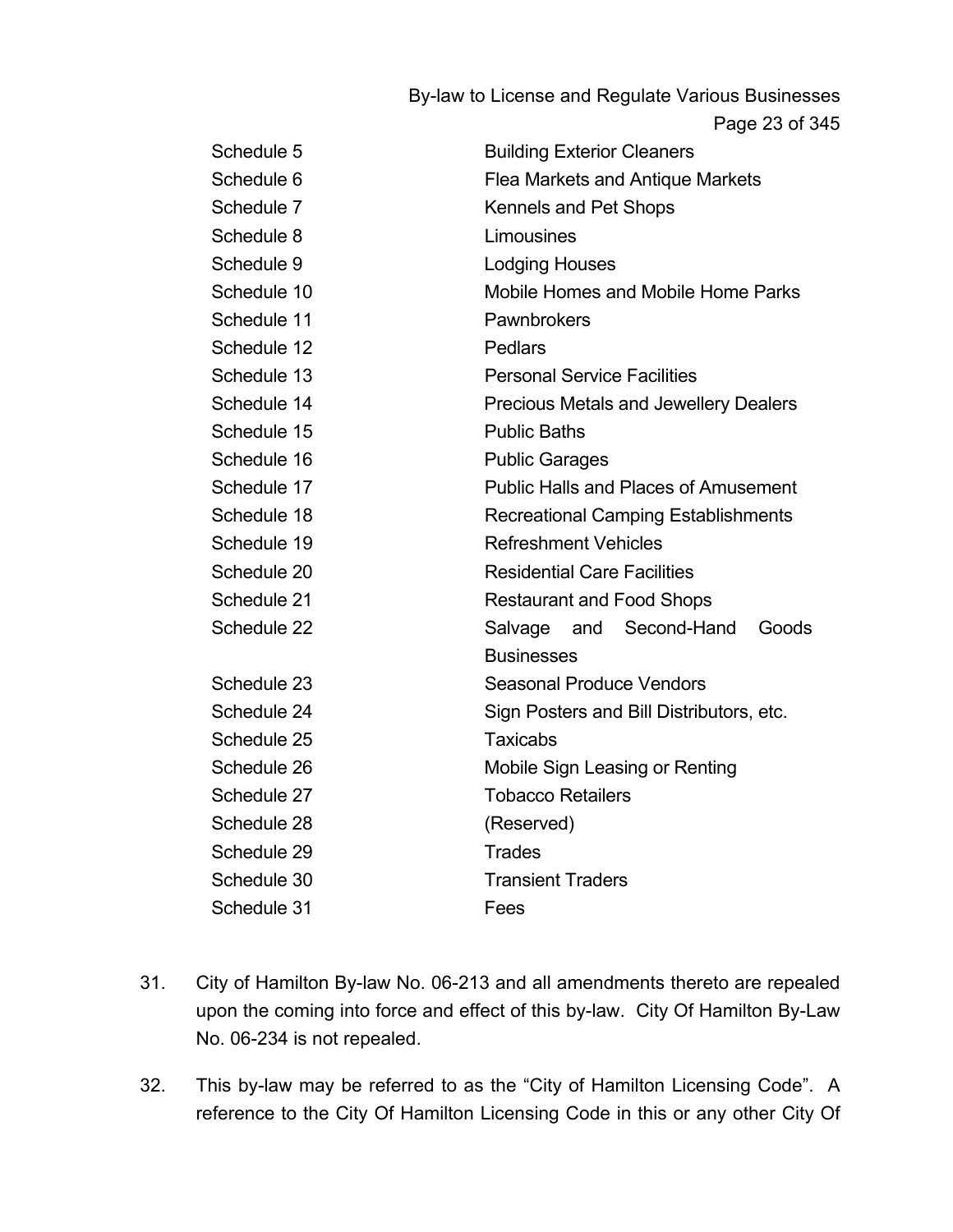Hamilton By-Law is deemed to be a reference to this By-Law.

33. This by-law comes into force and effect on the date it is passed and enacted.

PASSED and ENACTED this 30<sup>th</sup> day of May, 2007.

inbirge

Fred Eisenberger Mayor

Rose∕Căterini

**Acting City Clerk**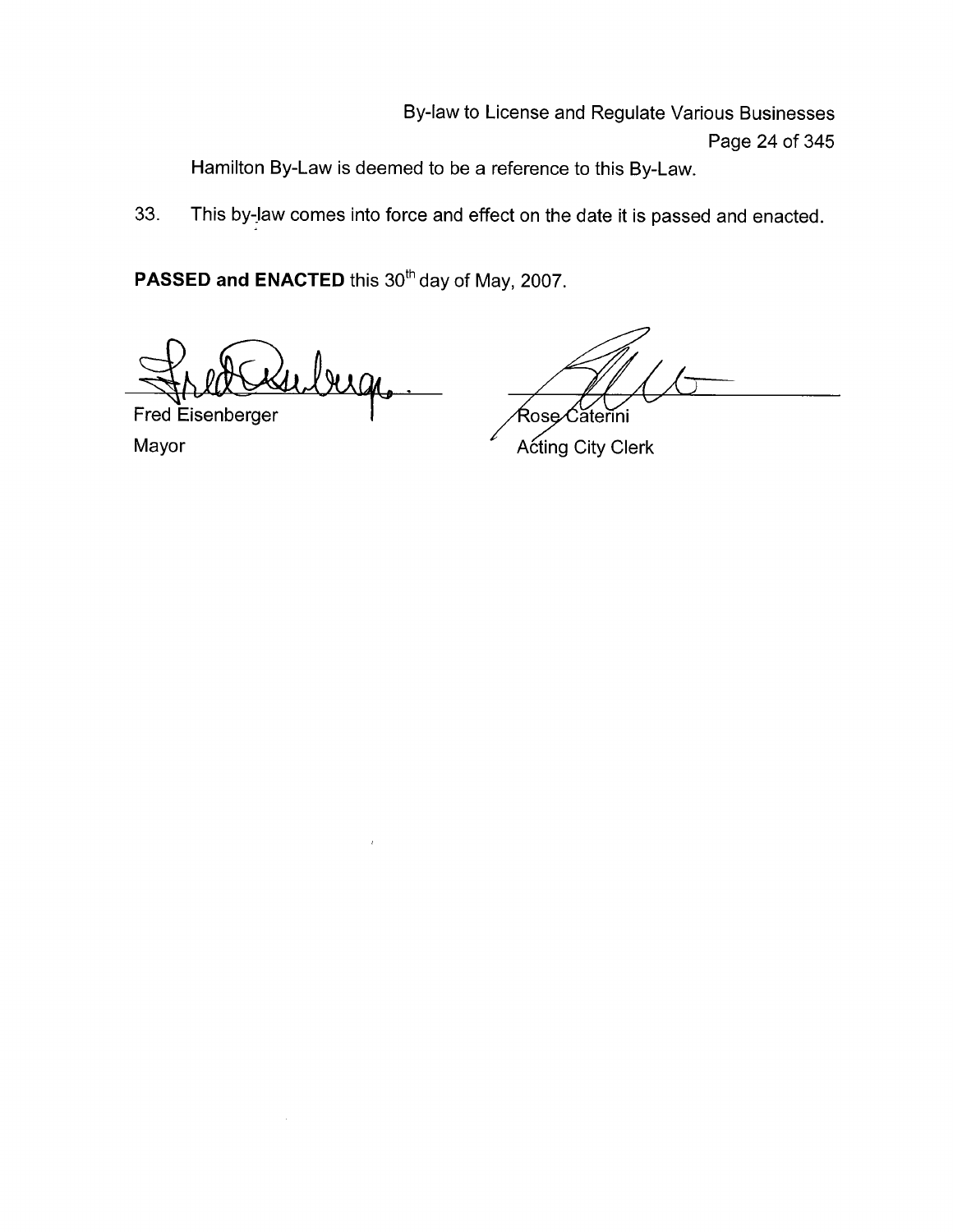$\overline{\phantom{0}}$ 

| <b>APPENDIX "A"</b>                                |                                    |                                   |                                  |                            |                         |
|----------------------------------------------------|------------------------------------|-----------------------------------|----------------------------------|----------------------------|-------------------------|
| <b>NEW APPROVALS</b>                               |                                    |                                   |                                  |                            |                         |
| <b>Licensing Category</b>                          | <b>Building</b><br><b>Approval</b> | <b>Police</b><br><b>Clearance</b> | <b>Health</b><br><b>Approval</b> | <b>Traffic</b><br>Approval | <b>Fire</b><br>Approval |
| Antique Market / Flea Market                       | Yes                                | Yes                               | No                               | Yes                        | Yes                     |
| Auctioneer                                         | No                                 | Yes                               | No                               | No.                        | No                      |
| Adult Entertainment Parlour                        | Yes                                | Yes                               | Yes                              | Yes                        | Yes                     |
| <b>Adult Entertainment Parlour Attendant</b>       | No                                 | Yes                               | No                               | No.                        | No                      |
| Adult Entertainment Parlour-Operator/Manager       | <b>No</b>                          | Yes                               | No                               | No.                        | No                      |
| Adult Video Store Class A                          | Yes                                | Yes                               | No                               | Yes                        | No.                     |
| Adult Video Store Class B                          | Yes                                | Yes                               | No                               | Yes                        | No.                     |
| Body Rub Parlour                                   | Yes                                | Yes                               | Yes                              | Yes                        | No                      |
| <b>Body Rub Parlour Attendant</b>                  | No                                 | Yes                               | No                               | No                         | No                      |
| Body Rub Parlour-Operator/Manager                  | No                                 | Yes                               | No                               | No.                        | No                      |
| <b>Building Exterior Cleaner</b>                   | No                                 | No                                | No                               | No.                        | No                      |
| Cigarette / Tobacco Sales                          | Yes                                | No                                | Yes                              | No                         | No                      |
| <b>Bed and Breakfast</b>                           | Yes                                | Yes                               | Yes                              | Yes                        | Yes                     |
| Eating Establishment:                              |                                    |                                   |                                  |                            |                         |
| Restaurant                                         | Yes                                | No                                | Yes                              | Yes                        | Yes                     |
| <b>Lunch Counter</b>                               | Yes                                | No                                | Yes                              | Yes                        | Yes                     |
| Refreshment stand                                  | Yes                                | No                                | Yes                              | Yes                        | No                      |
| Drive-in Restaurant                                | Yes                                | No                                | Yes                              | Yes                        | Yes                     |
| <b>Restaurant Take-out</b>                         | Yes                                | No                                | Yes                              | Yes                        | Yes                     |
| Food Shop:                                         |                                    |                                   |                                  |                            |                         |
| Basic                                              | Yes                                | No                                | Yes                              | Yes                        | No                      |
| Bakeshop                                           | Yes                                | No                                | Yes                              | Yes                        | No                      |
| <b>Butcher</b>                                     | Yes                                | No                                | Yes                              | Yes                        | Yes                     |
| Caterer                                            | Yes                                | No                                | Yes                              | Yes                        | Yes                     |
| Fish Monger                                        | Yes                                | No                                | Yes                              | Yes                        | Yes                     |
| Hawker / Peddler (may include a motorized vehicle) | Yes                                | Yes                               | No                               | No                         | No                      |
| Kennels, Pet Shops                                 | Yes                                | No                                | No                               | No                         | No                      |
| Lodging House                                      | Yes                                | Yes                               | Yes                              | Yes                        | Yes                     |
| Mobile Home Park                                   | Yes                                | No                                | Yes                              | Yes                        | Yes                     |
| Mobile Sign Leasing or Renting                     | Yes                                | No                                | No                               | Yes                        | No                      |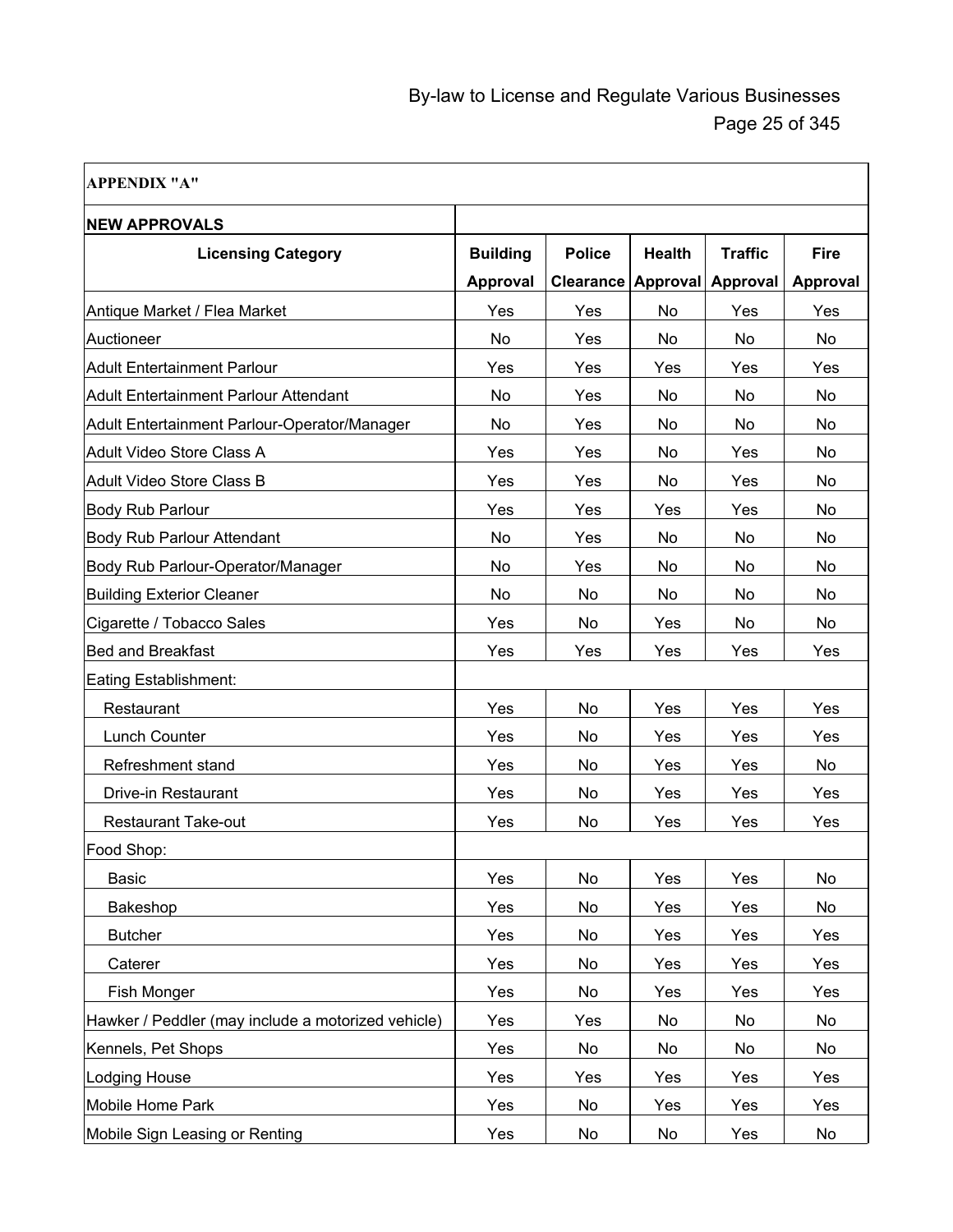Page 26 of 345

| Pawnbroker                                       | Yes | Yes       | No  | Yes | No   |
|--------------------------------------------------|-----|-----------|-----|-----|------|
| <b>Personal Service facility</b>                 | Yes | No        | Yes | No  | No   |
| Precious Metals & Jewellery Dealers              | Yes | Yes       | No  | No  | Yes  |
| <b>Public Baths</b>                              | Yes | Yes       | No  | Yes | No   |
| Public Garage:                                   |     |           |     |     |      |
| Buying, Selling, Storing<br>(A)                  | Yes | Yes       | No  | Yes | No   |
| (B1) Combined Engine & Body Work                 | Yes | Yes       | No  | Yes | Yes  |
| (B2) Engine Work                                 | Yes | Yes       | No  | Yes | Yes  |
| (B3) Body Work                                   | Yes | Yes       | No  | Yes | Yes  |
| Gas Hoses<br>(C)                                 | Yes | No        | No  | Yes | No   |
| Parking Lot<br>(D)                               | Yes | No        | No  | Yes | No   |
| Car Wash Only<br>(E)                             | Yes | No        | No  | Yes | No   |
| Public Halls                                     | Yes | No        | Yes | Yes | Yes  |
| Places of Amusement:                             |     |           |     |     |      |
| <b>Amusement Arcade</b>                          | Yes | No        | No  | Yes | Yes  |
| <b>Amusement Rides</b>                           | Yes | No        | No  | Yes | No   |
| Carnivals                                        | Yes | No        | Yes | Yes | No   |
| Circus                                           | Yes | No        | Yes | Yes | No   |
| <b>Billiard / Bagatelle Tables</b>               | Yes | No        | No  | Yes | Yes  |
| <b>Bingo Parlour</b>                             | Yes | No        | No  | Yes | Yes  |
| <b>Bowling Alley</b>                             | Yes | No        | No  | Yes | Yes  |
| Motor Vehicle Race Track                         | Yes | No        | No  | Yes | Yes  |
| Other                                            | Yes | No        | No  | Yes | Yes  |
| <b>Proprietary Club</b>                          | Yes | No        | Yes | Yes | Yes  |
| <b>Roller Skating Rink</b>                       | Yes | No.       | No. | Yes | Yes  |
| Skateboarding, BMX bikes                         | Yes | No        | No  | Yes | Yes  |
| <b>Refreshment Vehicles:</b>                     |     |           |     |     |      |
| Class A*                                         | Yes | No        | Yes | No  | Yes* |
| Class B*                                         | Yes | <b>No</b> | Yes | No  | Yes* |
| Class C                                          | Yes | No        | Yes | No  | No   |
| *Fire Inspections Required For Chips Wagons Only |     |           |     |     |      |
| Residential Care Facility (4-10 Residents)       | Yes | Yes       | Yes | Yes | Yes  |
| Residential Care Facility (10 or more Residents) | Yes | Yes       | Yes | No  | Yes  |
| Recreational Camping Establishment               | Yes | No        | Yes | Yes | Yes  |
| Salvage Yard                                     | Yes | Yes       | No  | Yes | Yes  |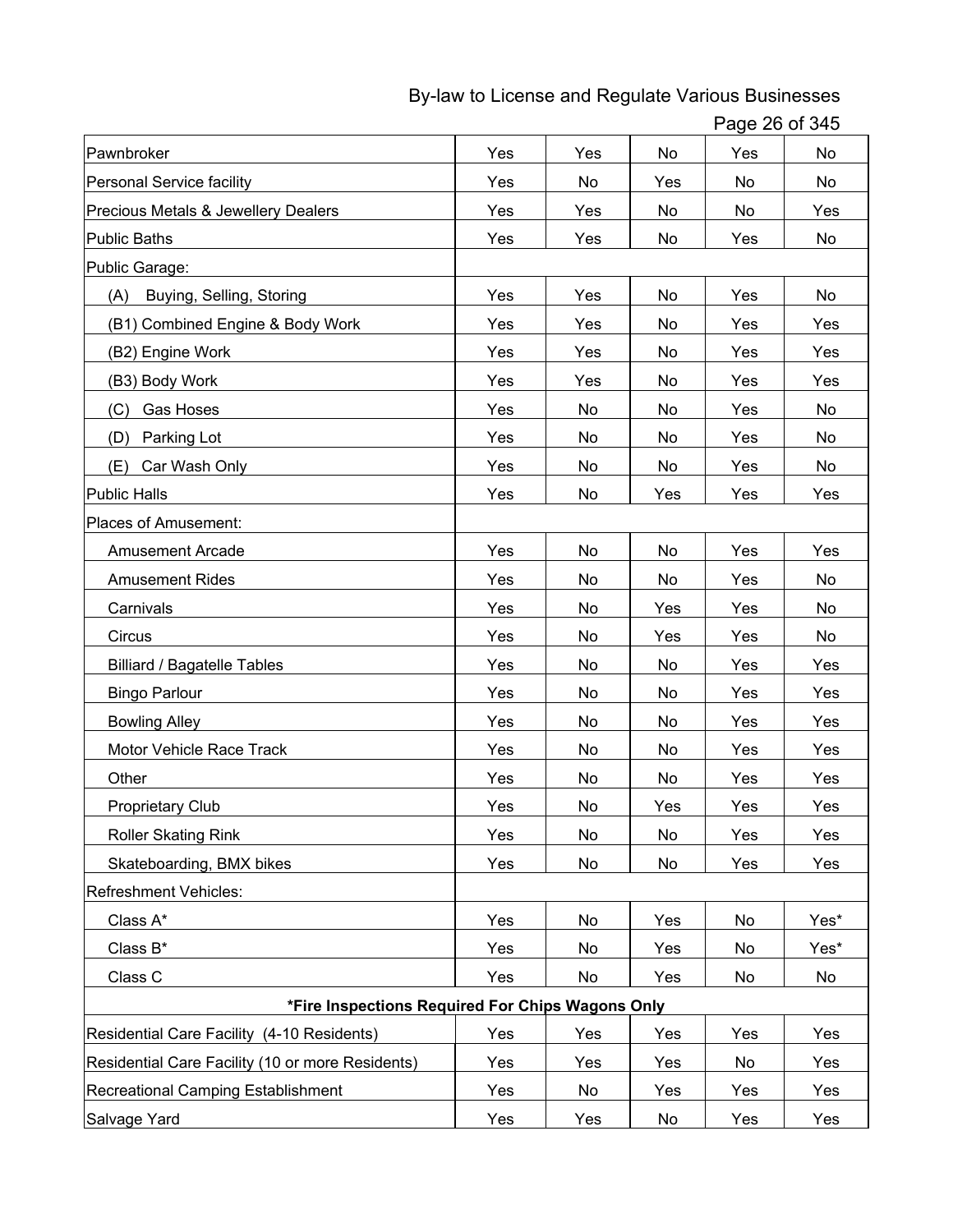| Seasonal Food Vendor                    | Yes       | No  | Yes | Yes | No        |
|-----------------------------------------|-----------|-----|-----|-----|-----------|
| Second-hand Shop                        | Yes       | Yes | No  | Yes | No        |
| Sign Posters and Bill Distributors      | No        | No  | No  | No  | No        |
| Taxi cab owner (private)                | <b>No</b> | Yes | No  | No  | <b>No</b> |
| Taxi cab owner (transfer)               | No        | Yes | No  | No  | No        |
| Taxi cab Broker                         | Yes       | Yes | No  | Yes | No        |
| Taxi cab Driver                         | No        | Yes | No  | No  | No        |
| Taxi cab Priority list (application)    | <b>No</b> | Yes | No  | No. | No        |
| Taxi cab (limited interest agreement)   | No        | Yes | No  | No  | No        |
| Trade Licence Contractor:               |           |     |     |     |           |
| <b>Building Repair</b>                  | No        | Yes | No  | No  | No        |
| Plumbing                                | No        | Yes | No  | No  | No        |
| Heating, Ventilation & Air Conditioning | No        | Yes | No  | No  | No        |
| <b>Drains</b>                           | No        | Yes | No  | No  | No        |
| Trade Licence Master:                   |           |     |     |     |           |
| <b>Building Repair</b>                  | No        | Yes | No  | No  | No        |
| Plumbing                                | <b>No</b> | Yes | No  | No. | <b>No</b> |
| Heating, Ventilation & Air Conditioning | No        | Yes | No  | No  | No        |
| <b>Drains</b>                           | No        | Yes | No  | No  | No        |
| Wheel chair accessible Taxi cab         | <b>No</b> | Yes | No  | No  | No        |
| Limousines (owner)                      | No        | Yes | No  | No  | No        |
| Limousines (driver)                     | No        | Yes | No  | No  | No        |
| <b>Transient Trader</b>                 | Yes       | Yes | No  | Yes | No        |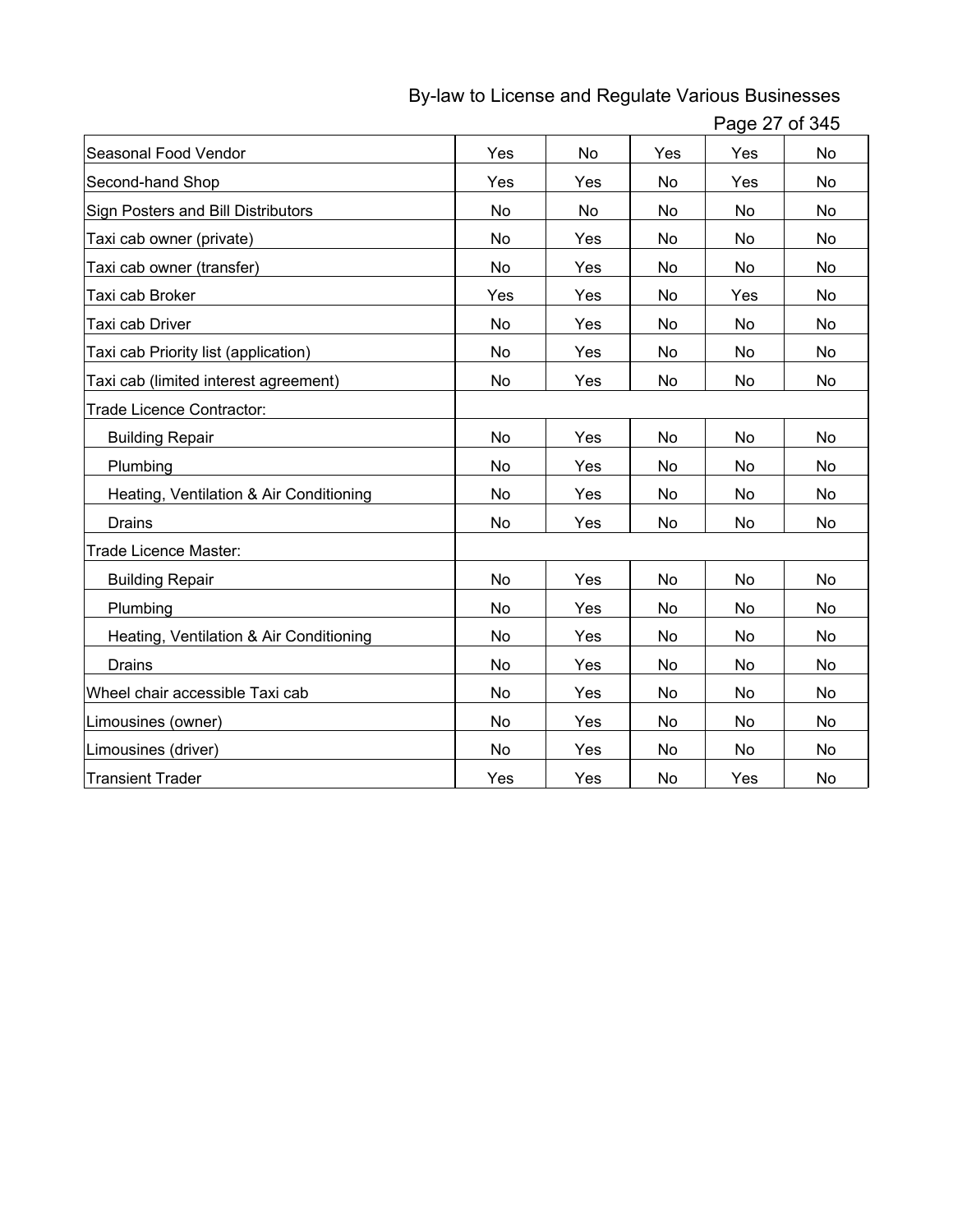| <b>APPENDIX "B"</b>                          |                 |                                  |               |                  |                  |
|----------------------------------------------|-----------------|----------------------------------|---------------|------------------|------------------|
|                                              |                 | Licence and inspection approvals |               |                  |                  |
|                                              |                 | "RENEW LICENCE"                  |               |                  |                  |
| <b>RENEWAL APPROVALS</b>                     |                 |                                  |               |                  |                  |
| <b>Licensing Category</b>                    | <b>Building</b> | <b>Police</b>                    | <b>Health</b> | <b>Traffic</b>   | <b>Fire</b>      |
|                                              | <b>Approval</b> | <b>Clearance</b>                 | Approval      | Approval         | <b>Approval</b>  |
|                                              | Frequency       | <b>Frequency Frequency</b>       |               | <b>Frequency</b> | <b>Frequency</b> |
| Antique Market / Flea Market                 | <b>No</b>       | Yearly                           | No            | No               | 3 Years          |
| Auctioneer                                   | <b>No</b>       | Yearly                           | No            | No               | No               |
| Adult Entertainment Parlour                  | No              | Yearly                           | Yearly        | No               | 3 Years          |
| Adult Entertainment Parlour Attendant        | No              | Yearly                           | No            | No               | No               |
| Adult Entertainment Parlour-Operator/Manager | No              | Yearly                           | No            | No               | No               |
| Adult Video Store Class A                    | No              | Yearly                           | No.           | No               | No               |
| Adult Video Store Class B                    | No              | Yearly                           | No            | No               | No               |
| <b>Body Rub Parlour</b>                      | No              | Yearly                           | Yearly        | No               | No               |
| <b>Body Rub Parlour Attendant</b>            | No              | Yearly                           | No            | No               | No               |
| Body Rub Parlour-Operator/Manager            | No              | Yearly                           | No            | No               | No               |
| <b>Building Exterior Cleaner</b>             | No              | No                               | No            | No               | No               |
| Cigarette / Tobacco Sales                    | No              | No                               | Yearly        | No               | No               |
| <b>Bed and Breakfast</b>                     | No              | Yearly                           | Yearly        | No               | 3 Years          |
| Eating Establishment:                        |                 |                                  |               |                  |                  |
| Restaurant                                   | No              | No                               | Yearly        | No               | 3 Years          |
| Lunch Counter                                | No              | No                               | Yearly        | No               | 3 Years          |
| Refreshment stand                            | No              | No                               | Yearly        | No               | No               |
| Drive-in Restaurant                          | No              | No                               | Yearly        | No               | 3 Years          |
| <b>Restaurant Take-out</b>                   | No              | No                               | Yearly        | No               | 3 Years          |
| Food Shop:                                   |                 |                                  |               |                  |                  |
| <b>Basic</b>                                 | No              | No                               | Yearly        | No               | No               |
| Bakeshop                                     | No              | No                               | Yearly        | No               | No               |
| <b>Butcher</b>                               | No              | No                               | Yearly        | No               | No               |
| Caterer                                      | No              | No                               | Yearly        | No               | No               |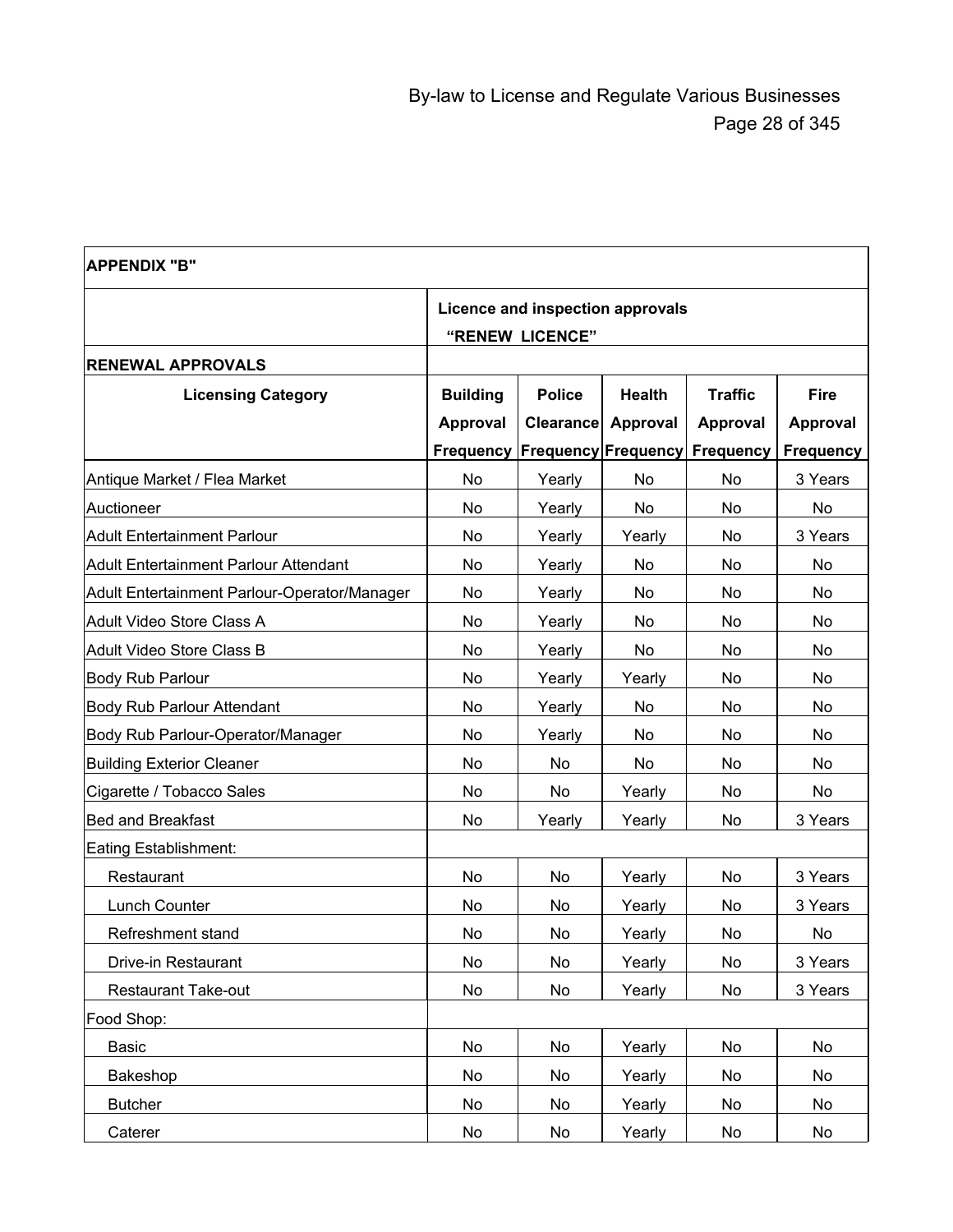| Page 29 of 345 |  |  |
|----------------|--|--|
|----------------|--|--|

| Fish Monger                                        | <b>No</b> | <b>No</b> | Yearly    | No     | <b>No</b> |
|----------------------------------------------------|-----------|-----------|-----------|--------|-----------|
| Hawker / Peddler (may include a motorized vehicle) | No        | No        | No        | No     | No        |
| Kennels, Pet Shops                                 | No        | No        | No        | No     | No        |
| <b>Lodging House</b>                               | 3 Years   | Yearly    | Yearly    | No     | Yearly    |
| <b>Mobile Home Park</b>                            | No        | No        | Yearly    | No     | Yearly    |
| Mobile Sign Leasing or Renting                     | Yearly    | No        | No        | Yearly | No        |
| Personal Service facility                          | No        | No        | Yearly    | No     | No        |
| Precious Metals & Jewellery Dealers                | No        | Yearly    | No        | No     | No        |
| <b>Public Baths</b>                                | No        | Yearly    | No        | No     | No        |
| Public Garage:                                     |           |           |           |        |           |
| Buying, Selling, Storing<br>(A)                    | <b>No</b> | Yearly    | No        | No     | No        |
| (B1) Combined Engine & Body Work                   | No        | Yearly    | No        | No     | 3 Years   |
| (B2) Engine Work                                   | No        | Yearly    | No        | No     | 3 Years   |
| (B3) Body Work                                     | No        | Yearly    | No        | No     | 3 Years   |
| Gas Hoses<br>(C)                                   | No        | No        | No        | No     | No        |
| Parking Lot<br>(D)                                 | No        | No        | No        | No     | No        |
| Car Wash Only<br>(E)                               | No        | No        | No        | No     | No        |
| <b>Public Halls</b>                                | 2 Years   | No        | Yearly    | No     | 3 Years   |
| Places of Amusement:                               |           |           |           |        |           |
| <b>Amusement Arcade</b>                            | No        | No        | No        | No     | 3 Years   |
| <b>Amusement Rides</b>                             | No        | No        | No        | No     | No        |
| Carnival                                           | <b>No</b> | No        | Yearly    | No     | No        |
| Circus                                             | <b>No</b> | No        | Yearly    | No     | No        |
| <b>Billiard / Bagatelle Tables</b>                 | <b>No</b> | No        | <b>No</b> | No     | 3 Years   |
| <b>Bingo Parlour</b>                               | 2 Years   | No        | No        | No     | 3 Years   |
| <b>Bowling Alley</b>                               | No        | No        | No        | No     | 3 Years   |
| Motor Vehicle Race Track                           | No        | No        | No        | No     | 3 Years   |
| Other                                              | No        | No        | No        | No     | 3 Years   |
| Proprietary Club                                   | 2 Years   | No        | Yearly    | No     | 3 Years   |
| <b>Roller Skating Rink</b>                         | No        | No        | No        | No     | 3 Years   |
| Skateboarding, BMX bikes                           | No        | No        | No        | No     | 3 Years   |
| Refreshment Vehicles:                              |           |           |           |        |           |
| Class A*                                           | No        | No        | Yearly    | No     | *3 Years  |
| Class B*                                           | No        | No        | Yearly    | No     | *3 Years  |
| Class C                                            | No        | No        | Yearly    | No     | No        |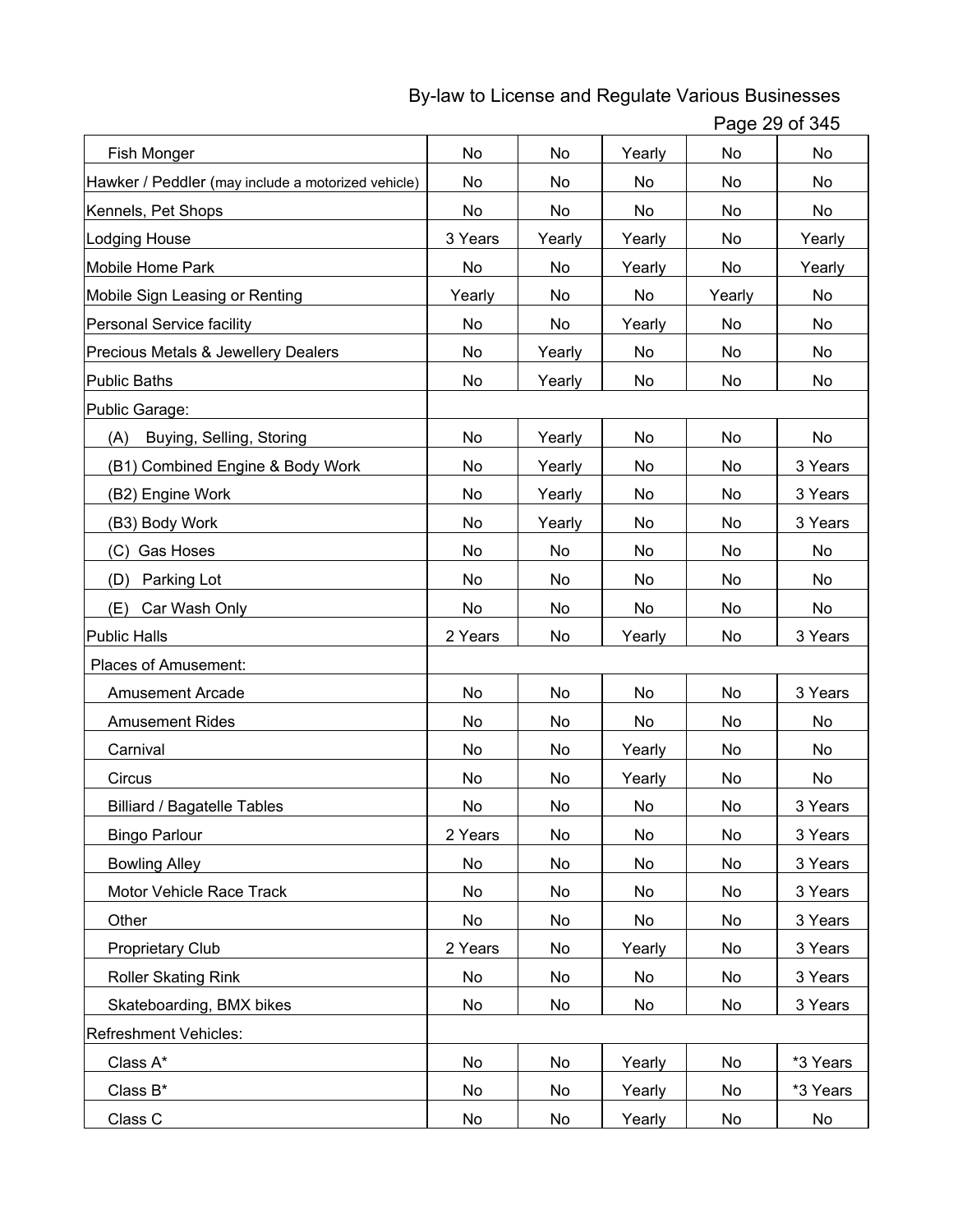Page 30 of 345

| *Fire Inspection Required For Chip Wagons        |           |           |           |           |           |
|--------------------------------------------------|-----------|-----------|-----------|-----------|-----------|
| Recreational Camping Establishment               | Yearly    | <b>No</b> | Yearly    | <b>No</b> | Yearly    |
| Residential Care Facility (4-10 Residents)       | Yearly    | Yearly    | Yearly    | No        | Yearly    |
| Residential Care Facility (10 or more Residents) | Yearly    | Yearly    | Yearly    | No        | Yearly    |
| Salvage Yard                                     | <b>No</b> | Yearly    | <b>No</b> | <b>No</b> | 3 Years   |
| Seasonal Food Vendor                             | Yearly    | No        | Yearly    | No        | No        |
| Second-hand Shop                                 | No        | Yearly    | No        | No        | 3 Years   |
| Sign Posters and Bill Distributors               | <b>No</b> | <b>No</b> | <b>No</b> | <b>No</b> | No        |
| Taxi cab owner (private)                         | <b>No</b> | Yearly    | <b>No</b> | <b>No</b> | <b>No</b> |
| Taxi cab Broker                                  | No.       | Yearly    | No        | No        | <b>No</b> |
| Taxi cab Driver                                  | <b>No</b> | Yearly    | <b>No</b> | <b>No</b> | No        |
| Taxi cab Priority list (application)             | Yearly    | <b>No</b> | <b>No</b> | <b>No</b> | <b>No</b> |
| Taxi cab (limited interest agreement)            | <b>No</b> | <b>No</b> | <b>No</b> | No        | No        |
| Trade Licence Contractor:                        |           |           |           |           |           |
| <b>Building Repair</b>                           | No        | Yearly    | No        | No        | No        |
| Plumbing                                         | No        | Yearly    | No        | No        | <b>No</b> |
| Heating, Ventilation & Air Conditioning          | No        | Yearly    | No        | No        | No        |
| <b>Drains</b>                                    | No        | Yearly    | No        | No        | No        |
| Trade Licence Master:                            |           |           |           |           |           |
| <b>Building Repair</b>                           | <b>No</b> | Yearly    | <b>No</b> | <b>No</b> | No        |
| Plumbing                                         | No        | Yearly    | No        | No        | No        |
| Heating, Ventilation & Air Conditioning          | <b>No</b> | Yearly    | <b>No</b> | No        | <b>No</b> |
| <b>Drains</b>                                    | <b>No</b> | Yearly    | No        | No        | <b>No</b> |
| Wheel chair accessible Taxi cab                  | <b>No</b> | Yearly    | <b>No</b> | No        | <b>No</b> |
| Limousines (owner)                               | No        | Yearly    | <b>No</b> | <b>No</b> | No        |
| Limousines (driver)                              | No        | Yearly    | No        | No        | No        |
| <b>Transient Trader</b>                          | No        | Yearly    | No        | No        | No        |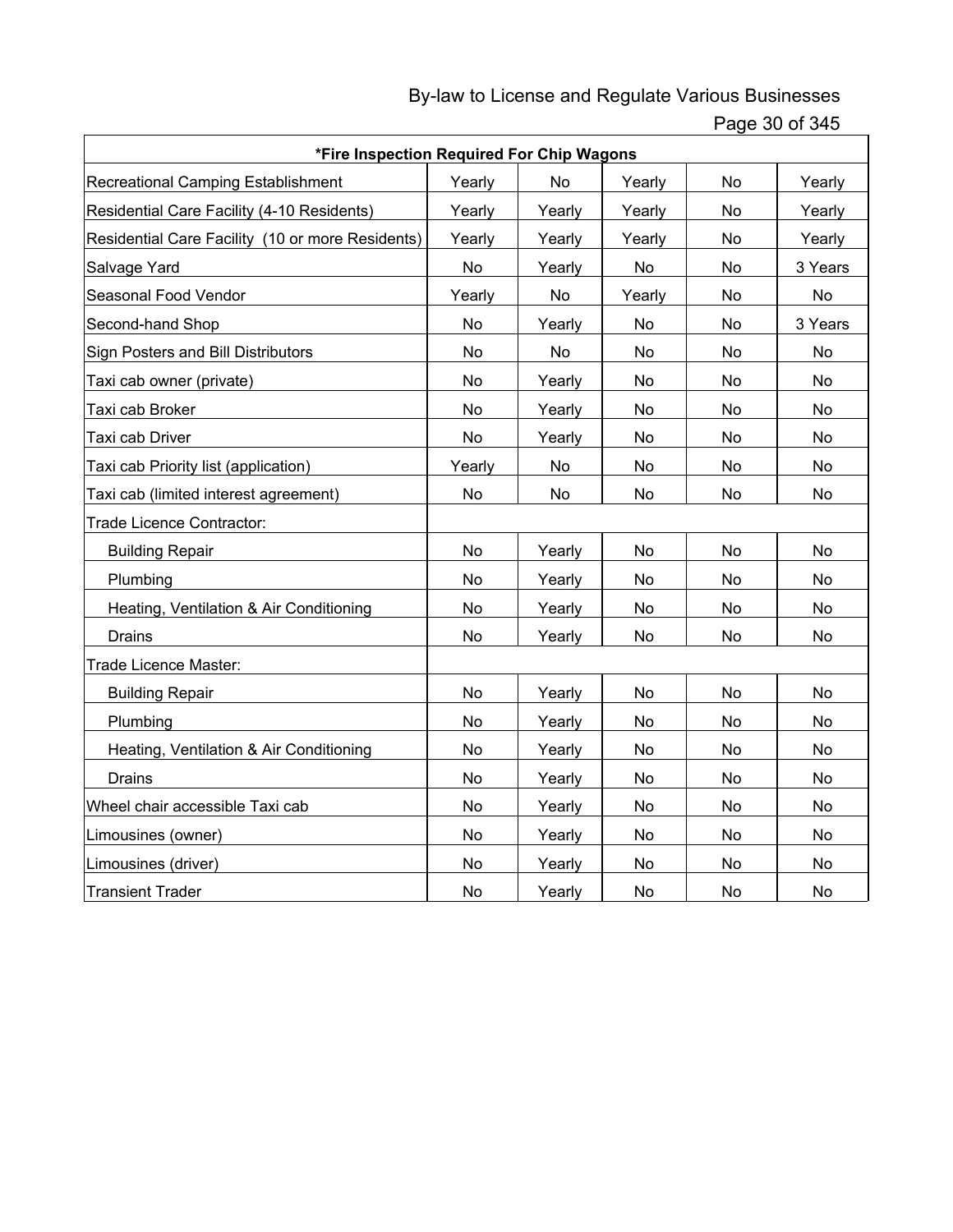### **APPENDIX "C"**

# **Departmental Policy Standard Character and Driving Record Criteria For Conditional Issuance and Refusal of Mobile Licence Applications or Renewals**

| A           | Refuse licence if 2 or more Criminal Code convictions within 2 years of the<br>application or renewal date |
|-------------|------------------------------------------------------------------------------------------------------------|
| B           | Refuse licence if 3 or more Criminal Code convictions within 5 years of the                                |
|             | application or renewal date                                                                                |
| $\mathsf C$ | Refuse licence if convicted of a Criminal Code offence where the                                           |
|             | sentence imposed was 5 years or longer                                                                     |
| D           | Issue conditional licence for 1 year if convicted of 1 Criminal Code                                       |
|             | conviction within 5 years of application or renewal date.                                                  |
| Е           | Refuse licence if 1 Criminal Negligence or Impaired Driving convictions                                    |
|             | within 1 year of the application or renewal date                                                           |
| F           | Refuse licence if 2 Criminal Negligence or Impaired Driving convictions (or                                |
|             | 1 of each) between1 and 4 years old from application or renewal date                                       |
| G           | Issue conditional licence for 1 year, if Criminal Negligence or Impaired                                   |
|             | Driving conviction, between 1 and 4 years old from application or renewal                                  |
|             | date                                                                                                       |
| Н           | Refuse licence if either 6 demerit points lost or 4 driving convictions within                             |
|             | 1 year of application or renewal date                                                                      |
|             | issue conditional licence for 6 months if $3 - 5$ demerit points lost or 3                                 |
|             | driving convictions within 1 year of application or renewal date                                           |

Auctioneer Hawker/Pedlar Cab Driver **Transient Trader** Transient Trader Cab Owner Cab Broker Limousine Driver Limousine Owner

A conditional licence issued as a result of a criminal record is for a 1 year period (licence holder must submit an updated criminal abstract at 6 months and at 1 year).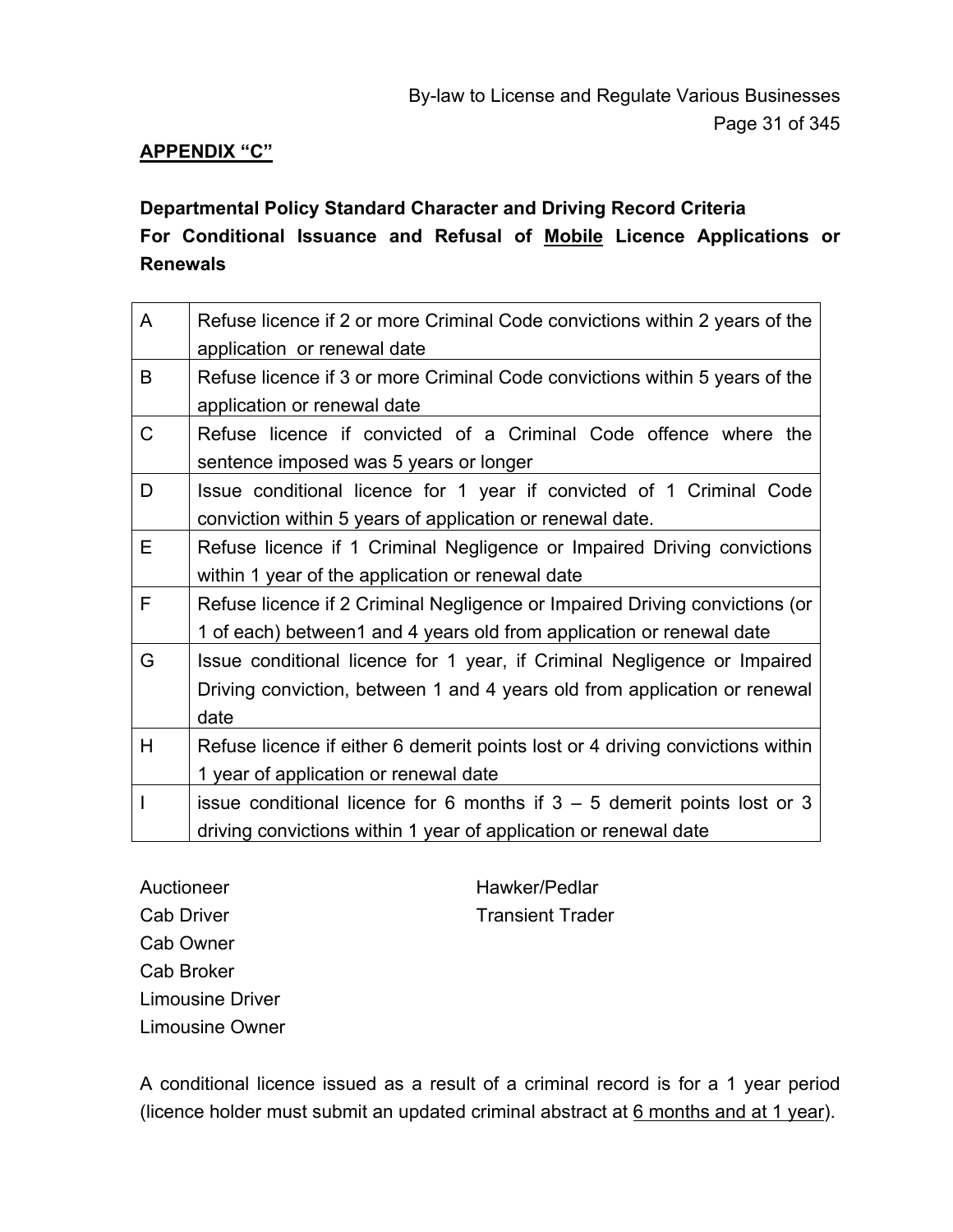By-law to License and Regulate Various Businesses Page 32 of 345

A conditional licence issued as a result of a driving record is for a 6 month period (licence holder must submit an updated driving record at the end of the 6 month period). At annual licence renewal, an updated driving record is required for all mobile "driver" licence holders.

**Notwithstanding the policy, the Director of Building and Licensing may refuse an application for a licence above due to concerns of public safety being at risk. The licence applicant shall be informed of this decision in writing. It is a licence applicants right to appeal this decision to the Licensing Committee.**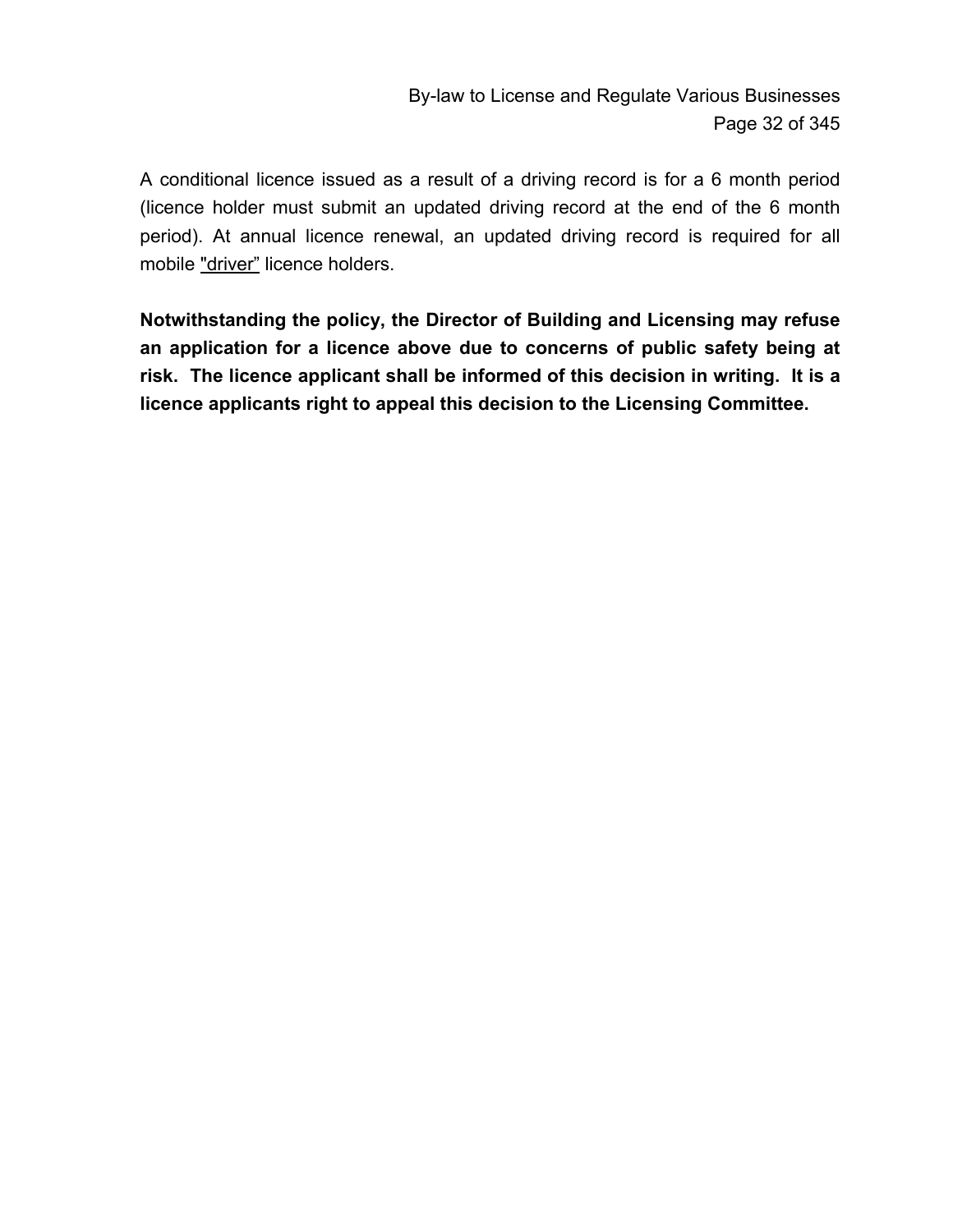#### **APPENDIX "D"**

# **Departmental Policy Standard Character and Driving Record Criteria For Conditional Issuance and Refusal of Establishment and Trade Licence Applications or Renewals**

| $\mathsf{A}$ | Refuse licence if 2 or more Criminal Code convictions within 2 years of the |
|--------------|-----------------------------------------------------------------------------|
|              | application or renewal date                                                 |
| B            | Refuse licence if 3 or more criminal convictions within 5 years of the      |
|              | application or renewal date                                                 |
| $\mathsf{C}$ | Refuse licence if convicted of a criminal offence where the sentence        |
|              | imposed was 5 years or longer                                               |
| D            | Issue conditional licence for 1 year if convicted of 1 Criminal Code        |
|              | conviction within last 5 years                                              |

| Adult Entertainment Parlour - Owner     | <b>Building Repairs Contractor</b>        |
|-----------------------------------------|-------------------------------------------|
| Adult Entertainment Parlour - Operator  | <b>Building Repairs Master</b>            |
| Adult Entertainment Parlour - Attendant | Drain Repairs Contractor                  |
| Body Rub Parlour - Owner                | Drain Installer Master                    |
| Body Rub Parlour - Operator             | <b>Plumbing Contractor</b>                |
| Body Rub Parlour - Attendant            | <b>Plumbing Master</b>                    |
| Antique Market/Flea Market              | Heating, Air Conditioning & Ventilation   |
| <b>Bed &amp; Breakfast</b>              | Contractor                                |
| <b>Lodging House</b>                    | Master Warm Air Heating, Air Conditioning |
| <b>Residential Care Facility</b>        | & Ventilation Installer                   |
| Garage A buying, selling and storing,   |                                           |
| B1 motor repair and body,               |                                           |
| B2 motor repair only,                   |                                           |
| B3 body only                            |                                           |
| <b>Precious Metal Dealer</b>            |                                           |
| Pawnbroker                              |                                           |
| <b>Public Baths</b>                     |                                           |
| Salvage Yard                            |                                           |
| Second Hand Shop                        |                                           |
| Adult Video Class "A"                   |                                           |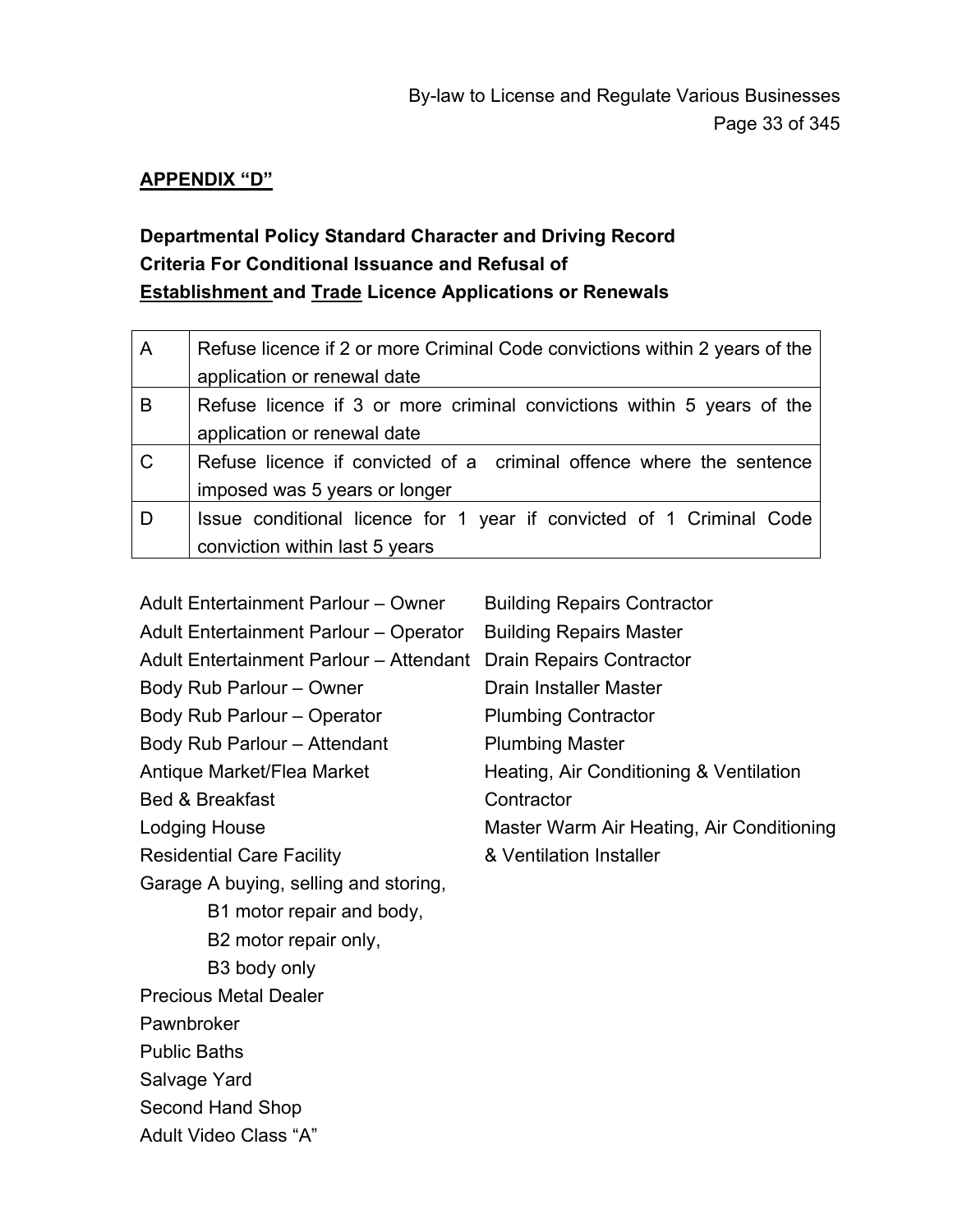Adult Video Class "B"

A conditional licence issued as a result of a criminal record is for a 1 year period (licence holder must submit an updated criminal abstract at 6 months and at 1 year).

Notwithstanding the policy, the Director of Building and Licensing may refuse an application for a licence above due to concerns of public safety being at risk. The licence applicant shall be informed of this decision in writing. It is a licence applicants right to appeal this decision to the Licensing Committee.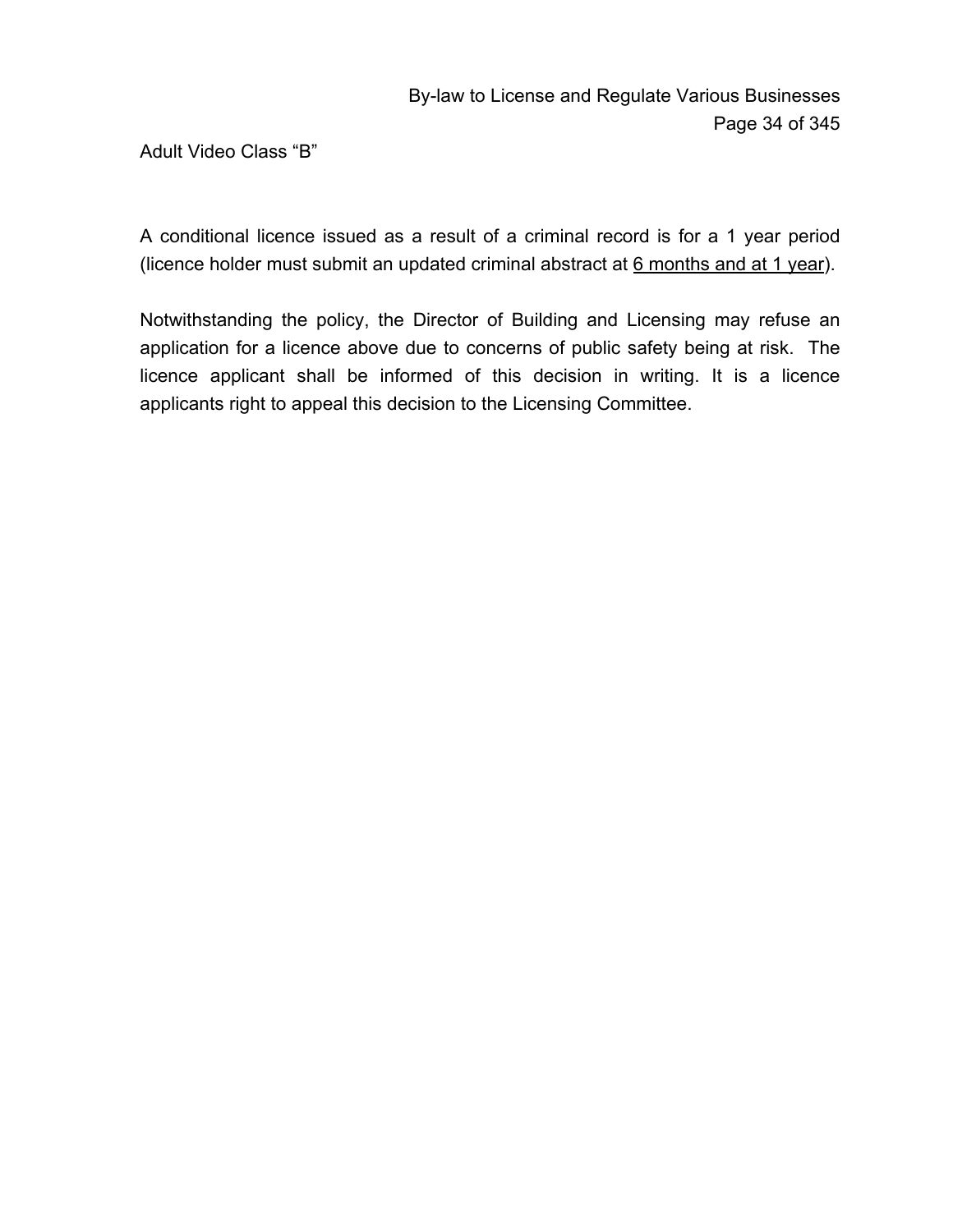### **SCHEDULE 1**

### **ADULT ENTERTAINMENT PARLOURS**

#### **PART I: DEFINITIONS**

- 1. In this Schedule:
	- (a) "**adult entertainment parlour**" means any building or premises or part thereof in which is provided, in pursuance of a trade, calling, business or occupation, goods or services appealing to or designed to appeal to erotic or sexual appetites or inclinations;
	- (b) **"adult entertainment services parlour"** means an adult entertainment parlour in which services appealing to or designed to appeal to erotic or sexual appetites or inclinations are provided by one or more individuals by means of physical movements, verbal expressions, or other forms of behaviour;
	- (c) "**adult video**" means a video the content of which appeals to or is designed to appeal to erotic or sexual appetites or inclinations through the portrayal or depiction of:
		- (i) one or more of the specified body areas of any person, or
		- (ii) one or more of the specified sexual activities;

and, in the absence of evidence to the contrary, a video classified by the Ontario Film Review Board as "restricted", with the added information piece "adult sex film" shall be deemed to be an adult video, while a video without such classification and information piece shall be deemed not to be an adult video;

- (d) "**adult video store**" means any premises:
	- (i) used for the carrying on of the business of the provision of adult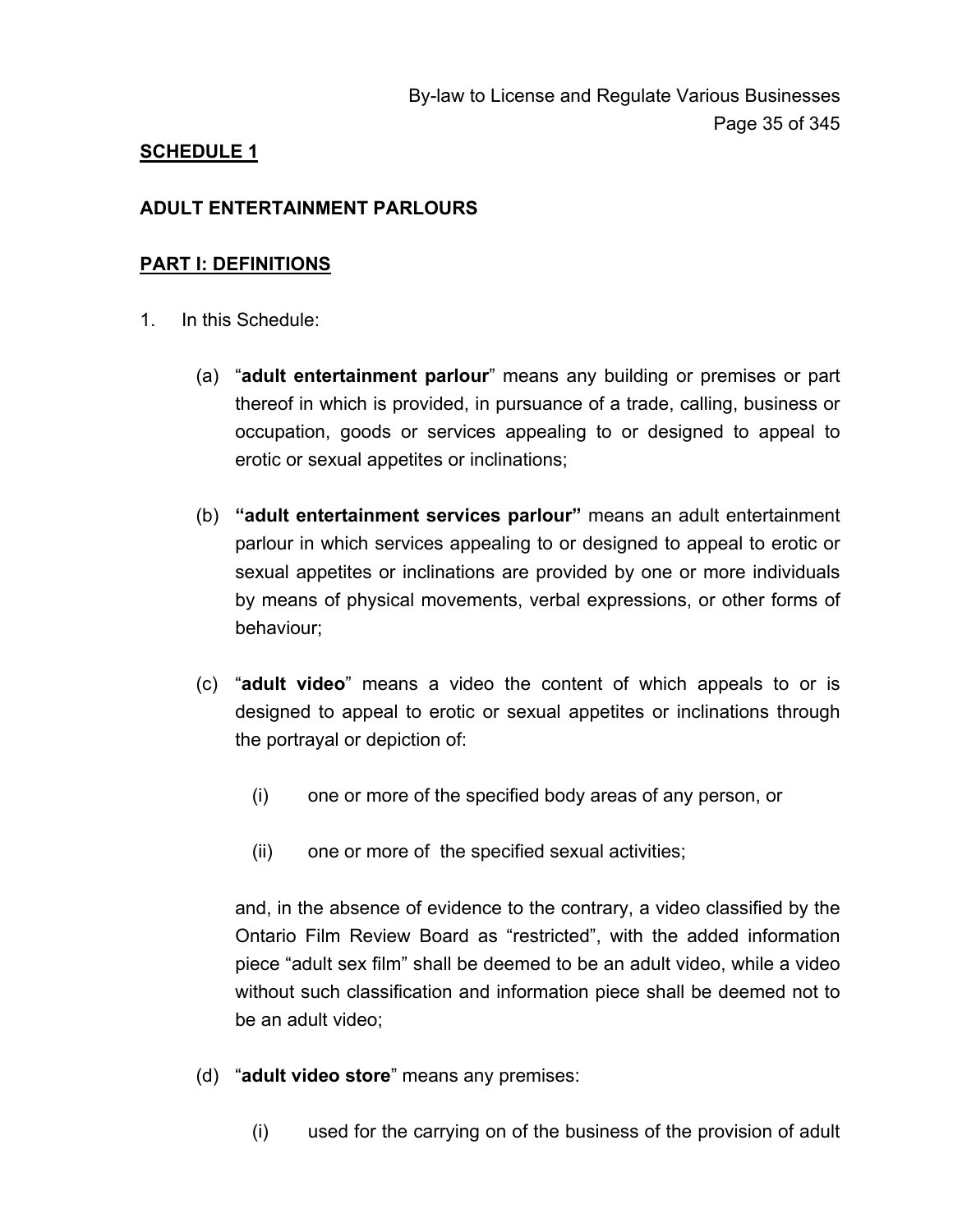videos;

- (ii) in which adult videos are provided in the course of a business and to which premises entry by persons under the age of eighteen years is prohibited, or in respect of which premises it is advertised or notice is given that entry by such persons is prohibited; or
- (iii) in which adult videos are provided in the course of a business and in respect of which it is advertised, or notice is given either by signs or other advertising devices on or in the premises, or otherwise, that the premises are an "adult video store", an "adult videotape store", an "adult video rental store", or are otherwise described by words of like meaning;
- (e) "**adult video tape area**" means an identifiable part of any premises, which part is used for the provision of adult video tapes, or the display of adult video tapes or containers for videos depicting specified sexual activities or specified body areas;
- (f) "**attendant**" means any person other than an owner or operator who provides goods or services appealing to or designed to appeal to erotic or sexual appetites or inclinations in an adult entertainment services parlour;
- (g) "**Class A adult video store**" means any premises where the number of adult videos available from the premises exceeds five hundred (500), or where the number of adult videos available from the premises is more than twenty percent (20%) of the videos available from the premises which are not adult videos, and does not include a Class B adult video store;
- (h) "**Class B adult video store**" means any premises where the number of adult videos available from the premises does not exceed five hundred (500) and where the number of adult videos available from the premises is not more than twenty percent (20%) of the videos available from the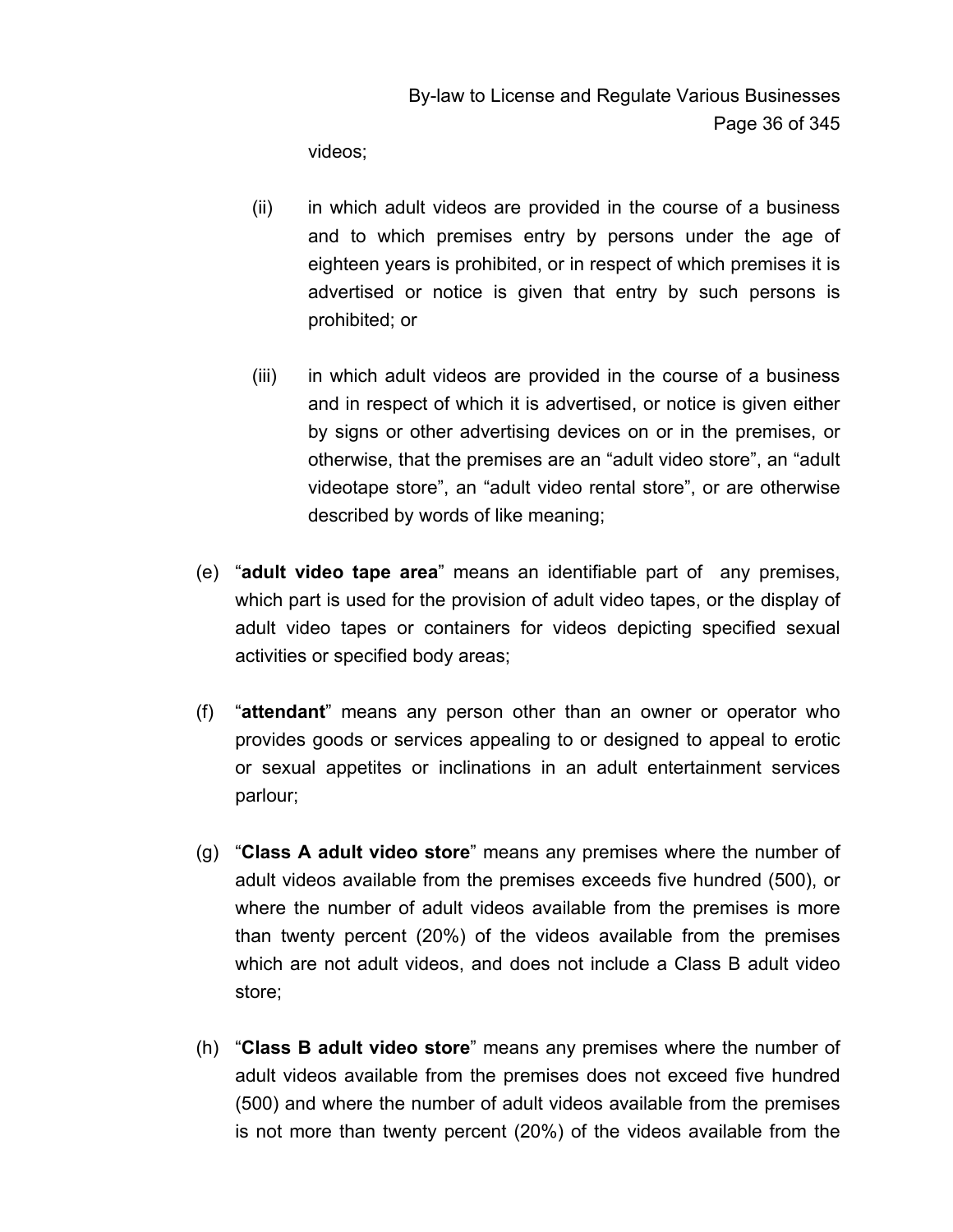premises which are not adult videos;

- (i) "**class of adult entertainment parlour**" means an adult entertainment services parlour, a Class A adult video store, or a Class B adult video store;
- (j) "**adult goods**" includes books, magazines, pictures, slides, film, phonograph records, compact disks, adult video tapes, audio tapes, prerecorded magnetic tape and any other reading, viewing or listening materials;
- (k) "**incidental**" means, when referring to the sale or rental or both, of adult video tapes from not more than five (5%) percent, nor more than nine point 3 (9.3) square meters, whichever is less of the total display area of video tapes on the business premises;
- (l) **"main stage"** means the primary area within an adult entertainment parlour upon which services are presented, and excludes areas for the seating of patrons;
- (m) "**operator**" means a person who alone, or with others, operates, manages, supervises, controls or is responsible for the business of an adult entertainment parlour;
- (n) "**owner**" means a person who alone, or with others, owns or occupies, or both, or has the right to own or occupy, an adult entertainment parlour, and includes a lessee of an adult entertainment parlour or of the premises in which the adult entertainment parlour is located;
- (o) "**permitted area**" means a district or zone listed in Appendix "A" to this Schedule;
- (p) "**to provide**" when used in relation to goods includes to sell, offer to sell or display for sale, or rental, or sample gift, by retail or otherwise such goods, and "providing" and "provision" have corresponding meanings;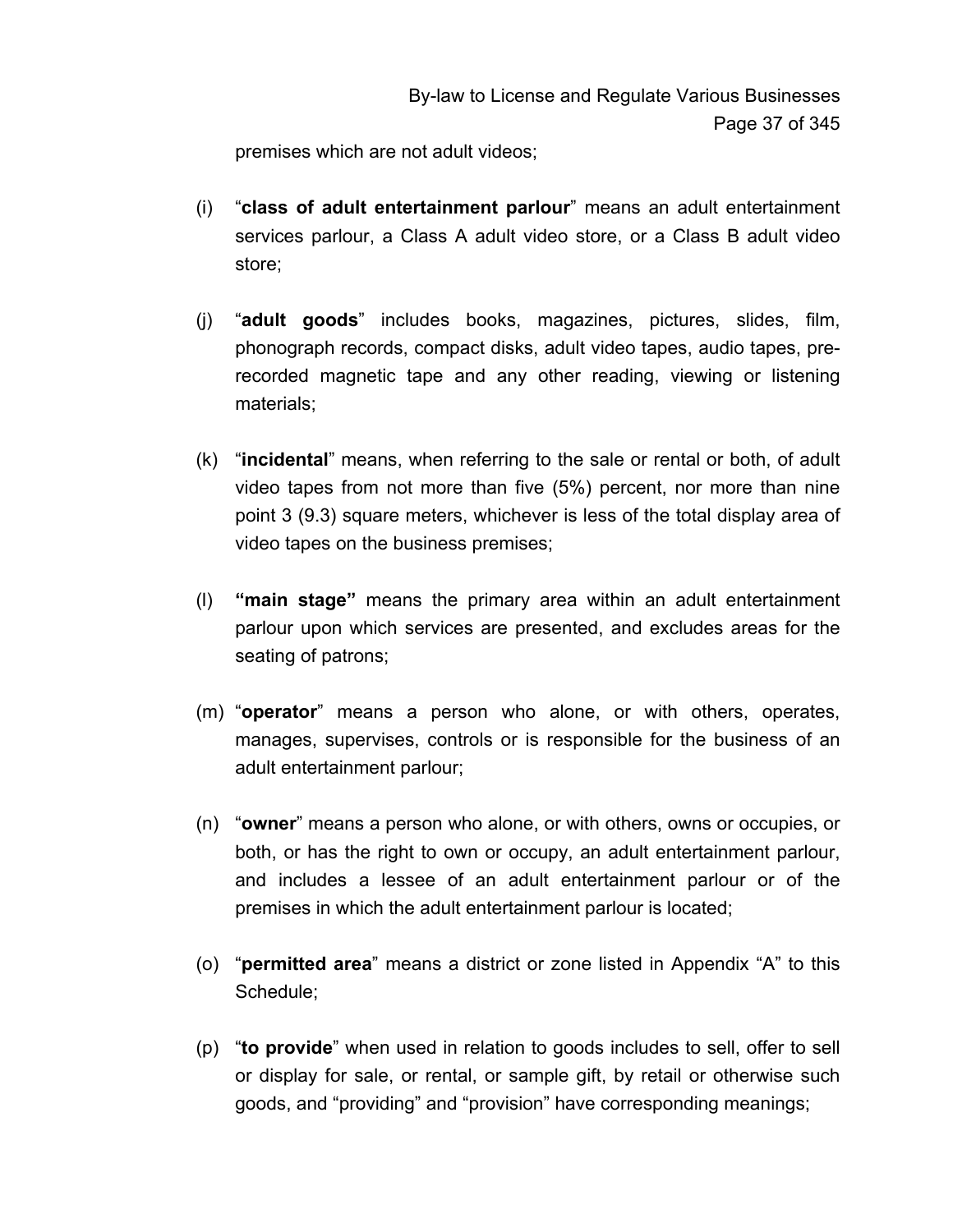- (q) "**to provide**" when used in relation to services includes to furnish, perform, solicit, or give such services and "providing" and "provision" have corresponding meanings;
- (r) "**services**" includes activities, facilities, performances, dances, exhibitions, viewings and encounters in an adult entertainment parlour;
- (s) "**services designed to appeal to erotic or sexual appetites or inclinations**" includes services of which a principal feature or characteristic is the nudity, or partial nudity of any person; and includes services in respect of which the word "nude", "naked", "topless", "bottomless", "sexy" or any other word or any picture, symbol or representation having like meaning or implication is used in any advertisement;
- (t) "**specified body areas**" means any one or more of the following:
	- (i) in the case of a female person, her areolae; and
	- (ii) in the case of all persons, the genitals and the anus;
- (u) "**specified sexual activities**" means any one or more of the following: actual or simulated sexual intercourse, masturbation, ejaculation, sodomy, bestiality, oral sexual intercourse, direct physical stimulation of unclothed genital organs, or flagellation or torture in the context of a sexual relationship or activity; and
- (v) "**video**" or "**video tape**" means film, pre-recorded magnetic tape, video and audio cassettes, and any other medium which may be used to produce images such as moving pictures, laser discs and laser players, digital video disc (DVD), computer software and microchips.

### **PART II: GENERAL PROVISIONS**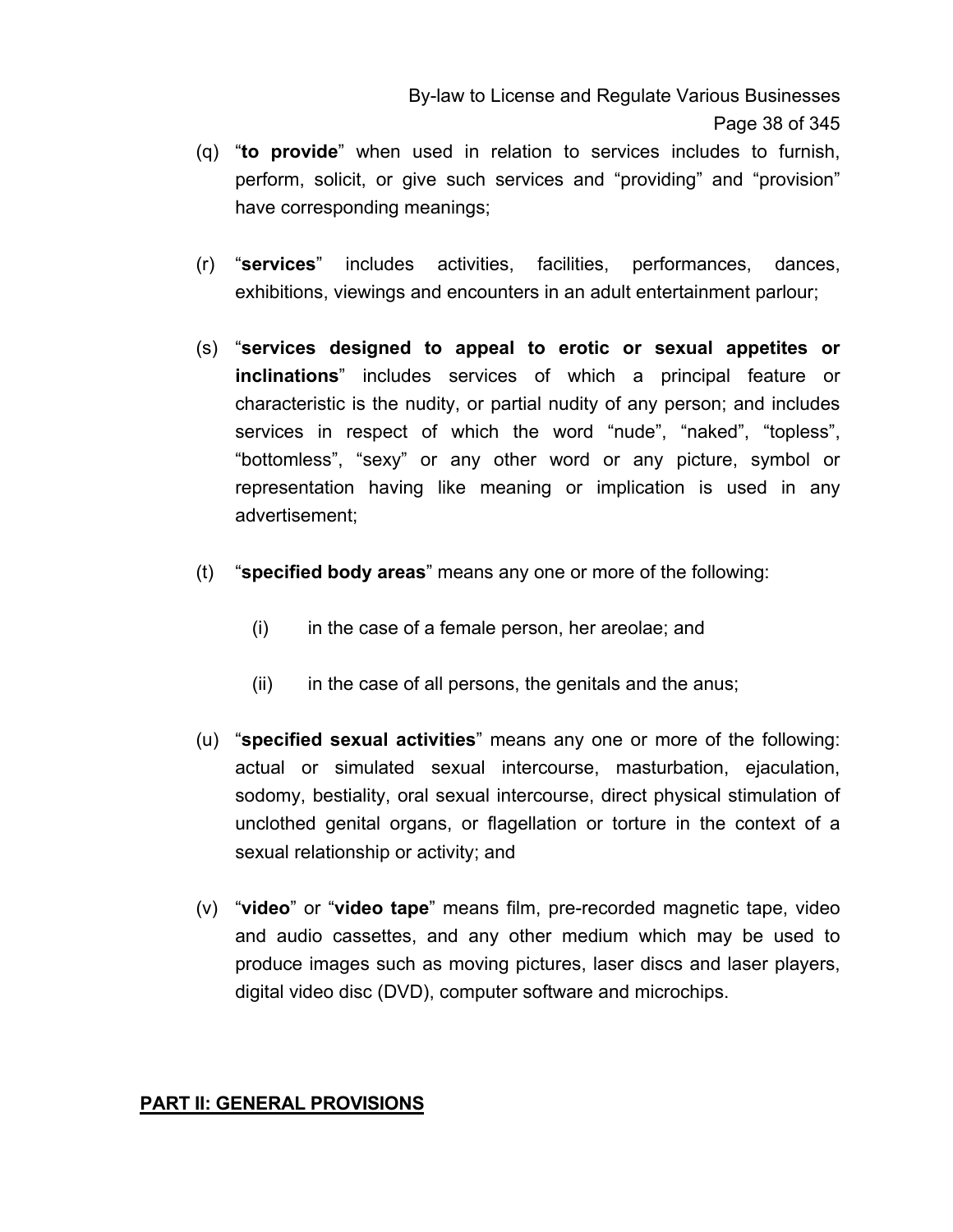By-law to License and Regulate Various Businesses Page 39 of 345

- 2. No person shall carry on or engage in the trade, calling, business or occupation of owner or operator of, or attendant in, an adult entertainment parlour without holding a current valid licence issued pursuant to the provisions of this By-law.
- 3. A person other than the owner or operator of an adult entertainment parlour, who sells or rents adult video tapes incidental to a business does not require a licence under this By-law.
- 4. Every person required to take out a licence pursuant to this By-law, shall take out a separate licence for each class of adult entertainment parlour.
- 5. A licence to own or operate an adult entertainment parlour shall be issued only for premises which are located in the defined areas or locations designated as permitted areas in Appendix "A" to this By-law.
- 6. The number of licences to own an adult entertainment services parlour or Class A adult video store which may be issued by the Issuer of Licences shall be limited to four for each class.
- 7. The number of licences to own an adult entertainment services parlour or a Class A adult video store under this By-law shall be reduced from four for each class of adult entertainment services parlour as the licences expire without being renewed by the licence holder or as the licences are otherwise surrendered or revoked, until the number of licences to own an adult entertainment services parlour or Class A adult video store is reduced to two for each class.

## **PART III: INFORMATION TO BE PROVIDED BY APPLICANT**

- 8. Every applicant for issuance or renewal of a licence shall attend personally at the office of the Issuer of Licences to make written application.
- 9. Every applicant applying for issuance or renewal of a licence as an owner shall, at the time of making application, file with the Issuer of Licences: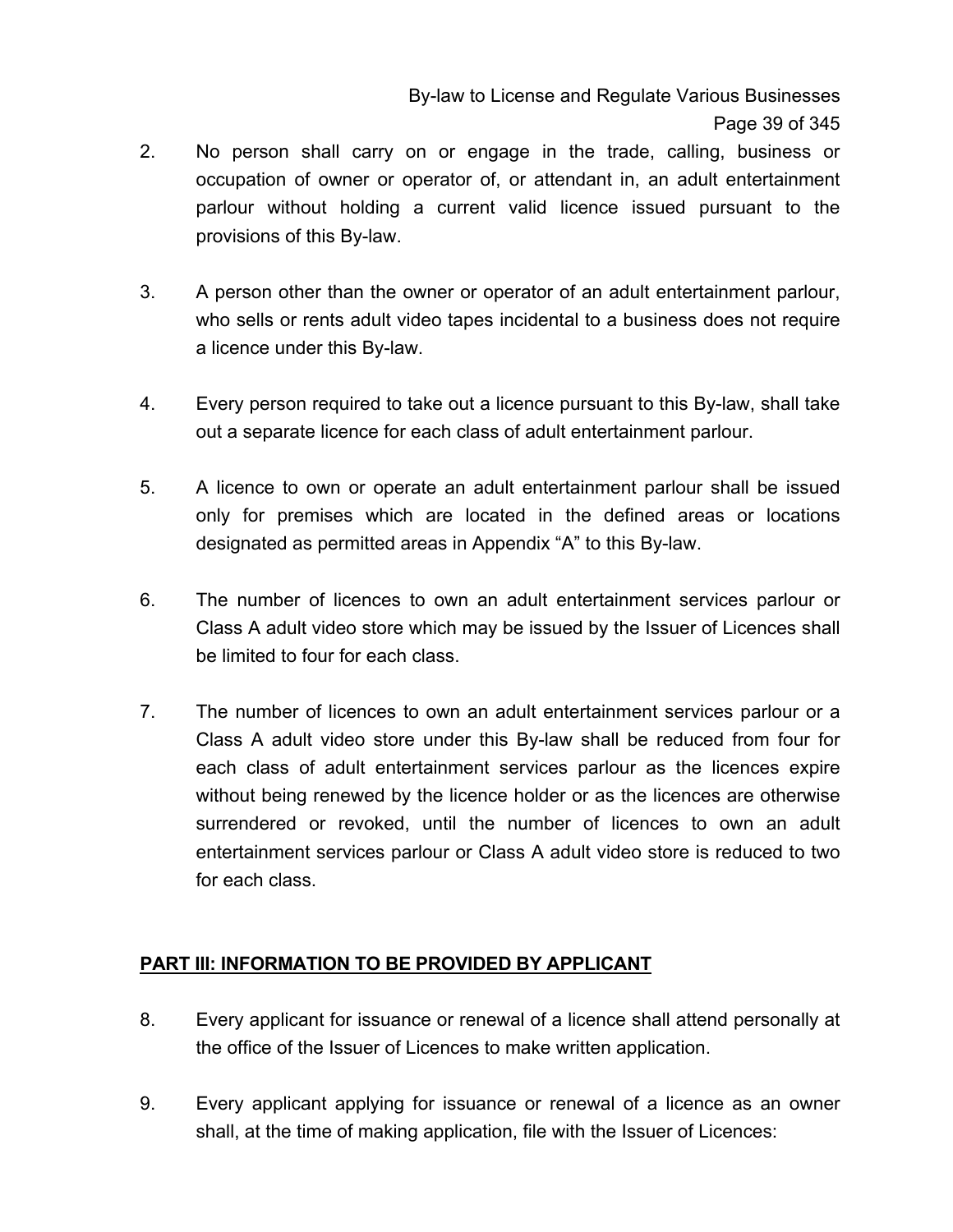- a) a list showing the names of all operators and attendants; and
- b) a list of all persons intended or expected to be employed or to perform services.
- 10. Every applicant for a licence and every shareholder and partner shall be at least eighteen years of age.
- 11. Every applicant and every shareholder and partner, shall file with or produce to the Issuer of Licences proof of his or her age, if required to do so.
- 12. Every person applying for a licence under this By-law shall file with the Issuer of Licences a completed application form provided by the Issuer of Licences, in which the applicant shall provide all information required by such application form.
- 13. No person while on the premises of an adult entertainment parlour shall touch or have physical contact with an attendant during the provision of services, or permit an attendant to touch or have physical contact with his or her body while the attendant is providing services.
- 14. In addition to any items listed in the Licence Application and Fees section of this By-law, the applicant shall, at the time of the filing of the application form deliver to the Issuer of Licences the following:
	- a) if the applicant is a corporation, a copy of the incorporating document, a copy of the last information return filed for the corporation, and any changes or corrections to the information contained;
	- b) if the applicant is a registered partnership, a copy of the registered declaration of partnership and any changes or corrections to the information contained; and
	- c) a copy of the registration of the trade name to be used for the business.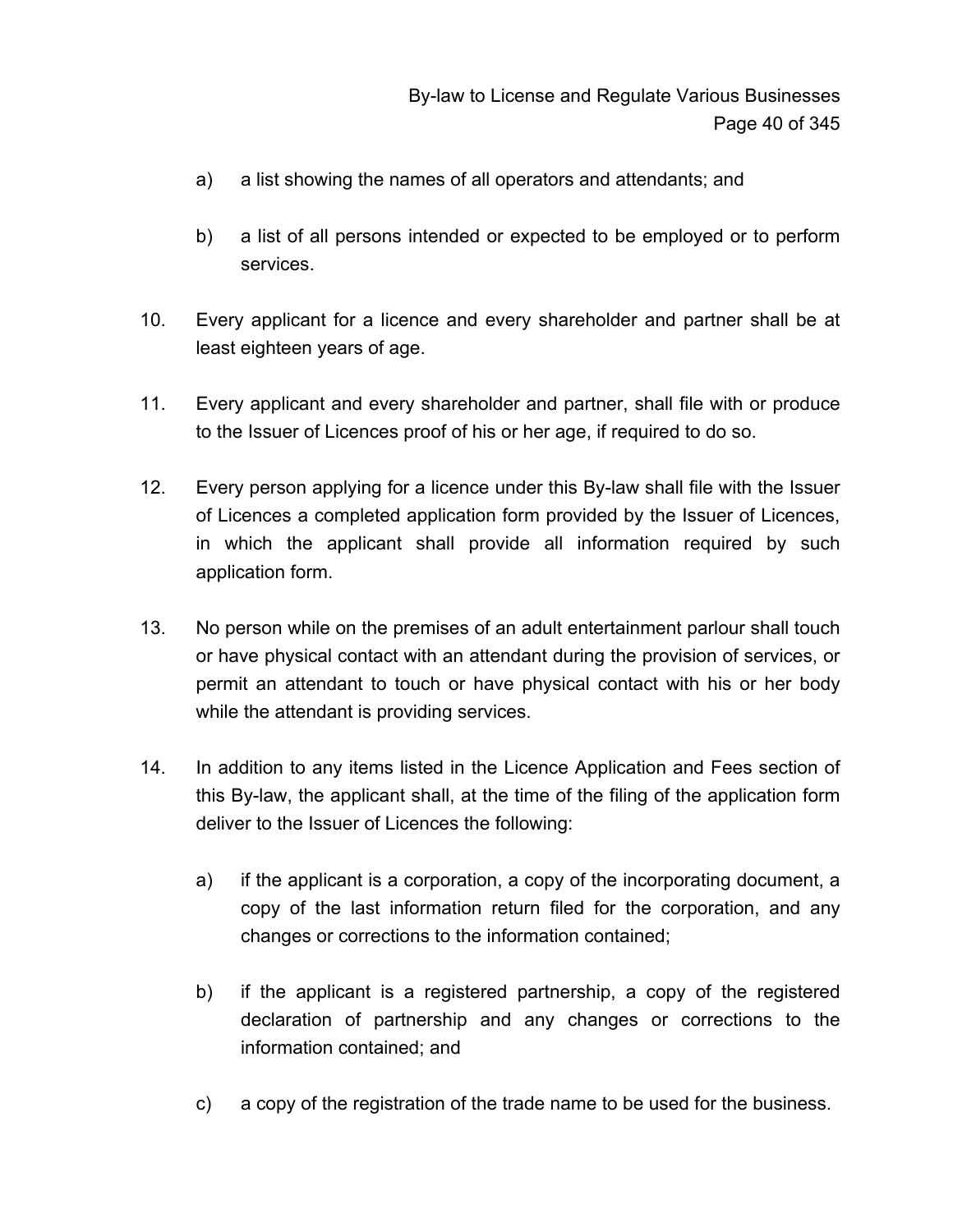- 15. The applicant for a licence or renewal of a licence shall provide at a minimum the following information as part of the application for a licence:
	- a) the address of the applicant and of the intended licensee, to which the Issuer of Licences may send or deliver any notice or other document required or authorized by law;
	- b) the municipal address of the one building, premises or place from which business will be carried on and in respect of which a licence is sought;
	- c) the name and address of the owner of any building, premises or place in which any such business is to be carried on;
	- d) any trade or business description to be used;
	- e) the telephone number of the business;
- 16. If the applicant is not an individual, the application form shall be completed and updated from time to time as this by-law requires, by an individual duly authorized by the applicant to execute such form on behalf of the applicant and binding upon it, and the individual completing such form shall sign the form, certifying the truth and completeness of the information provided therein.

## **CORPORATIONS**

- 17. Every applicant or licensee that is a corporation shall:
	- a) file with the Issuer of Licences at the time of its application a Return in the form supplied by the Issuer of Licences containing a list of all the shareholders of the corporation;
	- b) where the shares of the corporation applying for a licence are held in whole or in part by another corporation, file a Return for all corporations owning shares until the names of all living individuals are shown and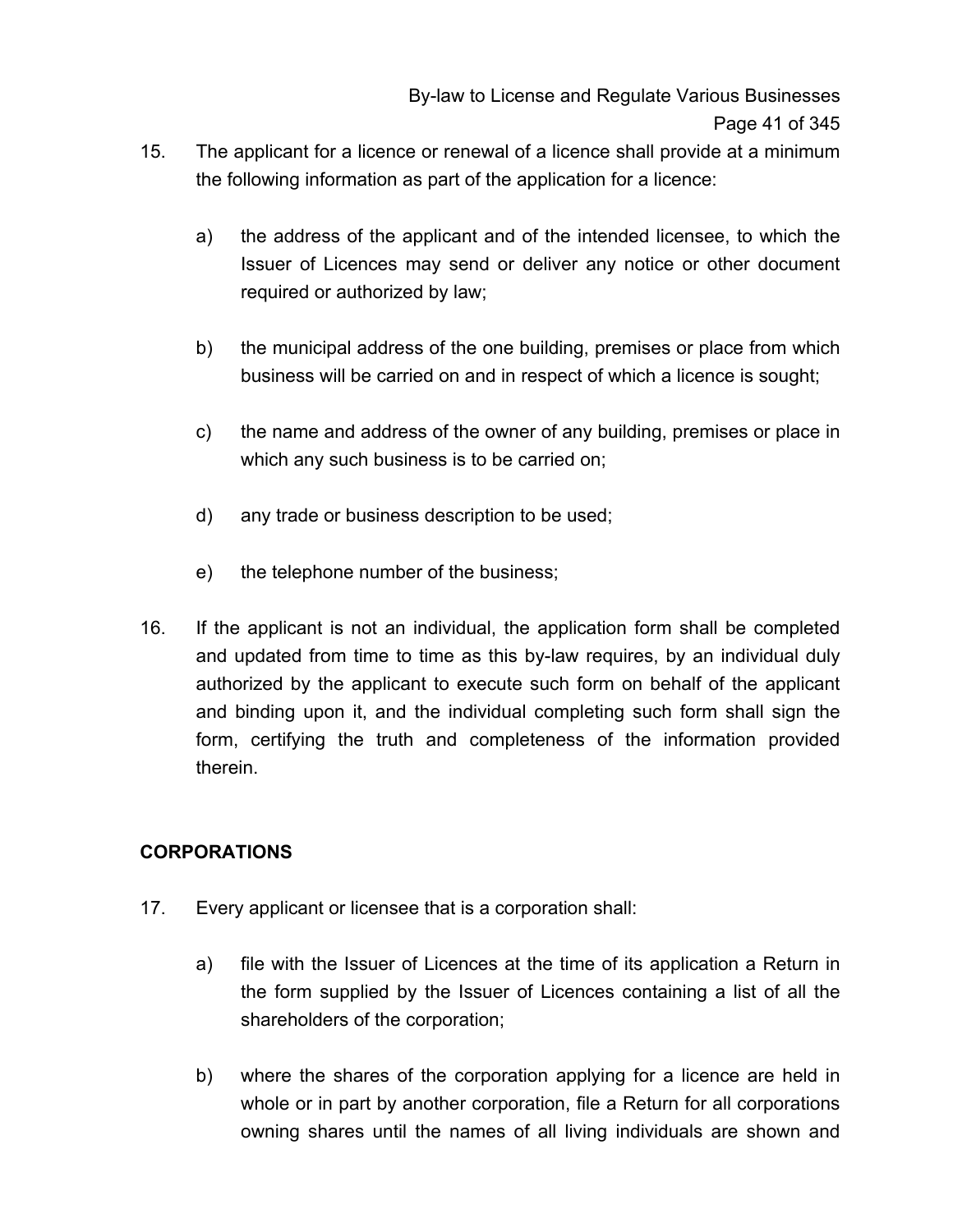identified as shareholders of any or all corporations having an interest directly or indirectly in the shares of the applicant corporation;

- c) in every year, on or before the time when it applies for a renewal of its licence, file with the Issuer of Licences an annual Return on a form supplied by the Issuer of Licences;
- d) forthwith notify the Issuer of Licences in writing of all transfers of existing shares and of the issue or any existing or new shares of the capital stock of the corporation, and of any such transaction involving the shares of any corporation.
- 18. Where, by a transfer of existing shares, or by an issue of new or existing shares, the controlling interest in a corporation holding one or more owner's or operator's licences is determined by the Issuer of Licences to have changed hands, such licence or licences shall be terminated forthwith, and the Committee may issue a new licence or new licences upon payment of the prescribed fee.
- 19. Where the shares of a corporate applicant or licensee are held in whole or in part by another corporation, the corporation applying for the licence shall file an annual Return for all corporations owning shares until the names of all living individuals are shown and identified as shareholders of any or all corporations having an interest directly or indirectly in the shares of the applicant corporation.
- 20. For the purpose of this schedule, "shareholder" and any expression referring to the holding of shares includes all persons having a beneficial interest of any kind in the share of the corporation.

## **PARTNERSHIPS**

21. Persons associated in a partnership applying for an owner's or operator's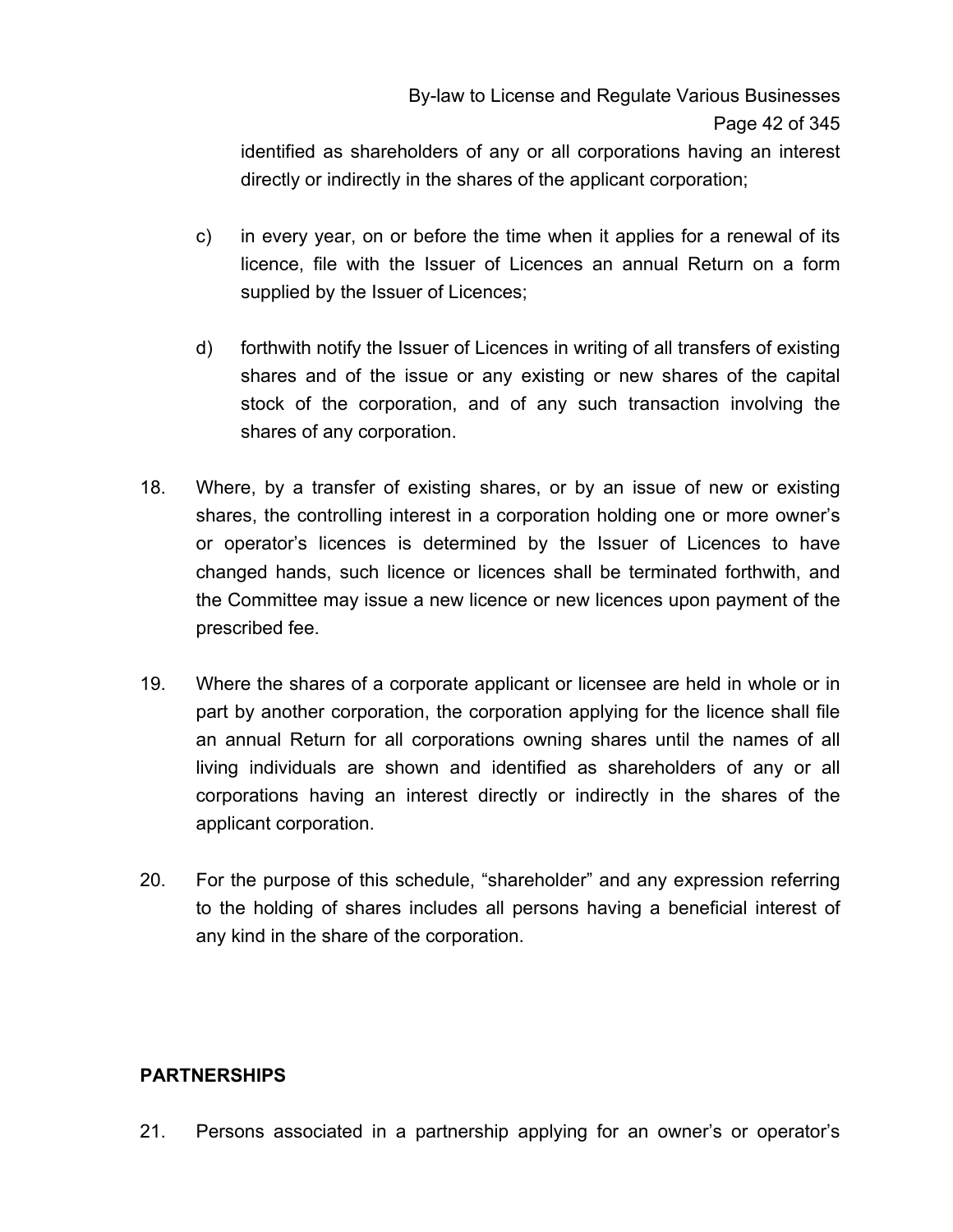licence shall file with its application a declaration in writing signed by all the members of the partnership, which declaration shall state:

- a) the name or names under which they carry on or intend to carry on business;
- b) that the persons therein named are the only members of the partnership; and
- c) the mailing address for the partnership.
- 22. If any member of a partnership applying for a licence is a corporation, such corporation shall for the purposes of this schedule be deemed to be a corporation applying for an owner's or operator's licence and if such licence is issued to the partnership such corporation shall, for the purposes of this schedule, be deemed to be a corporation which holds an owner's or operator's licence.
- 23. Every member of a partnership shall advise the Issuer of Licences immediately in writing of any change in the membership of the partnership and of any other change in any of the particulars relating to the partnership or its business which are required to be filed with the Issuer of Licences.
- 24.(1) Every person applying for an owner's, operator's or attendant's licence under a name or designation other than his or her own name or under his or her own name with the addition of the expression "and company" or some other expression indicating a plurality of members in the firm, shall, at the time of the making of his or her application, file with the Issuer of Licences a declaration, which declaration shall state:
	- a) his or her full name and the address of his ordinary residence; and
	- b) any name or designation under which he or she carries on or intends to carry on businesses, and the date when the name or designation was first used by him or her; and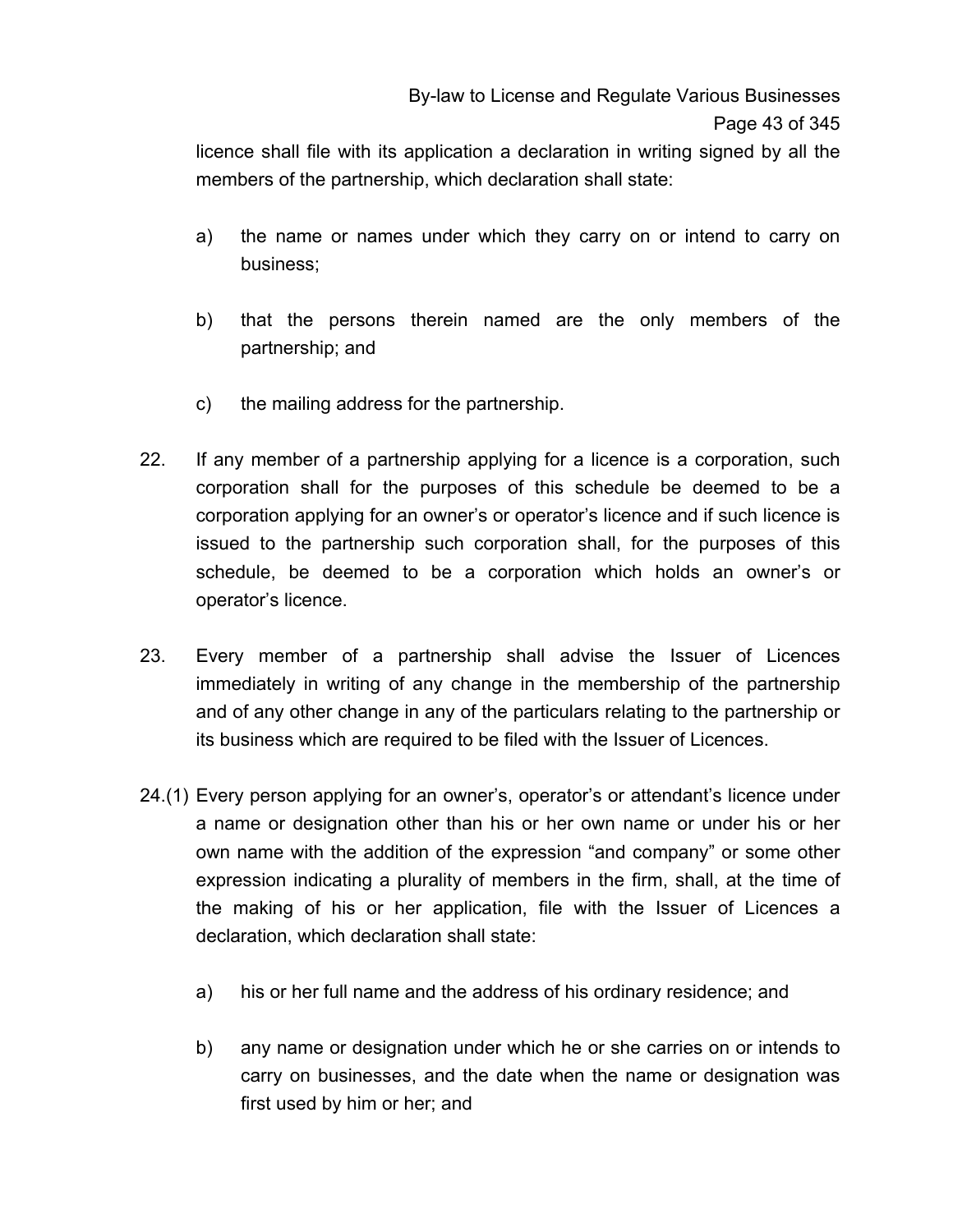By-law to License and Regulate Various Businesses Page 44 of 345

- c) that no other person is associated with him or her in partnership; and
- d) the date of his or her birth; and
- e) the mailing address for his or her business.
- (2) A person to whom this section relates shall notify the Issuer of Licences immediately of any change in any of the particulars required to be filed with the Issuer of Licences.

### **NAME**

- 25.(1) Every owner, operator or attendant applying for a licence shall use his or her own legal name in making such application and subject to subsection (2) of this section, no such licence shall be issued to any person in any name other than his or her own legal name.
	- (2) Every owner, operator or attendant intending to use some name or designation other than his or her own may, at the time of the issue of his or her licence, or at the time at which he or she files with the Issuer of Licences notice of intention to use such name or designation, have endorsed on his and her licence such name or designation.
	- (3) No owner, operator or attendant shall carry on business under any name or designation other than his or her own unless he or she has filed with the Issuer of Licences a notice of his or her intention to use such name or designation.
	- (4) No person shall use any name or designation in respect of an adult entertainment parlour or any trade, calling, business or occupation carried on therein without first notifying the Issuer of Licences of such name or designation intended to be used and having such name endorsed upon his or her licence in accordance with subsection (2) of this section.

### **RIGHT TO OCCUPY PREMISES**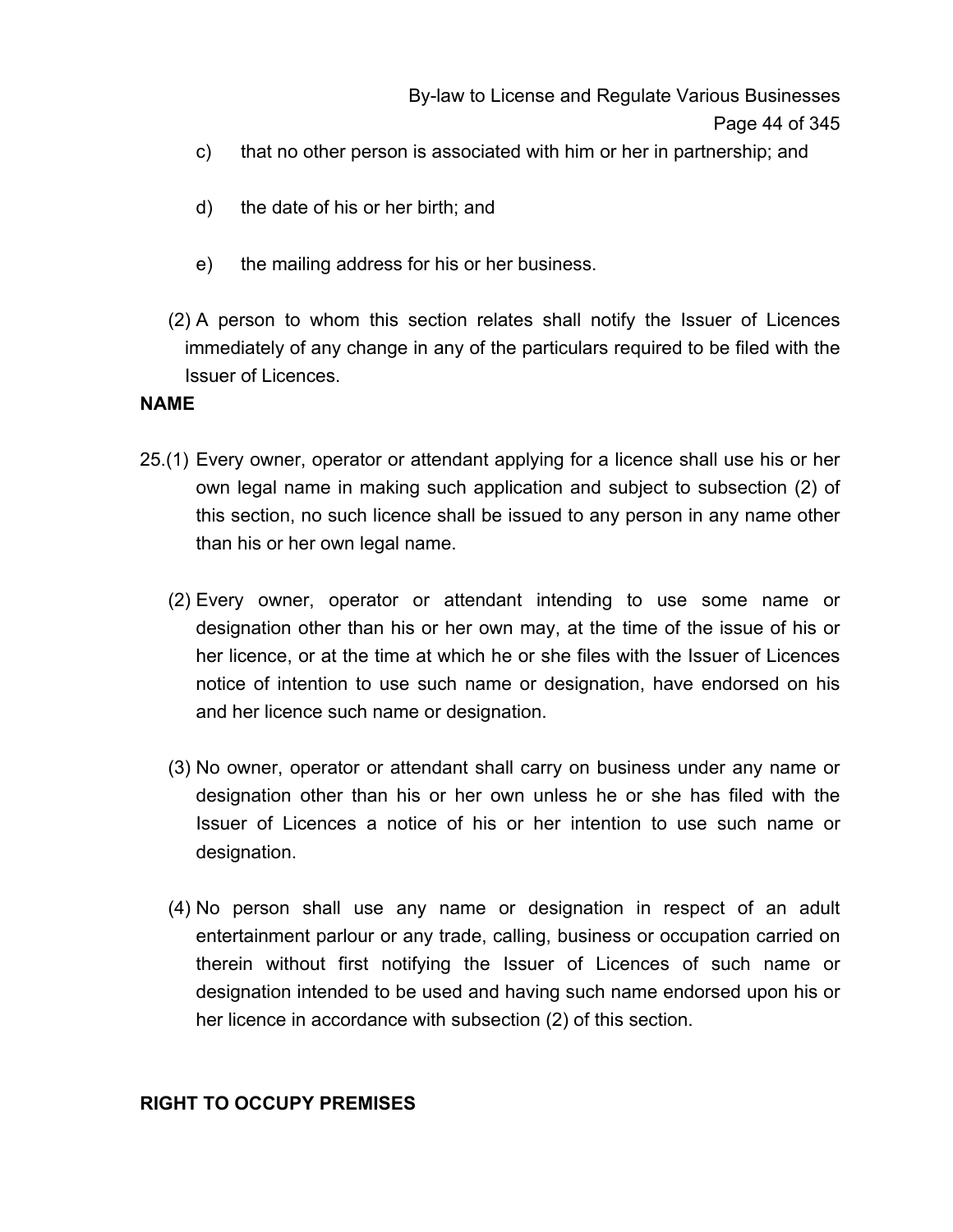By-law to License and Regulate Various Businesses Page 45 of 345

- 26. Every applicant for an owner's licence shall file with the Issuer of Licences documentation satisfactory to the Issuer of Licences:
	- a) demonstrating the applicant's right to possess or occupy the premises to be used or used by him or her as an adult entertainment parlour; and
	- b) constituting or affecting any legal arrangement or relationship between the applicant and the registered owner in fee simple of the real property.

## **OWNER AS OPERATOR**

- 27. Every person before operating his or her own adult entertainment parlour, shall so notify the Issuer of Licences at the time he or she applies for a licence and his or her licence shall be so endorsed as owner and operator where the owner ceases to operate his owner adult entertainment parlour and he or she shall before engaging any person as an operator:
	- a) notify the Issuer of Licences; and
	- b) produce his or her licensee certificate to the Issuer of Licences for amendment to delete any reference to "operator".

## **PART IV: OWNERS, DUTIES OF OPERATORS AND ATTENDANTS**

### **OWNER**

- 28. An owner shall not:
	- a) permit any person other than a licensed operator to operate the adult entertainment parlour;
	- b) permit any person other than an employee of such owner or a person with whom the owner has contracted,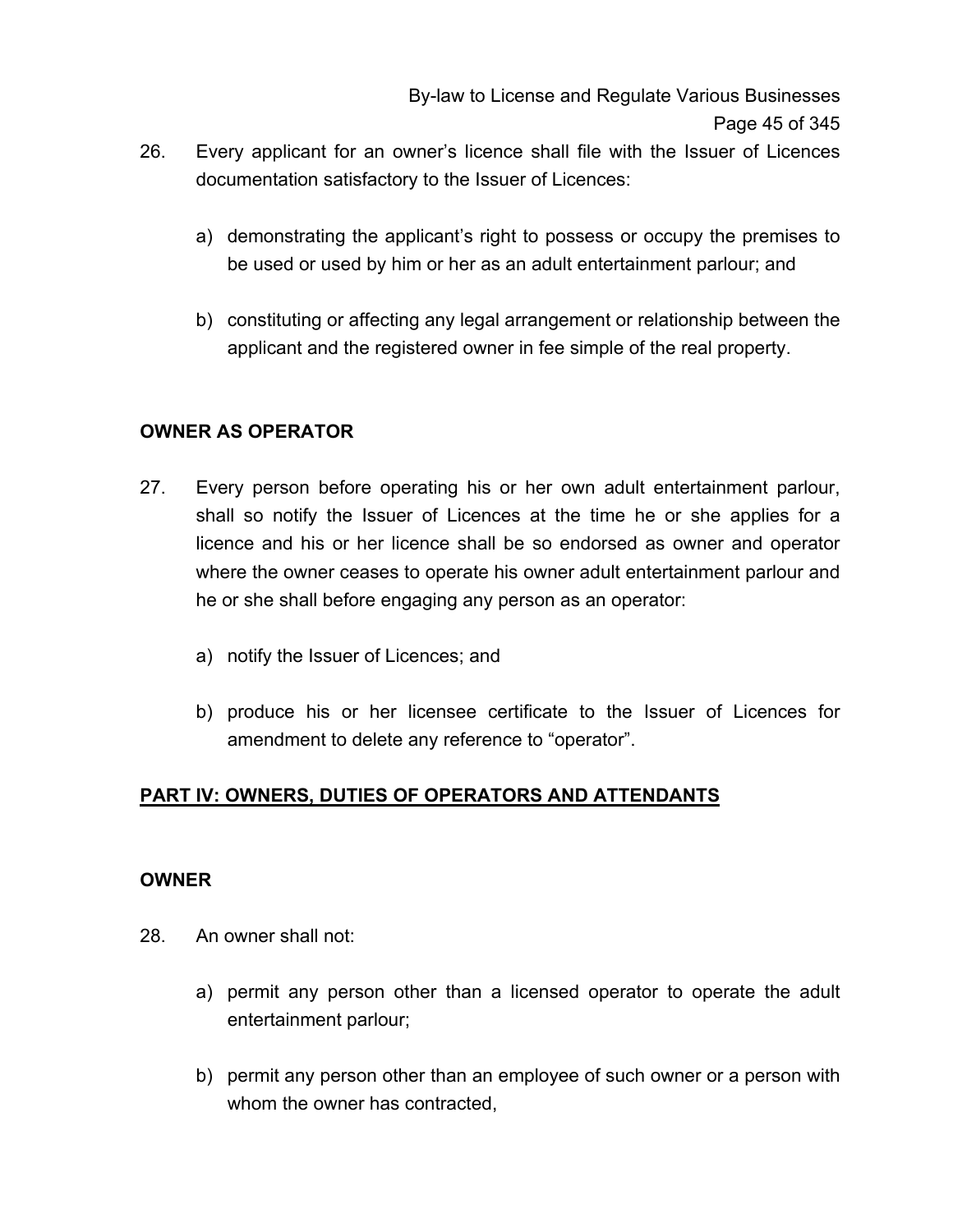By-law to License and Regulate Various Businesses Page 46 of 345

- (i) to operate the adult entertainment parlour; or
- (ii) to provide erotic services in the adult entertainment parlour.

### **OPERATOR**

- 29. An operator shall not:
	- a) operate an adult entertainment parlour unless the owner is duly licensed under this by-law;
	- b) operate an adult entertainment parlour unless,
		- (i) he or she first notifies the Issuer of Licences of the name of the owner whose adult entertainment parlour he or she intends to operate; and
		- (ii) he or she has the owner's name endorsed on his or her licence.
	- c) operate any other adult entertainment parlour before he or she notifies the Issuer of Licences of his or her intention to do so and has his or her licence endorsed accordingly.

### **ATTENDANT**

- 30. An attendant shall not:
	- a) provide any erotic services unless his or her licence is posted throughout the term of his or her employment as attendant in a conspicuous place in the adult entertainment parlour;
	- b) provide any erotic services unless the owner or operator is duly licensed as owner or operator respectively under this by-law;
	- c) provide any services that are not specified in the licence;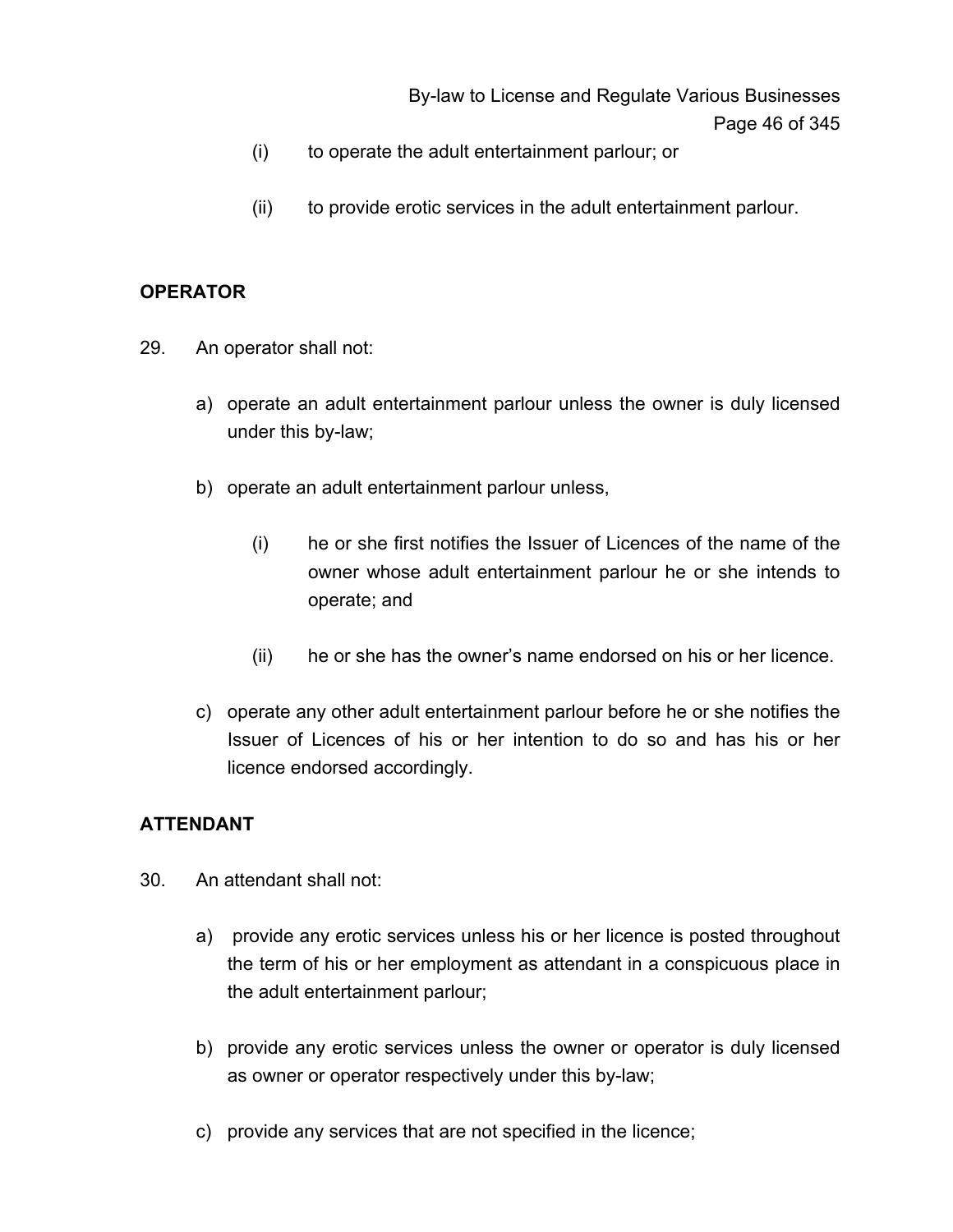- d) during the provision of services as an attendant within an adult entertainment parlour, touch or have physical contact with another person's body, or permit another person to touch or to have physical contact with his or her body; or
- e) provide services which are not clearly visible from the main stage, without obstruction or obscuration by any thing, including walls, curtains, glass, enclosures, structures, fog, or inadequate lighting.

## **OWNER AND OPERATOR**

- 31. An owner and operator shall:
	- a) promote the adult entertainment parlour only by means of signs;
	- b) use not more than two signs on the premises;
	- c) use signs that do not exceed 0.3 square meters in area;
	- d) use signs that are not illuminated or that are illuminated by a non-flashing indirect or interior means;
	- e) exhibit one sign over the street door or in a lower front window of the premises on the exterior of the premises, satisfactory to the Issuer of Licences, bearing only the following information:
		- (i) the words "Licensed Adult Entertainment Parlour Licence No.  $\Box$ ", complete with the licence number inserted therein;
	- f) display a sign having a depth of not more than 7.6 centimetres, flat against the exterior portion of a wall or door of the premises, bearing only the following information:
		- (i) owner's proper legal name as shown on the licence;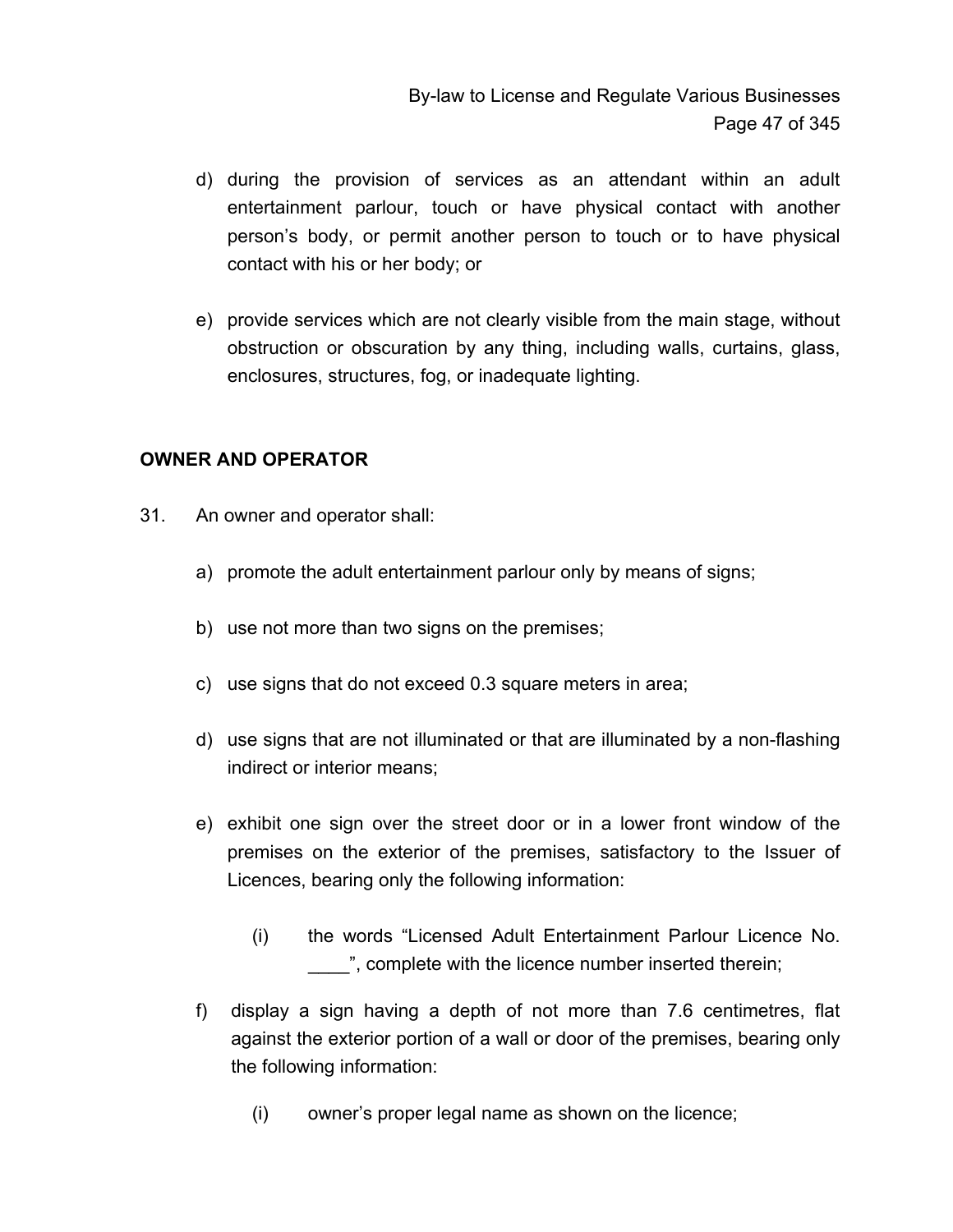By-law to License and Regulate Various Businesses Page 48 of 345

- (ii) name, if any, under which the owner carries on, or is engaged in business as endorsed on his or her licence in respect of the adult entertainment parlour;
- (iii) address of the adult entertainment parlour;
- (iv) telephone number of the adult entertainment parlour;
- (v) not include any other letters, marks, painting, contrasting colours, symbol, logo, or any mark whatsoever on signs; or
- (vi) except as otherwise provided in this section, not in any way or by any means and shall not permit any person to, advertise or use advertising devices inside or outside the premises, including any printed matter, oral or other communication or thing posted or used, for the purpose of promoting his or her adult entertainment parlour or the erotic goods or erotic services provided therein.
- g) retain the licence of each attendant in his or her possession during the term of employment of the attendant and post it in a conspicuous place in the adult entertainment parlour;
- h) notify the Issuer of Licences in writing within forty-eight hours, of the commencement or termination of employment of an attendant;
- i) ensure that each attendant notifies the Issuer of Licences before his or her employment commences or within two days of commencing employment;
- j) return the attendant's licence to him or her upon the termination of his or her employment;
- k) deposit with the Issuer of Licences a list of all erotic services or class thereof and the respective fees, charges or other remuneration or consideration for such services and, if such fees, charges, or other remuneration or consideration are based on the computation of time, the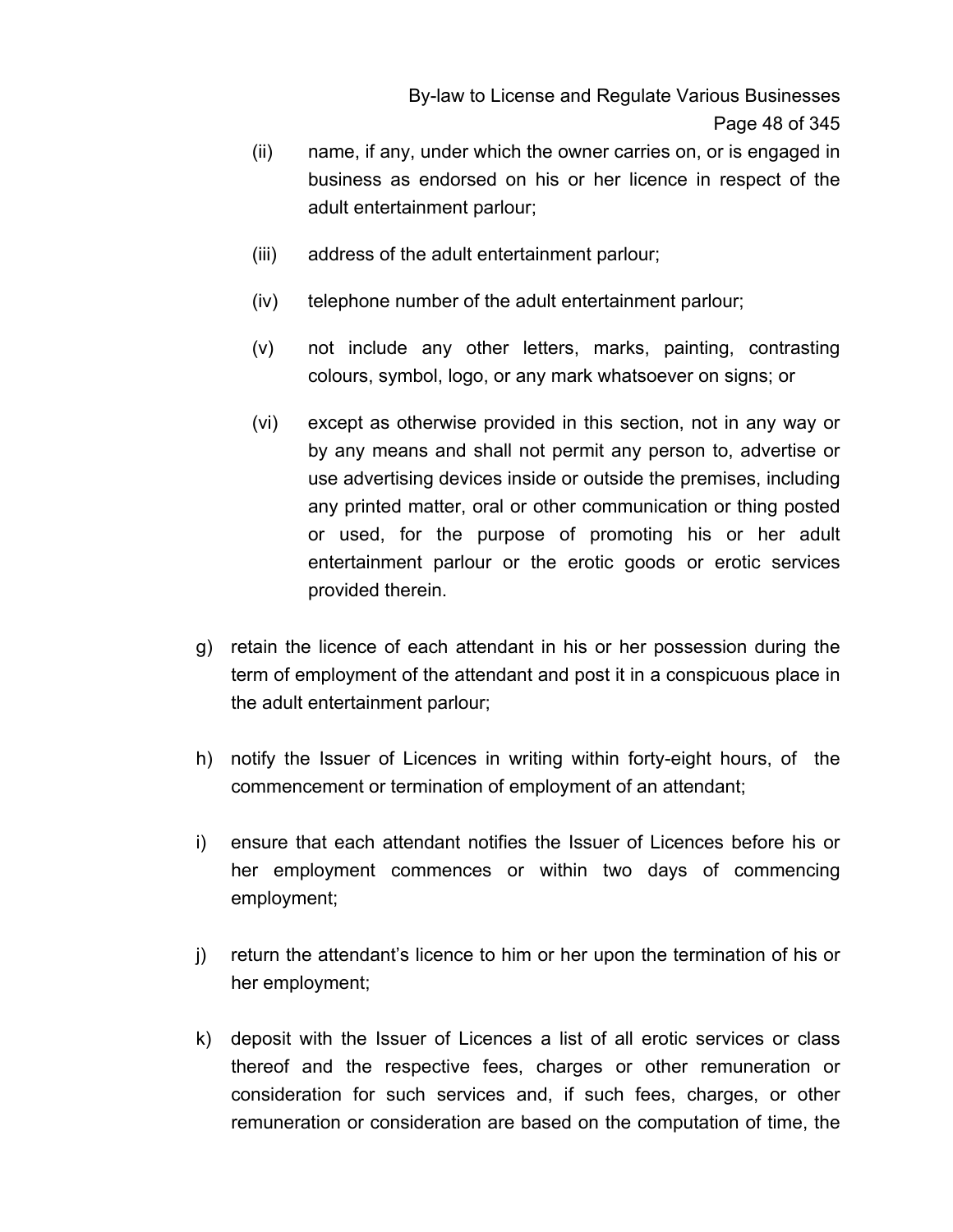hourly rate;

- l) post a list of erotic services provided, in a conspicuous place in the interior of the adult entertainment parlour plainly visible to any person entering the area of the premises where the services are provided;
- m) not carry on or permit or acquiesce in the carrying on of any trade, calling, business or occupation by any person in the adult entertainment parlour for which a licence is required under this by-law, without a licence;
- n) not permit any person, other than a licensed attendant, to provide an erotic service as an attendant in the course of a trade, calling, business or occupation in the adult entertainment parlour;
- o) retain and keep in legible condition, a copy of all bills and receipts given to customers for at least one year after the erotic services are provided;
- p) keep records and books of account of all business transactions in or by or in respect of the adult entertainment parlour, showing,
	- (a) the amount of the past receipts for all erotic services;
	- a. information respecting each attendant including,
		- i. dates of commencement and termination of employment;
		- ii. the amount of salary, commission or other remuneration paid to each individual; and
	- b. all amounts paid by the owner to the operator or by the operator to the owner.
- q) keep the records and books for at least one year after the information required by subsection (p) has been entered;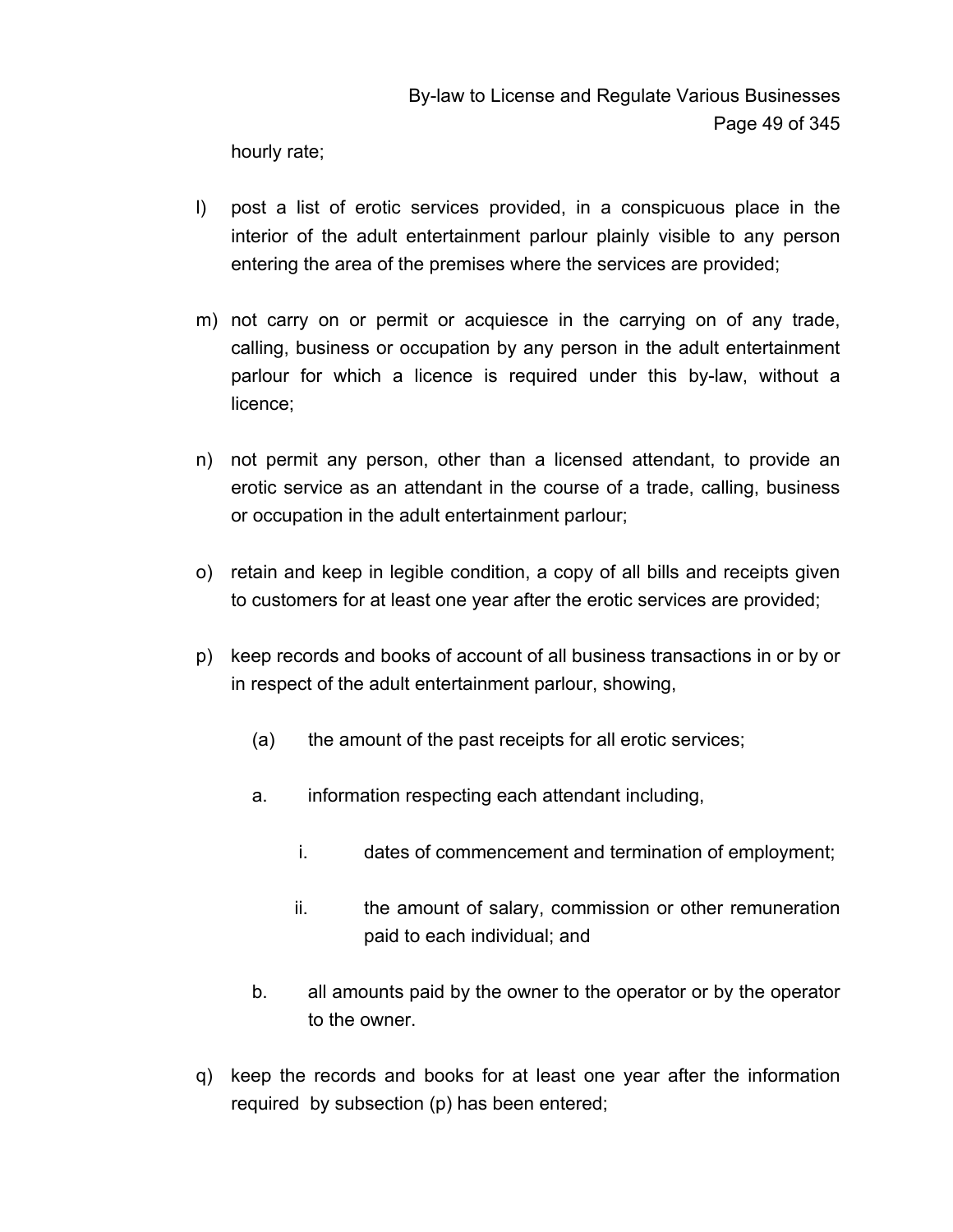- r) attend before and notify the Issuer of Licences of a change of his or her address within two days of such change and produce his or her licence for the change to be entered thereon;
- s) be properly dressed, neat and clean in his or her person, satisfactory to an inspector;
- t) deposit with the Issuer of Licences within seven days of the execution thereof or agreement thereto, a copy of every written contract of service, contract for service, or other document constituting or pertaining to the relationship between, the owner and the operator;
- u) make available for inspection by an inspector, the original of the contract or other documents referred to in subsection (t);
- v) retain the original of the contract or other document for a period of at least six months after the contract is terminated;
- w) cease to publish, display or circulate any poster, handbill, card, novelty, notice, newspaper advertisement or other matter used to advertise the adult entertainment parlour or erotic services provided in an adult entertainment parlour, upon being ordered by the Issuer of Licences in writing to do so;
- x) obliterate, withdraw, remove or destroy, as the case may be, any such poster, handbill, card, novelty, notice, newspaper advertisement or other matter mentioned in subsection (w) upon being ordered by the Issuer of Licences to cease publication, display or circulation;
- y) deposit with the Issuer of Licences a schedule of business hours of then adult entertainment parlour;
- z) not carry on or permit the carrying on of any trade, calling, business or occupation on the premises of the adult entertainment parlour not in accordance with the schedule of business hours referred to in subsection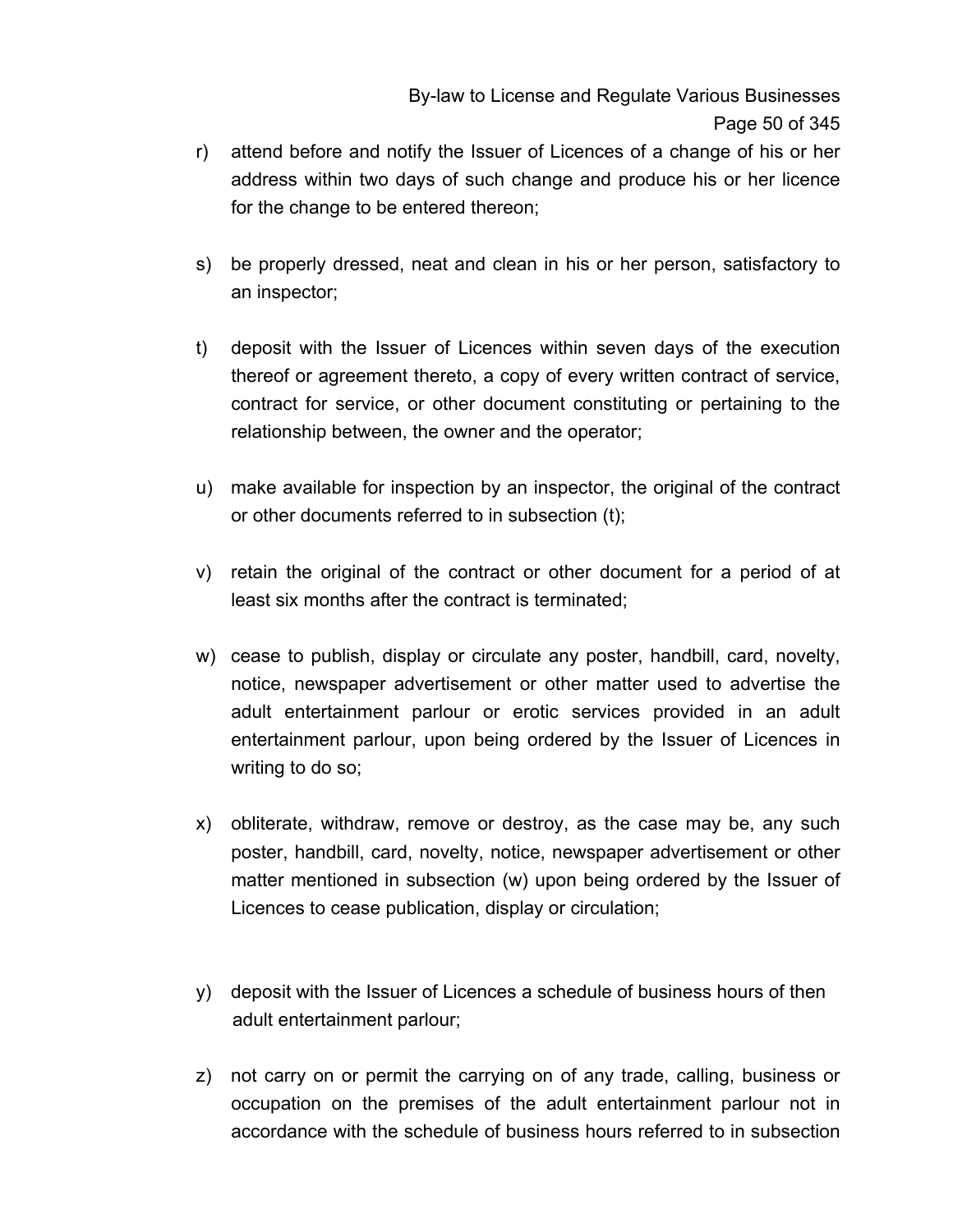(y);

- A) except where otherwise provided in this Schedule, close or cause to be closed the adult entertainment parlour at,
	- (i) 2:00 o'clock in the forenoon on Sunday and remain closed until 8:00 o'clock in the forenoon of the next following Monday;
	- (ii) 2:00 o'clock in the forenoon and remain closed until 8:00 o'clock in the forenoon every day from Tuesday to Saturday;
- B) display the sign prescribed by the Issuer of Licences regarding lap dancing within the adult entertainment parlour, in an area accessible and visible to the public, to inform the patrons;
- C) not use signs or other advertisements promoting the business, which contain the words "lap dancing" or other similar or synonymous words or phrases;
- D) not permit in the parlour, an attendant while providing services as an attendant, to touch or have physical contact with another person's body, or to be touched by another person; and
- E) ensure that all services provided by an attendant are clearly visible from the main stage, without obstruction or obscuration by any thing, including walls, curtains, glass, enclosures, structures, fog, or inadequate lighting.

## **OWNER, OPERATOR AND ATTENDANT**

- 32. An owner, operator, and attendant shall:
	- a) not provide erotic services in conjunction with, or accessory to, or ancillary to, or as part of, a trade, business, calling or occupation, the carrying on or the engaging in of which is required to be licensed under this by-law;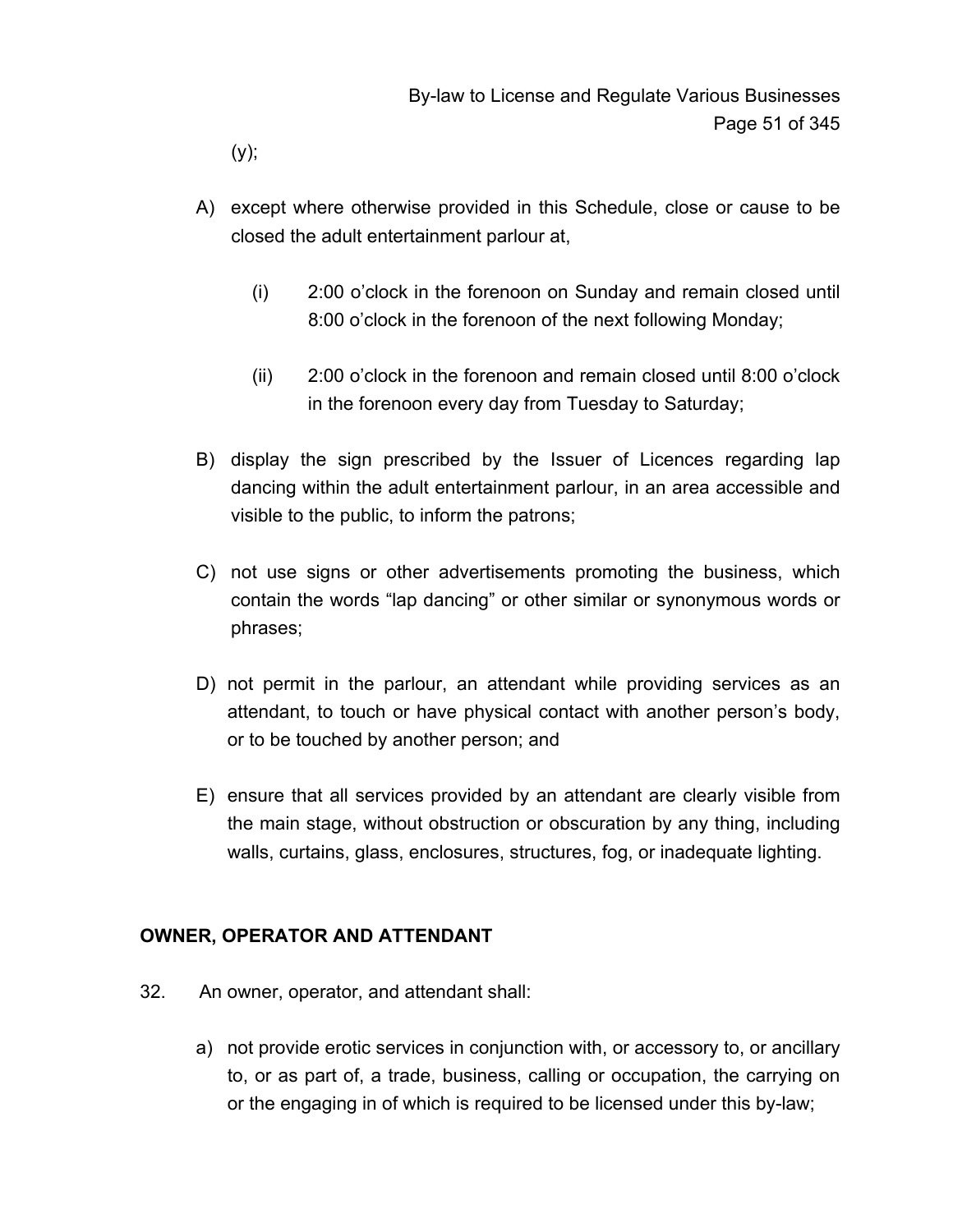- b) not carry on a trade, calling, business or occupation other than that specified in the licence;
- c) not provide erotic services other than those described in the list of goods or services filed by the owner or operator, with the Issuer of Licences;
- d) not permit any person under the age of eighteen years to enter or remain in the adult entertainment parlour or any part thereof;
- e) not charge, demand, ask or require or permit to be charged, demanded, asked for or required or acquiesce in same for erotic services, any amount other than that set out in the list of fees, charges or other remuneration or consideration filed with the Issuer of Licences;
- f) give to customers before erotic services are provided, an itemized bill for such goods and services and the price to be paid for each item of goods and service;
- g) give to the customer, upon payment of the bill, a written, itemized, serially numbered receipt for the amount paid;
- h) not use any part of the premises of the adult entertainment parlour as a dwelling or for sleeping purposes;
- i) not provide any erotic services in a room, cubicle or other enclosure with a door or other means of access which is equipped, constructed, or used,
	- (i) with a locking device of any kind; or
	- (ii) in such a way as to permit the obstruction, hindrance or delay of any person attempting to gain entry thereto;
- j) produce his or her licence for inspection upon demand by a police officer or inspector; and
- k) be well behaved and civil in all dealings with the customers and members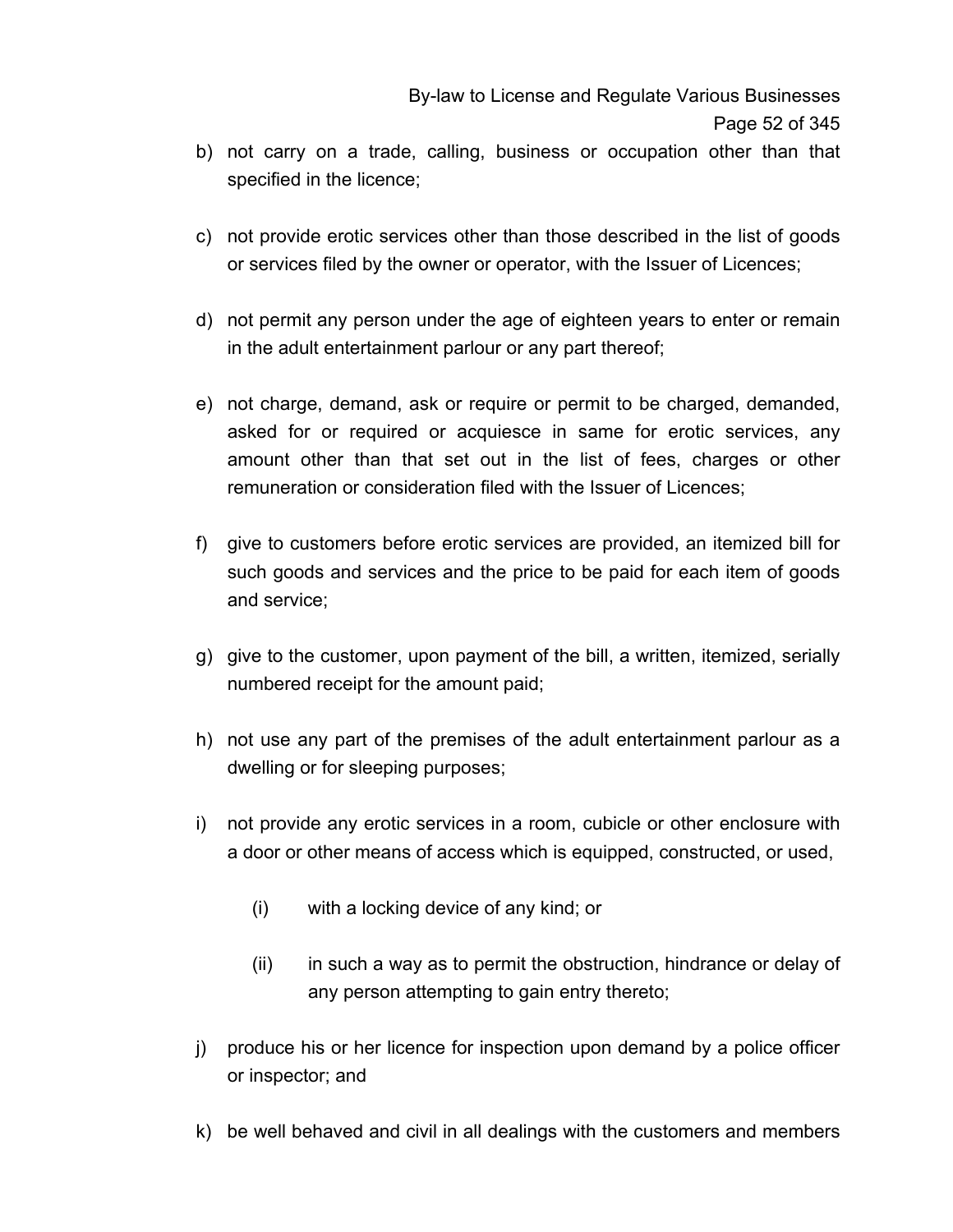of the public;

## **PART V: ADULT VIDEO STORES**

## **ALL ADULT VIDEO STORES**

- 33. Every licensee shall:
	- a) prominently display the licence at the premises licensed at all times and shall produce the licence upon request by the Issuer of Licences, any inspector or a police officer;
	- b) keep the premises in a clean and sanitary condition;
	- c) maintain on the premises, during all business hours, a current list of all adult videos available on the premises, Including the rating applied to the film by the Ontario Film Review Board and whether the film has been approved by the Board with the requirement to have affixed the designation of "Adult Sex Film", and make the list available for inspection by the Issuer of Licences, an inspector or a police officer, and in the case of a Class B adult video store, the list shall indicate the number of all videos available and the number of adult videos available;
	- d) advertise, promote and carry on such business only under the name in which the licence is issued, or such other business or trade name as provided to the Issuer of Licences in writing and added to such licence; and
	- e) not permit viewing of adult videos on the premises.

## **CLASS A ADULT VIDEO STORES**

34. (1) The owner or operator of a Class A adult video store shall not permit any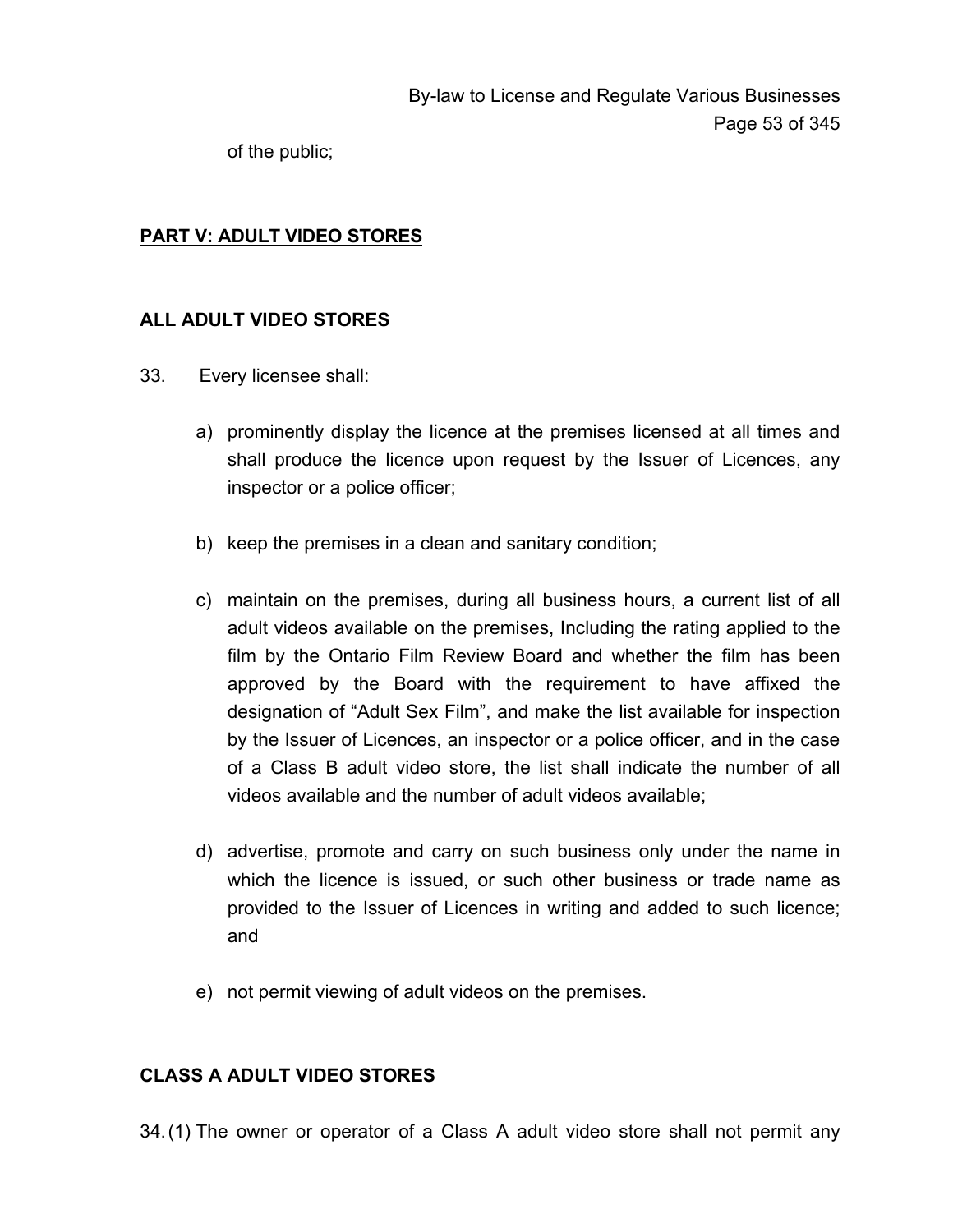person under the age of eighteen years to enter or remain in such store.

- (2) The owner or operator of a Class A adult video store shall not permit any employee to work in that part of the video store in which adult videos are provided, unless such employee is of the age of eighteen years or older.
- 35. (1) The owner or operator of a Class A adult video store shall post and keep posted at very entrance to the video store, and in a prominent location inside such store, signs sufficient to indicate clearly to any person approaching or entering the store, and to every person in the store, that no person under the age of eighteen years is permitted to enter or remain in such store or any part thereof.
	- (2) The owner or operator of a class A adult video store shall not use exterior signs or advertisements for the store which use a pictorial representation of a specified body area or a specified sexual activity.
	- (3) Where the whole store is designated as the area for the provision of adult video tapes, signs shall be posted at each public entrance to the store;

# **CLASS B ADULT VIDEO STORES**

- 36. In this part, an adult video shall include the container of an adult video which appeals to or is designed to appeal to erotic or sexual appetites or inclinations through the portrayal or depiction of:
	- a) one or more of the specified body areas of any person, or
	- b) one or more of the specified sexual activities.
- 37. The owner or operator of a Class B adult video store shall not permit any person under the age of eighteen years to enter or remain in any part of the video store where adult videos are displayed for sale.
- 38. (1) The owner or operator of a Class B adult video store shall designate an area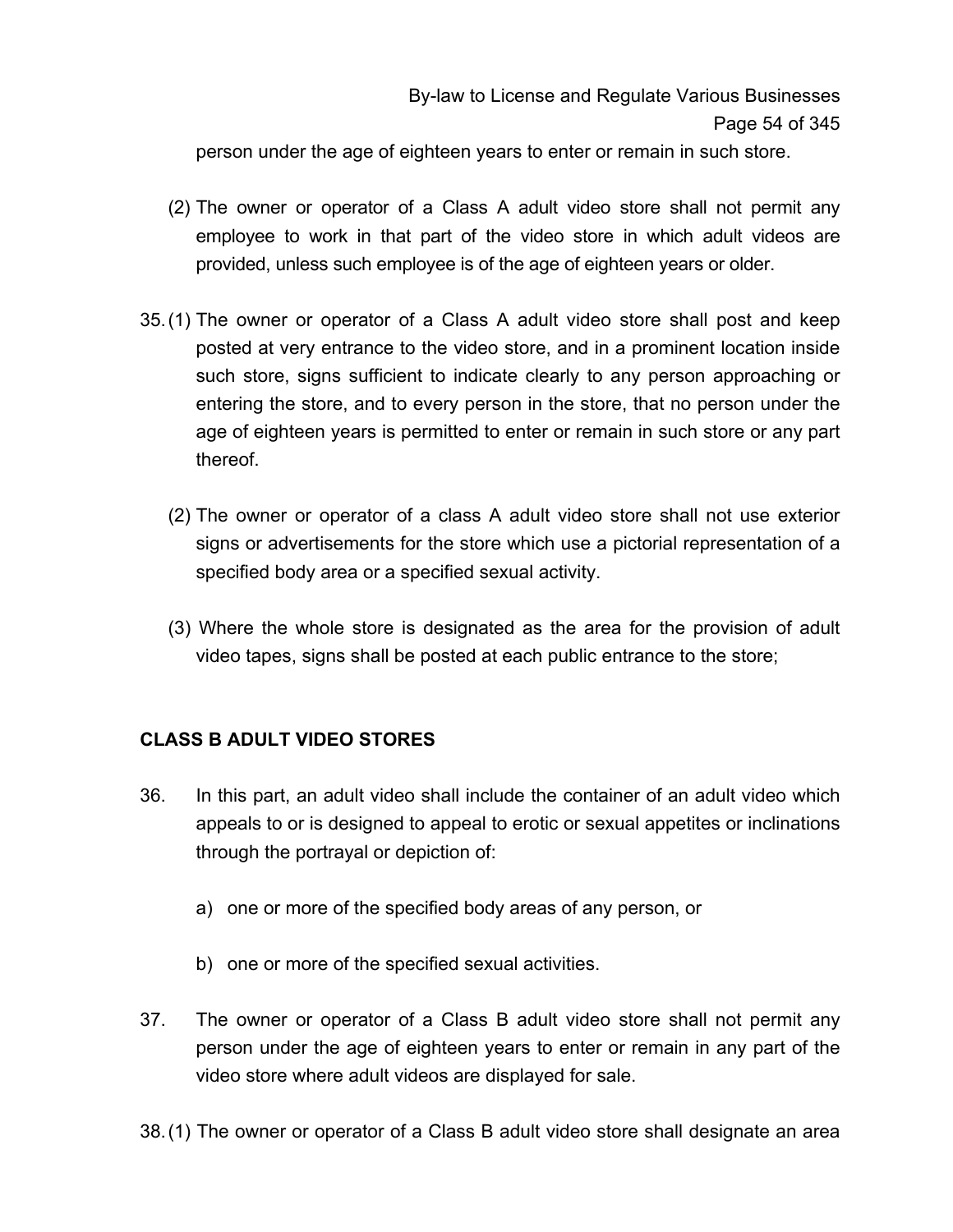# By-law to License and Regulate Various Businesses Page 55 of 345

of the video store as an adult video tape area, for the display of all adult videos for sale from the premises, being an area identified and separated by the signs, doors or otherwise as required by subsection (2), which area may be the whole or a portion of the premises.

- (2) The owner or operator of a Class B adult video store shall comply with the following regulations in respect of the adult video tape area designated under subsection (1):
	- (a) signs shall be posted at every approach and entrance to the adult video tape area, indicating that no person under the age of eighteen years is permitted to enter or remain in the designated area;
	- (b) adult videos shall be displayed only in the adult video tape area;
	- (c) adult videos which reveal a specified body area or a specified sexual activity, shall be displayed so that they may not be viewed by any member of the public outside the adult video tape area; and
	- (d) where less than the whole store is designated as the adult video tape area, the owner or operator shall ensure that:
		- (i) entrances to the designated area are equipped with a solid, opaque, self-closing, full length door; and
		- (ii) all adult videos or video covers and jackets, which display specified body areas or specified sexual acts, while being transported from the designated area to the cashier if located outside the designated area, shall be enclosed in an opaque bag or other container, so that such pictorial content is not visible.
- (3) The owner or operator of a Class B adult video store providing adult videos shall be responsible for informing any employees of the video store of the boundaries of the adult video tape area designated under subsection (1) and the requirement that persons under the age of eighteen years not be allowed to enter or remain in the designated area.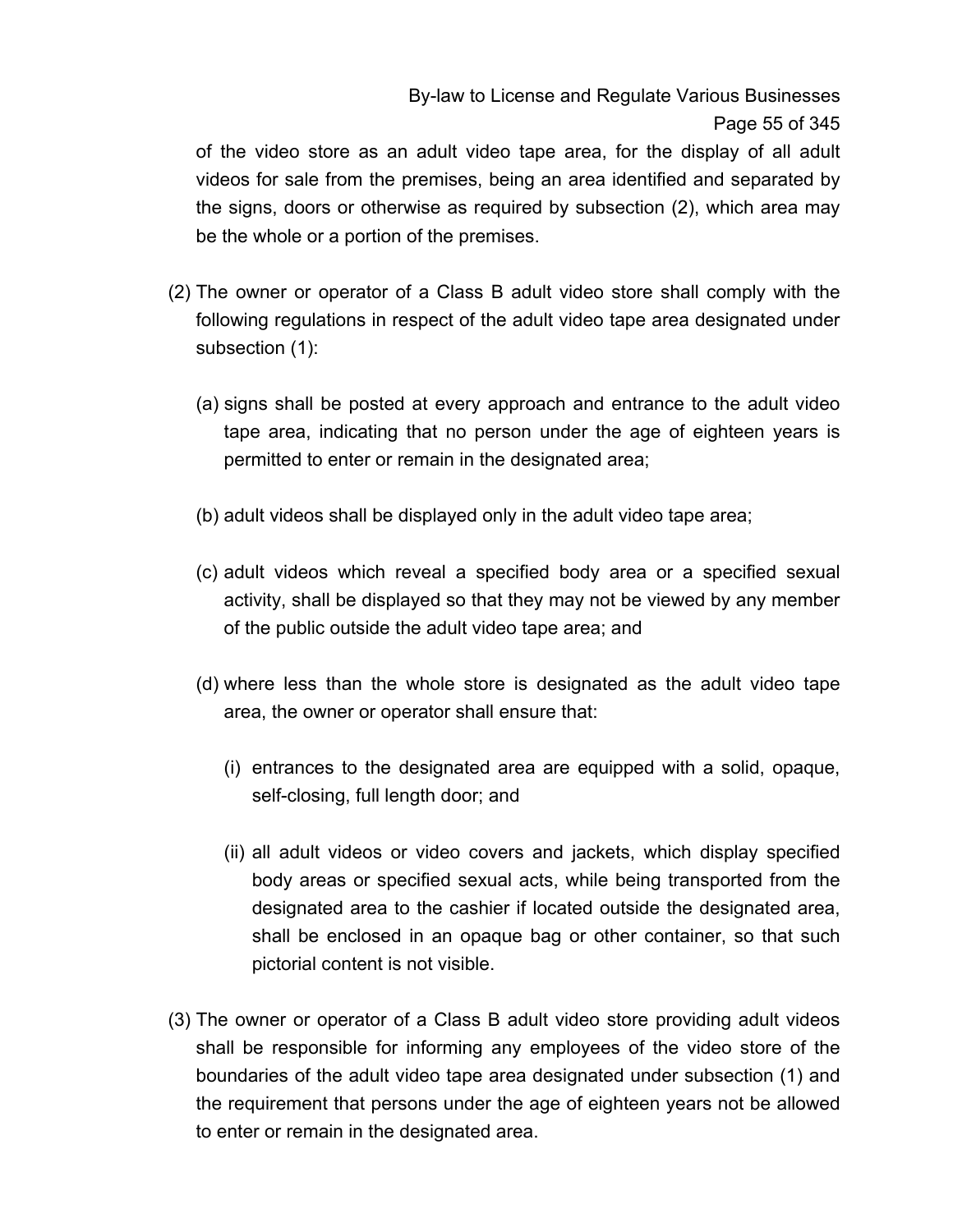By-law to License and Regulate Various Businesses Page 56 of 345

(4) The owner or operator of a Class B adult video store shall not permit a person under the age of eighteen years to enter or remain in the adult video tape area designated by the owner or operator under this section.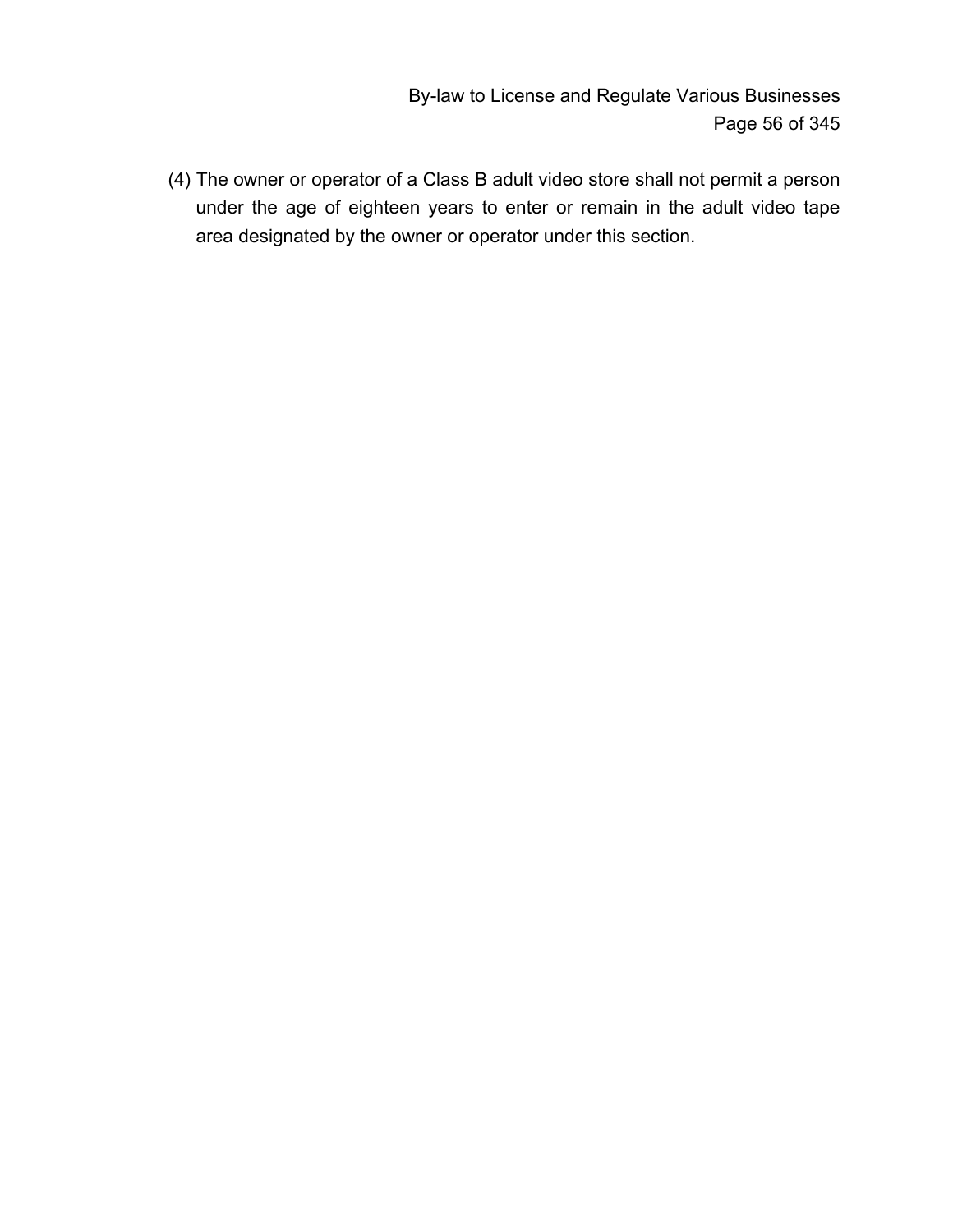### **APPENDIX "A"**

#### **PERMITTED AREAS**

1. The following districts or zones as referred to in subsection 5(1) of Zoning Bylaw No. 6593 of the former City of Hamilton, as amended, the extent and boundaries of which districts and zones are shown on the district maps referred to in subsection 5(2) of said By-law No. 6593, are designated as permitted areas for the purposes of operating an adult entertainment services parlour.

| $H$ HH" | "K"    |
|---------|--------|
| " "     | "KK"   |
| "J"     | "M-11" |
|         |        |

- $"JJ"$ 2. Subject to this By-law, that part of premises at each of the following municipal addresses in actual use as an adult video store as of February 23, 1993 is hereby defined as an area in which one adult video store is permitted to operate and eligible to be licensed as a Class A adult video store, for so long as such part of such premises continues to be lawfully used for such purposes, if the store is in compliance with all other applicable law:
	- (e) 212 John Street South, Hamilton
	- (f) 8 Fennel Avenue West, Hamilton
	- (g) Delete Repealed 2006
	- (h) 128 Parkdale Avenue North, Hamilton.
	- 3. The areas provided in subsection (2), shall be deemed to include that part of the premises in response of which the application was made, prior to February 24, 1993, for a building permit for alterations to enable the expansion of the existing Class A adult video store, provided that the building permit is granted.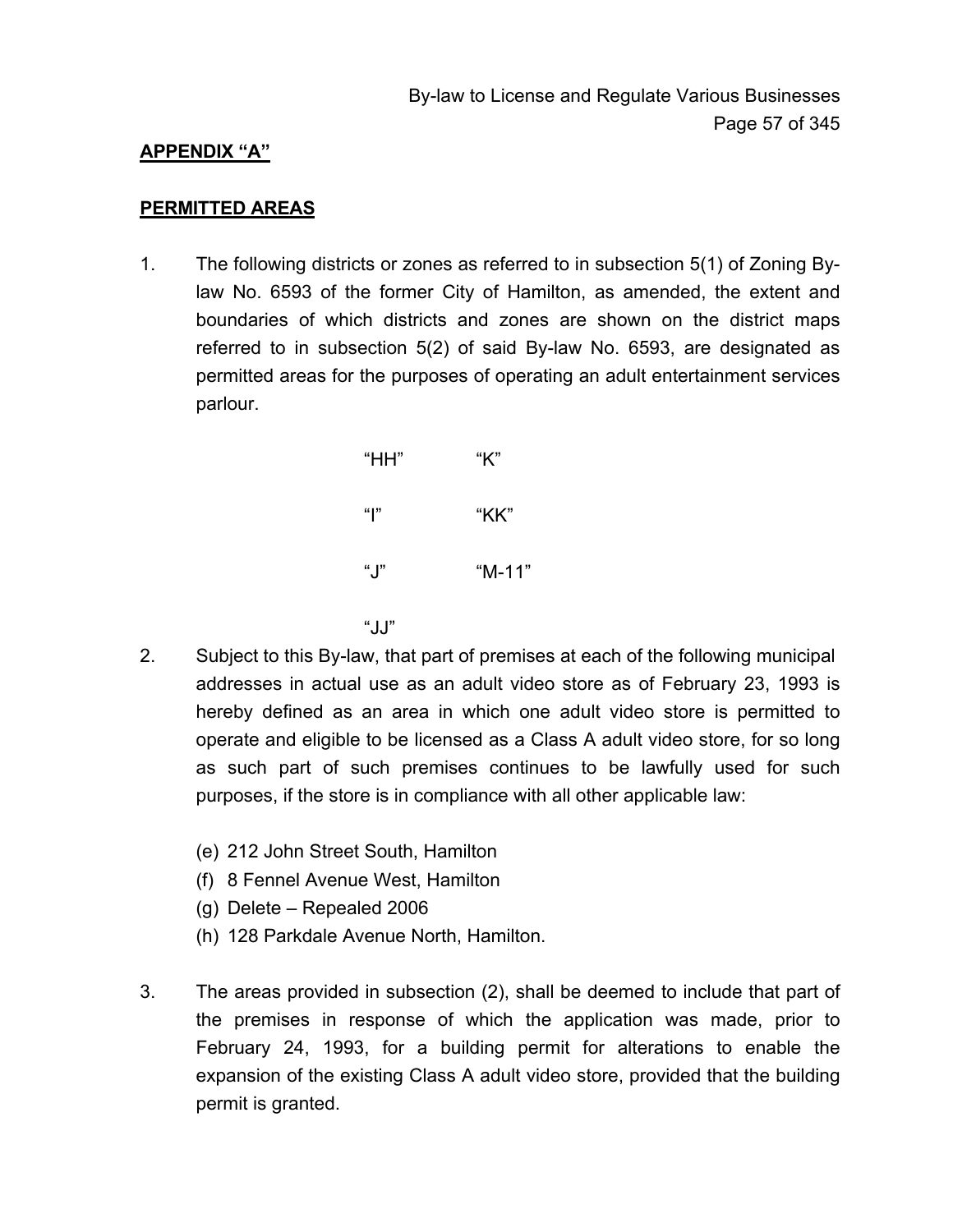## **SCHEDULE 2**

### **AUCTIONEERS**

1. In this Schedule

"**auctioneer**" means a person who sells or offers for sale goods, wares, merchandise or effects by public auction.

- 2. No person shall carry on the business, trade, or occupation of an auctioneer without a licence.
- 3. This Schedule does not apply to a sheriff or bailiff offering for sale goods or chattels seized on execution or distrained for rent.
- 4. Every auctioneer shall keep proper books of account of the business transacted as an auctioneer which shall include:
	- (a) names and addresses of persons depositing goods for sale;
	- (b) description of the goods;
	- (c) names and addresses of persons purchasing any goods;
	- (d) price at which the goods were sold; and
	- (e) accounting for the proceeds paid to the person entitled to the proceeds, less the commission and charges, agreed to with the auctioneer.
- 5. Every auctioneer, in the case of no sale, on payment of the auctioneer's proper costs shall return the person's goods on demand being made for those goods.
- 6. Every auctioneer shall comply with all the requirements of the Sale of Goods Act, R.S.O. 1990, c. S.1. and its regulations and any orders or regulations issued under the authority of any other statute of the Province of Ontario or of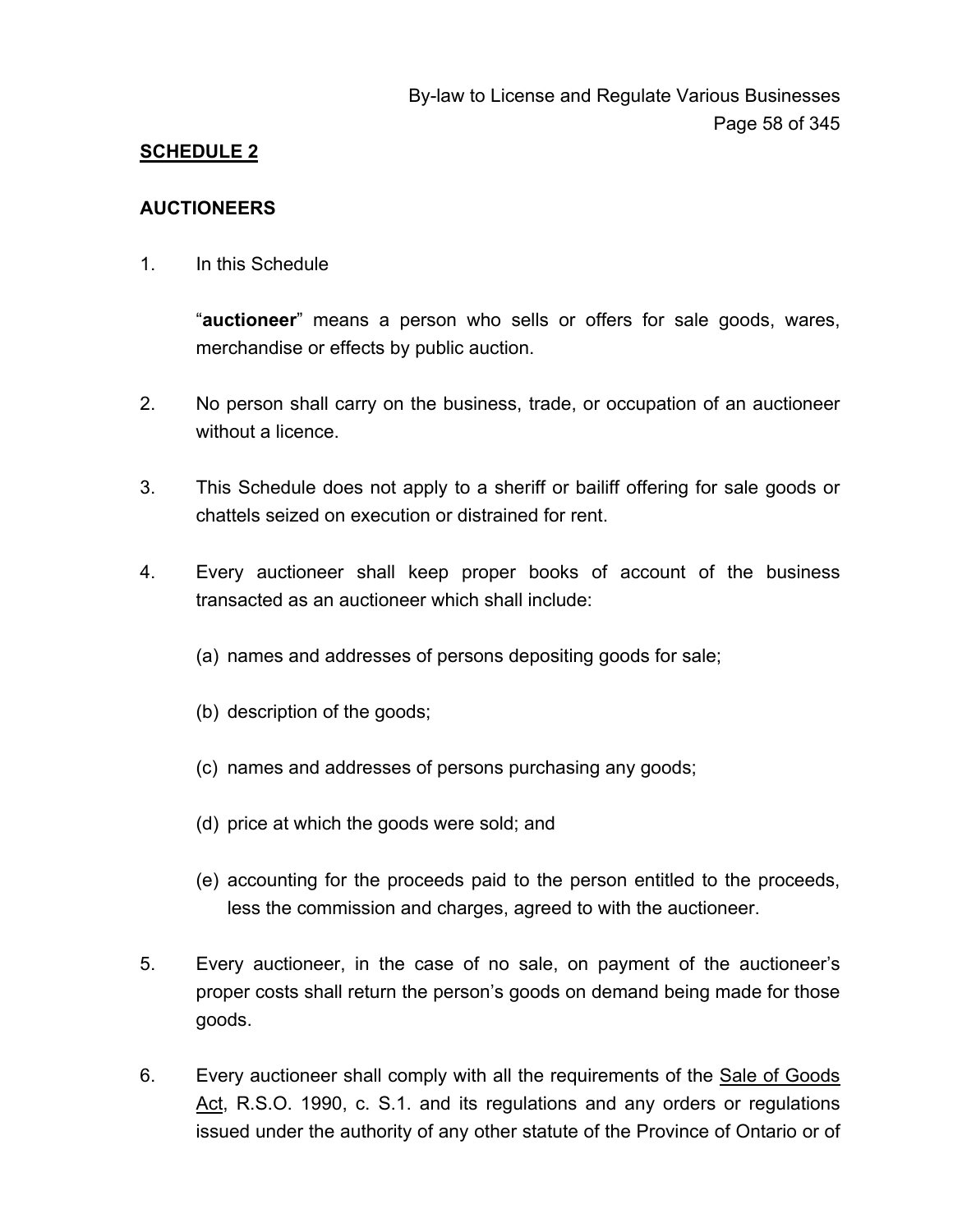Canada.

- 7. An auctioneer shall not:
	- (a) conduct or permit to be conducted any mock auction;
	- (b) knowingly make or permit to be made any misrepresentation as to the nature content, quantity or value of any goods, wares, merchandise or effects which the auctioneer offers for sale;
	- (c) give away articles or sell articles for nominal amounts for the purpose of stimulating bidding;
	- (d) do any act that is calculated to or which may reasonably have the effect of confusing a purchaser as to the amount he or she pays for any article or articles;
	- (e) avail himself of the services of, or act in concert with, persons known in the trade as "beaters", "boosters", or "shills" for the purpose of raising or stimulating bids; or
	- (f) sell or offer for sale by auction any goods, wares, merchandise or effects on a reserve bid basis, without first having announced clearly to those in attendance a the auction the fact of such reserved bid.
- 8. An auctioneer shall not commence or continue any auction sale when the number of people on the premises exceeds the occupancy capacity as determined under the Ontario Building Code.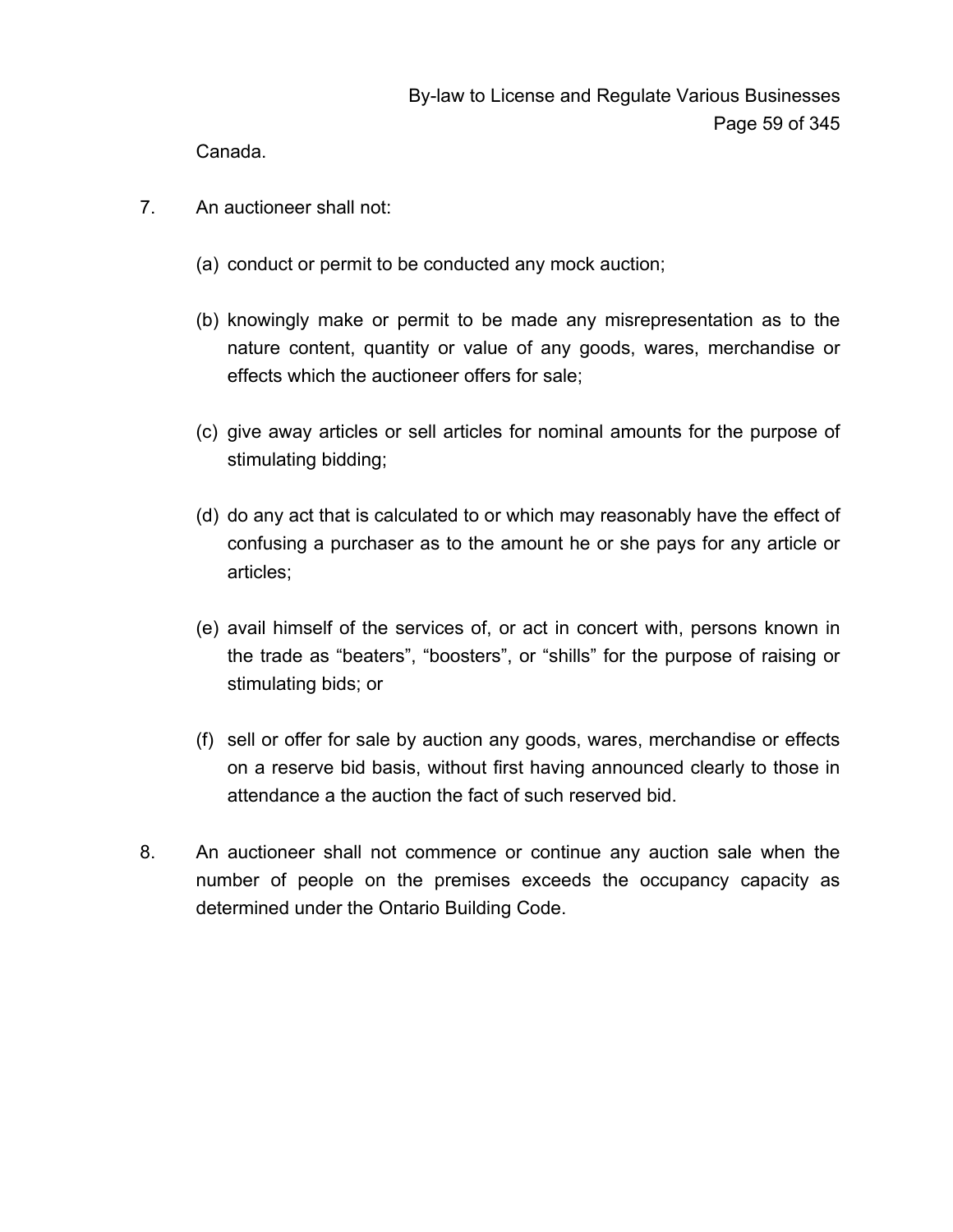## **SCHEDULE 3**

### **BED AND BREAKFAST ESTABLISHMENTS**

### **INTERPRETATION**

- 1. In this Schedule:
	- (a) "**bed and breakfast**" means a home-based business within a single detached dwelling for the temporary accommodation of the traveling public, but shall not include a hotel or motel;
	- (b) "**building**" means a single-detached dwelling or a portion of a single dwelling; and
	- (c) "**single-detached dwelling**" means a separate building containing one dwelling unit.

### **LICENCE REQUIRED**

- 2. No person shall carry on business as a bed and breakfast without a licence.
- 3. In order to obtain a licence, a person who carries on business as a bread and breakfast must comply with the following requirements:
	- (a) a bed and breakfast must be secondary to a permitted use;
	- (b) there shall be no change in the residential character of the building used as a bed and breakfast;
	- (c) no person shall use a building wholly for the purpose of a bed and breakfast. The maximum number of guest bedrooms shall be three;
	- (d) a bed and breakfast must be the principal residence and be occupied on a full- time basis by: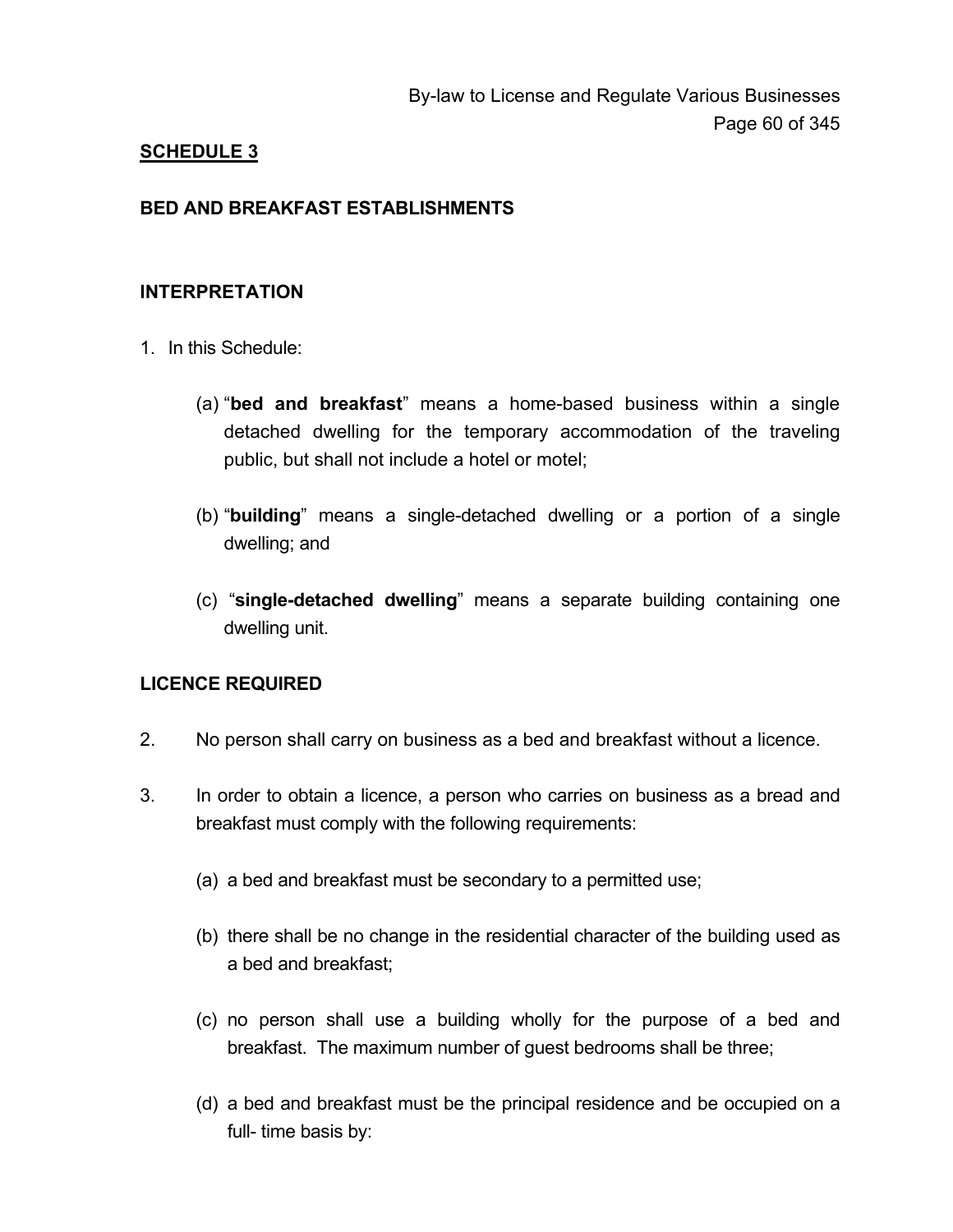- (i) the owner of the building;
- (ii) a lessee of a building who has a minimum one-year lease;
- (iii) a member of the family of the person described in (i), (ii); or
- (iv) the principal shareholder of the corporation where the building is owned or leased by a corporation.
- (e) every application for a bed and breakfast shall be submitted to the Issuer of Licences, who shall forward the application forthwith to:
	- (i) the Social and Public Health Services Department, with a request that the property be inspected for compliance with all health regulations and conditions, and that breaches thereof be reported to the Issuer of Licences;
	- (ii) the Chief Building Official, with a request that the property be inspected for compliance with the applicable Zoning By-law, and that a report be provided to the Issuer of Licences; and
	- (iii) the Fire Chief, with a request that the property be inspected for compliance with the Fire regulations and any breaches thereof be reported to the Issuer of Licences;
- (f) every application for a bed and breakfast shall include a description to identify the rooms which are to be licensed. The description may be by name, number or physical description; and
- (g) every application for a bed and breakfast shall include a plan showing the location of the house on the property with setbacks indicated from all property lines and the location, dimensions and driveway access to the required parking spaces which shall be a minimum of one for each guest bedroom.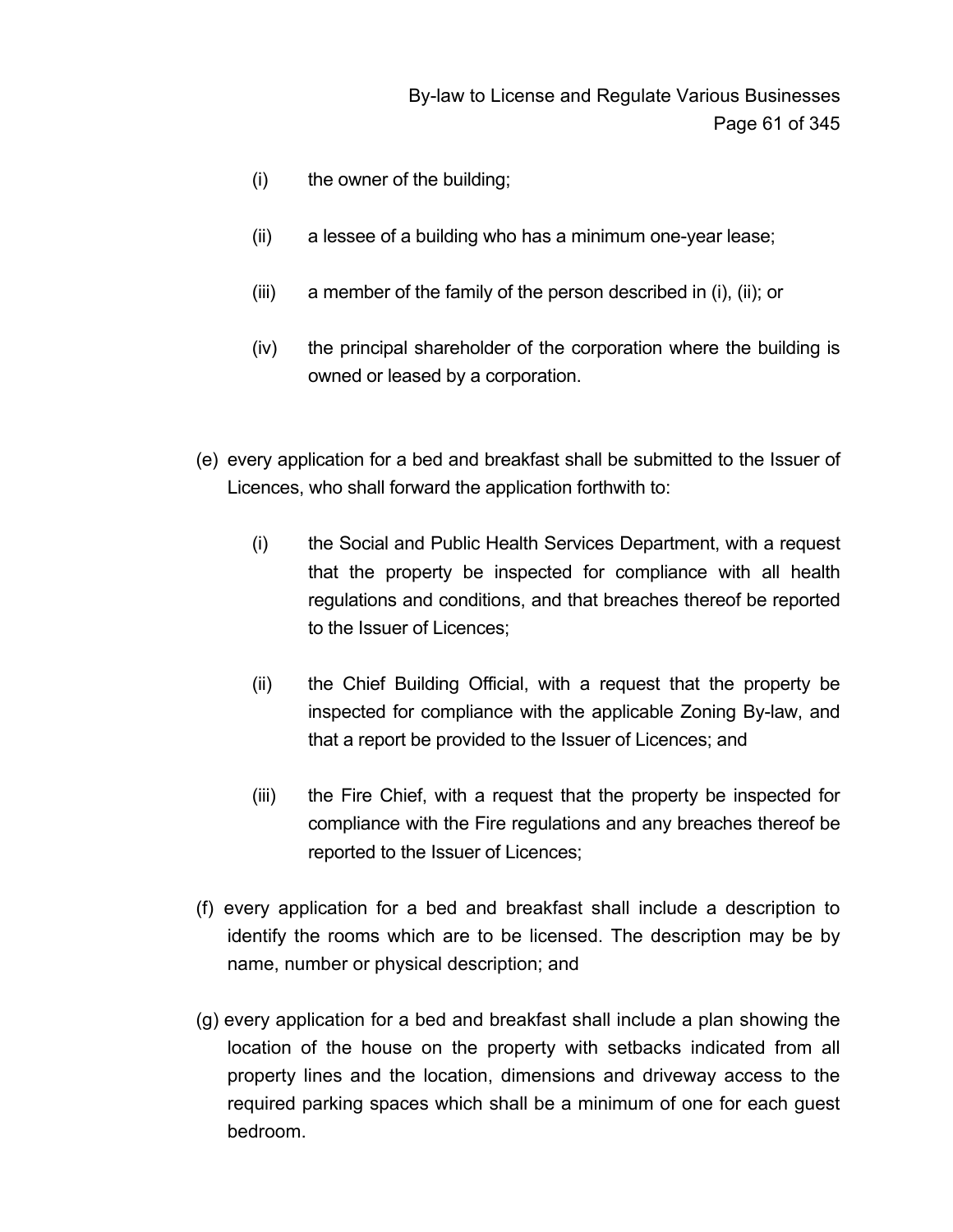## **DUTIES OF OPERATOR**

- 4. Every person who carries on business as a bed and breakfast shall comply with the following regulations:
	- (a) a bed and breakfast may provide meals to its guests. No cooking shall be permitted in the guest bedrooms;
	- (b) complimentary alcoholic beverages may be served provided that the operator complies with the following criteria:
		- (i) the premises are not licensed pursuant to the Liquor Licence Act;
		- (ii) the alcoholic beverage shall not be for sale;
		- (iii) the cost of the alcoholic beverage shall not be included in the price of the room or accommodation and the advertising of complimentary alcoholic beverages is prohibited; and
		- (iv) the bed and breakfast shall not be associated with any event on the premises which promotes, advertises or retails alcoholic beverages.
	- (c) services, facilities and amenities, such as laundry, play equipment and a swimming pool shall be permitted;
	- (d) rates for the rooms shall be set forth on a card which will indicate that the room is licensed for hire and which is posted in a conspicuous place within the room;
	- (e) only signs in accordance with the applicable Sign By-law shall be displayed;
	- (f) each operator shall keep a daily register in the form of either a day journal or a pre-numbered guest registration form. The day journal shall have a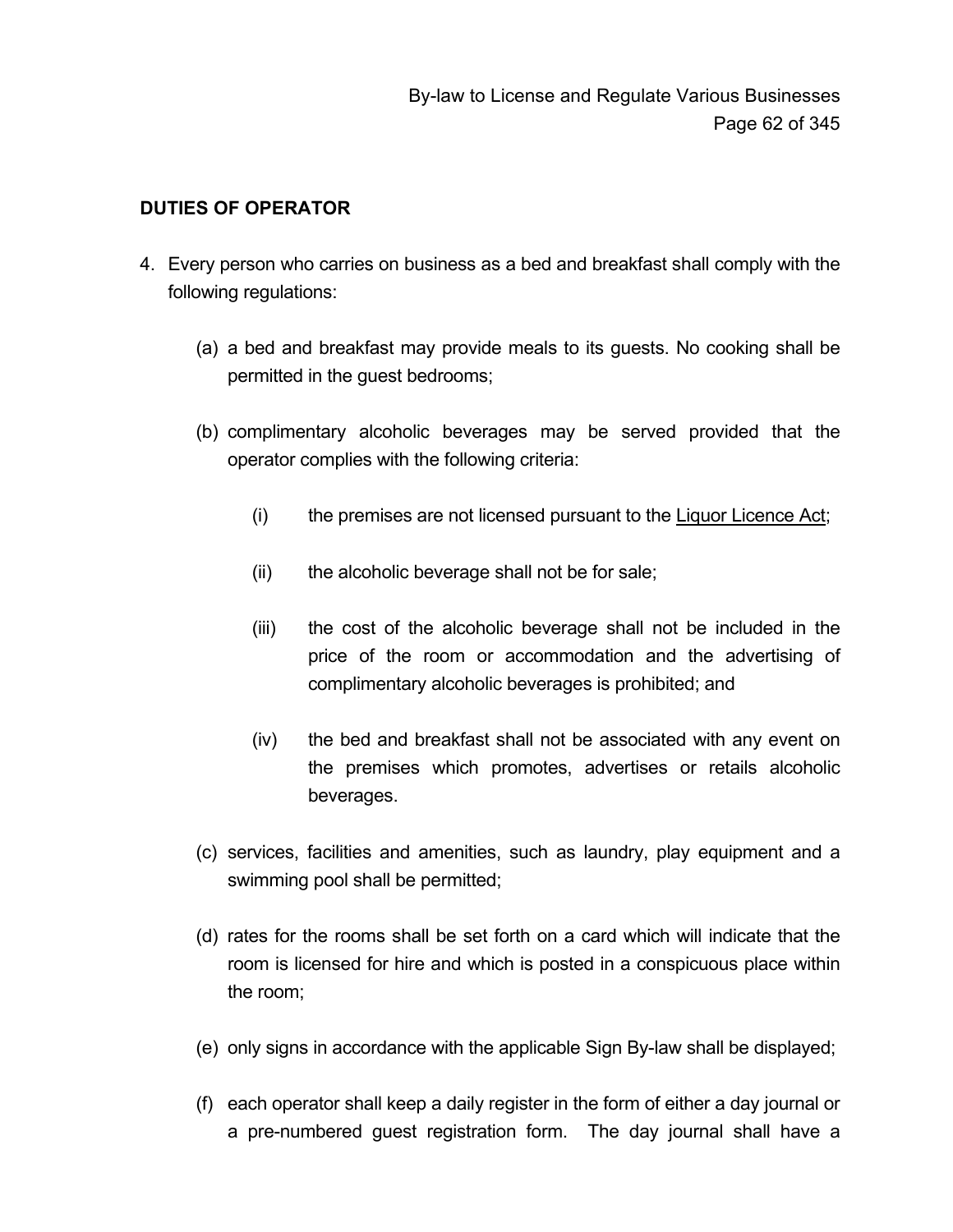By-law to License and Regulate Various Businesses Page 63 of 345

separate date on each page with adequate space provided for each guest to register in a designated room. The pre-numbered guest registration form is a separate form for each registered guest and indicates the room assigned to the guest. The said registration form shall also indicate the guest's name and home address; and

(g) upon request from the Issuer of Licences or an inspector, the operator shall present the guest register for inspection.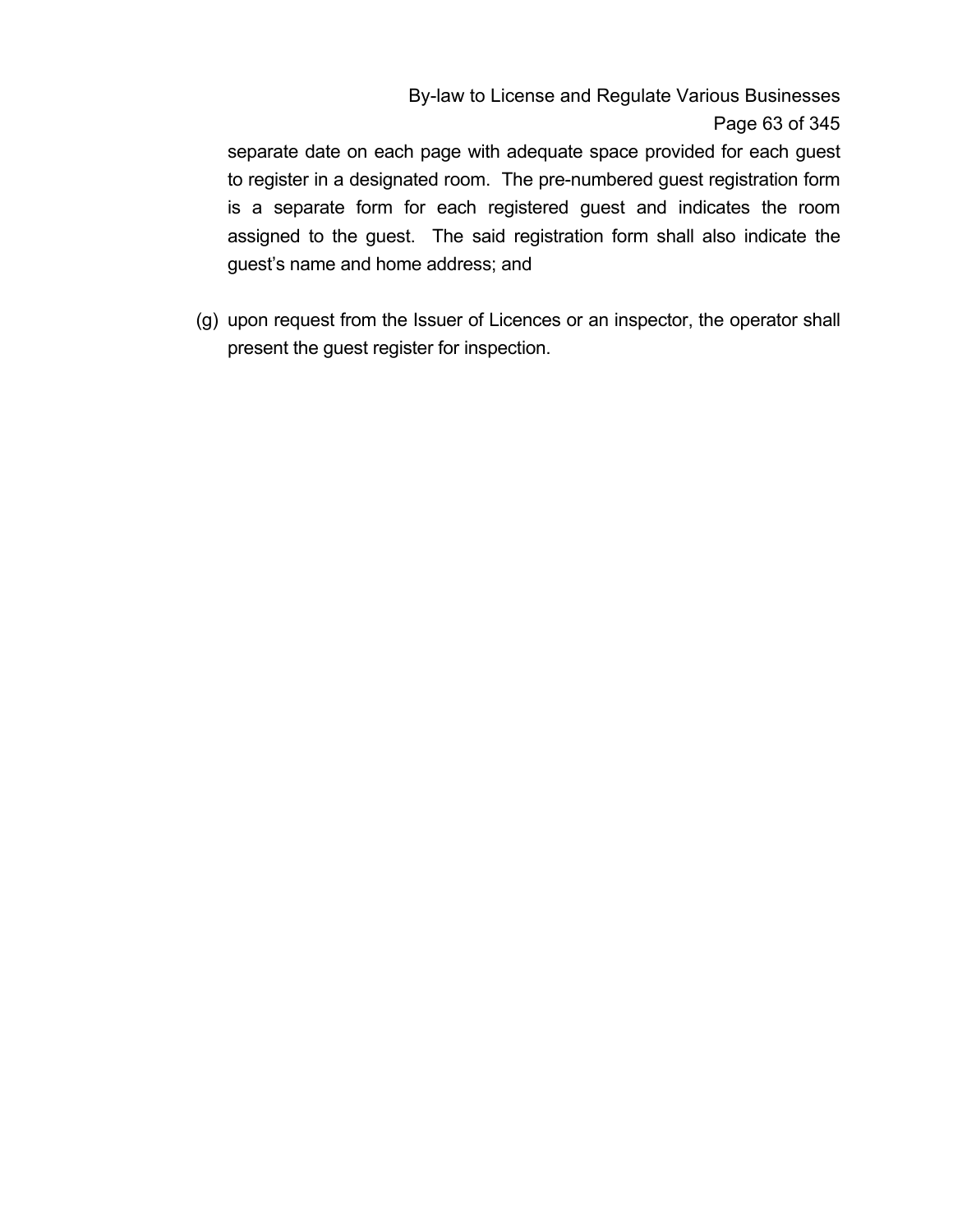# **SCHEDULE 4**

### **BODY-RUB PARLOURS**

### **PART I: DEFINITIONS**

- 1. In this Schedule,
	- (a) "**body-rub**" includes the kneading, manipulating, rubbing, massaging, touching, or stimulating, by any means, of a person's body or part thereof, in a body-rub parlour but does not include medical or therapeutic treatment given by a person otherwise duly qualified, licensed or registered so to do under the laws of the Province of Ontario;
	- (b) "**body-rub parlour"** includes any premises or part thereof where a body-rub is performed, offered or solicited in pursuance of a trade, calling, business or occupation, but does not include any premises or part thereof where the body-rubs performed are for the purpose of medical or therapeutic treatment and are performed or offered by persons otherwise duly qualified, licensed or registered so to do under the laws of the Province of Ontario, or a personal service facility as defined in Schedule 13;
	- (c) "**body-rubber**" means a person required to obtain a licence under paragraph 2 (1)(b) of this Schedule;
	- (d) "**operator**" when used in reference to a body-rub parlour, refers to any person who alone or with others, operates, manages, supervises, runs or controls a body-rub parlour, and "operate", "operation" and other words of like import or intent shall be given a corresponding meaning;
	- (e) "**owner**" when used in reference to a body-rub parlour means a person who alone or with others has the right to possess or occupy a body-rub parlour or actually does possess or occupy a body-rub parlour, and includes a lessee of a body-rub parlour or premises upon which a body-rub parlour is located; and
	- (f) "**person authorized by the city**" means an inspector appointed under this By-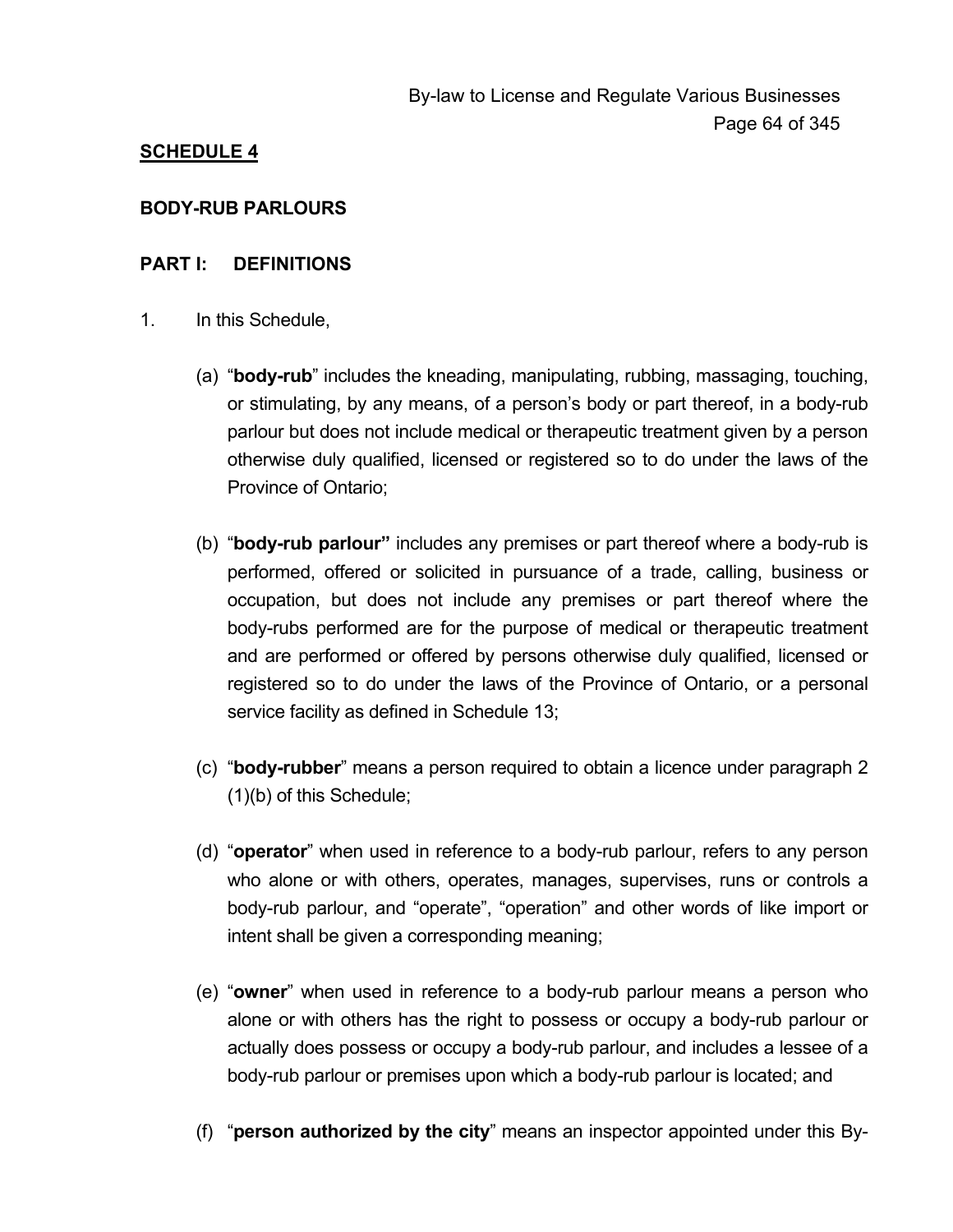By-law to License and Regulate Various Businesses Page 65 of 345

law, an inspector appointed under any by-law of the City, a public health inspector and the Medical Officer of Health.

## **PARTII: LICENCES**

- 2.(1) A licence authorizing such person to carry on the trade, calling, business or occupation shall be taken out by:
	- (a) every person who owns or operates a body-rub parlour; and
	- (b) every person, other than a person licensed pursuant to subsection (a), who performs, offers or solicits a body-rub in, at, or upon a body-rub parlour.
	- (2) No person shall own or operate a body-rub parlour or carry on or engage in the business of a body-rub parlour without a licence.
- 3.(1) Notwithstanding section 2, no body-rub parlour shall be located, and no licence may be granted, except for parlours in areas as permitted by this section, and no licences shall be issued in number greater than permitted by this section.
	- (2) Subject to subsection (3), a body-rub parlour shall be located or licensed only where it is in a "J" District, "K" District, or "M-11" District as provided and described in Zoning By-law 6593 of the former City of Hamilton, as amended, provided however, that the body-rub parlour shall be located on a lot having a minimum radial separation distance of 500 meters from the lot line to the lot line of every lot in a residential district, as also provided and described in Zoning By-law 6593, as amended, and further subject to compliance with all applicable law.
	- (3) Subject to this Schedule, the premises at the following municipal addresses licensed and in actual use as a body-rub parlour at the date of enactment of this section, are each hereby defined as an area in which one body-rub parlour is permitted to operate and eligible to be licensed, provided that once licensed the premises continues to be used for such purposes and maintains its licence, and the parlour, business and trade carried on therein is in compliance with all other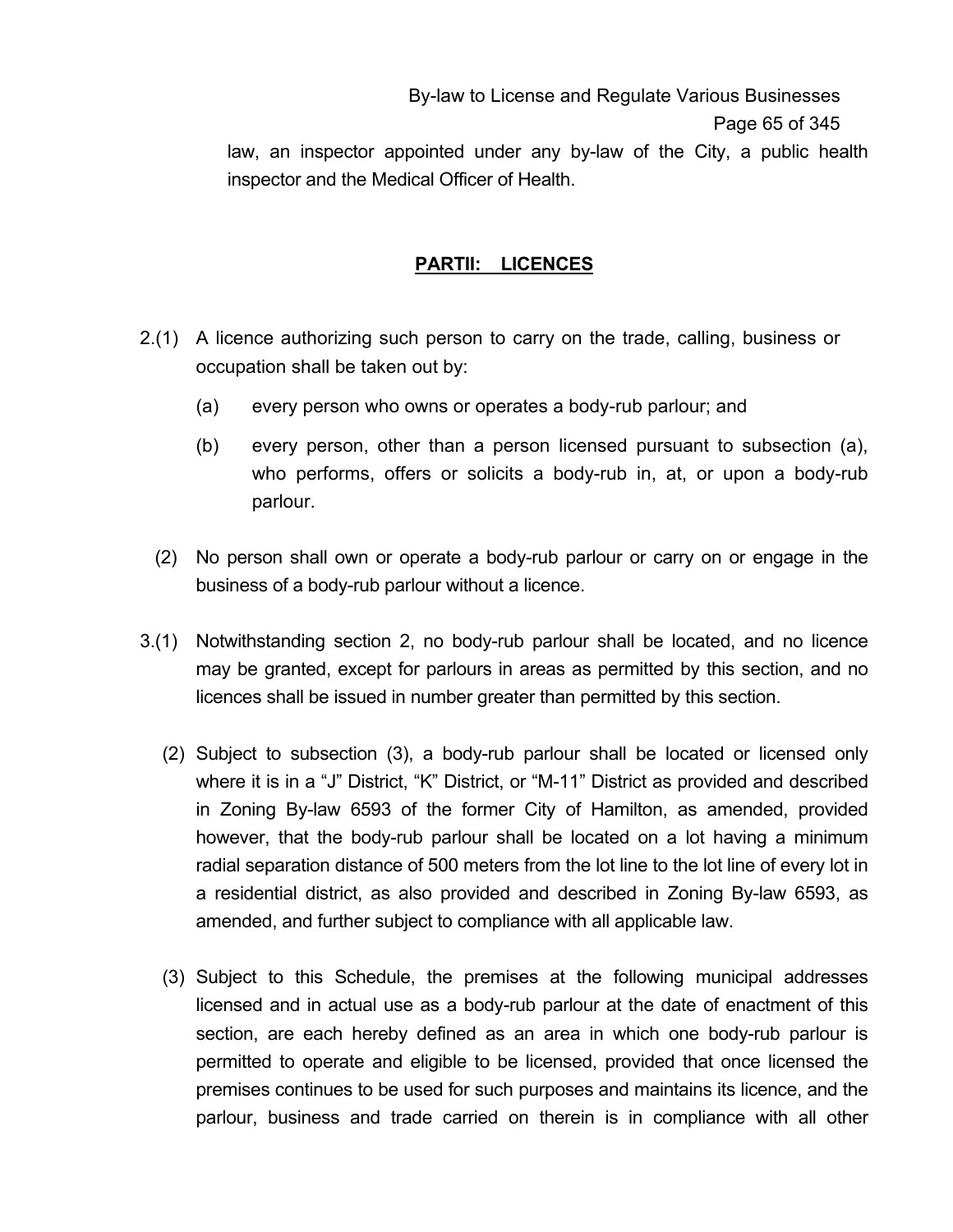applicable law:

- (a) 754 Queenston Road, Hamilton;
- (b) 893 King Street East, Hamilton; and
- (c) 549 Kenilworth Avenue North, Hamilton.
- (4) Subject to subsection (5), the total number of body-rub parlour licences to be granted under this Schedule is three.
- (5) The total number of body-rub parlour licences to be granted under this Schedule shall be reduced from three, if a body-rub parlour licence expires without renewal by the licence holder or if a licence is otherwise surrendered or lawfully revoked, so that the number of licences is reduced to two.
- 4.(1) On every application for an owner's, operator's or body-rubber's licence or for the renewal thereof, the applicant shall attend in person and not by an agent at the office of the Issuer of Licences and shall complete the application form provided by the Issuer of Licences and shall furnish such information as the Issuer of Licences may direct.
	- (2) The Issuer of Licences shall issue a photo identification card to each licensed body rub attendant and body rub operator. The licensee shall be re-photographed if required so to do by the Issuer of Licences.
	- (3) Every applicant for an owner's licence shall, at the time of making an application, file a list showing the names of all operators and body-rubbers employed by or performing the services in the body-rub parlour and all such persons intended or expected by the applicant to be employed or to perform services in the body-rub parlour.
	- (4) On every application for an owner's, operator's or body-rubber's licence by an individual or by a corporation, the applicant shall state the following: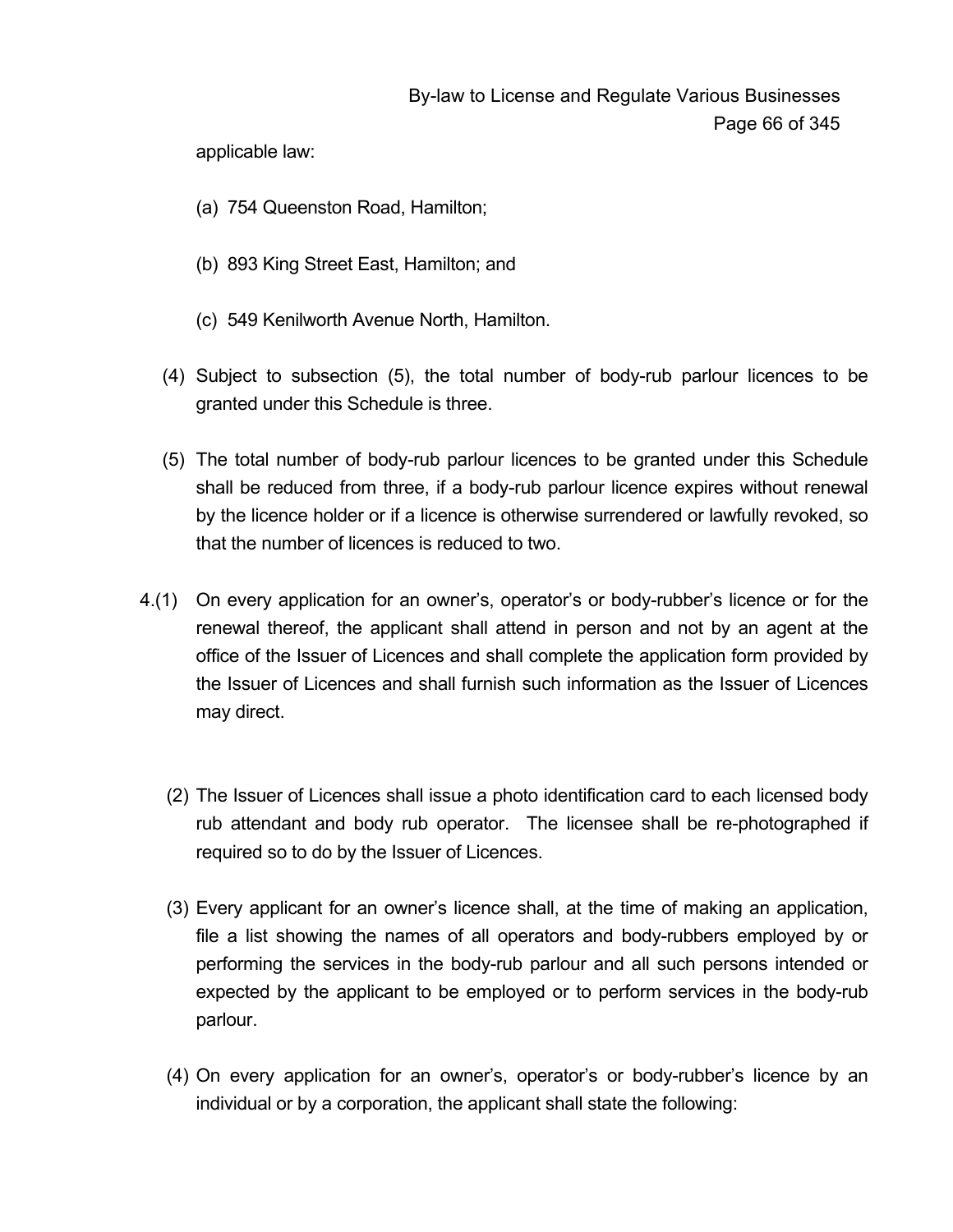- (a) if the applicant is an individual, his or her date of birth; or
- (b) if the applicant is a corporation, the date of birth of every shareholder or other person having a beneficial interest of any kind in the shares of the corporate appellant or in any of the corporations referred to in section 5 of this Schedule.
- (5) Every applicant referred to in subsection (5), and every shareholder, partner or other person referred to in this section or in sections 5, 6 or 7 of this Schedule, shall file or produce proof of his or her age, if required to do so by the Issuer of Licences and no such licence shall be issued unless the Issuer of Licences is satisfied that every such person is of the full age of eighteen years.
- 5.(1) Every corporation applying for an owner's or operator's licence shall file at the time of its application, a copy of its letters of incorporation or other incorporating document, duly certified by the proper government official or department, together with a Return in a form supplied by the city which Return shall contain a list of all of the shareholders of the corporation.
	- (2) Where the shares in a corporation applying for an owner's or operator's licence are held in whole or in part by another corporation, the corporation so applying shall file with the Issuer of Licences a Return in lieu thereof in a form supplied by the Issuer of Licences which Return shall contain a list of all of its shareholders, and if such Return discloses that the shares in such other corporation are in turn held in whole or in part by a third corporation then the said applicant shall also file such a Return in respect of such third corporation listing its shareholders, and so on until the names of all living persons are shown and identified as the shareholders of any and all corporations having an interest, direct or indirect, in the shares of the applicant corporation.
	- (3) All Returns required by subsection (2) shall be filed at the same time as the filing of the application for the licence.
	- (4) Every owner or operator which is a corporation shall, in every year on or before the time at which it applies for the renewal of its licence, file with the city an Annual Return in a form supplied by the Issuer of Licences.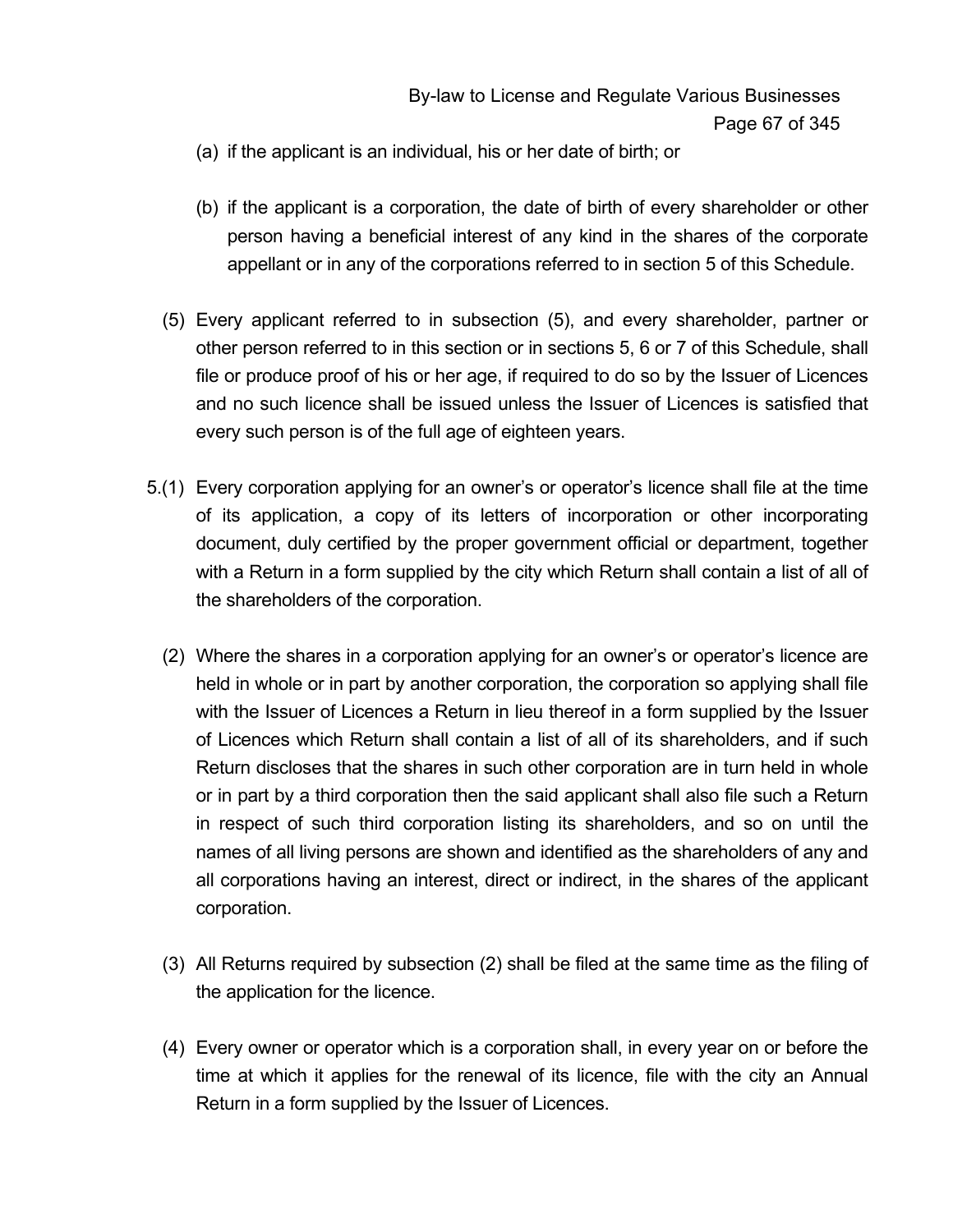By-law to License and Regulate Various Businesses Page 68 of 345

- (5) Where a corporation is the holder of an owner's or operator's licence or licences, the corporation shall forthwith notify the Issuer of Licences in writing of all transfers of existing shares and of the issue of any existing or new shares of the capital stock of the corporation, and of any such transaction involving the shares of any corporation referred to in subsection (2), and the Issuer of Licences may, notwithstanding any other provision of this By-law, in his or her discretion, determine whether the licence or licences shall be revoked.
- (6) Where, by a transfer of existing shares, or by an issue of new or existing shares, the controlling interest in a corporation holding one or more owner's or operator's licences is determined by the Issuer of Licences to have changed hands, such licence or licences shall, notwithstanding any other provision of this By-law, be terminated forthwith, and the Issuer of Licences may issue a new licence or new licences upon payment of the prescribed fee.
- (7) Where the shares of a corporate owner or operator are held in whole or in part by another corporation, such owner or operator shall file with the Issuer of Licences at the same time as the owner or operator an Annual Return as provided in subsection (4), and if the shares in such other corporation are in turn held in whole or in part by a third corporation, then such owner or operator shall likewise file such an Annual Return in respect of such third corporation and so on until the names of all living persons are shown and identified as the shareholders of any and all corporations having an interest, direct, or indirect, in the corporate owner or operator.
- (8) For the purpose of this section, "shareholder" and any words referring to the holding of shares includes all persons having a beneficial interest of any kind in the shares of the corporation.
- 6.(1) Persons associated in a partnership applying for an owner's or operator's licence shall file with its application to the city a declaration in writing signed by all the members of the partnership, which declaration shall state the following:
	- (a) the full name of every partner and the address of his or her ordinary residence;
	- (b) the name or names under which they carry on or intend to carry on business;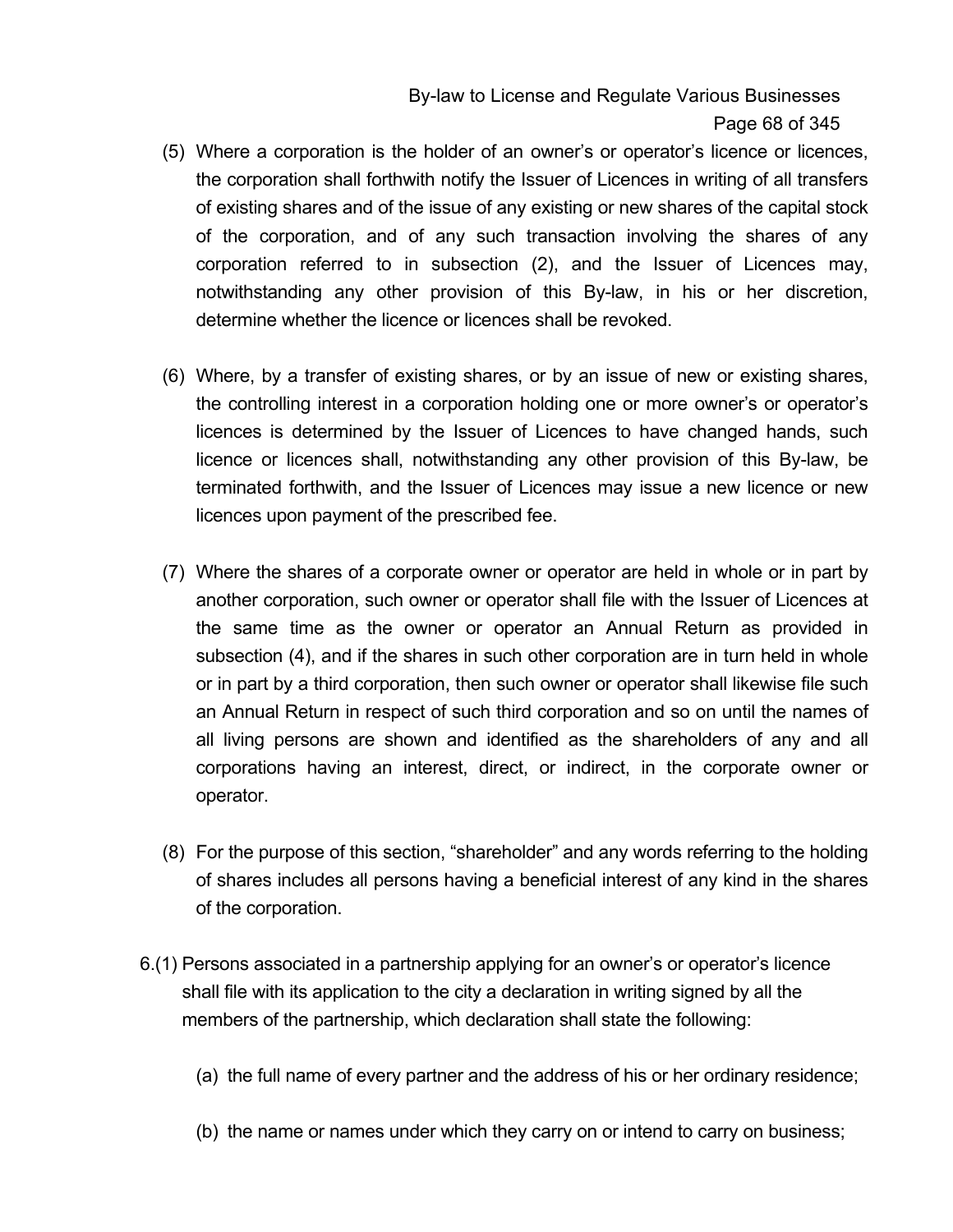- (c) that the persons therein named are the only members of the partnership; and
- (d) the mailing address for the partnership.
- (2) If any member of a partnership applying for a licence is a corporation, such corporation shall, for the purposes of section 5 of this Schedule, be deemed to be a corporation applying for an owner's or operator's licence and if such licence is issued to the partnership such corporation shall, for the purposes of the said section, be deemed to be a corporation which holds an owner's or operator's licence.
- (3) Every member of a partnership shall advise the Issuer of Licences immediately in writing of any change in the membership of the partnership and of any other change in any of the particulars relating to the partnership or its business which are required to be filed, and the Issuer of Licences may, notwithstanding any other provision of this by-law, in his or her discretion, determine whether the licence or licences shall be revoked or terminated and whether or not a new licence should issue to the partnership as presently constituted.
- 7.(1) Every person applying for an owner's, operator's or body-rubber's licence who carried on or intends to carry on his or her business in or relating to a body-rub parlour under a name or designation other than his or her own name or under his or her own name with the addition of the expression "and company" or some other expression indicating a plurality of members in the firm, shall, at the time of applying for a licence, file a declaration, which shall state the following:
	- (a) the applicant's full name and the address of the applicant's ordinary residence;
	- (b) any name or designation under which the applicant carries on or intends to carry on business, and the date when the name or designation was first used by the applicant;
	- (c) that no other person is associated with the applicant in partnership;
	- (d) the date of the applicant's birth; and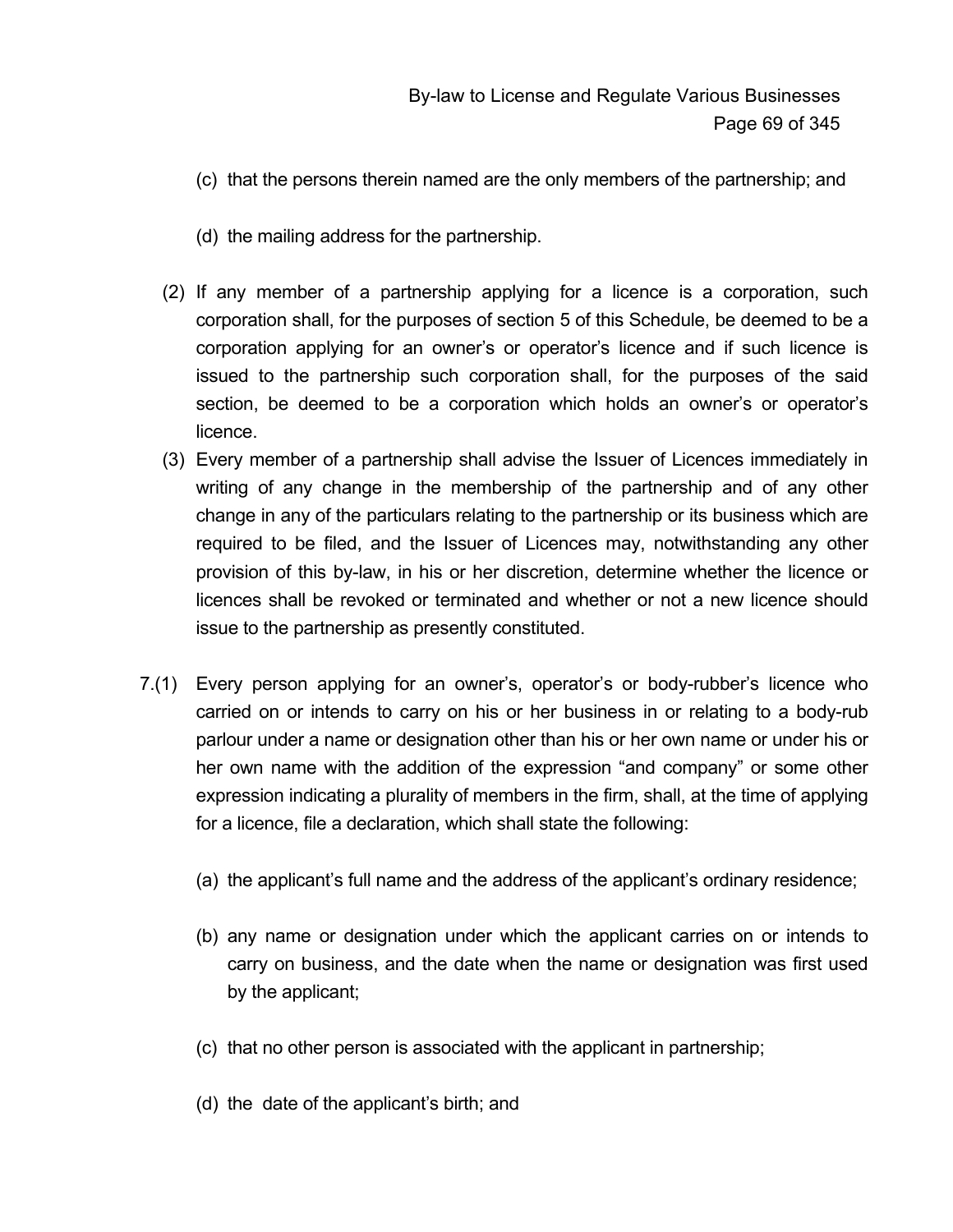- (e) the mailing address for the applicant's business.
- (2) A person to whom this section applies shall notify the Issuer of Licences immediately of any change in any of the particulars required to be filed under subsection (1).
- 8.(1) Every owner, operator or body-rubber applying for a licence must use his or her own legal name in making such application and subject to subsection (2) no such licence shall be issued to any person in any name other than his or her own legal name.
	- (2) Every owner, operator or body-rubber intending to use a name or designation other than his or her own may, at the time of the issue of his or her licence, or at the time at which he or she files notice of intention to use such name or designation, have endorsed on his or her licence such name or designation.
	- (3) No owner, operator or body-rubber shall carry on business under any name or designation other than his or her own unless he or she has filed notice of his or her intention to use such name or designation and no person shall use any name or designation in respect of a body-rub parlour or of any trade, calling, business or occupation carried on therein without first notifying the Issuer of Licences of such name or designation intended to be used and having such name endorsed upon his or her licence in accordance with subsection (2).
- 9.(1) No body-rub parlour may open for business or operate or be operated unless its owner is licensed as such under this By-law.
	- (2)
- (a) Every person applying for an owner's licence shall file with the Issuer of Licences documentation demonstrating the applicant's right to possess or occupy the premises used as a body-rub parlour, and if such person is not the registered owner or owners in fee simple of the property upon which the body-rub parlour is located, such person shall file at the same time a copy of any lease, and of any other document constituting or affecting the legal relationship between the applicant and the registered owner or owners in fee simple of the real property.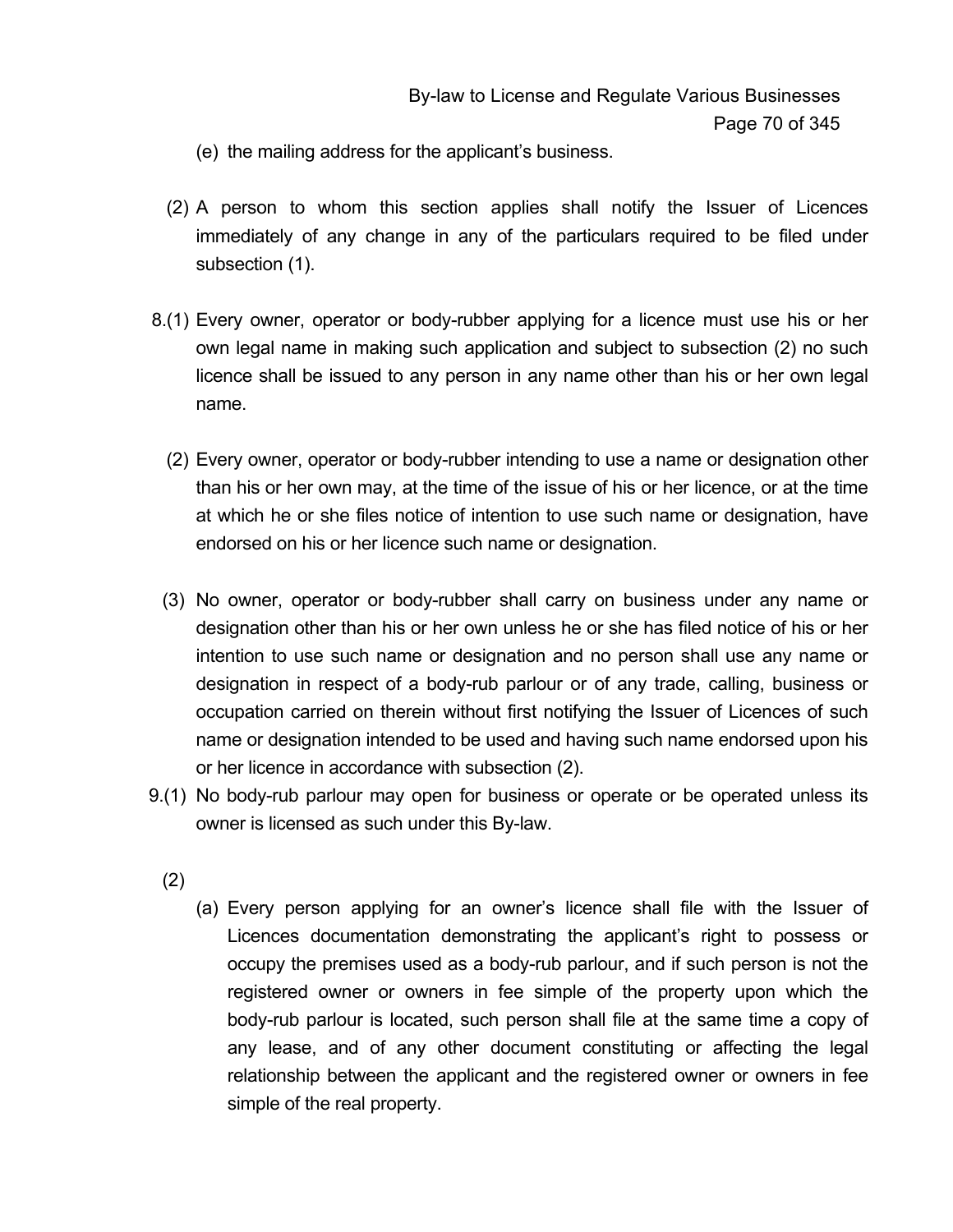By-law to License and Regulate Various Businesses Page 71 of 345

- (b) For the purpose of this section, "registered owner" means the owner as registered pursuant to the Land Titles Act or the Registry Act as the case may be.
- (3) A Separate owner's licence shall be taken out in respect of each body-rub parlour.
- (4) Where an owner does not personally operate his or her body-rub parlour, every person operating such body-rub parlour shall obtain a licence so to do, but nothing herein relieves such an owner from the requirement that he or she obtain a licence as owner of such body-rub parlour.
- (5) An owner or operator, subject to the provisions of this by-law, if his or her licence as an owner or operator is so endorsed, may perform body-rubs in the body-rub parlour of which-he or she is the owner or operator.
- (6) An owner who operates his or her own body-rub parlour shall notify the Issuer of Licences of this fact at the time he or she obtains his or her licence and the licence may be endorsed accordingly upon payment of the appropriate licence fee, and the applicant shall notify the Issuer of Licences and have the said endorsement amended before engaging any operator to operate the body-rub parlour.
- 10.(1) No owner of a body-rub parlour or premises shall-permit any person other than a licensed operator to operate such body-rub parlour.
	- (2) No owner or operator shall permit any body-rub to be performed, offered, or solicited in the pursuance of a trade, calling, business or occupation, upon or at a body-rub parlour or pursuant to the operation by a body-rub parlour, by any person other than a licensed body-rubber or other person licensed or authorized under this by-law.
	- (3) No owner shall permit any person, other than him or himself, an employee of such owner or a person with whom that owner has contracted to operate the body-rub parlour or to perform, offer or solicit body-rubs in the body-rub parlour.
	- (4) No body-rubber or other person shall perform, offer or solicit body-rubs in any body-rub parlour unless the owner or operator of the body-rub parlour are licensed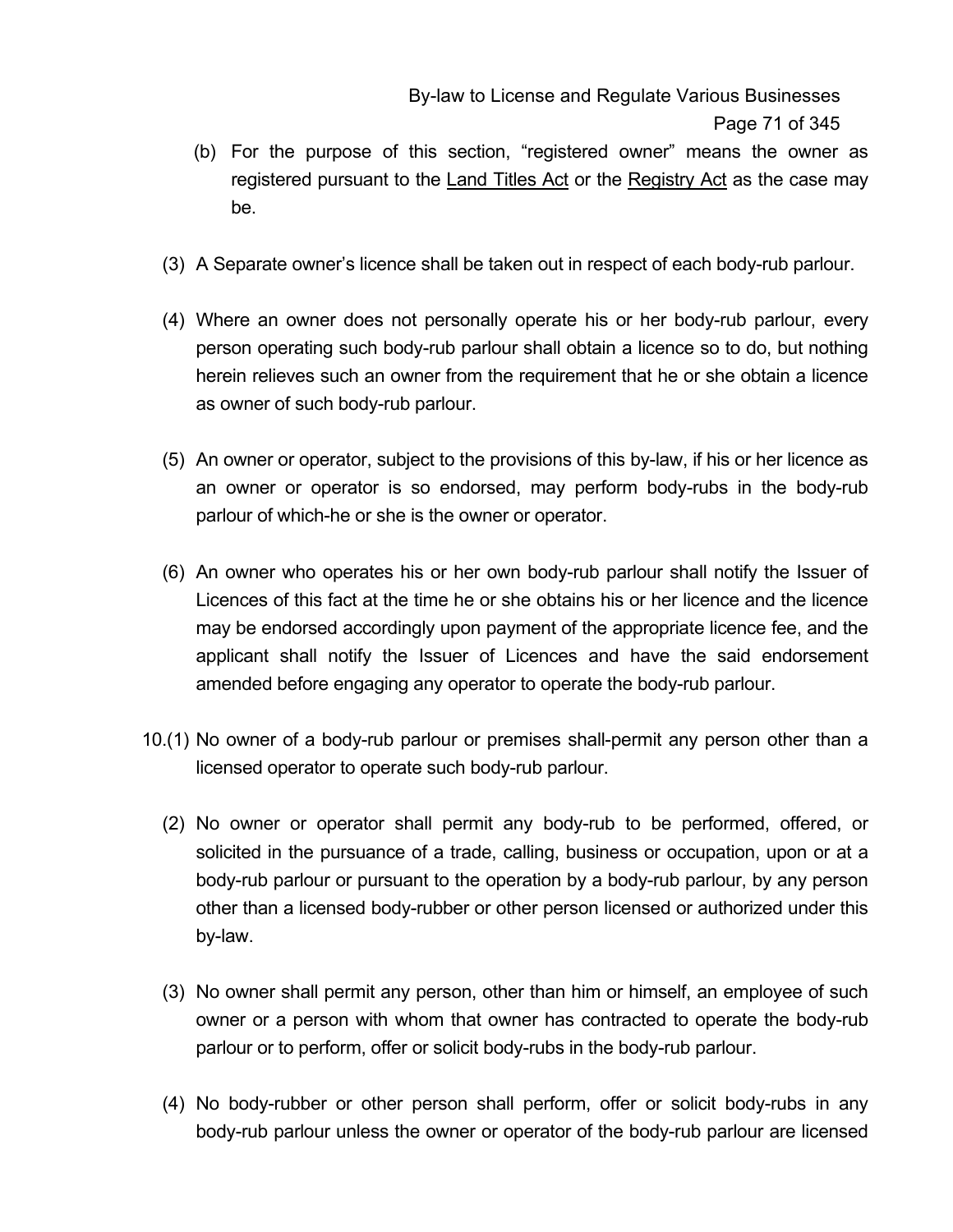under this by-law.

- (5) No operator not being the owner of a body-rub parlour shall operate the said parlour unless the owner of the body-rub parlour is licensed as owner under this by-law.
- (6) No operator may operate a body-rub parlour unless he or she first notifies the Issuer of Licences of the name of the owner whose body-rub parlour he or she intends to operate and has endorsed upon his or her licence the said owner's name, and every operator before operating any other body-rub parlour shall notify the Issuer of Licences of his or her intention so to do and have his or her licence endorsed accordingly.
- 11. A copy of every written contract of service, contract for services or other document constituting or pertaining to the relationship between owner and operator of a body-rub parlour or between owner or operator and a body-rubber performing services in a body-rub parlour, shall be filed with the Issuer of Licences and the original of any such document shall be delivered to or made available for inspection at any time by the Issuer of Licences, upon request, and shall be retained by the owner or operator for a period of six months after its termination.
- 12.(1) Repealed 2006.
	- (2) Every owner who operates his or her own body-rub parlour and every operator shall, during the term of his or her employment of a body-rubber or of a body-rubber's services, retain such body-rubber's licence in his or her possession, and shall post up the licence in a conspicuous place in the body-rub parlour and keep it so posted throughout the term of employment or of the contract for services.
	- (3) Every owner or operator referred to in subsection (1) who employs a body-rubber or the services of a body-rubber shall, within forty-eight hours, notify the Issuer of Licences in writing that he or she has so employed the body-rubber or the services of the body-rubber, and when such employment ceases it shall be the joint responsibility of the owner or operator and the body-rubber to notify the Issuer of Licences in writing to such effect within forty-eight hours of the cessation of employment or of the contract for services.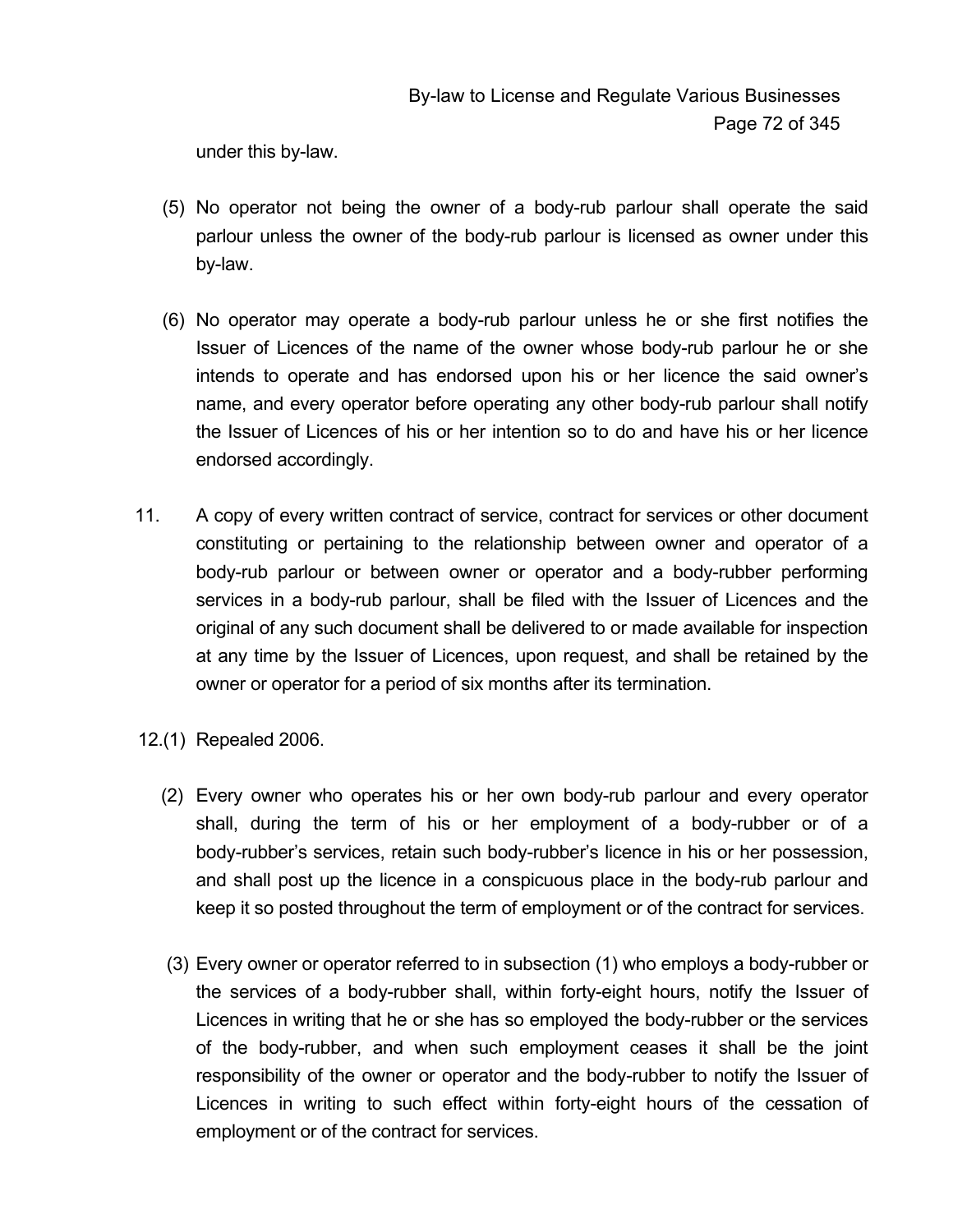- (4) No body-rubber shall perform any body-rubs or other services in a body-rub parlour unless his or her licence is posted up in compliance with subsection (2) and unless he or she has notified the Issuer of Licences that he or she is performing services in the body-rub parlour.
- (5) Every owner and operator of a body-rub parlour shall ensure that every body-rubber performing services in a body-rub parlour owned or operated by him notifies the Issuer of Licences before such services commence, or so soon thereafter as is reasonably possible, and shall return the body-rubber's licence to the body-rubber upon the termination of his or her employment.
- 13. Every owner, operator or body-rubber who changes his or her address shall, within two days after such change, attend at the office of the Issuer of Licences and notify the Issuer of Licences of such change of address and produce his or her licence for the change to be entered thereon.
- 14.(1) No owner's licence shall be transferred, and if an owner sells, leases or otherwise disposes of the body-rub parlour or the premises or part thereof upon or in which a body-rub parlour is operated, to any person, the licence in respect of such body-rub parlour or premises shall be terminated forthwith.
	- (2) Subject to subsection (4) hereof, the Issuer of Licences may in his or her discretion issue an owner's licence to the purchaser, lessee or other person obtaining an interest in a body-rub parlour or the premises or part thereof upon or in which a body-rub parlour has been operated, subject also to the following conditions:
		- (a) That the new applicant qualify under all of the other provisions of this Schedule, and that the applicant comply with all of the requirements of this Schedule relating to an owner;
		- (b) That the new applicant file with the Issuer of Licences the documents relating to ownership and to his or her right to possess or occupy the body-rub parlour, as required by subsection 9(2) of this Schedule;
		- (c) That the new applicant and the vendor file with the Issuer of Licences a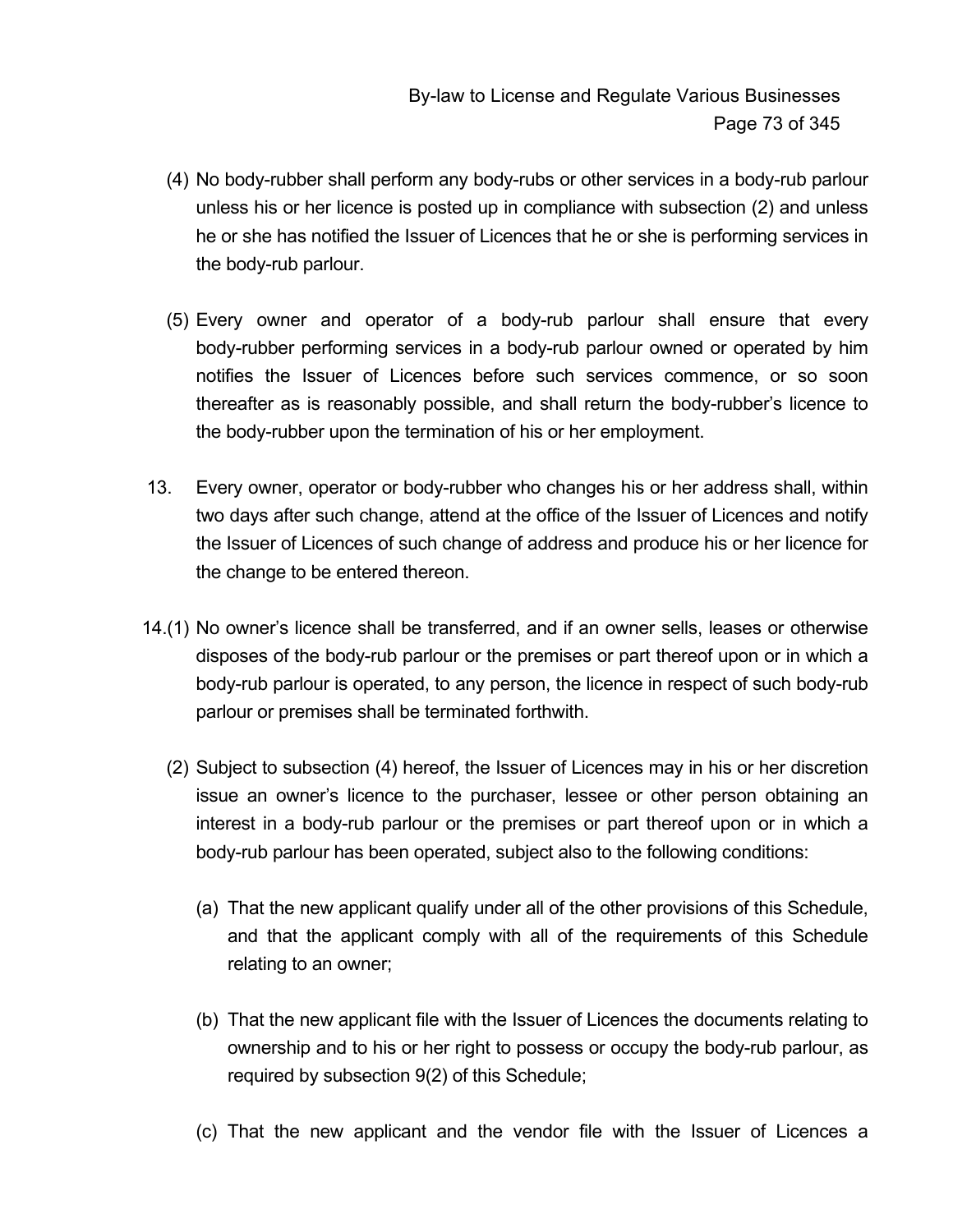# By-law to License and Regulate Various Businesses Page 74 of 345

notarized copy of a written agreement between the parties containing all the details of the dealings between the parties in respect of such body-rub parlour or premises;

- (d) That the agreement contain a statutory declaration, in a form supplied by the Issuer of Licences by both the parties and a further statutory declaration by the solicitor for the purchaser in a form supplied by the Issuer of Licences.
- (3) Notwithstanding subsections (1) and (2) hereof and any other provision of this Schedule, the Issuer of Licences may in his or her discretion refuse to issue a licence or licences to a purchaser, lessee or other person obtaining an interest in a body-rub parlour in a transaction under this section when the Issuer of Licences is of the opinion that it is not in the public interest, as determined by the City that such new licence or licences should be issued, and the City shall, upon demand from any party to the transaction, deliver written reasons for such decision.
- (4) Upon the sale, lease or other disposition of a body-rub parlour, every operator's licence issued in respect of such body-rub parlour shall be terminated forthwith, and the Issuer of Licences may, subject to the provisions of this Schedule, permit the purchaser, lessee or other person obtaining an interest in such body-rub parlour to operate the body-rub parlour by an endorsement to that effect upon an owner's licence issued to such person or may issue a new operator's licence to any person previously licensed as an operator in respect of the body-rub parlour.
- 15.(1) Every owner, operator or body-rubber, while engaged in his or her respective trade, calling, business or occupation in a body-rub parlour shall carry at all times on his or her person a plastic numbered identification card issued by the Issuer of Licences which shall remain the property of the City and remain in force and effect for the duration of the licence.
	- (2) The identification card shall contain a photograph of the owner, operator or body-rubber and such other information as the City requires for identification purposes.
	- (3) No owner, operator or body-rubber in any manner whatsoever directly or indirectly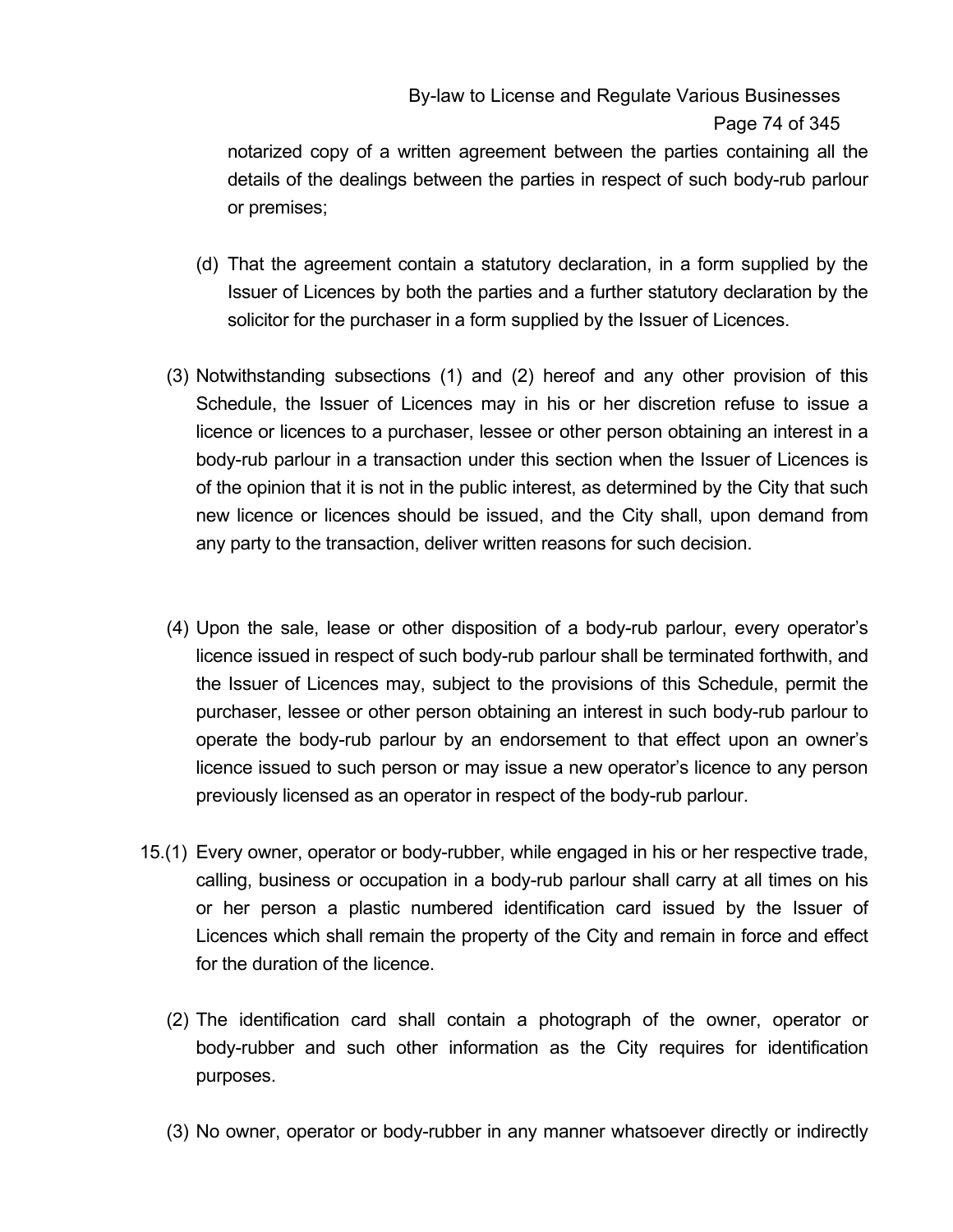By-law to License and Regulate Various Businesses Page 75 of 345

shall use the identification card for any purpose when such owner, operator or body-rubber is off the premises of the body-rub parlour.

#### **PART III: REGULATIONS**

- 16.(1) No premises in which a body-rub parlour is located shall be constructed or equipped so as to hinder or prevent the enforcement of this by-law.
	- (2) No owner, operator or body-rubber shall perform or provide any service or services or permit the performing or providing of any service or services in any body-rub parlour which is constructed or equipped in contravention of subsection (1).
- 17. No premises or part thereof used as a body-rub parlour shall be used as a dwelling or for sleeping purposes.
- 18.(1) Every body-rub or other service performed in a body-rub parlour shall be given in an individual room or cubicle, but no owner or operator shall permit the door to any room or cubicle where body-rubs are or may be provided, to be equipped or constructed with a locking device of any kind, or with any other device or structure which could delay or hinder anyone from entering or obtaining access to such a room or cubicle or which is obstructed in any way whatsoever.
	- (2) No person in a body-rub parlour shall perform a body-rub or provide any other service in a room, cubicle or other enclosure with a door or other means of access which is equipped or constructed with a locking device of any kind or which is equipped or constructed in such a way as to permit the obstruction, hindrance or delay of any person attempting to gain entry thereto or which is obstructed in any way whatsoever.
- 19.(1) Every owner who operates a body-rub parlour business and every operator shall keep proper records and books of account of all business transacted in, by or in respect of the body-rub parlour, which books shall give the amount of gross receipts for all services performed or provided in the said body-rub parlour, the name and address of the person upon whom the body-rub or other service is performed, the name and licence number of every body-rubber or other person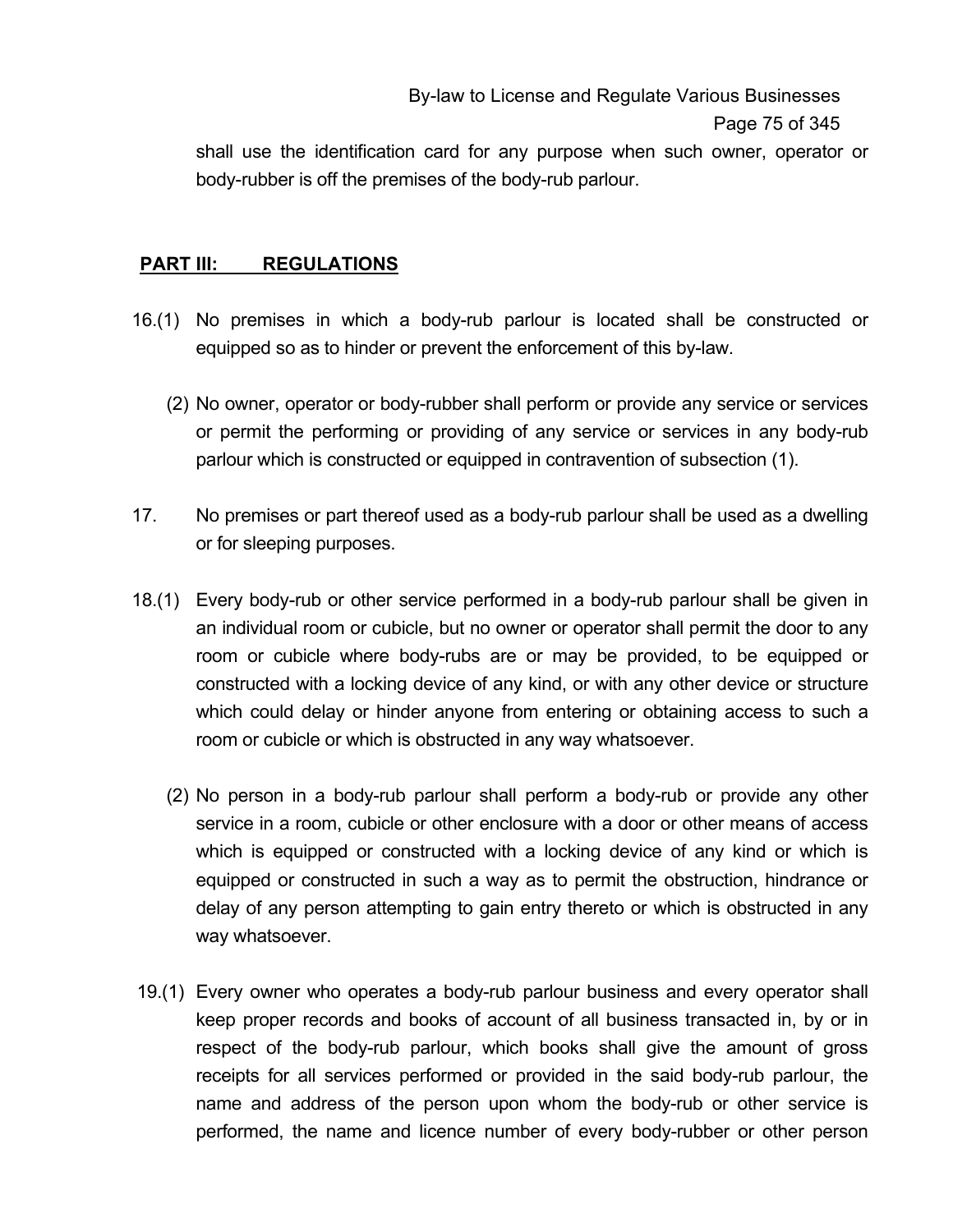## By-law to License and Regulate Various Businesses Page 76 of 345

performing services in the said body-rub parlour, including the date of commencement and the date of termination of such services, the amount of salary or commission paid to each body-rubber and all amounts paid by the owner to the operator, if any, or by the operator to the owner, in respect of such body-rub parlour or body-rub parlour business.

- (2) Every owner to whom subsection (1) relates and every operator shall keep such books and records as are required by that subsection for at least one year after the information required by that subsection is entered therein, and the Issuer of Licences or any person duly authorized by him or her shall at all times have access to such records.
- (3) Immediately before any services are provided in a body-rub parlour the body-rubber or person who is to provide the services shall give to the customer an itemized bill for such services, listing the services to be provided and the price to be paid for each.
- (4) Upon payment of the bill referred to in subsection (3), the customer shall be given a written serially numbered receipt for the full amount paid and containing the full name and address of the customer and the licence number of the body-rubber.
- (5) Every owner operating a body-rub parlour and every operator of a body-rub parlour shall ensure that the bill and receipt required by subsections (3) and (4) are provided to every customer of the body-rub parlour and shall retain and keep a copy of each such bill and receipt for at least one year after the services referred to therein are performed, and the Issuer of Licences or any person authorized by him or her shall at all times have access to such copies.
- 20. Every owner who operates his or her own body-rub parlour and every operator of a body-rub parlour shall comply with, and ensure compliance with, the following regulations:
	- (a) the premises shall be provided with adequate light and ventilation;
	- (b) the premises and all fixtures and equipment therein shall be regularly washed and kept in a sanitary condition;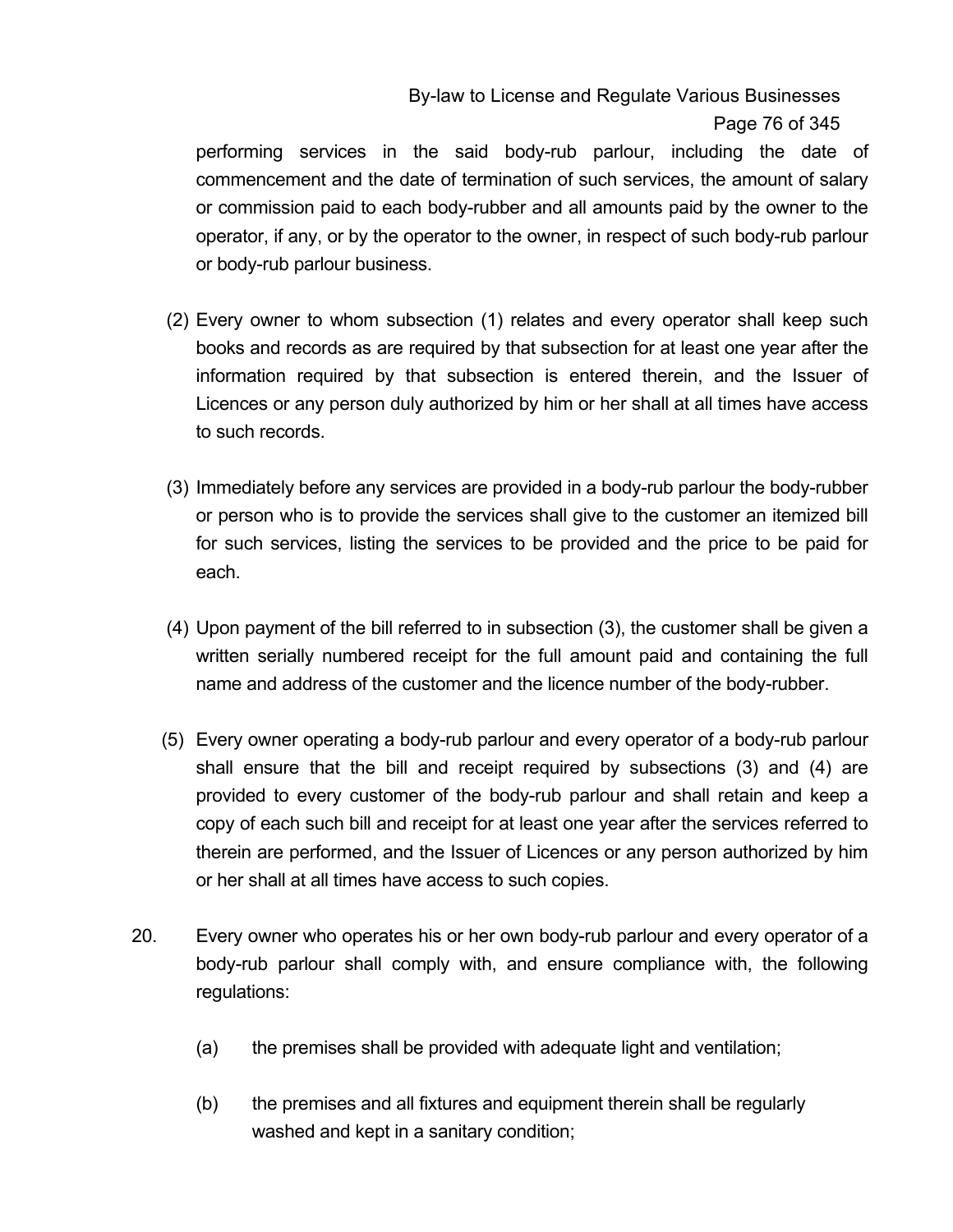- (c) the premises shall be equipped with an effective utility sink;
- (d) adequate toilet and washroom accommodation shall be provided, and there shall be separate such rooms for males and females, and no body-rubs or other services may be provided in any washroom or in any room containing a toilet;
- (e) washrooms shall be equipped with:
	- (i) an adequate supply of hot and cold water;
	- (ii) an adequate supply of liquid soap in a suitable container or dispenser;
	- (iii) hot air dryers or individual clean towels for the use of each person using the washing facilities; and
	- (iv) a suitable receptacle for used towels and waste material;
- (f) no washroom, toilet, sink or basin used for domestic purposes shall be used in connection with a body-rub parlour;
- (g) adequate shower-bath rooms shall be provided, and in such rooms, and in all sauna-bath rooms, if any;
	- (i) the floors shall be disinfected at least once a week with a suitable disinfecting solution;
	- (ii) all services and attached accessories of the bath or shower enclosure must be self-draining;
	- (iii) all showers must have removable cleanable drain covers; and
	- (iv) floor surfaces both within and without the enclosure shall be of a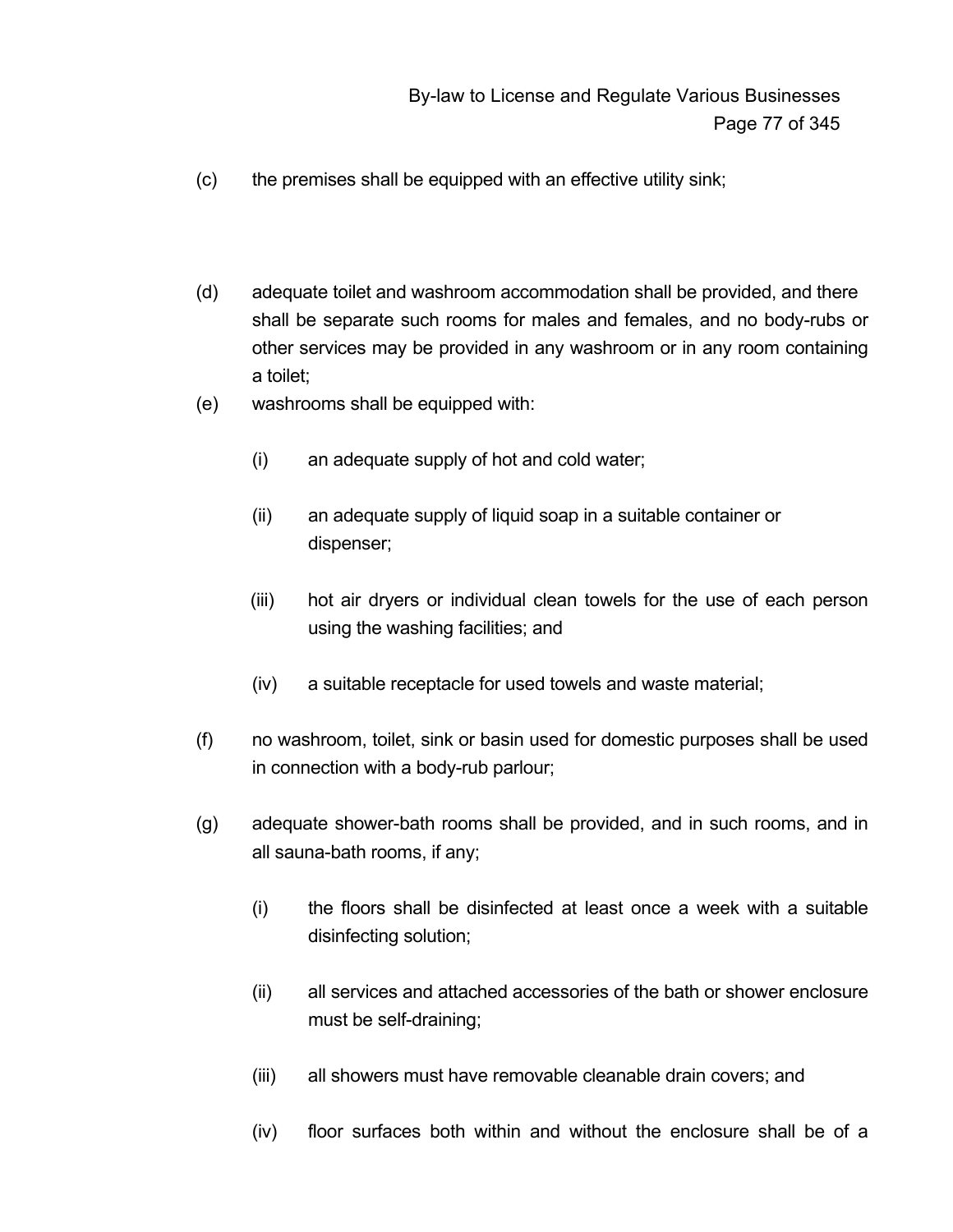non-slip type;

- (h) if bathtubs or whirlpool baths are provided on the premises,
	- (i) a grab-bar or other convenient support shall be provided unless the walls of the tub or whirlpool bath enclosure are twenty-four inches in height or higher;
	- (ii) the bottom of the tub or whirlpool bath enclosure shall be of a non-slip type; and
	- (iii) the water serving all bathtubs, showers and hand basins used by patrons shall not have a temperature exceeding 48.89 degrees Celsius and shall be controlled by a device that regulates the temperature, and patrons shall not have access to this device;
- (i) a total volume air change of ten times per hour shall be provided for all tub, shower or bath rooms;
- (j) common foot baths shall not be provided on the premises;
- (k) duckboards or cocoa matting shall not be used in the shower, bath or steam room and only liquid or powdered soap shall be used in the shower room;
- (l) a notice shall be posted advising all patrons that a cleansing shower or bath must be taken by every person immediately prior to any body-rub being performed upon that person;
- (m) every person immediately after taking a shower shall be provided with a fresh, clean, individual pair of paper slippers;
- (n) every table, mat or other surface upon which persons lie or sit while being given or provided with a body-rub shall be clean and in good repair, and shall have a top surface of impervious material;
- (o) every table, mat or other surface referred to in paragraph (n), before any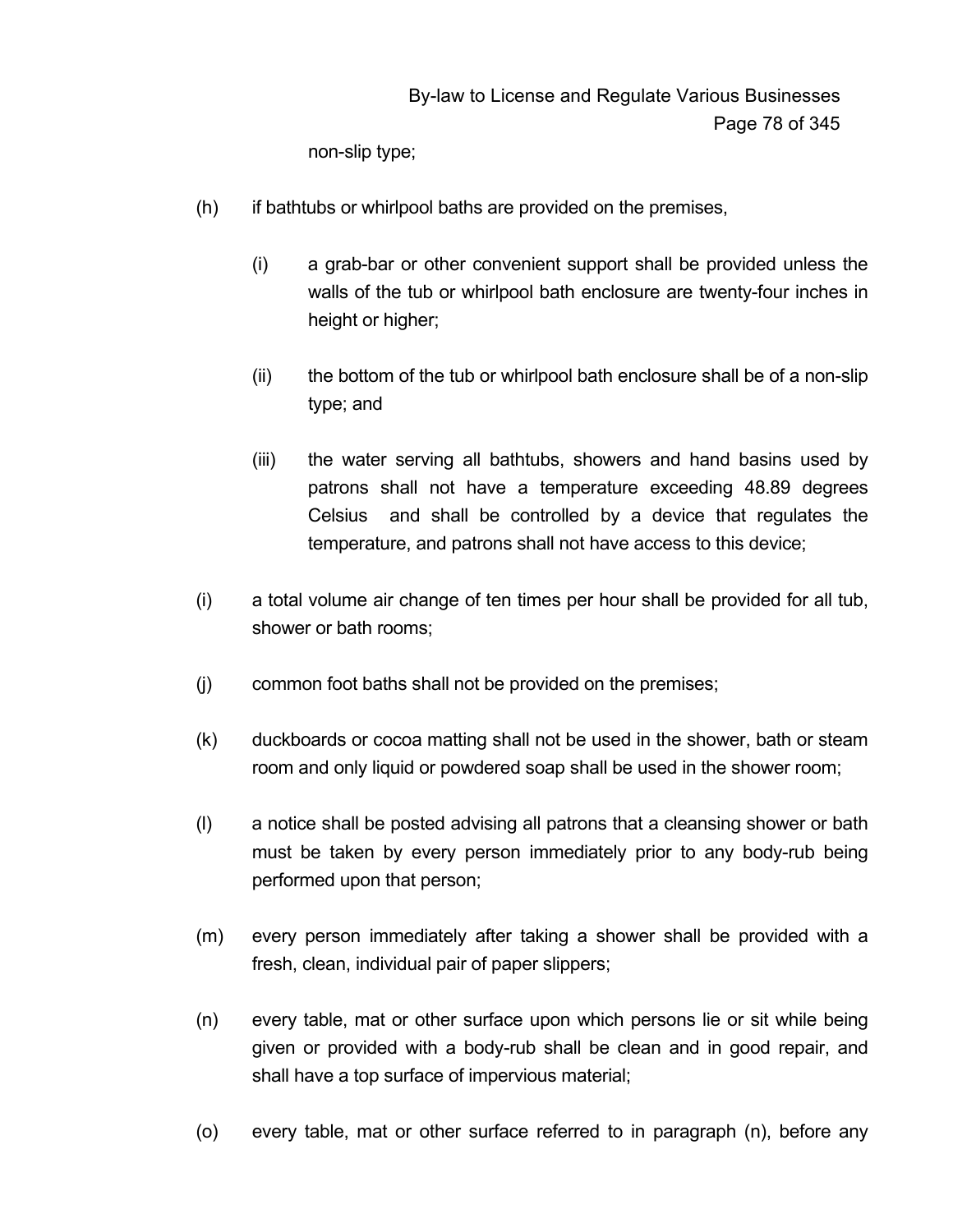# By-law to License and Regulate Various Businesses Page 79 of 345

person receives a body-rub thereon, shall be covered with a fresh, clean individual paper or cloth sheet;

- (p) every sheet or towel, immediately after being used by any person, shall be deposited in a receptacle reserved for that purpose and shall not be utilized again for any purpose before being freshly laundered; and
- (q) all massage or body-rub appliances and any other article or device applied to a customer's body for or in connection with body-rubs shall be cleansed and disinfected after each individual use with a suitable disinfecting solution and no such appliance, article or device shall be used or available for use in a body-rub parlour unless it is so constructed as to be readily capable of being so cleansed or disinfected.
- 21.(1) No owner, operator or body-rubber shall perform or permit to be performed a body-rub in any body-rub parlour by or upon any person whom he or she has reasonable cause to suspect has been exposed to or is suffering from any communicable disease including any communicable skin disease.
	- (2) Every owner operating his or her own body-rub parlour and every operator shall take every reasonable precautions to ensure that persons whom the owner or operator has reasonable cause to suspect have been exposed to communicable diseases or who are suffering from such diseases, are not permitted to enter into the body-rub parlour.
	- (3) No owner or operator shall permit any body-rub to be given, performed, provided or received in any body-rub parlour in breach of any of the regulations contained in this Schedule.
- 22. No person who performs body-rubs in, upon or at a body-rub parlour shall hold, receive or handle any cash or currency used or received in connection with the business of the body-rub parlour or receive or hold any customer's money or belongings, and every owner or operator, during the period in which the body-rub parlour is open for business, shall provide a person for such purposes, which person, during the period in which he or she is so employed, shall not provide any body rubs.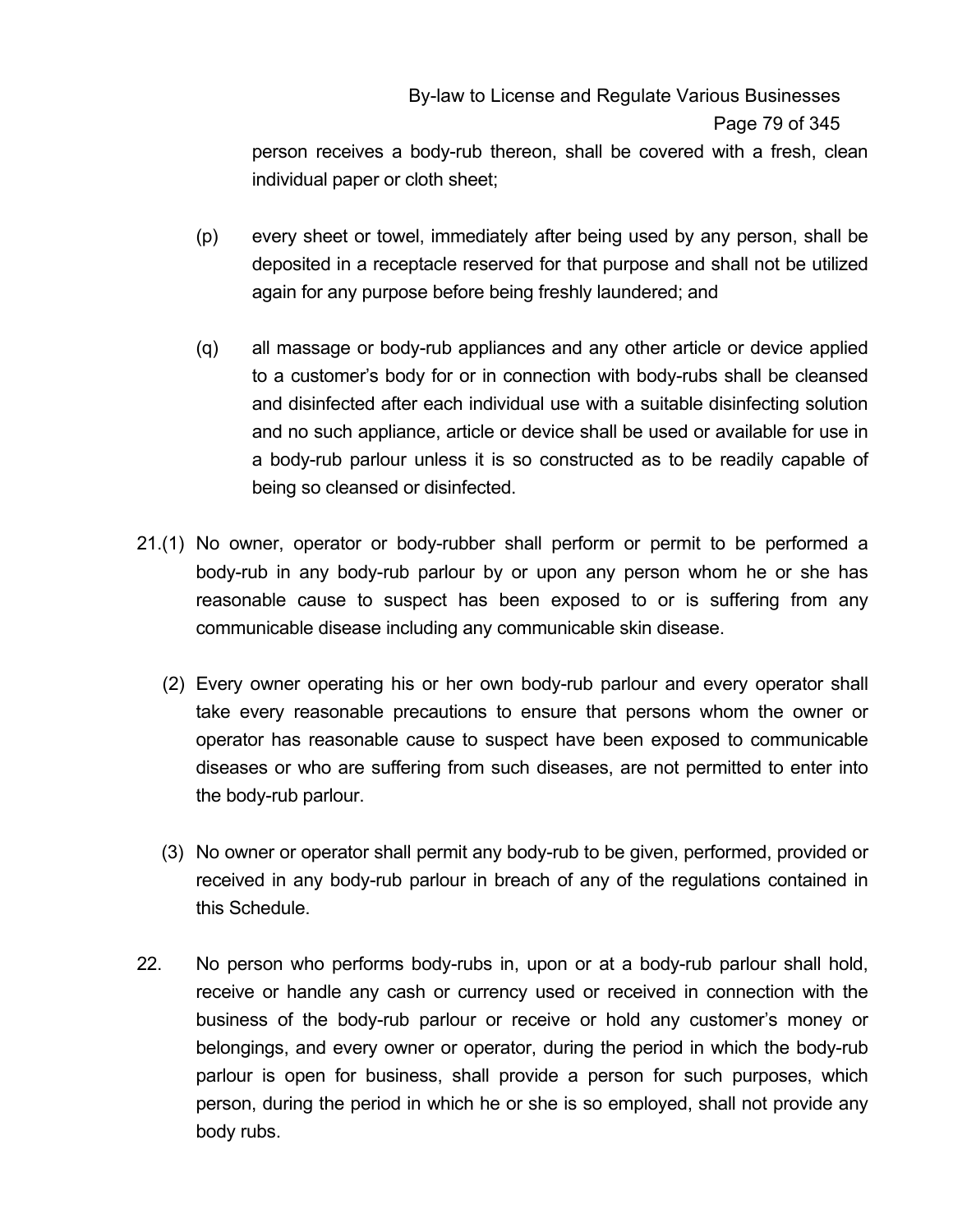- 23.(1) No one may provide a body-rub or any other services in a body-rub parlour to a person who is or who appears to be under the age of eighteen years.
	- (2) No owner or operator shall permit any person actually or apparently under the age of eighteen to enter or remain in any body-rub parlour.
- 24.(1) No owner, operator, body-rubber, or other person shall provide a body-rub or any other service or services in a body-rub parlour to a person who is or who appears to be intoxicated by alcohol or a drug or to any person whose appearance or condition provides reasonable cause to believe that the provision of such services to such person may cause illness or injury to him.
	- (2) No owner or operator shall permit any person who appears to be intoxicated by alcohol or a drug to enter or remain in any body-rub parlour.
- 25.(1) No owner or operator shall pen such body-rub parlour for business or permit the same to be or to remain open for business or permit any body-rubs or services of any kind to be performed, offered or solicited in the said body-rub parlour at any time between the hours of 1:00 o'clock in the forenoon of any day and 8:00 o'clock in the forenoon of the same day.
	- (2) Subject to subsection (1), every owner who operates his or her own body-rub parlour and every operator of a body-rub parlour shall file with the Issuer of Licences a schedule showing the hours of business to be observed in the carrying on of operation of the body-rub parlour which schedule shall state specifically the opening and closing times of the said body-rub parlour for each day of the week.
	- (3) No person shall permit a body-rub parlour owned or operated by him or her to be open for business at any time other than the times set forth in a schedule filed with the Issuer of Licences pursuant to subsection (2).
	- (4) During the hours of business of a body-rub parlour set forth in the schedule filed with the Issuer of Licences in accordance with subsection 2, or at any time at which a body-rub parlour is open for business, or at any time at which a body-rubber is in attendance at a body-rub parlour, it shall be the responsibility of the owner and of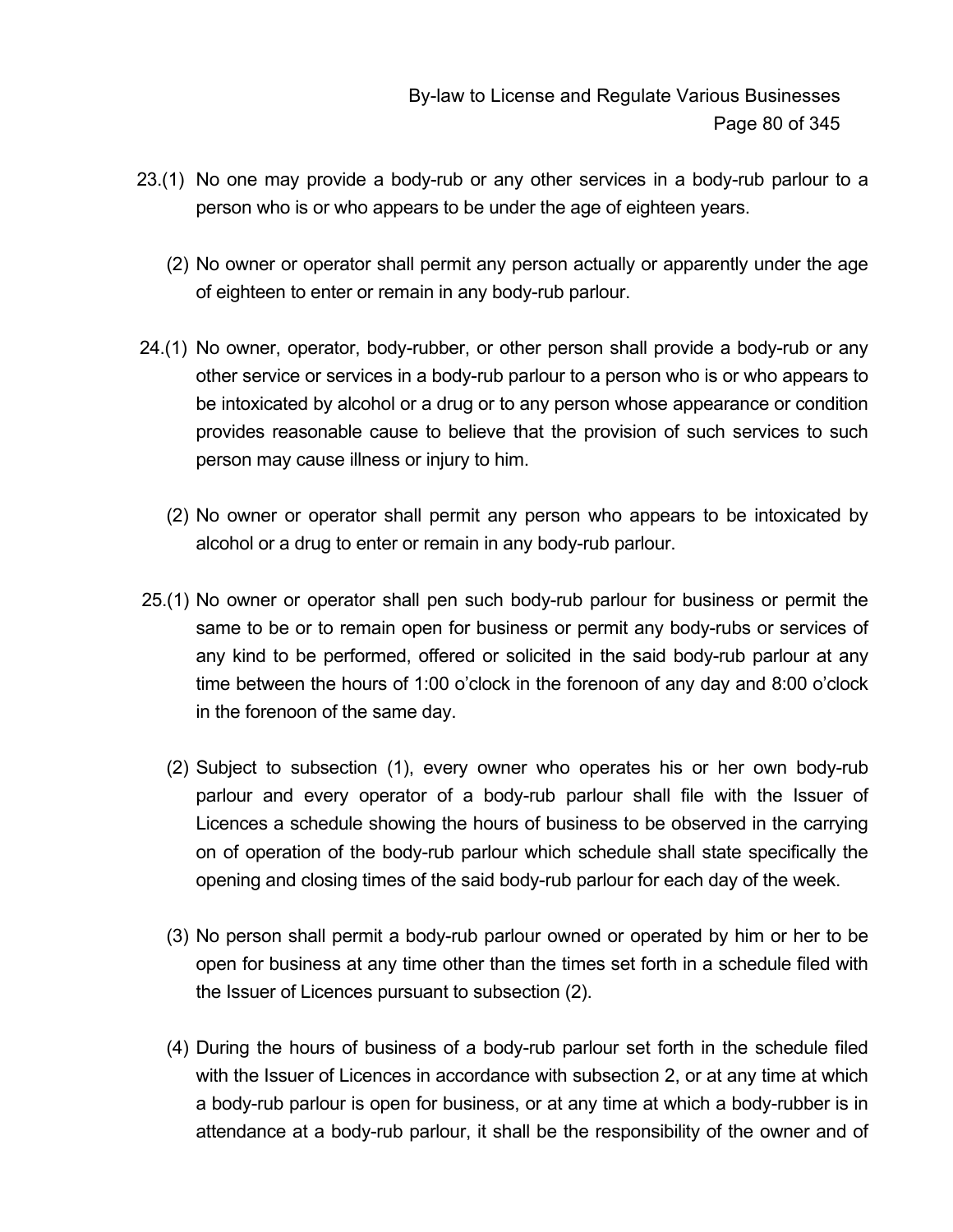# By-law to License and Regulate Various Businesses Page 81 of 345

the operator, if any, to ensure that the door or doors of other principal means of access into the body-rub parlour by the public shall be kept unlocked and available so that anyone coming into the body-rub parlour from the street or other public place may enter therein without hindrance or delay.

- (5) Either the owner or an operator licensed in respect of such owner's body-rub parlour shall be in attendance at such owner's body-rub parlour at all of the times referred to in subsection (4), and no owner or operator shall permit a body-rub parlour owned or operated by him to open for business, to remain open for business, or any body-rubber to enter or remain therein, or any services to be performed, offered or solicited in such a body-rub parlour, unless this subsection is complied with.
- 26.(1) No owner, operator or body-rubber shall take, consume or have a liquor or a drug in his or her possession in a body-rub parlour, nor shall the use of liquor or a drug be apparent while he or she is in a body-rub parlour.
	- (2) For the purposes of subsection (1) the word "drug" does not include patent medicines and prescription drugs required for medicinal purposes.
	- (3) Notwithstanding subsection (1), every owner who operates his or her own body-rub parlour and every operator shall provide and maintain at all times at the body-rub parlour a first-aid kit as per Regulation 1101 under the Workplace Safety and Insurance Act.
- 27.(1) Every owner, operator and body-rubber shall, while engaged in his or her respective trade, calling, business or occupation in a body-rub parlour be properly dressed, neat and clean in his or her person and civil and well-behaved to members of the public with whom he or she is dealing.
	- (2) Every owner, operator or body-rubber performing a body-rub or any other service in a room, cubicle or other enclosure shall be attired in a light-coloured, durable, hygienic uniform.
- 28.(1) No owner, operator or body-rubber shall use or permit to be used any camera or other photographic or recording device in, upon or at a body-rub parlour by any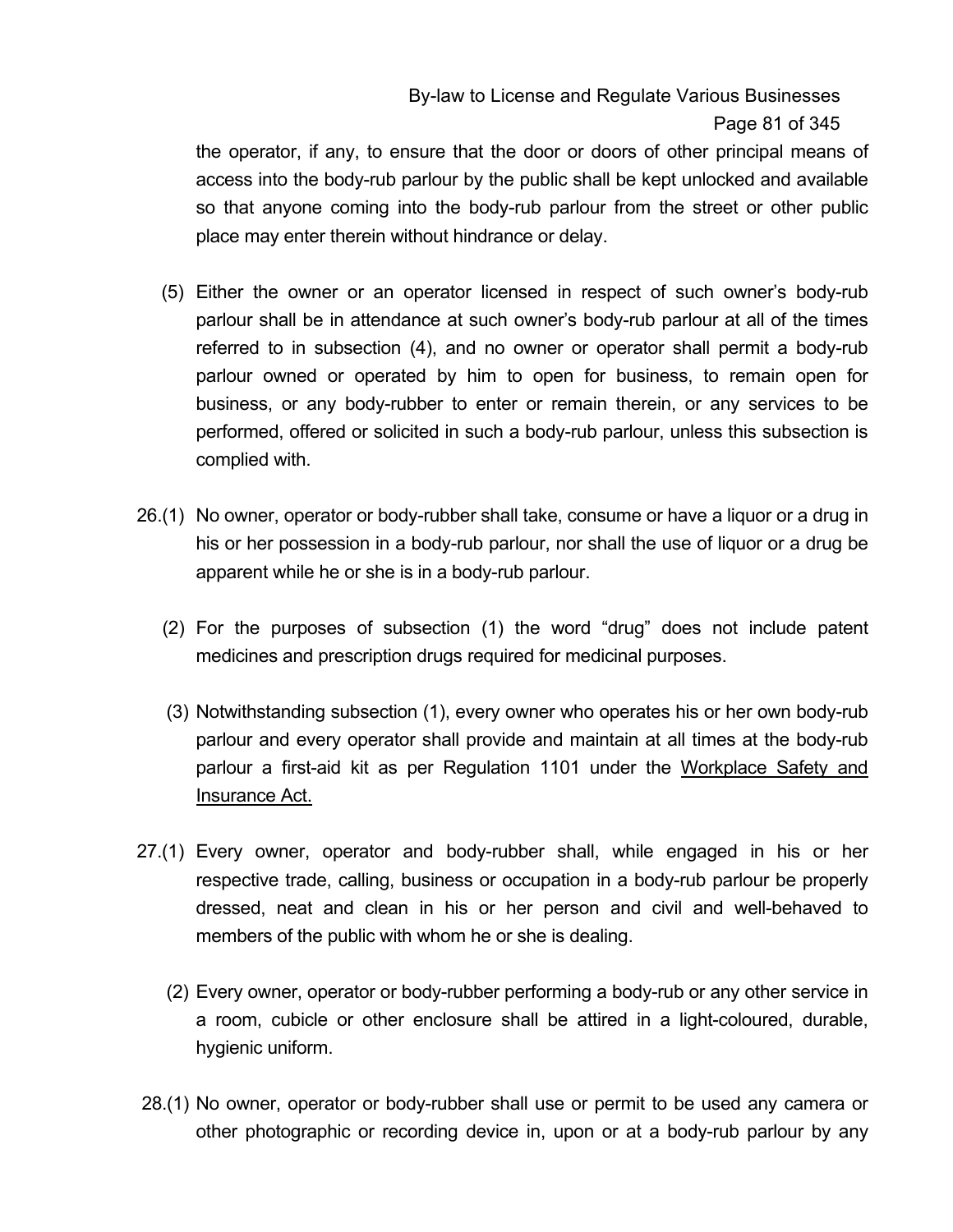person other than Issuer Licences or an inspector.

 (2) No owner, operator or body-rubber shall perform or cause to be performed or permit to be performed a body-rub or any other service in a room, cubicle or other enclosure in which is installed a two-way mirror, window or closed-circuit television or in which there is an opening to an area outside the room, cubicle or other enclosure by any means whatsoever, except a doorway or operating ventilation system.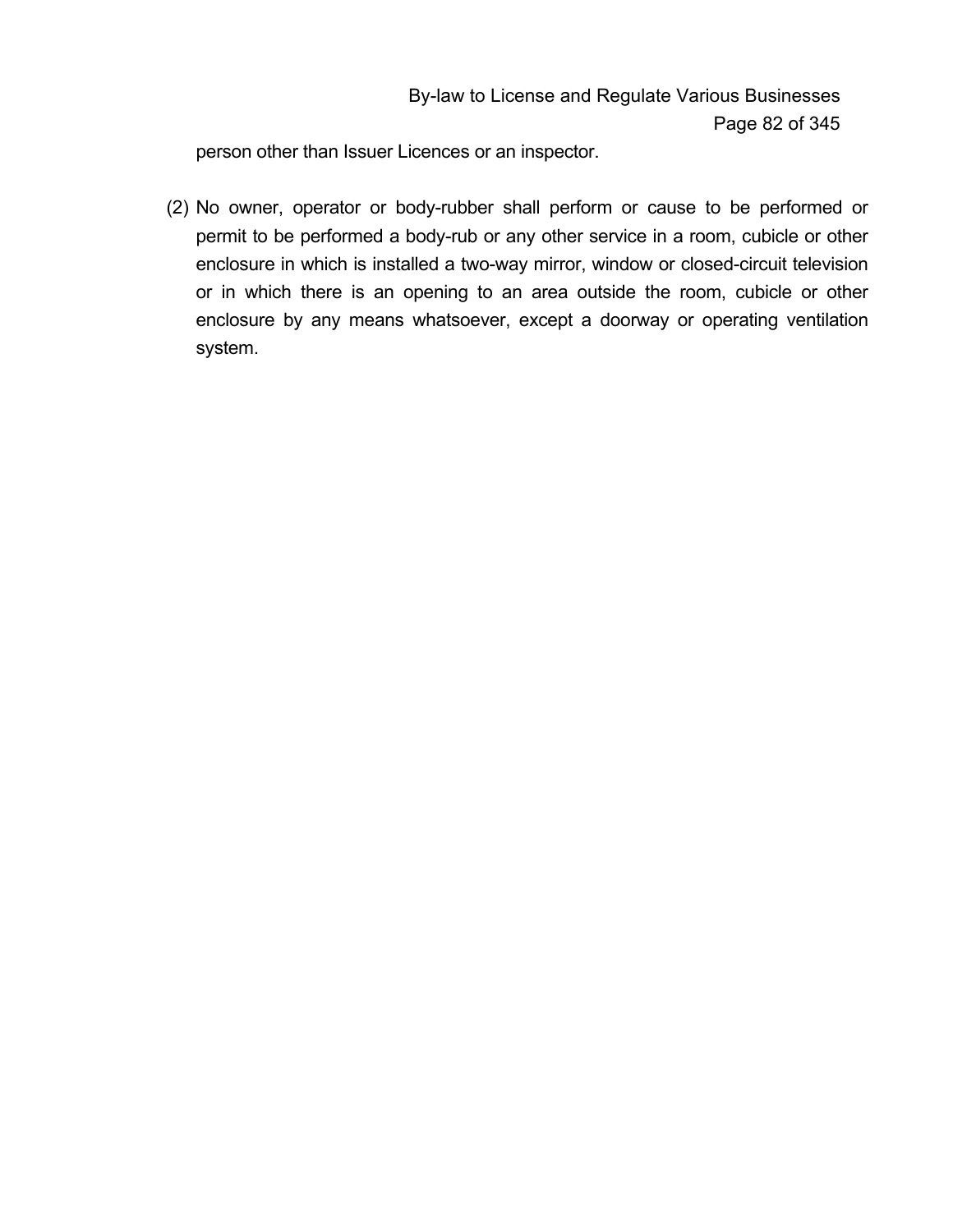#### **BUILDING EXTERIOR CLEANER**

- 1. In this Schedule,
	- (a) "**building exterior cleaner**" means a sandblaster, or other person who for gain uses a cleanser to clean or restore the exteriors of buildings or other structures;
	- (b) "**cleanser**" means chemicals or pressurized air, water, steam, sand or other abrasive; and
	- (c) "**work area**" means the area exterior to a building or structure being cleaned or restored that is occupied by a building exterior cleaner.

## **LICENCE REQUIRED**

2. No person shall carry on business of building exterior cleaner without a licence under this by-law entitling him so to do.

## **DUTIES OF BUILDING EXTERIOR CLEANERS**

- 3. Every building exterior cleaner shall comply with the following regulations:
	- (a) provide and maintain barriers separating the work area from pedestrian traffic in the vicinity of the work area;
	- (b) use barriers or other mechanical means to prevent any cleanser from spreading or diffusing beyond the work area;
	- (c) keep and maintain public property adjacent to the work area free and clear of building debris and other materials which are used, created or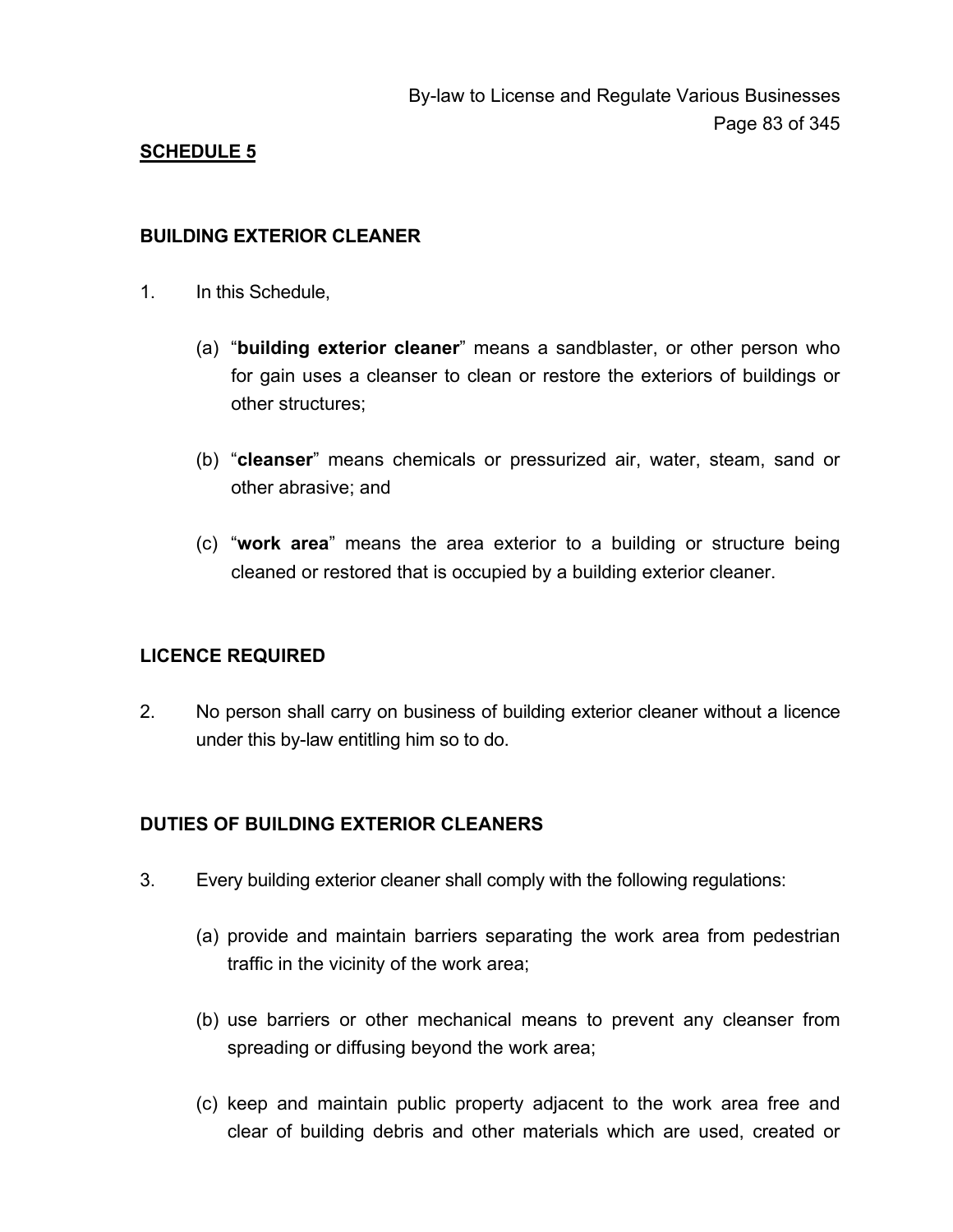distributed during the course of the work performed; and

- (d) perform an inspection and clean up, after each work day and after the completion of the work, to remove all debris, sand, abrasive, residue, precipitant, solids, liquids or material which are used, created or distributed during the course of the work performed, from public or private property adjacent to or in the vicinity of the work area.
- 4. Every building exterior cleaner shall:
	- (a) by notice in writing delivered to the Issuer of Licences at least 7 days before commencing to use any cleanser on any building or structure, identify the location of the building or structure and the date and time that use of any cleanser will commence; and
	- (b) in the notice or at any time prior to commencing use of the cleanser, identify particulars of the cleanser, and the manner of its application.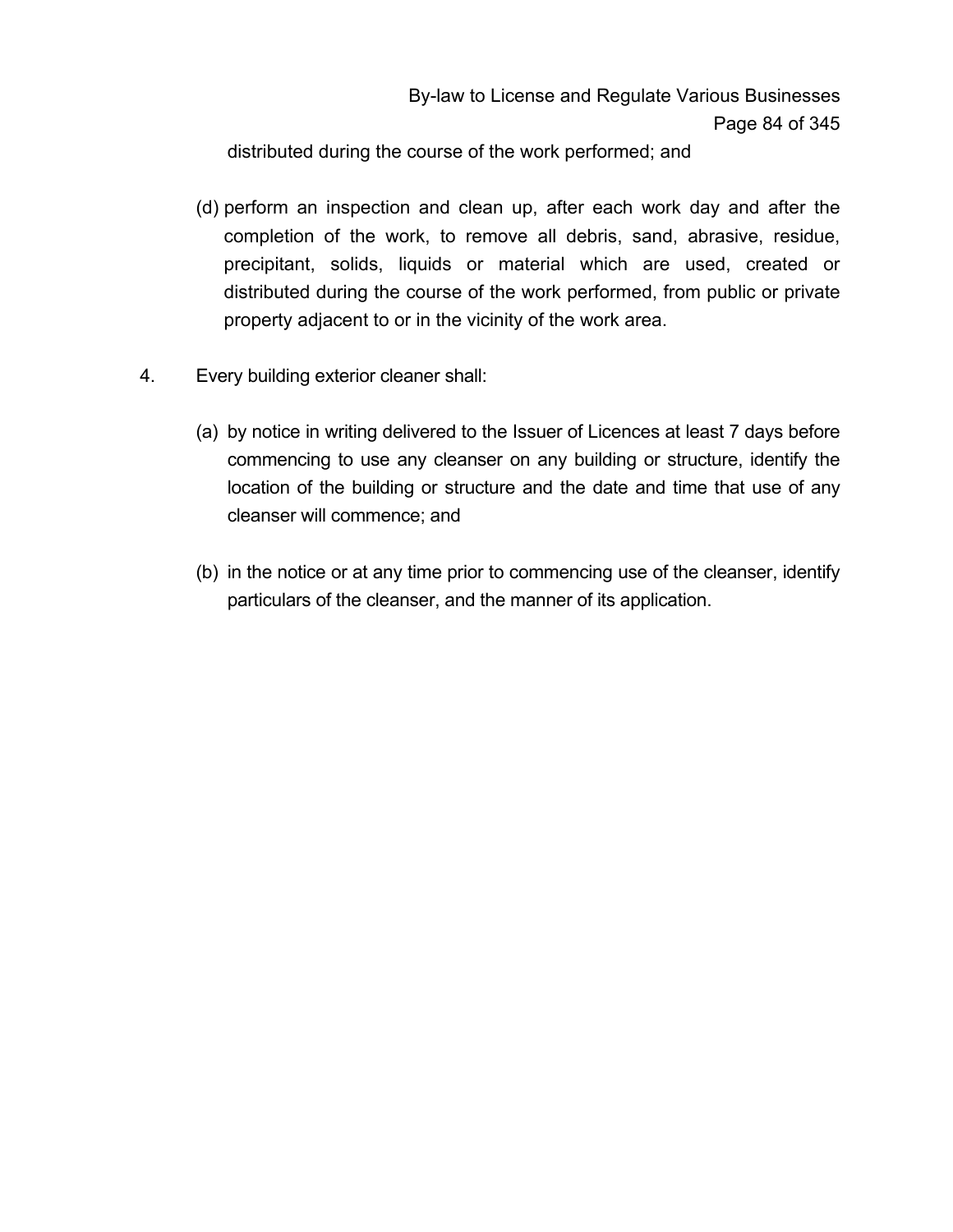#### **FLEA MARKETS AND ANTIQUE MARKETS**

- 1. In this Schedule,
	- a) "**chief building official**" means the chief building official appointed under the Building Code;
	- b) "**flea market or antique market**" means a place, building, or structure on or in which are situated stands at which trades, callings, businesses or occupations are carried on by separate vendors;
	- c) "**owner**" means a person carrying on or engaging in the business or occupation of operating a flea market and includes a manager, operator, agent and representative;
	- d) "**patron**" means a person who has entered upon the premises of the flea market;
	- e) "**place**" includes land and premises on a part of which a building or structure may or may not be situate;
	- f) "**stallholder**" means a person carrying on or engaging in the business or occupation of operating a stand; and
	- g) "**stand**" means an area in the flea market or antique market at which new or used goods are exposed or offered for sale.
- 2. Every flea market or antique market owner shall obtain a licence from the City authorizing the owner to carry on or engage in the business of operating a flea market.
- 3. No person referred to in section 2 shall carry on or engage in his or her business or occupation unless a licence has been issued and is in force.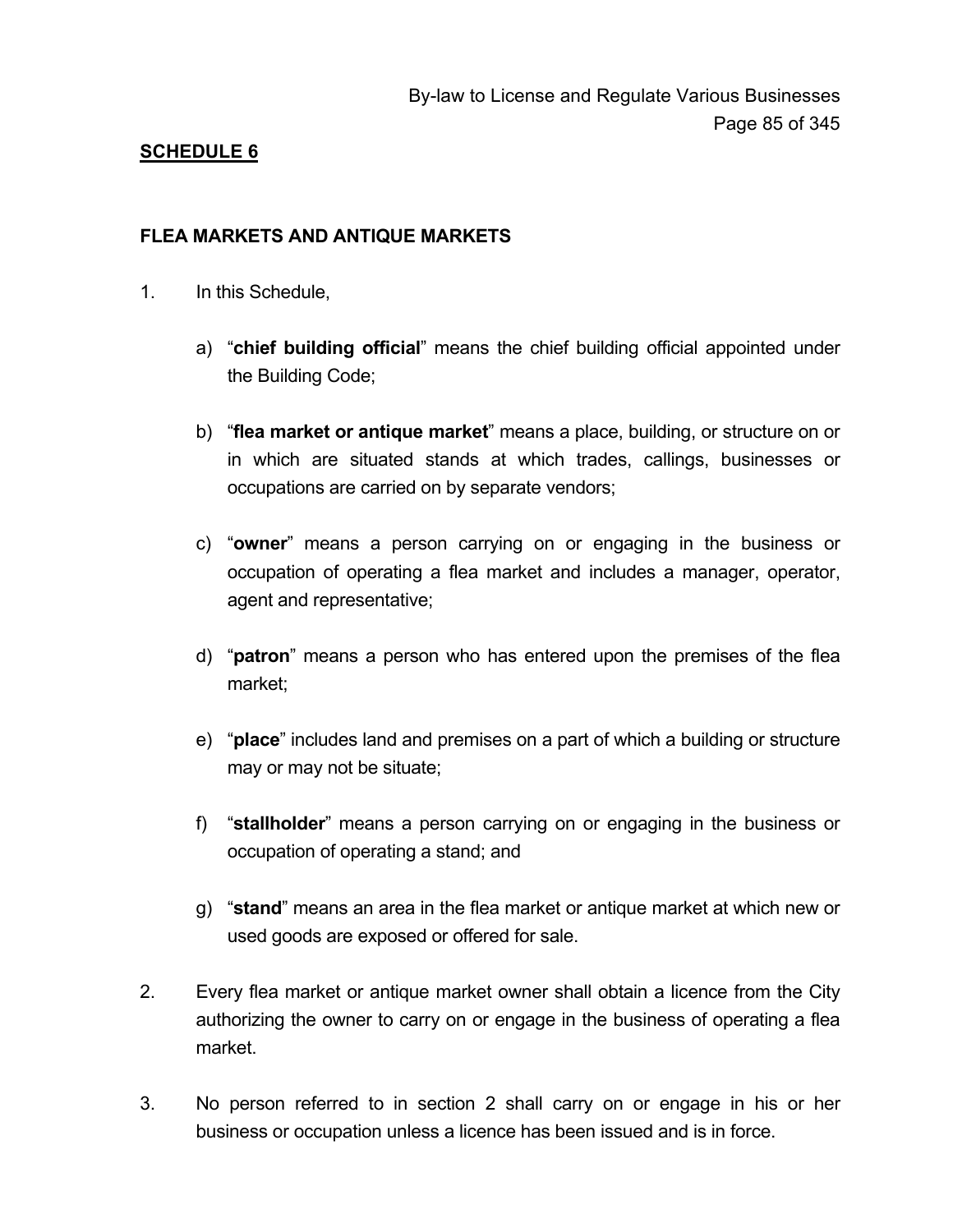- 4.(1) In addition to any other information required under this by-law, every flea market or antique market owner shall provide, with his or her application, a suitable site plan of the flea market satisfactory to the chief building official and Licensing Committee showing;
	- (a) the location and dimensions of the place, building or structure and location of stands; and
	- (b) the location and number of parking spaces provided for patrons lawfully accommodated.
	- (2) No licence shall be issued to a flea market or antique market owner and no licence shall be renewed to a flea market owner where the owner fails to provide the site plan at the time of application or renewal, in accordance with subsection (1).
- 5.(1) Every applicant who is a flea market owner shall comply with the following regulations:
	- (a) the flea market or antique market must be kept and maintained in an orderly and clean condition, free at all times from debris and waste of any kind;
	- (b) a written list of stallholders, including names, addresses, type or classes of goods which are offered for sale or sold, and the date of the commencement and termination of the use of each stand, must be deposited with the Issuer of Licences at the end of each month; and
	- (c) responsible to ensure that any stallholder is required to obtain a business licence as required in any Schedule of the licensing by-law.
	- (2) Every flea market or antique market owner shall open not earlier than 10:00 o'clock in the forenoon and close not later than 5:00 o'clock in the afternoon of the same day, and shall remain closed during other hours of the day.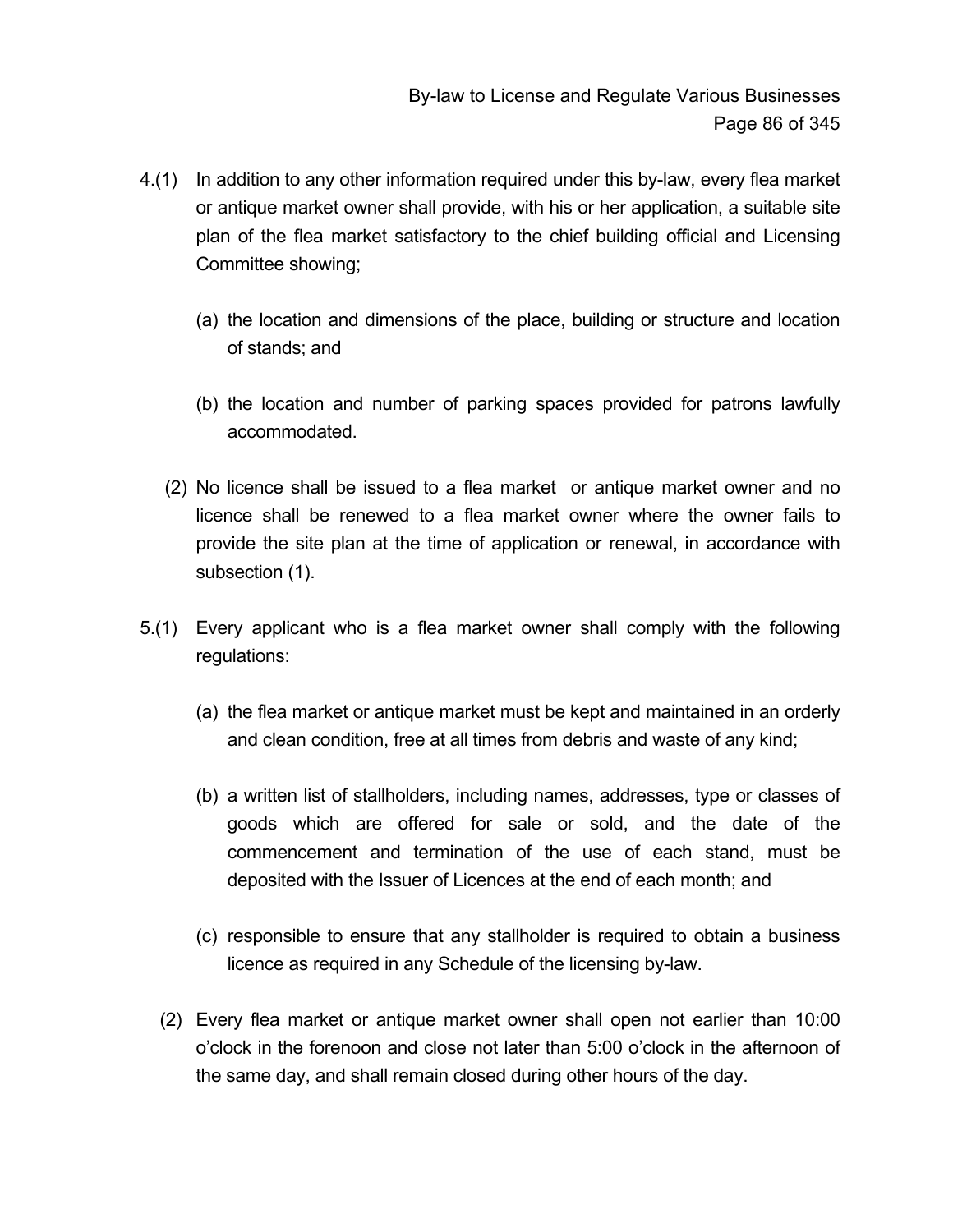#### **KENNELS AND PET SHOPS**

#### **INTERPRETATION**

- 1. In this Schedule,
	- (a) "**kennel**" means any lot, building or structure used at any time for the registered pure-bred breeding, raising, keeping, training or boarding of four or more dogs, and shall meet the requirements of the applicable zoning by-law; and
	- (b) "**pet shop**" means a place where animals or birds are sold or offered for sale, for use as pets.

#### **LICENCE REQUIRED**

- 2. No person shall operate a kennel or pet shop without a licence.
- 3. The operator of a kennel or pet shop shall ensure that:
	- (a) all animals are adequately fenced or caged to prevent them from running at large;
	- (b) no animal is kept in a cage of inadequate size; and
	- (c) all animals are fed and supplied with water regularly and kept in a clean, healthy condition free from vermin and disease.
- 4. Any person authorized by the Issuer of Licences may inspect the premises of any kennel or pet shop to ensure that the health and safety of the animals is being maintained.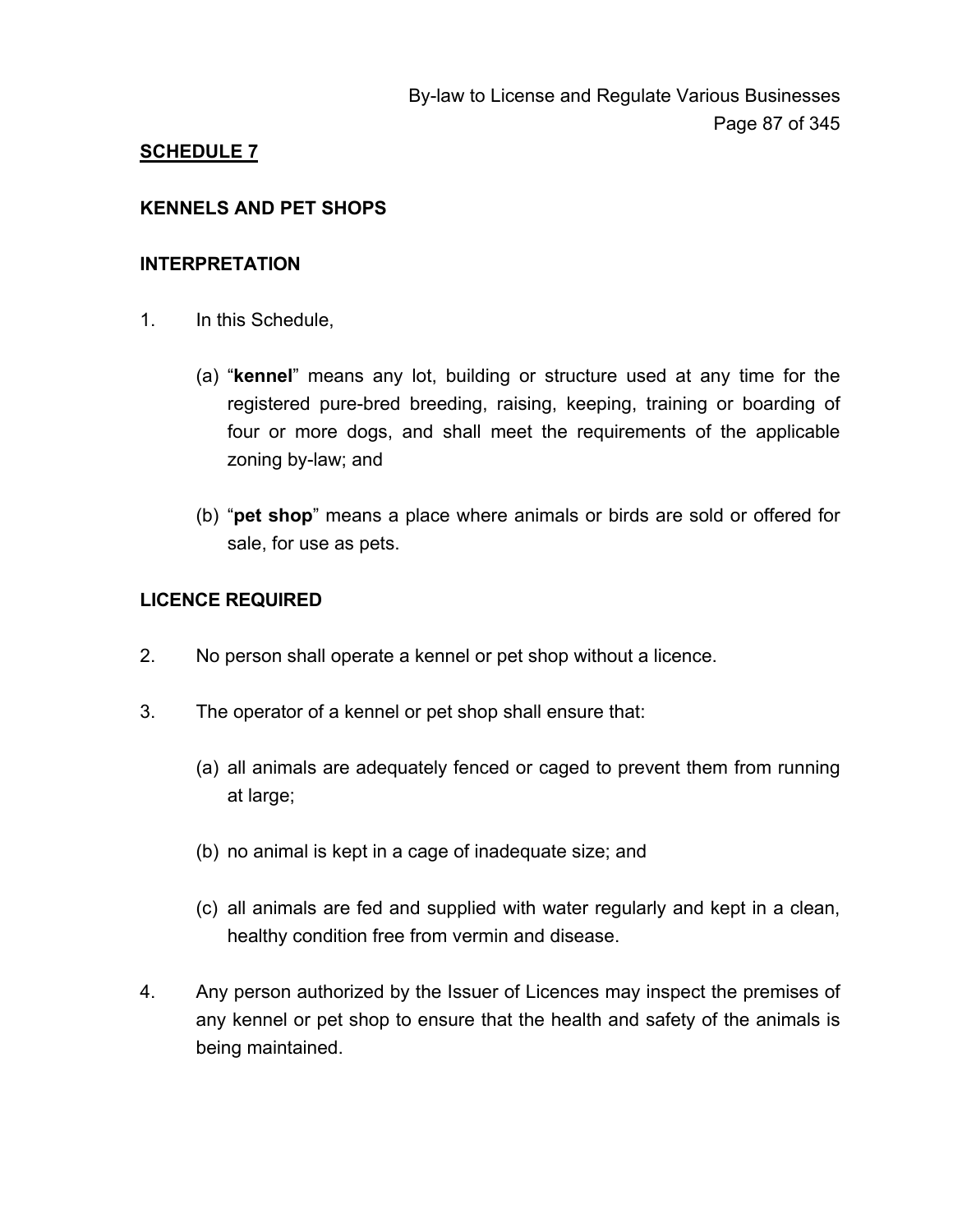#### **LIMOUSINES**

- 1. In this Schedule,
	- (a) "**City**" means the City of Hamilton;
	- (b) "**driver's licence**" means a licence issued to a limousine driver under this Schedule, and "licensed driver" has a corresponding meaning;
	- (c) "**limousine**" means a vehicle for hire for the transportation of passengers, at a flat rate by agreement, that does not contain a taxi-meter;
	- (d) "**limousine driver**" means a person who is licensed under this Schedule to drive a limousine;
	- (e) "**limousine owner**" means a person who is the owner of a limousine;
	- (f) "**owner**" includes the owner of a limousine or a purchaser of a limousine, under contract, agreement, understanding or arrangement; and
	- (g) "**owner's licence**" means a licence taken out by a limousine owner authorizing the use of the vehicle as a limousine.

## **PART 1**

## **ADMINISTRATION**

2.(1)

- (a) Every person who is and carries on business as;
	- (i) a limousine owner, or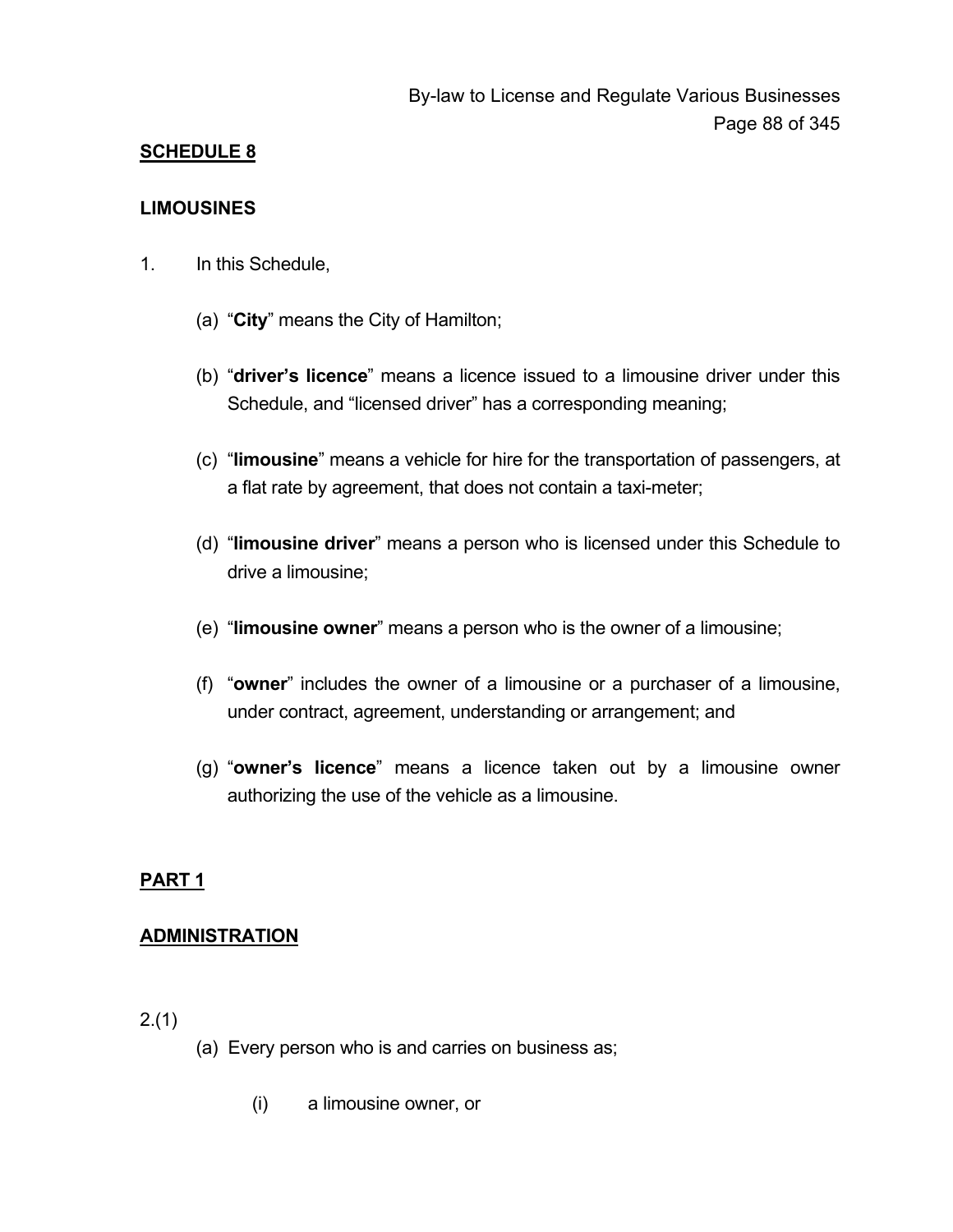(ii) a limousine driver

 shall obtain from the City a licence authorizing that person to carry on or engage in the trade, calling or business of conveying passengers for hire in a limousine.

- (b) Paragraph (1)(a)(ii) shall not apply to a limousine driver who holds a current and valid taxi-cab driver's licence duly issued by the City.
- (2) No person shall carry on or engage in the trade, calling or business of conveying passengers for hire in a limousine without the vehicle and driver having the licences required in subsection (1).
- (3) Where a person is required to obtain a licence under subsection (1),
	- (a) a separate licence certificate shall be issued for each licence applied for; and
	- (b) a separate licence certificate shall be issued for each limousine.
- (4) Every licence certificate issued to a limousine owner shall clearly identify,
	- (a) the one vehicle in respect of which the licence was issued; and
	- (b) the term of the licence, including its expiry date.
- (5) Every licence certificate issued to a limousine driver shall clearly identify the term of the licence, including its expiry date.
- 3.(1) Every vehicle licensed under this section shall be operational and functional within 30 days of the issuance of the licence.
	- (2) No limousine shall display a roof sign bearing the words "taxi-cab", "taxi", or "cab".
- 4. No limousine licence shall be transferable.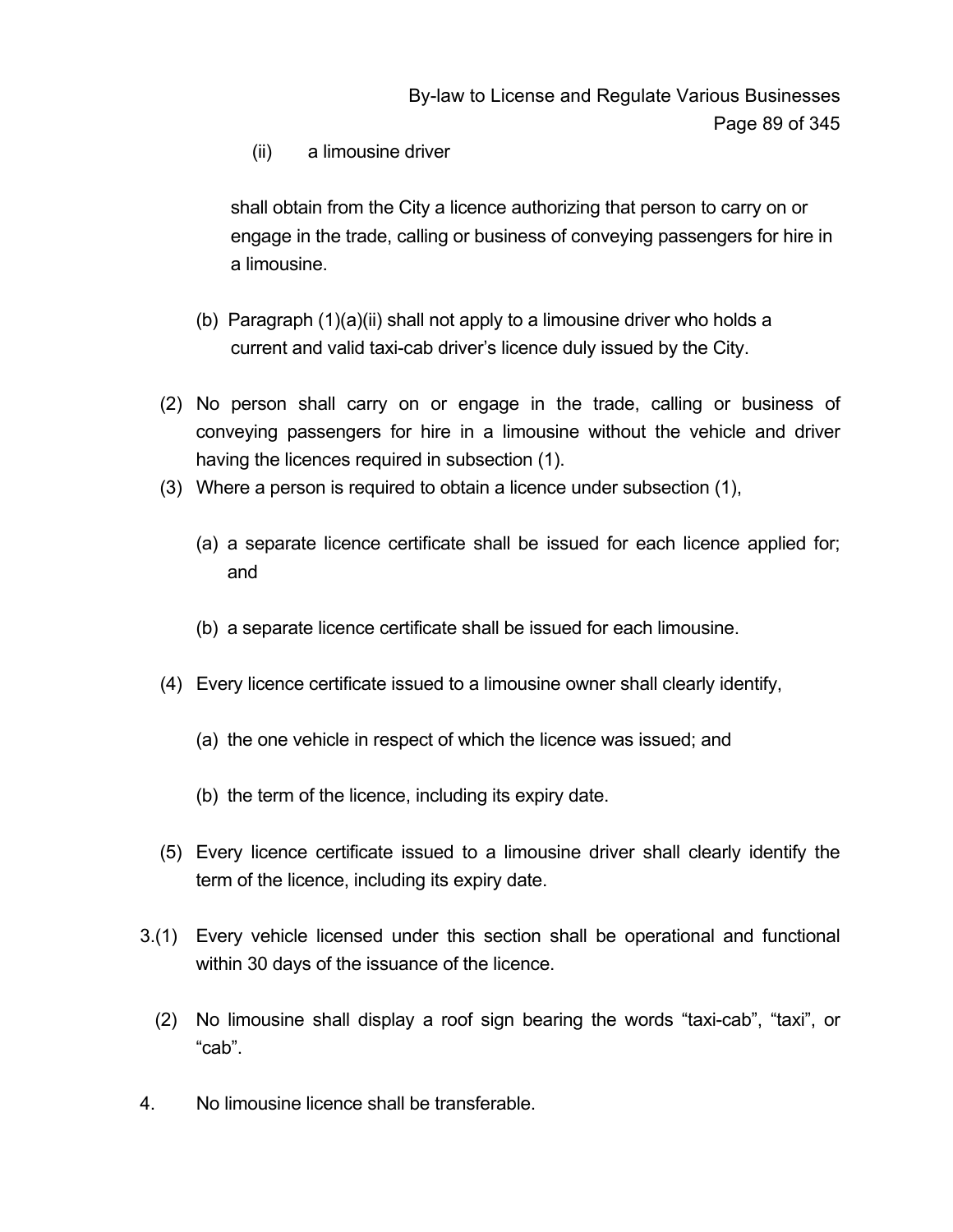- 5.(1) Subject to other compliance with this Schedule and By-law, a limousine licence shall be issued to an applicant for a limousine owner's licence where,
	- (a) the limousine seats not less than 6 and not more than 9 passengers, including the driver; and
	- (b) the limousine has a wheel base of not less than 110 inches.
	- (2) Every limousine owner and every limousine driver licensed to operate a limousine shall charge a fare of not less than,
		- (a) \$60.00 for every hour or part thereof; or
		- (b) \$110.00 per diem.
- 6.(1) Every applicant for a limousine owner's licence or a renewal thereof shall attend at the office of the Issuer of Licences and make and file an application on a form, prescribed by the Issuer of Licences, in person and not by an agent or representative.
	- (2) Where a limousine is owned by,
		- (a) a partnership, a partner shall attend for the purpose of subsection (3); or
		- (b) a limited company, the chief operating officer of the company shall attend for the purpose of subsection (3).
	- (3) Every application for renewal of a limousine owner's licence shall be accompanied by a completed trip record, as required under subsection (s) of Section 12, for the current year during which the limousine licence is in full force and effect.
	- (4) Failure to comply with the requirements of subsection (3) may cause the application for renewal to be denied.
- 7.(1) Every applicant for a limousine driver's licence or a renewal thereof shall attend at the office of the Issuer of Licences and make and file an application on a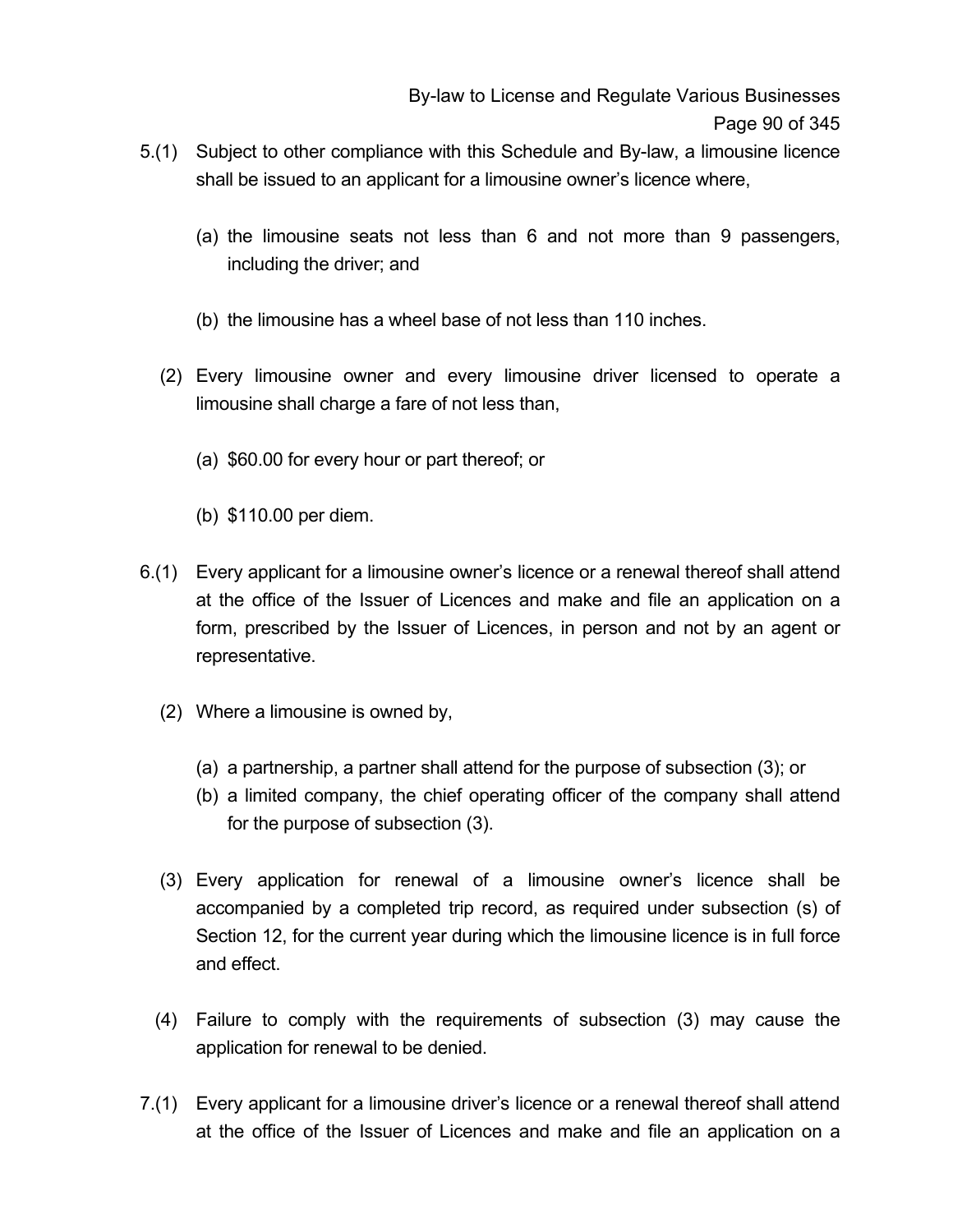form, prescribed by the Issuer of Licences, in person and not by an agent or representative, except where the applicant is the holder of a current taxi cab driver's licence under this by-law.

- (2) Every applicant for a licence as a limousine driver shall hold a minimum of a Class "G" licence issued under the Highway Traffic Act.
- (3) Notwithstanding any other provision of this Schedule, no limousine driver's licence shall be issued to an applicant unless the applicant has a photo identification taken by the City.
- 8.(1) Before a licence is issued, the limousine owner or limousine driver shall, if required by the City, provide a medical certificate signed by a duly qualified medical practitioner in the Province of Ontario, certifying that the owner or driver of the limousine is physically and mentally fit to drive a limousine.
	- (2) Every limousine owner and every limousine driver shall provide a medical certificate signed by a duly qualified medical practitioner in the Province of Ontario as to the health of the owner or driver from time to time as the City may require.
- 9. Every limousine owner and every limousine driver shall be at least eighteen years of age.
- 10. Every limousine owner and every limousine driver shall notify the Issuer of Licences within 6 days of a change of address and produce his or her licence for the changes of address to be entered.
- 11. No licensee who is the holder of a licence as a limousine owner shall enter into any written agreement or oral agreement, directly or indirectly, permitting or acquiescing in the operation of the limousine for which the licence was issued, by any other person who is not a licensed limousine driver.

## **PART 2**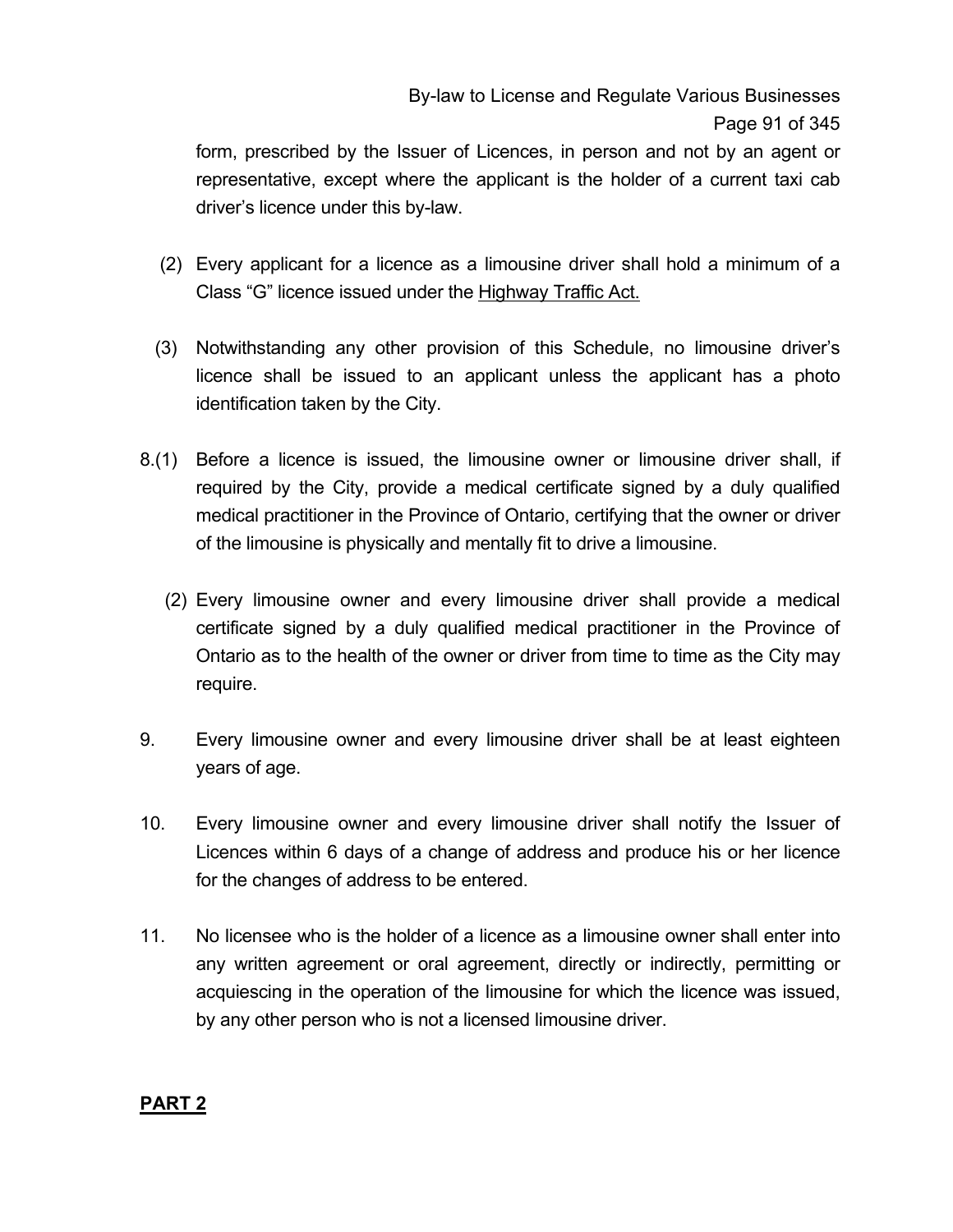#### **LIMOUSINE OWNERS**

- 12. Every limousine owner shall comply with the following subsections:
	- (a) Before acting as a driver of a limousine owned by him,
		- (i) comply with all the requirements for the issuance of a limousine driver's licence except payment of a licence fee for a driver's licence.
	- (b) Before issuance of an owner's licence provide the City, in writing, with the following information in respect of every vehicle to be used as a limousine,
		- (i) clear identification of the vehicle, including the make and serial number,
		- (ii) certificate of ownership,
		- (iii) certificate of insurance,
		- (iv) Safety Standard Certificate issued under the Highway Traffic Act, within thirty-six (36) days of the inspection date, and
		- (v) such other particulars as the City may request.
	- (c) For each limousine for which the owner holds a licence, and before use of the limousine,
		- (i) obtain a policy of insurance in respect of the limousine in an amount not less than \$500,000, exclusive of interest and costs, against loss or damage resulting from bodily injury to or death of one or more persons or from loss or damage to property resulting from any one accident;
		- (ii) provide a special endorsement to the policy of insurance referred to in clause (i), for passenger hazard in an amount not less than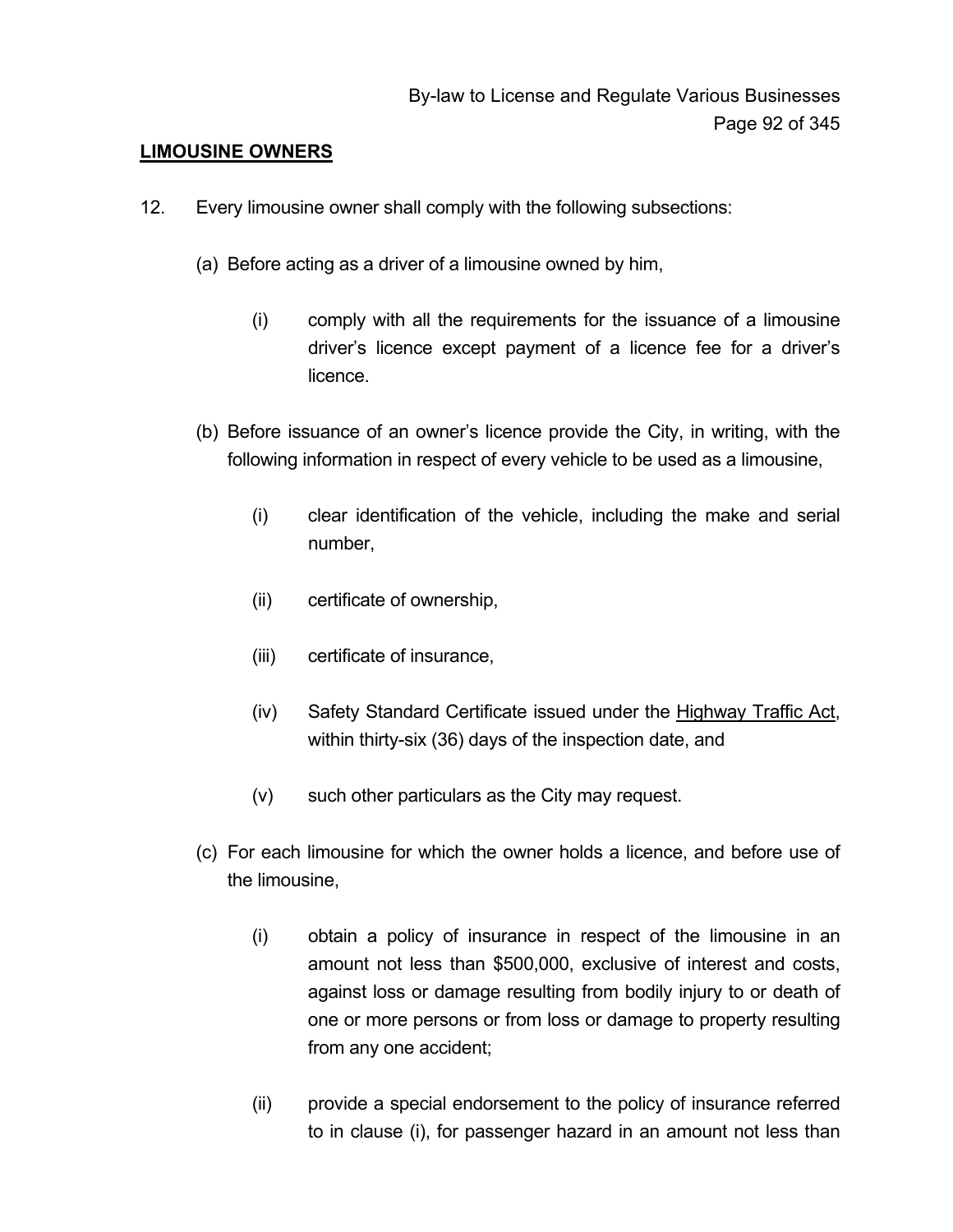\$500,000,exclusive of interest and costs;

- (iii) cause to be endorsed on the policy of insurance referred to in clause (i), that the City shall be given at least ten days prior notice of any cancellation, expiration or change in the amount of the insurance or in terms of the policy; and
- (iv) deposit a certified true copy of the policy of insurance and all endorsements with the City.
- (d) Maintain the policy of insurance, referred to in subsection (c) of this section, in force and effect during the entire period for which the licence is issued.
- (e) Use or permit to be used a limousine only where prior to its use;
	- $(i)$  the owner has produced a registration issued under the Highway Traffic Act, in respect of the class of motor vehicle to be used as a limousine;
	- (ii) the City has been informed of any changes in the motor vehicle registration; and
	- (iii) the owner has submitted the motor vehicle to the City for approval and has obtained authorization for the vehicle to be used.
- (f) Subject to the Highway Traffic Act, not use or permit to be used any limousine that does not have affixed to the vehicle.
	- (i) a City licence plate having an identity number and clear indication that the limousine is licensed for use as a limousine; or
	- (ii) a duplicate licence plate, as may be supplied by the City at the expense of the owner of a limousine where the original licence plate has been lost, defaced or destroyed.
- (g) Affix to the back of each limousine in a manner and in a position approved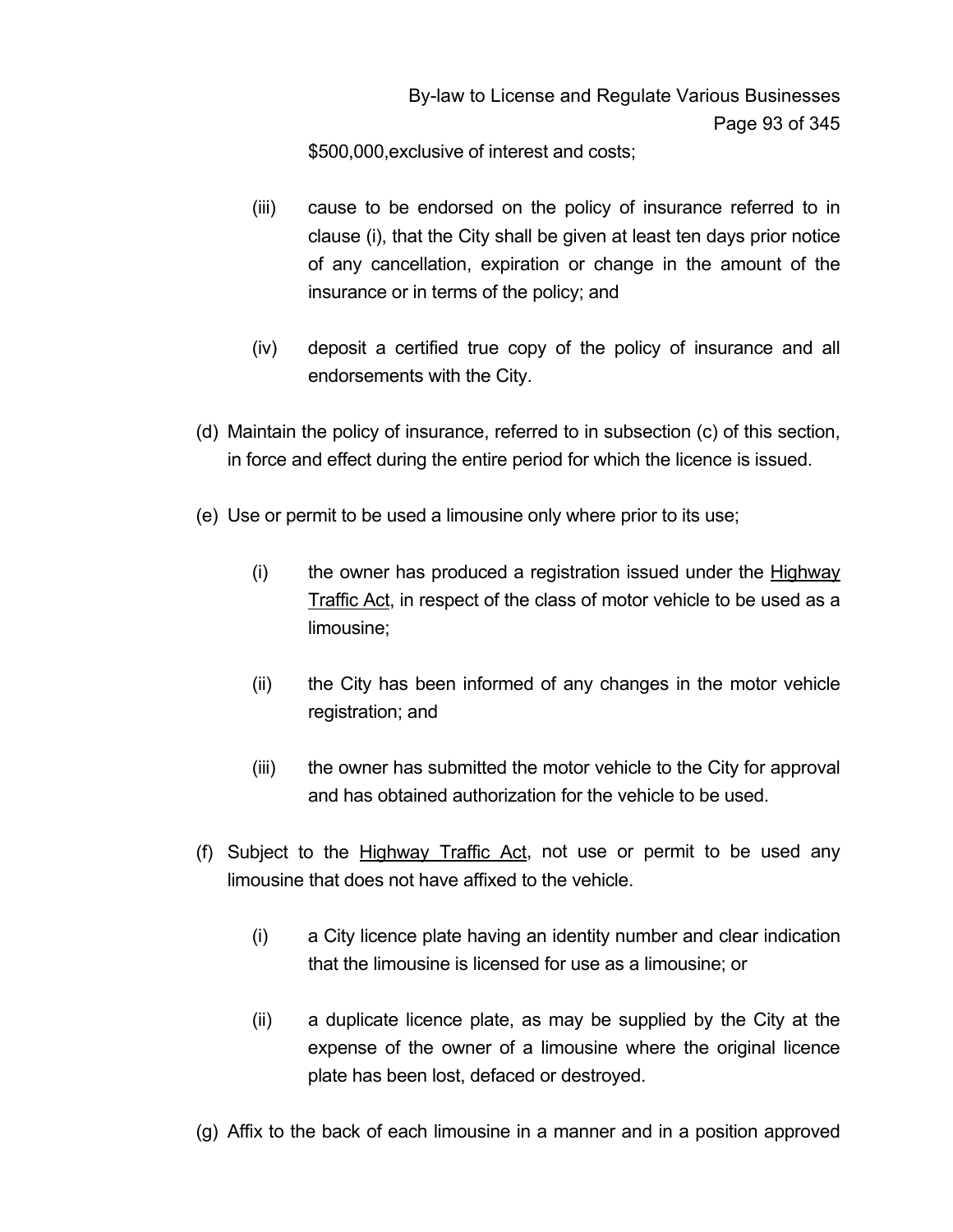# By-law to License and Regulate Various Businesses Page 94 of 345

by the City any limousine licence plate issued by the City and maintain the licence plate only in the approved position during the period for which the licence is in force and effect.

- (h) Use a limousine to be submitted for inspections from time to time by such person and at such times and places as the City may designate.
- (i) Such improvements or repairs to the limousine, its equipment or any component thereof as may be required by the City and within such time period specified by the City, to such standards as may be approved by the Licensing Committee.
- (j) Immediately check for mechanical defects in the limousine reported by a driver.
- (k) Not operate or permit to be operated as a limousine any vehicle not in good mechanical condition.
- (l) Not operate or permit to be operated as a limousine any vehicle unless a Motor Vehicle Safety Certificate on a form and in a manner approved by the Province of Ontario has been filed with the City in a manner and frequency approved by the Licensing Committee.
- (m) Not employ or permit any person other than a licensed limousine driver or licensed taxi-cab driver employed by the limousine owner to operate his or her limousine.
- (n) Use the limousine for the separate carrying of parcels, letters, documents, goods or chattels.
- (o) Provide to the Issuer of Licences at the time that the licence is issued, a Schedule of Fees to be charged in respect of the use of the vehicle and its driver.
- (p) Charge fees for the use of the vehicle and its driver in accordance with the Schedule of Fees referred to in subsection (o).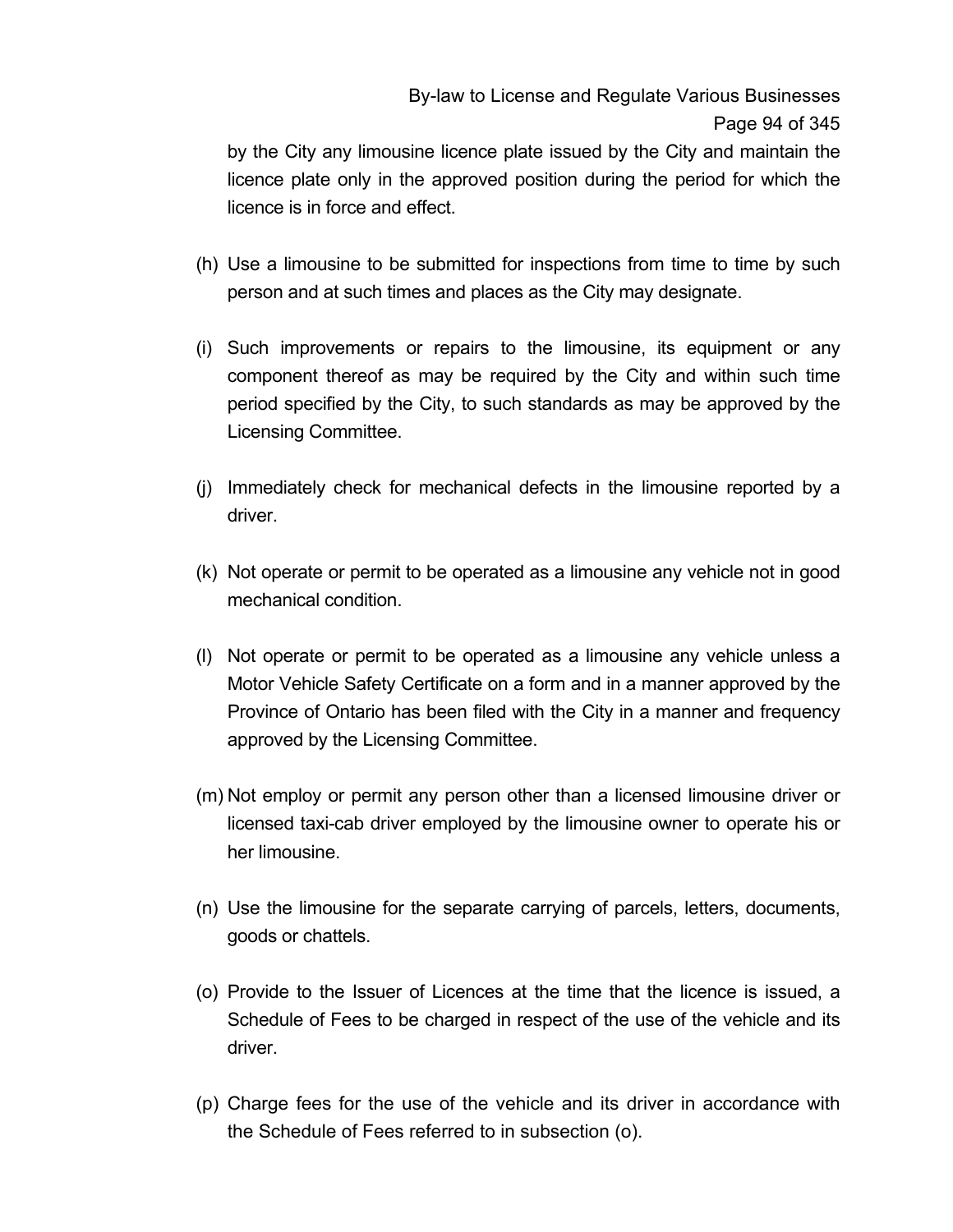- (q) Ensure that a licensed limousine driver operating the owner's limousine charges fees in accordance with the Schedule of Fees referred to in subsection (o).
- (r) Notify the Issuer of Licences in writing of any proposed change in the Fee Schedule prior to invoking such change.
- (s) Maintain a trip record in the form required by the Issuer of Licences or on any reasonable facsimile thereof, which shall be kept in the licensed limousine at all times and prepared immediately upon conclusion of every trip and which shall contain the following information:
	- (i) the name and address of the person hiring the limousine;
	- (ii) the time of the commencement of the trip and the time of the conclusion of the trip;
	- (iii) the address of the place of origin of the trip and the address of the place of final discharge of the passengers at the conclusion of the trip; and
	- (iv) the fee charged.
- (t) Ensure that a driver operating the owner's vehicle maintains a trip record as required by subsection (o).
- (u) Keep all trip records referred to in subsection (o), for a period of at least twelve months.
- (v) Permit any person authorized to enforce this by-law to inspect any and all trip records on the premises or to remove any and all trip records from the premises for the purpose of inspection.
- 13. Every limousine driver shall comply with the following subsections: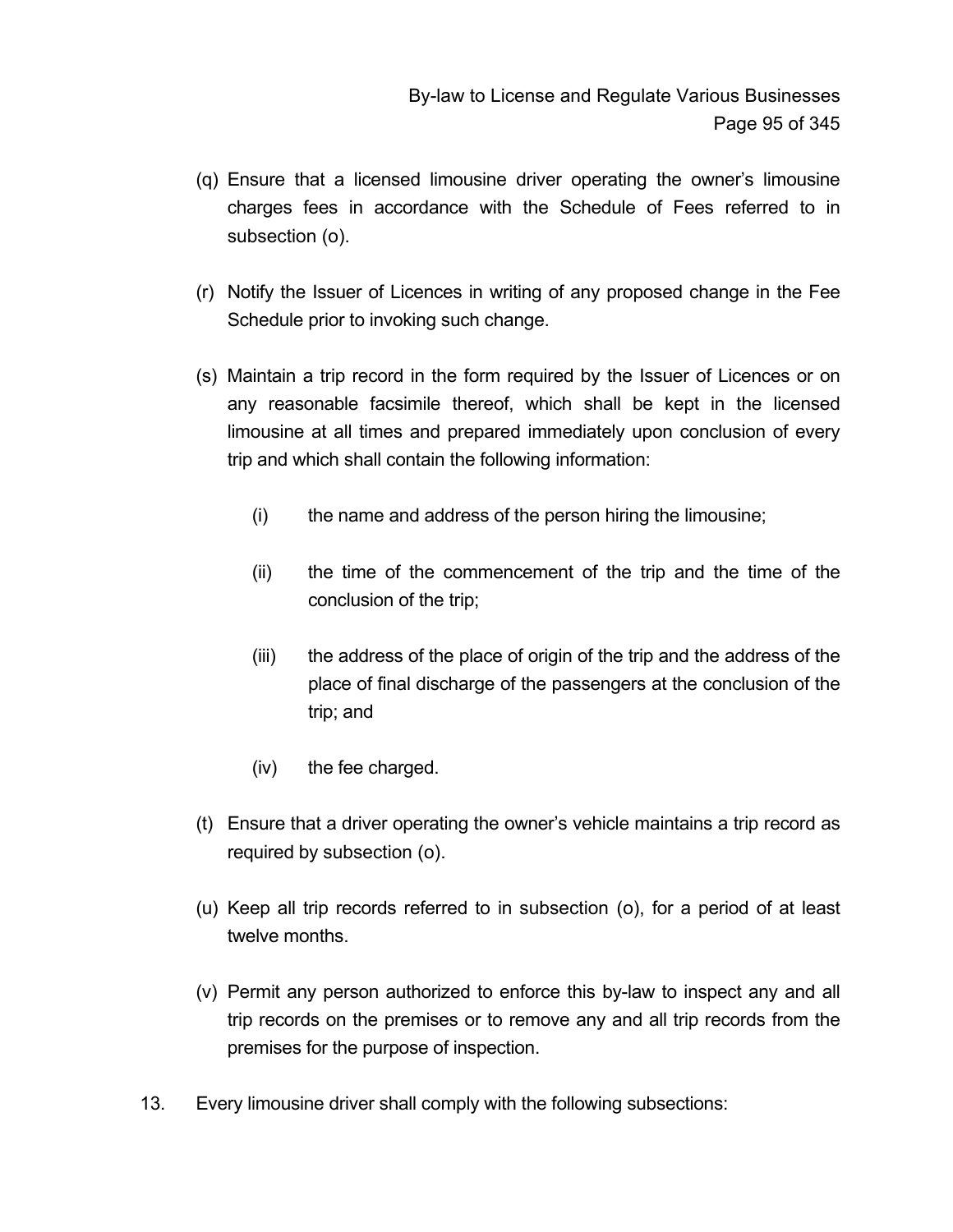- (a) Not drive a limousine unless a valid limousine driver's licence has been issued to him or her.
- (b) Operate a limousine only if the limousine is,
	- $(i)$  in clean condition as to its interior and exterior;
	- (ii) in good repair as to its interior and exterior;
	- (iii) dry as to its interior;
	- (iv) free from mechanical defects;
	- $(v)$  in fit condition for the purpose for which the vehicle is used; and
	- (vi) in safe driving condition.
- (c) Examine the limousine for any defects immediately before the limousine is to be driven.
- (d) Not drive a limousine unless the limousine plate issued by the City is affixed as required by this Schedule, to the limousine for which it was issued.
- (e) Carry his or her limousine driver's licence with him or her at all times while operating the limousine.
- (f) Immediately produce for inspection, the limousine driver's licence and the Province of Ontario driver's licence, upon request to do so by a licence inspector or police officer.
- (g) Not drive a limousine with luggage or other material piled or placed in a manner that obstructs the view of the limousine driver.
- (h) Not carry in a limousine used for hire a greater number of occupants or persons than the manufacturer's rated seating capacity for that vehicle, inclusive of driver.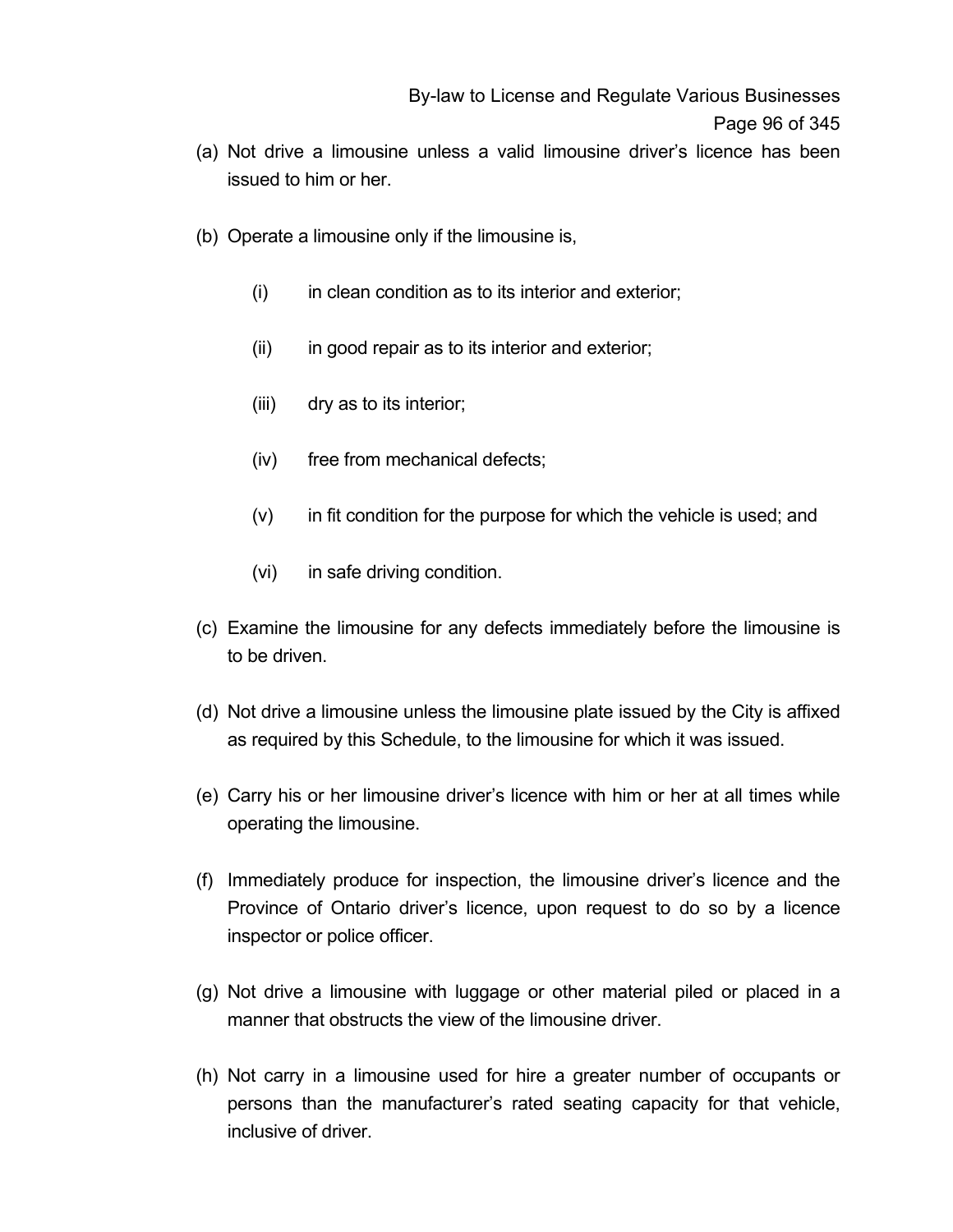- (i) Affix and maintain affixed when driving a limousine, a photo identity card in a place in the limousine approved by the Licensing Committee in such a manner that the photograph and name are plainly visible and readable by a passenger in the back seat.
- (j) Not drive a limousine unless the City's current limousine licence number is displayed as required by this Schedule.
- (k) Not make repairs to the limousine while upon a public street unless the repairs are immediately required to render the limousine operable.
- (l) While in charge of a limousine,
	- i) maintain his or her person in a neat and clean appearance; and
	- ii) be civil, well-behaved and polite in manner.
- (m) Immediately upon termination of any hiring or other engagement of the limousine,
	- (i) search the limousine for any property lost or left therein; and
	- (ii) deliver any lost or left property over to the owner of same; or
	- (iii) where the owner cannot be found, deliver the lost or left property to the licence authority along with any and all relevant information concerning the property.
- (n) Not permitted, while in charge of a limousine, any person other than the owner or an employee of the owner of the limousine to drive the limousine.
- (o) Immediately report to the owner of the limousine,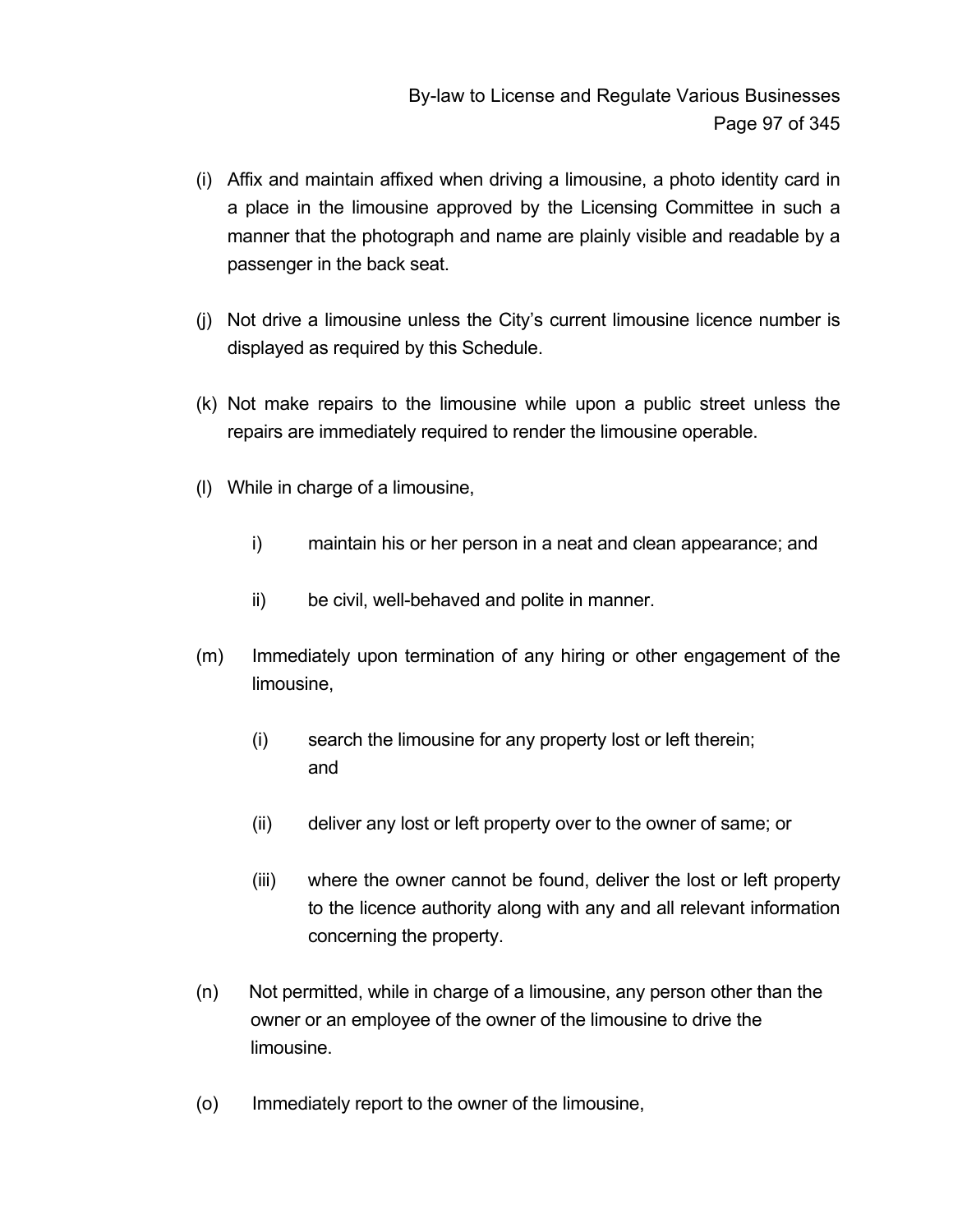- (i) any defect of which the limousine driver is or becomes aware;
- (ii) any accident in which the limousine driver was involved while operating the limousine; and
- (iii) any enforcement tickets or summons issued to the limousine driver by an enforcement officer for violations occurring while operating the limousine.
- (p) Charge fees in accordance with the Schedule of Fees provided to the Issuer of Licences by the owner of the limousine under subsection (o) of section 12.
- (q) Maintain a trip record in accordance with subsection (s) of Section 12.
- 14. No person, including the driver, shall smoke a cigarette, cigar, pipe or any tobacco-using devices.
- 15. No owner, driver or other person shall use or cause to be used or arrange for the use of, directly, indirectly at any time by agreement or understanding or otherwise a limousine in substitution for a taxi-cab.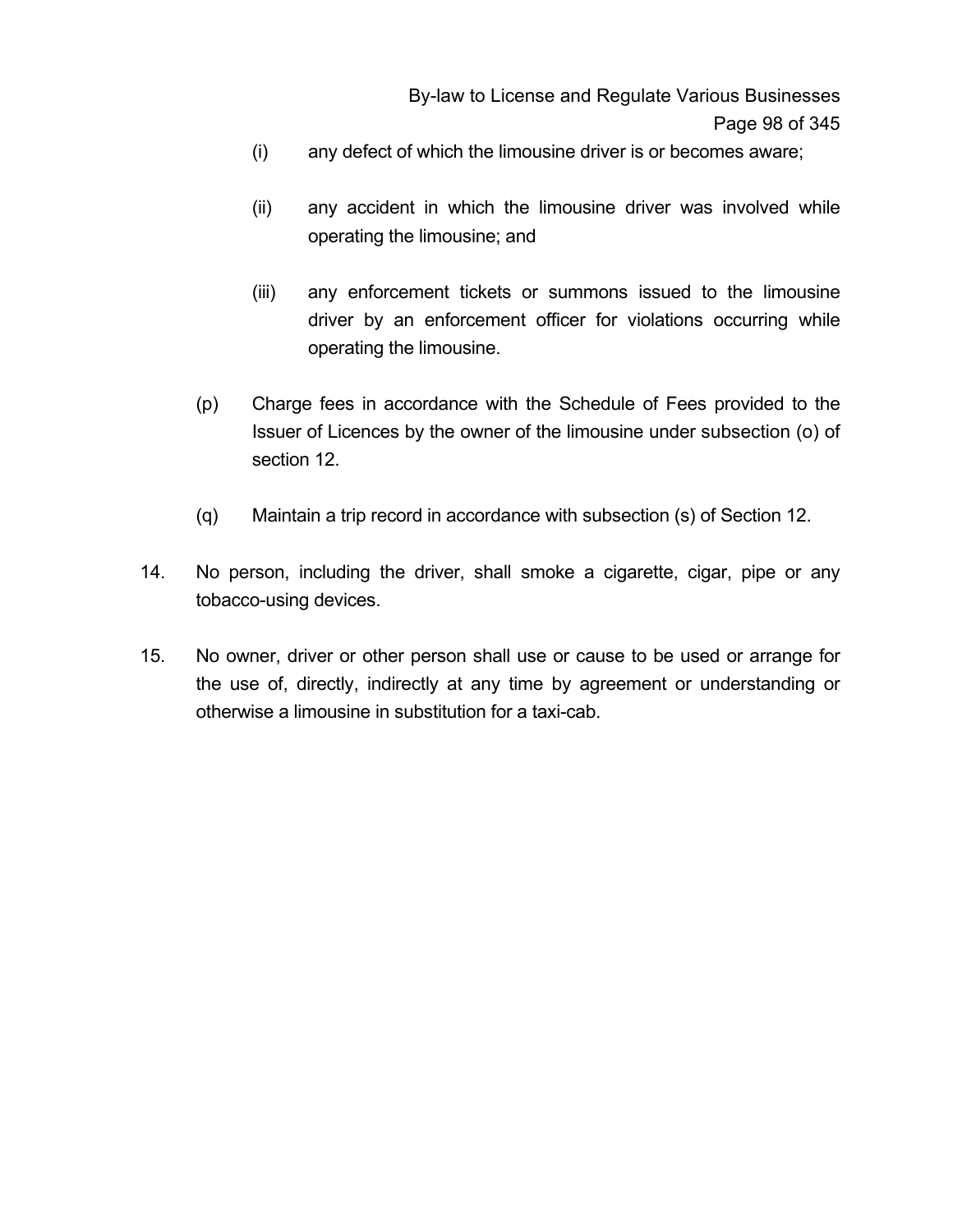#### **LODGING HOUSES**

#### **INTERPRETATION**

1. Definitions:

"**lodging house**" means a house or other building or portion thereof in which four or more persons are harboured, received or lodged for hire, and where lodging rooms are without kitchen facilities for the exclusive use of the occupants, but does not include a hotel, hospital, nursing home, home for the young or the aged or institution if the hotel, hospital, home or institution, is licensed, approved or supervised under a general or special Act other than the Municipal Act, 2001.

#### **LICENCE REQUIRED**

2. No person shall operate a lodging house without a licence under this by-law for the keeping and operation of that house.

#### **MISCELLANEOUS REQUIREMENRS FOR LODGING HOUSES**

3.(1) The keeper of a lodging house shall ensure that the lodging house is so designed, constructed, equipped and maintained as to be in compliance with applicable laws and this by-law, and available and suitable for the use of residents, and, without restricting the generality of the foregoing:

There shall be at least one water closet, one wash basin, and one bath tub or shower bath in a separate room or compartment, for every seven residents, based on the lodging house capacity for residents or the actual occupancy, whichever is greater.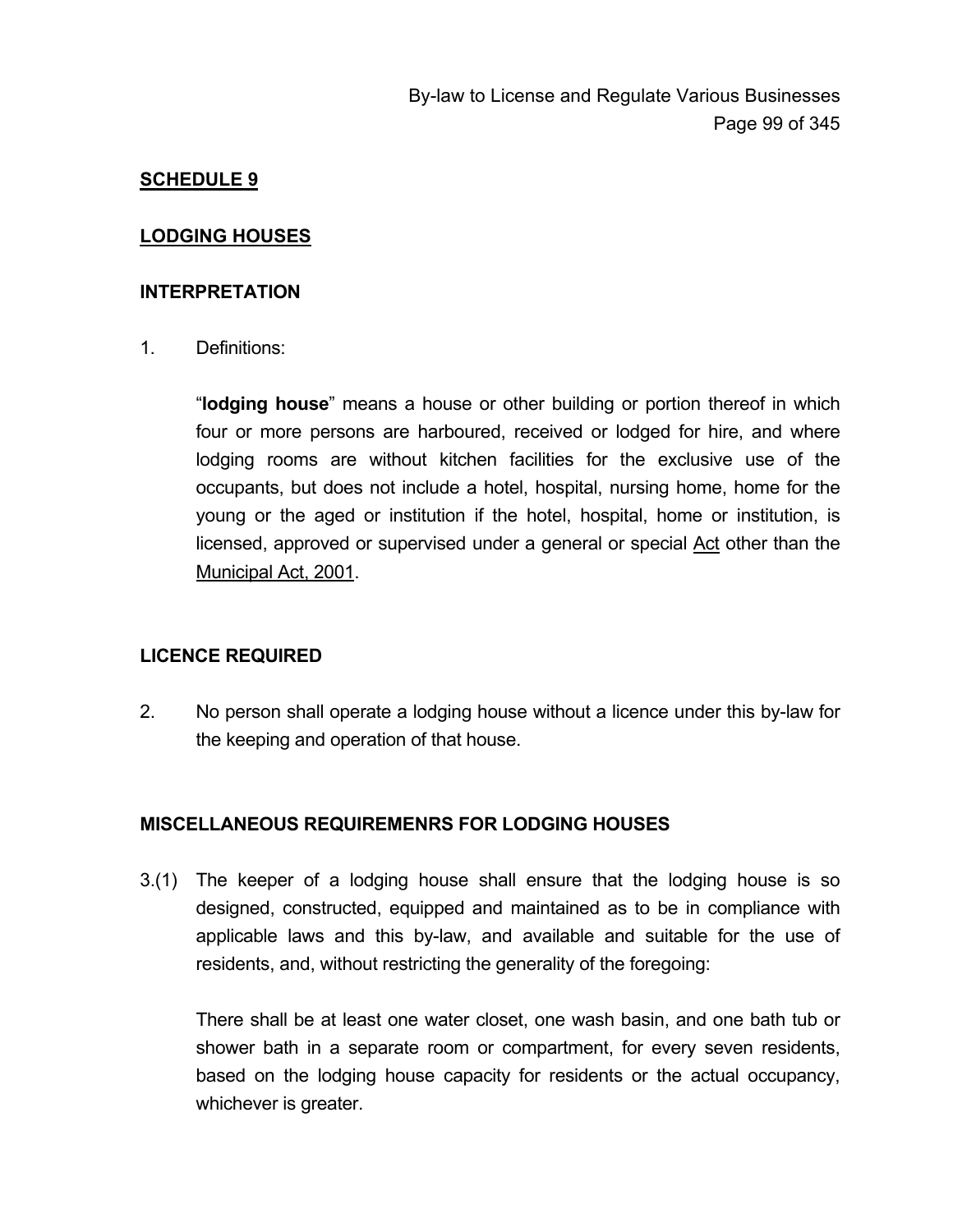- (2) Without restricting the generality of subsection (1), the keeper of a lodging house shall ensure:
	- (a) That the building and all facilities are maintained and used in accordance with the standards provided in this by-law, and that the same and all equipment, furniture and furnishings are kept in good repair and in clean and sanitary condition, and available for use by residents;
	- (b) That each resident of the lodging home is supplied with a separate lockable mail box;
	- (c) That a register is maintained at the lodging house, with the name and signature of all residents, their usual residence or if none their last residence, the date of entry to and date of departure from the lodging house, and type of identification produced by the resident to the operator or staff of the lodging house;
	- (d) That there is provided at all times an adequate supply of clean towels for each individual, and other customary toilet supplies, and that all water-closet accommodation and toilet accommodation is provided without extra charge; and
	- (e) That there is posted along with the licence certificate a notice signed by the operator, giving his or her name, address and telephone number, and the name, address and telephone number of the employee or agent in charge of the particular premises, along with the emergency telephone numbers for Fire, Police, Building and Health Services Departments.
- (3) Subject to subsection (4), a person applying for or transferring a lodging house licence shall provide with the application, for each lodging house property, a certificate of compliance issued to the person under the applicable property standards by-law.
- (4) A lodging house licence holder applying for renewal of the licence shall comply with subsection (3), unless there is a certificate of compliance issued to the licence holder under the applicable property standards by-law, the date of which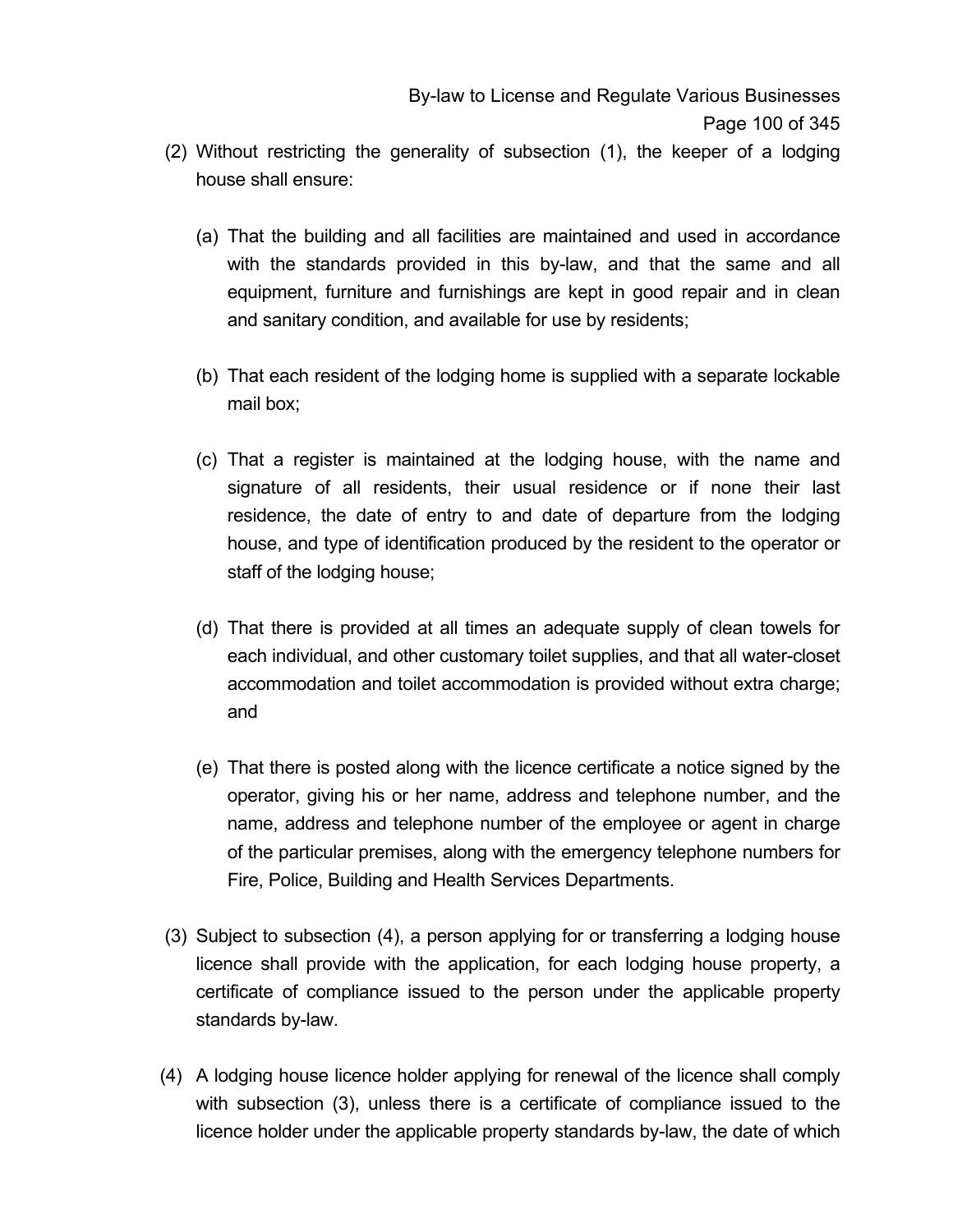is no more than three years before the date of renewal.

 (5) A person applying for a licence shall attend a training session conducted by or on behalf of the City, prior to issuance of a licence.

# **INSPECTION**

4. The Medical Officer of Health, a municipal law enforcement officer, or a police officer may at all reasonable times make inspection of any lodging house and of the records required to be kept, and the Medical Officer of Health may delegate such duty to a subordinate.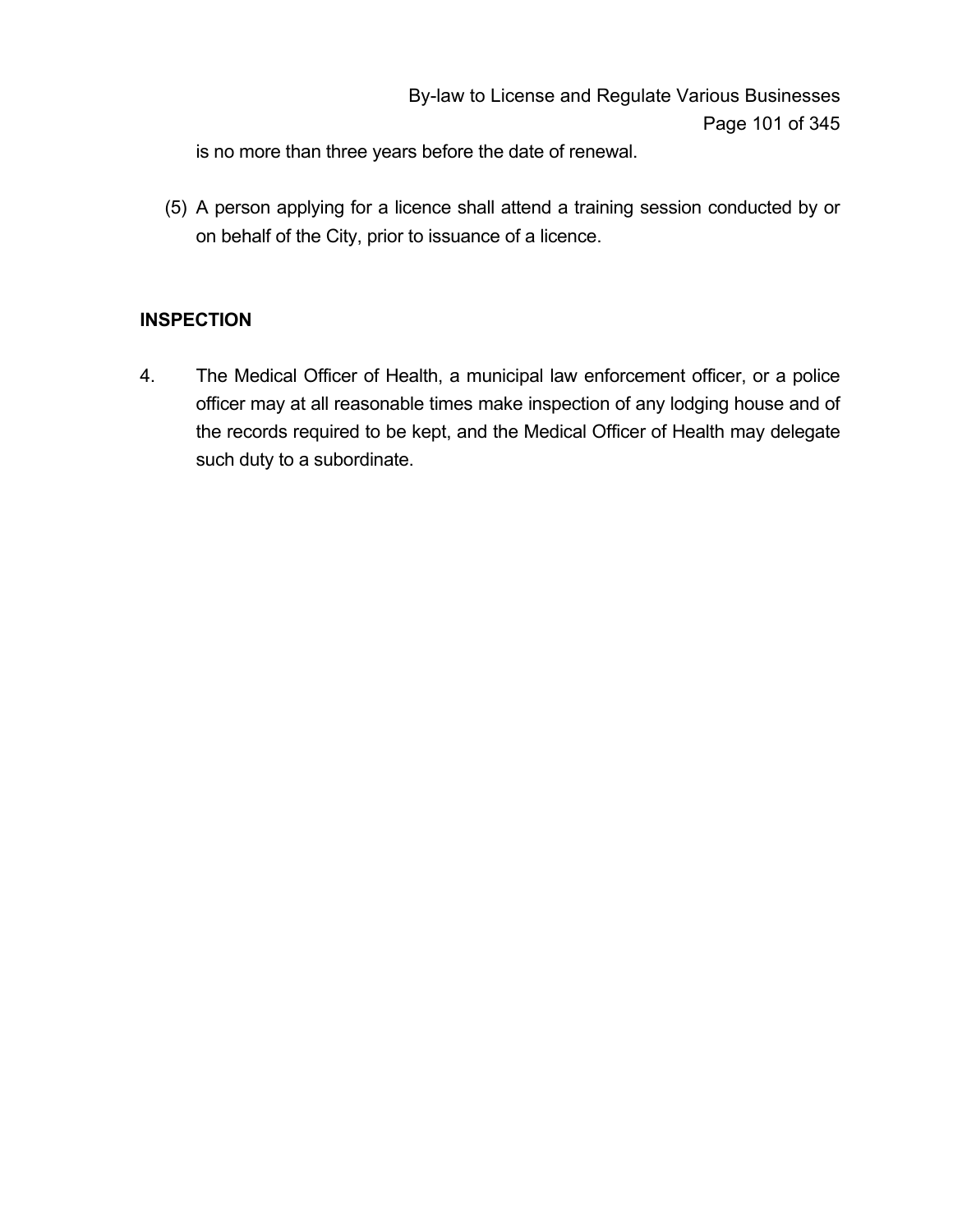#### **MOBILE HOMES AND MOBILE HOME PARKS**

#### **INTERPRETATION**

- 1. In this schedule,
	- (a) "**building inspector**", shall mean a building inspector of the City of Hamilton;
	- (b) "**drinking water**", shall mean water made available which is fit for human consumption as certified by the Ontario Ministry of Health;
	- (c) "**Fire Chief**", shall mean the Chief of the City of Hamilton Fire Department;
	- (d) "**hydro inspector**", shall mean the Inspector of Hydro One Inc.;
	- (e) "**Medical Health Officer**", shall mean the medical officer of health of the City of Hamilton;
	- (f) "**mobile home**", shall mean a single family trailer type dwelling, providing space standards substantially equal to those laid down in the Canadian Code for Residential Construction(Residential Standards for 1970), designed to be transported on its own wheels, and chassis to a mobile home lot, and may be supported on wheels, jacks, posts or piers, or with a permanent foundation. It is designed to be connected to service utilities so as to be suitable for year-round long-term occupancy;
	- (g) "**mobile home (single-wide)**", shall mean a unit designed to be towed in a single load;
	- (h) **"mobile home (double-wide)"**, shall mean a mobile home consisting of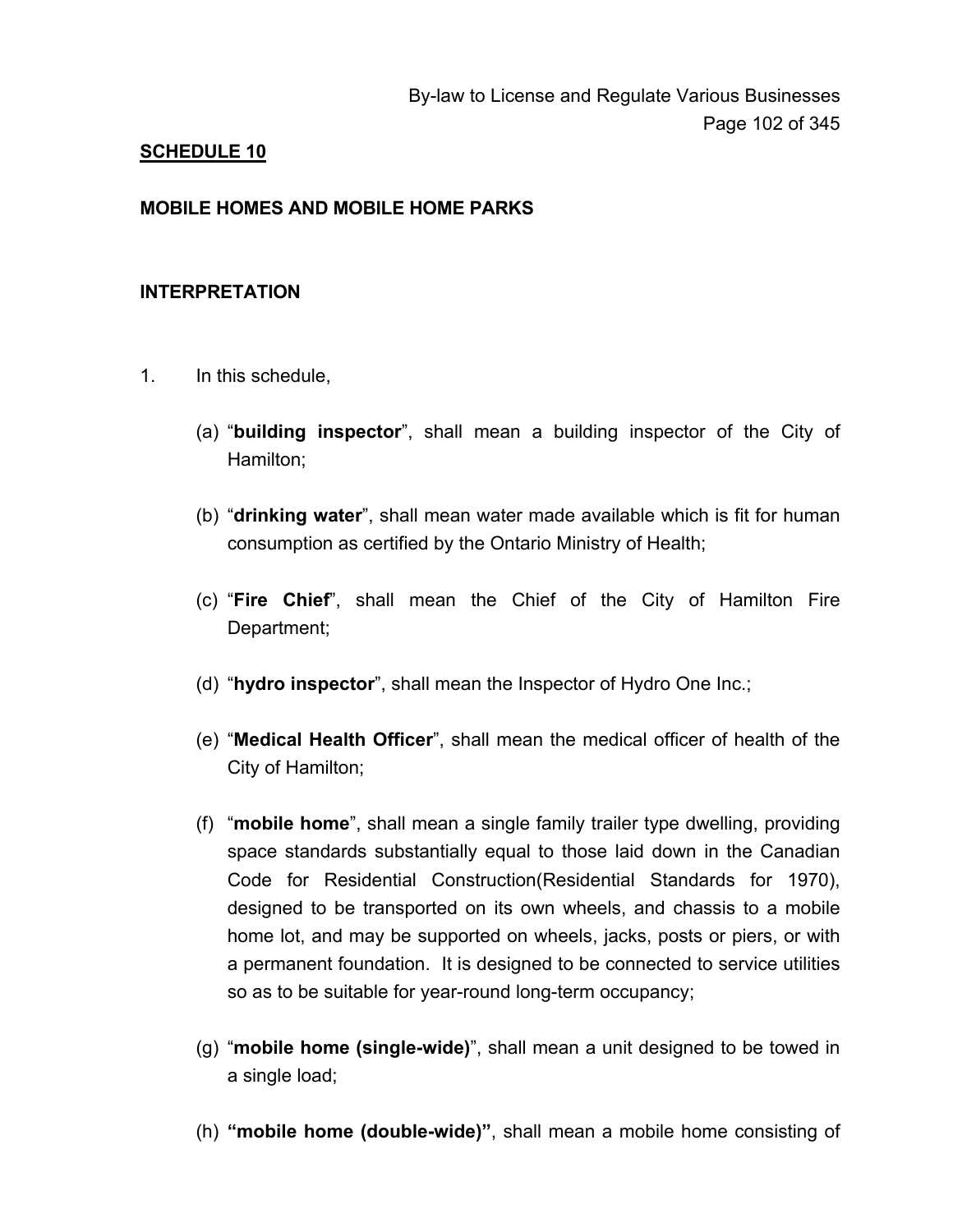two sections, separately towable, but designed to be joined together into one integral unit;

- (i) **"mobile home lot"**, shall mean a parcel of serviced land in a mobile home park for the placement of a mobile home and for exclusive use of the occupants;
- (j) **"mobile home pad**", shall mean a prepared area within a mobile home lot upon which the mobile home unit is sited;
- (k) **"mobile home park"**, shall mean a development not having a registered subdivision plan of lots, managed by a mobile home park operator, and having one or more mobile homes or lots with individual mobile homes, may be rented. Ownership and responsibility for the maintenance of internal roads, underground services, communal areas and buildings, with general park management, snow clearance, garbage collection, and similar requirements rests with the operator;
- (l) **"operator"**, shall mean the owner, lessee or persons designated by the owner to operate a mobile home park;
- (m) **"service buildings**", shall mean those permanent buildings necessary for the convenience of mobile home residents or park patrons and the maintenance of the development;
- (n) **"site plan"**, shall mean a scaled graphic illustration of the proposed mobile home park and shall include internal lotting and road patterns, location of all buildings, structures, and servicing facilities to be constructed, location of ingress and egress points to the park, location of designated recreation areas and any other requirements to be determined from time to time by the City; and
- (o) **"Trailer**" shall mean any vehicle so constructed that it is suitable for be being attached to a motor vehicle for the purpose of being drawn or propelled by the motor vehicle and for the purposes of this By-law shall include a mobile home.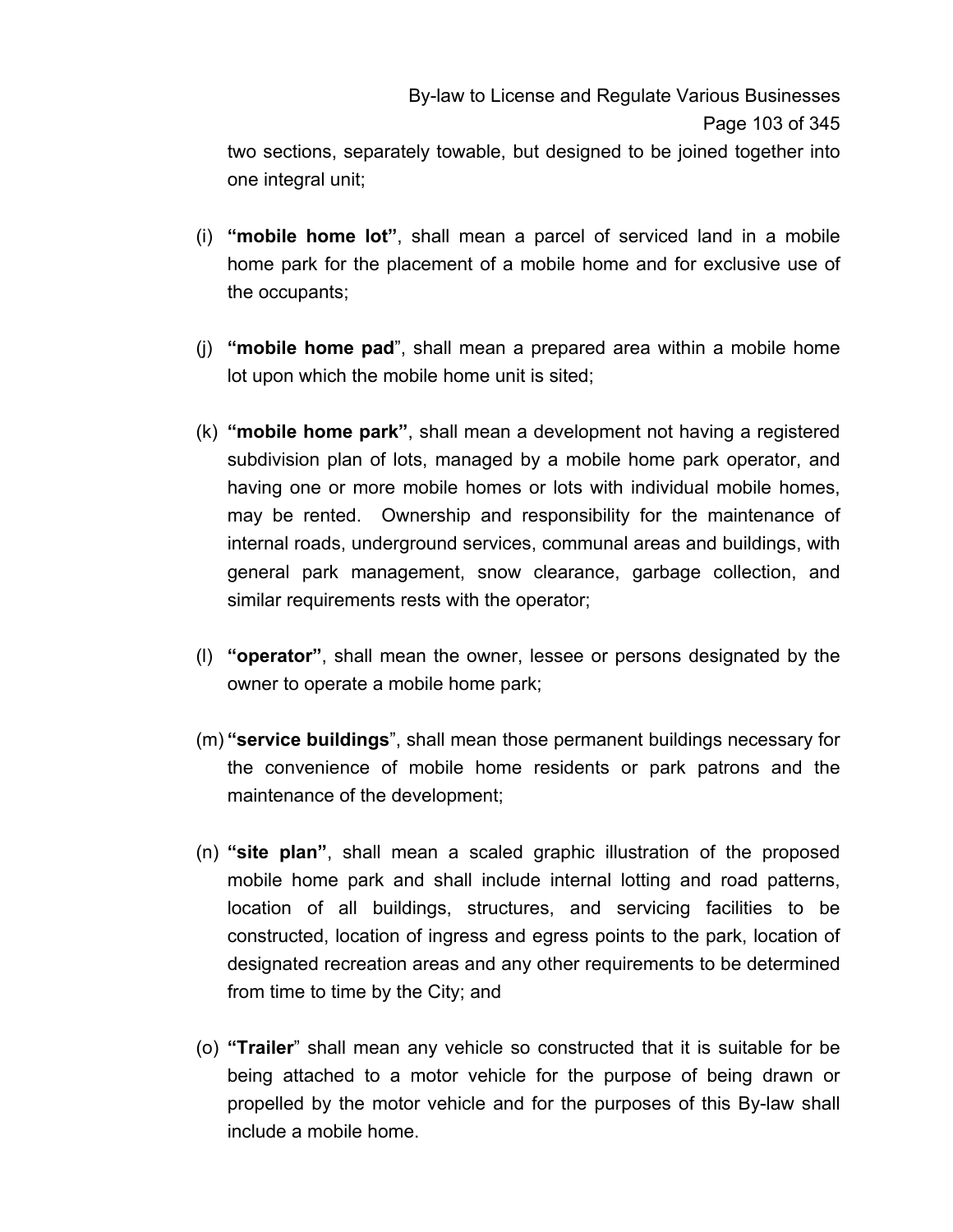## **LOCATION OF MOBILE HOMES**

- 2.(1) No mobile home shall be located in the City, except in an approved mobile home park, or where otherwise permitted by by-law.
	- (2) Mobile home parks may be established within the City by a zoning by-law.
	- (3) A building permit shall be obtained by the mobile home park owner for each mobile home placed in the mobile home park.

# **LICENSING**

- 3.(1) No person shall operate or maintain a mobile home park or own land or lease land upon which a mobile home park is situated within the City, unless a licence has been obtained pursuant to the provisions of this By-law.
	- (2) A licence shall be obtained by applying to the Issuer of Licences upon forms to be provided by him. Applications for licences for new parks or for alterations or additions to parks shall be accompanied by four copies of the site plan of the proposed Mobile Home Park alterations or addition.
	- (3) In addition the approvals required as listed in Appendices A and B, the application shall be circulated for approval to the appropriate Conservation Authority and the Niagara Escarpment Committee where applicable.
	- (4) All reports shall be submitted to Council with the licence application and no licence shall be issued without the consent of Council.
	- (5) The licence so issued shall not be transferable, but in the event of change in the ownership of the park a new application shall be made and new reports from the appropriate authorities shall be obtained.
	- (6) When the application is for a new mobile home park, or for construction, alteration or extension of an existing mobile home park, the application shall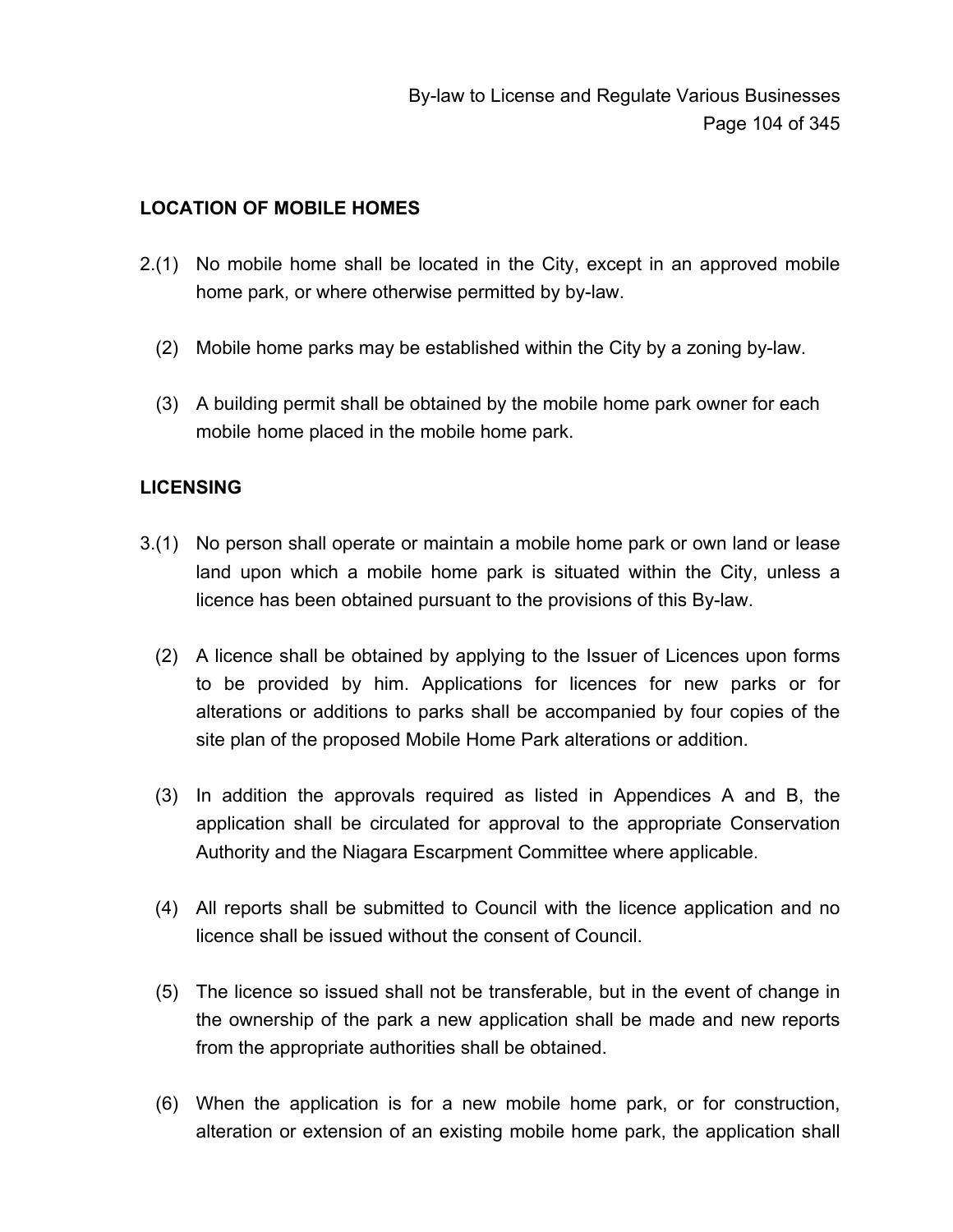include the following:

- (a) name and address of owner;
- (b) name and address of operator;
- (c) location and legal description of the mobile home park; and
- (d) complete plans and specifications of the proposed park and a site plan showing, but not limited to, the following:
	- (i) the area and dimensions of the tract of land;
	- (ii) the number, location, and size of all mobile home lots;
	- (iii) the location and width of roadways and walkways;
	- (iv) the location of water and sewer lines and gas mains;
	- (v) plans and specifications of the water supply and refuse and sewage disposal facilities;
	- (vi) plans and specifications of all buildings constructed or to be constructed within the mobile home park; and
	- (vii) the location and details of the lighting and electrical systems.
- (7) All new mobile home parks or extensions to existing mobile home parks will require the signing of a site plan agreement prior to the granting of a licence or necessary building permits.
- (8) The operator or person maintaining the mobile home park shall be responsible for maintaining the mobile home park, its facilities and equipment in accordance with the terms of this By-law.
- (9) The owner, or his or her appointed agent, shall make application for a Mobile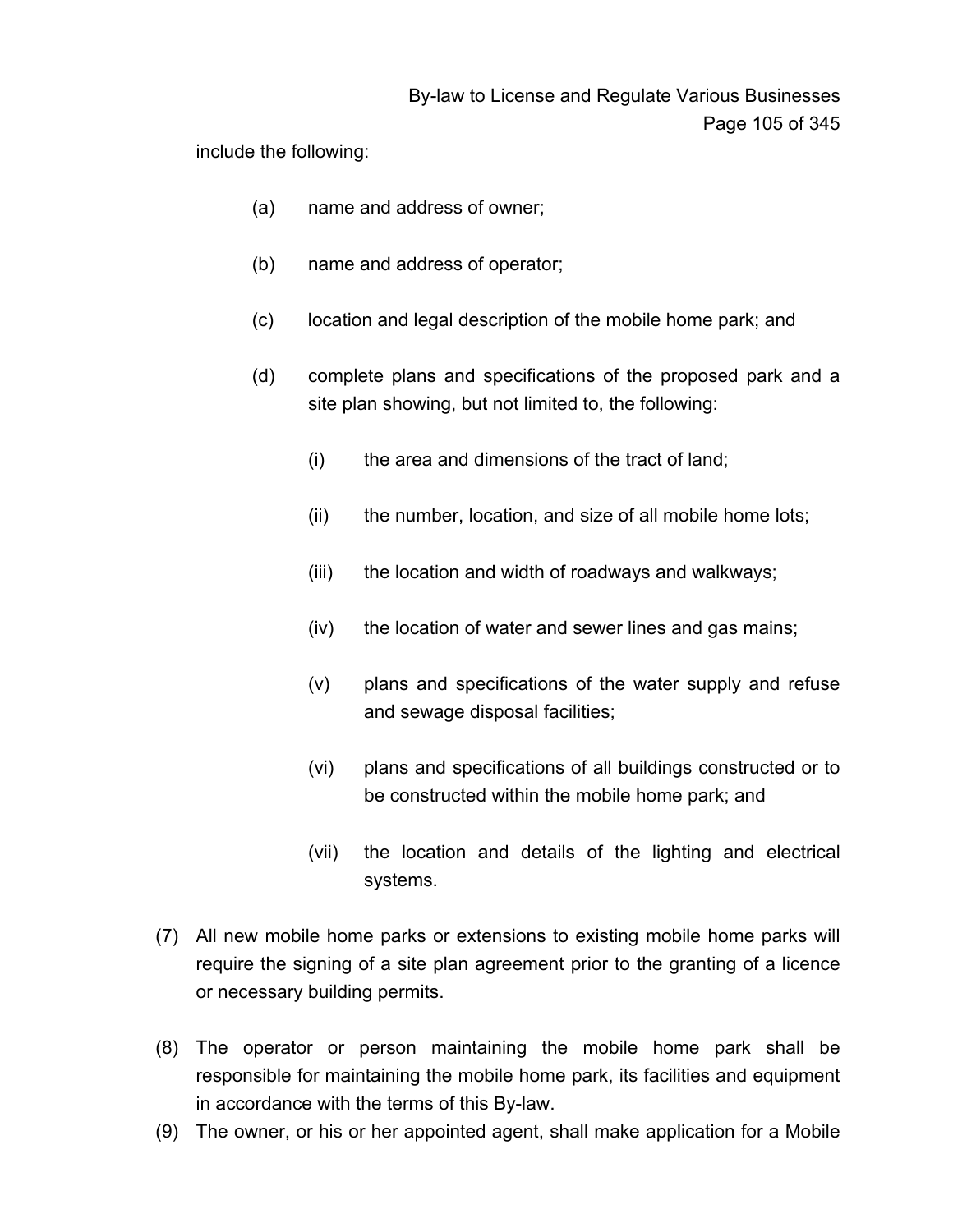Home Park licence or a renewal thereof. This licence shall be renewed on the first day of April in each year of operation.

- (10) No operator shall carry on business of a mobile home park until such licence has been obtained from the Issuer of Licences. Once issued, no part of the licence fee shall be refunded and said licence shall expire on the thirty-first day of March of each year.
- (11) The licence, together with a copy of this by-law, shall be posted in a conspicuous place in the office of or on the premises of the mobile home park and shall be readily available for inspection by an appointed official of the Corporation, the Police and tenants of the park.
- (12) Mobile homes placed on lots in accordance with this By-law shall be connected to the utilities provided.
- (13) The Mobile home park owner shall be responsible for the collection of all taxes from the mobile home park tenants and for payment of same to the Clerk or Treasurer of the City of Hamilton. Upon termination of the lease of any tenant in the mobile home park, the owner of the mobile home park shall immediately notify the City of Hamilton.

## **STANDARDS FOR MOBILE HOME PARKS**

- 4.(1) For each mobile home lot there shall be at least fifty square feet of centrally located, fenced, play space for children. This may be part of the ten percent open space requirement.
	- (2) The mobile home park site shall be adequately drained so as to prevent the ponding of any surface water on any part thereof and to prevent the development of soft or muddy ground.
	- (3) No exterior individual antenna on mobile homes shall be permitted. A communal TV tower shall be provided by the operator, together with underground services to each lot.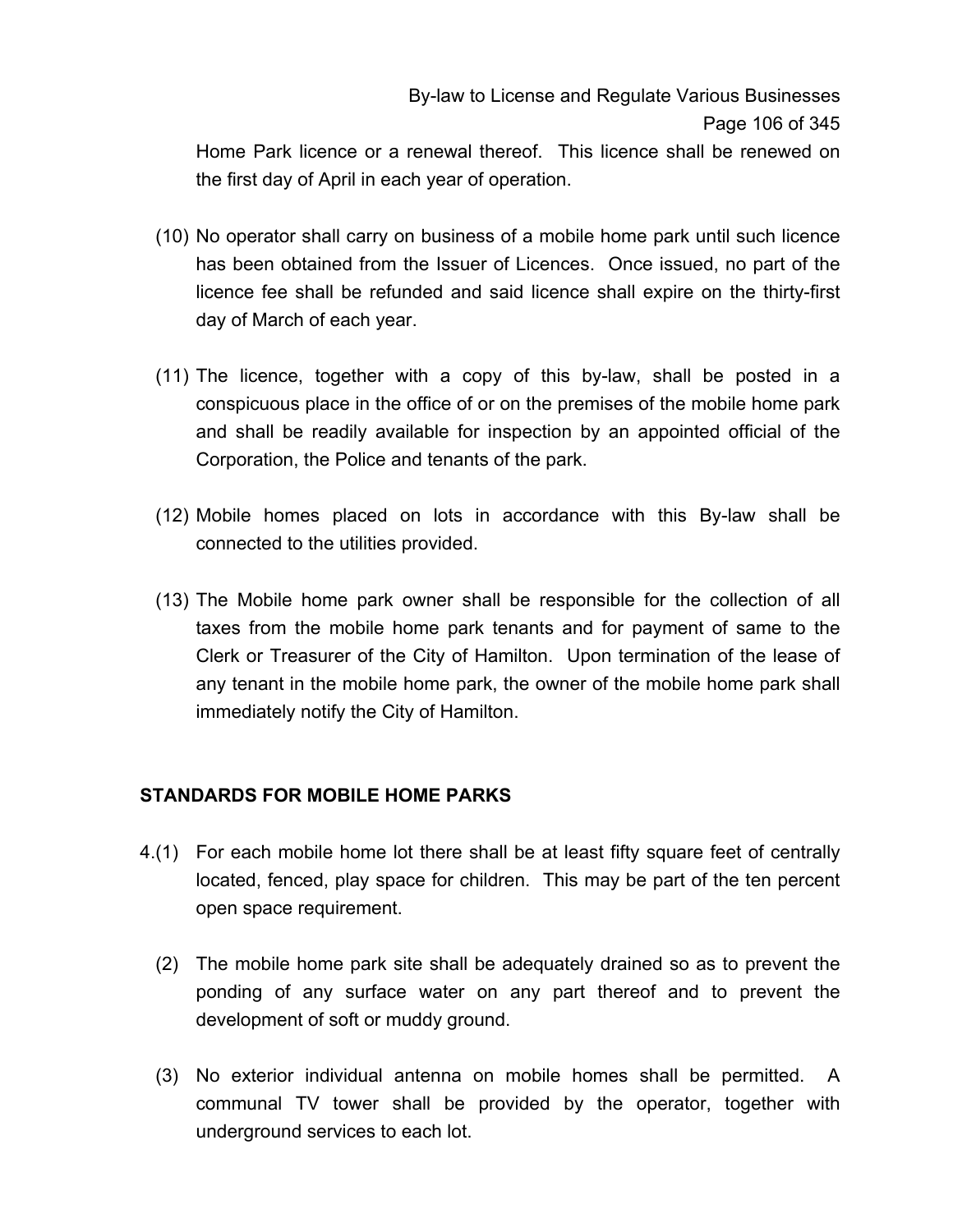- (4) All electrical facilities and equipment installed to service the park shall meet the approval of the Hydro Inspector and wiring shall be placed underground.
- (5) All mobile home parks shall be equipped with at least one public telephone to which there shall be public access at all times.
- (6) No space shall be rented for residential use of a mobile home in any mobile home in any mobile home park for periods of less than ninety days.

## **STANDARDS FOR MOBILE HOME LOTS**

- 5.(1) All mobile homes shall be located on a mobile home lot when inhabited. No more than one mobile home shall be located on each mobile home lot.
	- (2) The minimum area provided on each serviced lot shall be four thousand square feet with a minimum frontage of forty feet for single-wide mobile homes, and five thousand square feet with a minimum frontage of fifty feet for double-wide mobile homes.
	- (3) No mobile homes shall be parked less than twenty-five feet from any other mobile home provided however, that if the mobile homes are parked end to end, the end to end clearance between mobile homes shall not be less than ten feet and no mobile home shall be parked closer than ten feet from any building within the park or closer than five feet from any lot boundary or closer than forty feet from any boundary line of the park.
	- (4) Each mobile home lot shall be clearly and visibly marked with a name or number corresponding to that shown on the site plan.
	- (5) Every mobile home lot shall have frontage upon a road having a minimum width of eighteen feet for one-way traffic and twenty-four feet for two-way traffic.
	- (6) All parking requirements shall be provided off the street. A minimum of one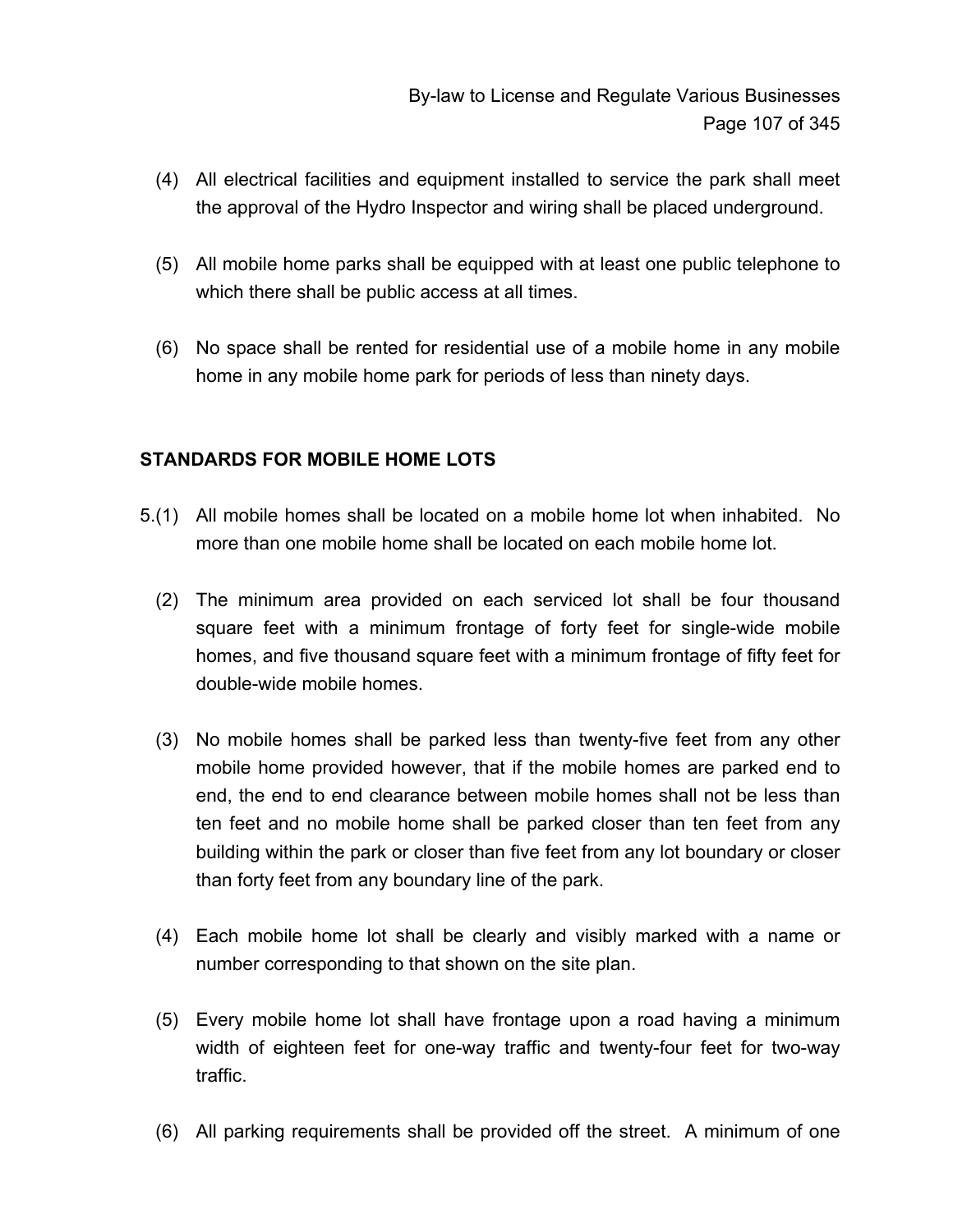gravelled parking space shall be provided for each mobile home lot and one additional space for visitor parking for each four lots shall also be provided.

- (7) No additions or accessory structures shall be permitted on individual mobile home lots, other than carports, shelters against sun and rain and tenant storage facilities. Such additions shall not restrict or diminish the means of egress from the mobile home. They shall be designed and constructed so as not to degrade the appearance of the mobile home and shall be constructed of material, or shall be so finished that the resistance to fire is at least equivalent to that offered by the exterior cladding of the mobile home. No outside storage shall be permitted.
- (8) Mobile homes located on-site shall be skirted. The skirting shall be vented and so designed and constructed as to not degrade the appearance of the mobile home, and shall be of a material or so finished that the resistance to fire is at least equivalent to that offered by the mobile home exterior cladding. An easily removable access panel with minimum width of four feet to allow access to the area enclosed by the skirting, shall be provided.

## **STANDARDS FOR MOBILE HOMES**

- 6.(1) All mobile homes shall be mobile homes which have received certification by the Canadian Standard Association, or equivalent standards, with respect to vehicular, structural, plumbing, gas, oil, and electrical requirements of CSA Standard Z-240, or equivalent standard.
	- (2) No operator shall permit the placement in any mobile home park of any mobile home which has not received the aforesaid certification, and failure to comply with this section shall be deemed to be an offence.
	- (3) No operator shall permit the installation of any of any mobile home at a mobile home park whose installation does not comply with the Ontario Building Code, and failure to comply with this section shall be deemed to be an offence.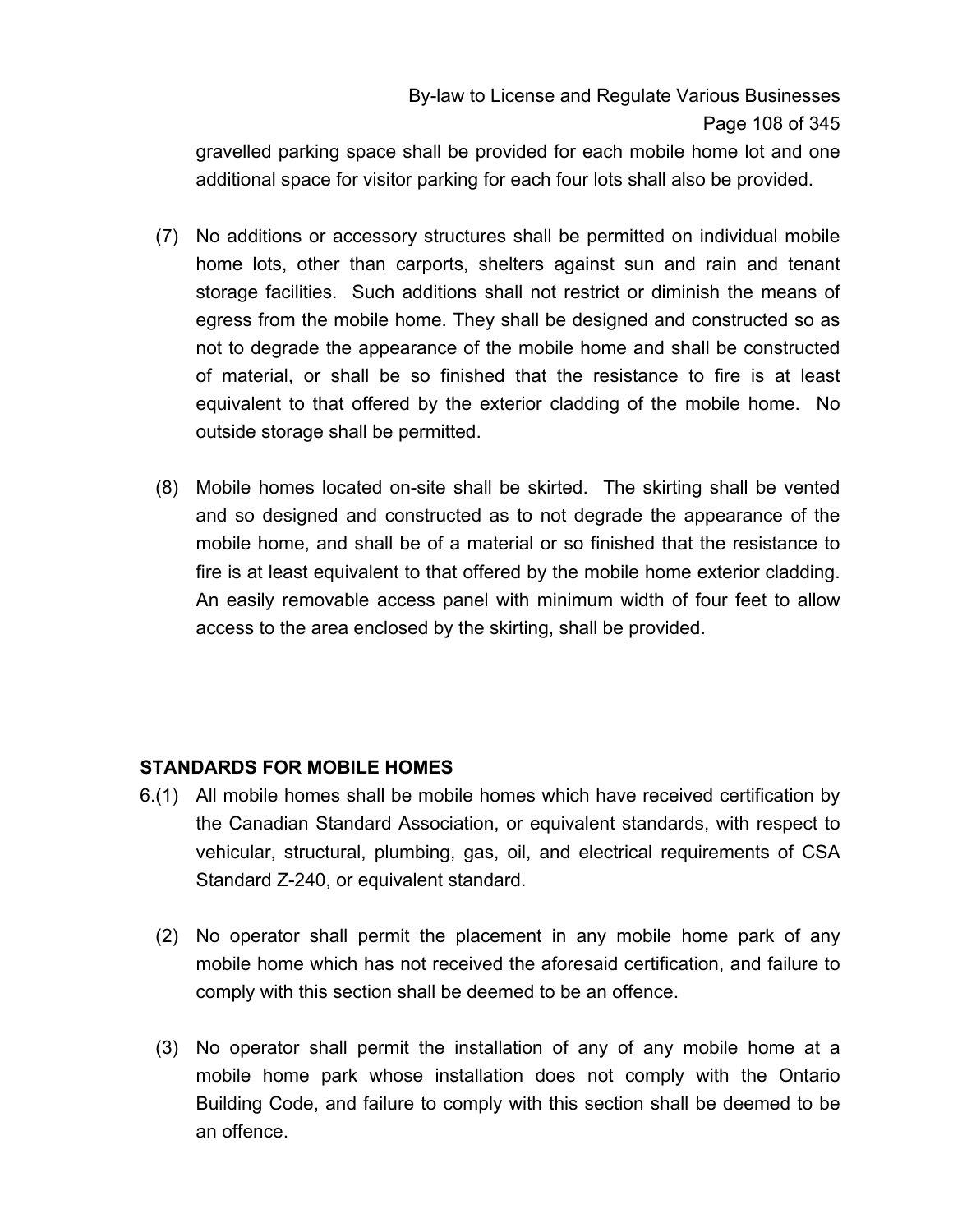(4) Each mobile home shall have a minimum floor area of 500 square feet.

### **DRIVEWAY AND PARKING AREA MATERIALS IN A MOBILE PARK**

7. All driveways and parking areas in a mobile home park shall be constructed in accordance with applicable zoning by-laws.

## **PEDESTRIAN WALKWAYS IN A MOBILE HOME PARK**

- 8.(1) Individual walks shall provide access to each mobile home pad from a street or parking space connected to the street. Common walks shall be located in areas where pedestrian traffic is concentrated. For example, the park entrance, park office and service buildings.
	- (2) Walkways shall have a minimum width of two feet for individual lots and three feet for common walkways, and shall be constructed of concrete or other hard surface material or of cinders or fine crushed stone.

## **ILLUMINATION IN A MOBILE PARK**

9. All walkways shall be lighted from sunset to sunrise to an illumination level of 0.5 foot candles. Fixture height shall not exceed fifteen feet nor be less than eight feet, and in no case shall fixture spacing along walkways exceed one hundred feet.

## **PLANTING AND FENCING IN A MOBILE HOME PARK**

10. A site plan to be presented with the application for a licence to establish, extend, or operate a mobile home park, shall contain areas for planting or fencing. There shall be either fences or hedges between mobile home lots and the service buildings, and screening between the mobile home park and any highway on which the mobile home park has frontage or flankage.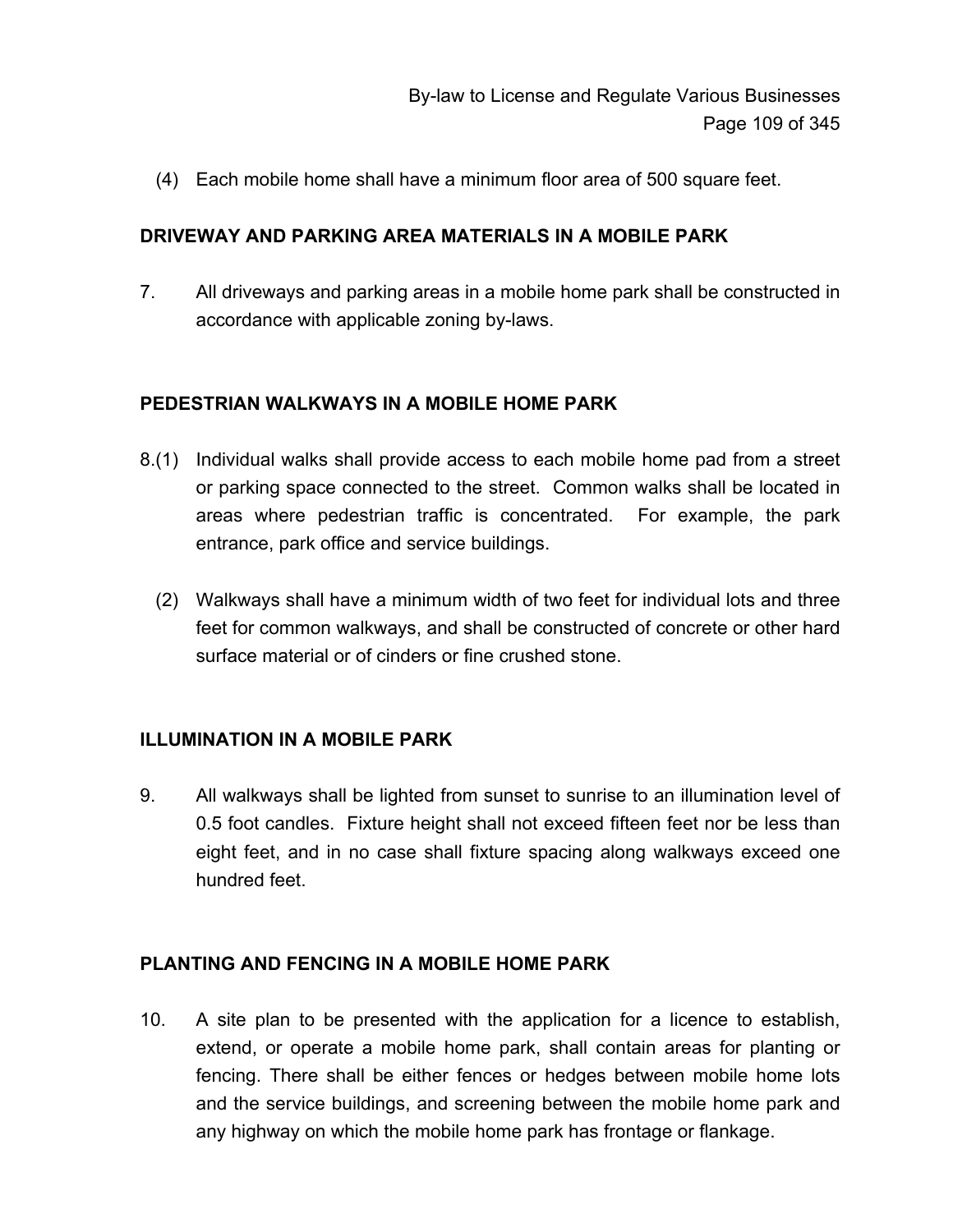## **GARBAGE DISPOSAL FOR A MOBILE HOME PARK**

- 11.(1) Each mobile home park shall provide for garbage removal in accordance with the by-laws of the City. All garbage containers, other than the one to be kept with each mobile home on each mobile home lot, shall be kept in a central garbage receptacle having a concrete floor so constructed and drained that it can be properly washed out and properly serviced and is fly proof and at all times kept clean and sanitary by means of washing and the use of chloride of lime or other suitable disinfectant.
	- (2) Each mobile home lot shall be provided with a covered garbage can, which may be kept inside or at the rear of the mobile home.
	- (3) No person within a mobile home park shall deposit or discharge or permit the deposit or discharge of any solid or liquid waste or refuse of any kind in or about the park except in aforesaid garbage receptacles.
	- (4) No operator shall permit any refuses or litter to remain in or about the mobile home park save in the proper receptacles, and he/she shall provide for the collection of garbage from each mobile home at least once weekly.

## **SERVICE AND AUXILIARY BUILDINGS IN A MOBILE HOME Park**

- 12.(1) A mobile home park shall be equipped with a park operator's office or other suitable facility for:
	- (a) the reporting of problems of tenants concerning park facilities or other areas within the park operator's responsibility;
	- (b) the pick-up of mail for each mobile unit where individual postal delivery to each mobile home lot is not available; and
	- (c) other facilities as necessary or desirable.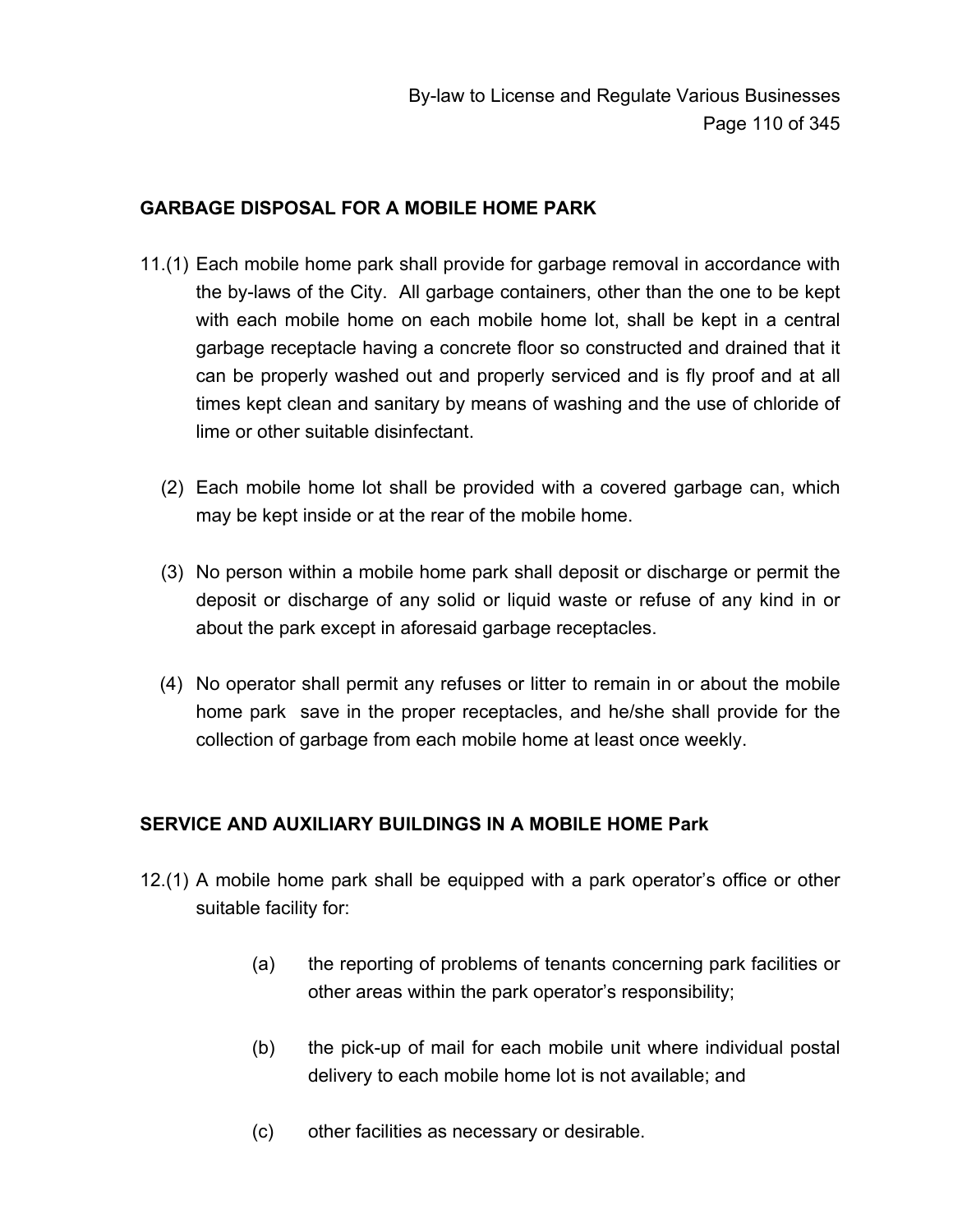- (2) The following buildings and facilities shall be provided:
	- (a) laundry building;
	- (b) sanitary facilities;
	- (c) storage building (required if individual tenant storage sheds cannot be erected);
	- (d) indoor and outdoor recreation structures;
	- (e) service buildings shall be constructed not closer than fifty feet from any mobile home lot; and
	- (f) toilet, bathing and laundry facilities and all rooms or buildings in which they are installed, shall be kept in clean and sanitary condition. Walls and ceilings shall have an improved washable finish permitting ease of cleaning.
- (3) All sanitary sewerage facilities to be proved shall meet the approval of the Ministry of the Environment.
- (4) All service buildings shall be open and kept adequately lighted at night. They shall be properly heated between the first day of October and the first day of May in each year.
- (5) All buildings shall be constructed in accordance with the Building Permit issued by the City.
- (6) All windows and other openings shall, between the first day of May and the first day of October in each year, be adequately screened.
- (7) Laundry facilities shall be required in mobile home parks designed to accommodate twenty or more mobile homes. Laundry facilities, where provided, shall consist of washers and dryers, in a centrally located service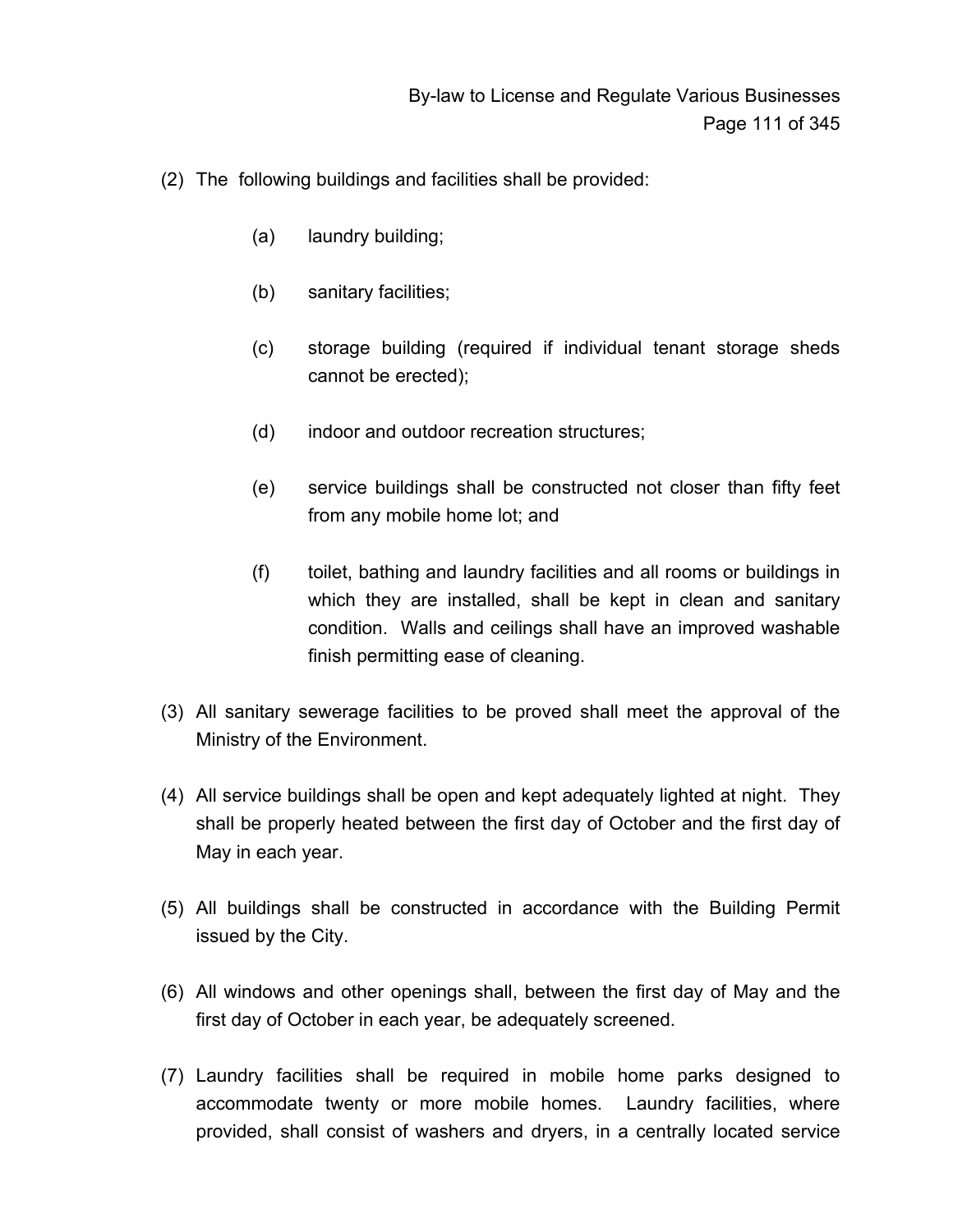By-law to License and Regulate Various Businesses Page 112 of 345

building. There shall be at least one washer per twenty mobile home lots, and one dryer per forty mobile home lots. A laundry sink shall be installed in every building containing laundry facilities.

## **FIRE PROTECTION IN A MOBILE HOME PARK**

13. Every person residing in a mobile park or providing a mobile home for lease shall provide for such mobile home one fire extinguisher.

### **ANIMALS IN A MOBILE HOME PARK**

14. No owner or person in charge of any dog, cat or other pet shall permit it to run at large or commit any nuisance within the limits of the mobile home park.

### **WATER SUPPLY AND SEWAGE DISPOSAL SYSTEMS**

15. Shall conform to the requirements and standards of the City, Medical Officer of Health of the City and the Ministry of the Environment.

## **REGISTER OF TENANTS IN A MOBILE HOME PARK**

- 16. The operator shall maintain a register containing a record of all the owners and occupants of mobile homes located within the mobile home park, the register to be available for inspection at all times by law enforcement officer, public health officers, the Building Inspector, the Fire Chief, and all other officers whose duties necessitate the acquisition of the information contained in the register which may not be destroyed for a period of seven years following the date of registration and such register shall contain the following information;
	- (a) the name and address of each occupant;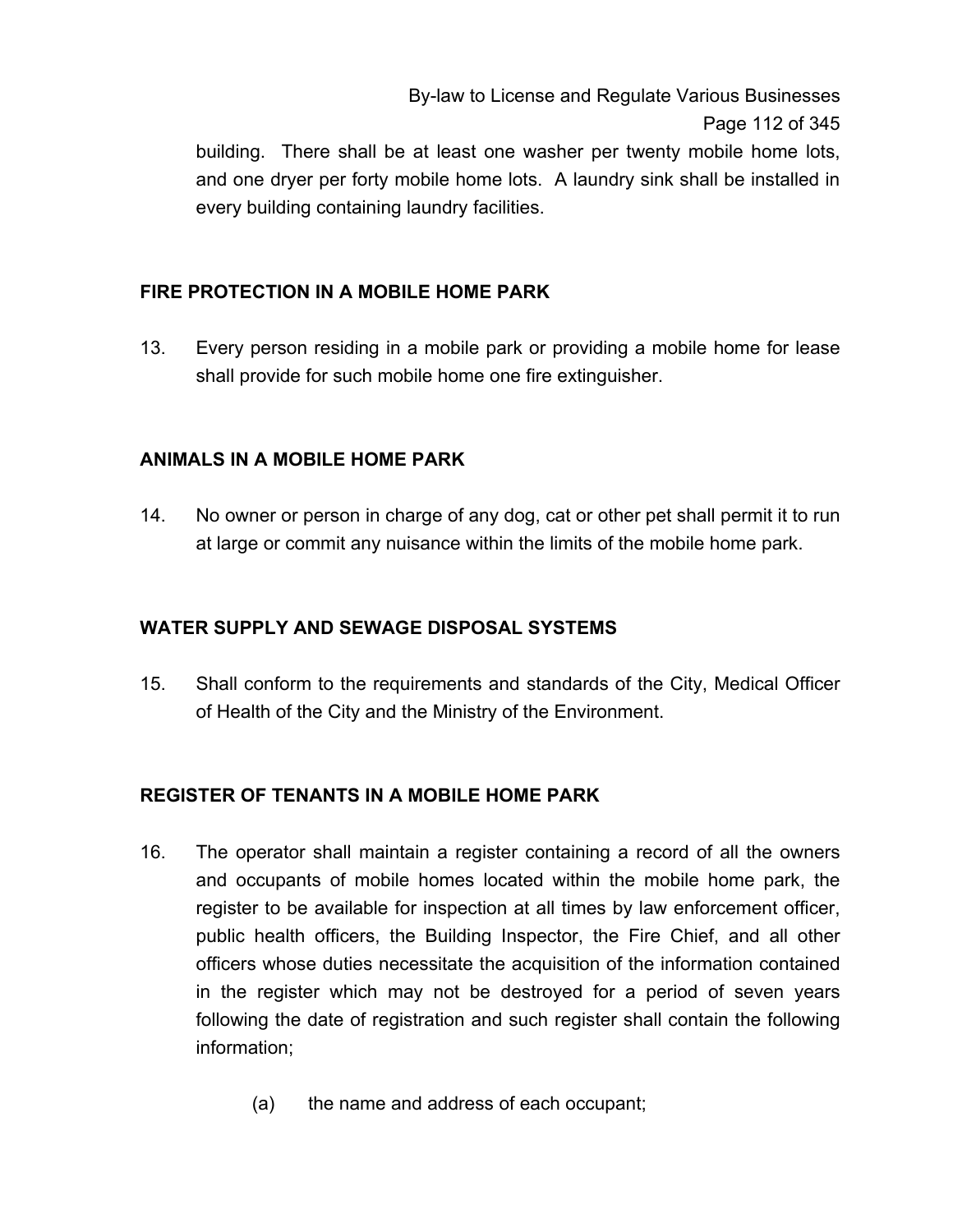By-law to License and Regulate Various Businesses Page 113 of 345

- (b) the make, model, licence number and year of each motor vehicle and mobile home;
- (c) the province or state issuing such licence;
- (d) the date of arrival and departure of each mobile home;
- (e) the name and age of all children of school age; and
- (f) the number or name of the lot occupied.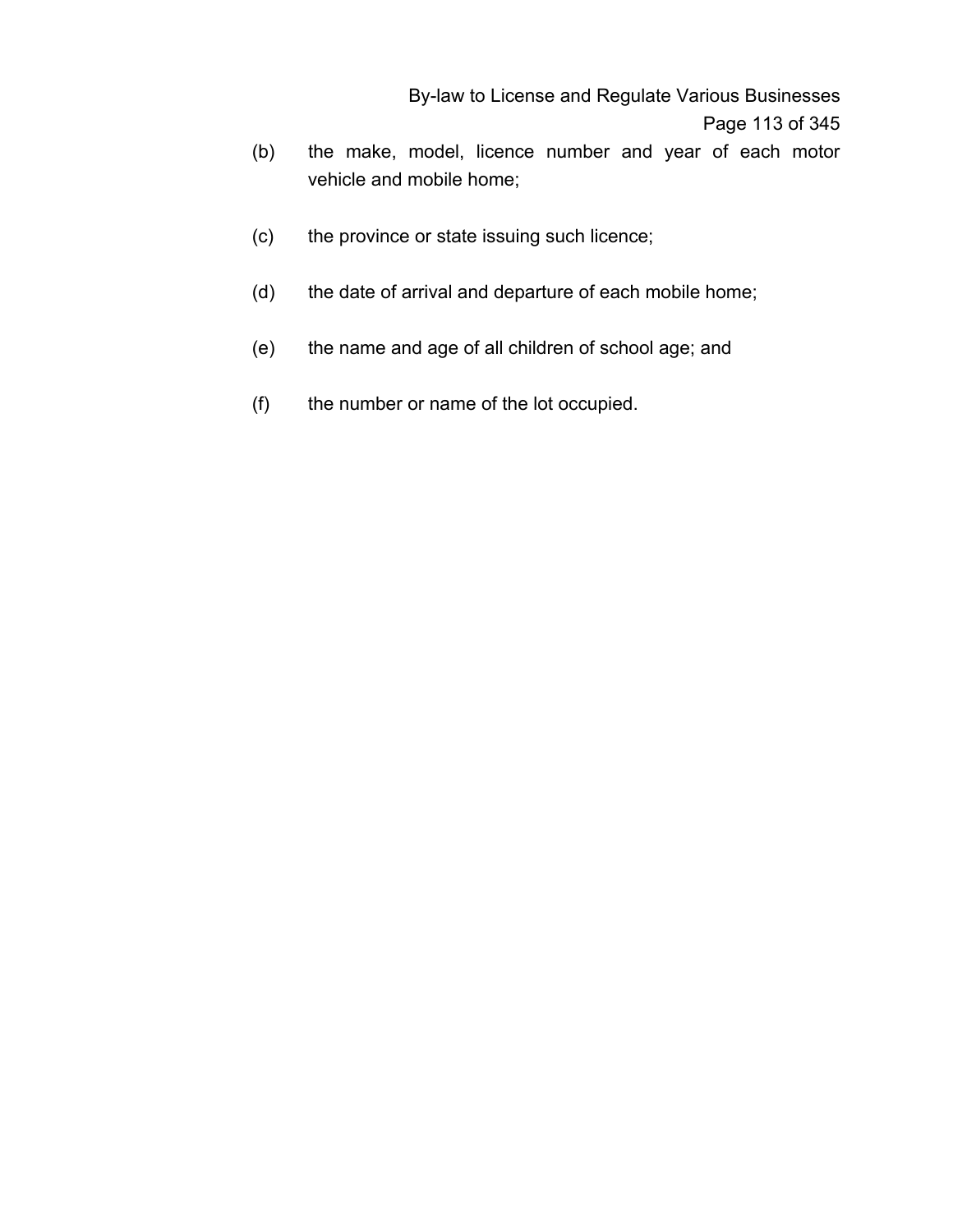### **PAWNBROKERS**

### **APPLICATION FOR LICENCE**

- 1. No person shall engage in the occupation or business of a pawnbroker, without paying the amount of the licence fee, and obtaining a licence under this Schedule and as prescribed by the Pawnbrokers Act, R.S.O. 1990, c. P.6 entitling him or her so to do.
- 2. No licence certificate for a licence granted under the provisions of this Schedule shall be issued except under the hand of the City Treasurer, acknowledging receipt of the amount of the licence fee, and of the security required by the said Act to be furnished to the City to the satisfaction of the City Treasurer.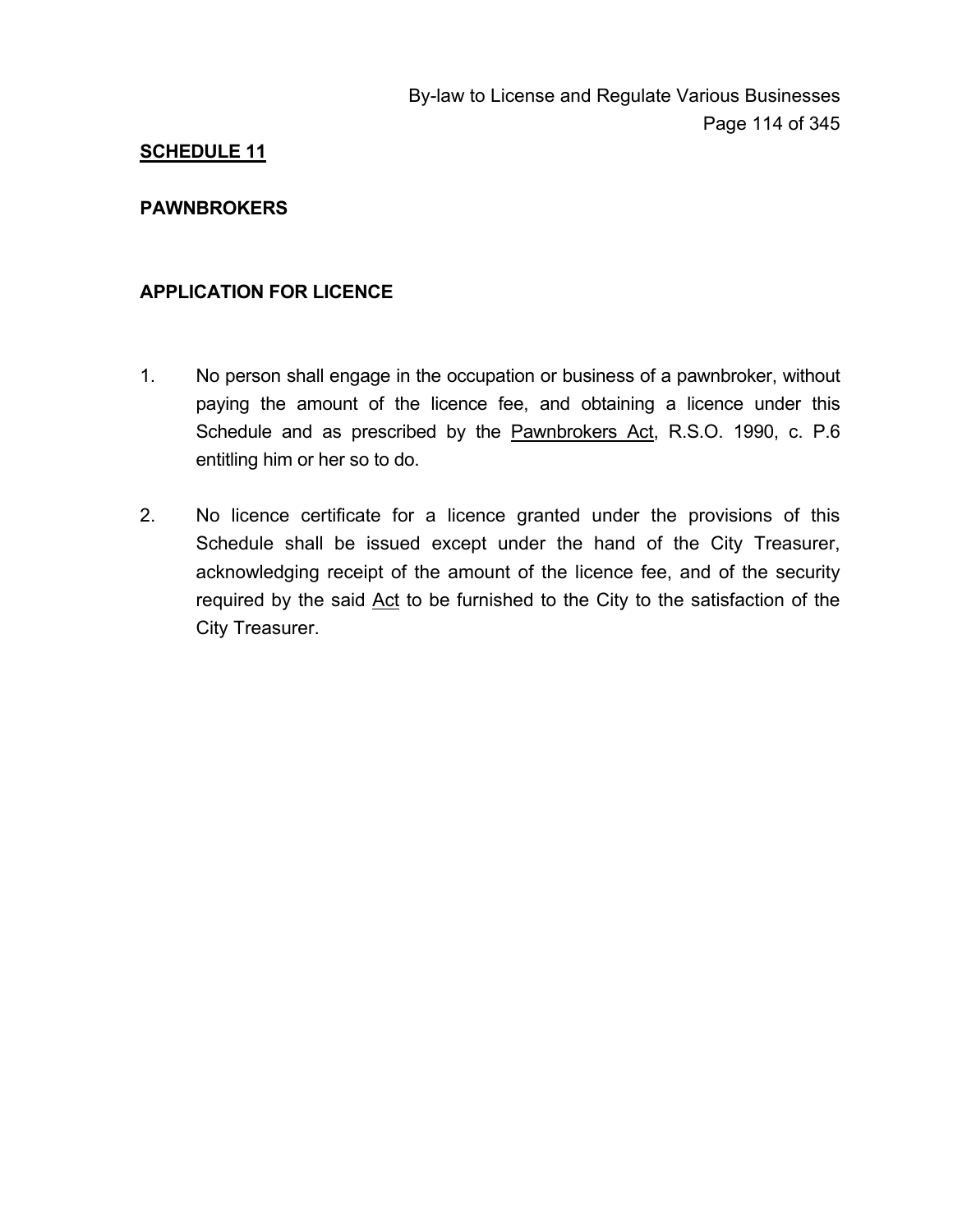### **PEDLARS**

#### **INTERPRETATION**

1. In this Schedule,

**"pedlar"** means a person who goes from place to place or to a particular place with goods, wares or merchandise for sale, or who carries and exposes samples, patterns or specimens of any goods, wares or merchandise that are to be delivered in the municipality afterwards.

### **LICENCE REQUIRED**

2. No person shall carry on business as a pedlar without a licence under this Bylaw, entitling him or her so to do.

## **LICENCE PLATE**

3. Every pedlar while using a vehicle in his or her business shall keep affixed thereto, on the right-hand side thereof in such a manner as always to be readily visible from that side, the current licence plate for said vehicle, and no other licence plate on that side.

### **MISCELLANEOUS REQUIREMENTS**

- 4. No pedlar shall;
	- (a) hold any show or entertainment in any street or public place;
	- (b) place or maintain any stand, stall or booth in any street or other public place;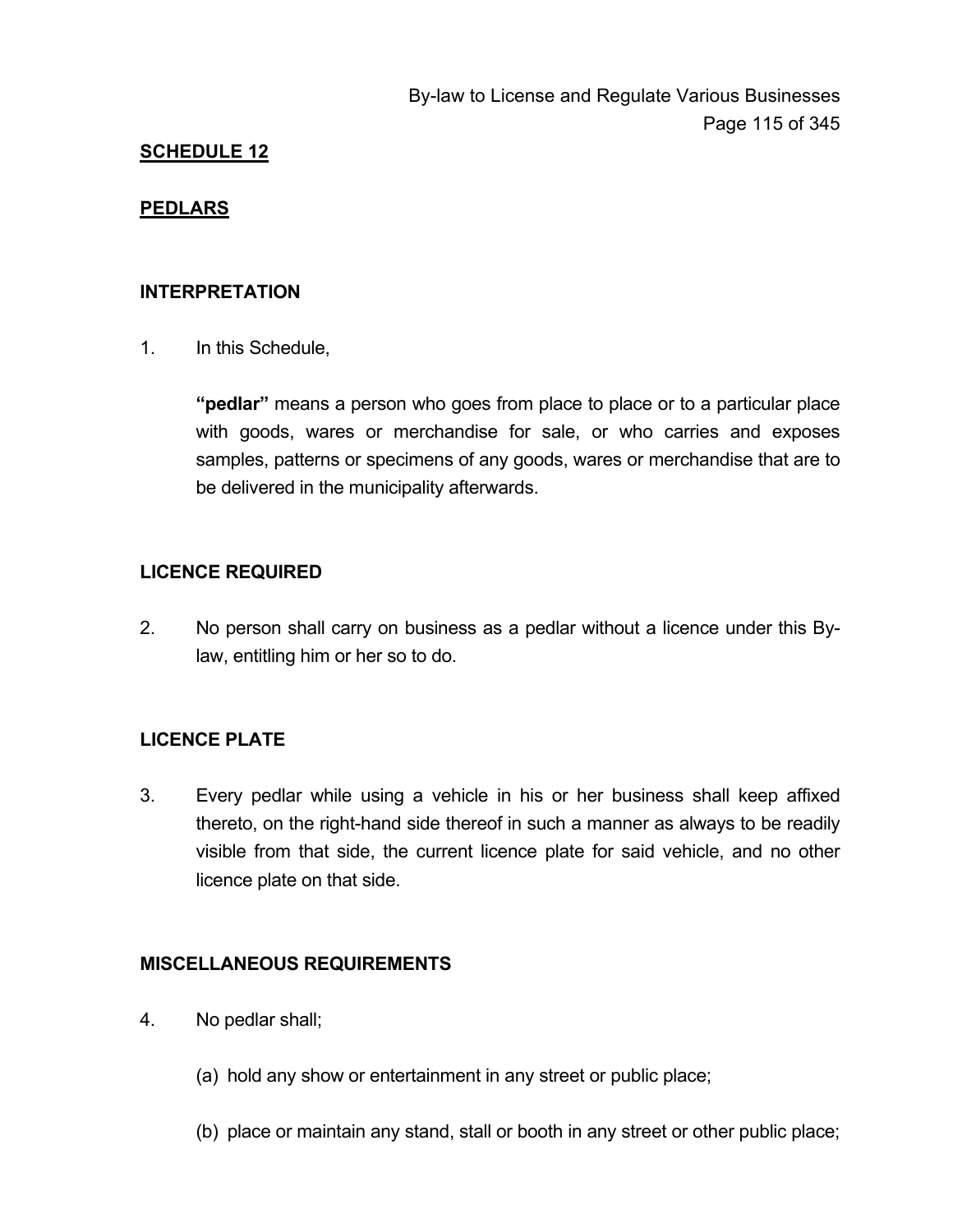- (c) use in his or her business any horse or other animal not in sound condition and well-cared for;
- (d) being the holder of a pedlar's licence, allow any other person to use his or her licence certificate;
- (e) stop in any place in a highway or on a vacant lot adjacent to such highway to sell goods, wares or merchandise; or
- (f) shall sell goods, wares or merchandise out-of-doors without written permission from the owner or occupant of commercially-zoned lands within the City.
- 5. Every pedlar shall;
	- (a) upon the request of a licence inspector,
		- (i) produce written proof, acceptable to the licence inspector, that he or she has the permission of the owner of the property on which goods, wares, or merchandise are being offered for sale or exposed, to use the property for such purposes; and
		- (ii) produce his or her current licence issue to carry on business as a pedlar;
	- (b) comply with the requirements of the zoning by-law of the former municipality, in which the place where goods are offered for sale, is located.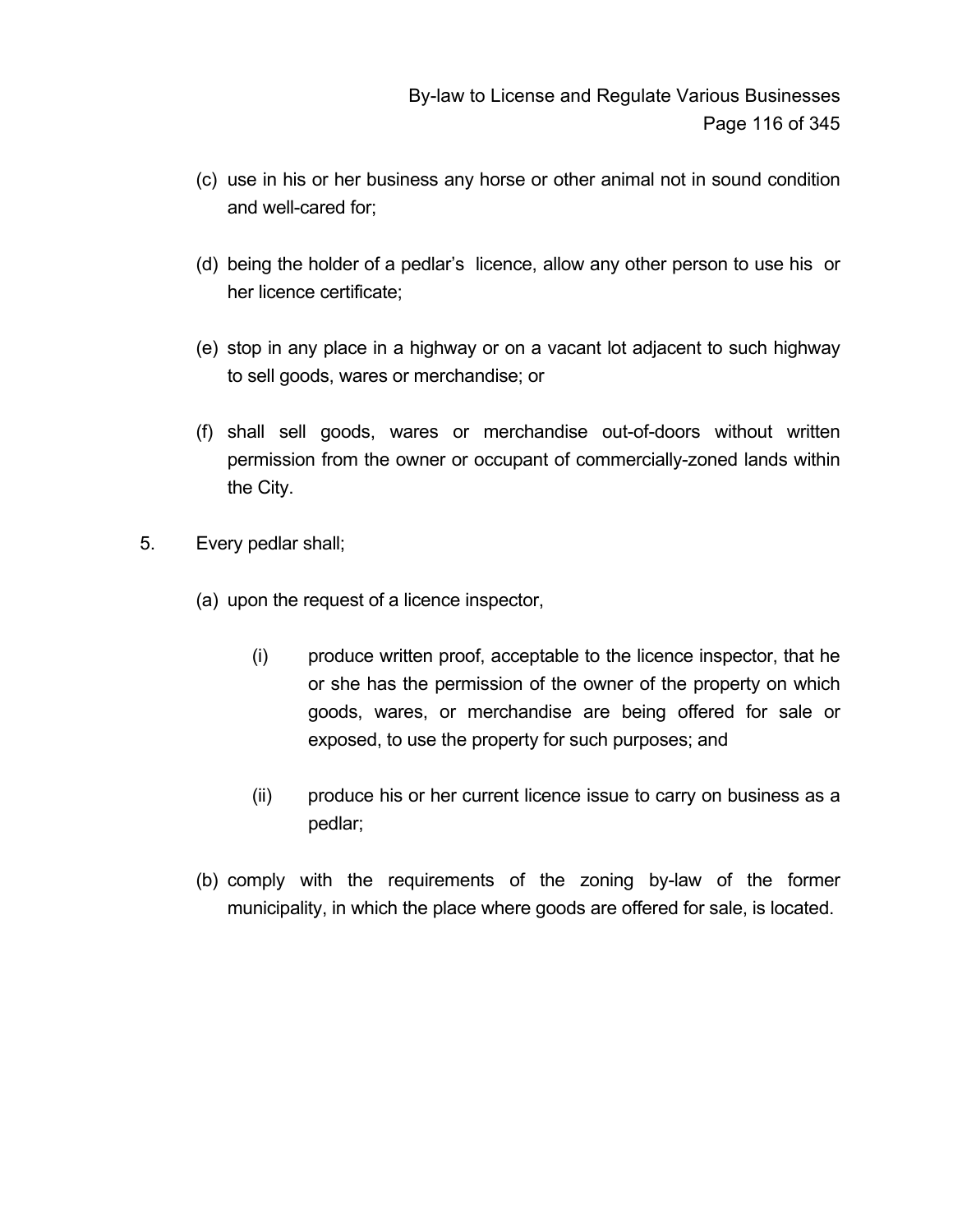### **PERSONAL SERVICE FACILITIES**

#### **INTERPRETATION**

- 1. In this Schedule:
	- (a) "**personal service facility**" means any premises or part therefore where substances, instruments, tools or other equipment are applied to any part of the human body for purposes of aesthetic, cosmetic or therapeutic treatment, and includes premises where acupuncture, barber, hairdressing, manicuring, nail treatment, electrolysis, tattooing, bodypiercing, ear-piercing and micro pigmentation services are provided to individuals; and
	- (b) The provision of medical or therapeutic treatment by a person who is a member of the College of a health profession set out in Schedule 1 to the Regulated Health Professions Act, 1991, S.O. 1991, c. 18, is not an aesthetic, cosmetic, or therapeutic treatment for the purposes of this schedule.

### **LICENCE REQUIRED**

- 2.(1) No person shall carry on the business of a personal service facility without a licence.
	- (2) Every person required to obtain a licence under this Schedule shall obtain a separate licence in respect of each premises where the business of a personal service facility is carried on.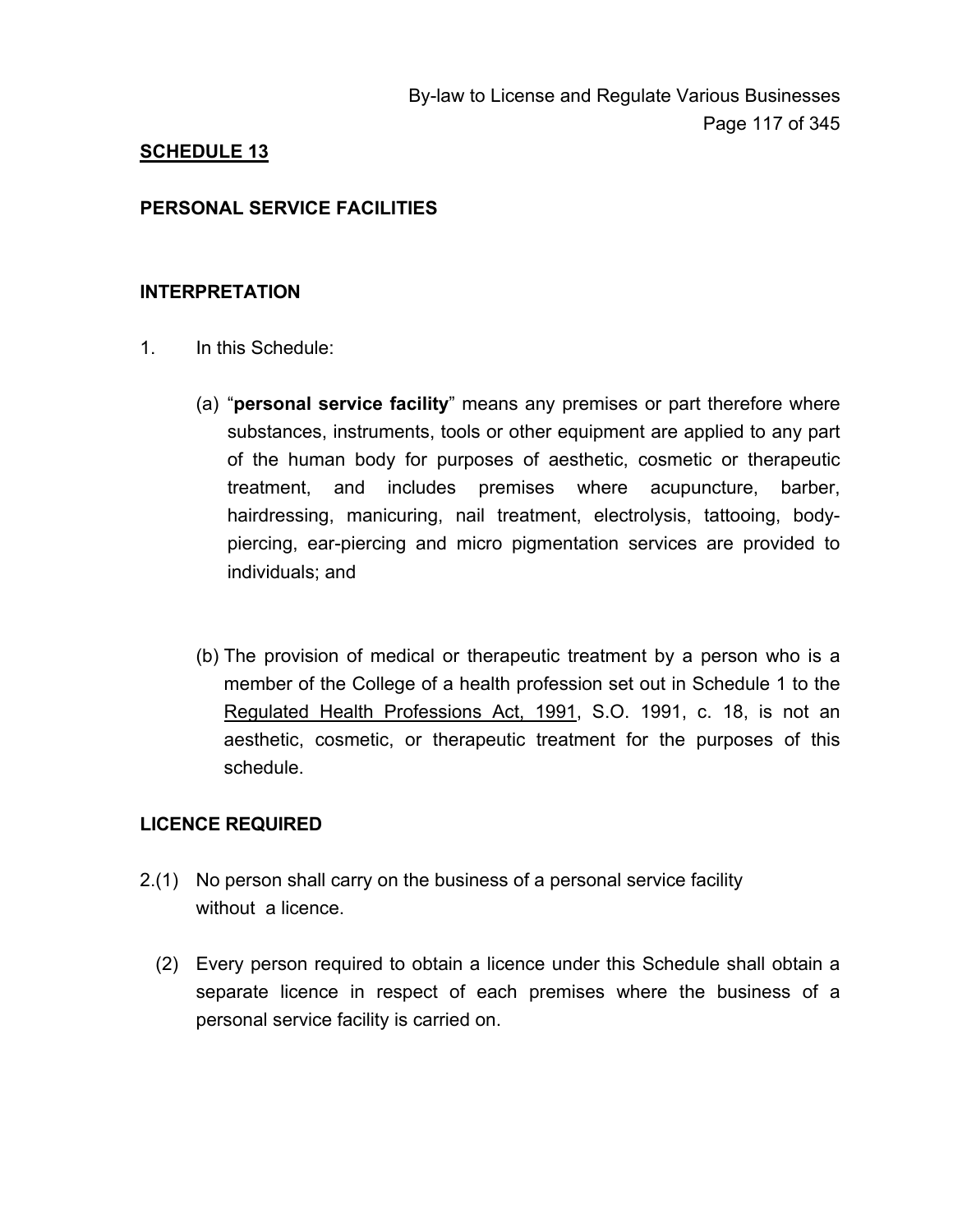## **PRECIOUS METALS AND JEWELLERY DEALERS**

#### **INTERPRETATION**

- 1. In this Schedule,
	- a) "**goods**" means old gold and other precious metals and old jewellery or other articles that may be smelted and from which gold may be recovered;
	- b) "**metals dealer**" means a person who for hire or gain purchases or deals in old gold and other precious metals and old jewellery or other articles for the purpose of smelting the same and recovering gold; and
	- c) "**precious metals**" includes silver and platinum.

### **LICENCE REQUIRED**

2. Except where the person holds a current and valid licence issued under Schedule 11 of this by-law, no person shall carry on business as a metals dealer without a licence under this Schedule, entitling him or her so to do.

### **DUITES OF METALS DEALERS**

- 3. Every metals dealer shall comply with the following regulations:
	- (a) Not alter, repair, change or dispose of or give up possession or give up control or in any way part with any goods purchased or taken in exchange or otherwise acquired, from any person until after the expiration of fifteen clear days, exclusive of Sundays and public holidays from the date of purchase, exchange or other acquisition.
	- (b) Keep the goods at all times on the licensed premises for the period of fifteen clear days referred to in subsection (a) above, from the date or purchase, exchange or other acquisition.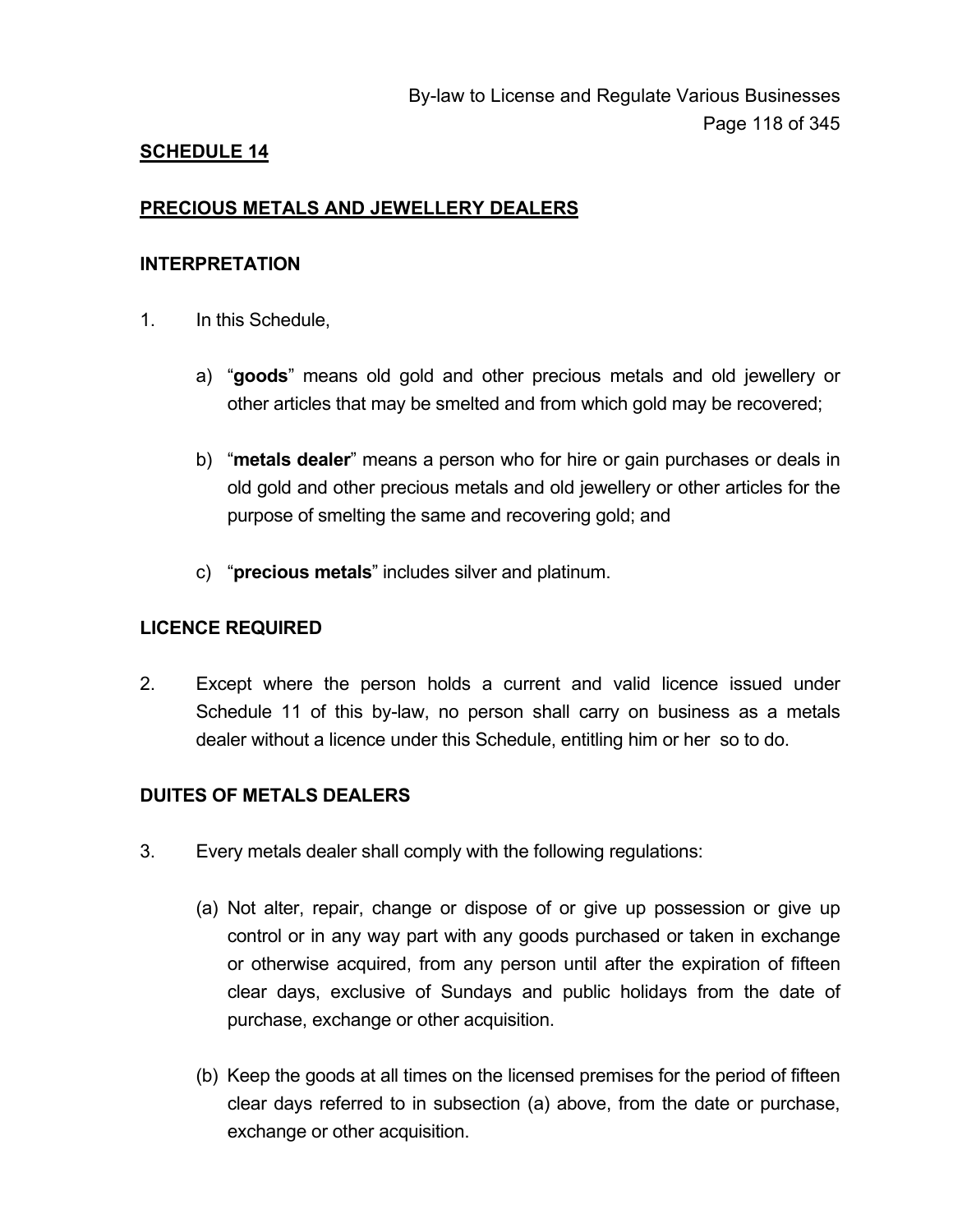- (c) Keep the goods on the licensed premises separate from any other goods previously purchased, taken in exchange or otherwise acquired.
- (d) Not purchase, take in exchange or otherwise acquire any goods for the purpose of smelting the goods and recovering any gold or other precious metals, from any person apparently under:
	- (i) the age of 18 years; or
	- (ii) the influence of liquor.
- (e) Keep and maintain a separate and bound record book approved by the Issuer of Licences in the same manner as required by Schedule 11, entitled "Old Gold, Precious Metals and Jewellery Register".
- (f) Keep and maintain in the record book referred to in subsection (e), a record only of the purchases, exchanges or other acquisitions of goods transacted in whole or in part, directly or indirectly, in the City.
- (g) Enter into the record book referred to in subsection (e), in the English language, legibly written in indelible ink, a record of all goods purchased, taken in exchange or otherwise acquired.
- (h) Enter into the record book referred to in subsection (e), an accurate description of the goods sufficient to identify the goods, including:
	- (i) the quantity, colour, type and commonly known name and trade name, if any;
	- (ii) the name of the maker, manufacturer or any other name and any initials, description of trademark, crest or other symbol, dates and any other inscribed marking;
	- (iii) the name, address, full particulars of identification and description of the person from whom the purchase or acquisition, or with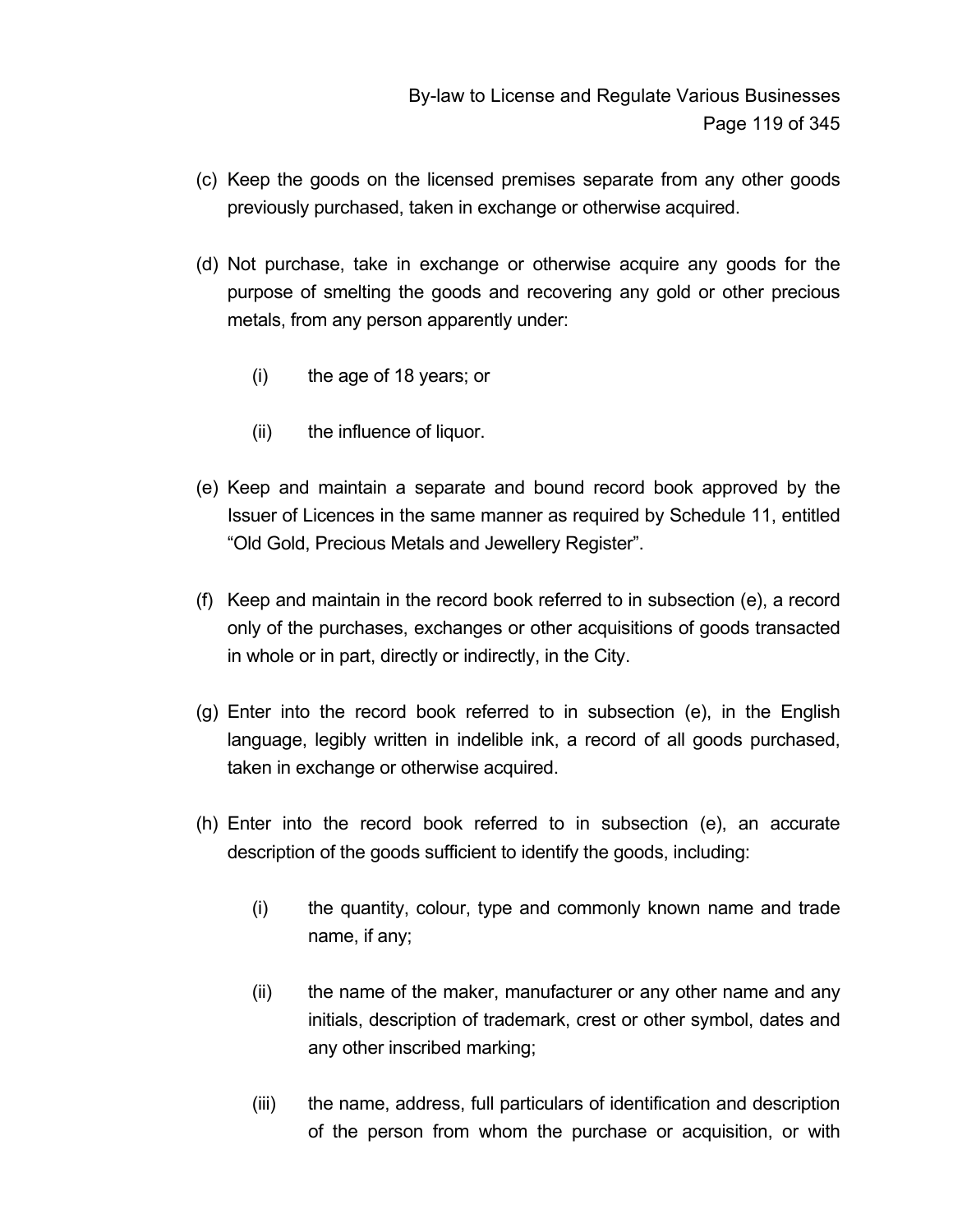whom the exchange was made;

- (iv) the price or other consideration for the goods and a description of the consideration; and
- (v) the date and exact time the goods were purchased, exchanged or otherwise acquired.
- (i) Make the entry referred to in subsections (g) and (h) above, at the time the goods are purchased, exchanged or otherwise acquired.
- (j) Not remove, render illegible, alter or vary or in any way change any entry referred to in subsections (g) and (h) at any time, without prior notice to, and approval of the Hamilton Police Service.
- (k) Not remove any page or part thereof from the record book.
- (l) Not mutilate or otherwise render unreadable, the record book.
- (m) Not remove the record book from the City, without prior notice to, and approval of the Hamilton Police Service.
- (n) Complete a record card in duplicate for each purchase, exchange or other acquisition, in form and content in accordance with a form provided by the Issuer of Licences at the time an entry is made in the record book and file the duplicate copy with the Hamilton Police Service.
- (o) Retain the original record card on file.
- (p) Deliver the duplicate copy of the record cards to the Hamilton Police Service not later than two o'clock in the afternoon on the same day that the entry was made in the record book.
- (q) Produce the record book immediately upon demand by a licence inspector or a police officer for the purpose of such inspection and reproduction of content as may be required.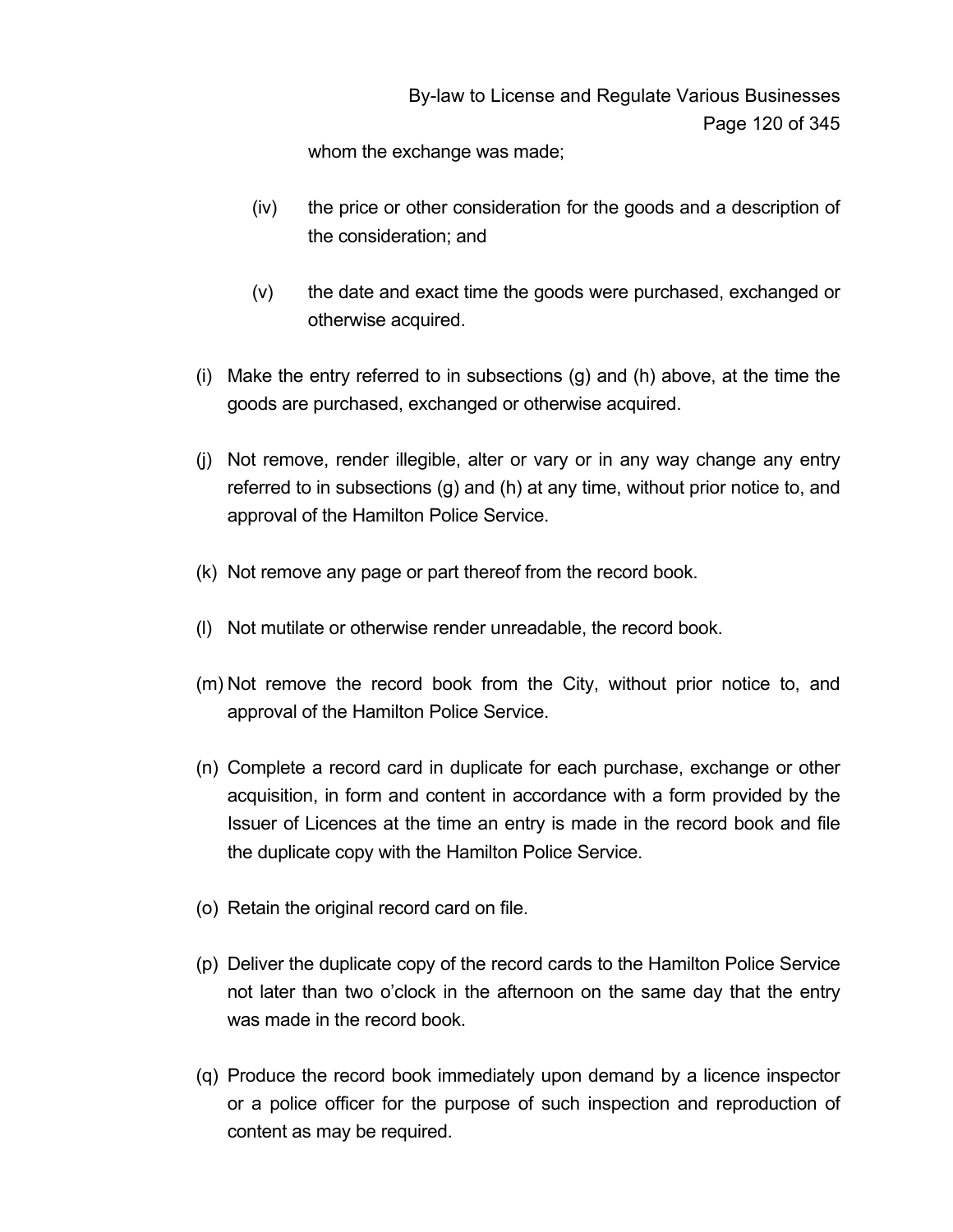- (r) Produce the goods recorded or required to be recorded in the record book and kept on the premises in accordance with this Schedule, immediately upon demand by a licence inspector or a police officer for the purpose of inspection.
- (s) Carry on the business of a metals dealer only at the place, location or site identified in the licence.
- (t) Keep and maintain the place, location or site separate and apart from any other trade, calling, business or occupation carried on upon the premises, by means of counters, partitions, walls or other like barriers.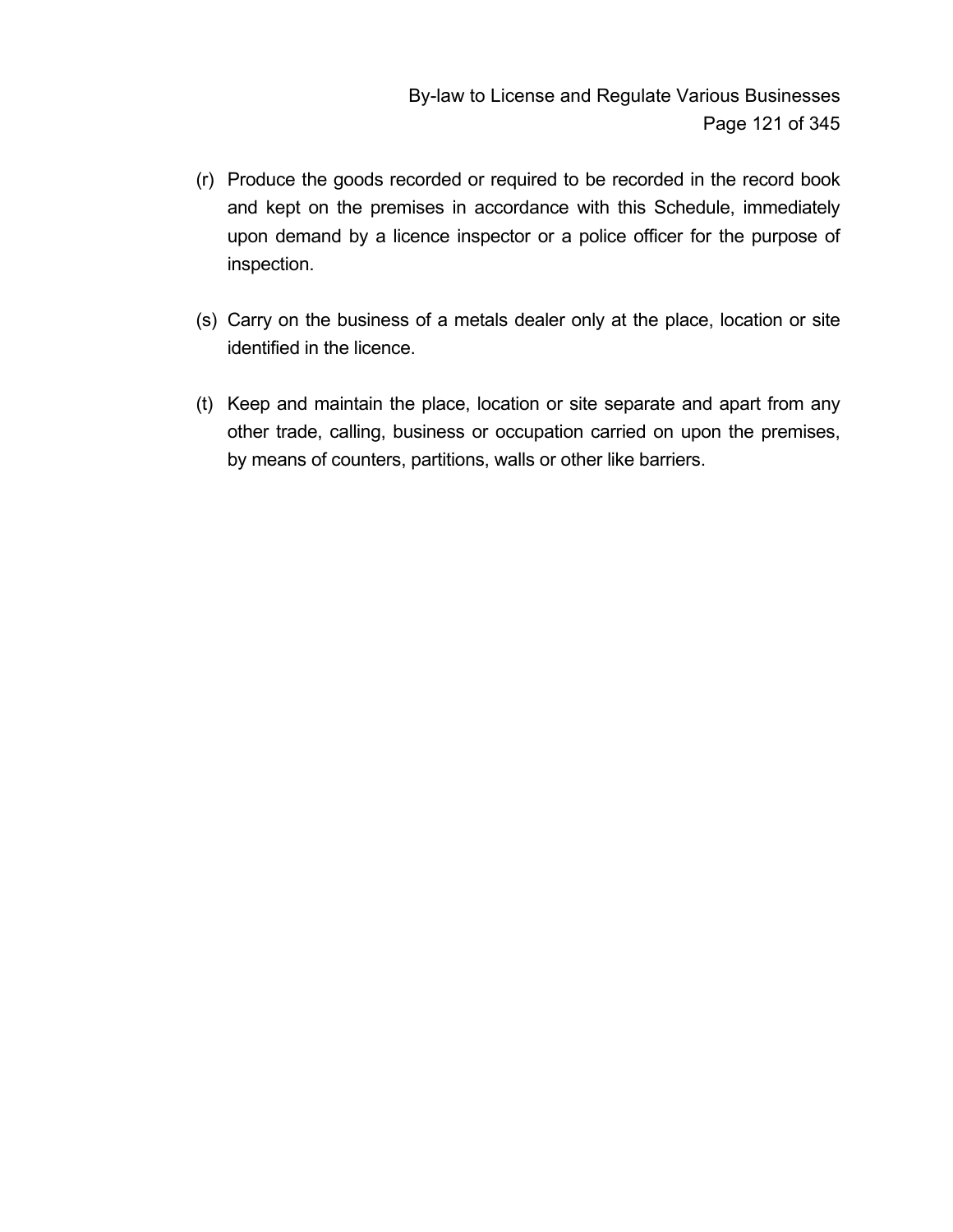## **PUBLIC BATHS**

## **LICENCE REQUIRED**

1. No person shall keep any class or classes of public bath premises operated for profit, without a licence.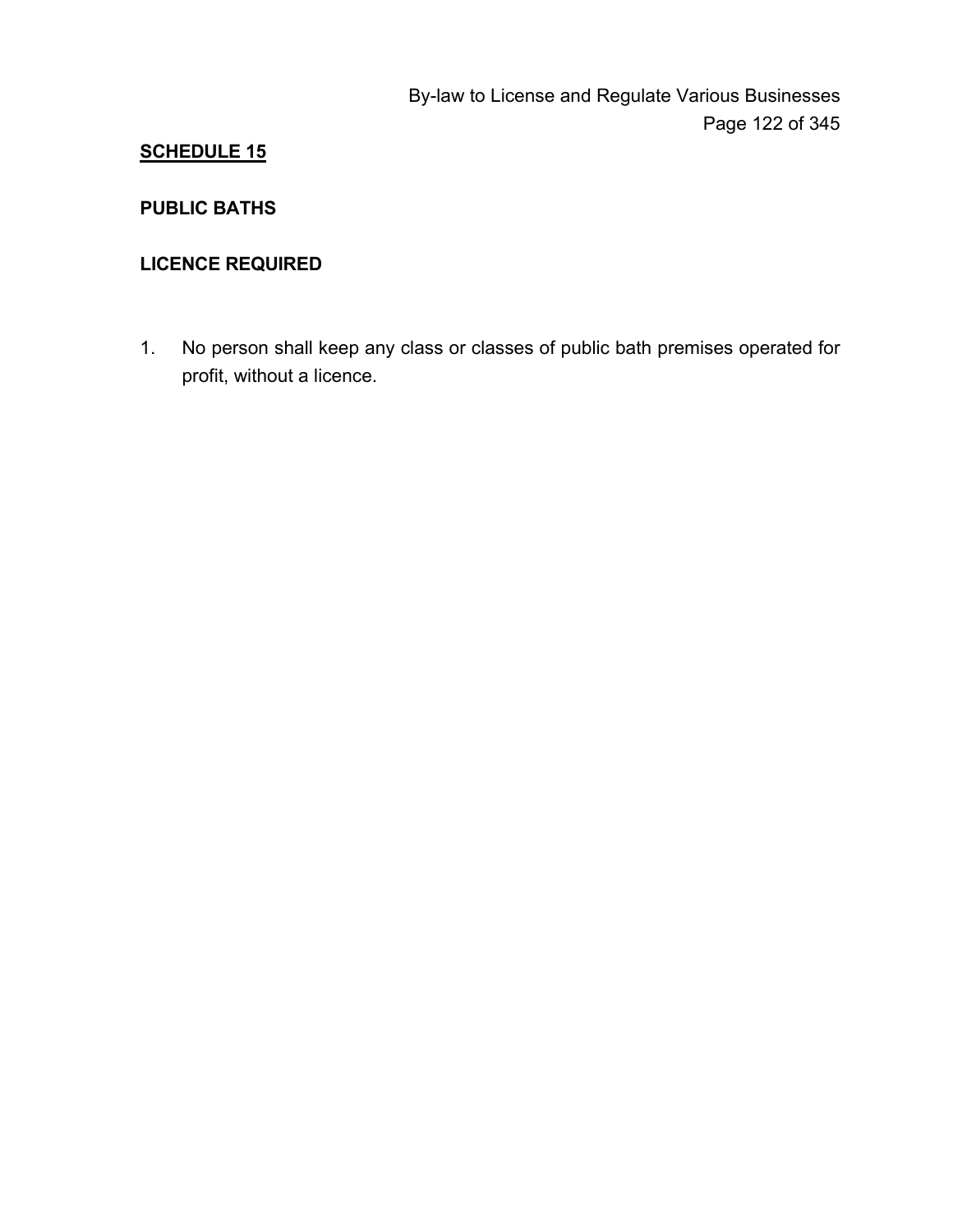### **PUBLIC GARAGES**

- 1. In this Schedule,
	- (a) "**landscaped area**" shall mean an area of land provided and maintained on the same lot on which the building, structure or use is situated, no part of which shall be other than:
		- (i) fully and completely open and exposed to natural light and air and unobstructed above the surface; and,
		- (ii) used exclusively for scenic, recreational or like uses; and,

 Provided that not less than 50% of which shall be natural earth comprised of the natural planting of grass lawns, trees, shrubs and flowers in such manner as to establish and enhance the beautification of the landscaped area and any building or structure on the same lot, and may include a planting strip, but shall not include area used for parking space, manoeuvring space, access or egress driveways or any other vehicular purpose of any kind, nor any area occupied by an accessory building, nor any open space beneath, within or on the roof of any building;

- (b) "**planting strip**" means an area of land growing ornamental shrubs or trees or both, suitable to the soil and climatic conditions of the area of land for the sole purpose of providing a visual barrier or buffer; and
- (c) "**public garage**" means a public garage, parking facility, automobile service station or car wash.
- 2.(1) No person shall in the City of Hamilton, carry on the business of a public garage without first paying the amount of the licence fee and obtaining a licence under this By-law, entitling him or her so to do.
	- (2) Subject to subsection 2(3), every person required to obtain a licence under this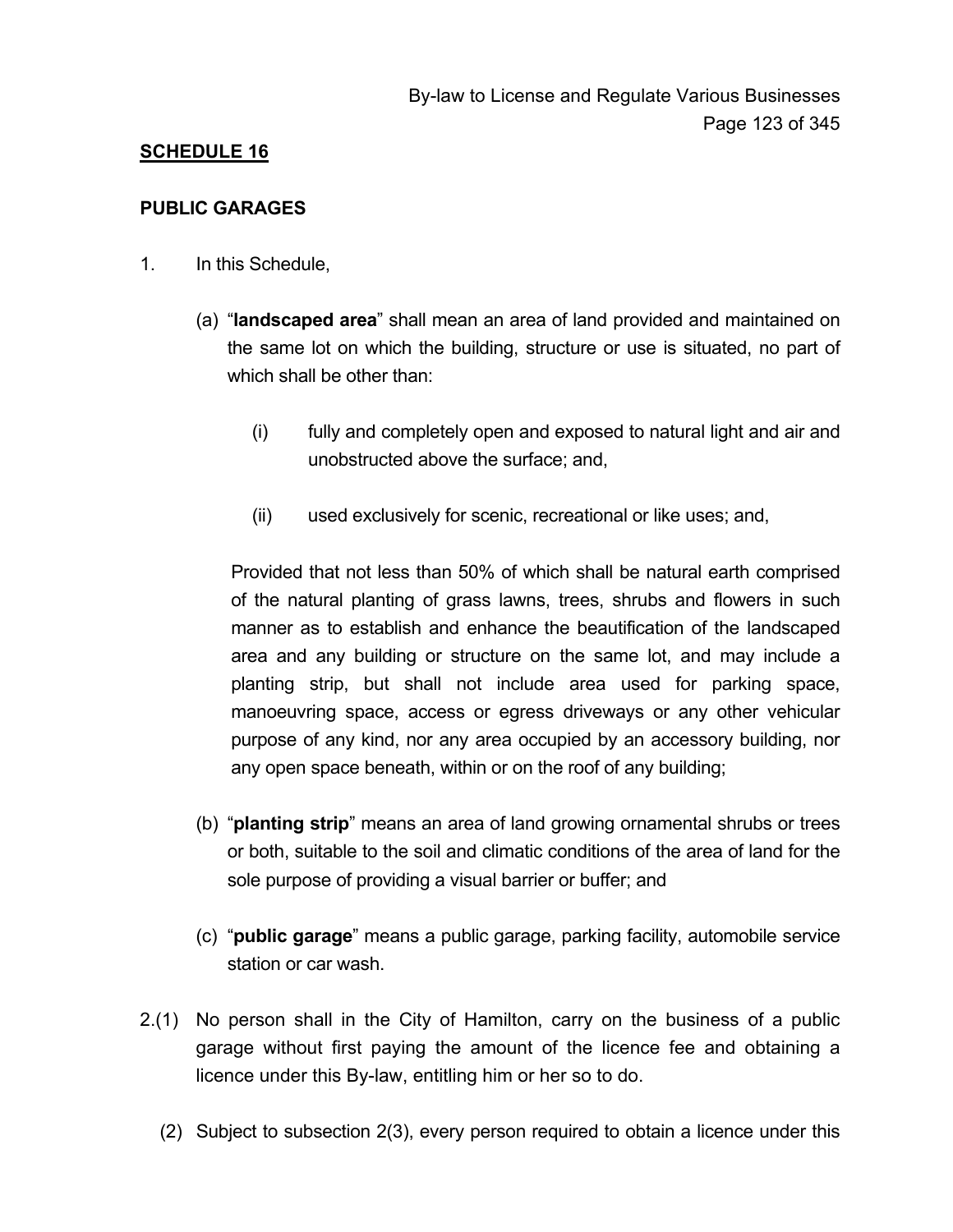By-law to License and Regulate Various Businesses Page 124 of 345

Schedule shall be required to obtain a separate licence and comply with the requirements applicable to each class or licence category, for each class of public garage carried on from the garage.

(3) In the event a garage requires more than one class of licence under this Schedule, the licensee or applicant shall, as the licence fee, pay only the amount applicable for one licence.

## **CLASSES OF LICENCE**

- 3.(1) Any licence entitles the licensee to carry on only such class or classes of public garage as may be specified, and the licensee shall not be entitled to carry on or engage in any class of public garage for which he has not been granted a licence.
	- (2) The various classes of public garage shall be as follows:
		- (a) "Garage A" a building or place where motor vehicles are stored or kept for sale;
		- (b) (i) "Garage B1" a building or place used as a motor vehicle repair shop, including body and fender repairs;
			- (ii) "Garage B2" a building or place used as a motor vehicle repair shop excepting body and fender repairs; and
			- (iii) "Garage B3" a building or place used as a motor vehicle repair shop for body and fender repairs only;
		- (c) "Garage C" an automobile service station, or a building or place where gasoline or oils are stored or kept for sale, except a retail store where any such gasoline or oils are sold in sealed containers only;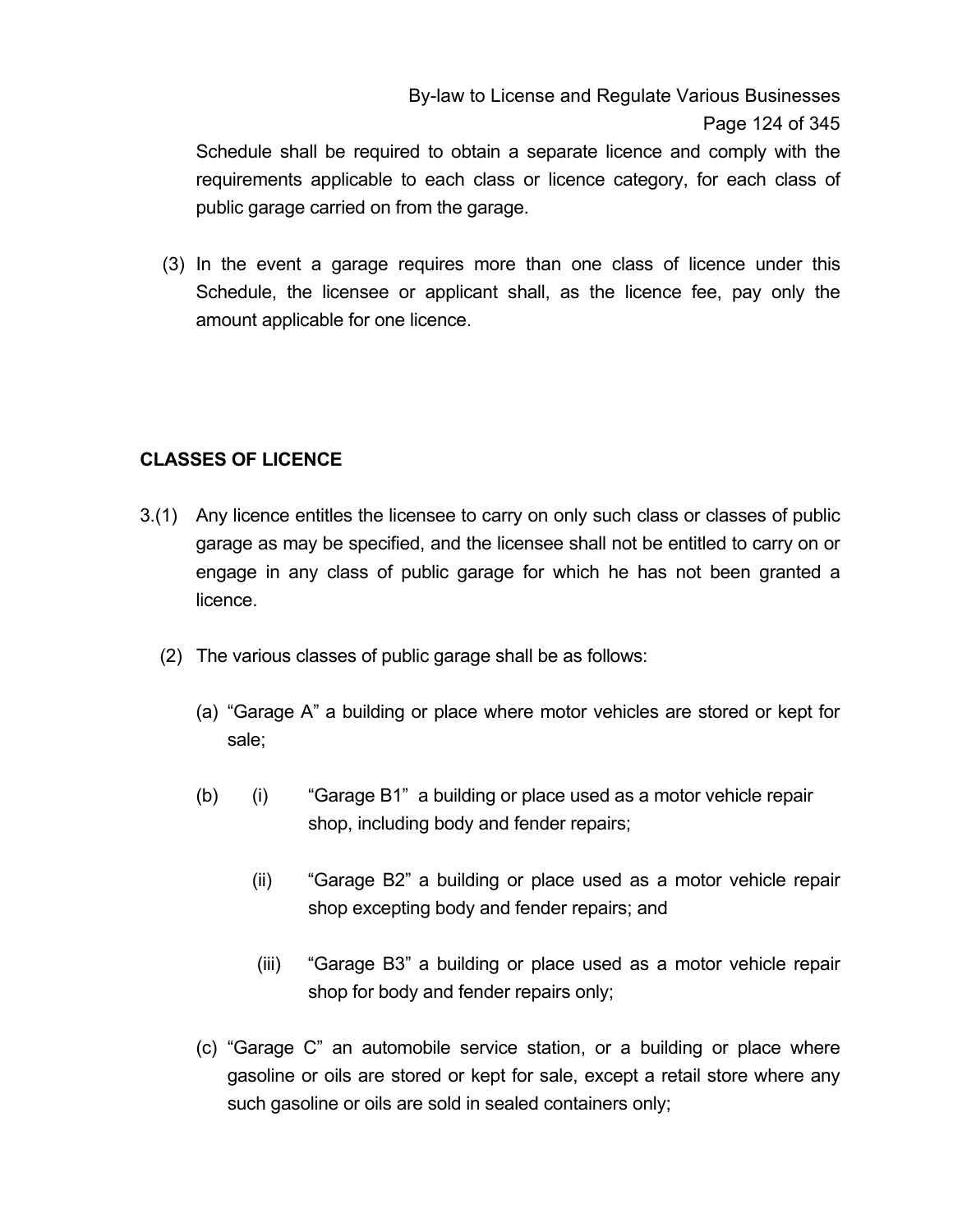- (d) "Garage D" a parking station or a parking lot, provided that the renting of parking space for not more than five motor vehicles, by the operator of an automobile service station licensed as such under this By-law, shall not bring any such automobile service station within this class; and
- (e) "Garage E" a building or place used for washing or cleaning motor vehicles, excepting a licensed public garage without special equipment capable of washing or cleaning more than fifteen motor vehicles in one day.
- 4.(1) For the purpose of this section, "**car wash**" means a building or place used for washing or cleaning motor vehicles as defined in paragraph 3(2)(e).
	- (2) "**car wash, manual**", shall mean a vehicle wash wherein the motor vehicle does not move during washing or is washed only manually by a person but without insertion of a coin into a vending machine or receptacle to commence or continue the washing process.
	- (3) "**car wash, mechanical**", shall mean a vehicle wash wherein the vehicle is driven or towed into the washing bay and does not move during any one or more phases of the washing process and is washed by equipment that is stationary or moves about the vehicle, but without the insertion of a coin into a vending machine or receptacle to commence or continue the washing process.
	- (4) "**car wash, coin-operated**", shall mean a vehicle wash wherein the vehicle is washed either manually or mechanically only upon the insertion of a coin in a vending machine or receptacle to commence or continue the washing process.
	- (5) "**car wash, high-speed mechanical**", shall mean a vehicle wash wherein the vehicle is moved by, on, or along a conveyor system during different phases of the washing process.

## **APPLICATION FOR LICENSE**

5.(1) Every application for a public garage licence shall be in writing and shall show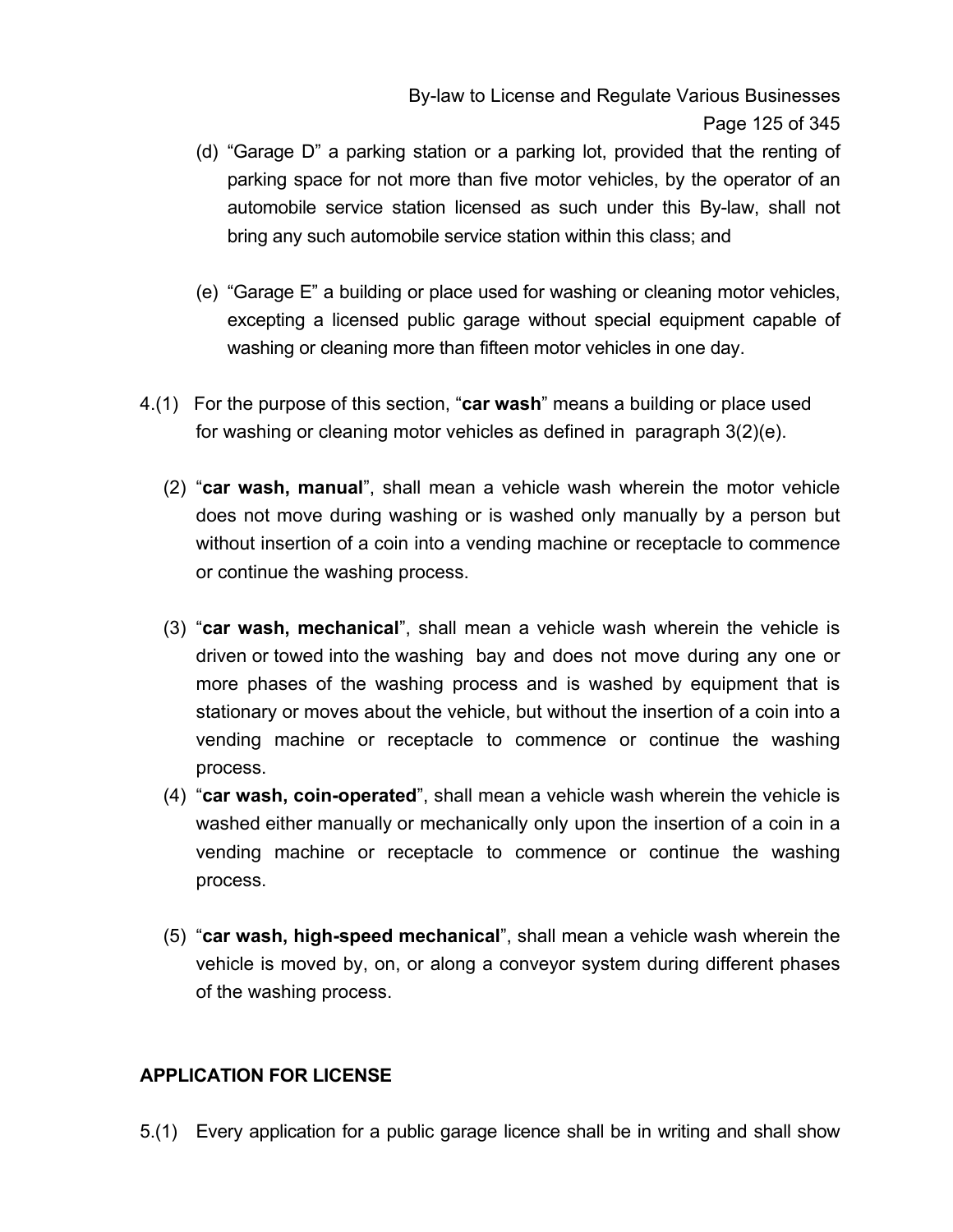By-law to License and Regulate Various Businesses Page 126 of 345

the applicant's name and postal address, the name and address of the public garage or proposed public garage, the class or classes of licence applied for, and a sufficient description of the premises used or proposed to be used, together with sufficient particulars of his arrangements for carrying on the business, and shall be filed with the Issuer of Licences, together with six true copies.

- (2) Save where a similar licence was in force for the previous year with respect to the same premises and there is no change in the relevant information, the application shall be accompanied by a satisfactory plot plan signed by the applicant, with six true copies, based on a registered plan of survey if any, and otherwise in accordance with the actual property lines, drawn to a scale of ten feet to the inch where the area of the site is 25,000 square feet or less, and otherwise to a scale of twenty feet to the inch.
- (3) In the case of a parking lot, the plan shall be substantially in accordance with the form of plot plan and showing,
	- (a) location of the premises, position of adjacent street lines, sidewalks, boulevards, fire hydrants, poles and driveways, and the position and type of use of adjacent buildings, structures and premises, all according to scale and including an indication of the north point;
	- (b) the drainage system and type and specifications of surfacing of all outdoor areas to which motor vehicles will have access, together with complete grade levels and the location and dimensions of all catch-basins and other drainage facilities, the location and dimensions of all fuel pumps and islands, and of all barriers, signs, poles, trees, buildings, structures and things above the level of the paving, and of all access driveways, manoeuvring space and parking spaces, entrances, exits and ramps;
	- (c) in the case of any building or structure, the location of the vehicular and pedestrian entrances and exits, the entrance and exit driveways, the location and grade of ramps within the premises giving access to or from the ground level, the location and size of receiving and exit areas, and where parking tickets or car washing tickets are to be issued, the location and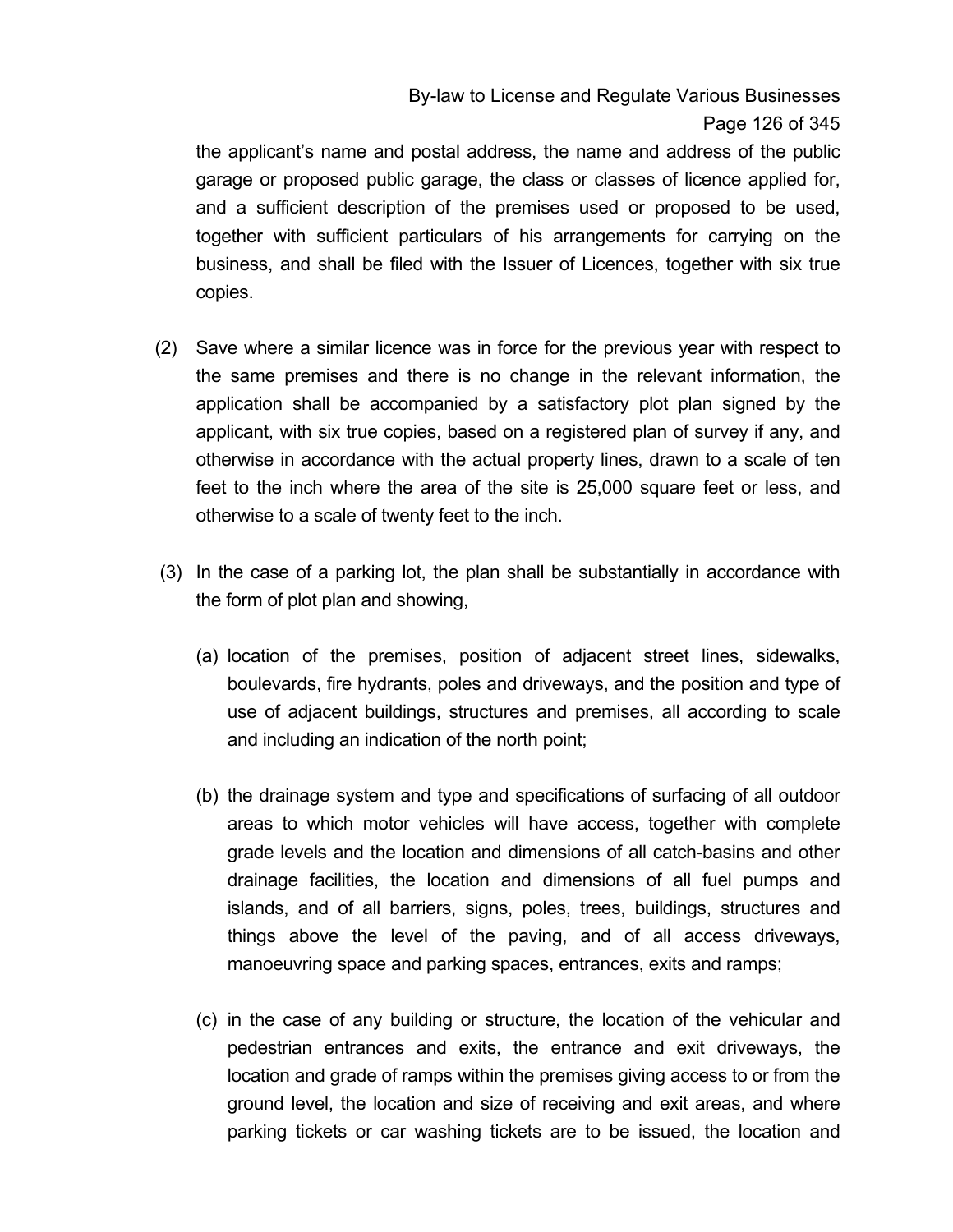nature of ticket-issuing points; and

- (d) landscaping, paving, fencing, markings, bumpers/wheel barriers and lighting where such is required under the applicable zoning by-law of the former municipality in which the premises are located.
- (4) The form of every plot plan other than one for a parking lot shall also be in accordance with the scale and general principles above provided for parking lots.
- (5) In the case of an application for a licence to operate a public garage under a Garage B1, Garage B2 or Garage B3 licence, the applicant shall submit a copy of a current valid Certificate of Approval issued by the Ministry of the Environment pursuant to Section 9 of the Environmental Protection Act, R.S.O. 1990, c. E.19.
- 6. Whenever a licence has been granted for any public garage and the business so authorized has not yet been commenced as a regular business within one calendar year following the issuing of the licence, a public garage licence shall not again be issued for the location in question unless and until a new application has been made and the circumstances of the delay dealt with in a report to the Licensing Committee accompanying the application for a new licence; and in the case of every public garage licence issued, the following words shall appear on the face of the licence:

 "If the business authorized by this licence has not been commenced on a regular basis within twelve months from date of issue, a new licence will not be issued until the circumstances of the delay have been reviewed by the City of Hamilton Licensing Committee."

## **MISCELLANEOUS REGULATIONS FOR ALL PUBLIC GARAGES**

7.(1) Every public garage shall be so designed, constructed and equipped as to be suitable in all respects for the purposes for which it is used or intended to be used, and without restricting the generality of the foregoing,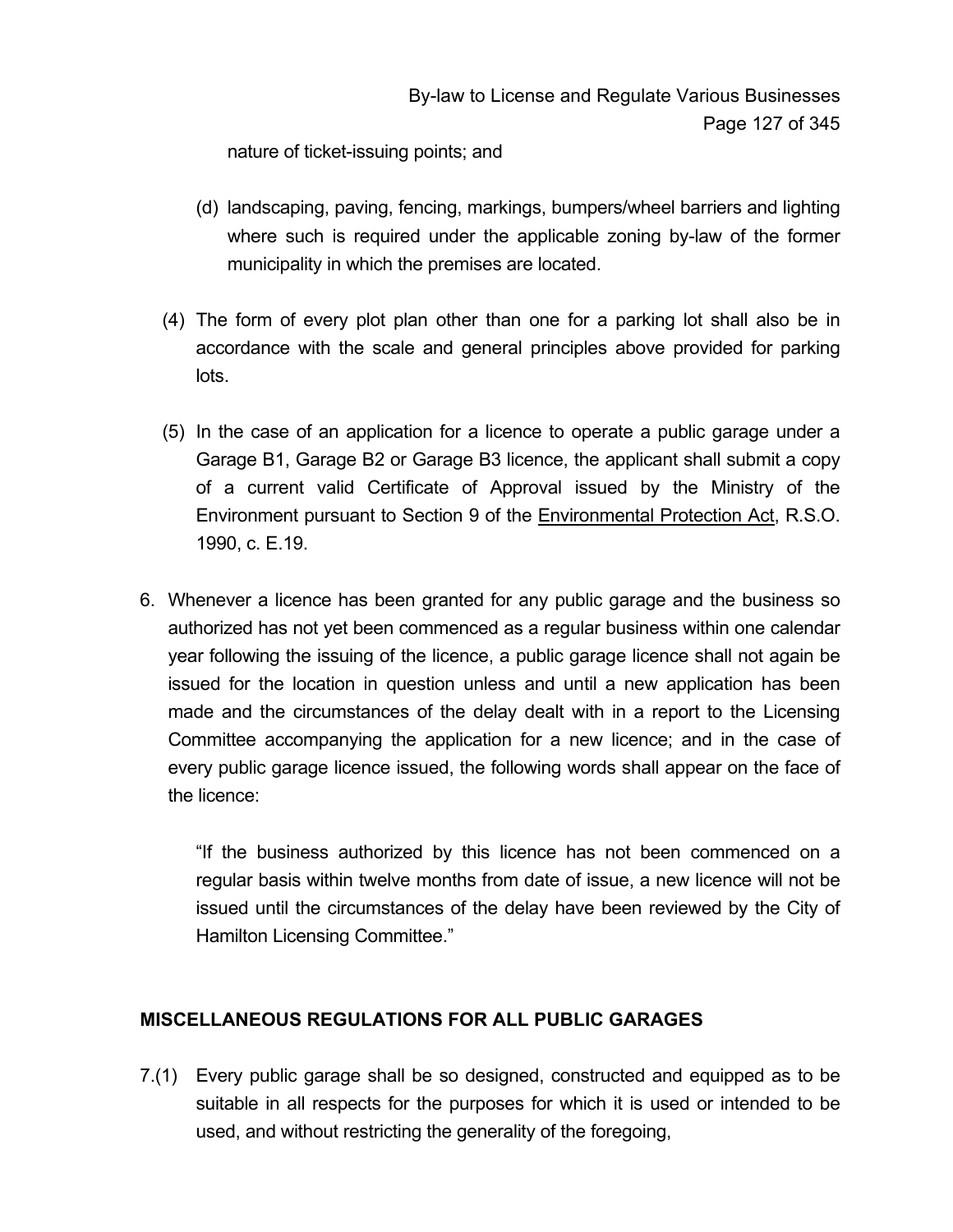- (a) all grades and drainage facilities shall be such as to prevent drainage to any street, sidewalk or other adjoining land;
- (b) all lighting facilities shall be such as not to cause annoyance from direct glare, to persons on the street or on adjoining land;
- (c) all means of ingress and egress shall be in accordance with the plans submitted with the application for licence, or as subsequently authorized and, wherever there is a public sidewalk or curb, shall be by means of an approach ramp installed in accordance with the provisions of the Streets Bylaw 86-77 as amended; and
- (d) every sign shall be so located, and shall have such content, colour and design as not to create any unusual hazard or confusion to any pedestrian or to any driver of a motor vehicle.
- (2) The operator of every public garage shall be responsible,
	- (a) that all signs and required facilities are maintained in conformity with the requirements hereinbefore set forth;
	- (b) that save as may be otherwise lawfully authorized by a licence to use part of the boulevard for the parking of vehicles and motor vehicles, no part of any street, public lane or other public place is used for the parking or manoeuvring of motor vehicles, or in any other manner as if it were part of the public garage premises;
	- (c) that there is no outside storage except of whole motor vehicles in operating condition;
	- (d) that the premises are kept in an orderly and clean condition, without any scrap, debris or refuse left lying about; and
	- (e) that prompt report is made to the Hamilton Police Service, of any motor vehicle which there may be reason to suspect is either stolen or abandoned.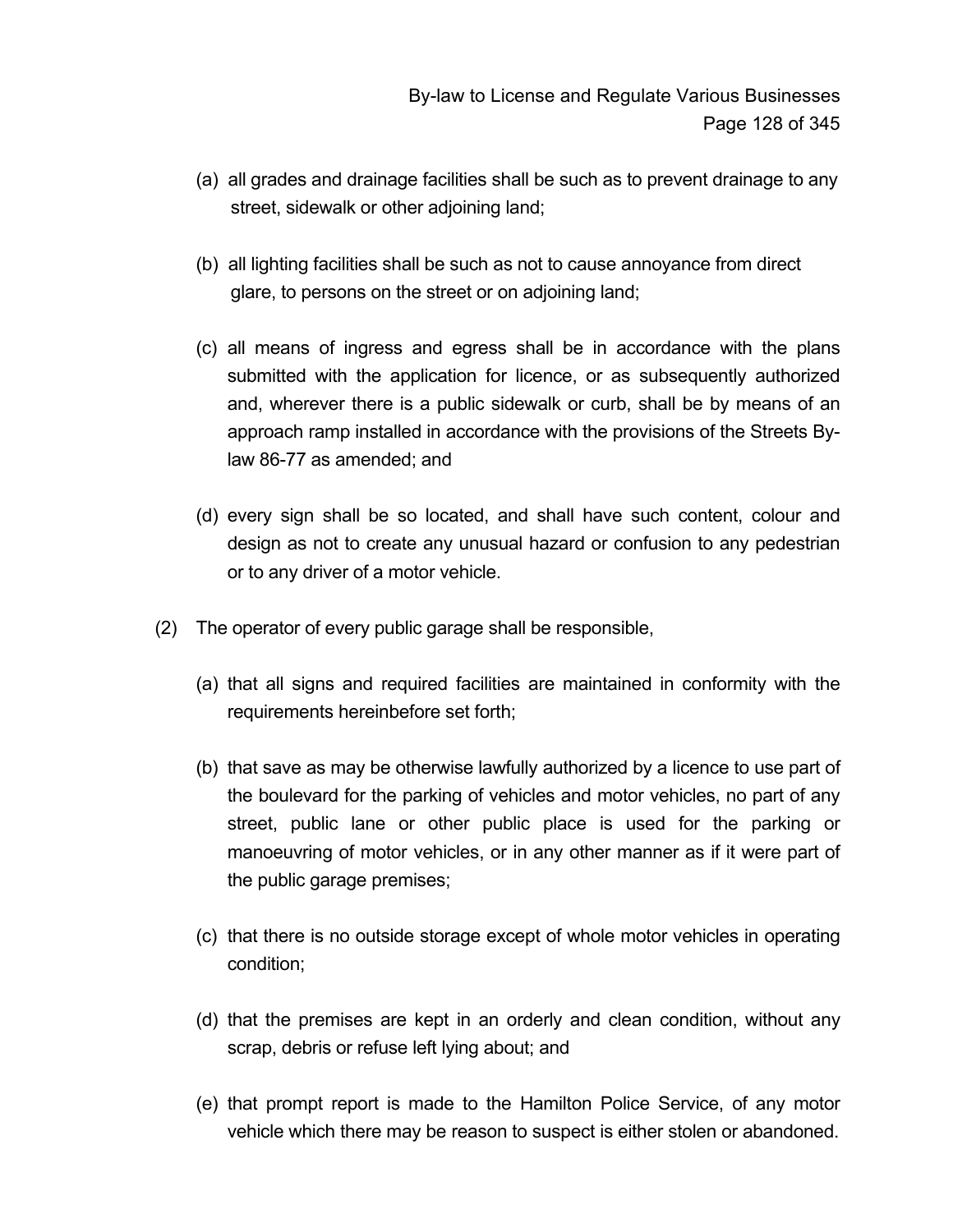### **ADDITIONAL REQUIREMENTS FOR PARKING STATIONS AND PARKING LOTS**

- 8.(1) Every parking station and parking lot shall be so designed, constructed and equipped as to be suitable in all respects for the purposes for which it is used or intended to be used, and, without restricting the generality of the foregoing,
	- (a) a permanent durable and dustless surface that is graded, drained, and paved with concrete or asphalt or a combination of concrete and asphalt shall be provided and maintained on all outside areas to which motor vehicles will have access;
	- (b) save as may be otherwise lawfully authorized by a licence to use part of the boulevard for the parking of vehicles and motor vehicles, all parking spaces and all outside areas to which motor vehicles have access, except exits and entrances, shall be provided with barriers, so designed, constructed, located and otherwise suitable as to prevent any part of a motor vehicle from projecting over any part of a street, public lane or other public place, or within three inches of the boundary of any other adjoining land;
	- (c) there shall be provided at each entrance where it may readily be seen by every driver of a motor vehicle about to enter the premises, a suitable sign no nearer to the ground than seven feet, and no farther from the ground than twelve feet, bearing in clear and legible letters and figures no less than four and no more than twelve inches high, the name of the operator, his business address, and the hours and rates for the parking of motor vehicles;
	- (d) there shall be provided the required sanitary facilities except where the medical officer of health is satisfied that they are not necessary and has given a written waiver which remains unrevoked;
	- (e) all open areas, except areas required to be landscaped, shall be paved with asphalt or concrete, and so graded or drained as to ensure that surface water will not escape to neighbouring lands;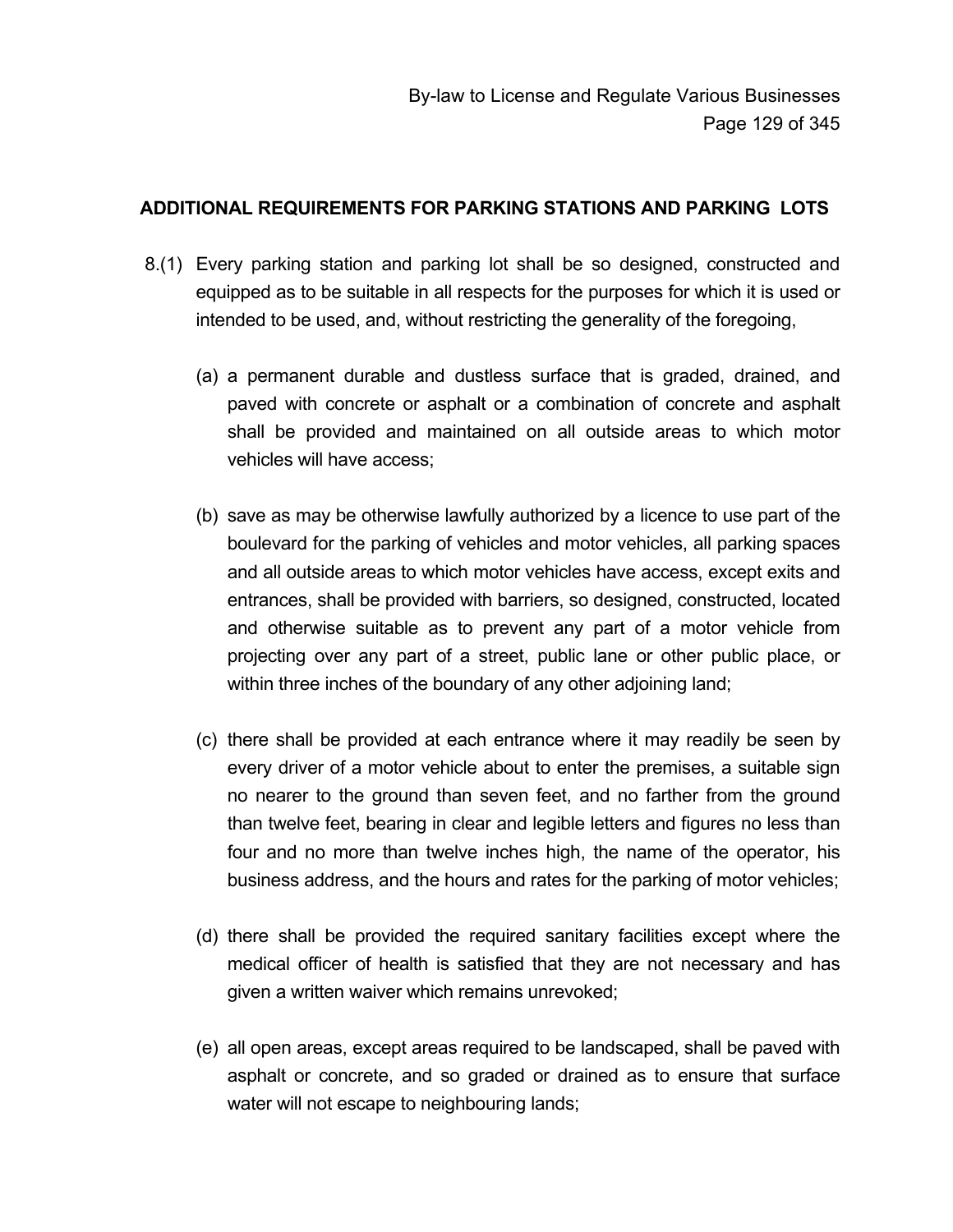- (f) every lighting facility shall be so designed, installed and maintained as to ensure that light is deflected away from all lands designated for residential uses, and any lighting of signs shall similarly be so deflected; and
- (g) lighting shall be provided to a minimum level of 5 foot candles, as measured by readings taken at three feet from the ground, in all areas used for parking and access of vehicles as well as those areas used for pedestrian access to and from the parking areas.
- (2) The operator of every parking station and parking lot shall be responsible,
	- (a) that all signs and required facilities are maintained in conformity with all applicable provisions hereinbefore set forth;
	- (b) that every entrance, exit, and access aisle is kept unobstructed for its full length and width, and that all entry, parking and discharge of vehicles is conducted only as indicated on the plans submitted with the application for licence or as subsequently authorized; Provided that this clause shall not be deemed to prohibit a suitable ticket office or automatic control device which does not contribute to congestion or unreasonably obstruct any means of ingress or egress;
	- (c) that except in the case of a metered or automatically controlled parking station or parking lot, a competent attendant is on duty at all times during business hours as indicated on the sign;
	- (d) that while no parking spaces are available, a suitable notice announcing that fact is prominently displayed at the entrance; and
	- (e) that no person is allowed to loiter about the premises.
- (3) Subject to subsection (4), the operator of every parking station and parking lot shall provide and maintain the facilities as set out in the approved plot plan required by section 5 of this Schedule, which shall be a condition of obtaining or continuing to hold the licence.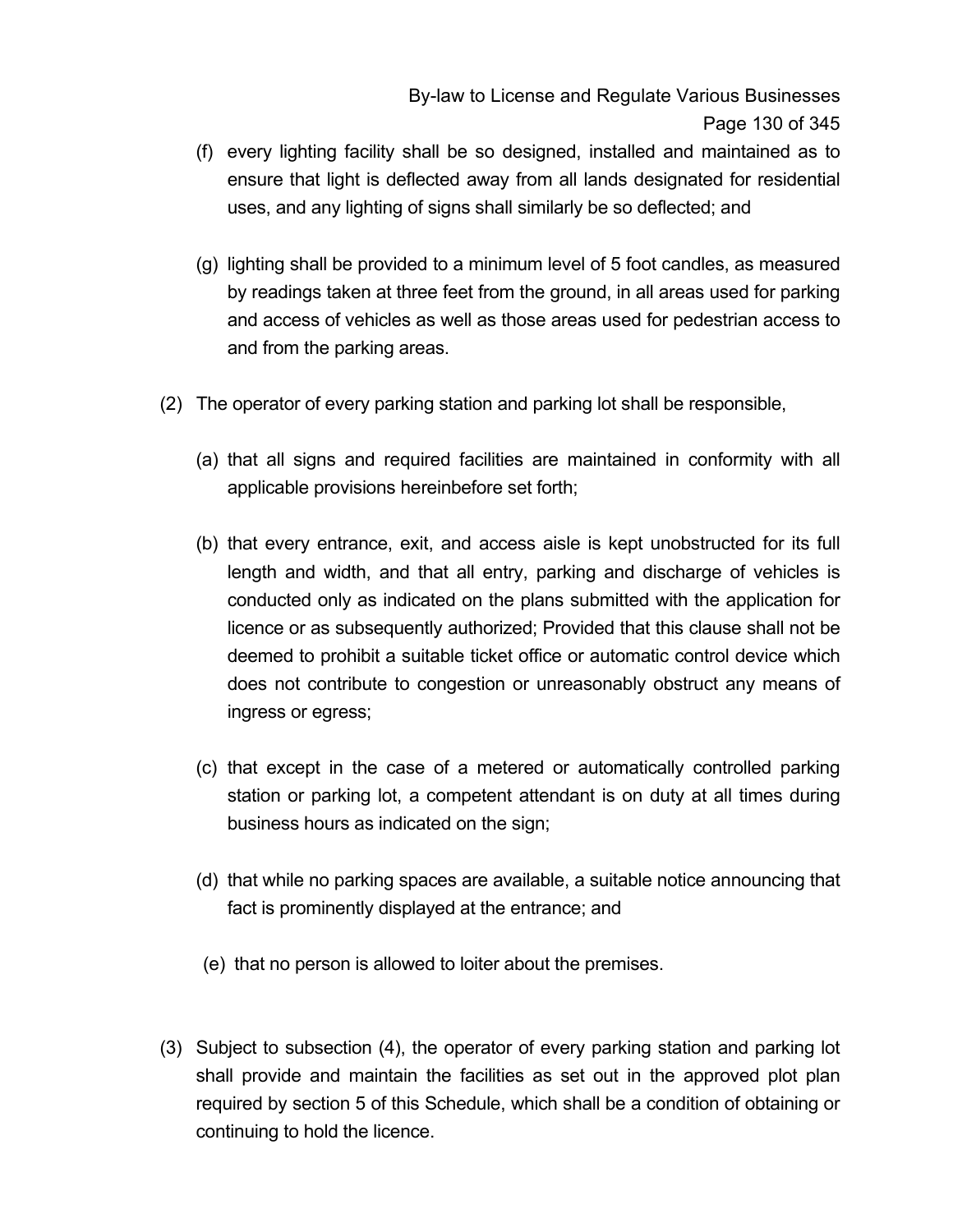- (4) The operator of an existing licensed parking station or parking lot on the date of enactment of this Schedule, whose existing facilities pertaining to landscaping, paving, fencing, markings, bumpers/wheel stops and minimum lighting are not in accordance with the requirements as set out in this Schedule, as a condition of obtaining and continuing to hold a licence, shall:
	- (a) provide a satisfactory plot plan in accordance with section 5 notwithstanding the exemption contained therein; and
	- (b) within one year of the date of enactment of this Schedule, provide the facilities as required, in accordance with the approved plot plan.

## **ADDITIONAL REQUIREMENTS FOR SALES LOTS**

- 9.(1) Every place where motor vehicles are stored or kept for sale shall be so designed, constructed and equipped as to be suitable in all respects for the purposes for which it is used or intended to be used, and, without restricting the generality of the foregoing,
	- (a) all outside areas to which motor vehicles will have access shall be suitably surfaced with asphalt or concrete, or with crushed stone or slag or other as suitable material so treated as to make it dust free and prevent it from spilling or spreading onto any street or other adjoining land; and
	- (b) save as may be otherwise lawfully authorized by a licence to use part of the boulevard for the parking of vehicles and motor vehicles, all parking or storage areas shall be equipped with barriers as hereinbefore required for a parking lot, so designed, constructed and located, and otherwise suitable, as to prevent any part of a motor vehicle from projecting over any part of a street allowance or public lane, or within three inches of the boundary of any other adjoining land.
	- (2) The operator of every place where motor vehicles are stored or kept for sale shall be responsible, that all signs and required facilities are maintained in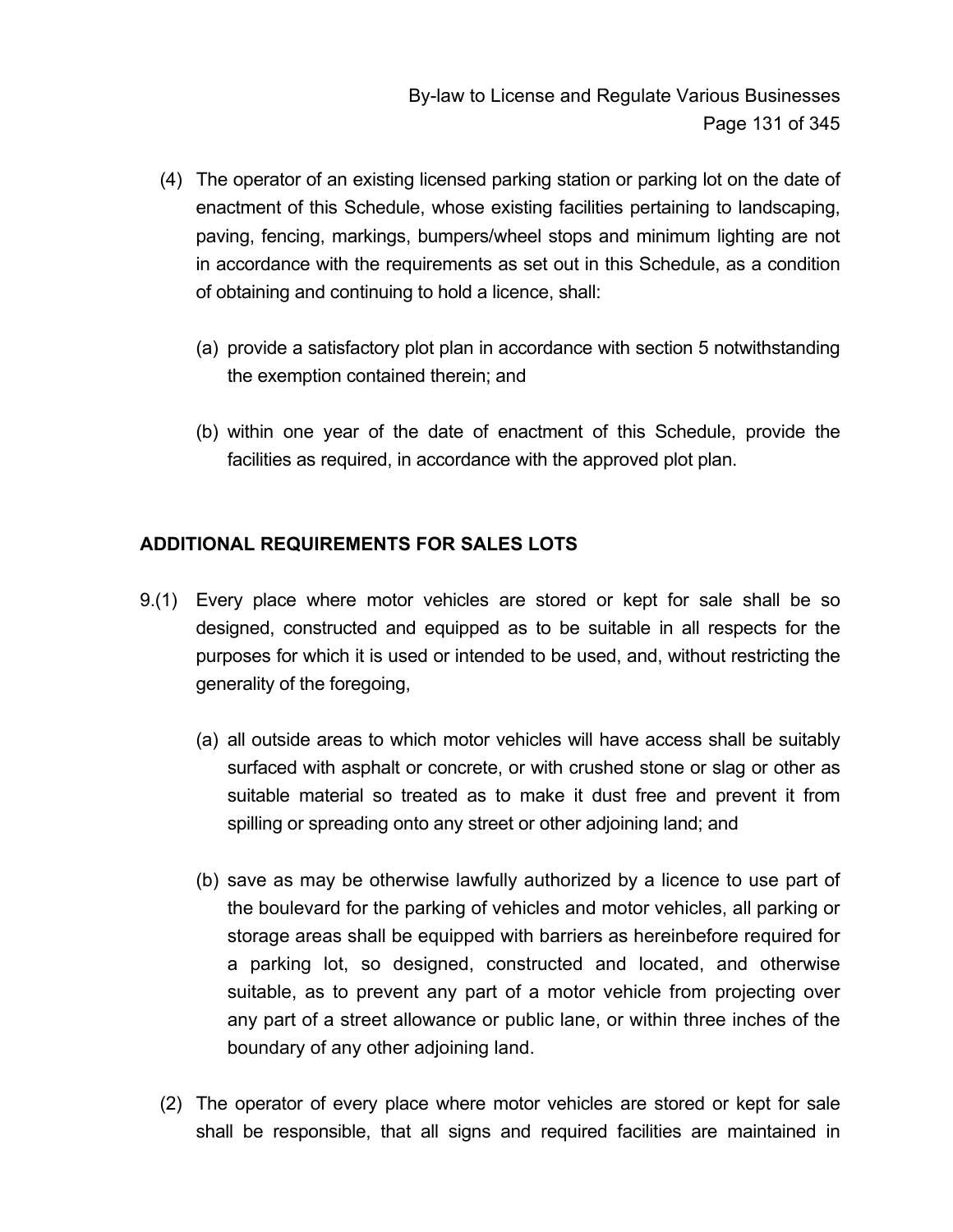conformity with all applicable provisions hereinbefore set forth.

10. Every building or place used for washing or cleaning motor vehicles, except a licensed public garage without special equipment capable of washing or cleaning more than fifteen motor vehicles in one day, shall be in all respects suitable for the purpose, and, without restricting the generality of the foregoing,

## Wash-racks

(a) Every wash-rack and other equipment for washing or cleaning motor vehicles, except steam-cleaning equipment, shall be located within a building; and

## **Surfacing**

- (b) All outside areas to which motor vehicles will have access shall be suitably surfaced with,
	- (i) hot-mix asphalt on macadam base; or
	- (ii) concrete; or
	- (iii) other as hard-surfaced and otherwise suitable material not including loose crushed stone or slag.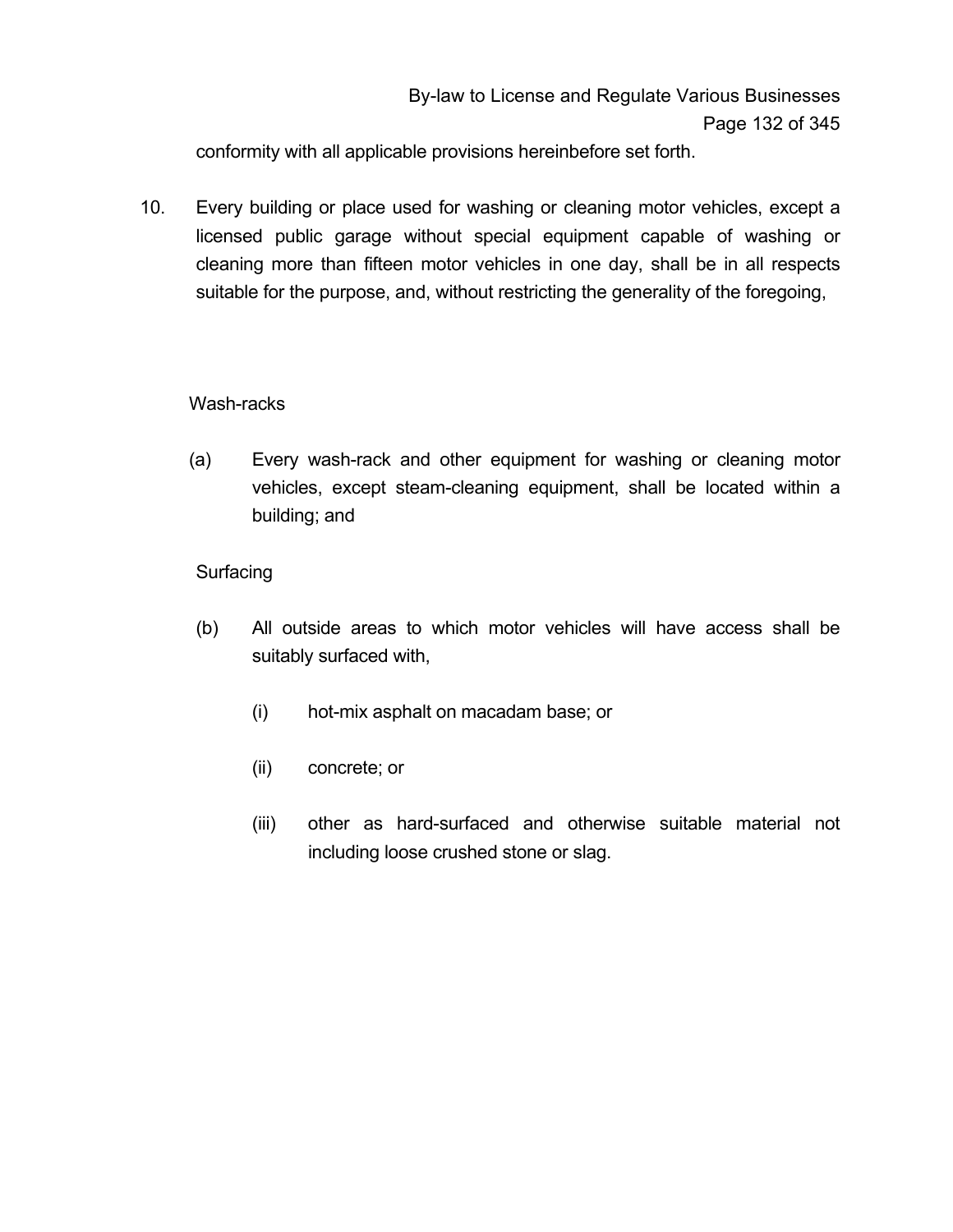### **PUBLIC HALLS AND PLACES OF AMUSEMENT**

#### **LICENCE REQUIRED**

- 1. In this Schedule;
	- (a) "**amusement machine**" means a machine, device or contrivance activated by mechanical or other action or any other means by the user thereof with a view to achieving a desirable result through skill or chance or a combination of both, in terms of points, score, measurement of any other characteristic of the machine, device or contrivance but does not include a pinball machine;
	- (b) "**amusement machine parlour**" means a premises or place on a premises where four or more amusement machines are kept for the amusement of the users thereof;
	- (c) "**billiard parlour**" means a premises or place on a premises on which there is one or more billiard tables or pool tables for hire or gain;
	- (d) "**bingo parlour**" means a premises or place on a premises used as a public hall for the assembly of persons playing bingo;
	- (e) "**Certificate of Inspection**" means a certificate in a form approved by the Medical Officer of Health which sets out the results of the most recent inspection conducted under the Health Protection and Promotion Act and the regulations there under, and which states that the establishment was in compliance with the conditions required for safe handling of food at the time of the inspection;
	- (f) "**pinball machine**" means a machine in which a ball, object, thing, or image, or symbol or sign becomes mobile or otherwise active or visible upon being activated or called into existence or use by mechanical or other action or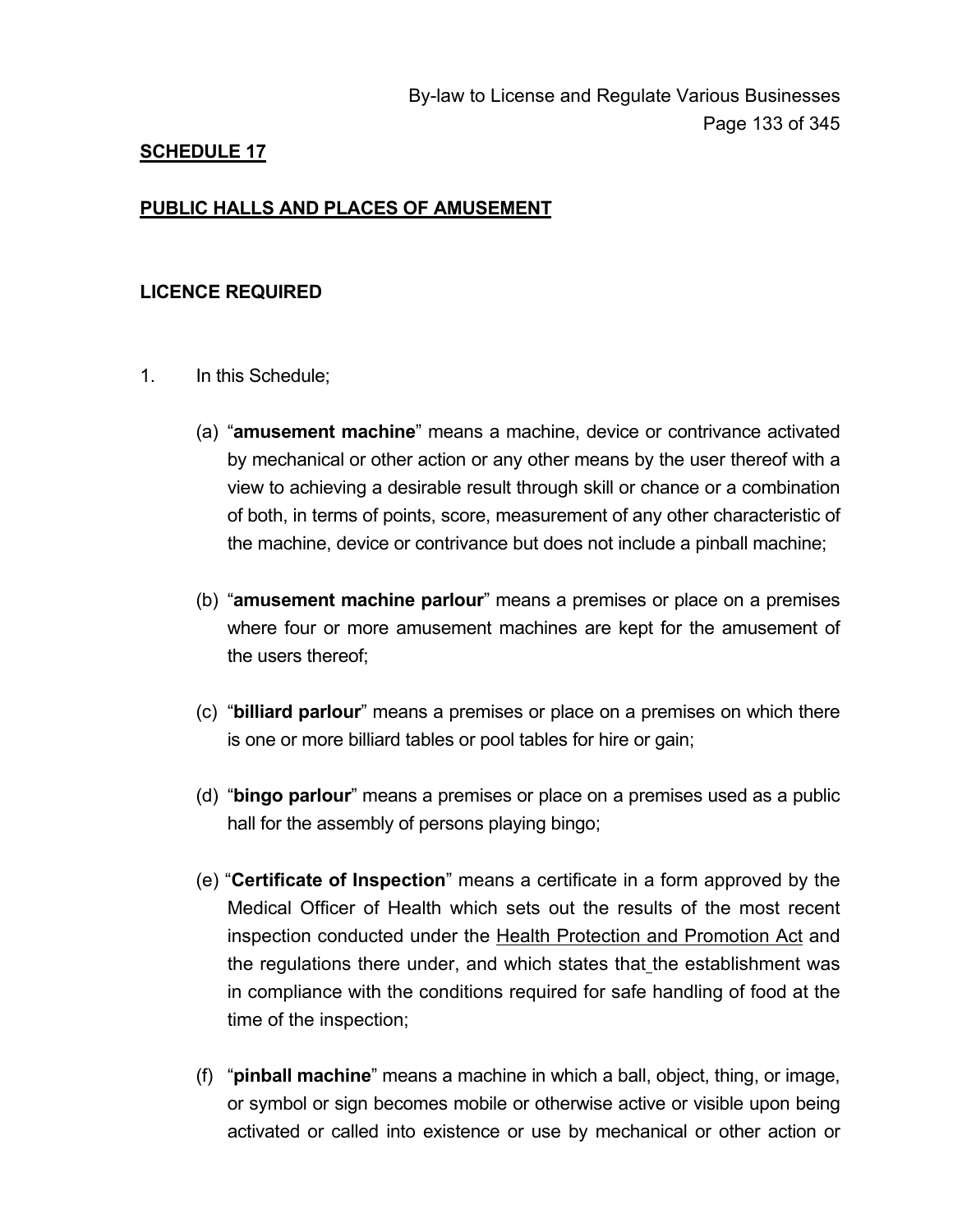By-law to License and Regulate Various Businesses Page 134 of 345

any other means so as to mechanically or otherwise project the ball, object, thing, or image, or symbol or sign through skill or part skill and part chance of the user thereof, upon or under a surface, or on a screen or other viewing surface within a full or part enclosure or not within an enclosure, with a view to achieving a desirable result in terms of points, score, measurement or any other characteristic of the machine, device or contrivance;

- (g) "**pinball machine parlour**" means a premises or place on a premises where four or more pinball machines are kept for the amusement of the users thereof;
- (h) "**place of amusement**" includes a bingo parlour, pinball parlour, amusement machine parlour and all other places of amusement;
- (i) "**proprietary club**" means all clubs other than those in which the use of any billiard, pool or bagatelle table is only incidental to the main objects of the club;
- (j) "**public hall**" means premises or a part thereof, including a portable building or tent, used as a place of assembly which is operated as a business, where members of the public gather for the purpose of any meeting, dancing or entertainment, but does not include premises used solely for religious purposes or a theatre within the meaning of the Theatres Act, R.S.O. 1990, c. T-6, as amended; and
- (k) "**public health inspector**" means a public health inspector employed in the Social and Public Health Services Department.
- 2.(1) No person shall for profit or gain, and no proprietary club shall, directly or indirectly, keep or have any billiard, pool, or bagatelle table on or about the premises which the person or club controls, including a house or place of public entertainment or resort, without a licence entitling the person to do so.
	- (2) Subsection 2(1) does not apply to a restaurant or public hall licensed under this By-law, where not more than two billiard, pool, or bagatelle tables are located on or about the premises, and the use of such tables is incidental to the principal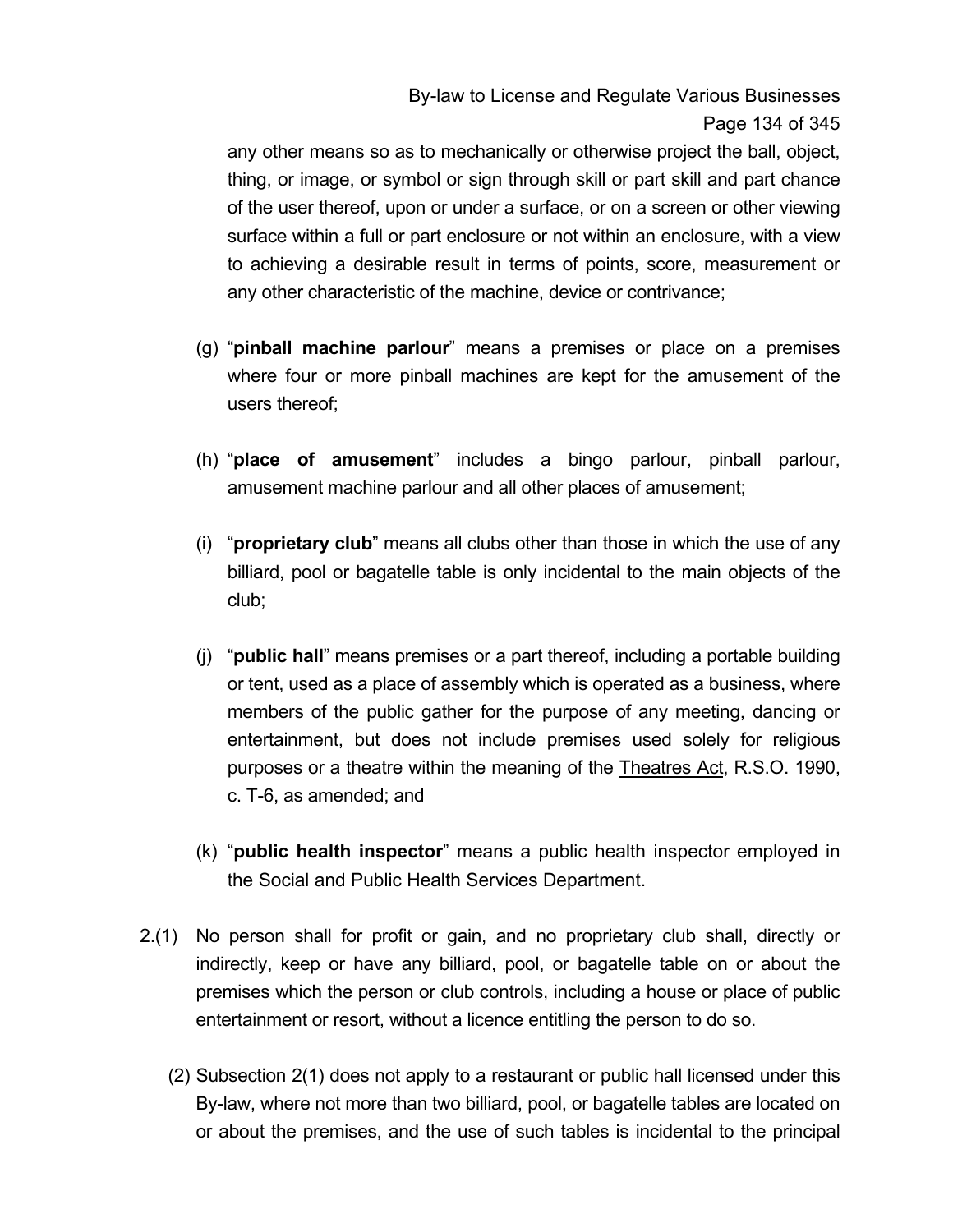# By-law to License and Regulate Various Businesses Page 135 of 345

business of the restaurant or public hall.

- 3.(1) Except as otherwise permitted , no person shall carry on or operate without a separate licence for:
	- (a) an exhibition held for hire or gain;
	- (b) a music hall;
	- (c) a bowling alley;
	- (d) rolling skating rink;
	- (e) skate boarding facility;
	- (f) indoor bicycle facility;
	- (g) motor vehicle racing track;
	- (h) a public hall; or
	- (i) any place of amusement.
	- (2) Every person who operates a place of amusement shall take out a separate licence for each of the following:
		- (a) a bingo parlour.
		- (b) a pinball parlour.
		- (c) an amusement machine parlour.
		- (d) any other place of amusement.
- 4.(1) Without a separate licence to do so, no person shall carry on or operate: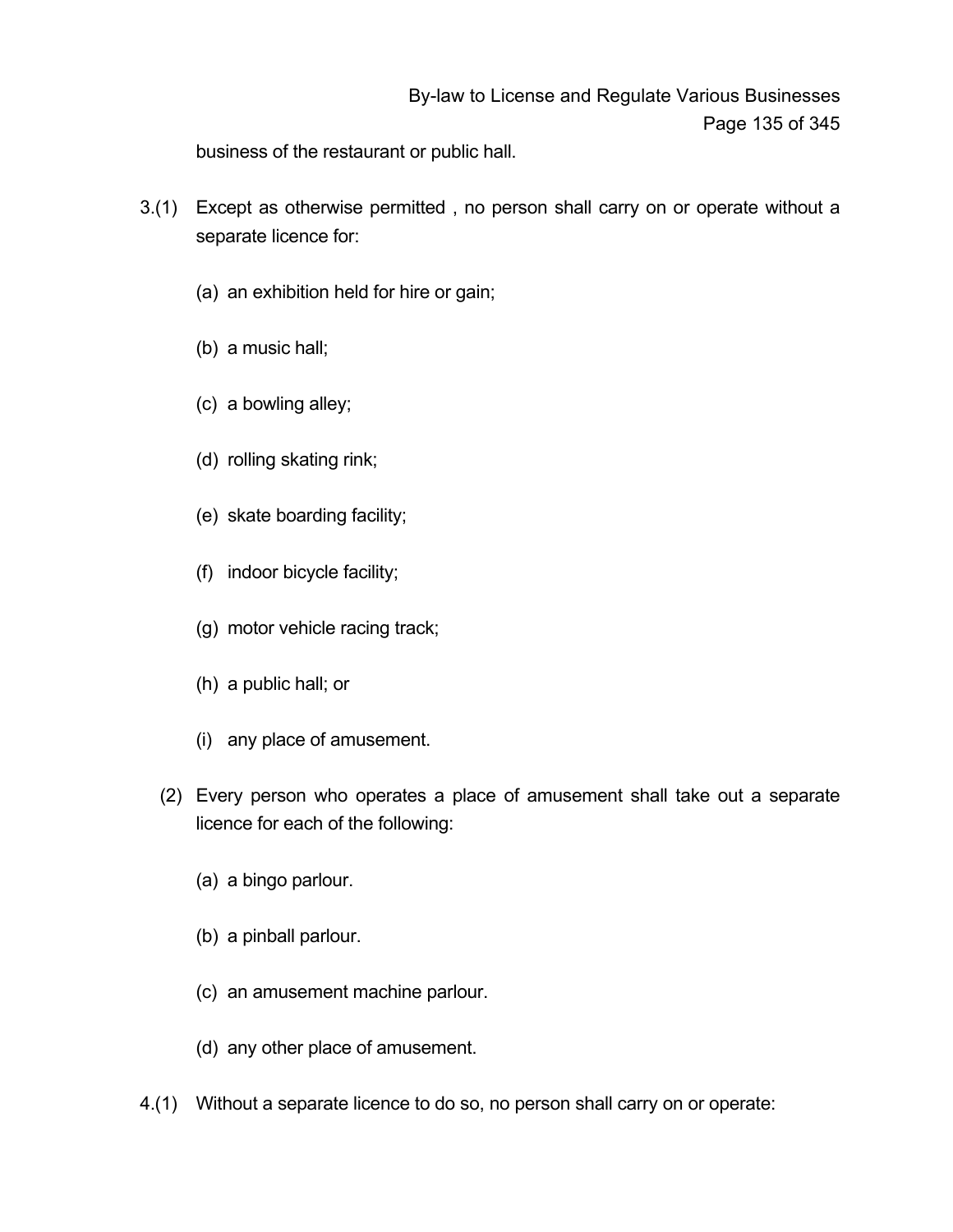# By-law to License and Regulate Various Businesses Page 136 of 345

- (a) an exhibition of waxworks;
- (b) a menagerie;
- (c) circus-riding; or
- (d) any other like shows usually exhibited by showmen including a carnival.
- (2) Except as otherwise permitted, no person shall carry on or operate without a separate licence for:
	- (a) a merry-go-round;
	- (b) a switchback railway;
	- (c) a carousel; or
	- (d) any other like contrivances.
- 5. No licence shall be required for any exhibition or traveling show or any other show or performance held in a licensed public hall.
- 6. Every application for a licence for any public hall or place of amusement shall include particulars of the financial responsibility of the applicant.
- 7. Every application for a licence for any public hall or place of amusement shall include a Certificate of Compliance as issued by the Planning and Economic Development Department pursuant to the Property Standards By-law.
- 8. Every application for a licence for any public hall or place of amusement shall include proof of liability insurance.

### **GENERAL REQUIREMENTS**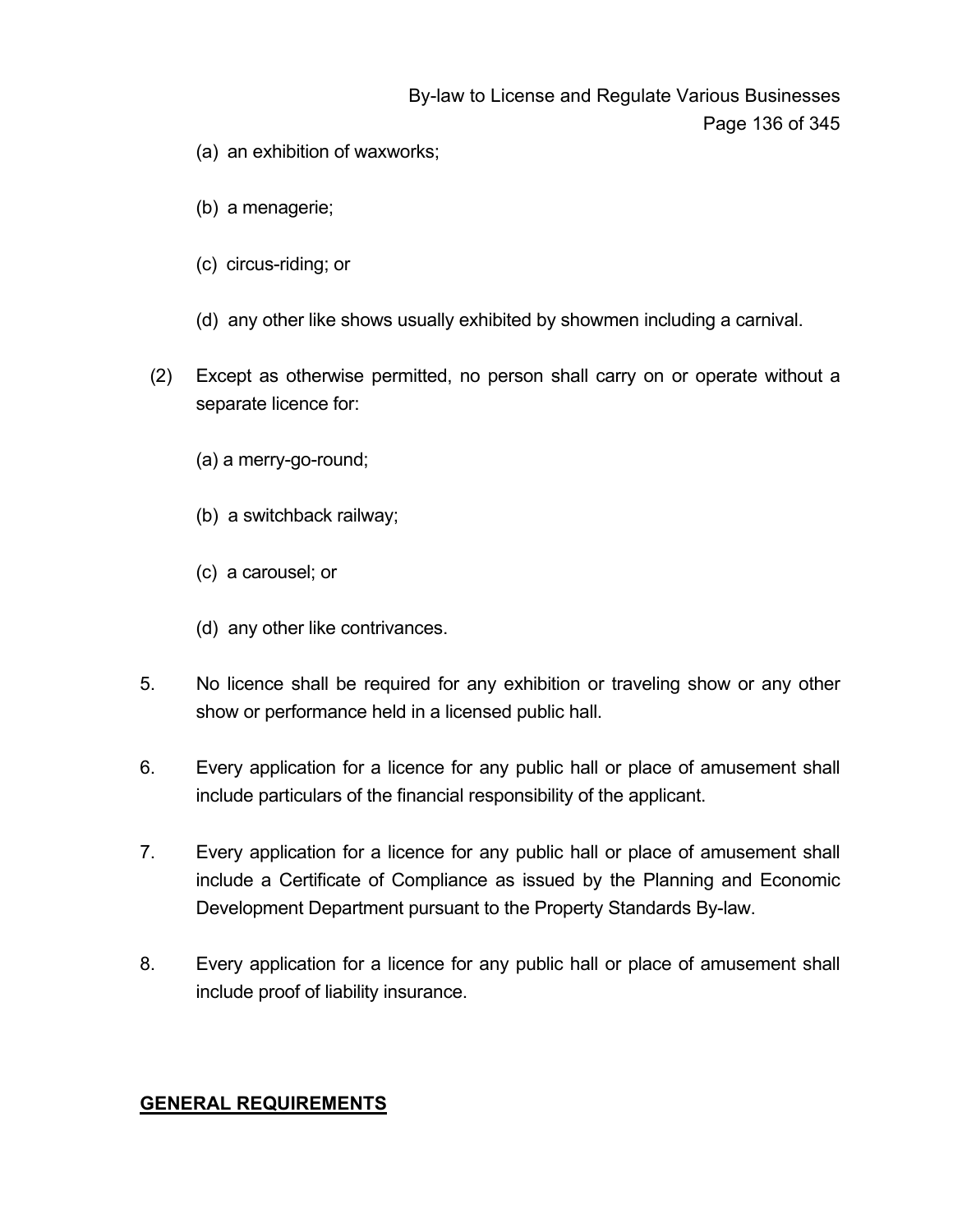By-law to License and Regulate Various Businesses Page 137 of 345

- 9. Every person carrying on or operating any exhibition, show, public hall, place of amusement or amusement contrivance for which a licence is required under this Schedule shall be responsible that the following requirements are observed, namely;
	- (a) A Certificate of Compliance, as issued by the Building and Licensing Division of the Planning and Economic Development Department, pursuant to the Property Standards By-law, for the premises used for carrying on the exhibition, show, public hall, place of amusement or amusement contrivance, shall be provided to the City on a bi-annual basis prior to that year's renewal licence being issued;
	- (b) Proof of liability insurance in the amount of not less than \$1,000,000.00 in accordance with the Amusement Devices Act, R.S.O. 1990, c.A.20, and the regulations there under, or as required by the Issuer of Licences, shall be provided to the City prior to a licence being issued or renewed;
	- (c) There shall not be published, displayed or distributed any advertising matter which is vulgar or indecent;
	- (d) The premises shall be kept clean and orderly and maintained in all respects reasonably suitable for the purpose for which they are used, and, in particular, while open for business and for the period of at least one-half hour before and after, the same shall be kept suitably lighted and ventilated, adequate sanitary facilities shall be available, and no snow or ice shall be allowed to accumulate on any fire escape or other means of egress in such manner or to such an extent as to create any unnecessary danger;
	- (e) Except as hereinafter otherwise provided or as otherwise specifically authorized by law or as provided by by-law, the hours or operation of the premises shall comply with the regulations as set out by the Alcohol & Gaming Commission of Ontario;
	- (f) Subject to the terms and conditions of the charitable gaming licence, a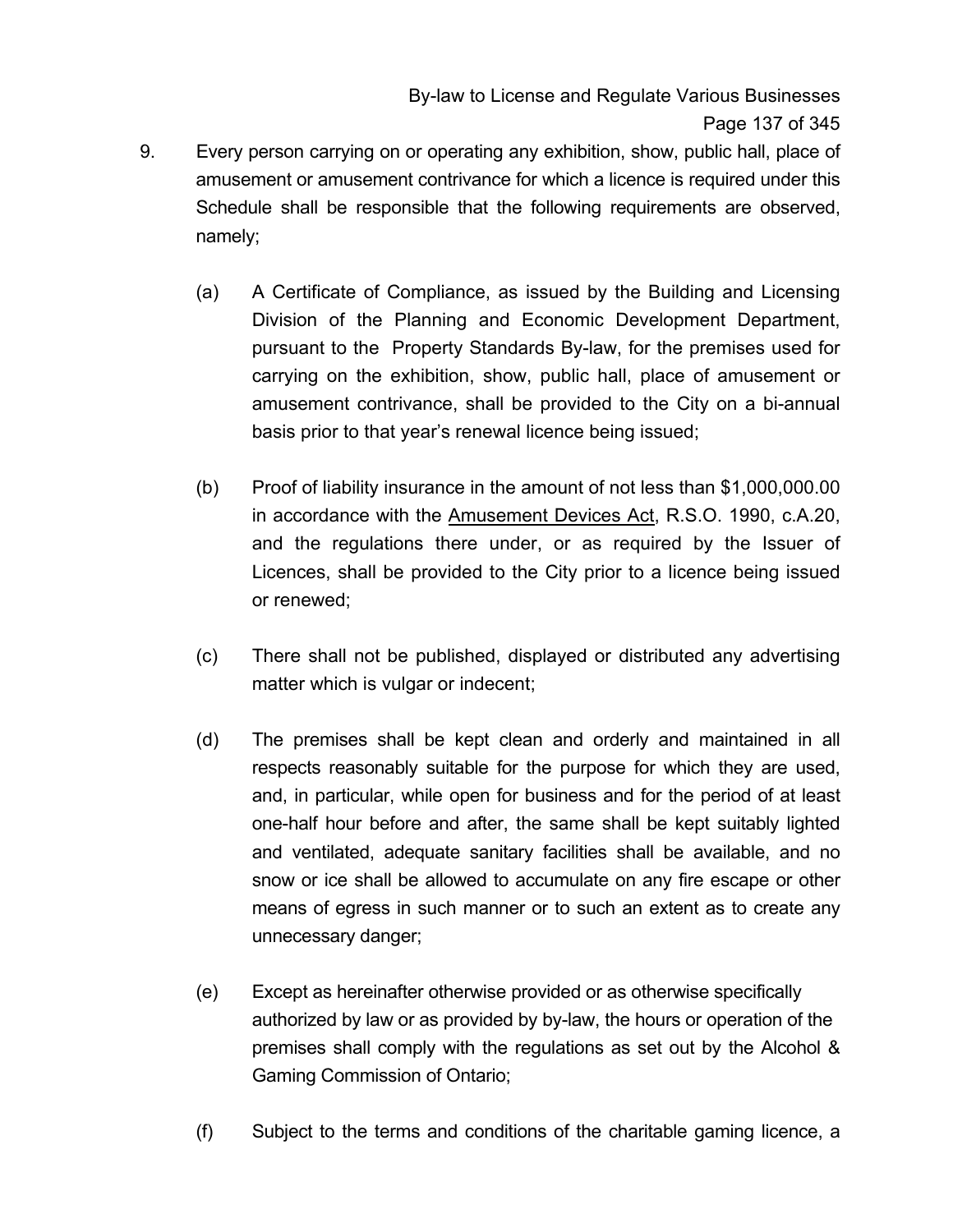# By-law to License and Regulate Various Businesses Page 138 of 345

public hall which may be used to conduct a Monte Carlo event under a provincial charitable gaming licence is permitted to open for the licensed event as per the regulations as set out by the Alcohol and Gaming Commission of Ontario;

- (g) There shall not be allowed in or about the premises any disorderly or unseemly conduct;
- (h) All necessary measures shall be taken to prevent any obstruction of the highway by patrons;
- (i) In case of fire, panic or other emergency or untoward incident, the police and fire departments shall be notified promptly, and there shall be taken such other precautionary or protective measures as may be reasonable needful under the circumstances.
- (j) No amusement ride shall be operated unless the licence holder has submitted to the Issuer of Licences:
	- (i) a licence to carry on the business of operating amusement devices issued by the Director under the Amusement Devices Act; and
	- (ii) a current permit for each amusement device signed by an inspector employed by the Technical Standards and Safety Authority.

### **SPECIAL REGULATIONS**

#### Bowling Alleys

10.(1) Notwithstanding the provisions of section 7 of this Schedule respecting hours, the business hours of a bowling alley on Monday, Tuesday, Wednesday, Thursday and Friday may be extended until one o'clock in the morning of the following day, but the keeper shall be responsible, that no person under the age of fourteen years shall be allowed to be on the premises after nine o'clock in the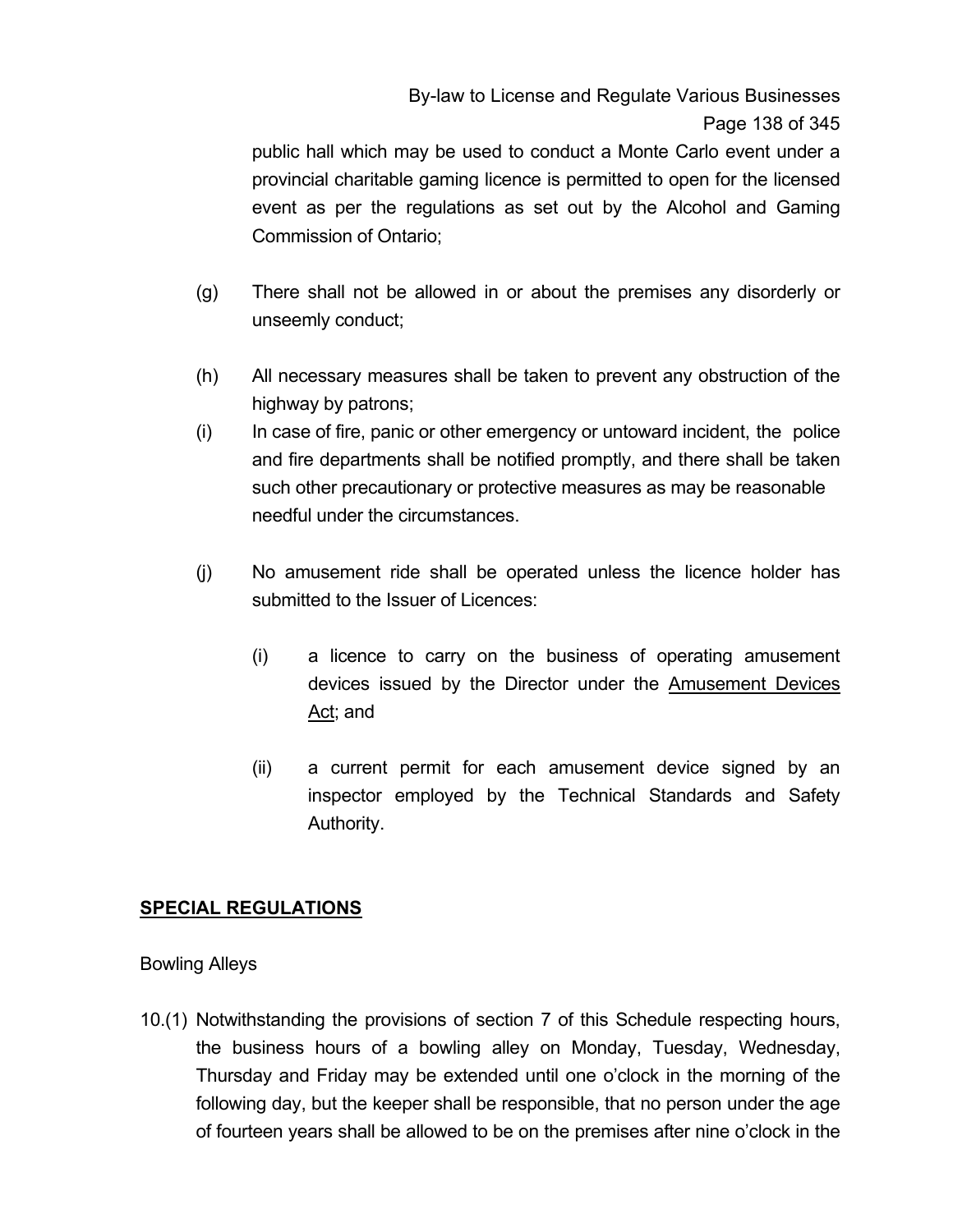By-law to License and Regulate Various Businesses

#### Page 139 of 345

afternoon or before eight o'clock in the forenoon of any day unless accompanied by one of his or her parents or a responsible adult.

### Public Halls

 (2) Every keeper of a public hall shall be responsible that the following requirements are observed, namely:

Undesirable Activities

 (a) No indecent or disorderly performance or other such undesirable activity shall be allowed in or about the licensed facility; and

### Dances

(b) When dancing is held in a public hall, other than a bona fide private dance held by a private person or a bona fide religious, charitable, patriotic or fraternal organization, notwithstanding the provisions of subsection 9(5) of this Schedule respecting hours, the hours of operation of the premises shall comply with the regulations as set out by the Alcohol and Gaming Commission of Ontario.

 Provided that nothing herein shall be deemed to prohibit the continuance of any dance on New Year's Eve, until three o'clock of the following morning.

### Bingo Parlours

- (3) Notwithstanding any provision of this Schedule, a person shall carry on or conduct the hours of operation of a bingo parlour in compliance with the regulations as set out by the Liquor Licence Act and its regulations.
- 11. The premises of the following places of amusement or entertainment shall be closed and remain closed on all other days except Saturday, as follows:
	- (a) Roller Rinks, from one o'clock in the forenoon until six o'clock in the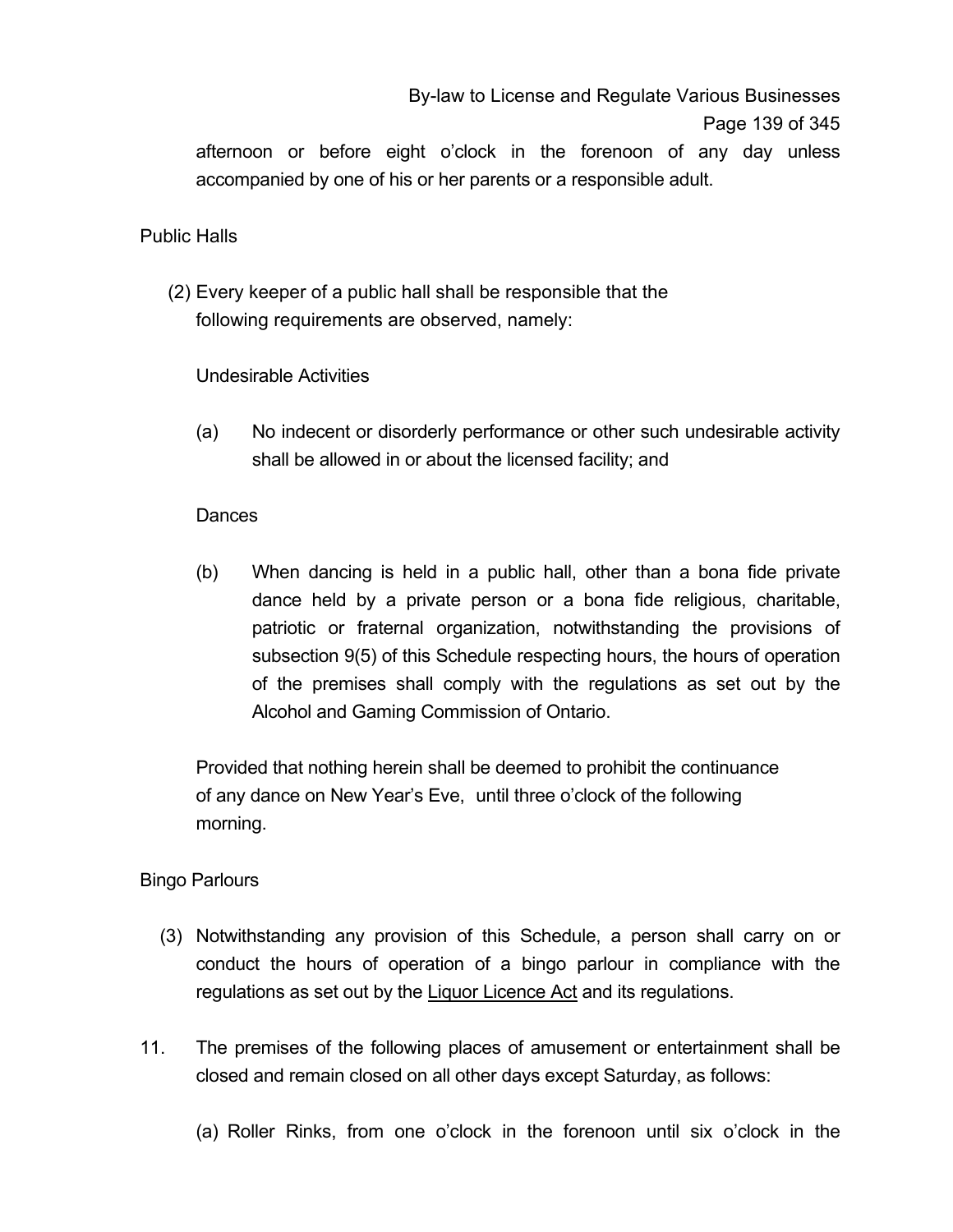forenoon of the same day.

- (b) Billiard Parlours, from three o'clock in the forenoon until eight o'clock in the forenoon of the same day, except that any pinball machine and amusement machine on the premises shall be closed and remain closed from twelve o'clock midnight until eight o'clock in the forenoon of the following day.
- 12. No person to whom a licence has been issued to carry on or engage in the business of a billiard parlour shall permit or cause to be permitted any person less than 14 years of age to be within the billiard parlour after nine o'clock in the afternoon and before eight o'clock in the forenoon of the following day.
- 13.(1) No person shall erect, construct, operate or maintain a race track for the purposes of racing motor vehicles or motor cycles or conduct or take part in races between any type of motor vehicles within the city without a licence having been obtained to do so, and except in accordance with the provisions of this by-law.
	- (2) No such race track shall be erected or operated in the City except within that part of the Fifth Concession bounded on the east by Brock Road and on the west by the Town line between the former Township of West Flamborough and Beverly.
	- (3) (a) No track shall be erected upon a parcel of land having an area of less than forty-five acres, and such parcel of land shall be fenced with a fence of height of at least four feet constructed of standard heavy weight 9 gauge wire farm fence or heavier.
		- (b) In addition to the aforementioned fence, the Licensee shall also place chicken wire along the farm fence from a point commencing at the pit area to the northern boundary of the property.
	- (4) The licensee shall implement and maintain a tree planting program, whereby commencing at the race tracks' frontage on Concession 5, cedar trees shall be planted around the perimeter of the race track property.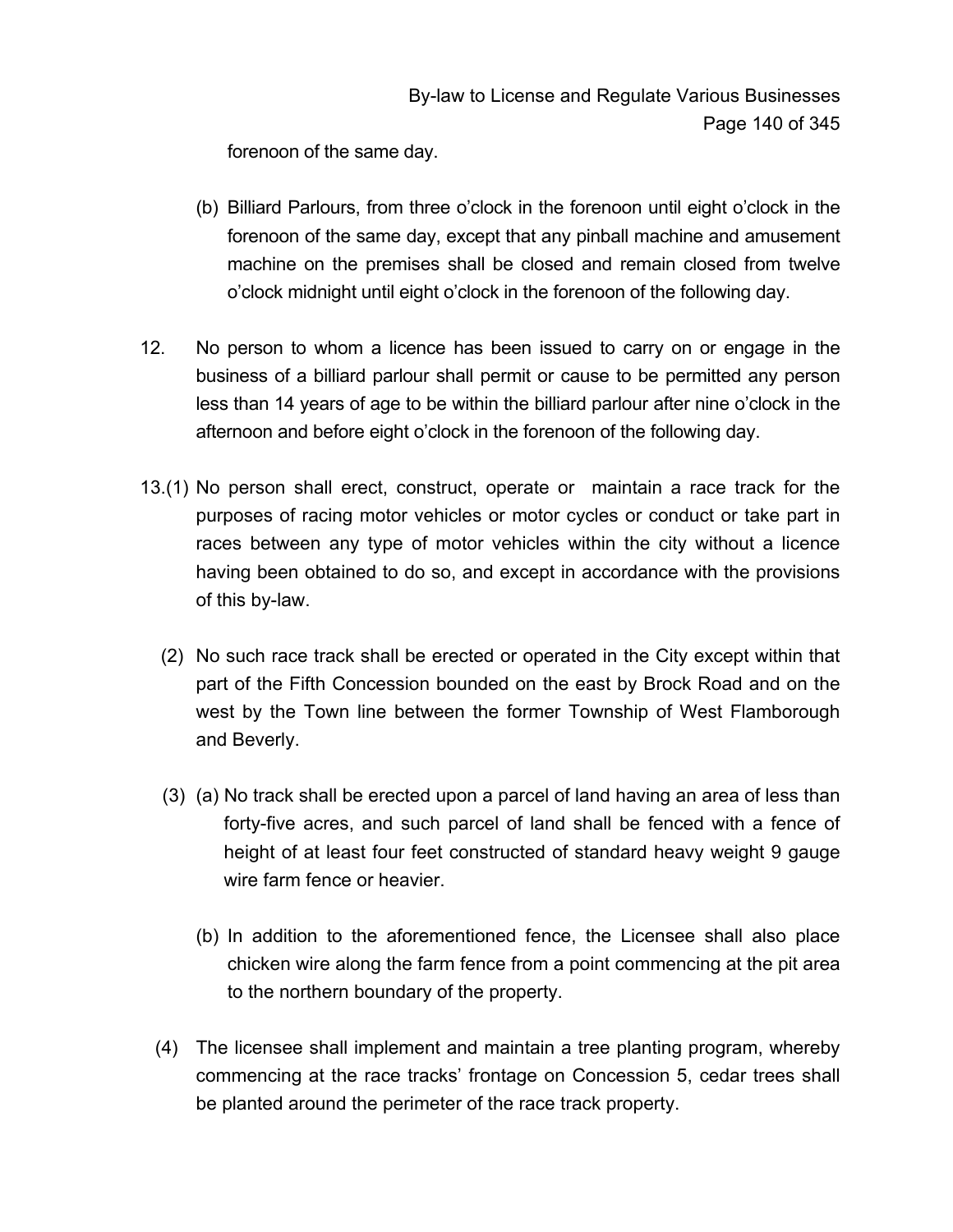- (a) Any track shall have a surface paved with hot asphalt or concrete, and no racing shall be conducted upon any surface other than a surface paved as aforesaid.
- (b) The paved surface of the track shall be located at a minimum distance of one hundred and forty feet from any outside boundary of the parcel of land upon which the track is located.
- (c) The paved surface of the track shall be enclosed completely on its outside boundaries with wire fence and concrete guards of a type and design adequate to prevent cars from running off track, provided, however, that openings shall be permitted where necessary for the entrance and exit of cars from the track itself.
- (5) A grandstand shall be provided of a seating capacity of at least six thousand persons and any standing room facilities shall be subject to adequate safety protection for the spectators.
	- (a) The grandstand and any spectators seating accommodation shall be constructed of steel or concrete or a combination of these materials, and shall be located on permanent concrete foundations, and shall not be of a temporary or portable type. Wooden flooring and wooden seats and wooden stairways may be used.
	- (b) No new structures, buildings, or enclosures shall be located beneath the grandstand, unless an adequate fire resistance rating is maintained and sufficient air space exists between the roof of any such building and the grandstand floor.
	- (c) For every one thousand seats contained in the stands, the following washroom accommodation shall be required;
		- (i) one male water closet, three urinals for males, one wash basin for males; and
		- (ii) three water closets for females, and one wash basin for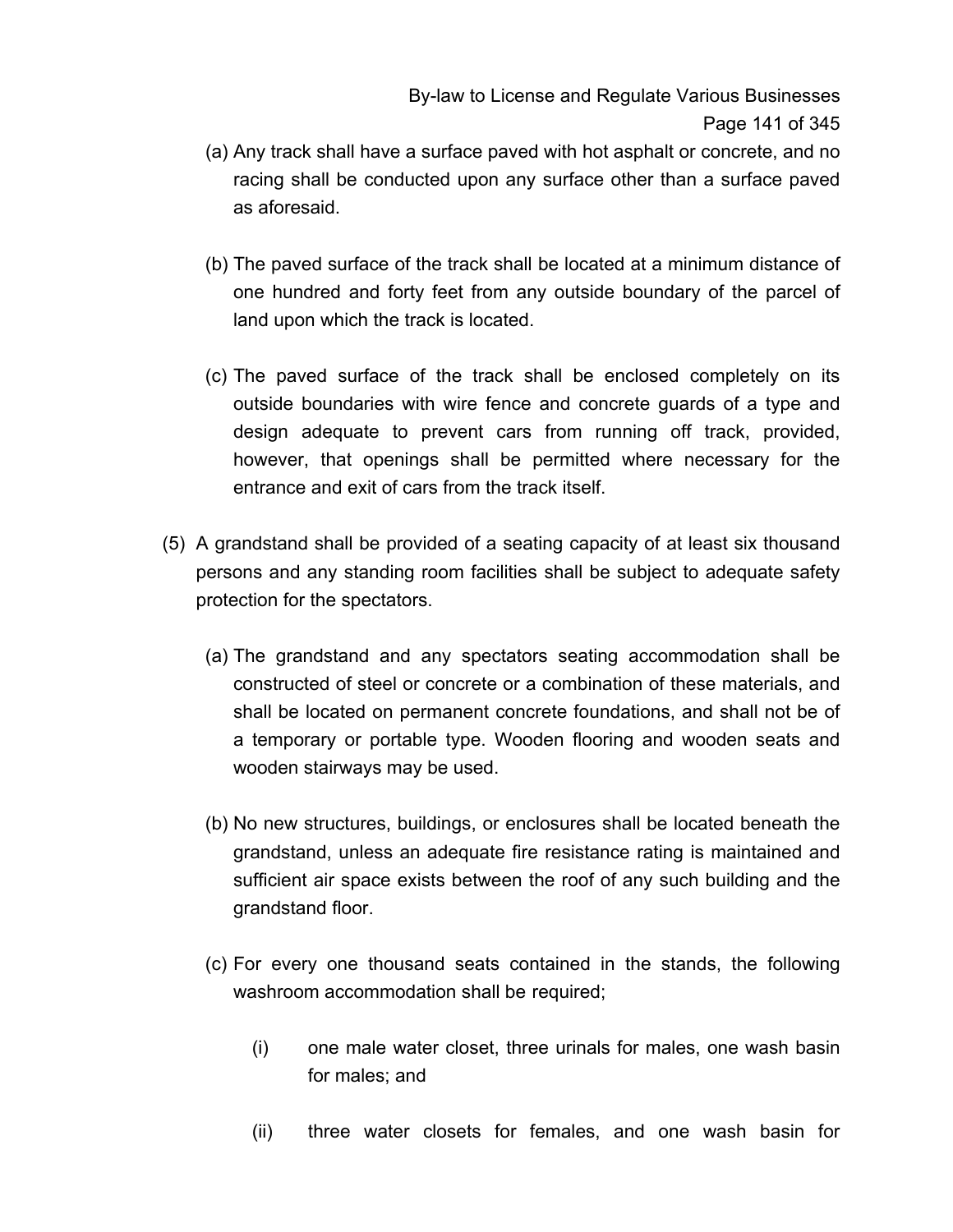females.

- (6) Police supervision shall be supplied by the Licensee by hiring police for the purposes of maintaining order on the site, and for the purpose of regulating traffic, to ensure that there shall be no congestion on leaving the track.
	- (a) A minimum of two police officers shall be provided at least 2 hours prior to the scheduled end of the races. These police officers shall be posted at the corner of Brock Road and Fifth Concession Road West, one-half hour before the completion of the day's racing events, to provide traffic control on all race days, and shall remain there as long as deemed necessary.
	- (b) In addition to police supervision, the Licensee shall provide a minimum of two security guards to assist in maintaining order on the site, including the grandstands, entrance areas, pit area and parking areas. Security shall remain until patrons and drivers have left the site following the conclusion of the days racing events.
- 14.(1) On the additional racing dates permitted in subsection 14(3) the hours of operation will be as follows;
	- (a) On five of the eight permitted additional race dates, racing, practicing and testing shall not be permitted to commence before 4:00 p.m. or after 10:45 p.m.
	- (b) On three of the eight permitted additional race dates, racing, practicing and testing shall not be permitted to commence either:
		- (i) before 4:00 p.m. or after 10:45 p.m.;

or

- (ii) before 12:00 noon or after 6:45 p.m.
- (c) Racing, practicing and testing will not be permitted during the afternoon hours and evening hours, as specified in paragraph 14(1)(b), of the same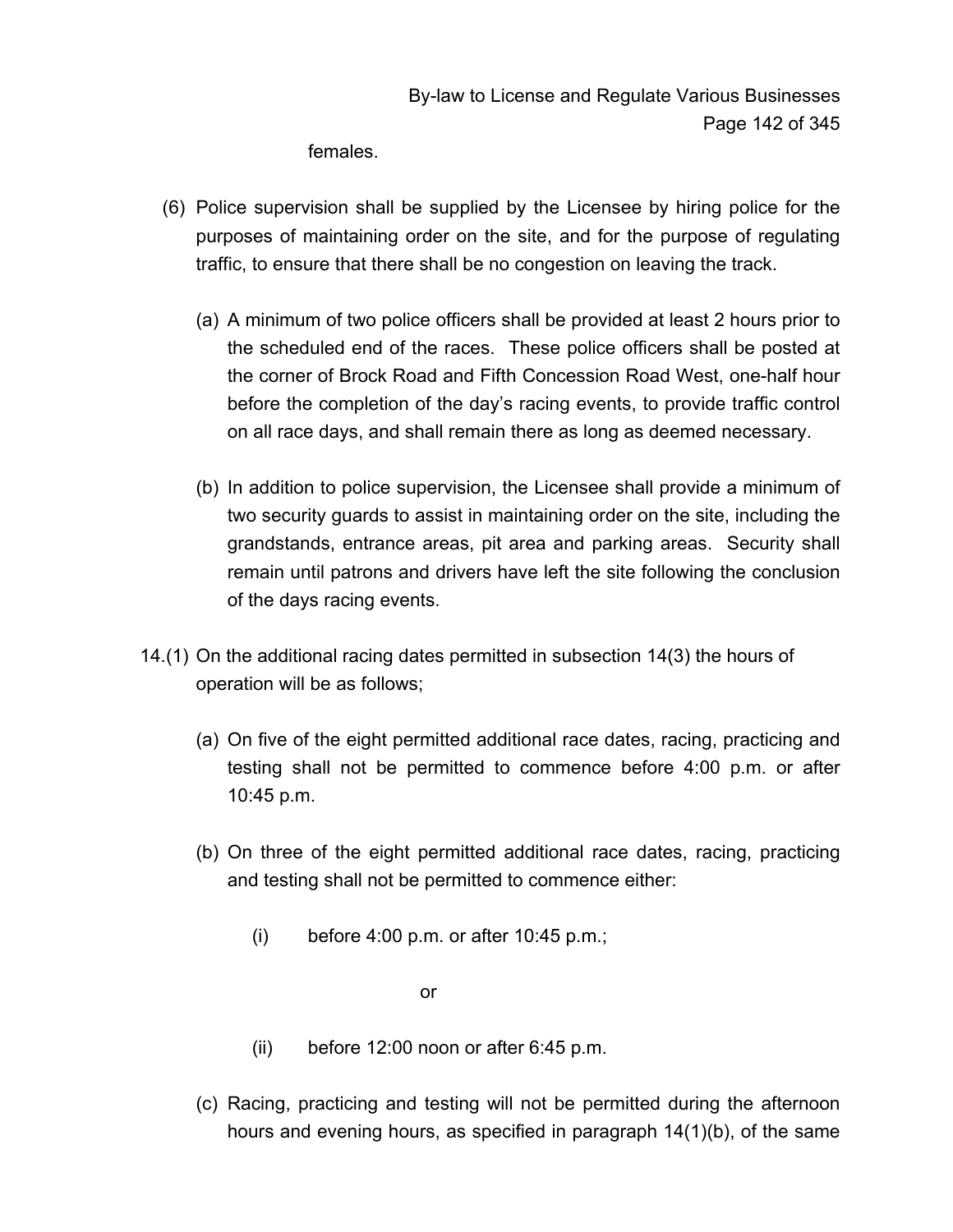race date.

(2) Races will not be permitted on more than two consecutive dates.

In addition to the regular racing dates, the Licensee shall be permitted to hold races on eight additional dates per calendar year.

- (3) The Licensee shall record the start and finish times of the last race on each race night and submit this record to the Issuer of Licences at the end of the race season.
- (4) The Licensee shall report the holding of each of the eight additional racing rights detailed in section 8 to the City within 48 hours of the holding of each of the additional racing nights. This report shall be in writing and shall be directed to the Issuer of Licences.
- (5) Two ambulances shall be provided at every race meet and no race shall proceed unless at least one of the ambulances is still in attendance.
- (6) Fire protection shall be provided by the Licensee at all meets. The following minimum equipment shall be provided;
	- (a) one extinguisher in the pit area;
	- (b) three extinguishers properly located around the track; and
	- (c) a fire extinguisher shall also be provided in each booth or room for the sale of refreshments and two additional extinguishers shall be provided beneath the grandstand, or these shall be accessible at all times when races are been conducted. A properly qualified individual shall be assigned to attend each of the foregoing extinguishers.
- 15. All wrecked motor vehicles must be removed from the premises within twentyfour hours.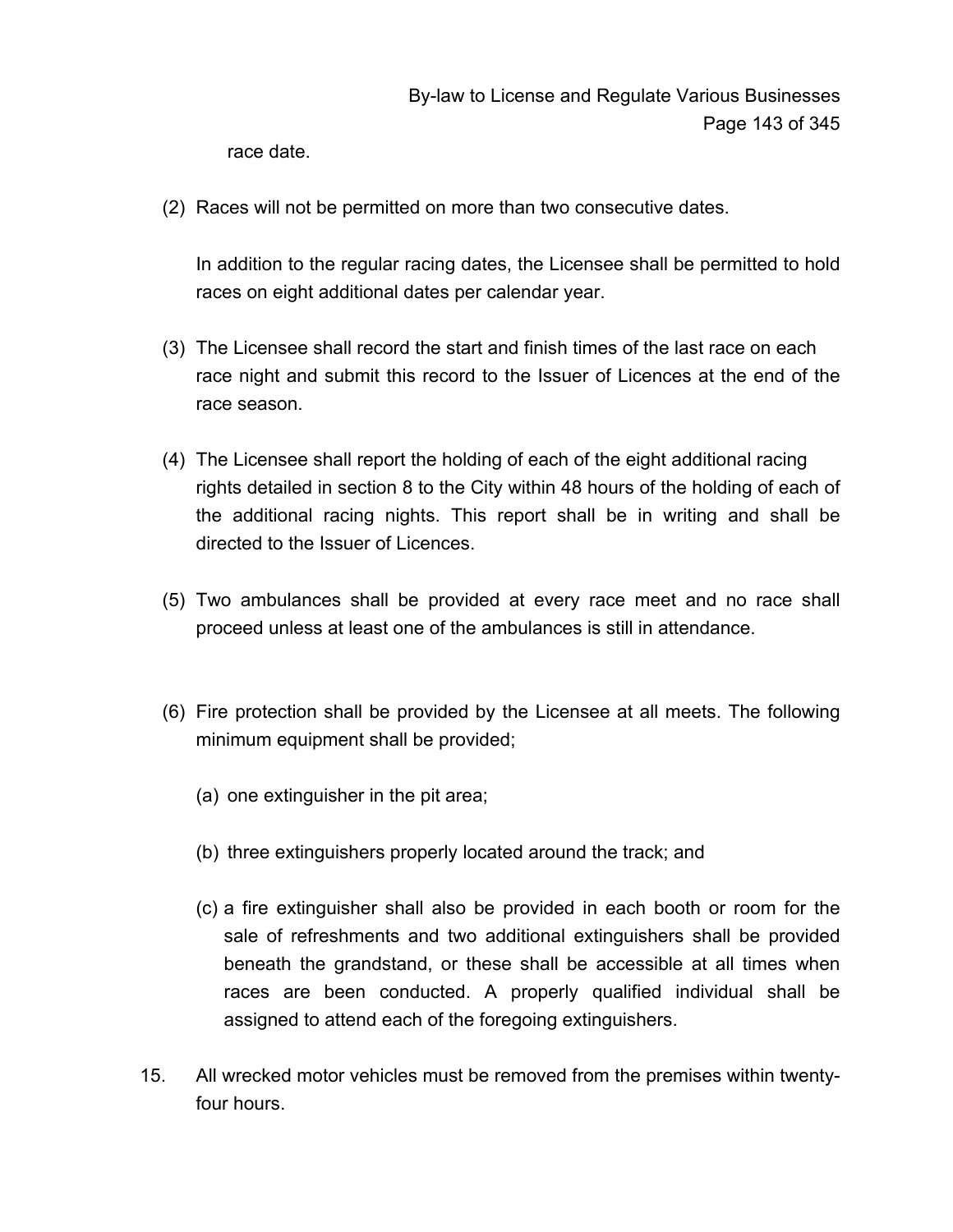- 16. The Licensee shall provide at least two tow-trucks in attendance at all race meets and for one hour after the race meets for the purpose of being available to remove obstructions caused by accidents in leaving the premises.
- 17. Adequate parking facilities for the purpose of parking spectators' cars shall be provided for every four seats in the grandstand.
- 18. Internal roads leading to sodded parking areas shall be properly graded, drained, gravelled, and maintained at all times, and shall be treated to prevent dust.
- 19. All parts of the premises including the part surrounded by the paved track and parking areas shall be planted with grass and kept cut at all times, and suitably landscaped.
- 20. An adequate sewage disposal system shall be provided and maintained. The Licensee shall comply with the provisions of the Public Health Act and the directions of the Medical Health Officer there under.
- 21. The track during operations shall be illuminated in a manner adequate to provide for safety.
- 22. All parking areas, entrance roads, pathways, and the stand shall be adequately at all times while the race track is being operated.
- 23. Alcoholic beverages shall be prohibited at a Motor Vehicle Race Track except on premises licensed under the Alcohol and Gaming Commission of Ontario. This prohibition shall be posted at all entrances, in the pit area and on race track fencing.
- 24. Upon the breach by a licensee of any of the provisions hereof the right to hold races shall be automatically forthwith suspended until the breach is remedied.
- 25. As of the commencement of the race season in 2001, all motor vehicles will require mufflers. The standard for the mufflers will be a Magnaflow 11219 muffler or equivalent.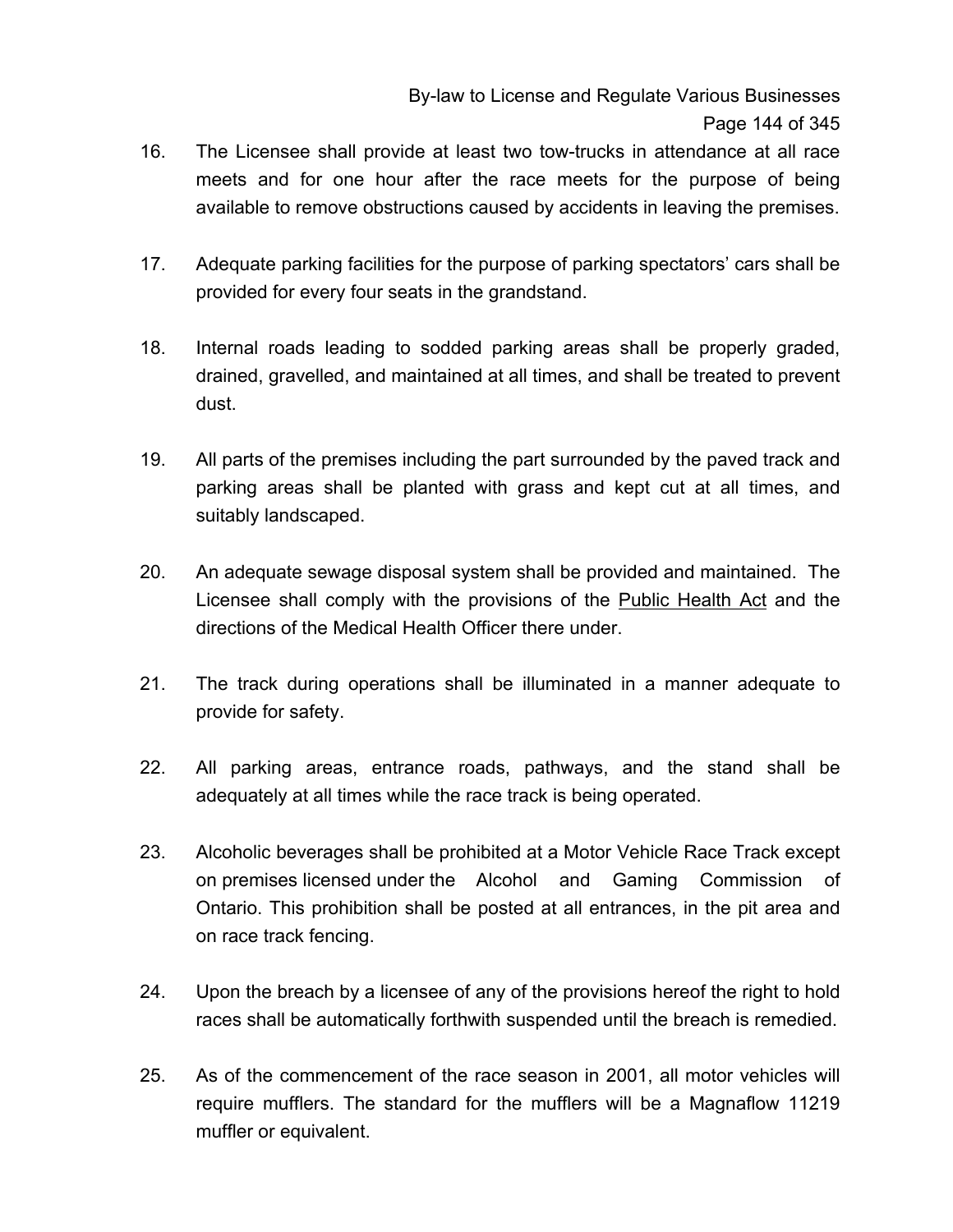- 26. Overnight camping is strictly prohibited.
- 27. The tower lights will be extinguished within fifteen minutes after the completion of the final race.
- 28. Notwithstanding section 7, practicing and testing of motor vehicles shall be permitted during race season on Tuesdays; with race cars not being permitted on site before 2:00 p.m.; and practicing and testing not to commence before 3:00 p.m. and to be completed no later than 6:00 p.m.

#### **POSTING OF CERTIFICATES OF INSPECTION**

- 29.(1) Every person who carries on the business of a public hall shall permit a public health inspector to post a Certificate of Inspection in a clearly visible and conspicuous location at all entrances by which members of the public may enter the premises.
	- (2) Every person who carries on the business of a public hall shall permit a public health inspector at any reasonable time to remove a Certificate of Inspection which has been posted on the premises.
	- (3) When a Certificate of Inspection has been removed by a public health inspector under subsection (2), the person who carries on the business of a public hall shall not post a copy of the Certificate of Inspection or a facsimile of the certificate at any location on the premises.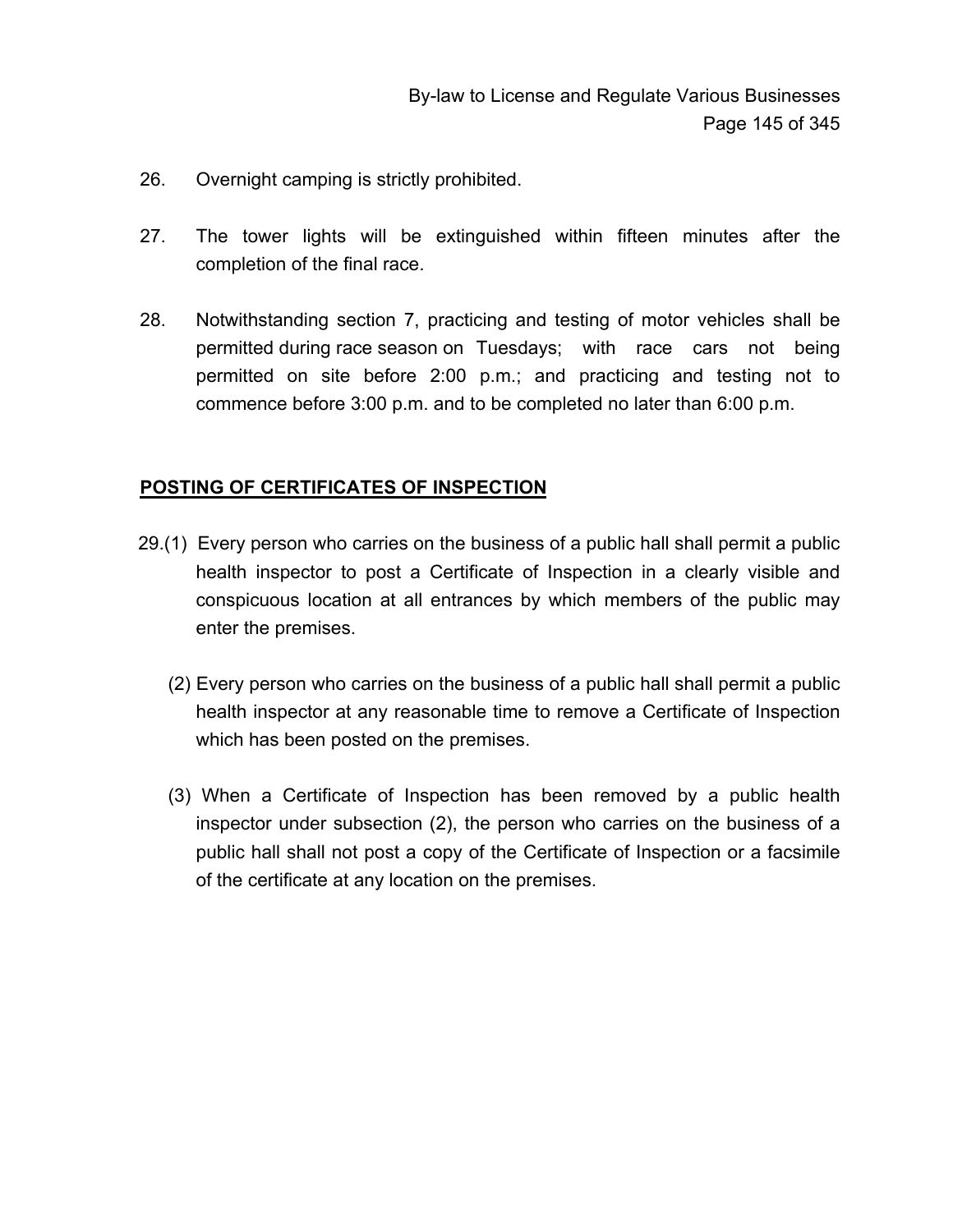## **SCHEDULE 18**

#### **RECREATIONAL CAMPING ESTABLISHMENTS**

#### **LICENCE REQUIRED**

- 1. In this schedule:
	- (a) "**building inspector**" means a building inspector of the City;
	- (b) **"campsite**" means a parcel of land in a recreational camping establishment designed and intended for accommodation of a recreational vehicle or tent;
	- (c) "**fire chief**" means the Chief of the Hamilton Fire Department;
	- (d) "**medical officer of health**" means the Medical Officer of Health of the City of Hamilton or a person authorized by him or her;
	- (e) "**members of the public**" means person who, while utilizing the facilities and amenities provided by a recreational camping establishment, maintain their ordinary and usual place of residence elsewhere;
	- (f) "**motorhome**" means a self-propelled vehicle that includes as an integral part a temporary accommodation for travel, vacation or recreation;
	- (g) "**operator**" means every person who by himself or his agents owns or operates a recreational camp;
	- (h) "**person**" includes a firm or corporation to whom or to which the context applies;
	- (i) "**potable**" means water which is fit for human consumption and satisfies the health related parameters of the Ministry of Environment Ontario Drinking Water Standards;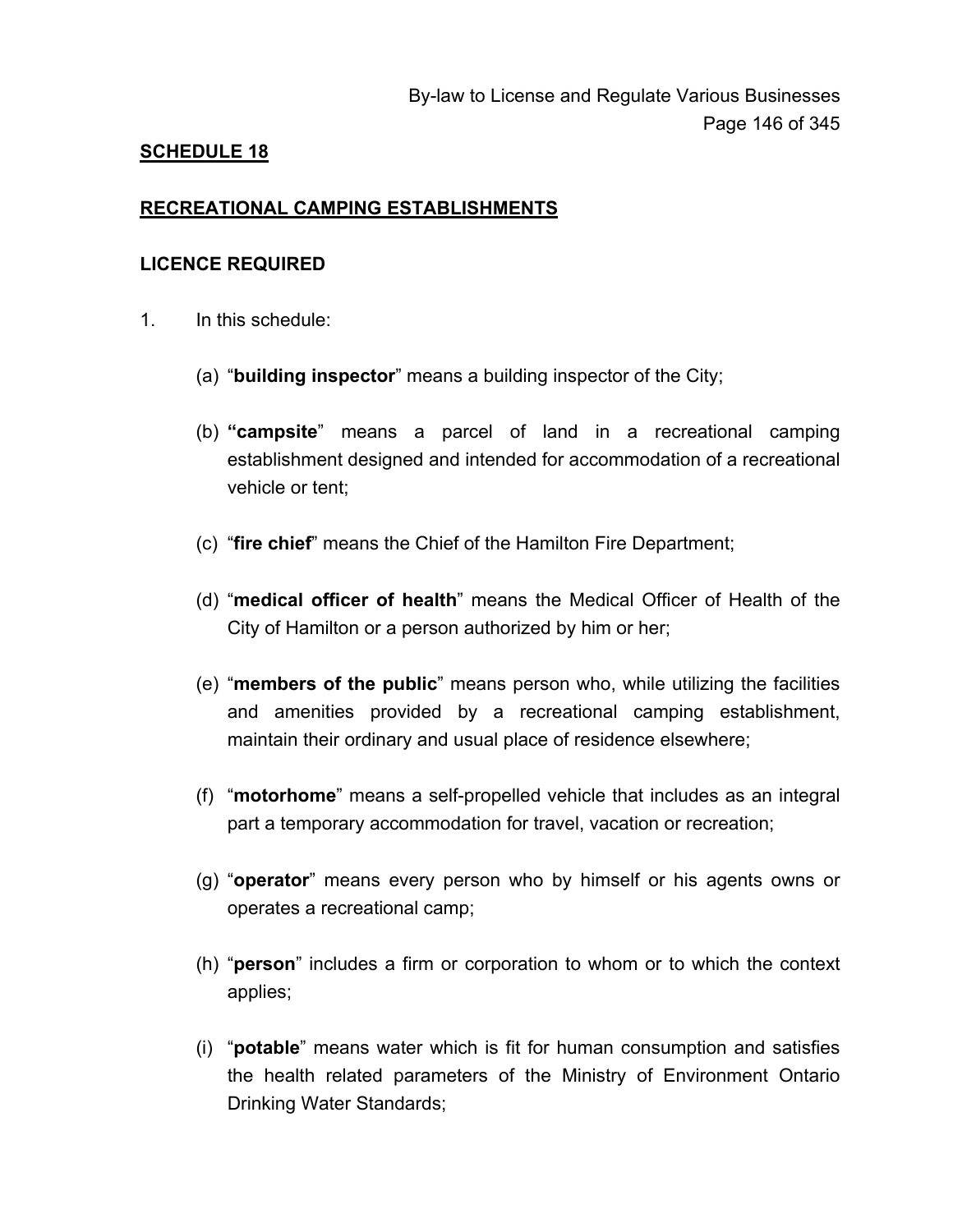By-law to License and Regulate Various Businesses Page 147 of 345

- (j) "**recreational camping establishment**" means any land in or upon which trailers, motor homes, recreational vehicles, truck campers or campsites are parked, placed, located kept or maintained as the case may be for the temporary occupancy or accommodation of members of the public while they are engaged in recreational activities, whether or not a fee or charge is paid or made in connection with the use of such land;
- (k) "**recreational vehicle**" means a vehicle designed to be utilized as temporary accommodation for travel, vacation or recreational use including, but not restricted to, motorhome, trailers and truck campers;
- (l) "**site plan**" means a scaled graphic illustration of the proposed recreational camping establishment which shall include any details required by the city;
- (m) "**tent**" means a collapsible shelter of canvas or other fabric stretched and sustained by poles;
- (n) "**trailer**" means any vehicle constructed for the purpose of being drawn or propelled by a motor vehicle for use as a temporary accommodation for travel, vacation or recreation; and
- (o) "**truck camper**" means a structure mounted on the bed or chassis of a truck, with or without an over-cab section, for use as a temporary accommodation for travel, vacation or recreation.
- 2. No person shall own or operate a recreational camping establishment without a current licence under this By-law.
- 3. Each applicant for an Recreational Camping Establishment licence shall complete the prescribed form, pay all fees and provide such information as Council requires including, but not limited to,
	- (a) name and address of the owner;
	- (b) name and address of the operator;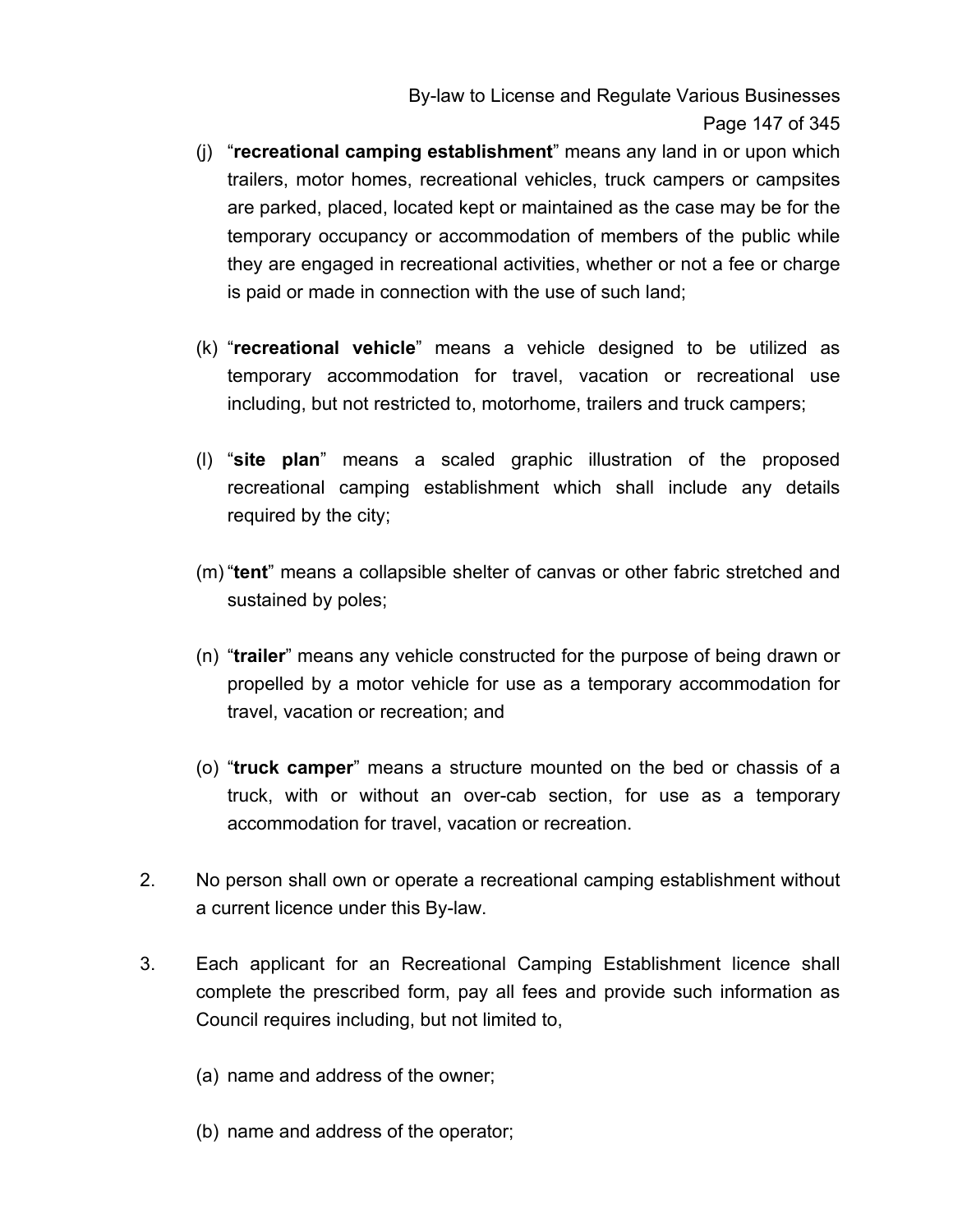- (c) location and legal description of the recreational camping establishment;
- (d) complete plans and specifications of the existing or proposed Recreational Camping Establishment; and
- (e) a site plan including, but not limited to,
	- (i) the area and dimensions of the tract of land;
	- (ii) the number, location and size of all campsites;
	- (iii) the location and width of roadways and walkways;
	- (iv) the relationship of the proposal to all surrounding land uses;
	- (v) the design of all common recreational facilities;
	- (vi) the location of water and sewer lines and river pipes;
	- (vii) plans and specifications of the water supply and sewage disposal facilities;
	- (viii) plans and specifications of all buildings constructed or to be constructed within the recreational camp, (pursuant to the application);
	- (ix) the location and details of lighting and electrical systems; and
	- (x) the location and details of all signage.
- 4. Each application submitted for an existing or new Recreational Camping Establishment or for alterations or additions to existing camping establishment shall;
	- (a) be accompanied by ten copies of the site plan of the camp, the proposed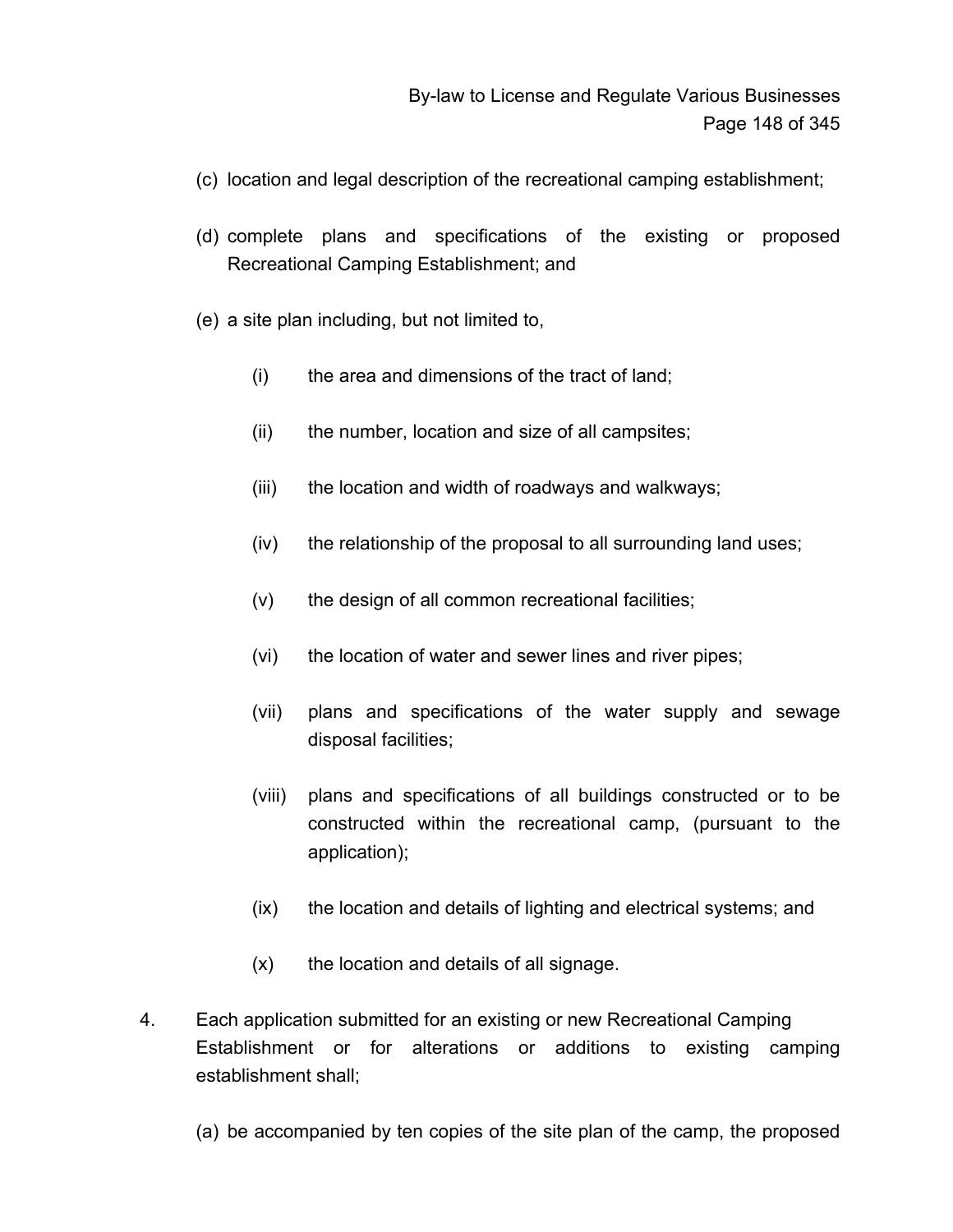new camp or the proposed alteration or addition; and

- (b) be circulated for comment by the Issuer of Licences to;
	- (i) the Social and Public Health Services Department;
	- (ii) the appropriate Hydro One Inc.;
	- (iii) the Building Inspector;
	- (iv) the Planning Department;
	- (v) the Fire Chief;
	- (vi) the Ministry of the Environment;
	- (vii) the applicable Conservation Authority; and
	- (viii) the Ministry of Natural Resources.
- 5. No licence for a new Recreational Camping Establishment shall be issued and no alterations or additions shall be permitted to existing Recreational Camping Establishments prior to the registration of a new Site Plan Agreement or an amendment to an existing Site Plan Agreement.
- 6.(1) Every corporation applying for an owner's or operator's licence shall file with its application,
	- (a) a copy of its incorporating documents duly certified by the issuing authority; and
	- (b) a Return in Form 5 supplied by the Issuer of Licences containing a list of all the shareholders of the corporation;
	- (c) where the shares of the corporation applying for a licence are held in whole or in part by another corporation, the corporation applying for the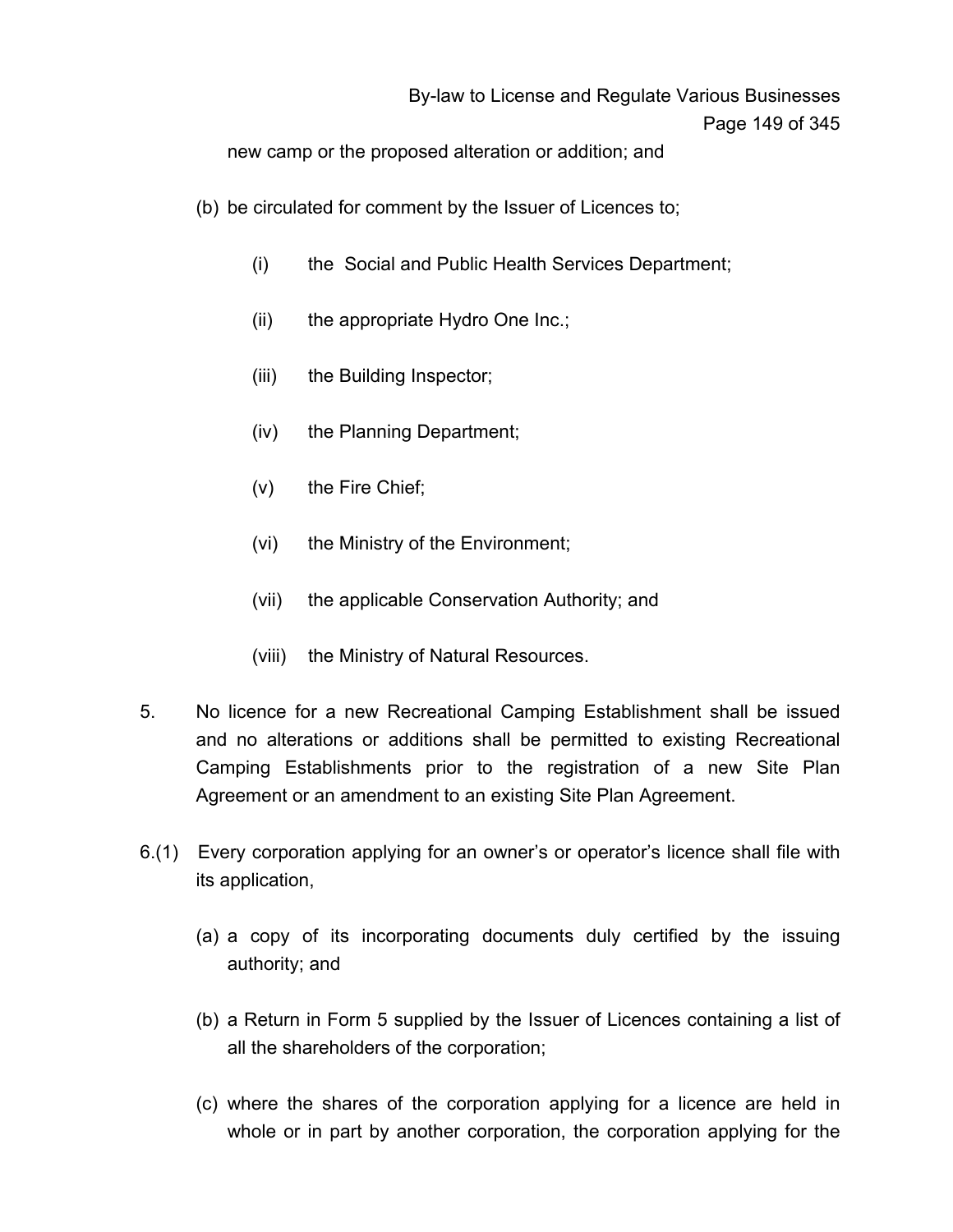# By-law to License and Regulate Various Businesses Page 150 of 345

licence shall file all such Returns for all corporations owning shares until the names of all living individuals are shown and identified as shareholders of any or all corporations having an interest directly or indirectly in the shares of the applicant corporation; and

- (d) the Returns mentioned in subsection b), shall be filed with the Issuer of Licences at the same time as the filing of the application.
- 7.(1) Upon approval, a licence will be issued effective for the calendar year and shall be renewable annually upon payment of the prescribed annual fee.
	- (2) Recreational Vehicles remaining in the Recreational camping establishment for all or part of the term of the licence shall not be utilized as accommodation except between April 15 and October 31 of the same year.
- 8. Every person owning or operating a recreational camping establishment shall follow all requirements of the Environmental Protection Act and its regulations and any orders or regulations issued under the authority of any other statute, regulation or by-law.
- 9. Every person licensed under this by-law is responsible for the observance and performance of all the provisions of this by-law by himself and all others in respect of the place or premises with whom he has a contractual relationship.
- 10. The licence, together with a copy of this by-law, shall be posted in a conspicuous place in the office or on the premises of the recreational camping establishment.

## **SITE DESIGN CRITERIA**

## **CAMPSITE REQUIREMENTS**

11. Campsites in recreational camping establishments may be used by recreational vehicles, trailers, motor homes, truck campers, tents and motor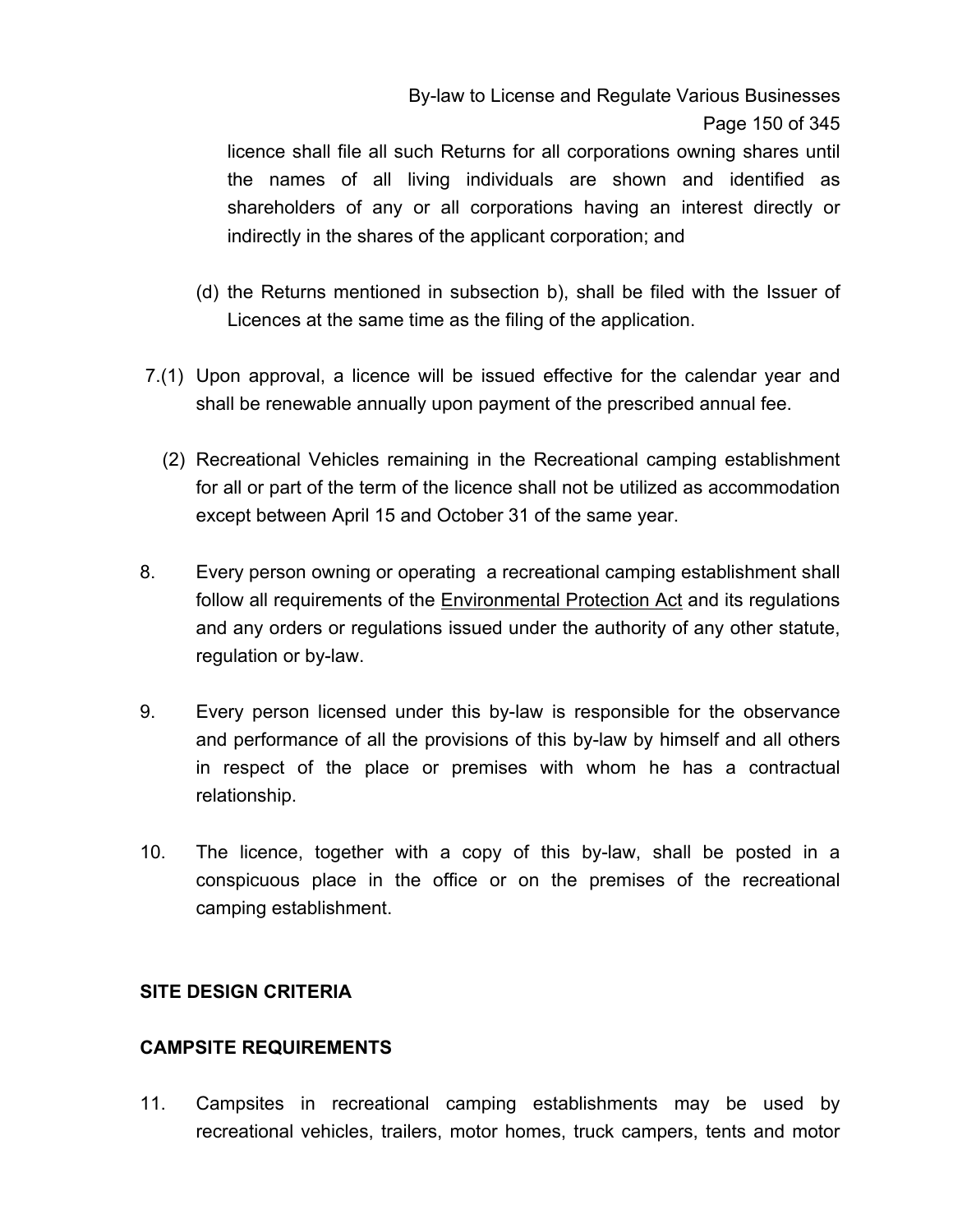# By-law to License and Regulate Various Businesses Page 151 of 345

vehicles, provided that any vehicle bears a current licence plate. If any vehicle does not have a current licence plate it shall be removed immediately from the camping establishment.

- 12. All recreational vehicles and tents within a camping establishment shall be located on a campsite. Only one removable, non-permanent, pre-fabricated modular addition to a recreational vehicle, shall be permitted.
- 13. Campsites shall be of such elevation, distance and angle in relation to internal camp streets and the lot access such that placement and removal of recreational vehicle units can be accomplished without impingement on other property or allowing the body chassis of the recreational vehicle to make contact with the ground.
- 14. Each campsite shall be permanently marked with a lot number and shall have its boundary delineated.
- 15. Each campsite intended for the placement of a recreational vehicle shall be properly graded and compacted so as to be durable, level and adequate in accordance with accepted engineering practices, for the support of maximum anticipated loads under varying weather conditions.
- 16. The internal yard requirements of each campsite within the Recreational Camping Establishment shall be,
	- (a) minimum campsite area, 186 sq. meters including parking area
	- (b) minimum lot frontage 9 meters
	- (c) minimum lot driveway width 3.7 meters
	- (d) minimum clearance between the  $6$  meters door side of a Recreational Vehicle or Motor Vehicle and any other Recreational Vehicle, building or extension.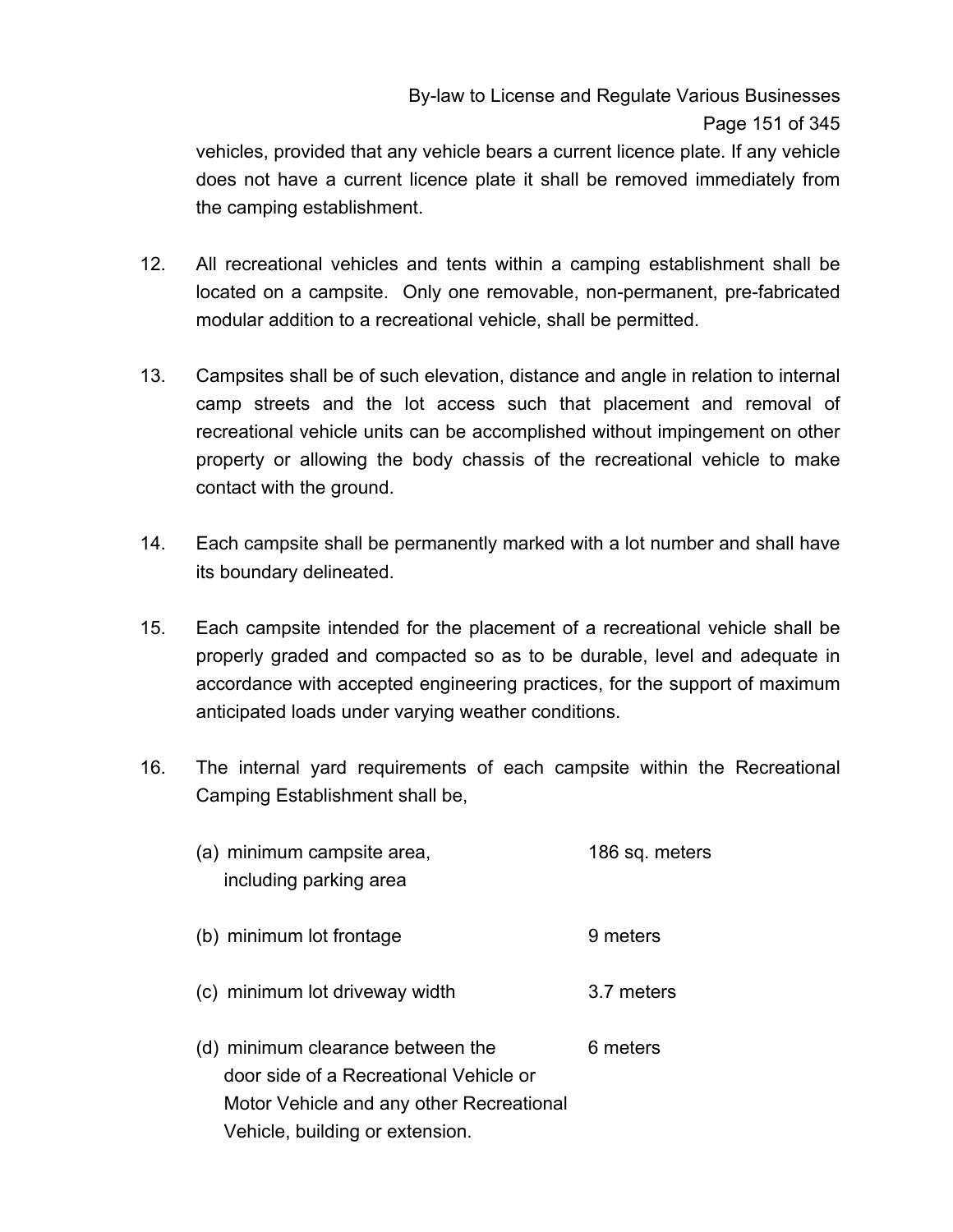- (e) minimum clearance between any 3 meters Recreational Vehicle or Motor Vehicle And any internal street.
- (f) minimum distance between internal 7.6 meters streets, external roadways, except when joining

Notwithstanding the above requirements, any Recreational Camping Establishment existing on the date of the passage of By-law 01-156 shall not be required to comply with this section, provided that, in the opinion of the City and any department circulated with a copy of the site plan for the recreational camping establishment under Section 4 of this By-law, the camping establishment does not create any hazard to health or safety.

17. The operator of a recreational camping establishment shall not allow the recreational camp to consist, at any time, of more campsites than in the proportion of thirty-eight campsites for each hectare of land identified in the registered site plan agreement.

## **RECREATIONAL AREAS**

18. Recreational areas shall be suitably graded and shall include play facilities for the use of children.

## **COOKING AREAS**

19. All cooking areas within a recreational camping establishment including barbecue pits, fireplaces, wood burning stoves and incinerators shall be located, constructed, maintained and used so that no fire hazards or smoke nuisance will be created. Fire extinguishers requested by the Fire Chief shall be provided.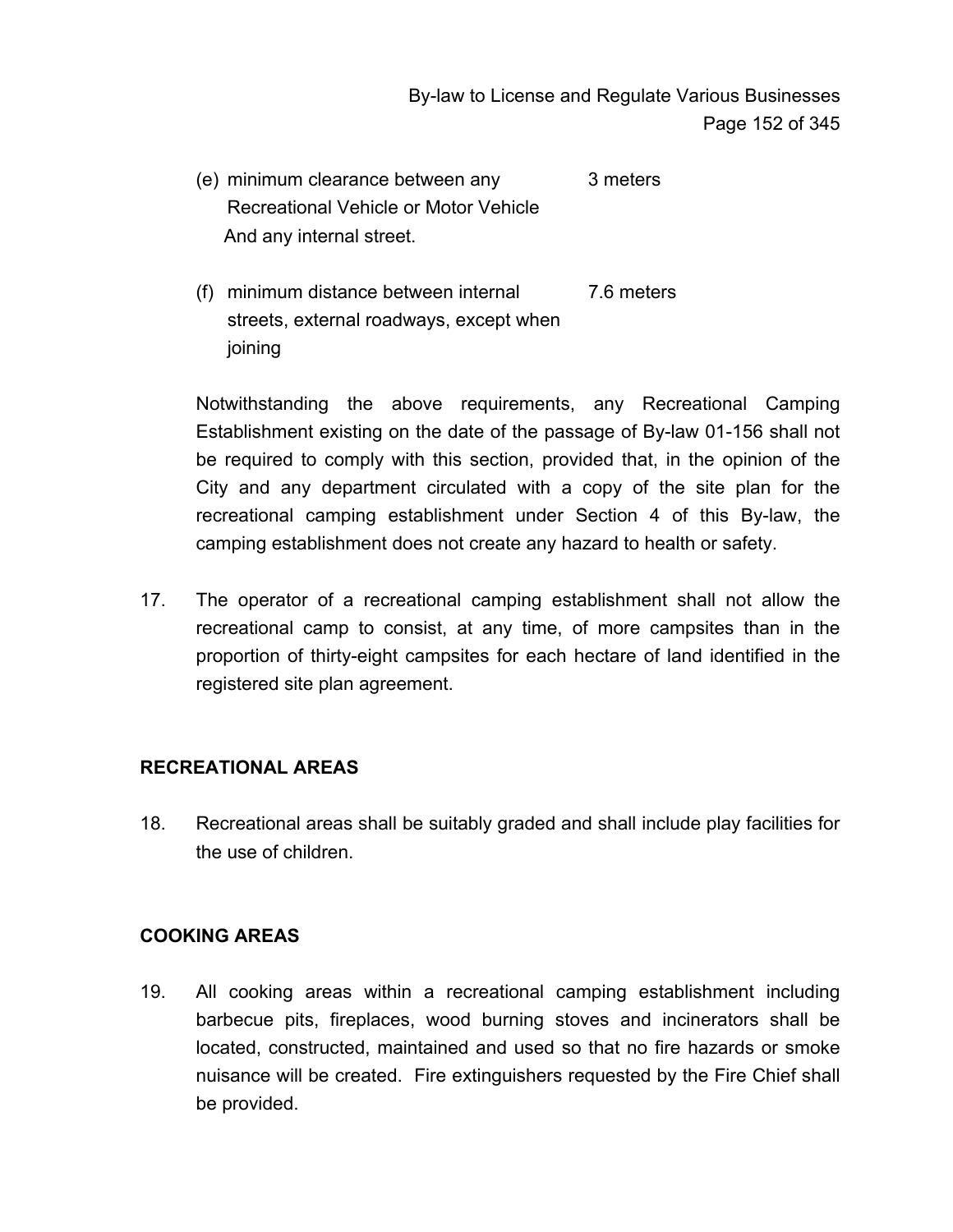#### **SCREENING**

20. All recreational camping establishments adjacent to industrial, commercial, institutional or residential land uses shall provide visual screening by fences or natural growth along the adjacent property boundary.

# **STREETS AND WALKWAYS INTERNAL TO THE RECREATIONAL CAMPING ESTABLISHMENT**

- 21. Any internal streets shall comply with the following,
	- (a) all internal streets shall be reasonably smooth and free from mud, dust or standing water and shall provide a sound driving surface,
	- (b) all roadways are to be constructed of a granular "A" or granular "C" material, as specified by the Ministry of Transportation, to a depth of 150 mm,
	- (c) street widths shall not be less than,

| Minor   |        | Major            |
|---------|--------|------------------|
| One Way | 5.5. m | 6.0 <sub>m</sub> |
| Two Way | 8.5 m  | 9.0 <sub>m</sub> |

- (d) minimum cul-de-sac or dead-end street turning circle shall have a 15 meters radius, and
- (e) the maximum grade shall be ten percent.

Notwithstanding the above requirements, any recreational camping establishment on date of the passage of By-law 01-156 shall not be required to comply with subsections (c), (d), and (e) of this section provided that, in the opinion of the City and any department circulated with a copy of the site plan for the recreational camping establishment under Section 4 of this By-law, the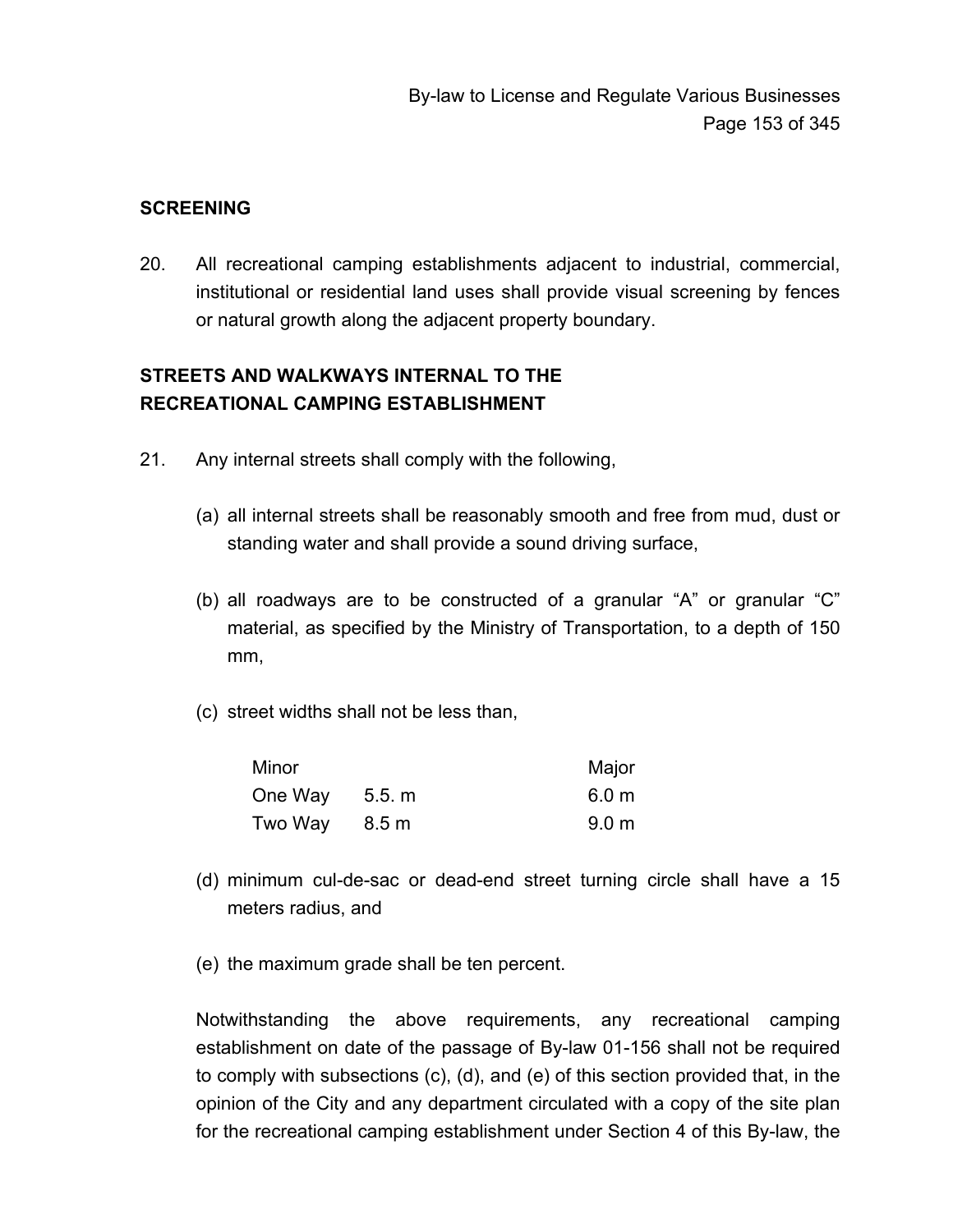camping establishment does not create any hazard to health or safety.

- 22. All walkways shall comply with the following,
	- (a) walkways shall provide a sound walking surface, reasonably smooth and free from mud, dust or standing water at all times when the camp is in operation;
	- (b) minimum walkway width shall be one meter, and
	- (c) all walkways leading from an internal street to a service or recreational building used at night shall be illuminated between sunset and sunrise.

## **SANITARY FACILITIES**

23. Every toilet convenience, bathroom, privy, washroom, semi-private bathroom, plumbing installation, sewage disposal system and equipment used in the maintenance thereof shall comply with the Health Protection and Promotion Act, the Environmental Protection Act, all their regulations and any orders or regulations issued under the authority of any statute, regulation or by-law.

In addition to the above, every applicant and licence holder shall ensure that the Recreational Camping Establishment is provided with sanitary facilities in sufficient quantity, location and condition satisfactory to the City and the Social and Public Health Services Department.

## **WATER SUPPLY**

- 24. Every operator of a recreational camp shall ensure that the water supply of each camp operated by him is,
	- (a) obtained from a source or sources approved by the medical officer of health,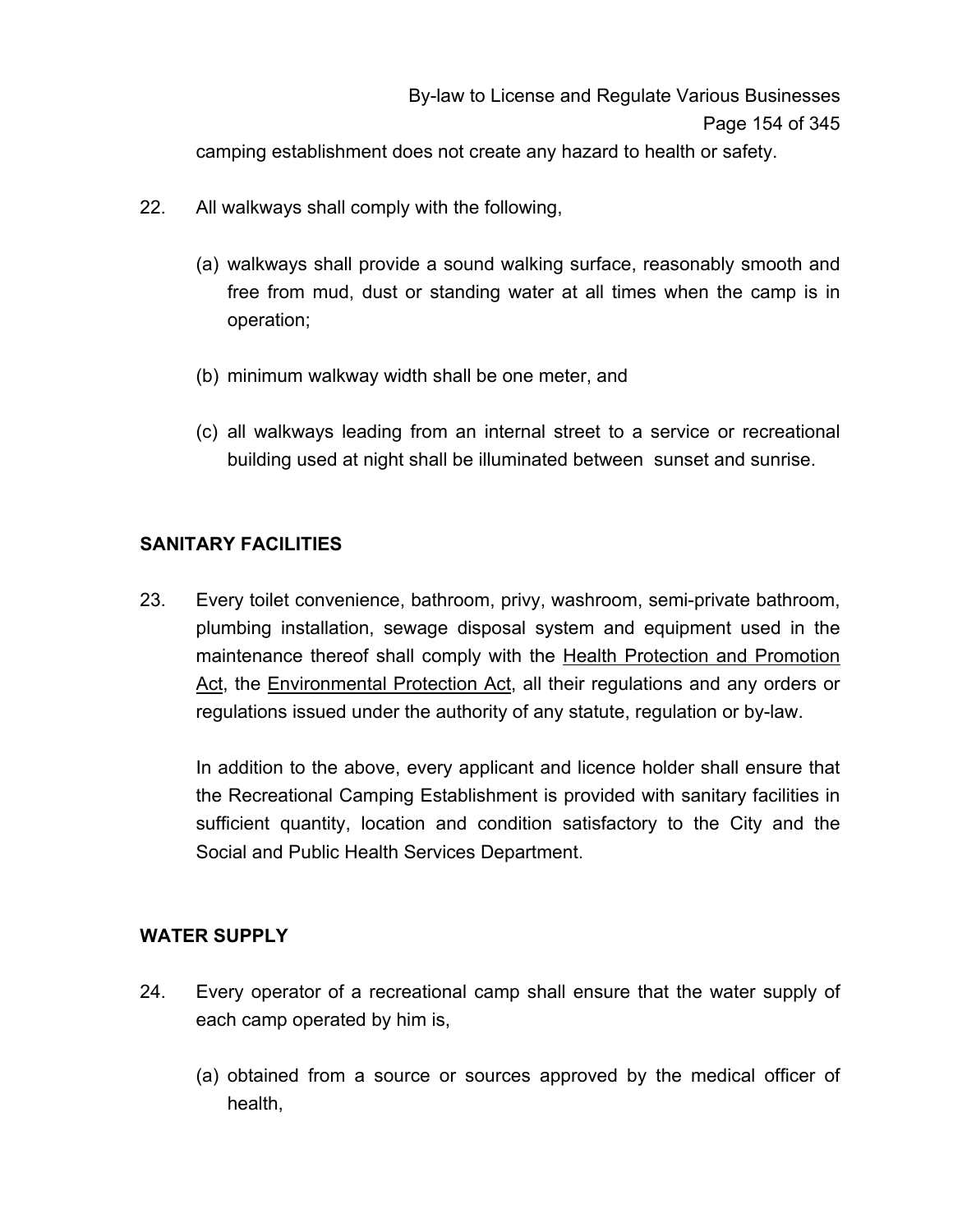- (b) sufficient to meet the requirements of the campers and employees of the camping establishment, and
- (c) potable.
- 25. For unserviced lots potable water shall be available at a station designed exclusively for the supply of such water.

## **REFUSE HANDLING & DISPOSAL**

- 26. Every applicant and licence holder shall ensure that the Recreational Camping Establishment is provided with refuse handling and disposal equipment and collection methods to ensure that in the opinion of the City and the Social and Public Health Services Department, a clean and sanitary environment is provided and that refuse is properly disposed of. Furthermore, every Recreational Camping Establishment is to provide bins for the recycling materials which are able to be recycled, and shall provide for the collection of such recyclable material.
- 27. Recreational vehicle sewage disposal stations or sanitary stations for the purpose of removing and disposing of wastes from holding tanks shall be located in accordance with setbacks established by the regulations under the Environmental Protection Act to the satisfaction of the Social and Public Health Services Department. Notwithstanding the above requirements, any Recreational Camping Establishment existing on the date of the passage of By-law 01-156 shall not be required to comply with this section, provided that, in the opinion of the City and any department circulated with a copy of the site plan for the recreational camping establishment under Section 4 of this Schedule, the camping establishment does not create any hazard to health or safety.
- 28. Each recreational vehicle sewage disposal station shall consist of a drainage basin constructed of impervious material containing a disposal hatch, selfclosing cover and related washing facilities. Such stations should be provided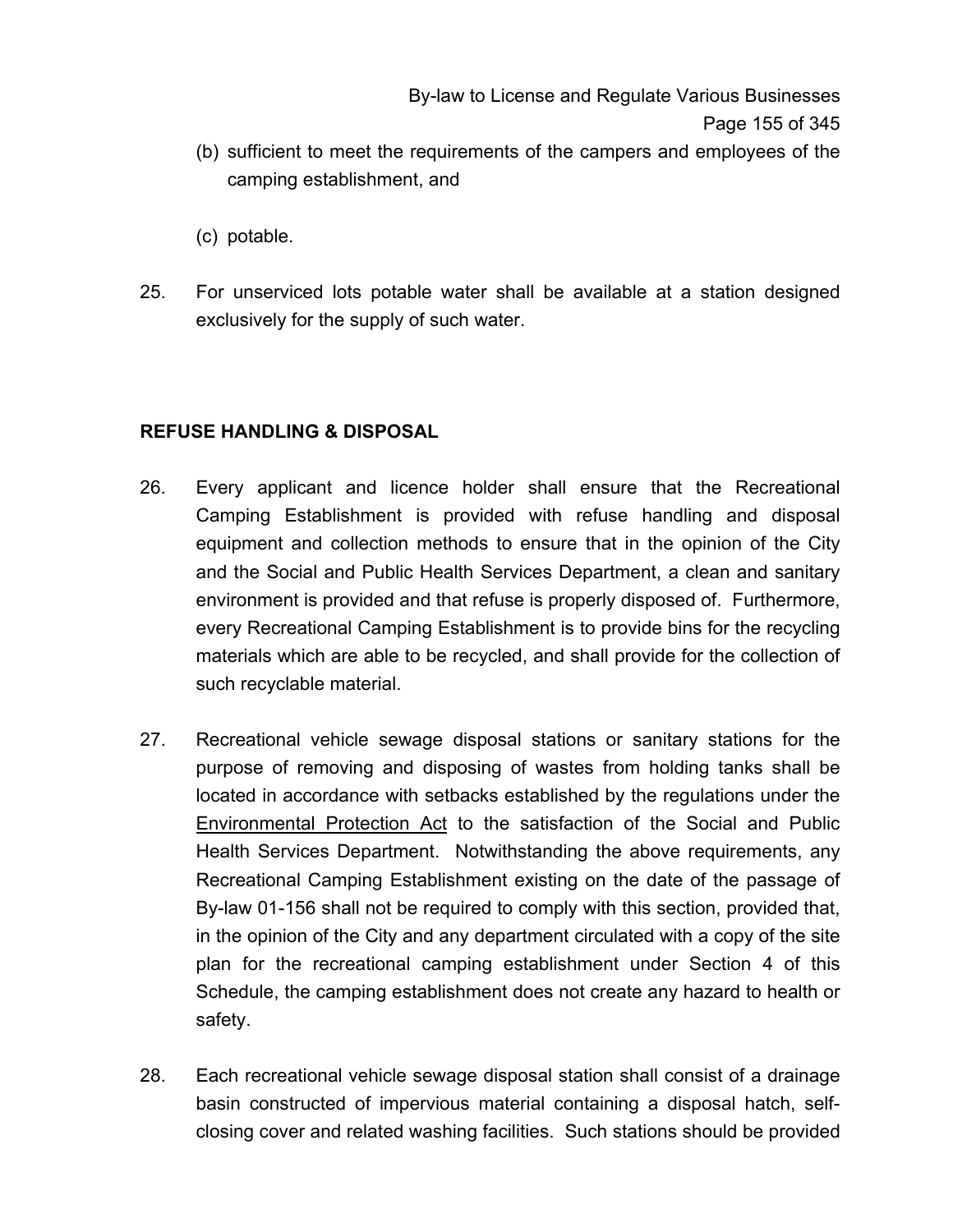By-law to License and Regulate Various Businesses Page 156 of 345 on the basis of one for every one hundred self-contained units or fractional part thereof.

#### **FIRE PROTECTION**

- 29. Every recreational camping establishment shall be equipped with two fire extinguishers approved by the City Fire Department, one of which shall be installed in a centrally located building and the other shall be installed in a service vehicle used by the operator of the camping establishment. Additional fire extinguishers or fire stations shall be provided as required by Fire Chief upon review of the site plan drawings.
- 30. Every recreational camping establishment operator shall ensure an adequate supply of water for fire fighting operations.

## **REGISTRATION**

- 31. Each camp operator shall maintain records of persons, motor vehicles and recreational vehicles accommodated in the recreational camp. Such registers shall contain the following information,
	- (a) the name and home address of each person staying at the Recreational Camping Establishment,
	- (b) the licence number and the name of the registered owner of each recreational vehicle or motor vehicle staying at the Recreational Camping Establishment,
	- (c) the name or number of the campsite occupied, and
	- (d) the date of arrival and departure of each person accommodated.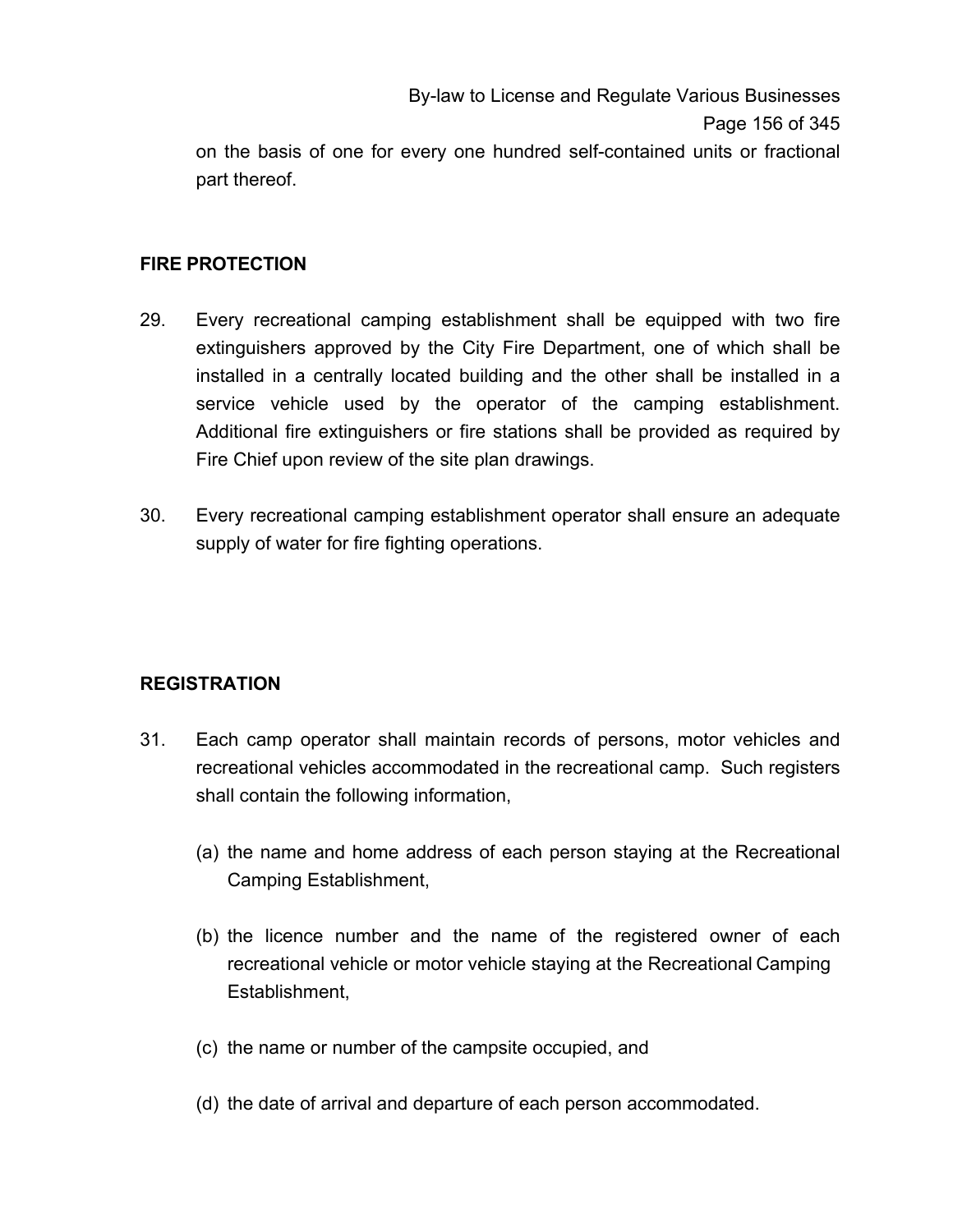By-law to License and Regulate Various Businesses Page 157 of 345

- 32. An entry in the register described in section 31 shall be preserved for at least three years from the date of entry.
- 33. The owner/operator of the Recreational Camping Establishment shall, upon reasonable notice, produce the register for inspection on the premises by the Issuer of Licences.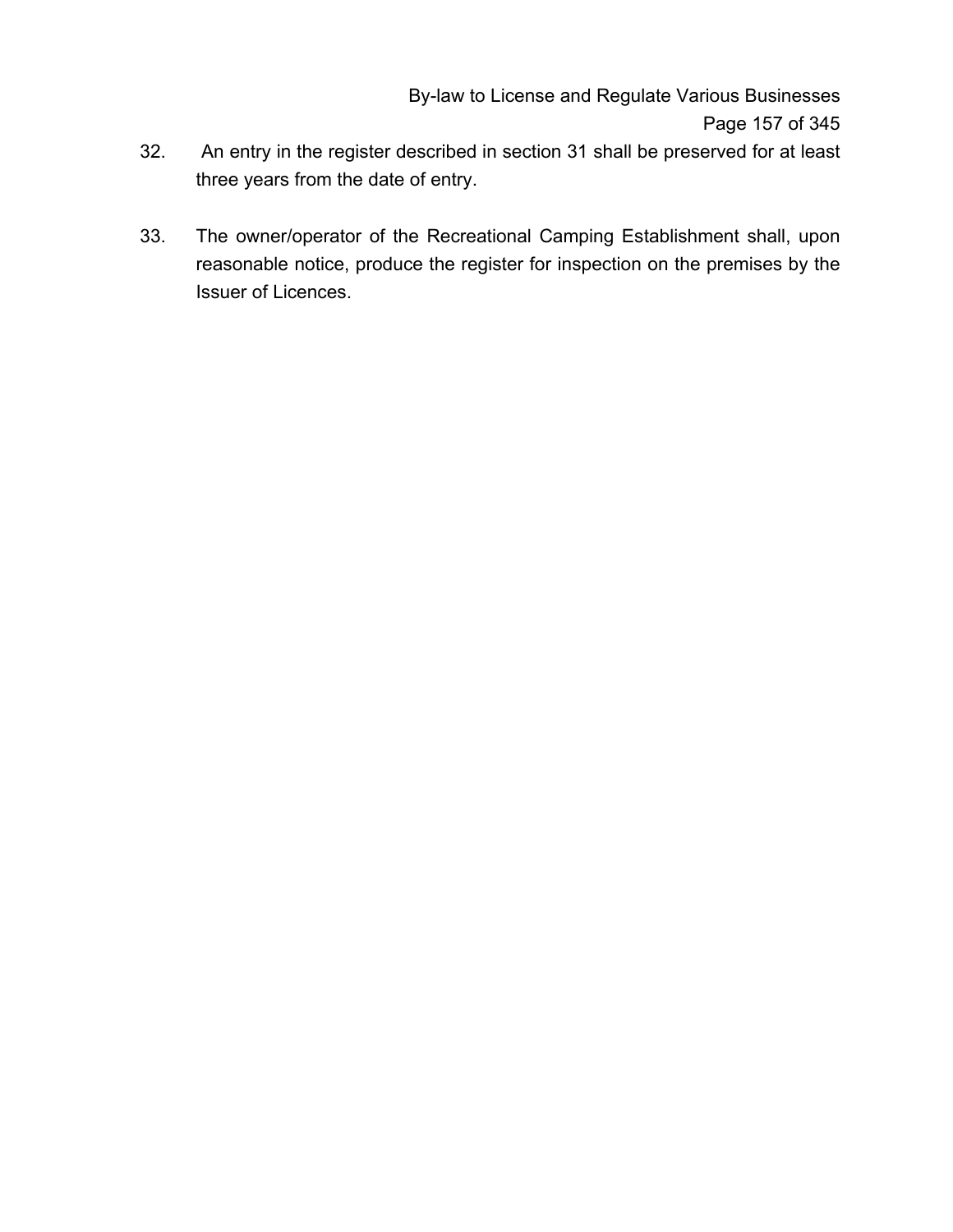## **SCHEDULE 19**

#### **REFRESHMENT VEHICLES**

- 1.(1) In this Schedule,
	- (a) "**Certificate of Inspection**" means a certificate in a form approved by the Medical Officer of Health which sets out the results of the most recent inspection conducted under the Health Protection and Promotion Act and the regulations thereunder, and which states that the establishment was in compliance with the conditions required for safe handling of food at the time of the inspection;
	- (b) "**public health inspector**" means a public health inspector employed in the Social and Public Health Services Department; and
	- (c) "**refreshment vehicle**" shall mean any vehicle from which refreshments are sold for consumption by the public and includes, without limiting the generality of the foregoing, carts, wagons, trailers, trucks, and bicycles, irrespective of the type of power employed to move the refreshment vehicle from one point to another, and refers to:
		- (i) '**Class A**' refreshment vehicle is any refreshment vehicle that is used as a non traveling, site specific food service premise in which some limited food preparation takes place; including but not limited to catering trucks, chip trucks, refreshment trailers.
		- (ii) '**Class B**' refreshment vehicle is any refreshment vehicle that is used as a traveling food premise; including but not limited to catering trucks, chip trucks, ice cream trucks, refreshment trailers, and hot dog carts;
		- (iii) '**Class C**' refreshment vehicle is a non motorized vehicle that is used as a traveling food service premise which offers prepackaged frozen products exclusively; including Dickee Dee type ice cream bikes, yogurt and juice carts.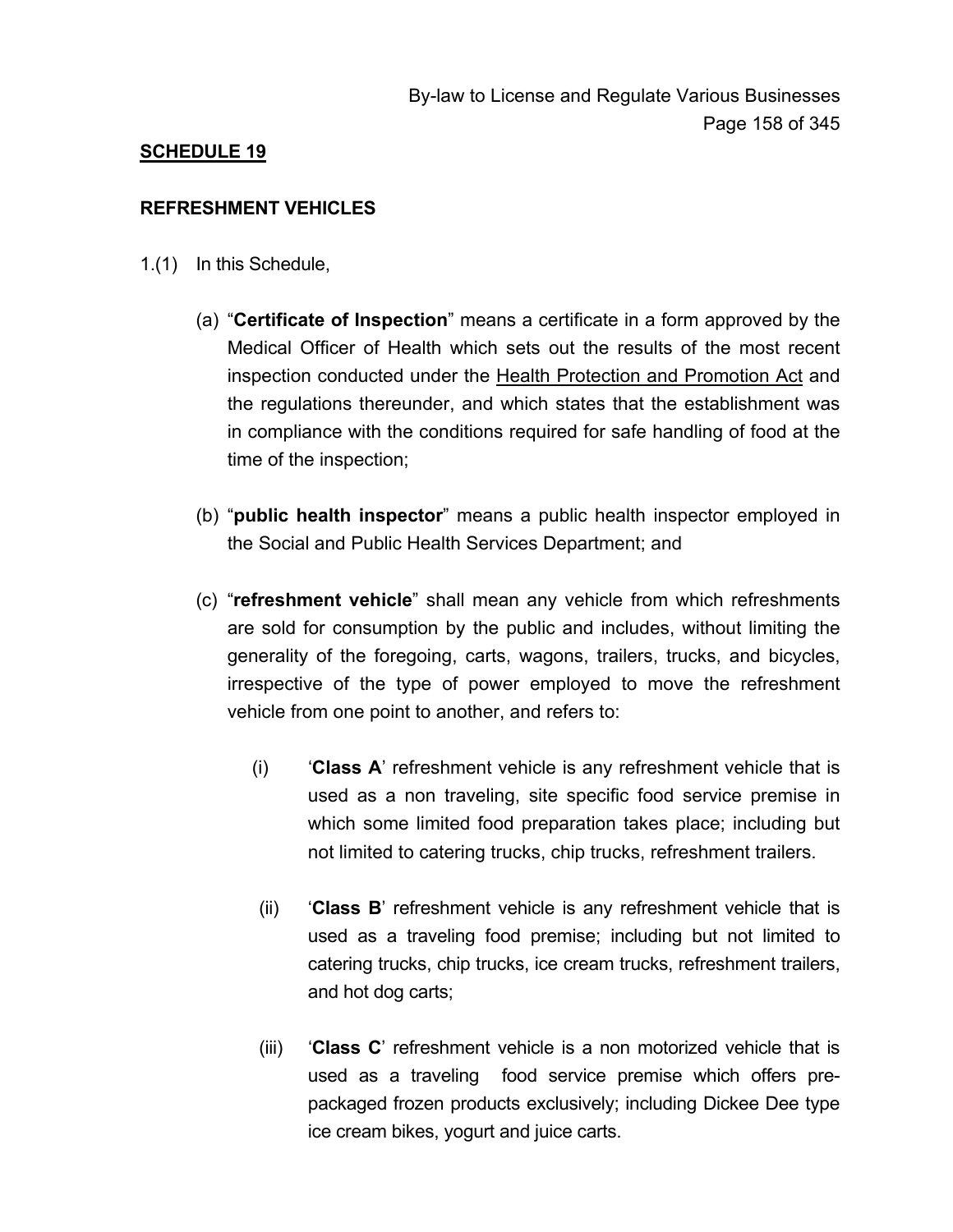- (2) For the purposes of description and regulation, the types of vehicles are named as follows:
	- (a) "**refreshment cart**", means a wheeled, non-motorized refreshment vehicle, other than a refreshment cycle;
	- (b) "**refreshment cycle**", means a non-motorized bicycle or tricycle;
	- (c) "**motorized refreshment vehicle**"; and
	- (d) "**ice cream vehicle**", which means one of the above types of vehicles from which the food sold is or includes ice cream, frozen desserts or other frozen confections.

## **LICENCE AND APPLICATIONS**

- 2. No person, without being licensed under this By-law to do so, shall engage in or carry on the business of selling, from a vehicle, refreshments for consumption by the public.
- 3. A person applying for a refreshment vehicle licence shall supply with the application:
	- (a) a list of the types of refreshments to be sold, specifying whether the items include ice cream, frozen desserts or other frozen confections;
	- (b) particulars of the type of vehicle (i.e. motorized vehicle, cart, bicycle, etc.)
	- (c) name and address of business under which the refreshment vehicle or vehicles will be operated; and
	- (d) shall submit the vehicle to be licensed for inspections and reports by a Licence Inspector and a Health Inspector, the results of which may be used in considering the application.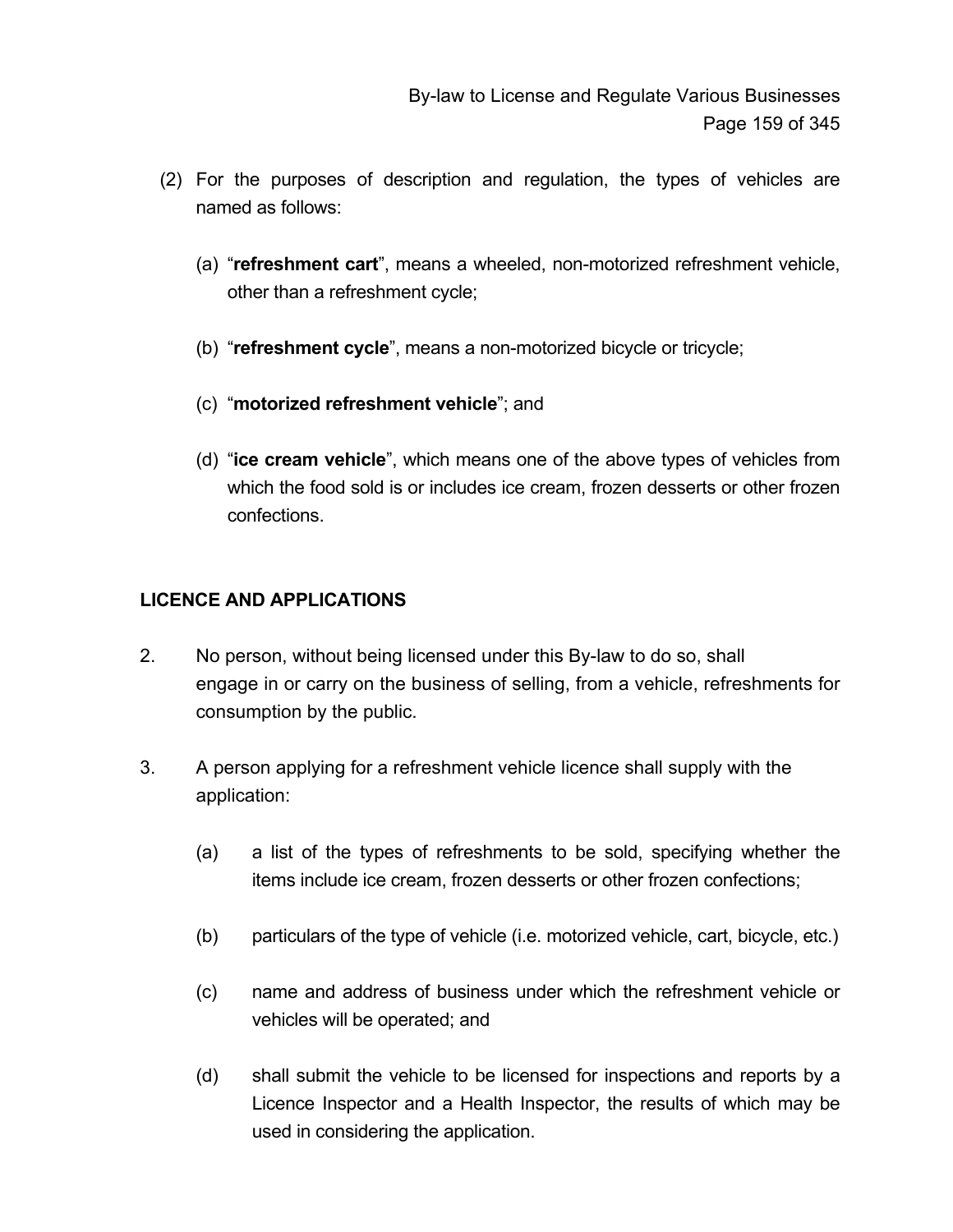- 4. No person shall engage in or carry on the business of selling, from a vehicle, refreshments for consumption by the public, unless a separate licence has been obtained for each vehicle so used.
- 5.(1) To be licensed, and to continue to be licensed for use, a refreshment vehicle shall be equipped and maintained as follows:
	- (a) with a clean compartment for the storage of food, and in the case of an ice cream vehicle, the compartment shall be refrigerated; and
	- (b) with a suitable refuse container.
	- (2) No person shall carry on or engage in the business of selling refreshments for public consumption from a refreshment vehicle, unless the refreshment vehicle is equipped and in the condition required in subsection (1).
	- (3) To be licensed, and to continue to be licensed for use, a Class B refreshment vehicle shall additionally be equipped and maintained as follows:
		- (a) with the warning "WATCH FOR CHILDREN", in readily legible black letters at least six inches high on a yellow background, conspicuously displayed on the rear of the vehicle;
		- (b) with a minimum of two amber lights on top, so placed as to be readily visible by a person five feet in height standing four feet in front of or behind the vehicle, and equipped with a device to keep the lights flashing while the vehicle is stopped for the sale of refreshments;
		- (c) that the vehicle's rear bumper shall have an angled cover on top designed and placed so as to prevent a child from standing or sitting on top;
		- (d) set out garbage receptacles prior to selling products and prior to leaving the location, collect the garbage from the receptacles and the area immediately surrounding the location of sale; and
		- (e) immediately attend to any health hazard identified.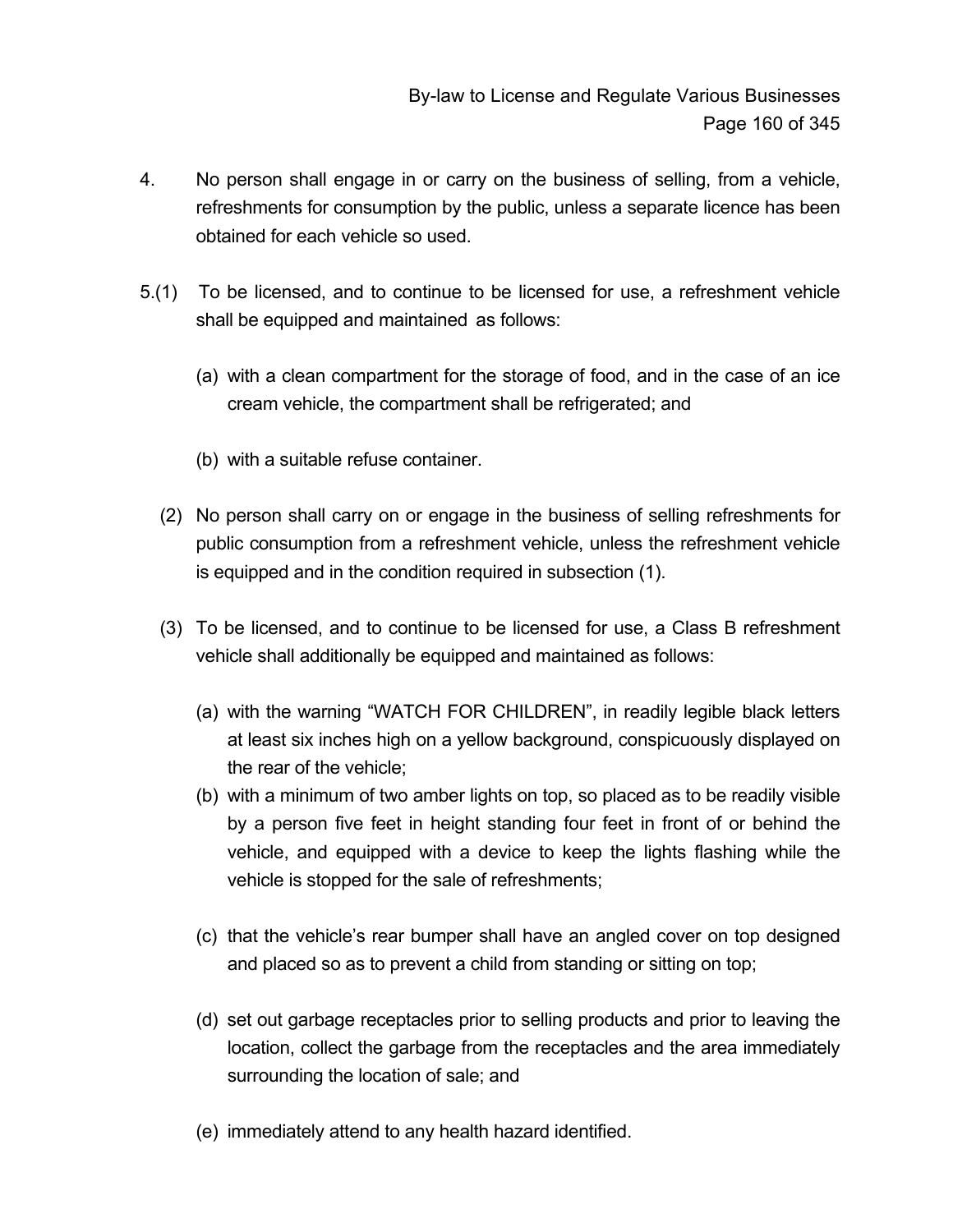- (4) No person shall carry on or engage in the business of selling refreshments for public consumption from a Class B refreshment vehicle, unless the vehicle is additionally equipped and in the condition required in subsection (3).
- (5) As soon as an employee becomes aware that he or she is suffering from a communicable disease or virus infection likely to cause disease by transmission of food he or she shall immediately give notice of the fact to the owner or operator of the refreshment vehicle.
- (6) As soon as an employee becomes aware of any health hazard he or she shall immediately give notice of the fact to the owner of the refreshment vehicle.

## **REGULATIONS AND PROHIBITIONS**

- 6.(1) In this section and section 8, "eating establishment" means a building or premises where food is prepared and offered for sale to the public, to be consumed either on the premises or elsewhere.
	- (2) A person, being the owner or operator of a licensed eating establishment, and being licensed under this by-law for a refreshment vehicle, may operate the refreshment vehicle on the premises of the eating establishment without having to comply with paragraph 8(1)(c)(ii) by being a certain distance from an eating establishment, and without requiring the written permission of other eating establishments as provided in this section.
	- (3) Subject to subsection (2), no person shall carry on or engage in the business of selling refreshments for public consumption from a refreshment vehicle, without obtaining:
		- (a) in the case of a refreshment vehicle being operated on private property, the prior written permission of the property owner,
		- (b) in the case of a refreshment vehicle being operated in public park, the prior written approval of the City, or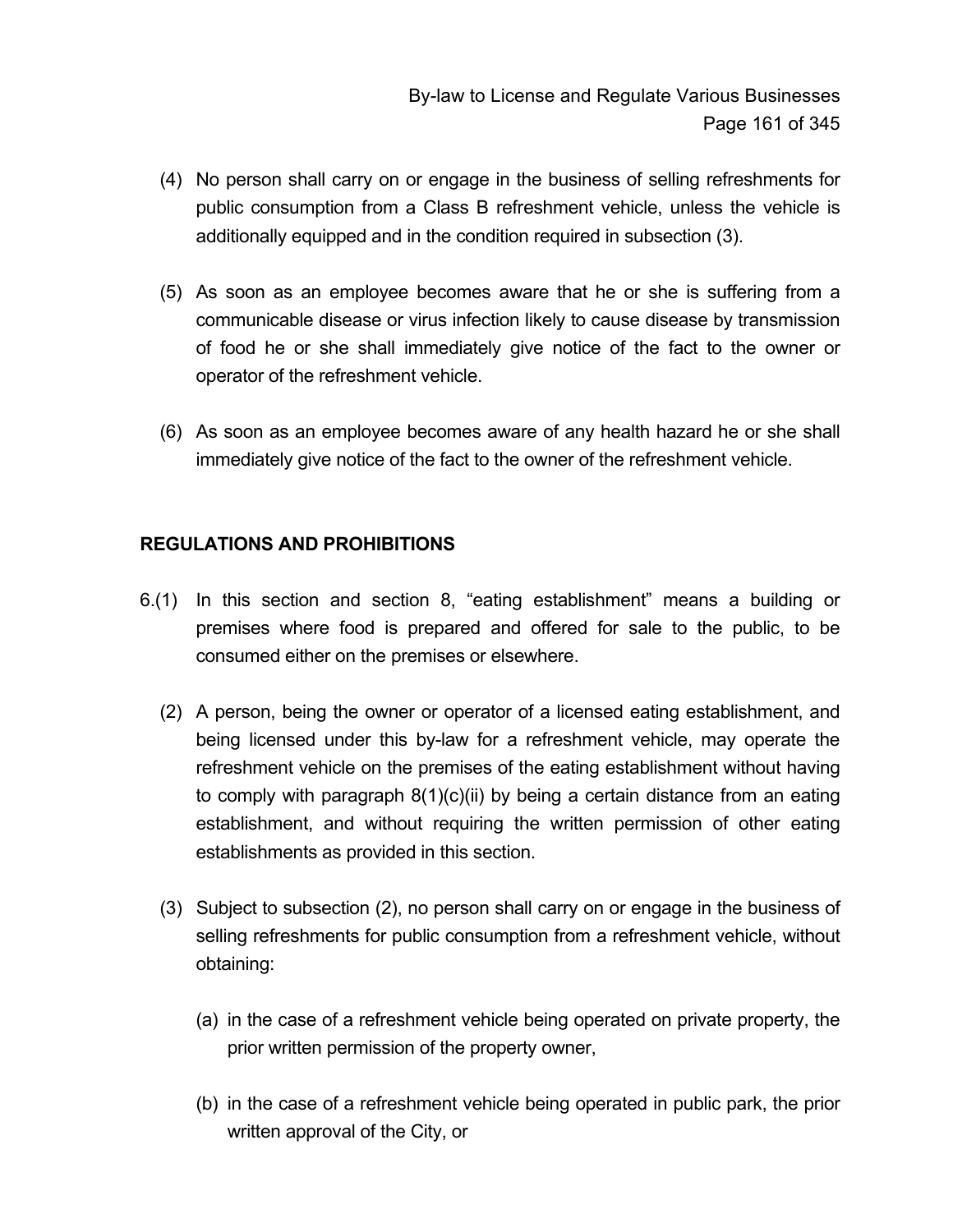- (c) in the case of a refreshment vehicle being operated within 100 meters (328 feet) of an eating establishment, the prior written approval of the owner of the eating establishment. Measurement is to be taken from the property line of the eating establishment to the refreshment vehicle.
- (4) A person carrying on or engaging in the business of selling refreshments for public consumption from a refreshment vehicle, shall provide the written approval or permission required under subsection (3) to a licence inspector, bylaw enforcement officer or police officer upon request.
- (5) A person who has obtained the approval or permission required under subsection (3), may operate from respectively, the private property or park, or within 100 meters (328 feet) of the eating establishment, notwithstanding paragraph 8(1)(c)(ii) of this Schedule.
- 7. Every person engaging in or carrying on a business for which a licence is required under this Schedule, shall be responsible:
	- (a) that the Issuer of Licences and the Hamilton Police are notified in writing within six days of any change of address of the licensee or business;
	- (b) that no refreshment vehicle is used excepting those which are licensed under this by-law;
	- (c) that no such vehicle is used when not in safe operating condition;
	- (d) that no such vehicle is used for business without having affixed to the right hand side thereof, in a position in which it may most readily be seen, the City's current licence plate issued for that refreshment vehicle whereas an improper plate shall be removed by the City's enforcement officer, and having no other licence number showing except the current provincial licence number or numbers;
	- (e) that no motorized refreshment vehicle is driven by any person not currently holding a valid provincial driver's licence; and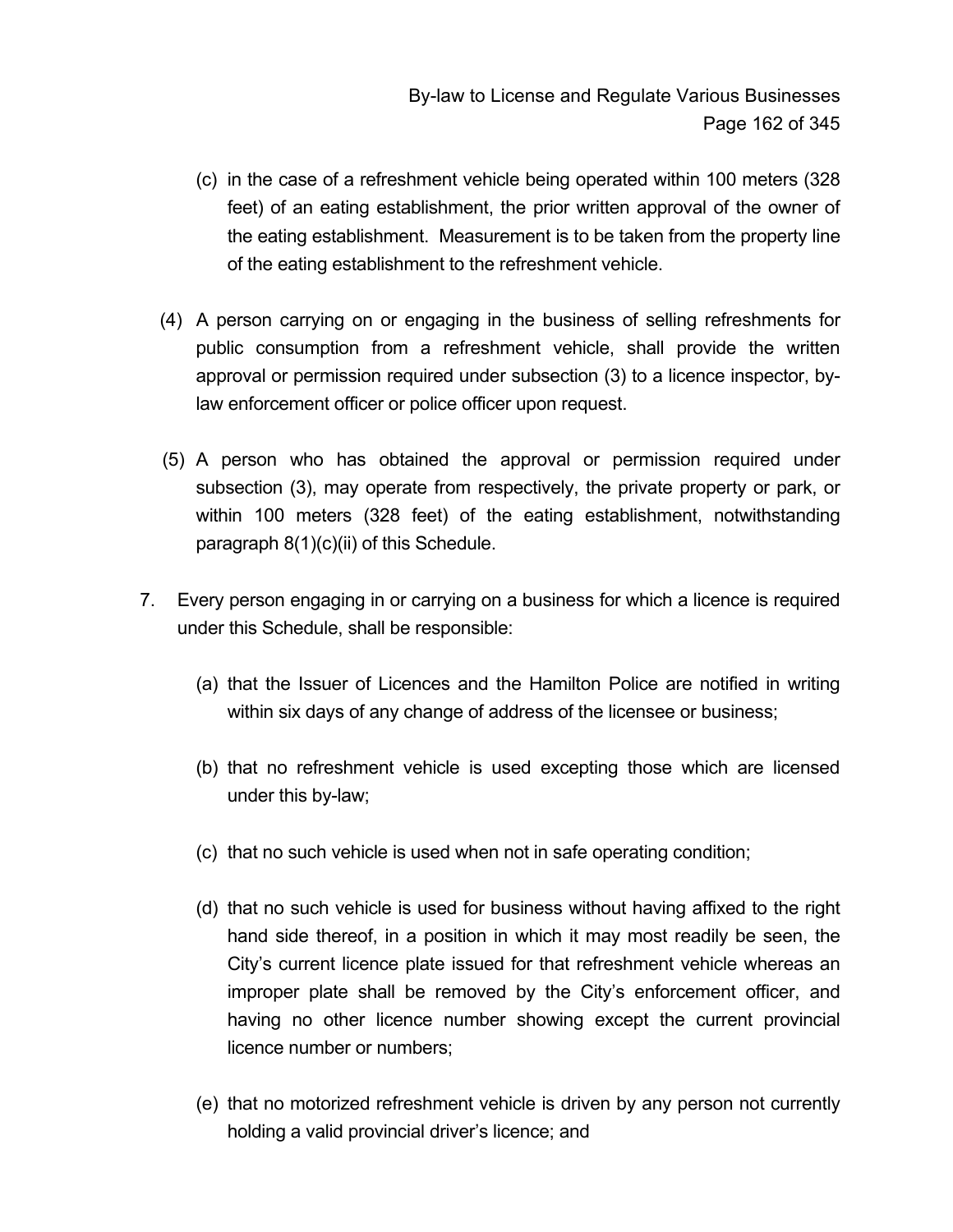- (f) that no person shall be licensed to sell foodstuffs from a refreshment vehicle or booth while under the age of sixteen.
- 8.(1) A person operating a refreshment vehicle or engaging in the selling of refreshments from a refreshment vehicle shall comply with the following:
	- (a) check each day, prior to use of the refreshment vehicle, that the vehicle is safe for operation, and shall not operate the vehicle unless it is, and is maintained, in safe operating condition.
	- (b) that there is no crying of wares, sounding of any chimes or use other audible means of recognition while the vehicle is in motion, or for more than five seconds at intervals of not less than five minutes, or in any residential area after eight o'clock in the evening or before eight in the morning;
	- (c) the vehicle shall not stop for the sale of any products:
		- (i) within 5 feet of an intersection;
		- (ii) subject to section 6, within 100 meters (328 feet) of any eating establishment, school ground, recreation ground, playground or public park;
		- (iii) for more than ten minutes at any one location on a residential street; or
		- (iv) without being properly parked;
	- (d) there shall be no service of any customer who is standing in the roadway;
	- (e) that all children and customers are safely away from the vehicle before putting it in motion;
	- (f) there shall not be any unnecessary washing or repairing of a vehicle in a street, alley or other public place; and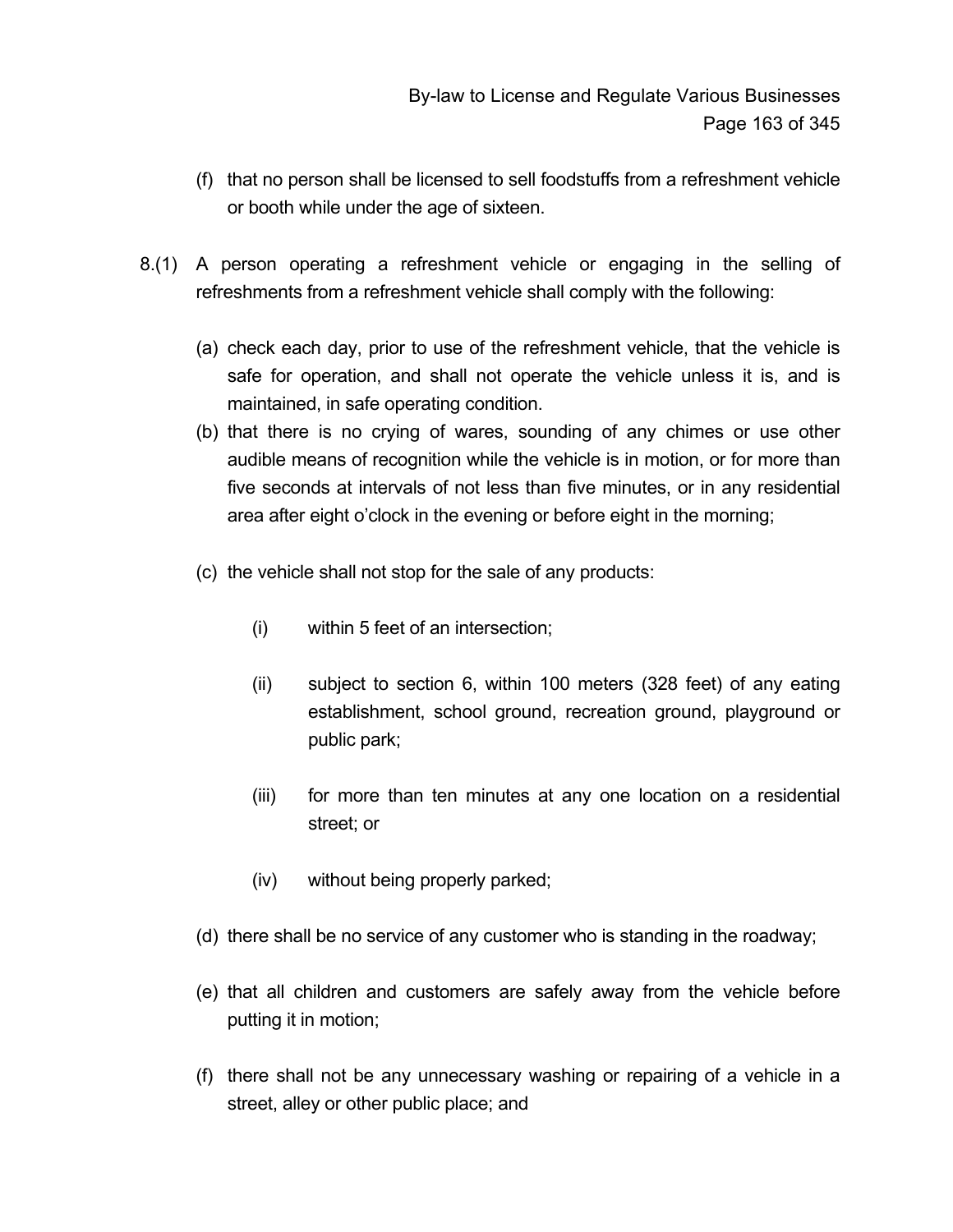- (g) at all times while the vehicle is stopped for the sale of food, the lights required by section 5 shall be flashing.
- (2) A licence holder under this by-law shall not cause or permit the operation of the licensed vehicle or vehicles, contrary to subsection (1).
- 9.(1) Subject to subsection (2), no person shall sell refreshments or confections, from a basket, wagon, cart or other vehicle upon paved portion of the highway maintained for the passage of motor vehicles, which does not include the side walk or boulevard, if the highway is a designated snow route.
	- (2) This section does not apply to a farmer, market gardener or other person selling or delivering goods at any place of business or residence upon such highway or part thereof.
- 10. In addition to non-compliance with this by-law or other laws, the failure to comply with the Highway Traffic Act, R.S.O. 1990, c. H-8, or regulations under the Act, by a person while operating a refreshment vehicle, shall be grounds for the Issuer of Licences to recommend, and for Council or the Licensing Committee to consider a licence suspension or revocation, or the adding of conditions.
- 11. Charity barbecues and bake sales will be exempt from the provisions of this Schedule, however, organizers of said events are required to notify the City and The Social and Public Health Services Department at least 21 days in advance of the scheduled event.

## **POSTING OF CERTIFICATES OF INSPECTION**

- 12.(1) Every person who carries on the business of selling, from a vehicle, refreshments for consumption by the public shall permit a public health inspector to post a Certificate of Inspection in a clearly visible and conspicuous location on the refreshment vehicle.
	- (2) Every person who carries on the business of selling, from a vehicle, refreshments for consumption by the public shall permit a public health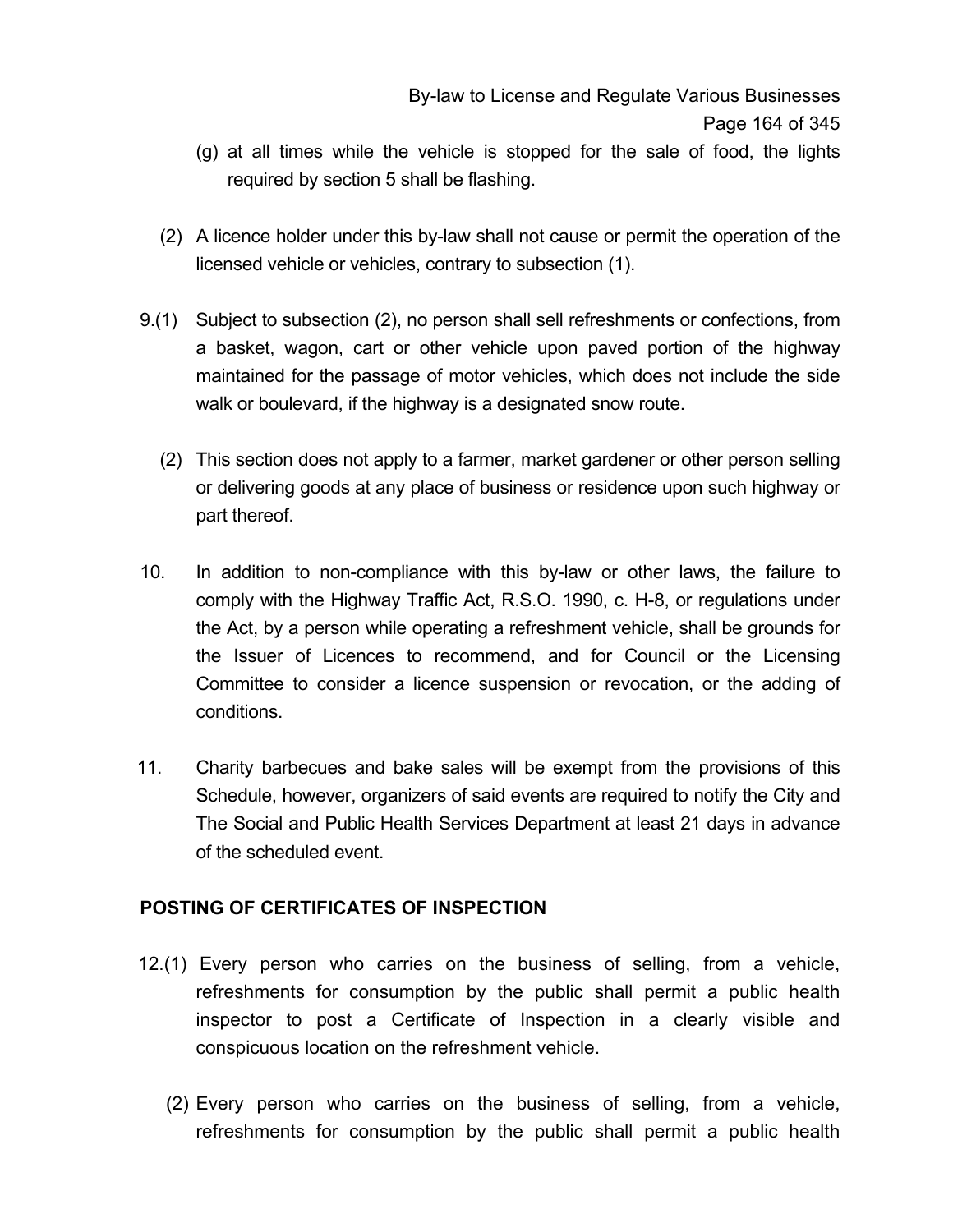inspector at any reasonable time to remove a Certificate of Inspection which has been posted on the refreshment vehicle.

 (3) When a Certificate of Inspection has been removed by a public health inspector under subsection (2), the person who carries on the business of selling, from a vehicle, refreshments for consumption by the public shall not post a copy of the Certificate of Inspection on the refreshment vehicle.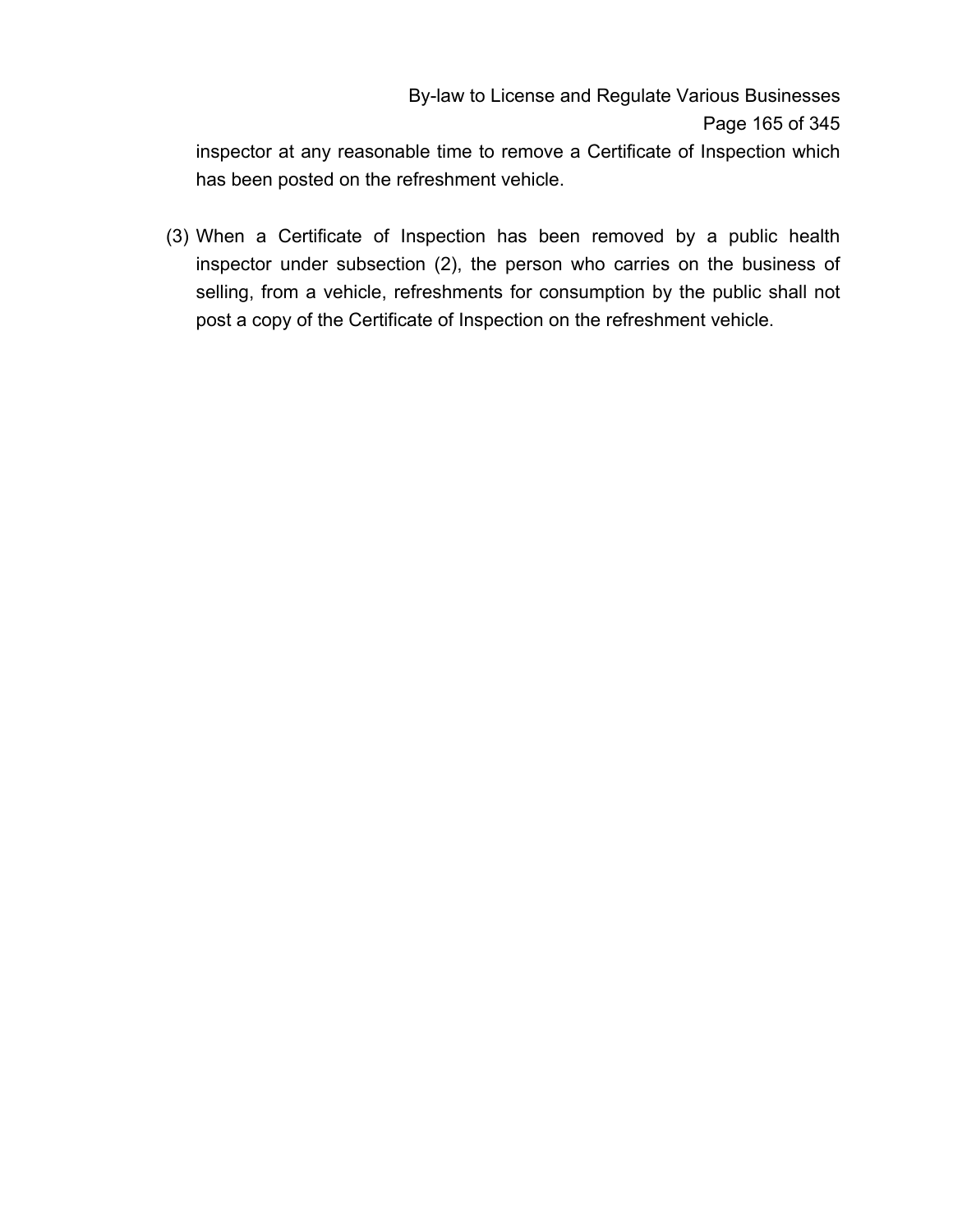## **SCHEDULE 20**

#### **RESIDENTIAL CARE FACILITIES**

#### **PART I: INTERPRETATION**

- 1. In this Schedule:
	- (a) **"activities of daily living"** means the activities of an individual that maintain his or her sufficient nutrition, hygiene, warmth, rest and safety;
	- (b) **"additional care"** means community services such as long term care services, or rehabilitative services that can be provided to a tenant either in the residential care facility or in the community;
	- (c) **"ambulatory"** means in respect of an individual, that he or she is independently mobile, by mechanical or any other means, or with minimal assistance of another person;
	- (d) **"attic"** means the space between the roof and the ceiling of the top storey of a facility or between a dwarf wall and a sloping roof of a facility, which is not finished in such a way as to provide suitable habitation for tenants;
	- (e) **"basement"** means a storey of a facility located below the first storey which is more than 50 per cent below grade or which is not finished in such a way as to provide suitable habitation for tenants;
	- (f) **"care home"** means a residential complex that is occupied or intended to be occupied by four or more persons for the purpose of receiving care services, whether or not receiving the services is the primary purpose of the occupancy;
	- (g) **"care home information package"** means an information package that contains the information required by the Residential Tenancies Act, 2006, S.O. 2006, c. 17;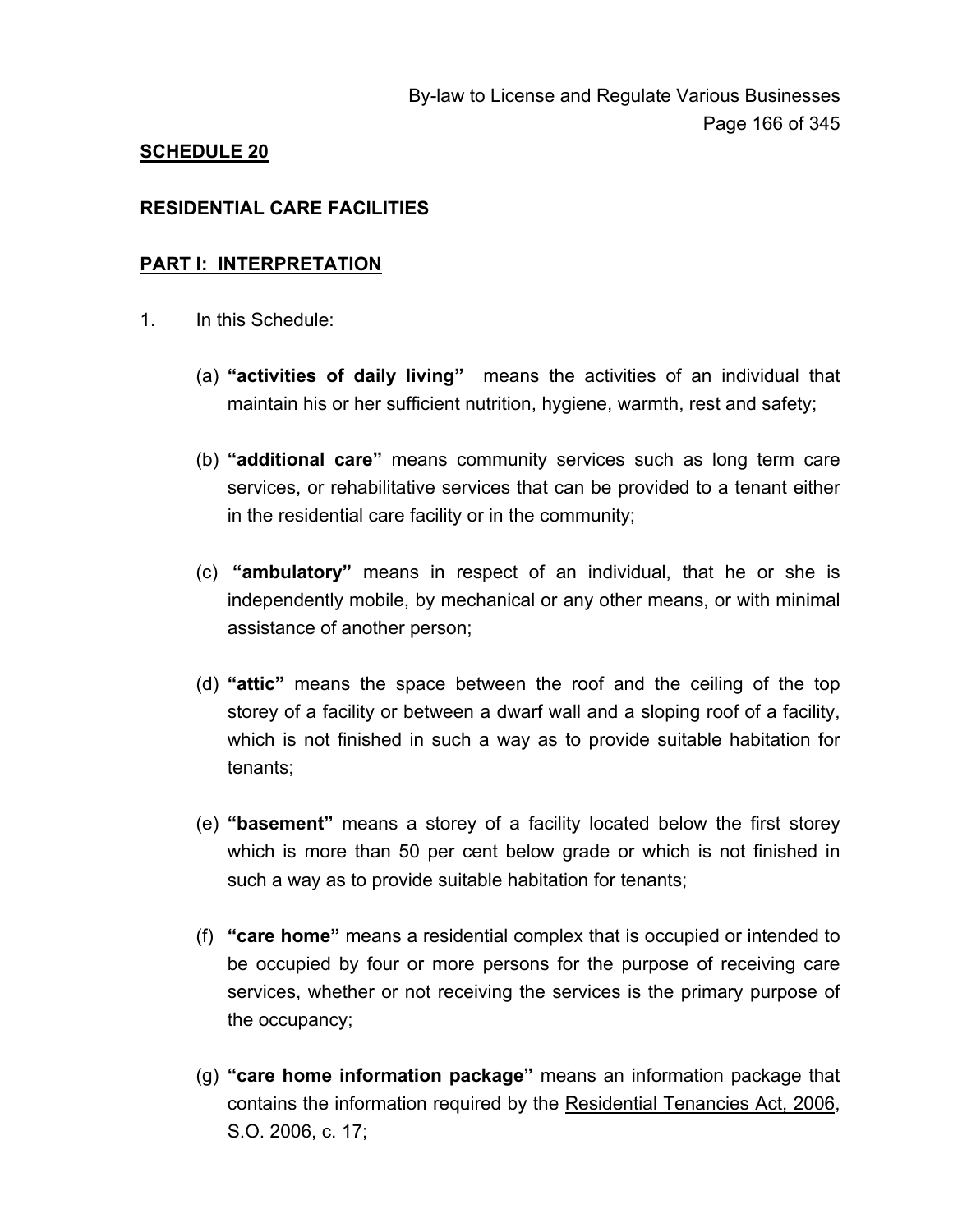- (h) **"care services"** means advice, information, or supervision provided to tenants in the activities of daily living and may also include:
	- (i) periodic personal care, as required, such as the giving of medications, bathing assistance, assistance with feeding, incontinence care, dressing assistance, assistance with personal hygiene, and ambulatory assistance;
	- (ii) provision of recreational or social activities, housekeeping, laundry services, and assistance with transportation;
	- (iii) personal emergency response services, including assistance in evacuating under emergency conditions due to mental limitations and/or developmental handicaps and limitations of the tenants;
	- (i) **"continuing education"** means a course, lecture, seminar or other professional activity in which an employee participates as part of the individual's conditions of employment and as defined in the Guidelines issued by the Medical Officer of Health;
	- (j) **"drug"** means any substance or mixture of substances manufactured, sold or represented for use in:
		- (i) the diagnosis, treatment, mitigation or prevention of a disease, disorder, abnormal physical state, or the symptoms thereof, in an individual; or
		- (ii) restoring, correcting or modifying of organic functions in an individual;
- (k) **"Guidelines"** means the guidelines for the operation of facilities licensed under this Schedule, which the Medical Officer of Health is authorized to issue under section 61;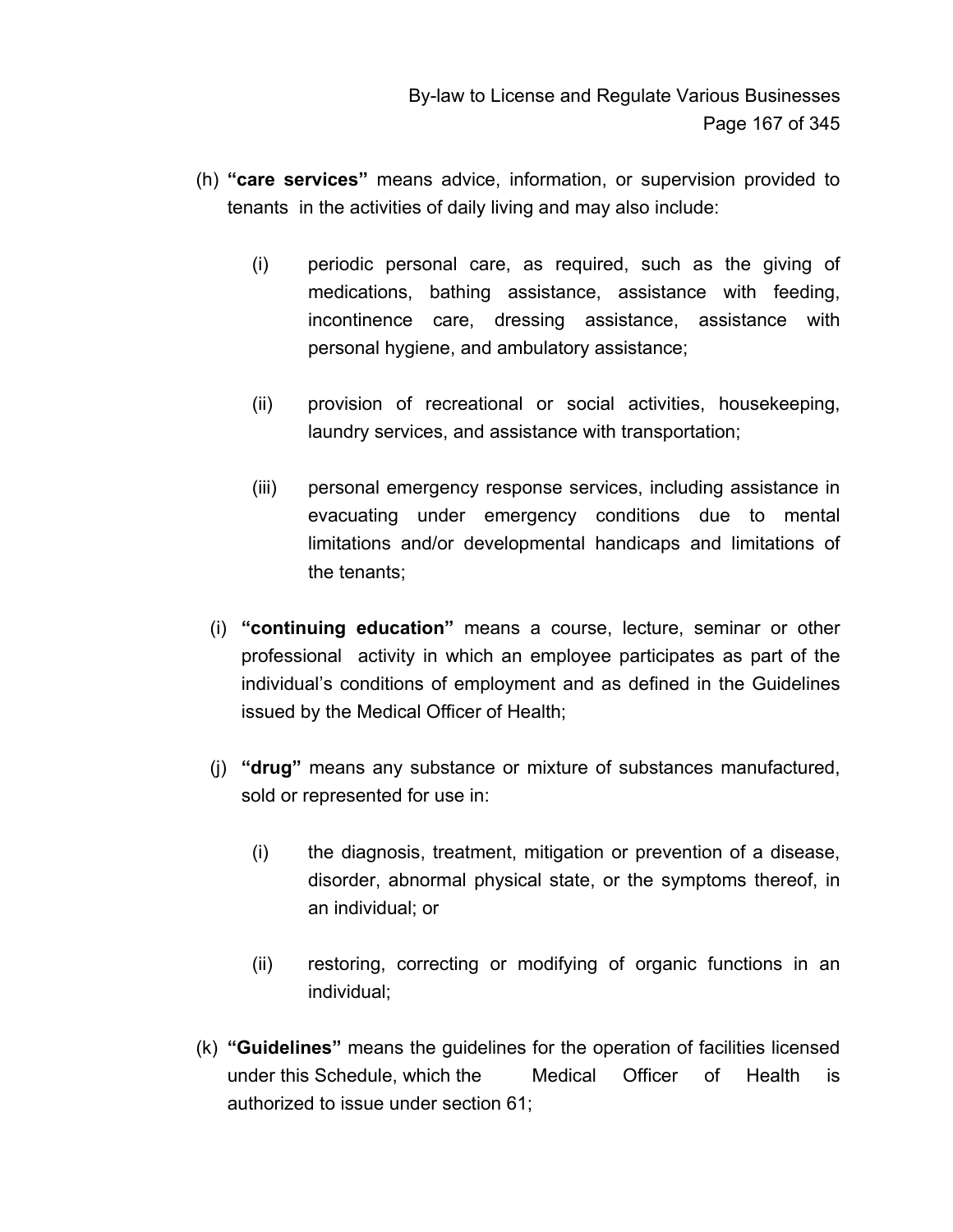- (l) **"inspector"** means:
	- (i) a building inspector of the Building Division of the Planning and Economic Development Department;
	- (ii) an inspector of the Fire Prevention Bureau or Fire Department;
	- (iii) a public health inspector employed in the Social and Public Health Services Department;
	- (iv) a registered nurse employed in the Social and Public Health Services Department;
	- (v) an inspector appointed by the Issuer of Licences.
- (m) **"long term care facility"** means an institution such as a nursing home or a home for the aged that provides personal care on a continuing 24-hour basis, with medical and professional nursing supervision and provision for meeting the psycho-social needs of the tenants;
- (n) **"operator"** means a person licensed under this Schedule to operate a facility;
- (o) **"physician"** means a legally qualified medical practitioner;
- (p) **"prescribed"**, when used with reference to a drug or mixture of drugs, means that a legally qualified medical practitioner or a dentist has directed the dispensing of the drug or mixture of drugs to a named individual;
- (q) **"prescription drug"** means a drug that may be dispensed by a pharmacist only upon the direction of a physician or dentist;
- (r) **"rehabilitative services"** means services for a person with a physical, mental, or developmental handicap, and includes,
	- (i) homemaker services,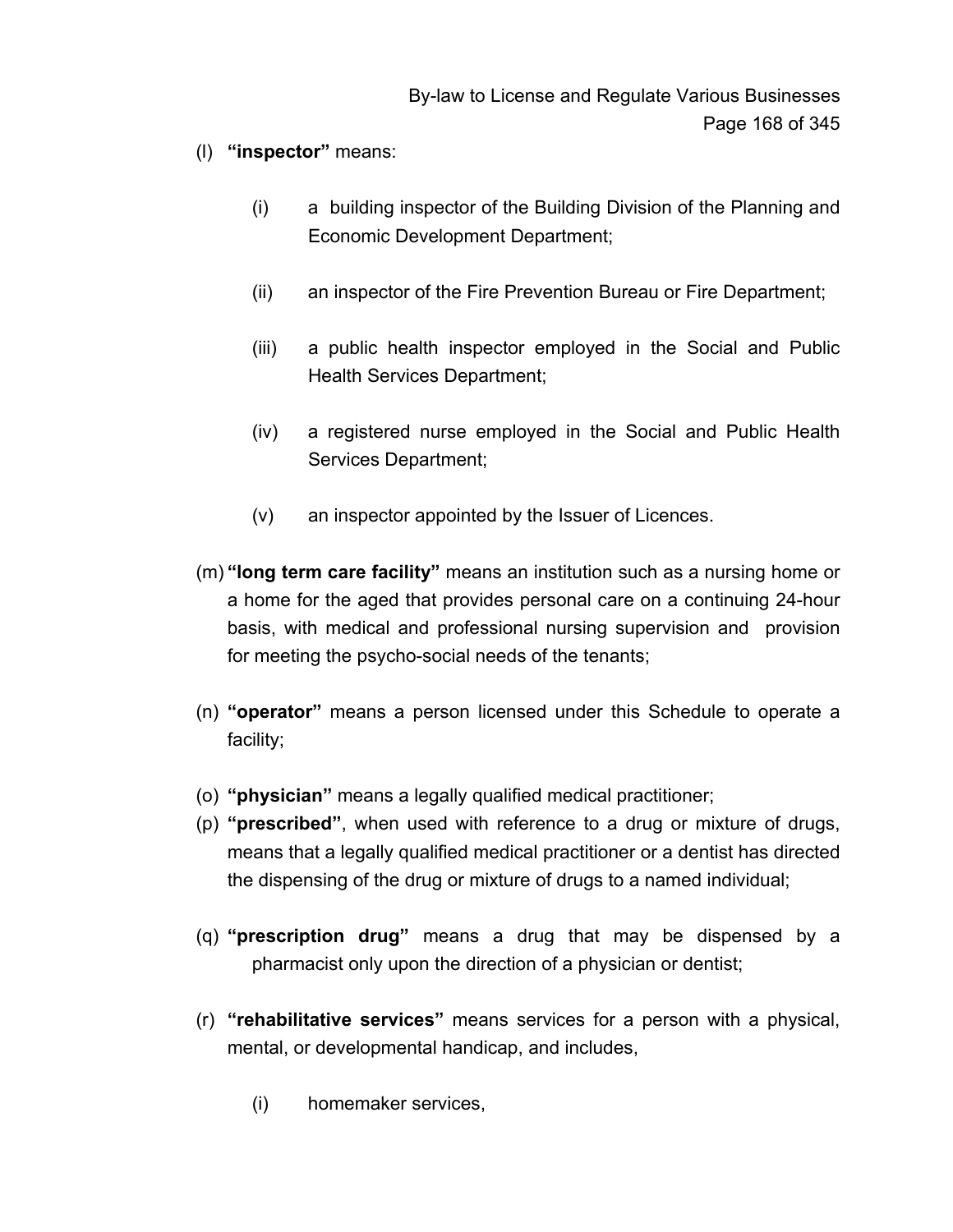- (ii) day care,
- (iii) training and rehabilitation,
- (iv) casework and counselling, and
- (v) training in life skills.
- (s) **"residential care facility"** means a care home for which a licence is required under this Schedule, and the term "facility" has a corresponding meaning;
- (t) **"single facility incident"** means a situation, or the likelihood of an impending situation, which could reasonably be expected to have an abnormal effect on the health, safety, welfare, or personal property of one or more tenants of a facility, and which, because of its nature or magnitude, requires a controlled and co-ordinated response by the operator;
- (u) **"tenant of a facility"** means a person, other than an operator or employee, who
	- (i) resides in a residential care facility, and to whom the operator provides care services;
	- (ii) is ambulatory; and
	- (iii) has decreased physical or mental functional ability;

and the term "tenant" has a corresponding meaning; and

(v) **"volunteer"** means a person, other than an operator or employee, who assists tenants with social activities.

#### **PART II: LICENSING**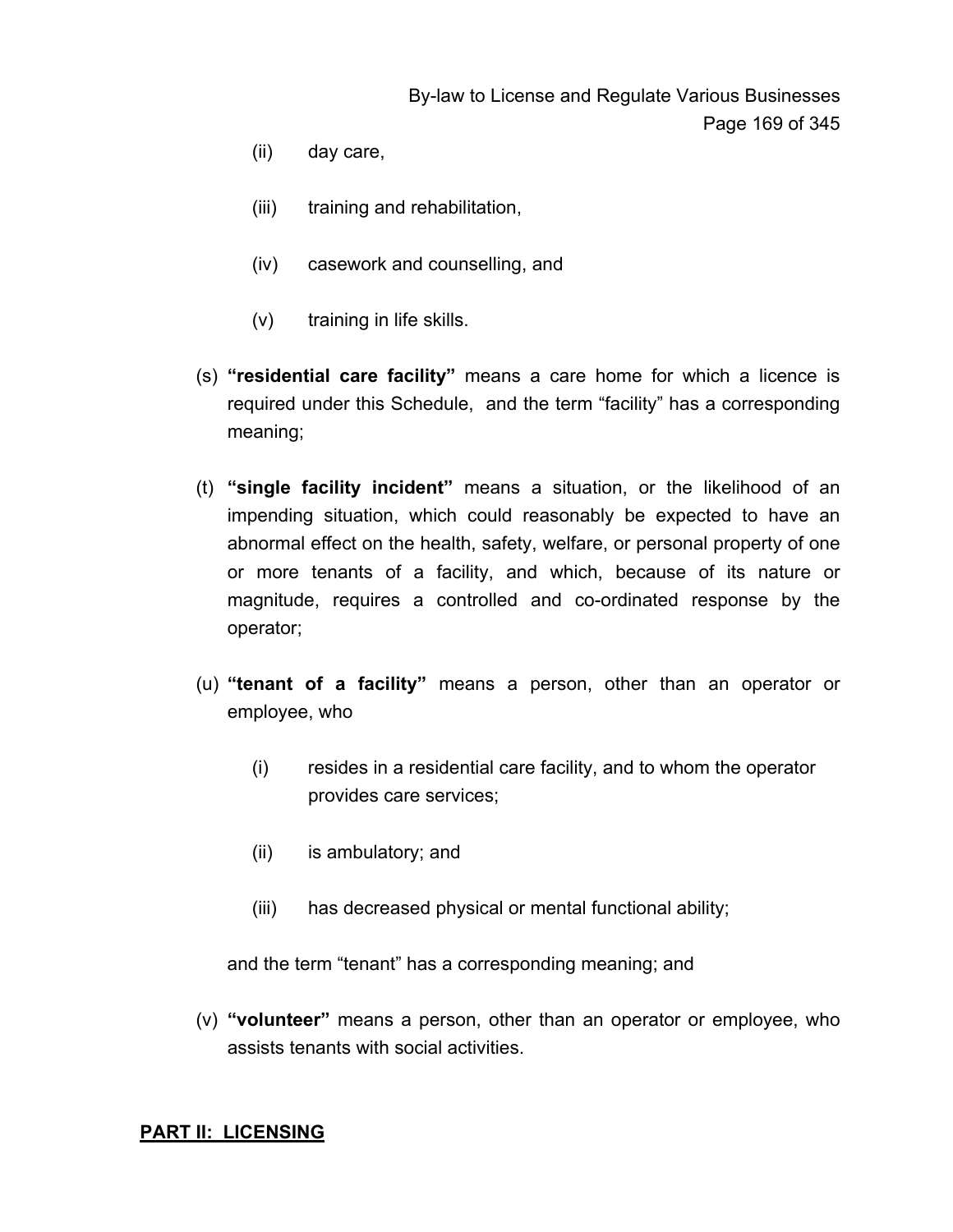- 2.(1) No person shall operate a residential care facility without a licence.
	- (2) Every applicant for a licence shall submit to the Issuer of Licences before the licence is issued or renewed, the following certificates:
		- (a) by Hydro One Inc., that the facility complies with the Ontario Electrical Safety Code;
		- (b) by the Medical Officer of Health, that the facility complies with the health and safety standards in this Schedule;
		- (c) by the insurer of the facility, that the insurance coverage required under subsection 18(e) of this Schedule is in effect for the facility;
		- (d) those required by section 3 and 12 as to the age, health and education of the operators and employees;

and the single facility incident plan required by section 5.

- (3) Every applicant for a licence shall submit, before a licence may be issued or renewed:
	- (a) a birth certificate or other certificate showing that the applicant is at least 18 years of age at the time of application; and
	- (b) an Ontario Secondary School Graduation Diploma or evidence satisfactory to the Issuer of Licences of equivalent standing from the Ontario Ministry of Education and Training.
- (4) Where the applicant for a licence is a corporation or a partnership, a partner, or an officer or director of the corporation, shall submit the certificates or other documents required under subsection (3).
- (5) Paragraph 2(3)(b) does not apply to a person who is the holder of a licence to operate a care home under the by-law of a former area municipality on the date that By-law 01-156 came into force and effect.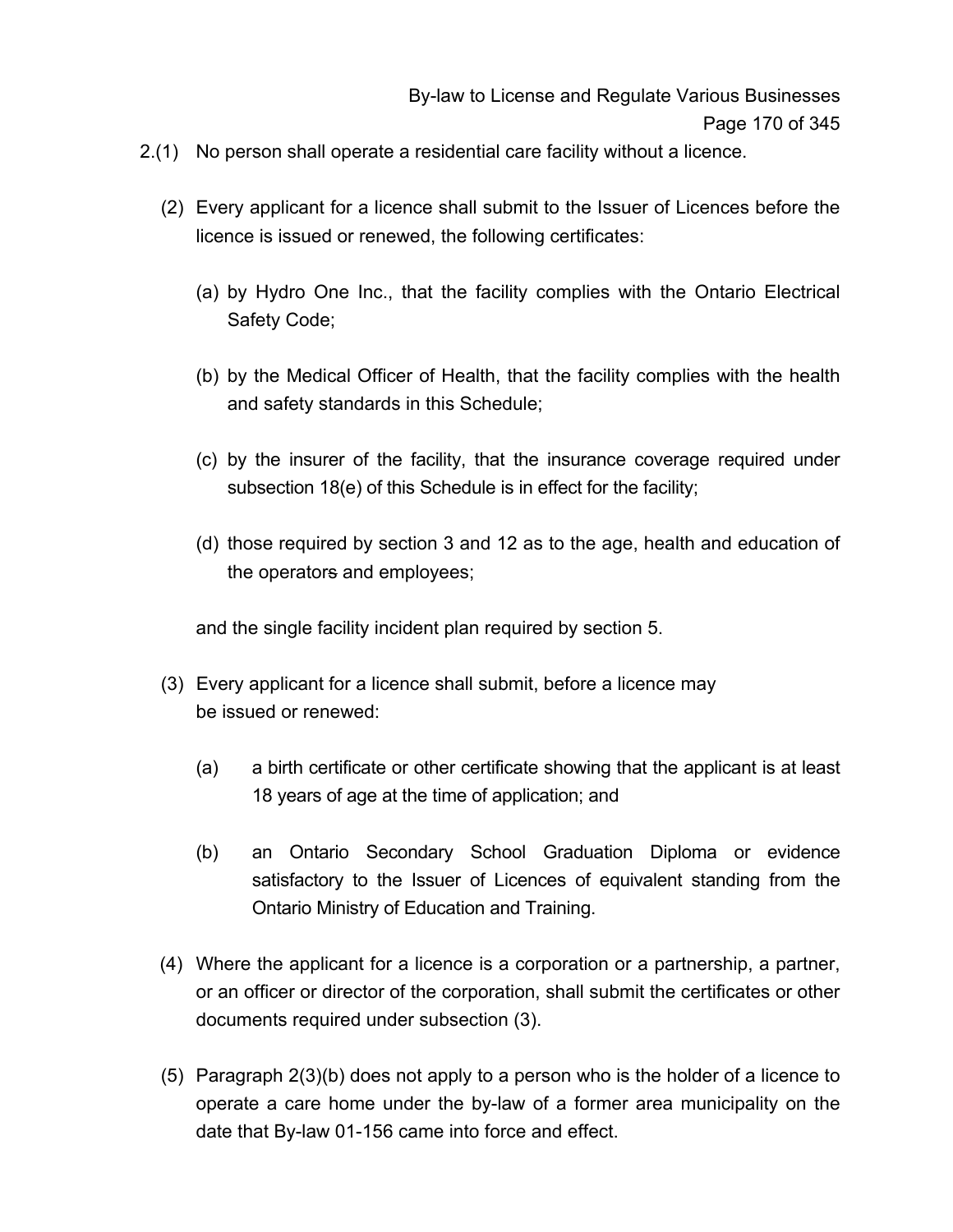- 3.(1) A licence to operate a facility shall not be issued unless the applicant, if an individual,
	- (a) is eighteen years of age or over at the time of the application;
	- (b) he or she produces an Ontario Secondary School Graduation Diploma or evidence satisfactory to the Issuer of Licences of equivalent standing as determined by the Ministry of Education and Training; and
	- (c) evidence satisfactory to the Issuer of Licences, of employment experience in work comparable to the administration of the facility which he or she proposes to operate.
	- (2) Where the applicant for a licence is a corporation or a partnership, a licence shall not be issued unless at least one partner, or one director or officer of the corporation, satisfies the requirements set out in subsection (1).
	- (3) Subsection (1)(b) does not apply to a person who is the holder of a licence to operate a care home under the by-law of a former area municipality on the date that this By-law comes into force.

#### **PART III: OPERATOR**

- 4. The operator of a facility shall ensure that the provisions of this Schedule, including the Guidelines issued by the Medical Officer of Health, are complied with.
- 5. The operator shall prepare a "single facility incident plan", satisfactory to the Medical Officer of Health, which shall be filed with the Medical Officer of Health, and a copy of the plan shall be kept in the facility, in a readily accessible location.
- 6. The operator shall ensure that there are no firearms kept in the facility.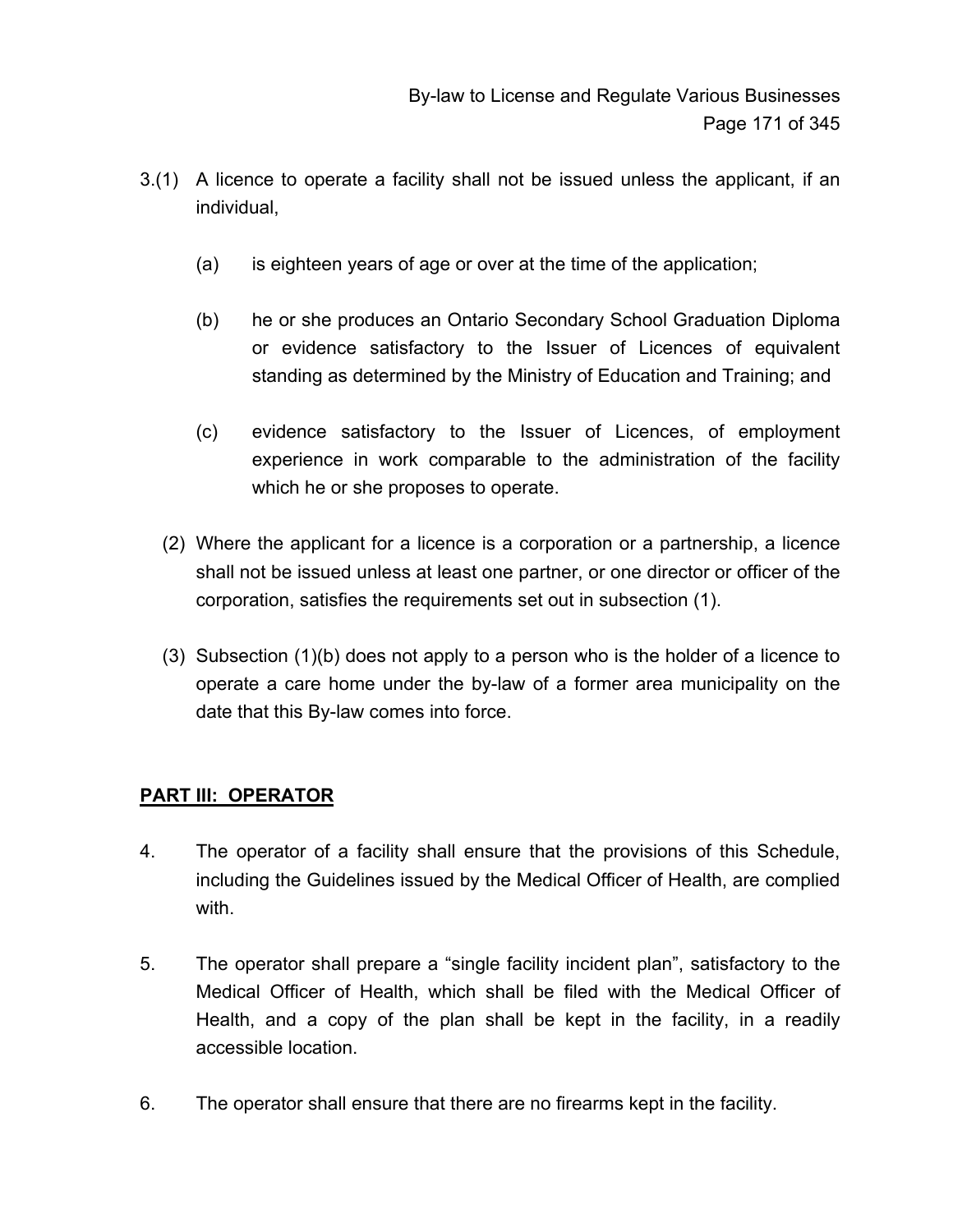- 7. The operator shall ensure that access to a telephone is available within the facility:
	- (a) for employees and volunteers; and
	- (b) in a private setting for tenants of the facility.
- 8. The operator shall ensure that, at all times, a qualified employee has been designated as the person responsible for the operation of the facility and whose primary duty is the supervision of the tenants.
- 9. The operator shall provide evidence satisfactory to the Issuer of Licences that each employee has received training in the areas specified on the new staff orientation checklist within two weeks of an individual commencing employment in a facility.
- 10.(1) The operator shall give every employee a notice of the collection of personal information in a form approved by the Issuer of Licences and the Medical Officer of Health which describes the procedures under this Schedule for the collection of personal information about employees, at the time when an individual commences employment at the facility.
	- (2) The notice under subsection (1) shall also contain:
		- (a) the legal authority for the collection of personal information about employees by inspectors;
		- (b) the principal purpose or purposes for which the personal information is intended to be used; and,
		- (c) the title, business address, and business telephone number of an officer or employee of the City who can answer questions from an employee of the facility about the collection of his or her personal information.
	- (3) Where the operator has not given an employee a notice under subsection (1), the operator shall give the employee a letter in a form approved by the Issuer of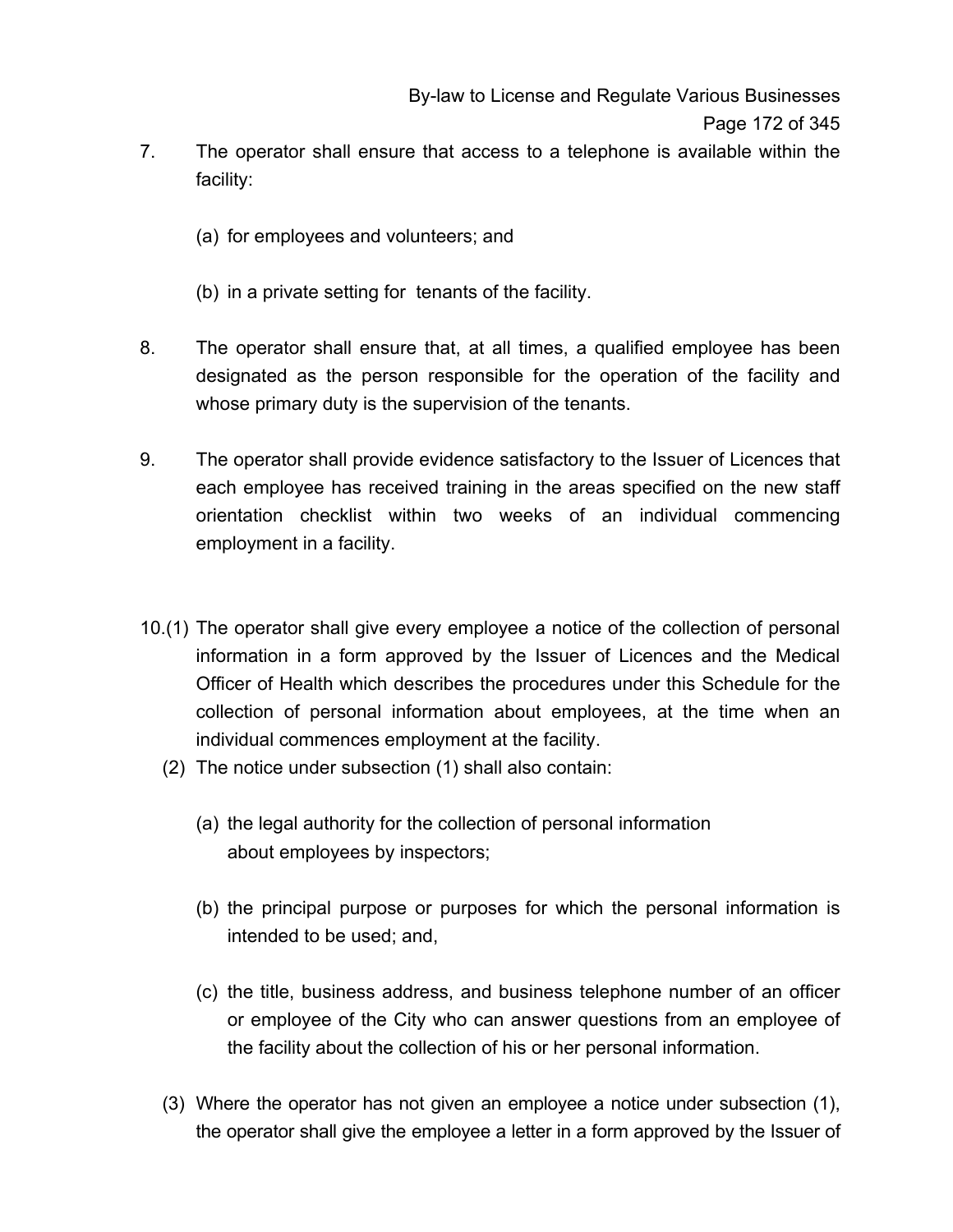# By-law to License and Regulate Various Businesses Page 173 of 345

Licences and the Medical Officer of Health which contains the information set out in subsections (1) and (2), within seven days after being directed to do so by the Issuer of Licences.

- (4) Notwithstanding subsection (1), the operator shall give a notice of the collection of personal information to an employee within seven days after being directed to do so by an inspector appointed by the Issuer of Licences.
- 11. The operator shall post in a conspicuous place in the facility:
	- (a) the current licence for the facility;
	- (b) a notice stating the operator's name, address and telephone number, and the name, address and telephone number of the employee who has been designated as the person responsible for the operation of the facility, if that person is not the operator;
	- (c) rules for the conduct of employees and tenants of the facility; and
	- (d) a notice of the collection of personal information in a form approved by the Issuer of Licences which contains:
		- (i) the legal authority for the collection of personal information about tenants and employees of the facility by inspectors;
		- (ii) the principal purpose or purposes for which the personal information is intended to be used; and
		- (iii) the title, business address and business telephone number of an officer or employee of the City who can answer questions from individual tenants and employees of the facility about the collection of their personal information.

#### **PART IV: EMPLOYEES**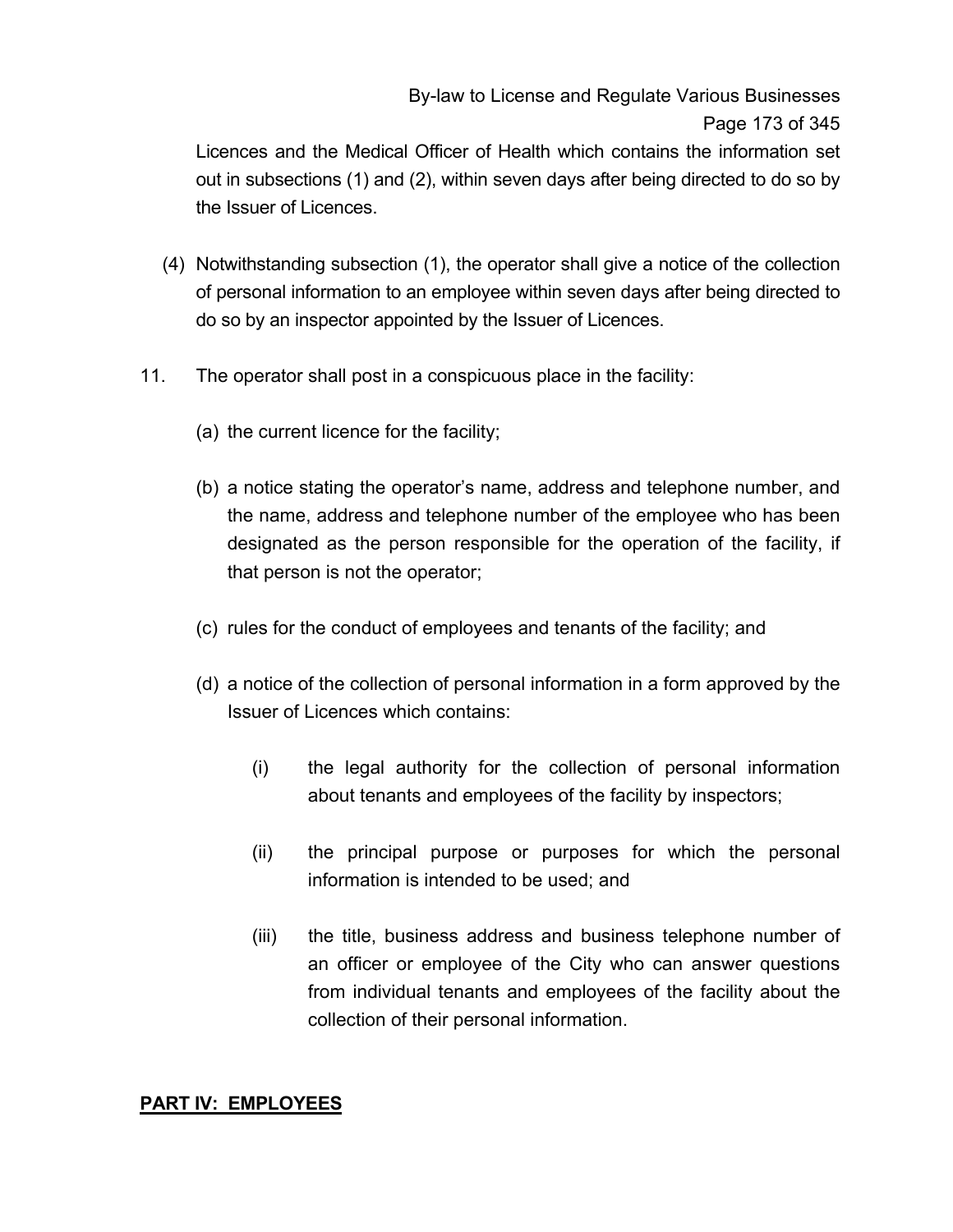12.(1) A person shall not be employed in a facility unless he or she:

- (a) is eighteen years of age or over;
- (b) (i) produces an Ontario Secondary School Certificate, or evidence of equivalent standing; or
	- (ii) produces evidence satisfactory to the Issuer of Licences of employment experience in comparable work;
- (c) has a physical examination by a physician not more than 30 days before commencing employment;
- (d) produces evidence satisfactory to the Issuer of Licences of successful completion of the new staff in-service orientation training as described in section 9 within 30 days of commencing employment.
- (2) A person who is sixteen years of age but less than eighteen years of age is exempt from the requirements of clause 1(b), but shall not be designated as the person responsible for the operation of the facility.
- 13. Every employee whose primary duty is the supervision of tenants shall participate in continuing education to a minimum of 20 hours within each consecutive period of twenty-four months from the date of commencing employment.
- 14. At least one employee whose primary duty is the supervision of tenants shall be available on the premises of the facility at all times during his or her regularly scheduled hours of work.
- 15. An employee whose duties require communication with the tenants shall be able to communicate clearly and effectively with the tenants.

#### **PART V: GENERAL**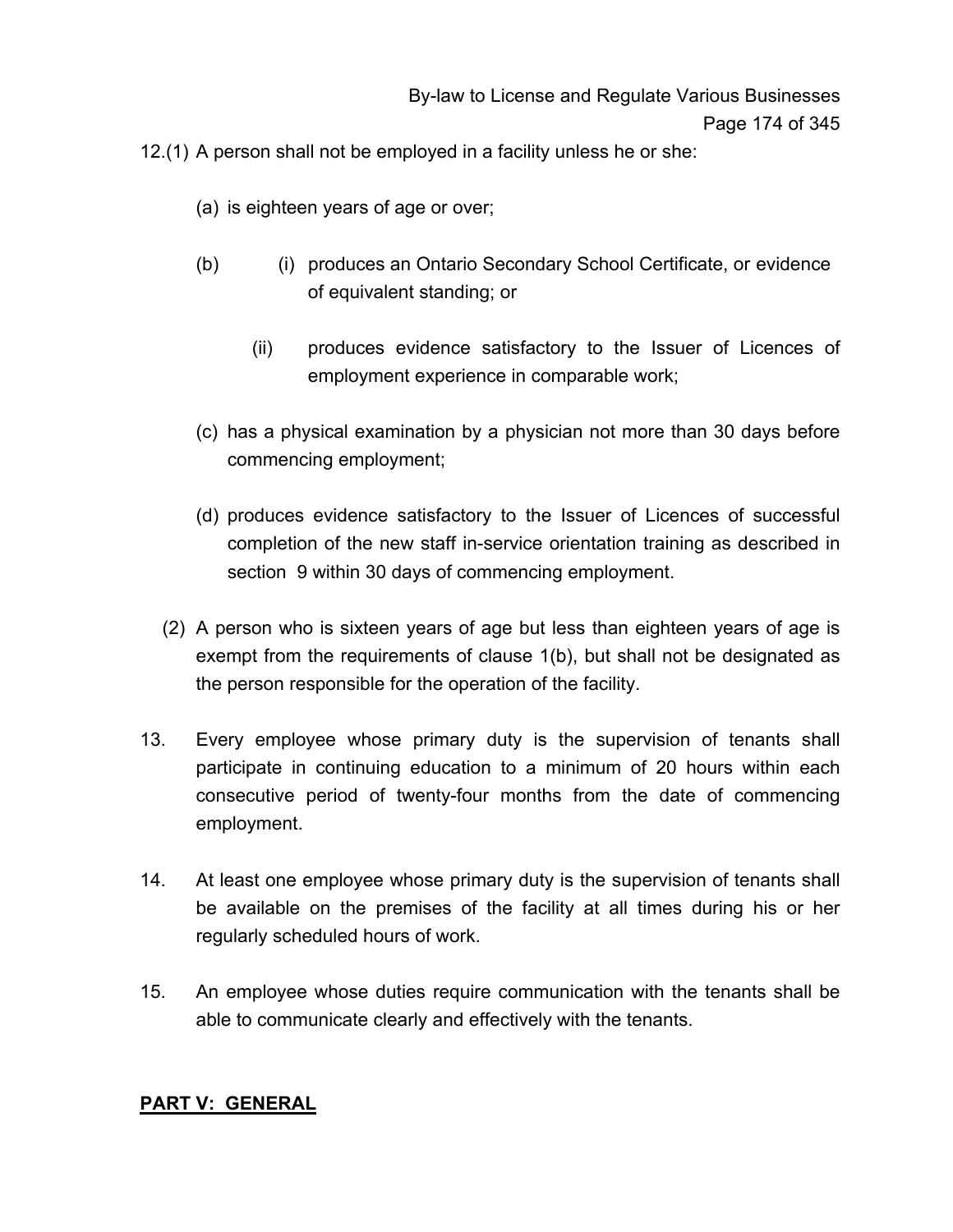By-law to License and Regulate Various Businesses Page 175 of 345

16. The Medical Officer of Health shall determine the authorized capacity of the facility in accordance with the requirements of sections 20, 21 and 23 of this Schedule and the provisions of the pertinent zoning by-law of the former area municipality in which the facility is situated.

# **LOCATION**

17. A licence shall not be issued to a facility established after October 1, 1980, which is situated in a location where, in any hour, the noise level exceeds 58 decibels.

# **CONDITIONS OF LICENCES**

- 18. Every licence to operate a facility shall be subject to the following conditions:
	- (a) that the authorized capacity of the facility is not exceeded;
	- (b) that the applicable zoning by-laws of the former area municipality in which the facility is located, are complied with;
	- (c) that no construction, renovation, addition or alteration of a facility is carried out, except in compliance with this Schedule, the Ontario Building Code, the Ontario Fire Code, and under a valid building permit;
	- (d) that at least the operator or one employee is available in the facility and able to provide care services to the tenants, twenty-four hours a day; and
	- (e) that a policy of commercial general liability insurance, including coverage for bodily injury and property damage resulting from the operation of the facility, with an inclusive limit of at least one million dollars (\$ 1,000,000) per claim or occurrence, is in force at all times when one or more tenants is present in the facility.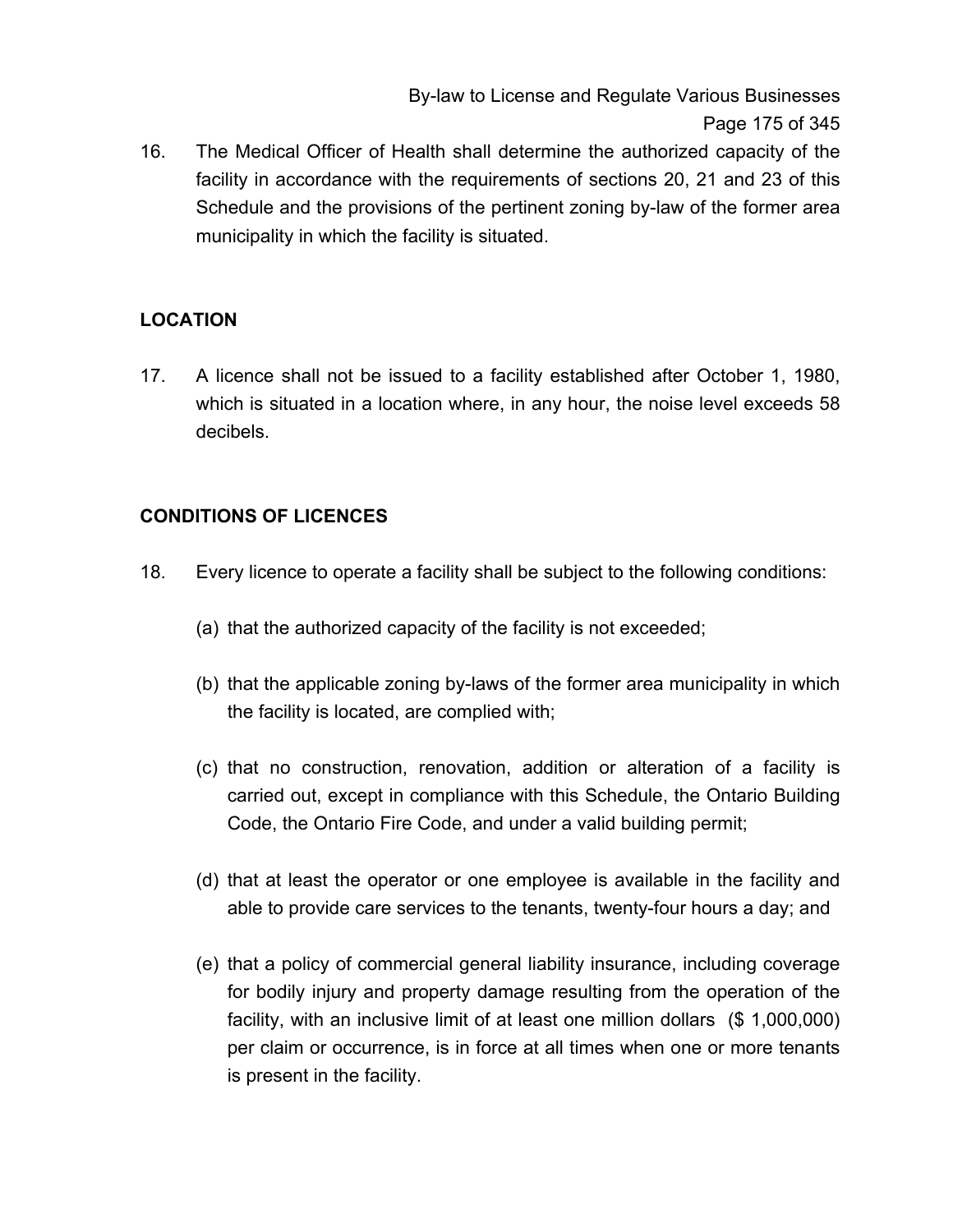## **PART IV: CONSTRUCTION AND SAFETY**

- 19. Every facility shall be so constructed and maintained that there is at all times:
	- (a) an adequate supply of potable and of hot water;
		- (i) which can provide at least 227.303 litres (50 gallons) for each tenant and employee, per day;
		- (ii) of at least .362 kilograms pressure per square centimetre (8 pounds per square inch), when a fixture is in use;
		- (iii) the temperature of the water serving all bath tubs, showers and hand basins used by tenants shall not exceed 49° Centigrade  $(120^{\circ}$  Fahrenheit) and shall be controlled by a device, inaccessible to the tenants, that regulates the temperature; and
	- (b) freedom from hazards to the health and safety of tenants.

## **BEDROOMS AND FURNISHINGS**

- 20.(1) A bedroom for a tenant or tenants in a facility established before October 1, 1980, shall provide a minimum of 16.8 cubic meters (600 cubic feet) of air space and 6.96 square meters (75 square feet) of floor space for each tenant.
	- (2) A bedroom for a tenant or tenants in a facility constructed, renovated, added to or altered on or after June 1, 1980, shall provide a minimum, exclusive of the space provided for built-in or portable clothes closets, of:
		- (a) 10.22 square meters (110 square feet) of floor space in a single-bed unit, provided that this area may be reduced to 9.30 square meters (100 square feet) where the facility provides a living room and a one or more dining area;
		- (b) 16.72 square meters (180 square feet) of floor space in a two-bed unit;
		- (c) 25.08 square meters (270 square feet) of floor space in a three-bed unit; and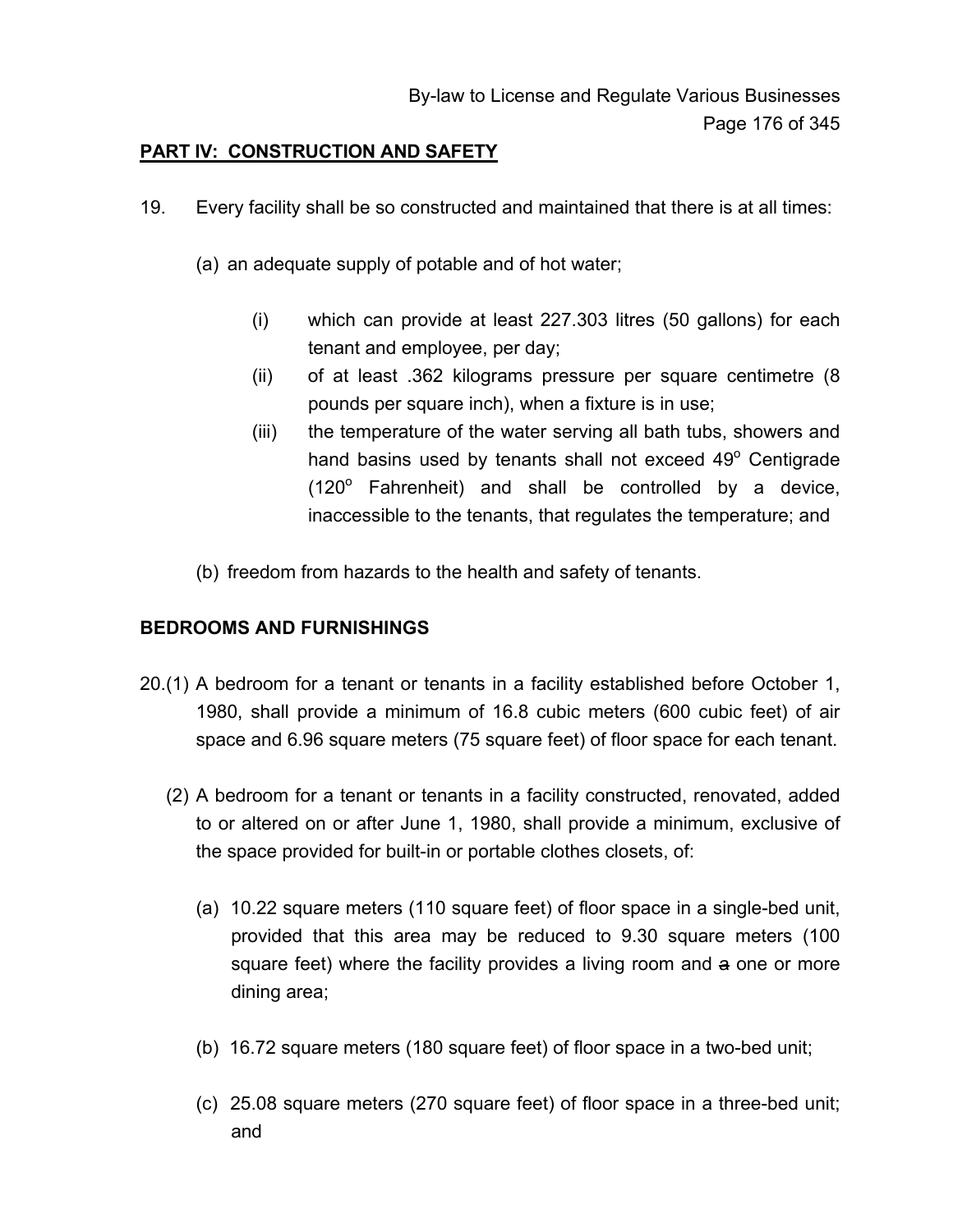- (d) 29.73 square meters (320 square feet) of floor space in a four-bed unit.
- 21. A bedroom for more than one tenant shall be arranged so that all beds are at least .91 meters (3 feet) apart.
- 22. A bedroom for one or more tenants shall:
	- (a) have one or more windows to the outside that:
		- (i) except where another means of ventilation is provided, can be opened to provide an open area of at least 5% of the floor area of the room;
		- (ii) is not less in total area than 10% of the floor area of the room; and
		- (iii) is screened from May 1 to October 31;
	- (b) not be part of a lobby, hallway, passageway, closet, bathroom, stairway, basement, attic, kitchen, storage room, boiler room, laundry room, activity room utility room, chapel, sitting room, administrative office, or tenant examination room.
- 23. Every bed provided by the operator for a tenant of a facility shall be of a minimum width of 91.44 centimetres (36 inches).
- 24. (a) No bedroom shall contain more than two beds.
	- (b) Subsection (a) does not apply to a facility in respect of which a licence issued under the by-law of a former area municipality was in effect on the date when this By-Law comes into force and effect.
- 25. Where more than one bed is located in a bedroom, a moveable partition shall be provided between the beds to ensure the privacy of each tenant, unless the persons who occupy the bedroom jointly inform the operator that they do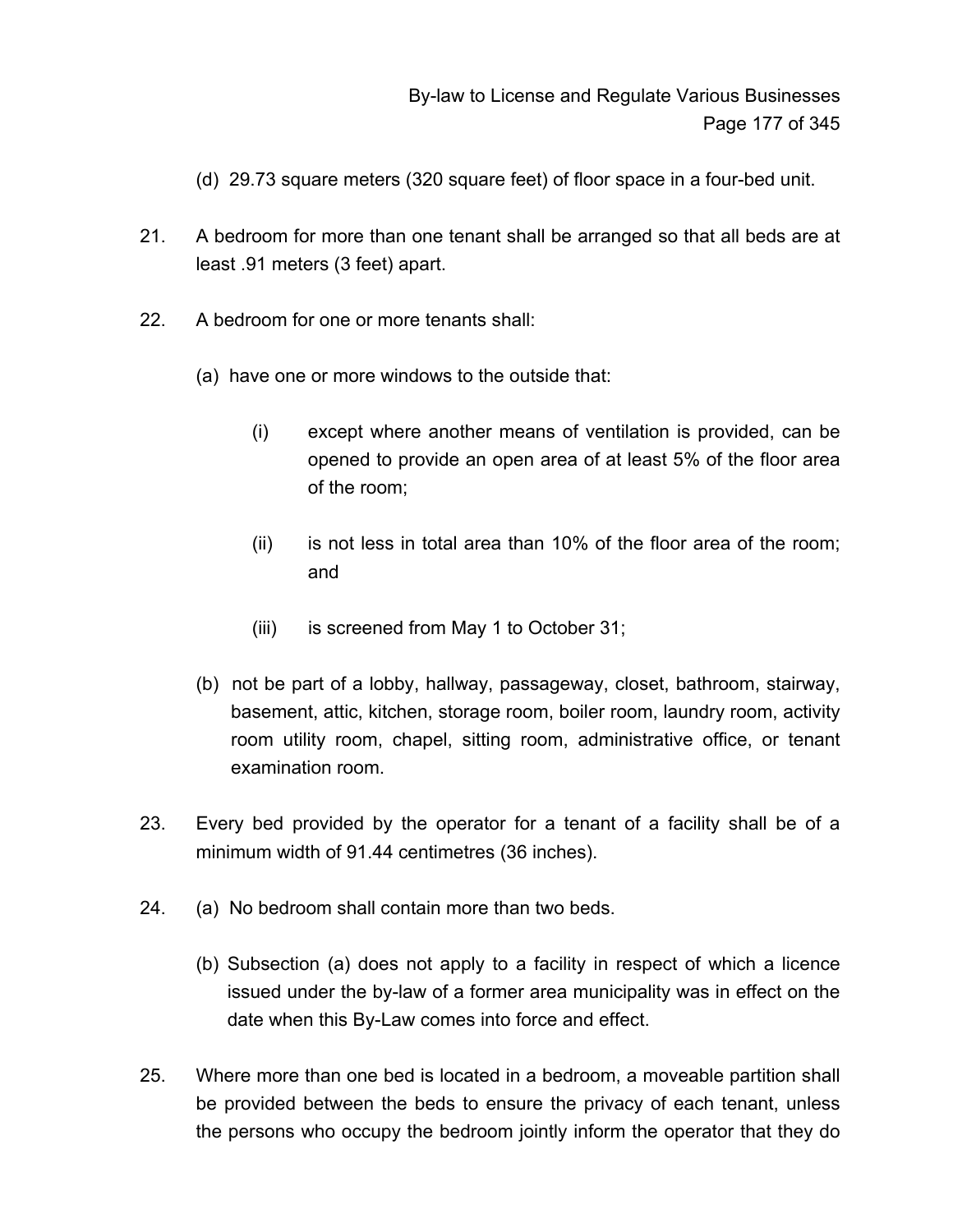not require such a partition.

- 26. Sufficient clean towels, face cloths and bed linen shall be provided for use of the tenants of a facility, and a supply of such linen shall be available at all times in the facility.
- 27. Towels, face cloths and bed linen shall be changed at least once a week.
- 28. A clothes closet shall be provided for each tenant in his or her bedroom.
- 29. A rack on which to hang towels and face cloths shall be provided for each tenant.

#### **DINING AREA**

30. One or more dining areas shall be provided, with a minimum floor space of 1.85 square meters (20 square feet) per tenant and capable of accommodating at least one half of the authorized capacity of the facility at one time.

## **SITTING ROOMS**

- 31.(1) One or more sitting rooms shall be provided within each facility.
	- (2) The minimum total space for the sitting rooms shall be the greater of:
		- (a) an area equal to 1.39 square meters (15 square feet) of floor space for each tenant; or
		- (b) 11.148 square meters (120 square feet).

## **TOILET FACILITIES**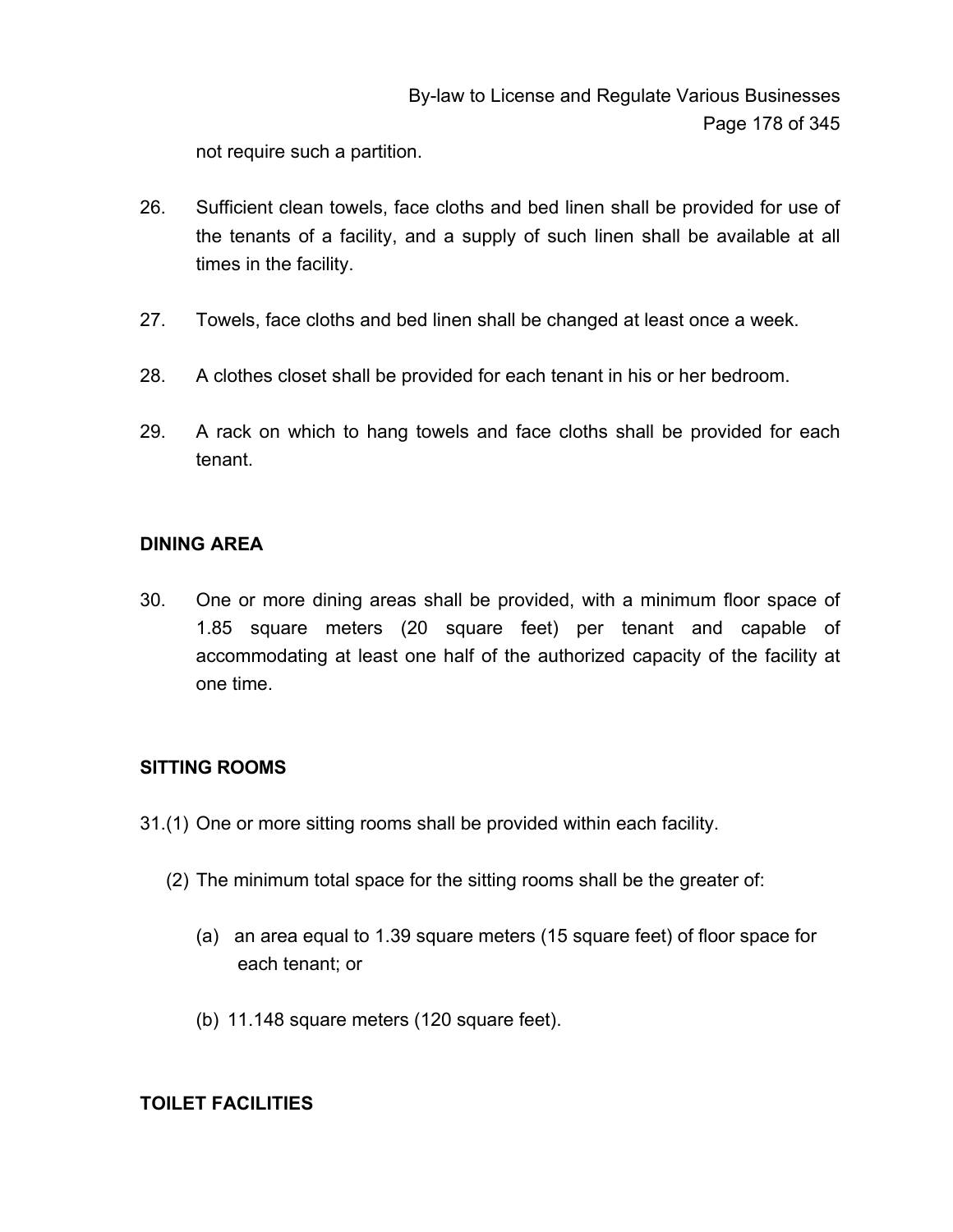- 32.(1) A toilet room or bathroom shall not be within, or open directly into, any dining room, kitchen, pantry, food preparation room, or storage room.
	- (2) A toilet shall not be located within a bedroom.
	- (3) Toilet facilities shall be provided in at least the following ratios:
		- (a) for an authorized capacity of four to seven tenants: one wash basin, one flush toilet, and one bath tub or shower;
		- (b) for an authorized capacity of a fraction of seven tenants beyond the first seven: one wash basin and one flush toilet; and
		- (c) for an authorized capacity of each additional seven tenants beyond the first seven: one wash basin, one flush toilet, and one bath tub or shower.
	- (4) A bathroom, toilet, or shower room shall be provided with a door and a lock which is of a type that can be readily released from the outside in case of an emergency.
	- (5) One bathroom toilet and shower room shall be of a type that is suitable for use by persons confined to wheelchairs, where one or more such persons have been admitted to the facility as tenants.
	- (6) The bottom of each bath tub shall be furnished with non-skid material.

#### **HOUSEKEEPING**

33. The facility shall be kept in a clean and sanitary condition.

#### **WASTE**

34.(1) Rubbish and garbage shall be stored in receptacles which are: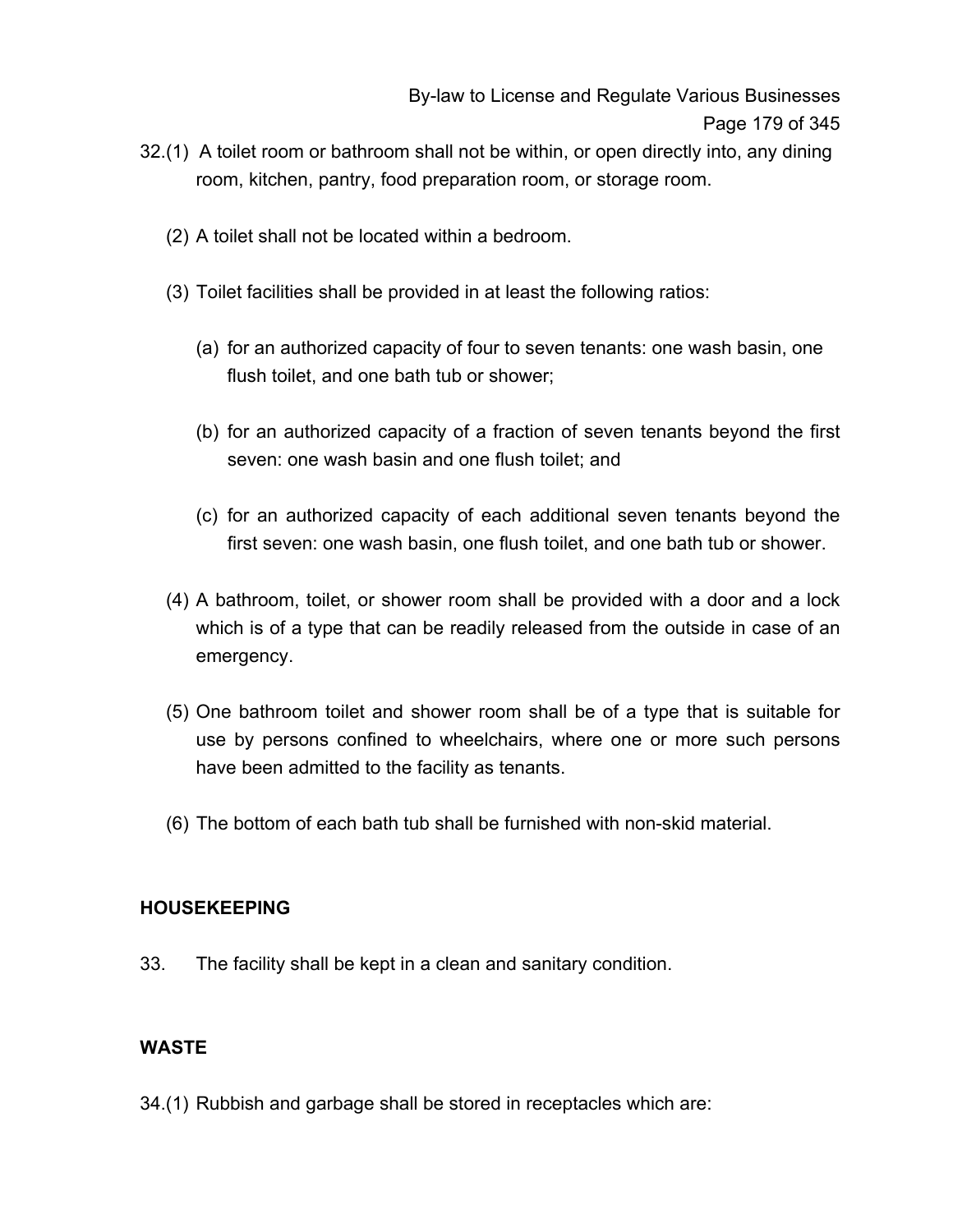# By-law to License and Regulate Various Businesses Page 180 of 345

- (a) insect and rodent-proof;
- (b) water-tight;
- (c) provided with a tight-fitting cover; and,
- (d) kept clean.
- (2) Ashes shall be stored in a metal container which has a tight-fitting cover.

## **LIGHTING**

- 35. The following minimum levels of illumination shall be provided:
	- (a) 161.45 lux (15 foot-candles) continuous lighting in all corridors, and halls, at floor level;
	- (b) 215.28 lux (20 foot-candles) continuous lighting in all stairways, and landings;
	- (c) (i) 107.64 lux (10 foot-candles) in all bedrooms; and,
		- (ii) 376.74 lux (35 foot-candles) at bed reading position;
	- (d) 1076.4 lux (100 foot-candles) for drug cabinets;
	- (e) (i) 322.92 lux (30 foot-candles) in general kitchen;
		- (ii) 538.2 lux (50 foot-candles) on range tops and kitchen work surfaces; and,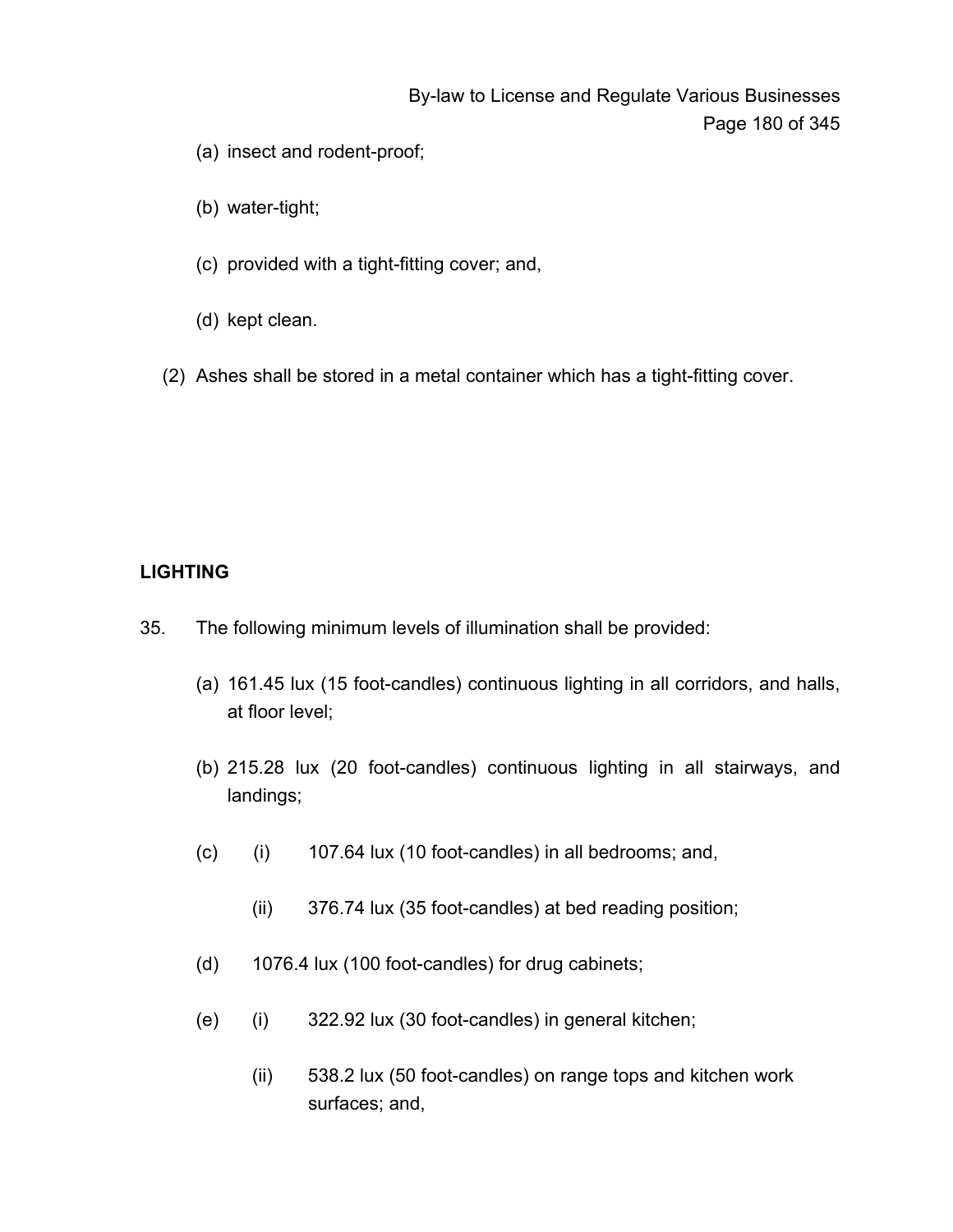By-law to License and Regulate Various Businesses Page 181 of 345

- (iii) 753.48 lux (70 foot-candles) on kitchen sink.
- (f) 322.92 lux (30 foot-candles) in washrooms;
- (g) 322.92 lux (30 foot-candles) in game rooms;
- (h) 107.64 lux (10 foot-candles) plus local lighting in living rooms;
- (i) 322.92 lux (30 foot-candles) in laundry rooms; and,
- (j) lighting in other areas of the facility shall comply with Illuminating Engineering Society Standards.

#### **TEMPERATURE**

36. From September 15 until May 31, and at all other times when heating may be reasonably necessary for the preservation of health, the temperature of all rooms and halls shall be maintained at not less than  $21^{\circ}$  centigrade (70 $^{\circ}$ Fahrenheit).

#### **VENTILATION**

37. Every room shall be adequately ventilated by natural or mechanical means and shall be so designed and installed that it meets the requirements of sections 6.2 and 9.33 of the Ontario

Building Code. Such ventilation shall be installed only after plans have been approved, and a building permit issued, by the Chief Building Official of the City of Hamilton.

#### **GENERAL SAFETY**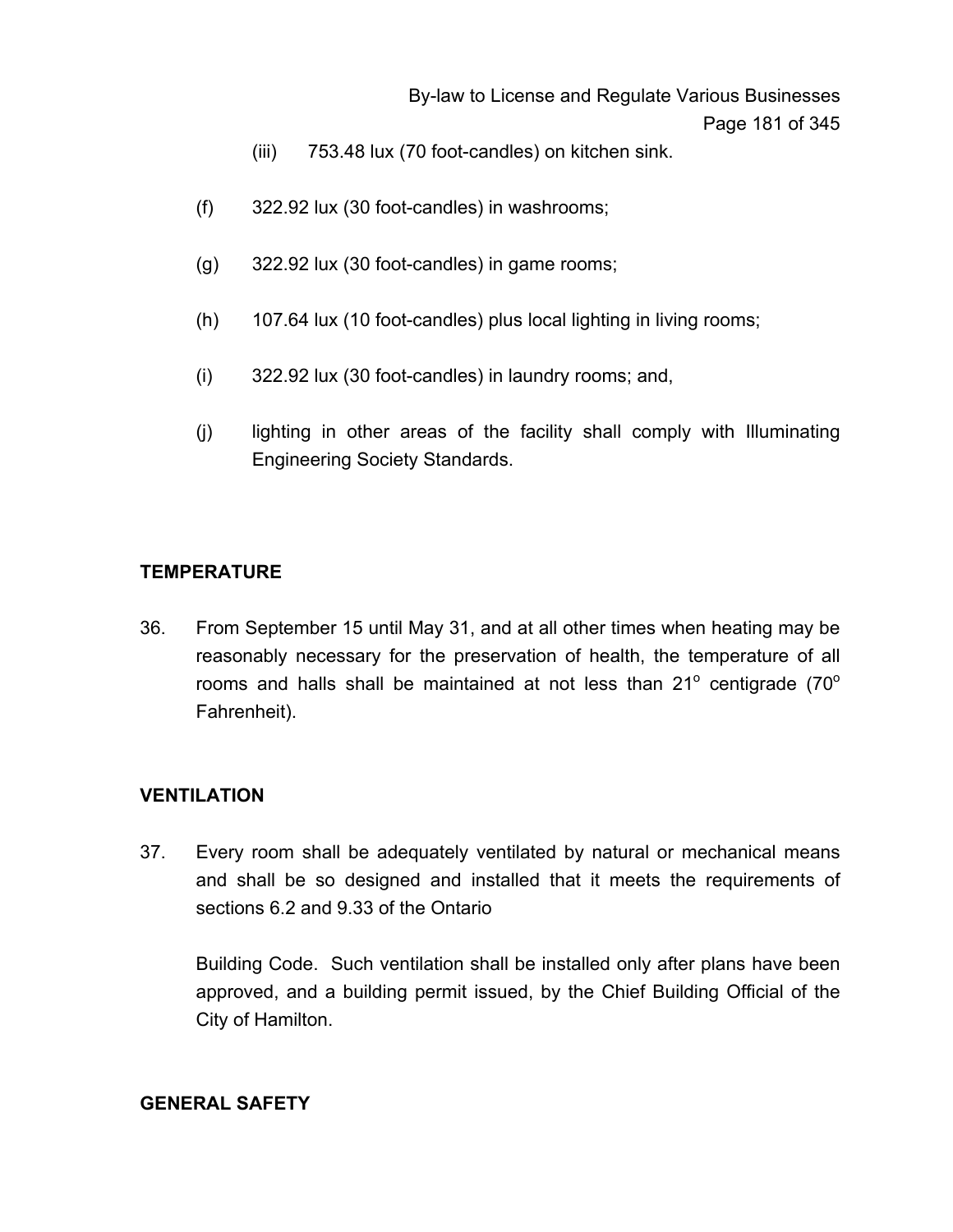- 38.(1) The facility shall be free from hazards to the safety of tenants of the facility, employees, volunteers or visitors.
	- (2) The following shall be provided:
		- (a) handrails, of a type that will ensure the safety of tenants, installed on each side of every stairway that is wider than 111.76 cm (44"); on at least one side of each stairway that is 111.76 cm (44"), or less, in width; and on the open side of each stairway or landing, with the top of each handrail not less than 76.2 cm (30") nor more than 106.68 cm (42") above the finished floor or stair level;
		- (b) for each bath tub and each toilet, at least one grab bar or similar device of a type that will ensure the safety of tenants;
		- (c) non-skid finishes and coverings on floors and stairway; and,
		- (d) balustrades on the open sides of every stairway, landing, balcony, raised porch, or roof to which tenants of the facility have access; no opening in any such balustrade shall be more than 10.16 cm (4") wide.

## **FOOD SAFETY**

39. All food storage, preparation and service areas shall meet the requirements of Regulation 562 of the Revised Regulations of Ontario, 1990. (Food Premises Regulation under the *Health Protection and Promotion Act*, R.S.O. 1990, c. H.7.)

## **FIRE SAFETY**

40. The operator of a facility shall ensure that the facility meets the requirements of Ontario Regulation 388/97. (Fire Code under the *Fire Protection and Prevention Act, 1997*).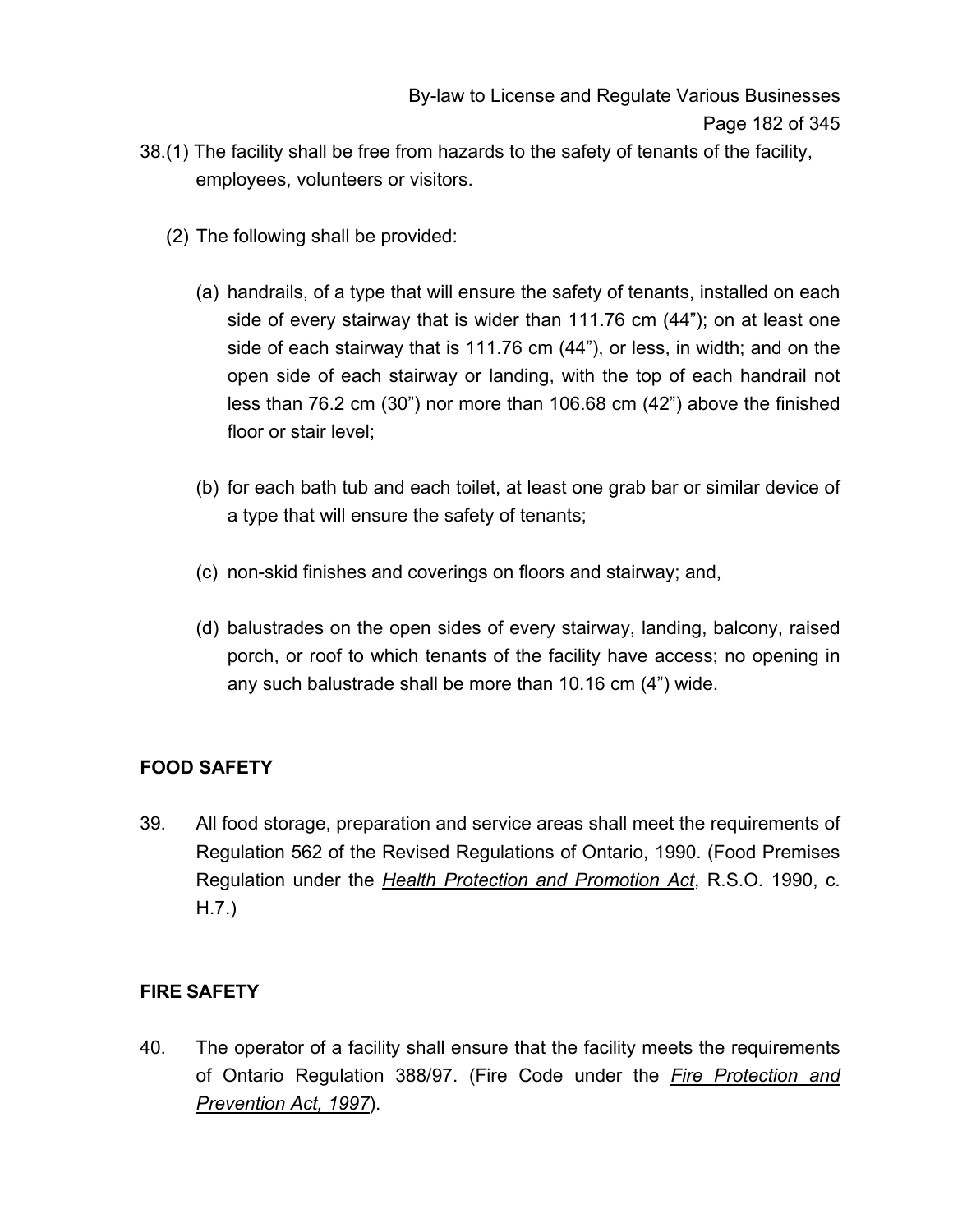## **PART VII: ADMISSION OF TENANTS**

- 41.(1) Prior to admitting an individual as a tenant of a facility, the operator shall obtain an up-to-date assessment from a physician or other member of a regulated health profession employed by a referring agency designated in the Guidelines, which provides an opinion as to whether or not the individual requires a level of care services which the operator is authorized to provide in the facility.
	- (2) An operator shall determine on the basis of the assessment referred to in subsection (1), and the criteria for admission set forth in the Guidelines, whether the level of care services which is provided in the home is adequate to meet the individual's needs in relation to the activities of daily living.
- 42. An operator shall not admit an individual who is not ambulatory or who requires a level of care services which the operator is not authorized to provide in the facility, except in accordance with the Guidelines.
- 43. A person shall not be admitted as a tenant in a facility without:
	- (a) his or her consent; or,
	- (b) the consent in writing of his or her next-of-kin, or attorney for personal care, as the case may be, if the person has been declared mentally or physically incapable of giving consent.
- 44. The operator shall enter into a written tenancy agreement with each individual who is admitted as a tenant of the facility and shall give each such individual a care home information package (CHIP) as required under the Residential Tenancies Act, 2006, S.O. 2006, c. 17, prior to entering into the tenancy agreement.
- 45.(1) The operator shall give every tenant a notice of the collection of personal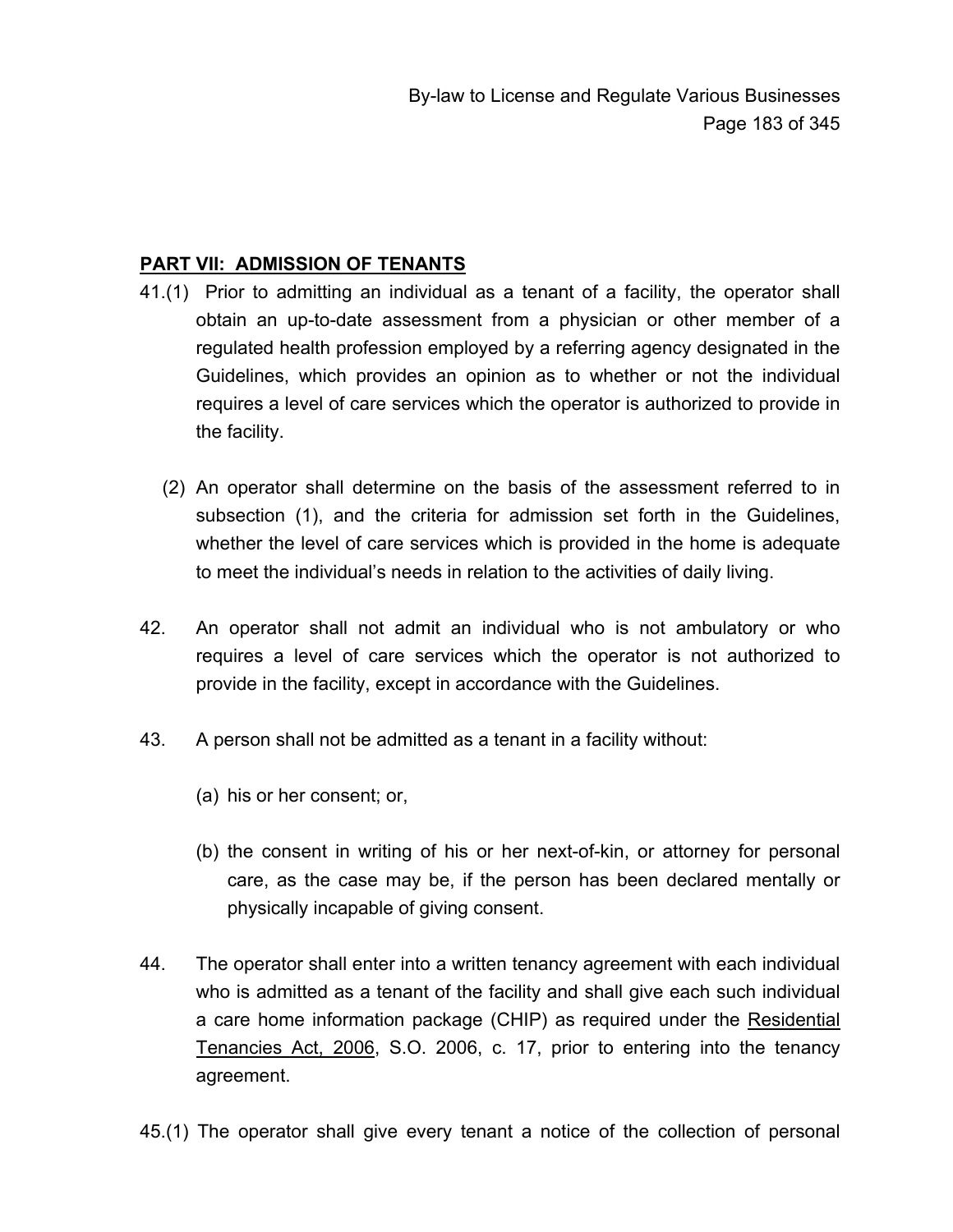# By-law to License and Regulate Various Businesses Page 184 of 345

information in a form approved by the Issuer of Licences and the Medical Officer of Health which describes the procedures under this Schedule for the collection of personal information about tenants, at the time when an individual is admitted as a tenant of the facility.

- (2) The notice under subsection (1) shall also contain:
	- (a) the legal authority for the collection of personal information about tenants by inspectors;
	- (b) the principal purpose or purposes for which the personal information is intended to be used; and,
	- (c) the title, business address, and business telephone number of an officer or employee of the City who can answer questions from a tenant of the facility about the collection of his or her personal information.
- (3) Where the operator has not given a tenant the notice under subsection (1), the operator shall give the tenant a letter in a form approved by the Issuer of Licences and the Medical Officer of Health, which contains the information set out in subsections (1) and (2), within seven days after being directed to do so by the Issuer of Licences.
- (4) Notwithstanding subsection (1), the operator shall give a notice of the collection of personal information to a tenant within seven days after being directed to do so by a registered nurse employed in the Public Health and Community Services Department.

### **PART VIII: CARE SERVICES**

46. The operator shall provide care services to each tenant in a facility in accordance with the Guidelines issued by the Medical Officer of Health.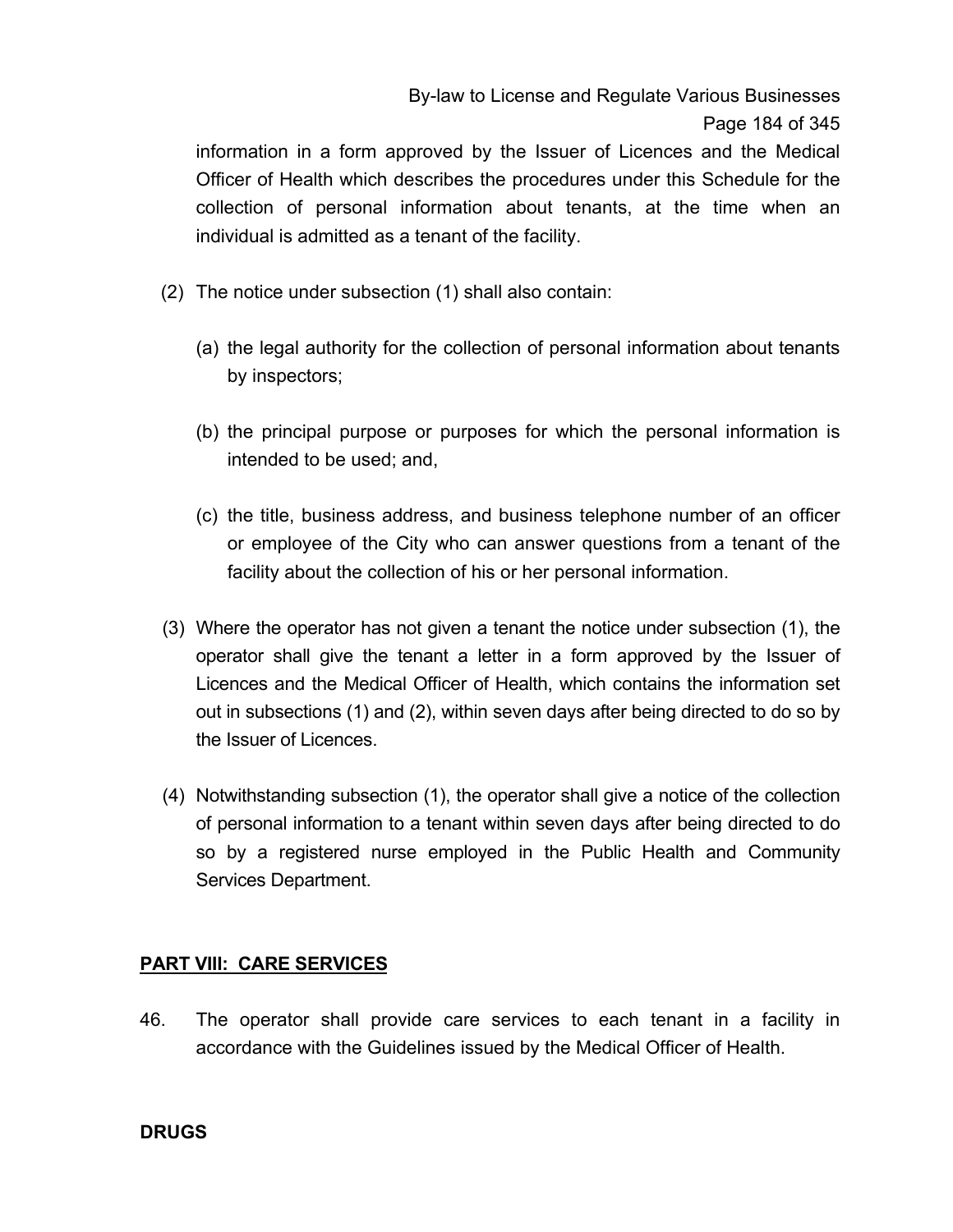- 47. The operator shall ensure that all prescription drugs:
	- (a) are kept in one or more locked drug cabinets, unless the drug requires refrigeration, or must be kept with the tenant for immediate use; and
	- (b) are made available only to those tenants for whom they have been prescribed, as directed by a physician.
- 48. The operator shall allow self-medication by the tenants of a facility under specified conditions set forth in the Guidelines issued by the Medical Officer of Health.

#### **NUTRITIONAL CARE**

49. The operator shall ensure that the tenants of a facility are served daily sufficient food of good quality and adequate nutritional and caloric value as described in the Guidelines issued by the Medical Officer of Health.

### **INFECTION CONTROL**

50. The operator shall ensure that all requirements for the control of infectious diseases that are set forth in Guidelines issued by the Medical Officer of Health are complied with, including recommendations for tuberculosis screening, immunization programs, reporting requirements, and outbreak control measures.

#### **MEDICAL CARE**

51.(1) Each tenant of a facility or his or her next-of-kin, or attorney for personal care, as the case may be, shall retain a physician to attend to the tenant and to provide emergency medical care to the tenant, as required.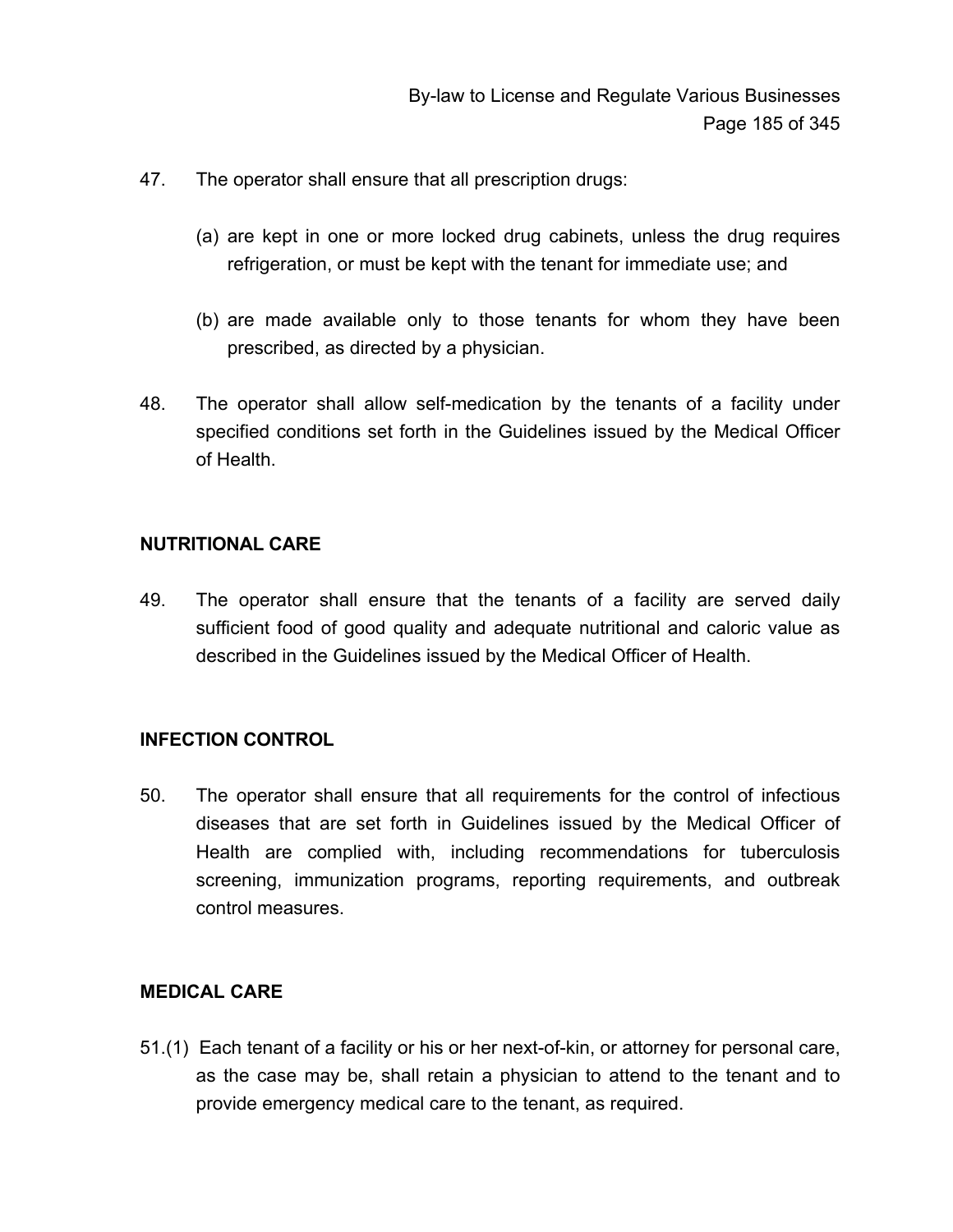- (2) Where the tenant, his or her next-of-kin**,** or attorney for personal care is unable to do so, the operator shall make arrangements for a physician to provide emergency medical care to the tenant.
- 52.(1) The operator shall allow a tenant's physician or a member of a regulated health professional who is providing care of treatment to a tenant to enter the facility at any reasonable time for the purpose of attending to the health of the tenant.
	- (2) The operator shall make arrangements for a physician to be on call to provide emergency services when a tenant's physician is not available.

## **ADDITIONAL CARE**

- 53.(1) Wherever the tenant's physician, the operator, the Medical Officer of Health, or a member of a regulated health profession who is employed by a referring agency designated in the Guidelines, determines that a tenant requires additional care for his or her special needs, the operator shall ensure that such services are provided to that tenant while the tenant continues to reside in the facility.
	- (2) Where the tenant is determined to have special needs of a physical, mental, or developmental nature, the operator shall consult with the tenant, his or her next-of-kin, and/or a community worker, and prepare a plan which may include additional services, such as additional personal care services and/or rehabilitative services.
	- (3) Where the tenant requires additional personal care services, the operator shall ensure that such services are provided through a referral to a community care access centre or to a private community agency.
	- (4) Where the tenant requires rehabilitative services, the operator shall support the tenant's rehabilitative goals in the facility and in the community, which may include assisting tenant with meal preparation, laundry, household duties and self-medication.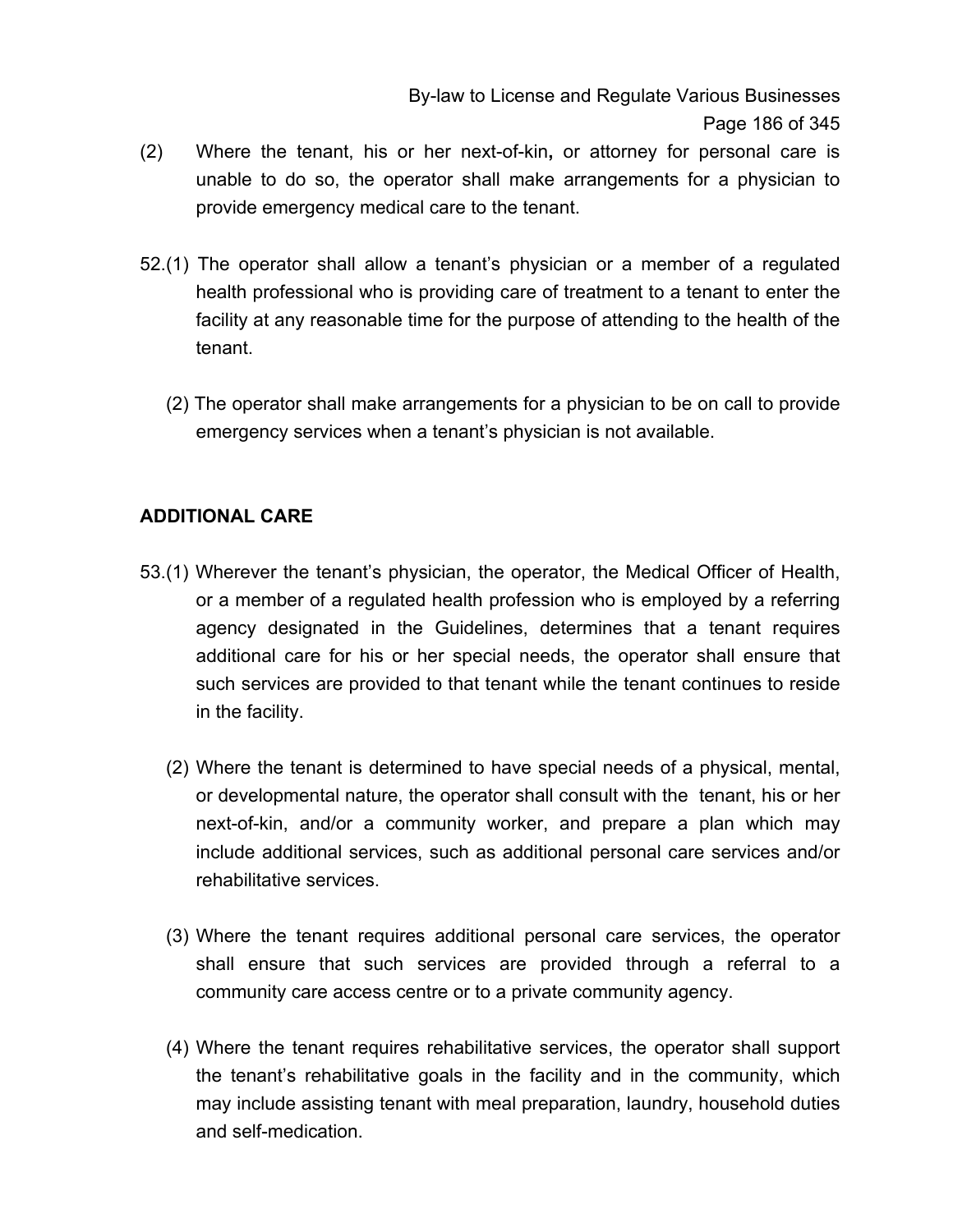- 54. The operator or the employee designated as the person responsible for the operation of the facility, shall inform the tenant, as soon as possible, of the provisions of section 148 of the Residential Tenancies Act, 2006, S.O. 2006, c. 17, and may arrange for the transfer of the tenant to a long term care facility or other appropriate living arrangement, with the agreement of the tenant, where an operator is informed by:
	- (a) a community care access centre that a tenant of a facility is eligible for admission to a long term care facility;
	- (b) the tenant's physician or the Medical Officer of Health, that the tenant no longer requires the level of care services which the facility is authorized to provide; or,
	- (c) the tenant's physician or the Medical Officer of Health, that the tenant requires a level of care services that the operator is not authorized to provide.
- 55.(1) Where a tenant is transferred from a residential care facility to a long term care facility or to another facility licensed under this By-law, the operator shall request the tenant, or, if he or she is unable to act, his or her next-of-kin or attorney for personal care, to complete an authorization in Form 1 for the release of information pertaining to the tenant to the long term care facility or other licensed residential care facility.
	- (2) Where a tenant is transferred from a residential care facility to another facility licensed under this By-law, or to a hospital, the operator shall complete a transfer in Form 2.

### **PART IX: RECORDS AND REPORTS**

56.(1) The operator shall maintain an up-to-date, alphabetical list of the tenants of a facility which includes the name, sex, age and date of admission of each tenant.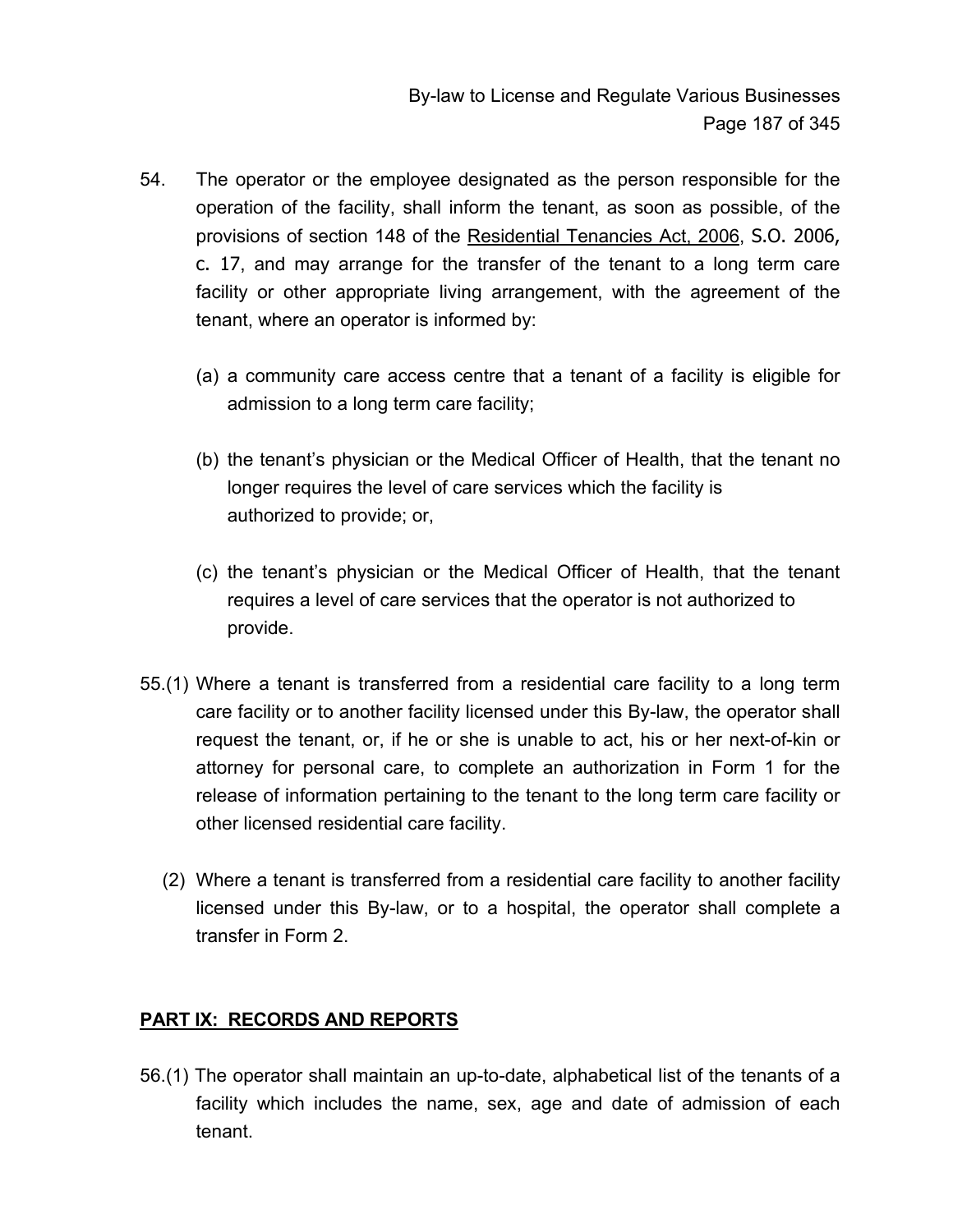- (2) The operator shall maintain a separate file for each tenant, which contains the following information:
	- (a) sex, age, date of admission and date of discharge or death;
	- (b) name, address and telephone number of next-of-kin;
	- (c) name and telephone number of the tenant's attorney for personal care, if any;
	- (d) the name and telephone number of the tenant's physicians;
	- (e) the name, address and telephone number of any community agency which is providing support to the tenant;
	- (f) tuberculin or chest x-ray testing results, and the dates thereof;
	- (g) a brief medical history of the tenant from the date of his or her admission, including medication information, laboratory results, physicians' orders as available, and staff notes;
	- (h) a care home information package;
	- (i) particulars of each accident suffered by the tenant while in the facility; and
	- (j) Forms 1 and 2 (where used).
- 57.(1) A record in Form 3**,** shall be made of every occurrence of assault or injury, and shall be placed in the tenant's file and kept available for inspection by the Medical Officer of Health.
- (2) A record in Form 4, shall be made of the death of a tenant resulting from accident or an undetermined cause, or from a communicable disease affecting the tenant, and shall be delivered forthwith to the Medical Officer of Health, and a copy shall be placed in the tenant's file.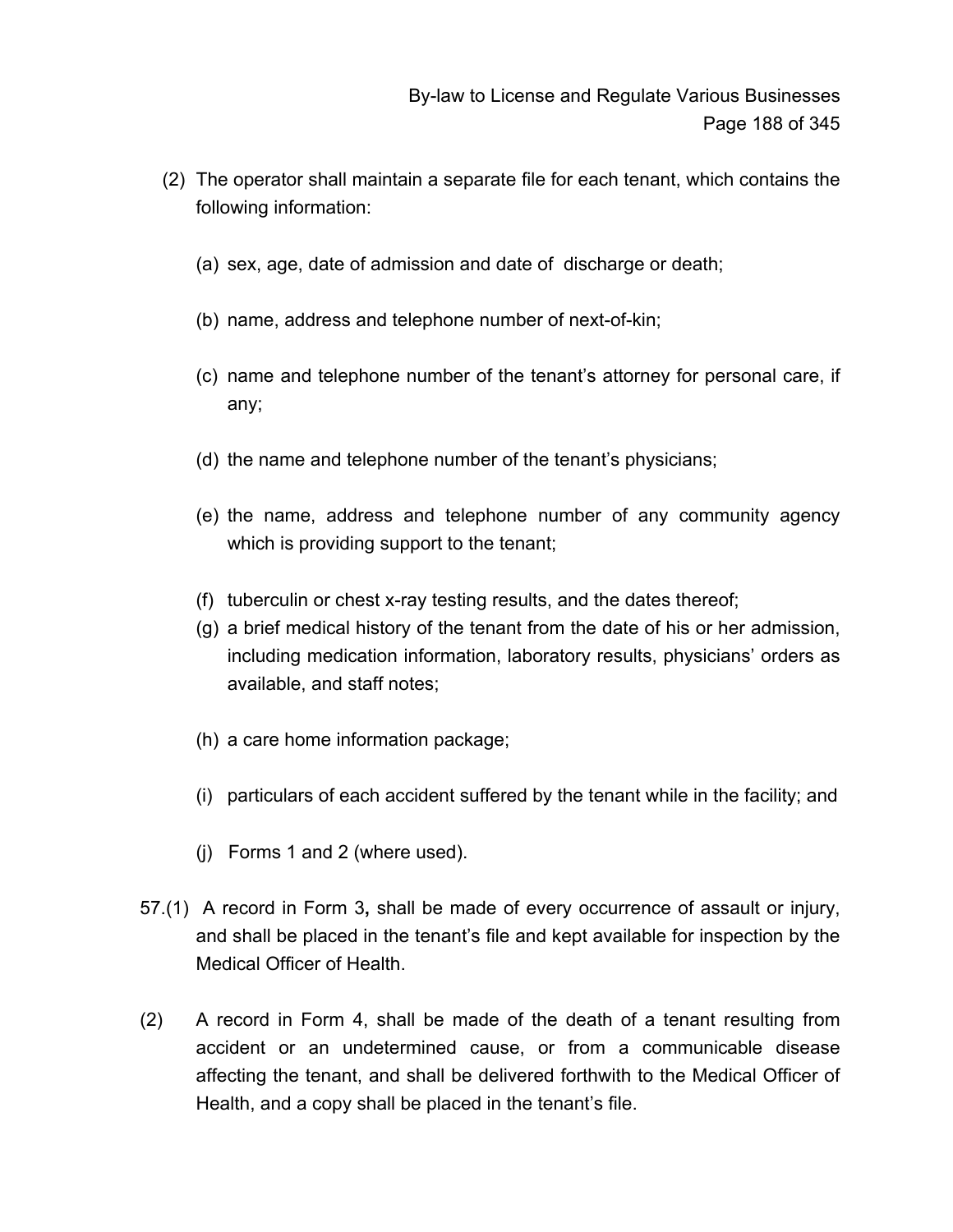By-law to License and Regulate Various Businesses Page 189 of 345

- 58. The operator shall ensure that any document or other record of any kind which contains personal information about a tenant, other than the personal information described in subsections  $56(1)$  and  $(2)$  and  $57(1)$  and  $(2)$ , is maintained in a file which is separate from the file which is maintained pursuant to subsection 56(2).
- 59. The operator shall ensure that any document or other record of any kind which contains personal information about the performance of duties by an employee of a facility, including personal information which relates to sections 8, 9, 10, 11, 12, 13, and 14, is maintained in a file which is separate from any other file which contains personal information about the employee.

### **PART X: INSPECTION AND ENFORCEMENT**

- 60.(1) The Medical Officer of Health, the Building Commissioner, the Chief Fire Prevention Officer, the Chief of the City of Hamilton Police, the Issuer of Licences, or an inspector, at all reasonable times, may inspect any facility and the list of tenants required by subsection 56(1).
	- (2) The Medical Officer of Health or a member of a regulated health profession authorized by him or her, at any time may inspect the file of any tenant required by subsection 56(2), and may make copies of the contents of such file.
- 61. The operator of a facility shall allow the Medical Officer of Health or a member of a regulated health profession authorized by him or her, as often as he or she deems reasonably necessary, to make inspections of the facility and its operation in order to determine compliance with the provisions of this Schedule relating to the care and safety of the tenants.
- 62. The Medical Officer of Health, the Issuer of Licences, the Building Commissioner and the Chief Fire Prevention Officer are authorized to enforce the provisions of this Schedule which are within their respective jurisdiction, and to serve such notices and make and serve such orders as may be necessary to ensure compliance by the operator.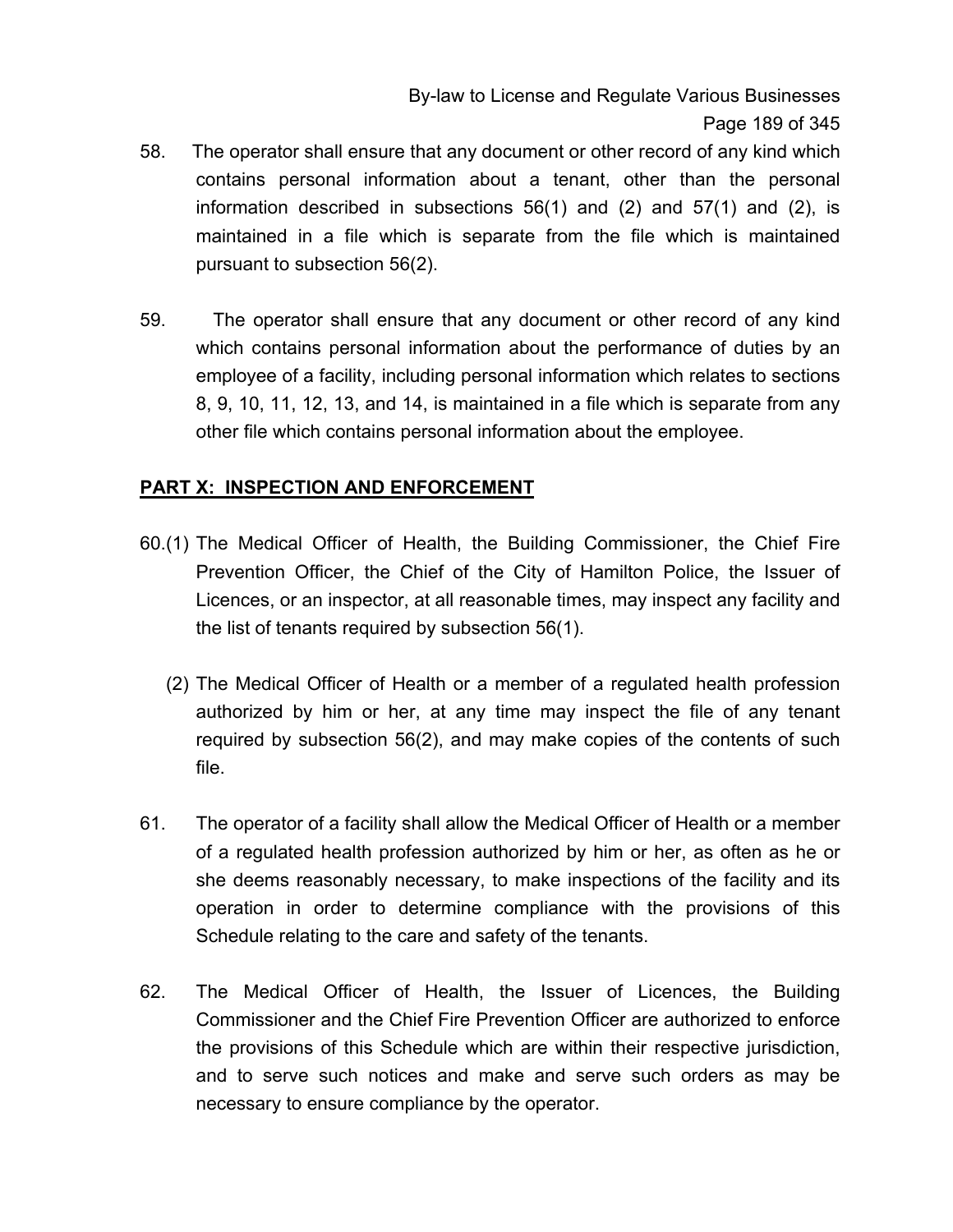By-law to License and Regulate Various Businesses Page 190 of 345

- 63.(1) The Medical Officer of Health may issue Guidelines for the operation of facilities licensed under this By-Law, including any matters relating to the health, safety, and well-being of the tenants of a facility, and shall provide a copy of any such Guidelines and any subsequent additions or revisions to the operator of each facility licensed under this By-Law.
	- (2) The Medical Officer of Health may designate the referring agencies which may employ a member of a regulated health profession for the purposes of making an assessment under section 41 and making a determination under subsection 53(1).

#### **PART XI: MISCELLANEOUS PROVISIONS**

64. Forms 1 to 4 form part of this Schedule.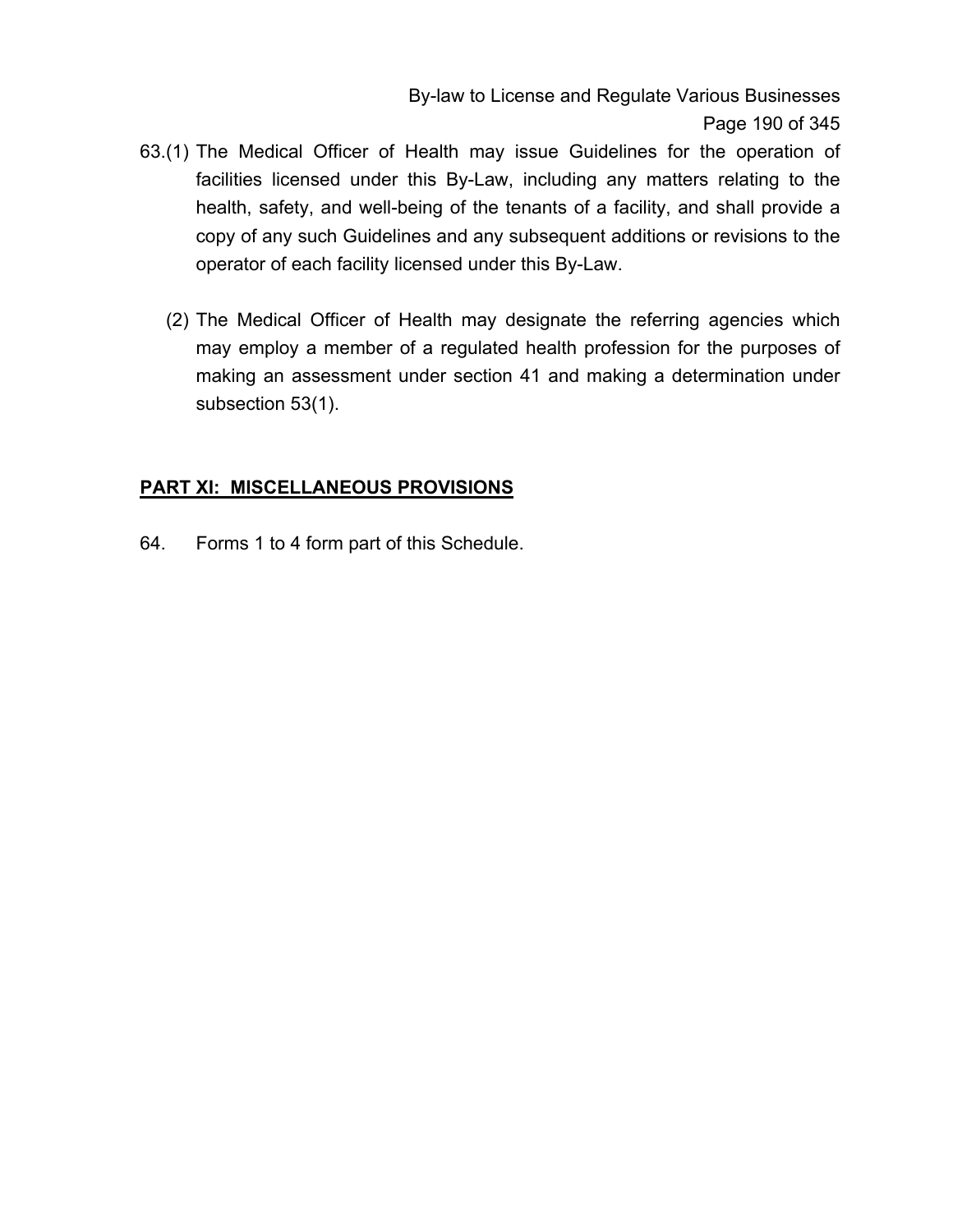### **SCHEDULE 21**

#### **RESTAURANT AND FOOD SHOPS**

#### **INTERPRETATION**

- 1. In this Schedule,
	- (a) "**caterer**" means an establishment where food is prepared for sale, offered for sale, stored or sold to be consumed elsewhere, and which does not provide seating accommodation;
	- (b) "**eating establishment**" means a building or premises where food is prepared or offered for sale to the public, to be consumed either on the premises or elsewhere, with the following classes:
		- (i) "**restaurant**", which means an eating establishment where food is prepared on the premises and which has seating accommodation for more than fifteen persons;
		- (ii) "**lunch counter**", which means an eating establishment which has seating accommodation for not more than fifteen persons;
		- (iii) "**refreshment stand**", which means an eating establishment where only food already prepared for immediate consumption by the public without cooking, is served;
		- (iv) "**drive-in restaurant**" which means any eating establishment where carry-out service to patrons in motor vehicles is provided;
		- (v) "**restaurant, take out**", means an eating establishment where food is prepared and offered for sale to be consumed elsewhere, and which does not provide seating accommodation; and
		- (vi) "**bake shop**", a place where baked goods are made, offered for sale, stored or sold.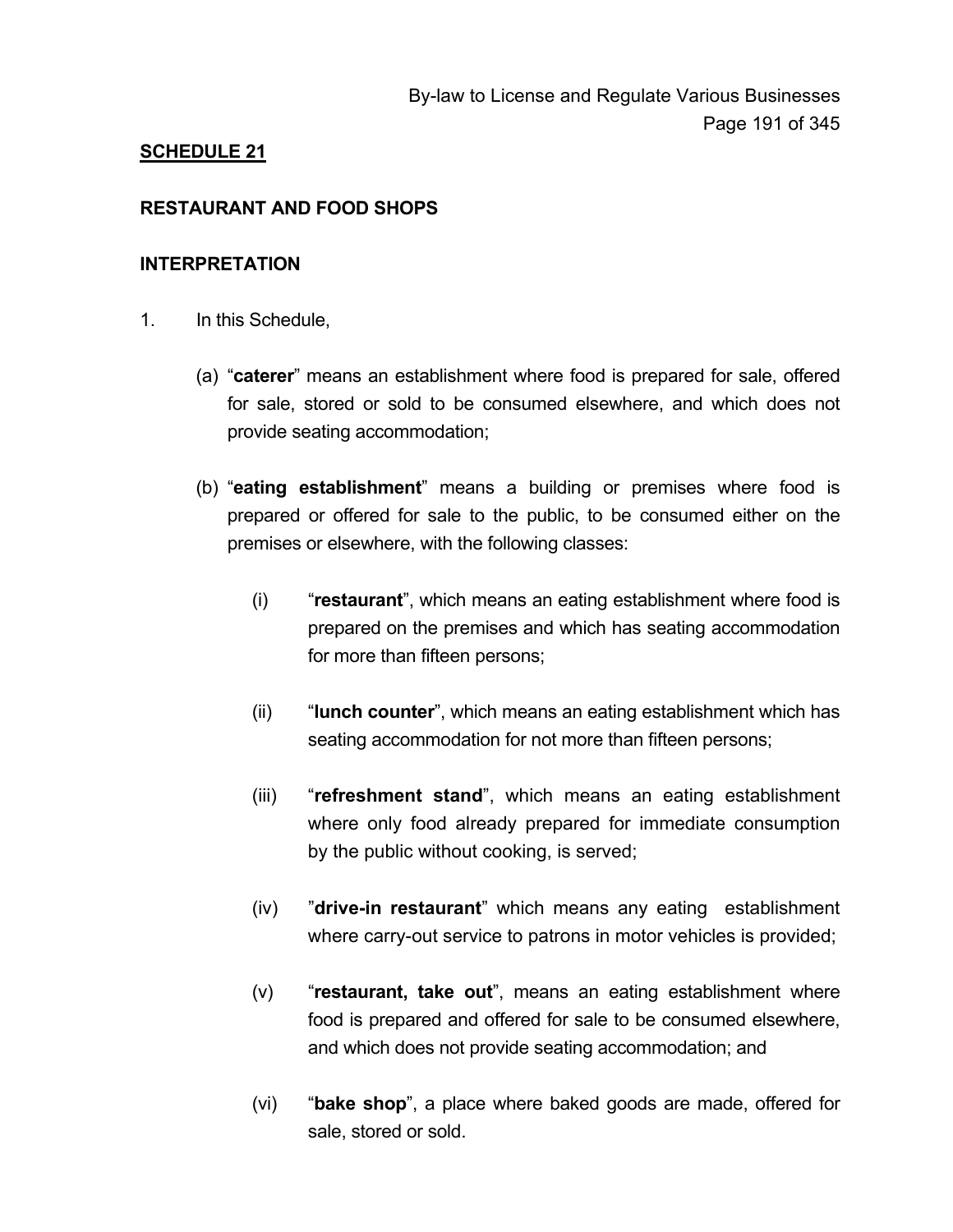- (c) "**Certificate of Inspection**" means a certificate in a form approved by the Medical Officer of Health which sets out the results of the most recent inspection conducted under the Health Protection and Promotion Act and the regulations there under, and which states that the establishment was in compliance with the conditions required for safe handling of food at the time of the inspection;
- (d) "**food shop**" means a place where food stuffs, intended for human consumption are made for sale, offered for sale, stored or sold; and
- (e) "**public health inspector**" means a public health inspector employed in the Social and Public Health Services Department

## **LICENCE REQUIRED**

- 2.(1) No person shall carry on the business of a caterer, an eating establishment, or a food shop, without a licence, provided that the keeper of a hotel shall not be required to hold an eating establishment licence to provide food or drinks to patrons of the hotel on the premises.
	- (2) A person who holds a current and valid licence under this Schedule or Schedule 19 (Refreshment Vehicle) in respect of a shop, establishment, or vehicle shall not be required to obtain a licence under this Schedule in respect of the shop, establishment or vehicle which is already licensed.
- 3. A licence issued under this Schedule is permission to sell only from the location for which the licence has been issued.
- 4. The holder of a licence under this Schedule shall comply with all by-laws and regulations respecting markets, and shall pay all applicable market fees.

#### **DUTIES OF OPERATOR**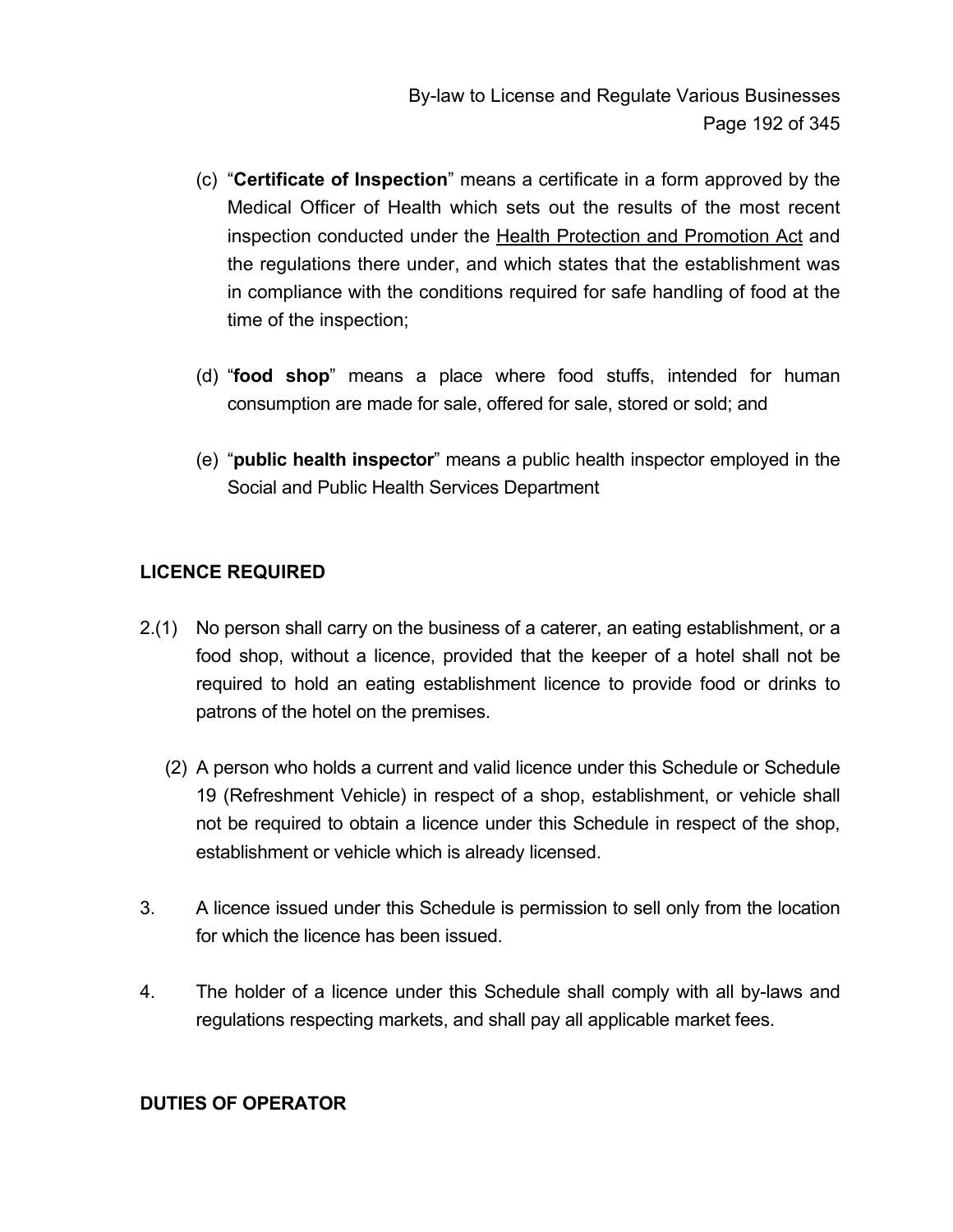5. Every person carrying on the business of a caterer, an eating establishment or a food shop shall be responsible for keeping the premises clean and orderly and maintained in all respects suitable for the purpose for which they are used for, and for keeping the premises adequately lighted and ventilated.

### **PUBLIC HEALTH APPROVAL**

6. A licence to carry on the business of a caterer, eating establishment or food shop, shall not be issued until a public health inspector has informed the Issuer of Licences that all requirements under the Health Protection and **Promotion Act and the regulations there under have been fully complied with.** 

### **POSTING OF CERTIFICATES OF INSPECTION**

- 7.(1) Every person who carries on the business of a caterer, eating establishment, or food shop, shall permit a public health inspector to post a Certificate of Inspection in a clearly visible and conspicuous location at all entrances by which customers may enter the premises.
	- (2) Where a premises described in 7.(1) does not have an entrance by which customers may enter the premises, the person who carries on the business of a caterer, eating establishment or food shop, shall permit a public health inspector to post a Certificate of Inspection in a clearly visible and conspicuous location at the pick-up window or other location in the premises from which customers are served.
	- (3) Every person who carries on the business of a caterer, eating establishment or food shop shall permit a public health inspector at any reasonable time to remove a Certificate of Inspection which has been posted in the establishment.
	- (4) When a Certificate of Inspection has been removed by a public health inspector under subsection (3), the person who carries on the business of a caterer, eating establishment or food shop shall not post a copy of a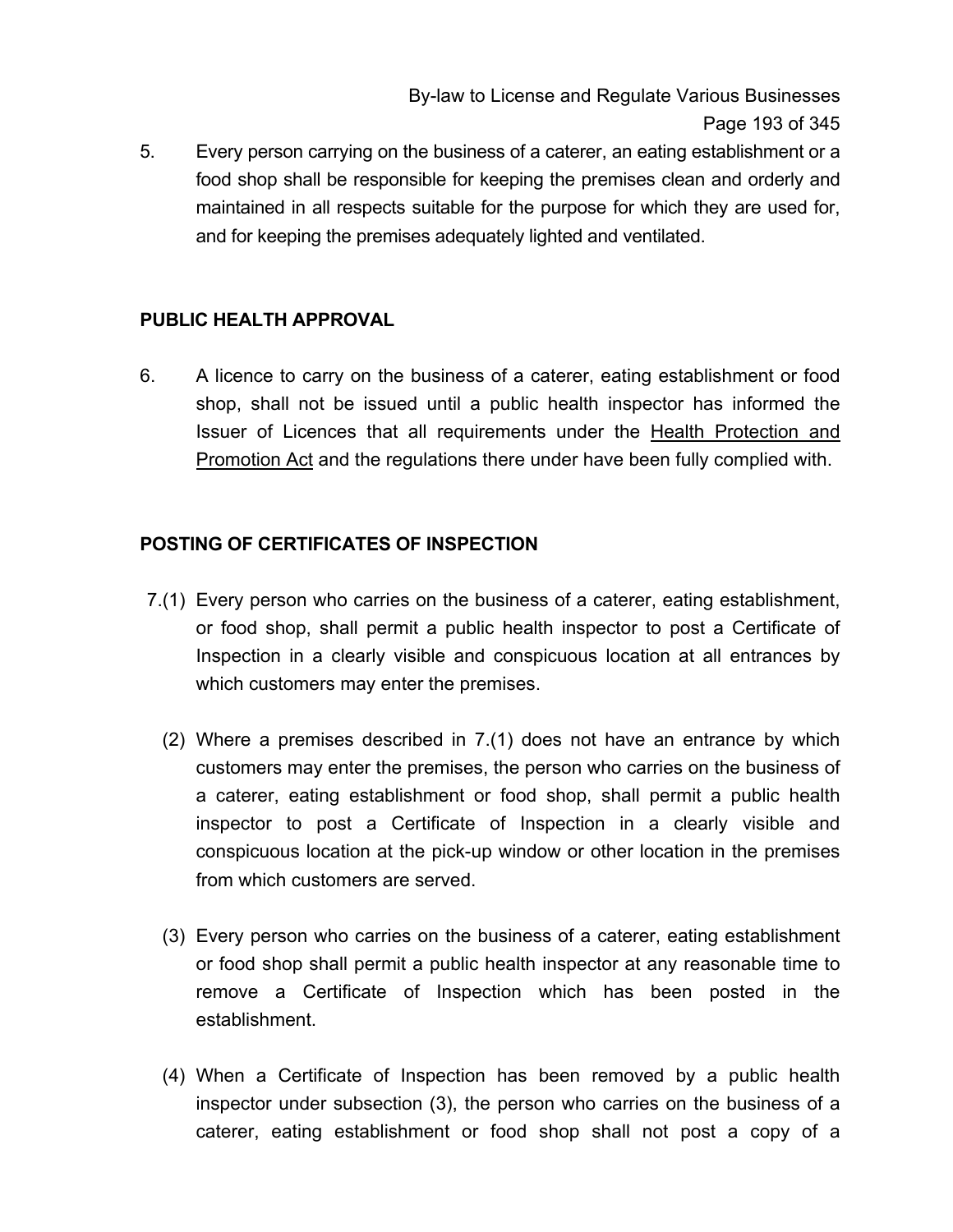By-law to License and Regulate Various Businesses Page 194 of 345

Certificate of Inspection or any facsimile of the certificate at any location on the premises.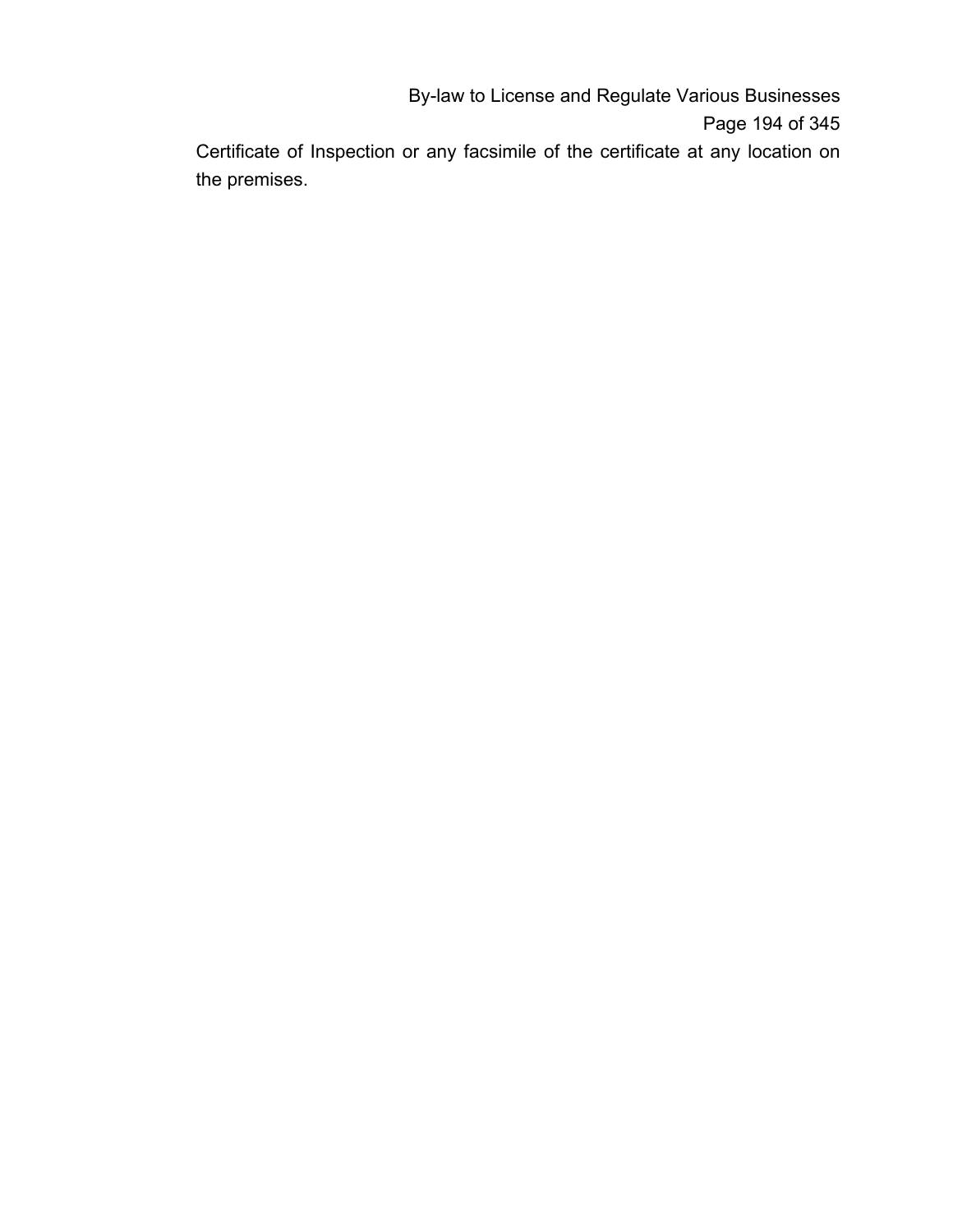### **SCHEDULE 22**

#### **SALVAGE AND SECOND-HAND GOODS BUSINESSES**

#### **APPLICATION OF SCHEDULE**

- 1.(1) The provisions of this Schedule shall not be deemed,
	- (a) to apply to the business of buying and selling articles being antiques or works of art; or
	- (b) to require the reporting of the purchase or sale of waste paper, rags, bones or bottles, or of used tires, or of ferrous metal scrap which is obviously scrap, or to require the retention of any such goods for any specified period, but the exception provided in this clause does not extend to any motor vehicle or part thereof.
	- (2) For the purpose of this Schedule a salvage yard includes an automobile wrecking yard or premises.
	- (3) The provisions of subsection 2(1) do not apply to any person engaged in the business for patriotic or charitable purposes.
	- (4) The provisions of section 4, and clauses 6(a) and 6(d) do not apply to a person who deals in second-hand goods, only to the extent of receiving traded-in articles the value of which are applied on account of the purchase price of new goods of a like kind being sold in the usual course of the business to the owner of such second-hand goods.
	- (5) For the purposes of this Schedule the following definitions shall apply:
		- (a) "**antiques**" means furniture and other goods or articles commonly recognized as collectable because of their quality, value or age, and reproductions of such items, but not including jewellery, precious gems, time pieces, musical instruments, tools, cameras, camera components, or coins;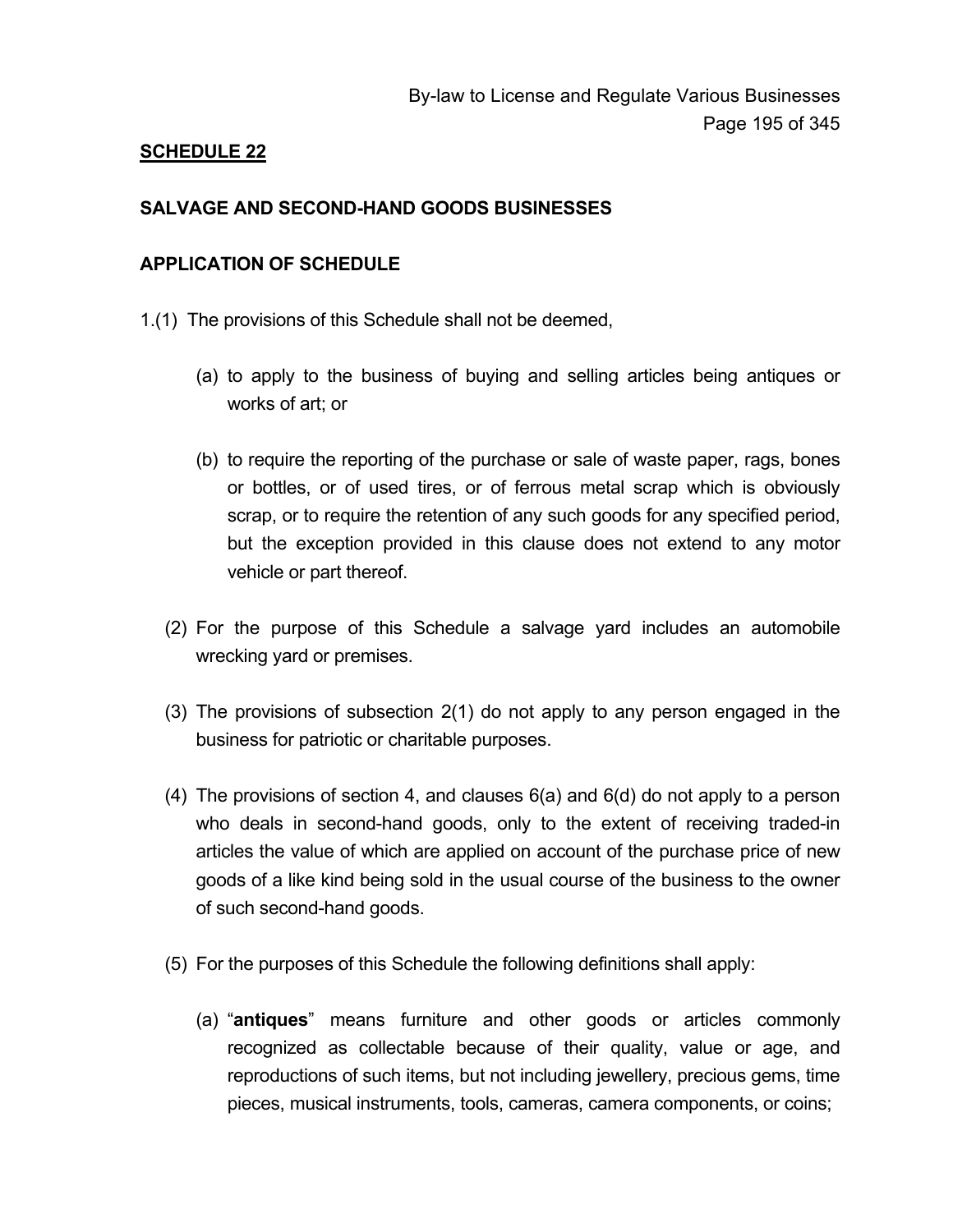By-law to License and Regulate Various Businesses Page 196 of 345

- (b) **"electronic components**" includes stereos, televisions, compact disk players, video players and recorders, facsimile machines, computers, video cameras, and their components;
- (c) "**jewellery**" means articles of personal adornment made in whole or part of silver, gold or platinum metal;
- (d) "**salvage or second-hand goods shop or yard**" means premises used for the collection, storage, or buying of used manufactured or processed goods, materials or parts, including automobiles or auto parts, whether or not they are further recycled, repaired or salvaged, and which in whole or part are sold or offered for sale by retail; and
- (e) **"works of art"** means paintings, photographs, sculpture and other products of artisans commonly recognized as collectable because of their quality or value, but not including jewellery, precious gems, time pieces or coins.

### **LICENCE REQUIRED**

- 2.(1) No person shall carry on or engage in the business of a salvage or second-hand goods shop or yard without a licence under this by-law entitling him or her so to do.
	- (2) Every person required to obtain a licence shall obtain a separate licence with respect to each and every shop, store, yard or other premises used for the transaction of business or for receiving, keeping or storing salvage or secondhand goods.
	- (3) Despite subsection (1), only persons buying or selling second-hand jewellery, precious gems, time pieces, musical instruments, tools, coins, auto parts, cameras or electronic components require a licence under this Schedule.
	- (4) An applicant, whose business is either transient or non-resident in Hamilton, shall apply for a licence or renewal of licence at least thirty days in advance of commencing to trade in Hamilton.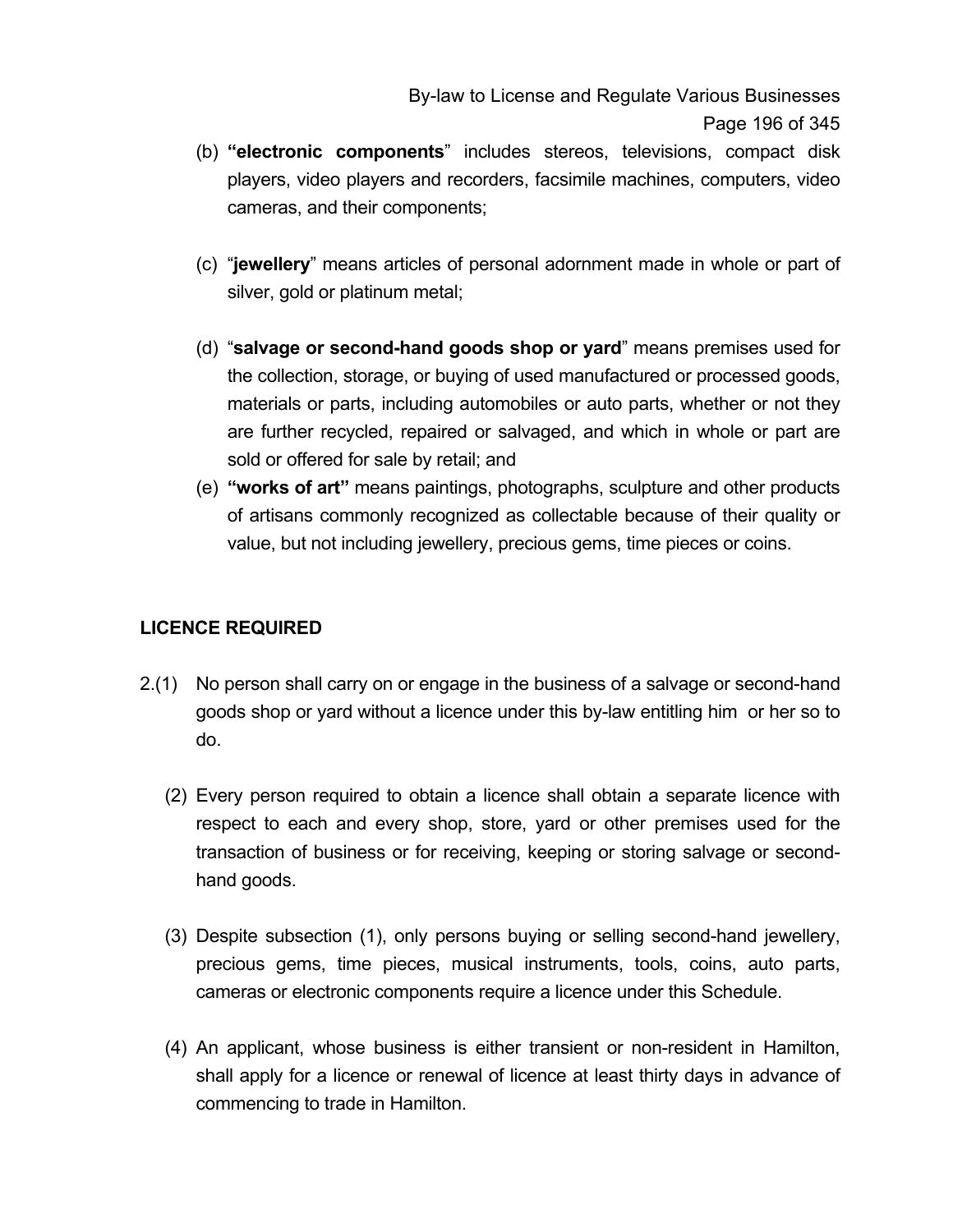By-law to License and Regulate Various Businesses Page 197 of 345

3. Any licence required under this Schedule may be issued to authorize the licensee to deal in one class only of second-hand goods or in more than one class as may be specified, and no person shall deal in any class of secondhand goods not covered by their licence.

#### **RECORD BOOK AND REPORTS**

- 4.(1) Every person carrying on or engaging in the business of a salvage or secondhand goods shop or yard shall, without delay, at the time when any salvage or second-hand goods are purchased, taken in exchange, received on consignment or otherwise received or acquired in any manner whatsoever, enter in the Record Book in ink or indelible pencil and in a plain and easily readable hand and in the English language, a record of all such salvage and second-hand goods (except used motor vehicle tires), the date and time, the price or other consideration given, and the name and address of the person from whom they were so purchased, taken in exchange or otherwise obtained, together with the current licence number of the motor vehicle, if any, in which such salvage or second-hand goods were brought; and, in the case of tools purchased or otherwise obtained, the record shall include a proper description of the same, including the name of the manufacturer, and the identifying number or initials, if any.
	- (2) Every person carrying on or engaging in any of the said businesses shall deliver at the office of the Chief Constable before two o'clock in the afternoon daily, except on Sundays and public holidays, a true copy of the entries in the Record Book relating to all such transactions which have taken place since the transaction last so reported; and whenever there is reason to suspect that any goods or articles may have been stolen, all readily ascertainable particulars of the same and of the person offering the same shall be included in the said report.
	- (3) Persons carrying on or engaging in the business of a salvage or second-hand goods shop or yard shall treat goods redeemed on pawn tickets as purchased and so entered in the Record Book; and in the case of a used motor vehicle or wrecked motor vehicle purchased, taken in exchange or otherwise obtained,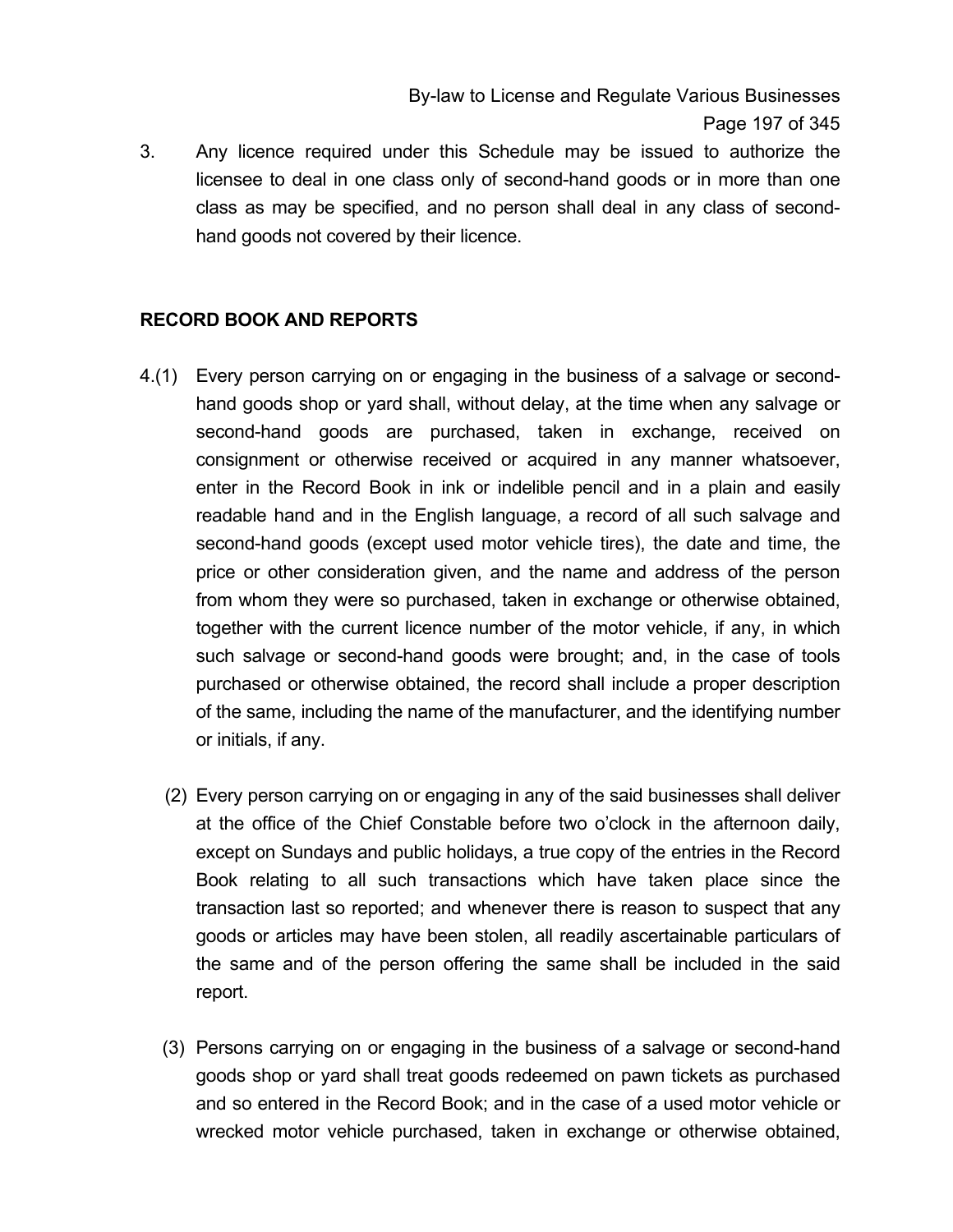there shall be entered in the Record Book the name of the maker, all serial numbers and the current or previous year's motor vehicle licence number, if any.

- (4) Persons carrying on or engaging in the business of a salvage or second-hand goods shop or yard shall treat goods redeemed on pawn tickets as purchased and so entered in the Record Book; and in the case of a used motor vehicle or wrecked motor vehicle purchased, taken in exchange or otherwise obtained, shall produce at the request of the Issuer of Licences or an Inspector the vehicle portion of the permit issued for the vehicle, or notice from Ministry of Transportation that the vehicle has been destroyed.
- (5) The said Record Book shall be and remain the property of the City and shall be returned to the City by the licensee at any time on demand, and in any event immediately before the expiry of the licence, whether by revocation or otherwise; and the licensee shall take all necessary precautions to guard against its loss, destruction or mutilation.
- (6) When any Record Book is delivered to the City at any time during currency of the licence, the secretary shall supply to the licensee another Record Book which shall be kept and used in the same manner by the licensee at all times while he or she is without the former Book.
- (7) All information in said Record Books and Reports shall be confidential to the City, the Chief Constable and those members of the police force authorized to peruse the same and shall not be communicated to any other person except as it may be required to be given in evidence.

### **IDENTIFICATION AND PURCHASING FROM MINORS**

5. No person carrying on or engaging in the business of a salvage or second-hand goods shop or yard shall directly or indirectly purchase from, exchange with or receive in pledge from any minor appearing to be under the age of eighteen years, without written authority from a parent or guardian of such minor, any salvage or second-hand goods.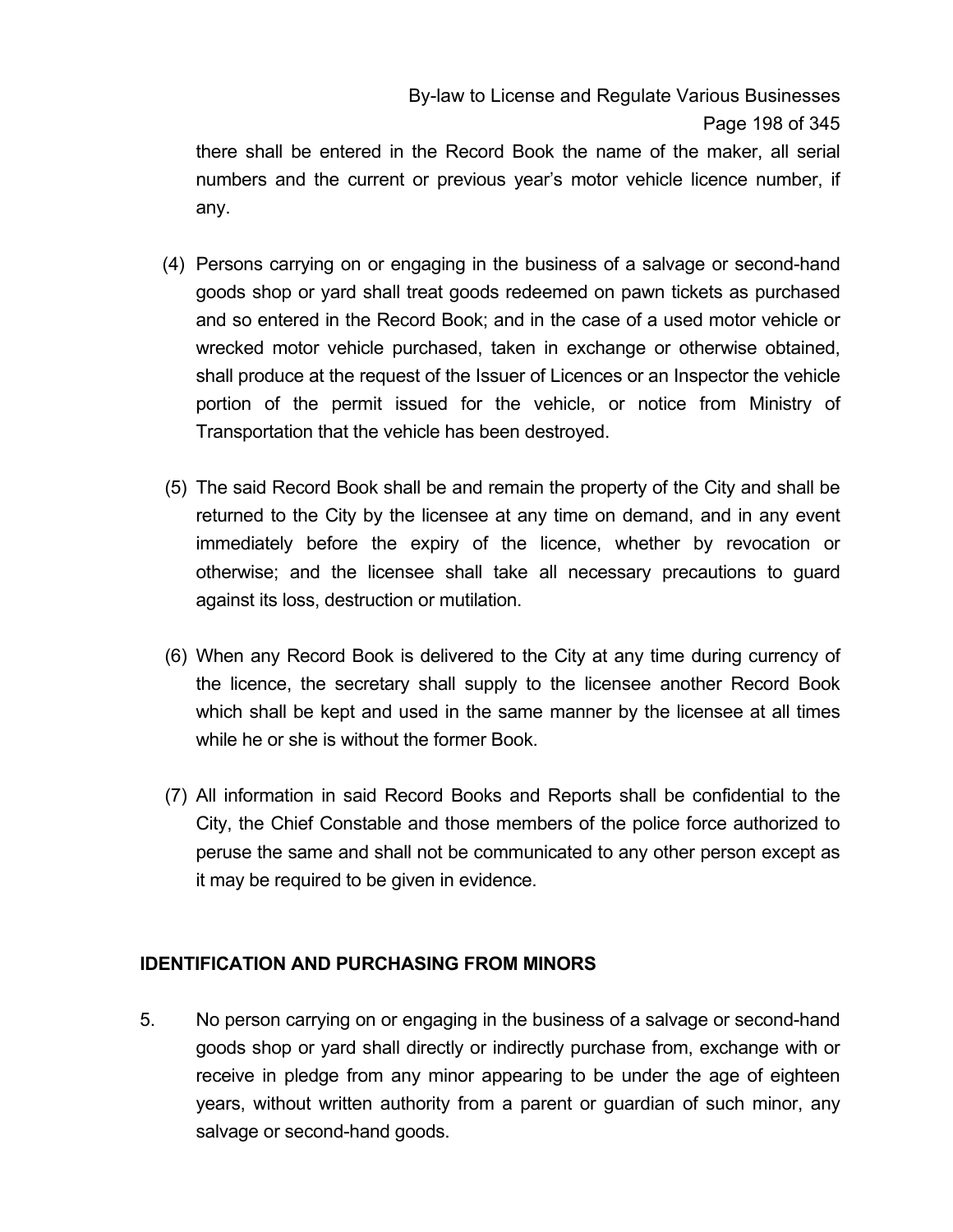#### **MISCELLANEOUS REGULATIONS**

6. Every person carrying on or engaging in the business of a salvage or secondhand goods shop or yard shall be responsible:

#### Period of Retention of Goods

(a) That all salvage and second-hand goods purchased, taken in exchange or otherwise obtained, including goods obtained from a dealer in second-hand goods, shall be retained in unchanged condition and exposed to public view in the licensee's shop or yard within the City of Hamilton for a period of at least thirty days thereafter, and that the same shall be kept clearly separated in location during the whole of such period, from all goods previously purchased, and that none of the same shall be sold or otherwise disposed of until after the expiration of the said period, but where the business licensed is transient or non-resident in Hamilton, the terms of this clause otherwise apply except that the period of retention shall be at least sixty days and that the goods shall be at a location in Hamilton accessible between the hours of 9 a.m. and 5 p.m. local time;

#### Place of Storage

(b) That no salvage or second-hand goods are stored or kept any where but at the shop or yard in the City of Hamilton either within a building or within a properly fenced enclosure, that no waste paper or any material likely to blow about the streets is allowed to be deposited or remain where it can do so, and that the whole premises and all salvage and goods therein are kept clean and orderly;

### Soliciting on Highway

(c) That there is no soliciting of business from any person that is on a public highway;

#### Hours of Business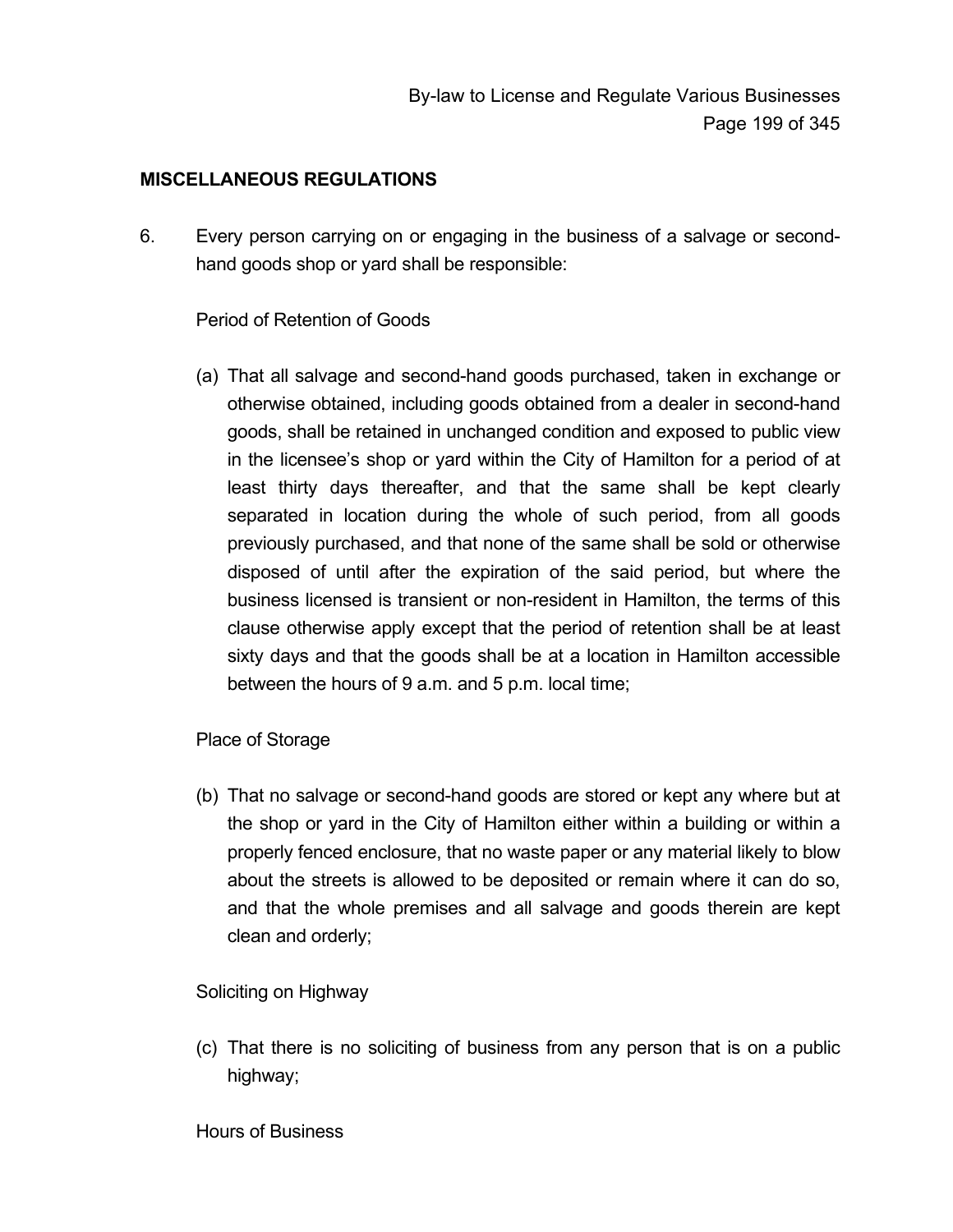(d) That no salvage or second-hand goods are purchased, taken in exchange or otherwise obtained on a public holiday, or after eleven o'clock in the afternoon of any day, or before seven o'clock in the morning of any day; and that except during full daylight, there is no collecting or attempted collecting of any goods or salvage, or any passing from house to house along any public or private way, for any such purpose;

### Identification

(e) That persons attempting to sell or trade second-hand goods or salvage first be required to produce a valid, government-issued piece of identification, and have a head-and-shoulders photograph or video tape taken in sufficient clarity for later identification of the customer. Persons carrying on or engaging in the business of a salvage or second-hand goods shop or yard shall not complete the transaction until they obtain such identification and photograph from the customer and shall further be responsible for taking and maintaining copies of the identification and photos taken, with a reference to the transaction as contained in the Record Book; and

Period of Retention of Photographs Taken for Identification Purposes

(f) That all photographs taken for the purposes of identification of customers under subsection (e) be retained, for sixty days in the case of a business transient or non-resident in Hamilton, and for thirty days in the case of all other businesses.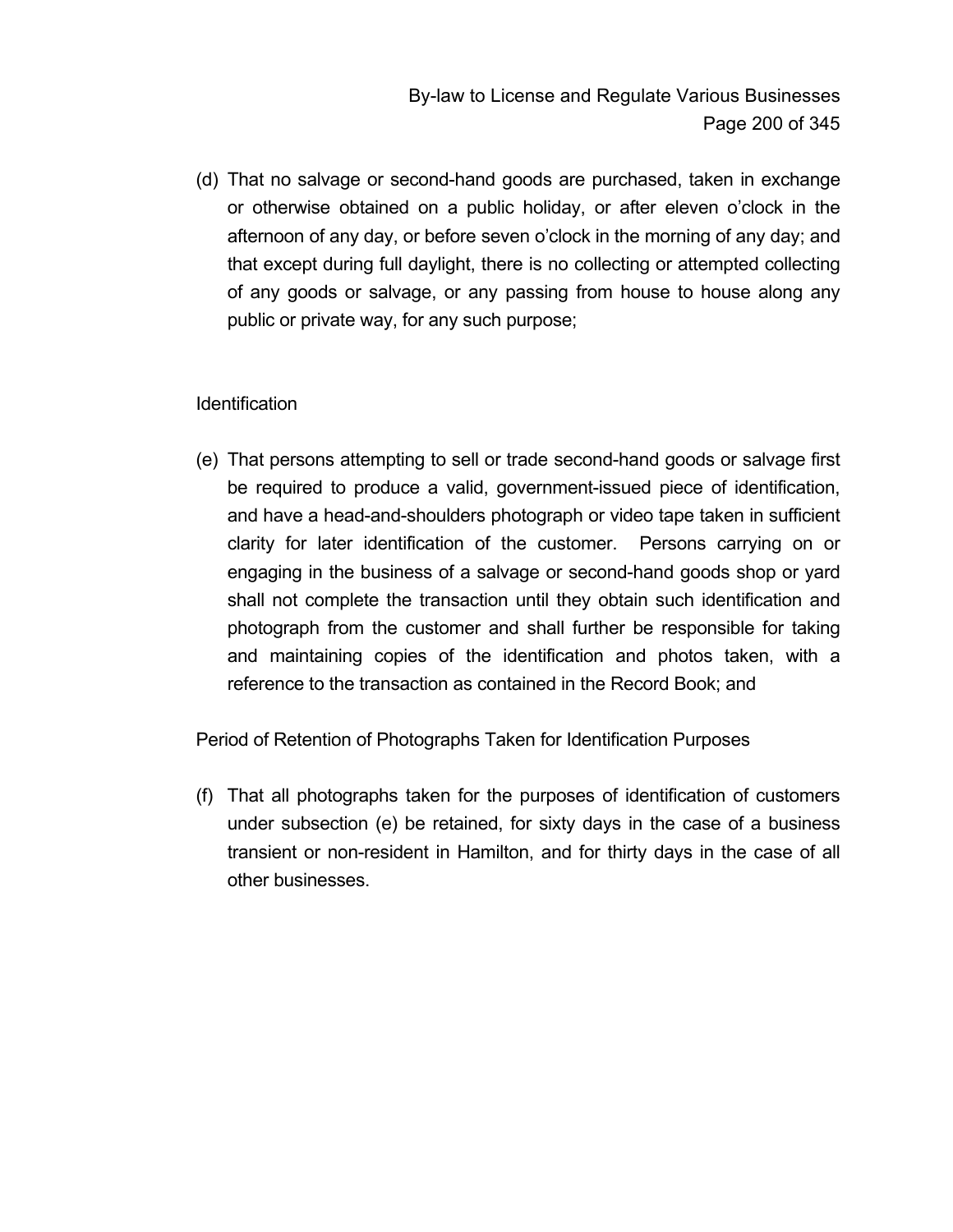## **SCHEDULE 23**

#### **SEASONAL PRODUCE VENDORS**

1. In this Schedule:

"**seasonal produce vendor**" means a person who sells or offers for sale seasonal produce, including, but not be limited to, fresh fruits and vegetables and Christmas trees, at a location on privately owned property.

- 2.(1) No person shall carry on the business, trade or occupation of a seasonal produce vendor without a licence.
	- (2) A licence is not required for selling seasonal produce:
		- (a) to wholesale or retail dealers in seasonal produce;
		- (b) which is grown in the City and is sold by the grower or his or her agent or employee at the premise of the grower where the seasonal produce is grown;
		- (c) by an agent of the grower acting on behalf of a dealer who is licensed in respect of premises used for the sale of such seasonal produce pursuant to this Schedule;
		- (d) by an agent of the grower acting on behalf of a dealer who pays business tax in the City in respect of premises used for the sale of such seasonal produce; or,
		- (e) to persons, organizations, associations or groups who contribute to the enrichment of community life within the City provided that the person, organization, association or group which purchases the produce is directly responsible for the retail operation and that all proceeds derived from the sale are used to further the enrichment of community life in the City.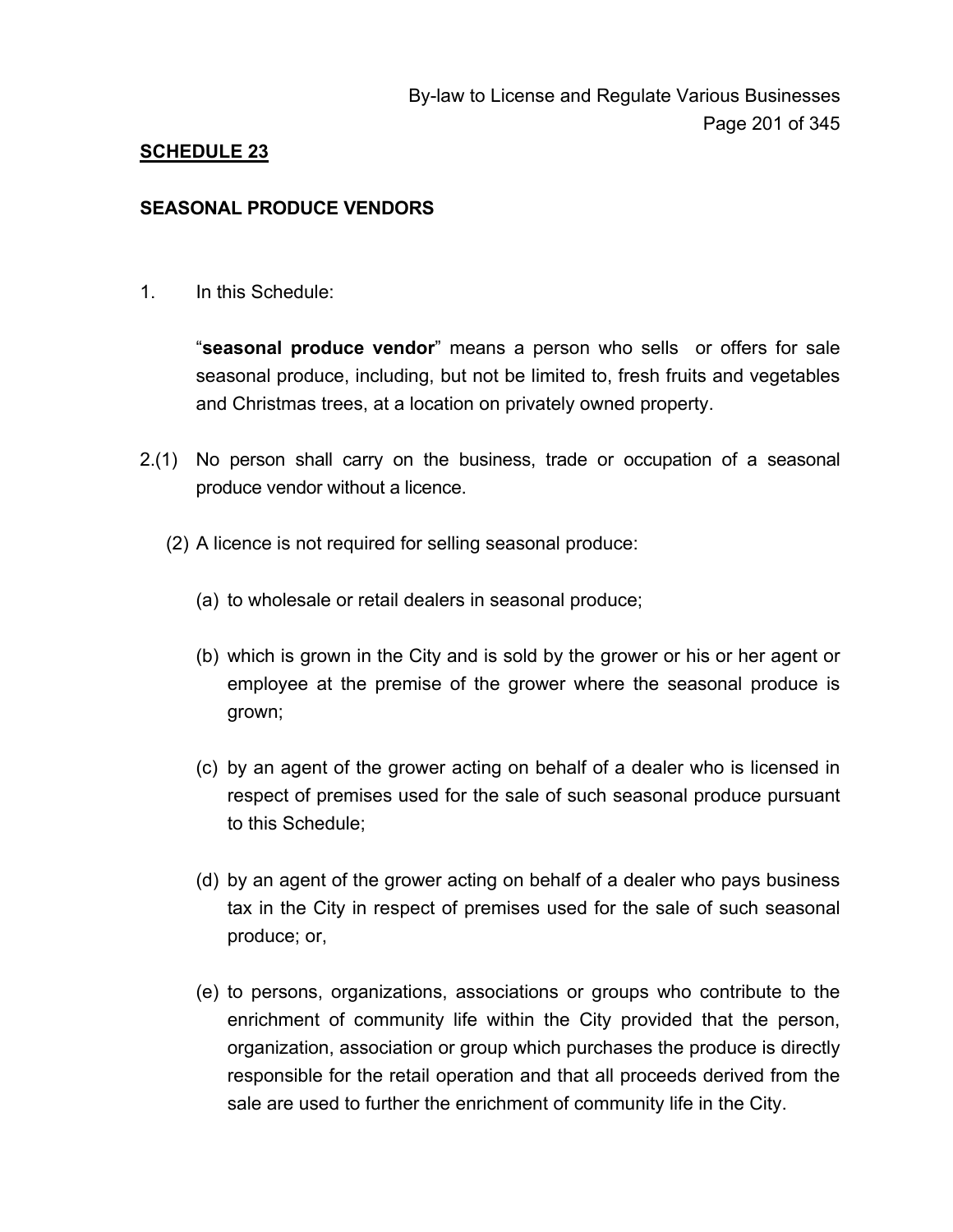- 3. The applicant for a seasonal produce vendor's licence shall provide the Issuer of Licences with:
	- (a) written proof that he or she has the permission of the owner of the property upon which seasonal produce will be offered for sale, to use the property for such purposes, at the time the application is filed; and
	- (b) verification from the Building and Licensing Division of the Planning and Economic Development Department of the City, that the use of the property upon which seasonal produce will be offered for sale, is permitted under the applicable zoning by-law of the former municipality in which the property is located.
- 4. A seasonal produce vendor:
	- (a) shall not place any signs, stands, or other things used in connection with the sale of seasonal produce on a road allowance;
	- (b) shall not place any stand or fresh produce within 4.5 meters of any lot line abutting a road allowance;
	- (c) shall not place any signs advertising the sale of the seasonal produce on the property which are not in compliance with the sign by-law of the former municipality in which the property, upon which seasonal produce is offered for sale, is located;
	- (d) shall ensure that any signs advertising the sale of seasonal produce shall be located on the property in such a manner as to comply with the sign by-law of the former municipality in which the property, upon which seasonal produce is offered for sale, is located; and
	- (e) shall ensure that all seasonal produce, and signs, stands, or other things used in connection with the sale of seasonal produce are removed from the property when the seasonal produce is no longer being offered for sale on each day during the term of the licence.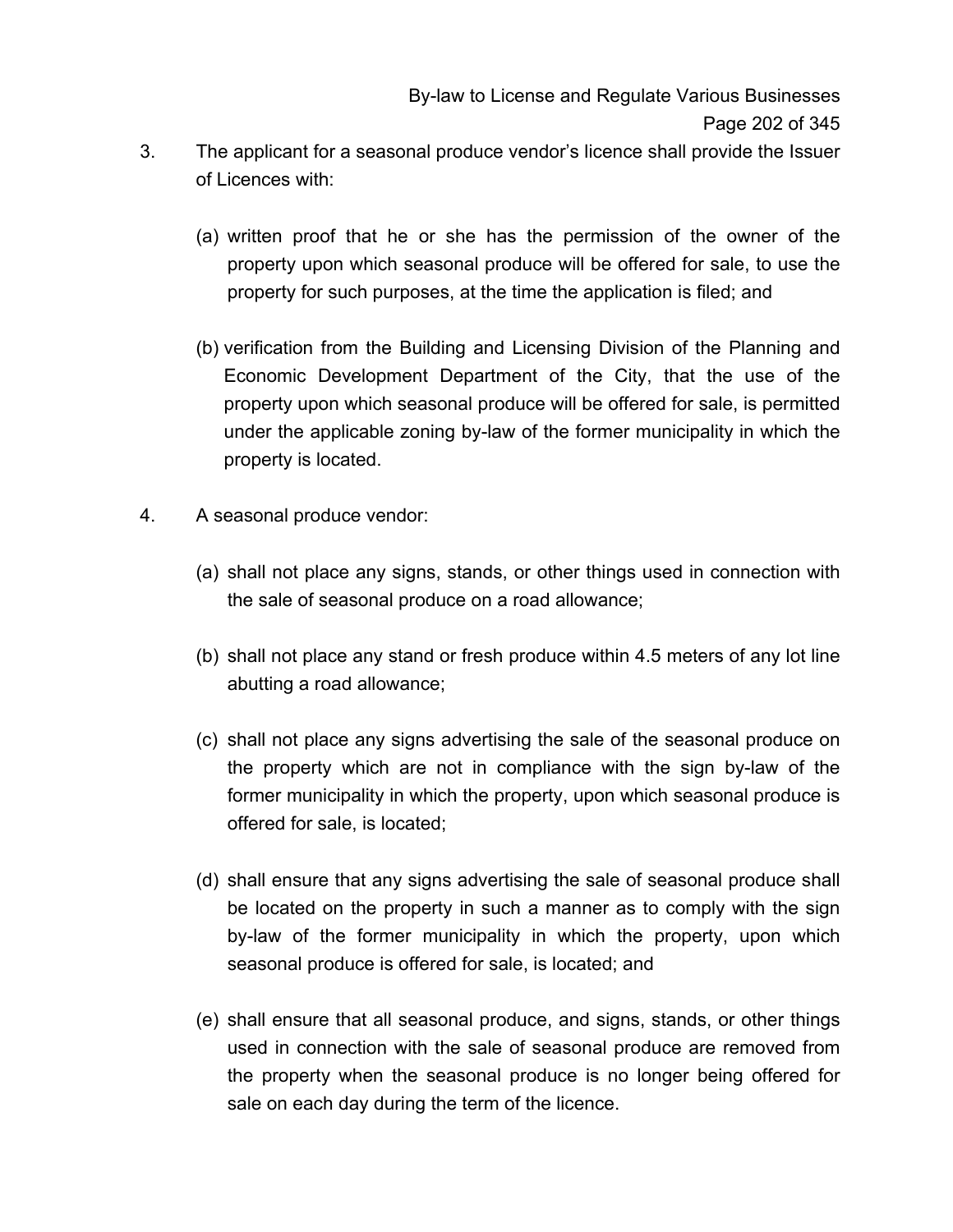By-law to License and Regulate Various Businesses Page 203 of 345

5. A licence for seasonal produce vendor shall not be issued for a period which exceeds 45 days in duration.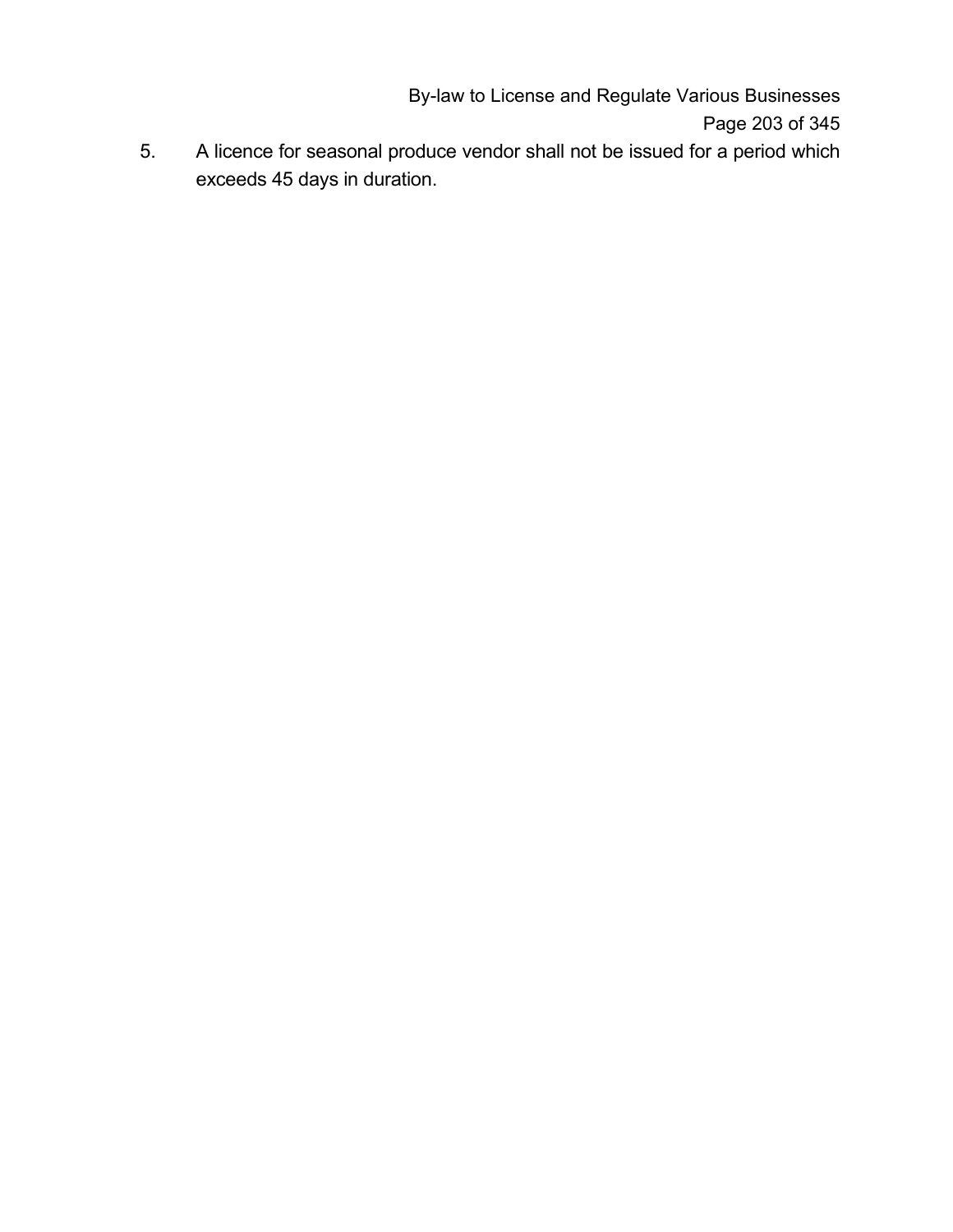## **SCHEDULE 24**

#### **SIGN POSTERS AND BILL DISTRIBUTORS, ETC.**

#### **LICENCE REQUIRED**

- 1. No person shall carry on or engage in any of the following businesses or occupations:
	- (a) bill poster;
	- (b) advertising sign painter;
	- (c) bulletin board painter;
	- (d) sign poster; or
	- (e) bill distributor,

without a licence under this by-law entitling him or her so to do.

#### **MISCELLANEOUS PROHIBITIONS**

- 2.(1) No person shall post up or distribute any poster, picture or handbill that is indecent or that tends to corrupt morals.
	- (2) No person required by the provisions of this Schedule to be licensed shall distribute any poster, picture, handbill, printed matter or other paper whether printed or not,
		- (a) by handing the same to any person in any highway or other public place;
		- (b) by depositing the same in or on any motor vehicle;
		- (c) by depositing the same on any lawn, veranda or other such place; or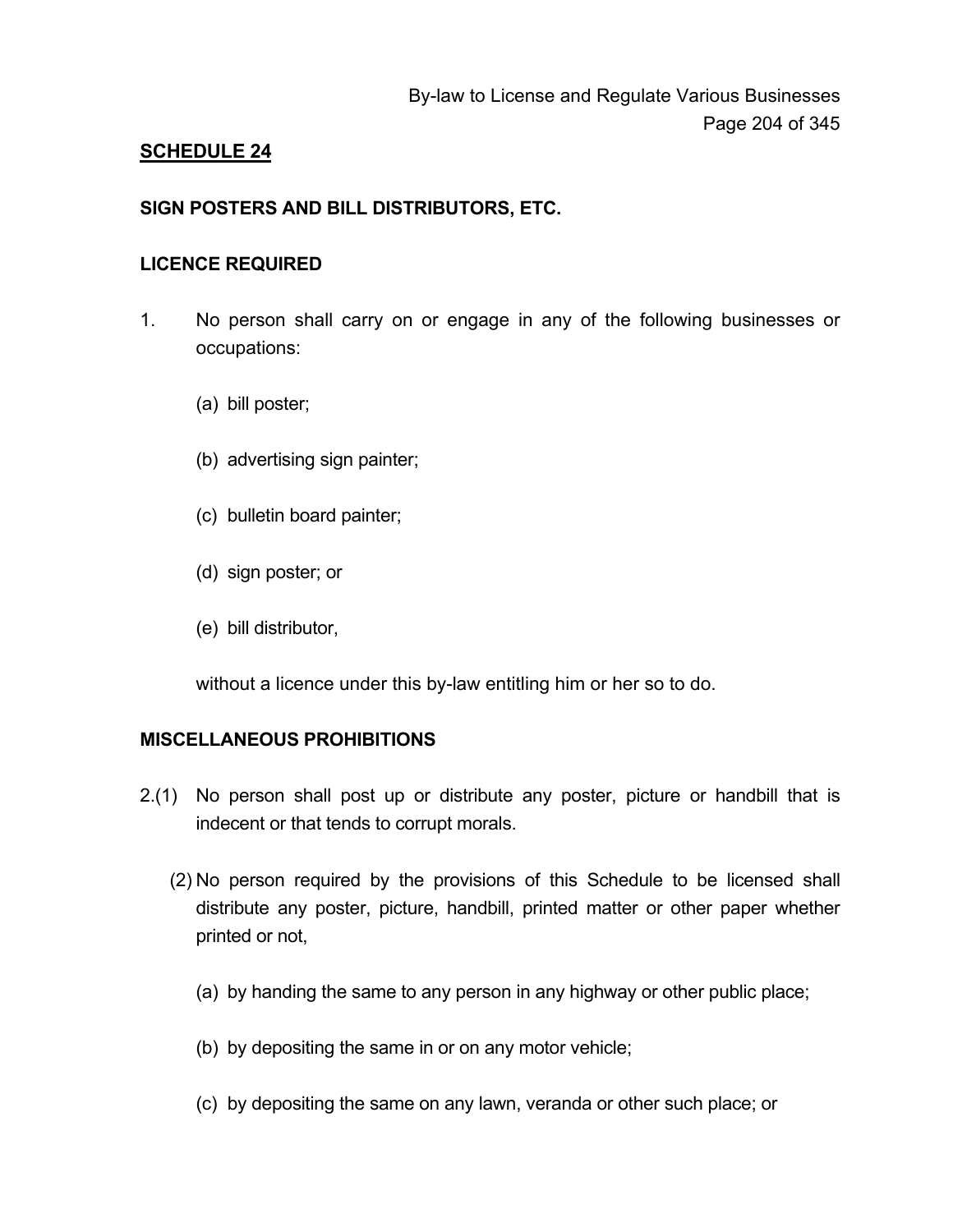(d) by depositing the same into any street, alley, park or other public place,

and every such person shall be responsible for any such act of his or her servant or agent.

- 3. (1) No person shall distribute posters, pictures, or handbills, or any other printed or written material except during the hours of 8 o'clock in the forenoon, and 6 o'clock in the afternoon.
	- (2) No person shall distribute posters, pictures or handbills, or any other printed or written material to any property where the property owner or tenant has filed a request with the City that the aforementioned not be distributed.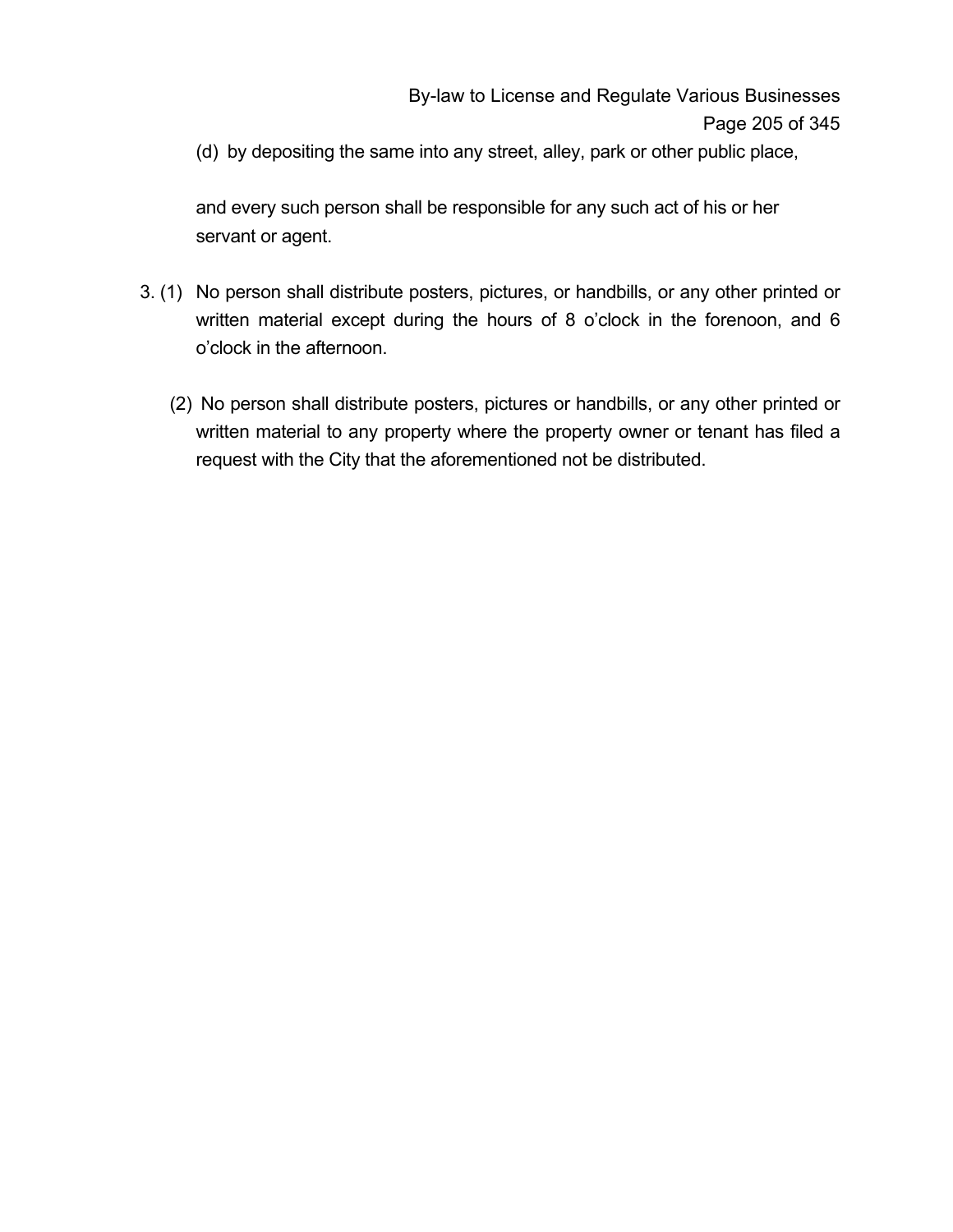#### **SCHEDULE 25**

#### **TAXI CABS**

#### **DEFINITIONS AND INTERPRETATION**

- 1.(1) In this Schedule:
	- (a) "**accessible taxicab**" means a motor vehicle approved for use as a taxicab by the Issuer of Licences and originally constructed or subsequently modified to permit the loading, transportation and offloading of persons confined to a wheelchair, or similar device used to assist the disabled, without transfer and which motor vehicle complies with Ontario Regulation 167/81, as amended and Canadian Standards Association's Standard D409-M84;
	- (b) "**accessible taxicab driver**" means a licensed taxicab driver whose taxicab driver's licence has been endorsed by the Issuer of Licences to permit the licensee to drive an accessible taxicab in the City of Hamilton;
	- (c) "**accessible taxicab owner**" means a licensed taxicab owner whose taxicab owner's licence has been endorsed by the Issuer of Licences to permit the operation of an accessible taxicab in the City of Hamilton;
	- (d) "**applicant**" means a person applying for a licence or renewal thereof under this Schedule;
	- (e) "**authorized sign**" means a parking sign as described in this Schedule;
	- (f) "**By-Law**" means By-Law 07-170 unless the context refers otherwise;
	- (g) "**carry on**" when used in reference to a taxicab or to a taxicab brokerage business means to continuously operate, engage, drive, or make a taxicab available for the conveyance of passengers for hire or reward and includes waiting for, accepting, or dispatching orders;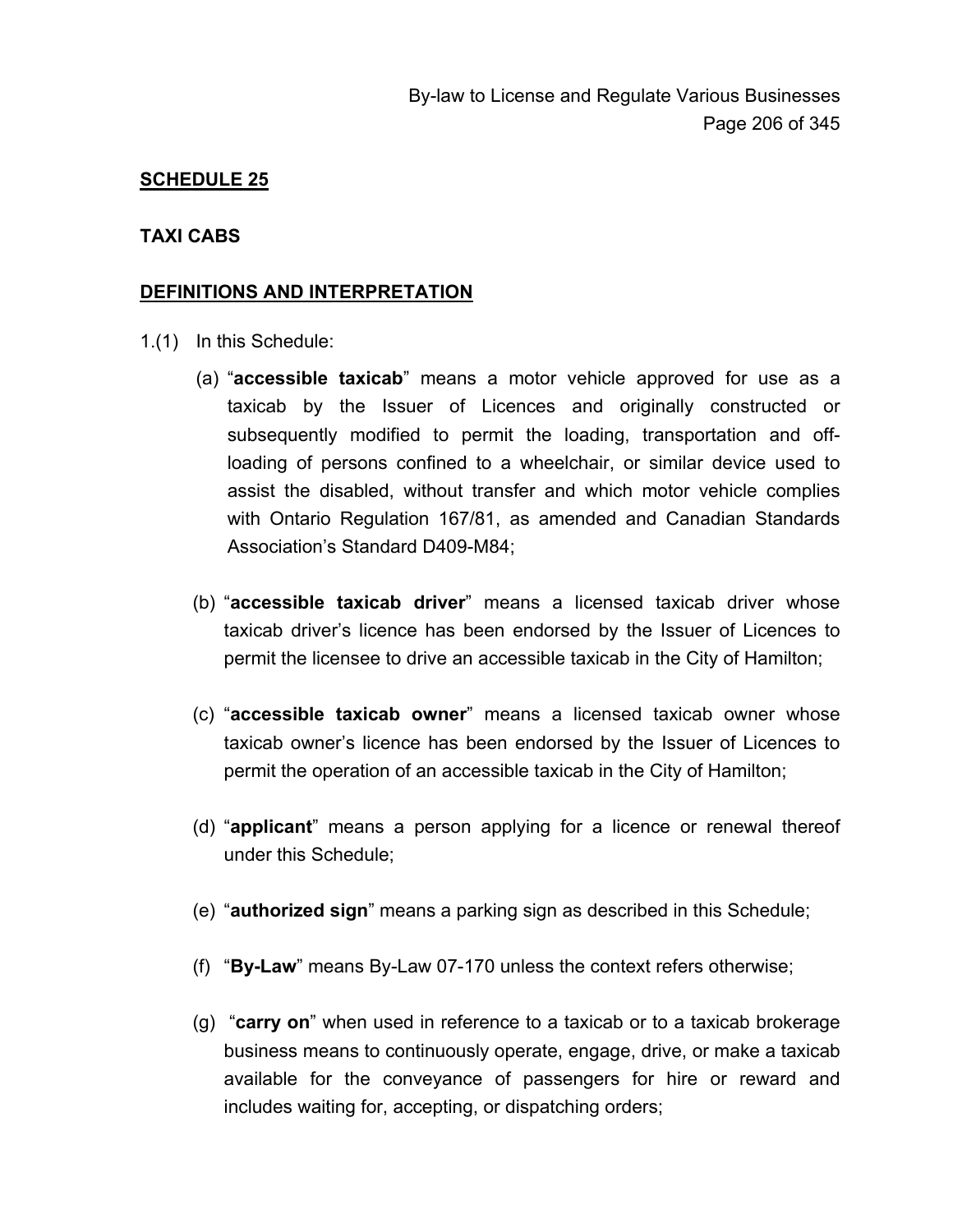- (h) "**City**" means the City of Hamilton;
- (i) "**Committee**" means the Licensing Committee of the City;
- (j) "**continuously operate**" means to drive a licensed taxicab and/or to make the taxicab available to the public for the conveyance of passengers for a minimum of eight (8) hours per day for at least five (5) days per calendar week throughout the calendar year save and except for suspensions of operation due to necessary repairs provided that they are made within fourteen (14) calendar days or due to necessary vehicle replacement due to fitness or age reasons provided that it is completed within thirty (30) calendar days;
- (k) "**conveyance**" means to carry, transport, transfer or move;
- (l) "**Council**" means the Council of the City of Hamilton;
- (m) "**disabled**" means any physically, emotionally or mentally handicapped person who is unable because of mobility impairment to use a regular public transit facility;
- (n) "**disabled passenger**" means a passenger who is physically disabled;
- (o) "**dispatch**" means the communication of an order or information in any manner between a taxicab broker and a taxicab driver;
- (p) "**driver's licence**" means a licence issued to a taxicab vehicle driver under this Schedule and "licensed driver" has a corresponding meaning;
- (q) "**dues**" means any amount of money charged by a taxicab broker to a taxicab owner to receive orders from the taxicab broker;
- (r) **"fare**" means the amount of money displayed on the taxicab meter at the conclusion of a trip, or the flat rate allowed under this Schedule for the trip, together with any additional charges allowed under this Schedule and, where the context so requires, shall also refer to the Tariff/Fare rates set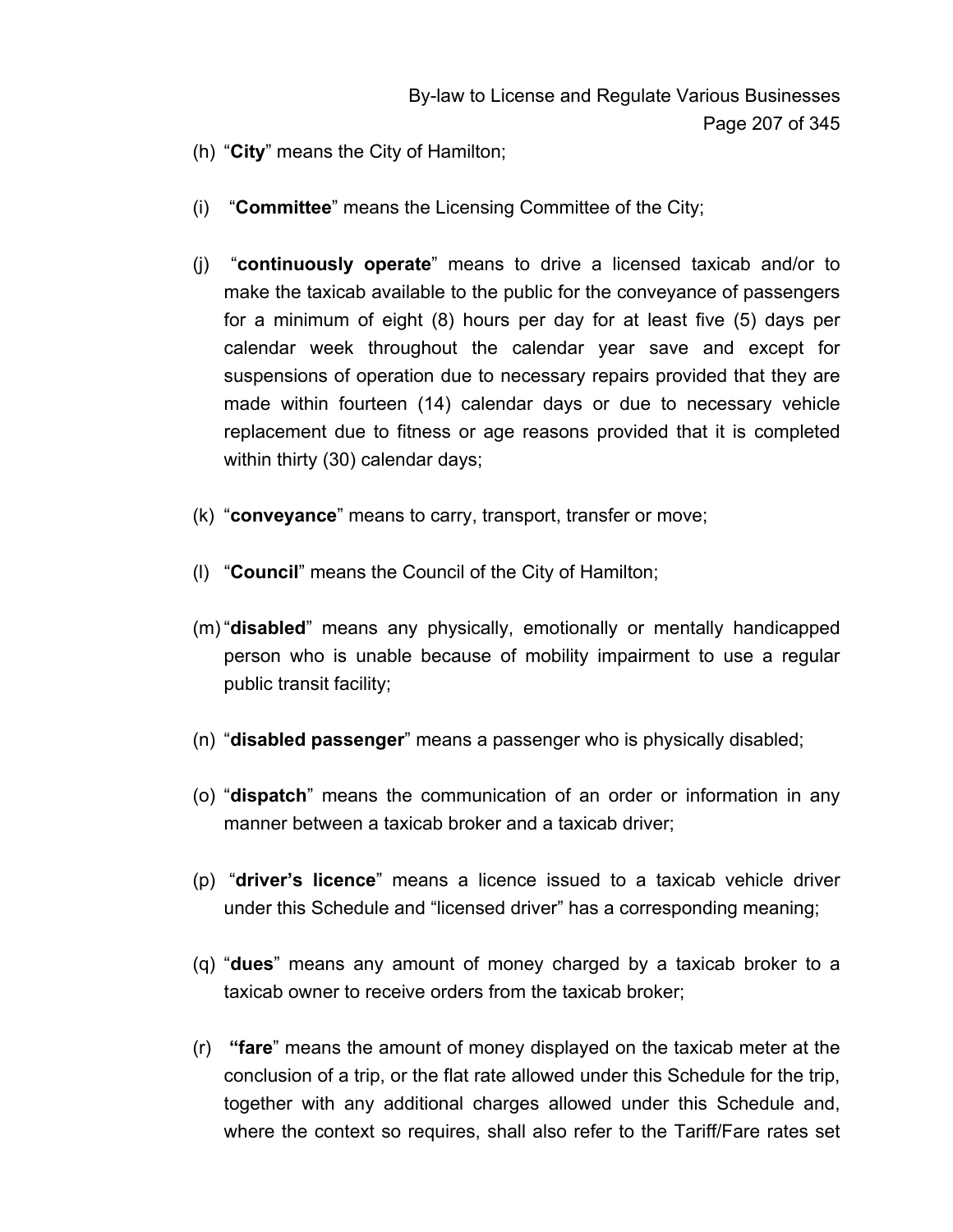out in Appendix "1" of this Schedule;

- (s) "**Fees Schedule**" means Schedule "31" of By-Law 07-170 (Licence and Examination Fees), as amended from time to time;
- (t) "**fleet"** means one or more taxicabs being dispatched by one taxi broker or owned by the same person;
- (u) **"fleet owner**" means the owner of a fleet;
- (v) **"grossly unclean person**" means a person covered in an amount of dirt and/or other material so excessive that if transported by the driver, the state of the person could leave the interior of the vehicle in a unclean state;
- (w) "**highway**" includes a road allowance, a common and public highway, street, avenue, parkway, boulevard, square, place, bridge, viaduct or trestle, designed and intended for or used by the general public for the passage of vehicles;
- (x) "**Highway Traffic Act**" means the Highway Traffic Act R.S.O. 1990 c.H. 8, as amended, and the regulations there under;
- (y) "**Issuer of Licences**" means the Issuer of Licences of the Planning and Development Department, Building & Licensing Division, of the City of Hamilton or his or her designates;
- (z) **"lease**" means any contract, agreement, understanding or other arrangement whereby an owner permits another person to manage, operate, control, have custody of, or otherwise employ his or her taxicab and owner's plate, other than permitting a driver to drive the taxicab for one normal driver's shift where the taxicab is returned to the owner at the end of such shift; and "to lease a taxicab" includes the act of any owner in entering into or becoming a party to such a contract, agreement,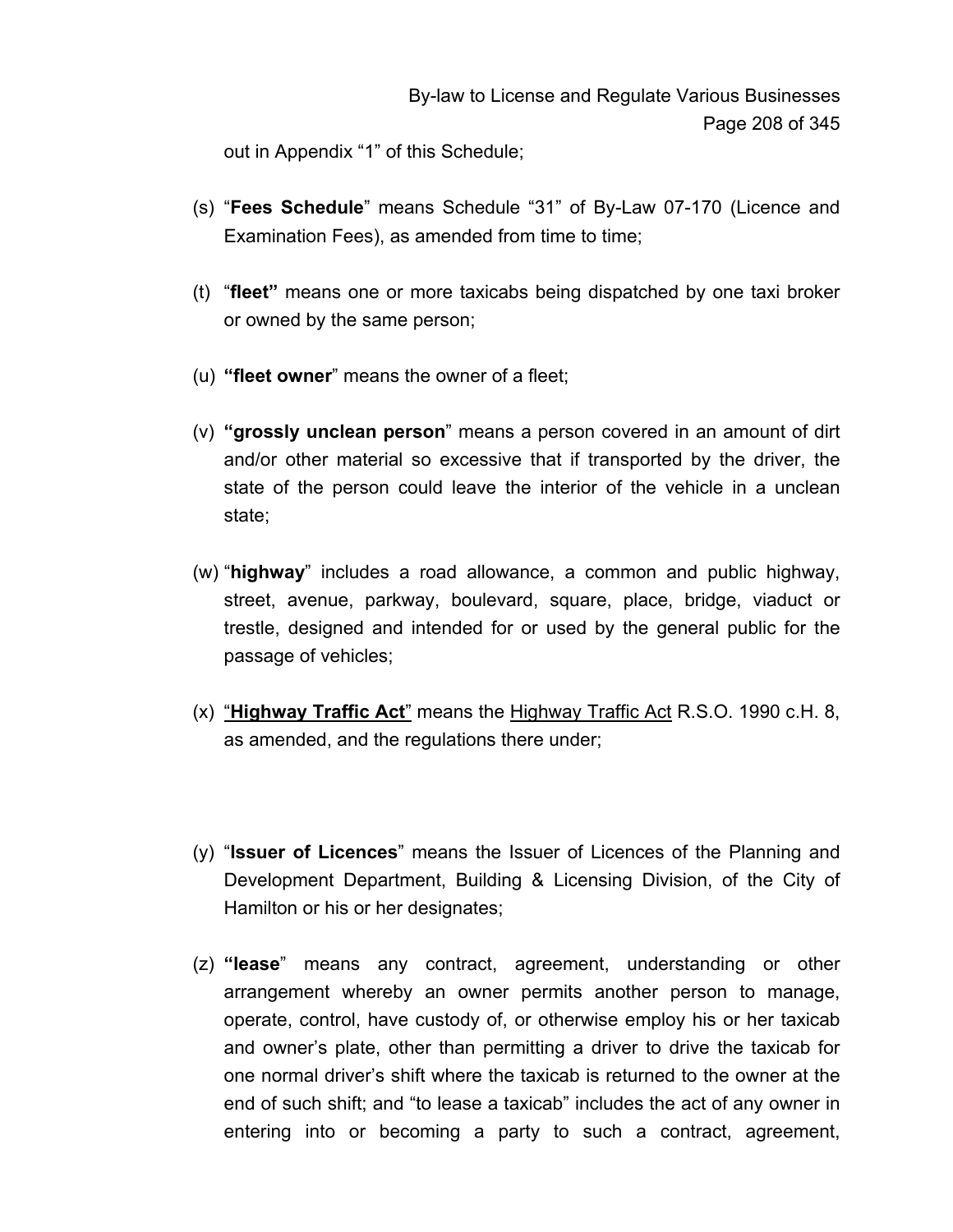By-law to License and Regulate Various Businesses Page 209 of 345

understanding or other arrangement. Without limiting the generality of the foregoing, "lease" also includes a power of attorney, management contract and any other arrangement or agreement whereby any person other than an owner is allowed to exercise or does exercise any of the rights set out herein;

- (A) "**lease agreement**" means a written agreement wherein a limited interest in a licence is temporarily transferred by a taxicab owner, and containing terms and conditions prescribed in section 49 and any other terms and conditions not contrary to this Schedule;
- (B) "**lessee**" means a person who is either a licensed taxicab owner or taxicab driver under this Schedule and who has entered into a lease with a licensed taxicab owner through which the person acquires certain rights from the owner and under takes to fulfill certain responsibilities with respect to the use of the taxicab owner's licence, licence plate and vehicle and shall have all the obligations and duties of a taxicab owner in this Schedule;
- (C) "**lessor**" means a taxicab owner licensed under this Schedule and who has entered into a lease with a licensed taxicab owner or taxicab driver through which the owner gives certain rights but maintains the responsibility to ensure that the lessee carries on or engages in the conveyance of passengers while in compliance with the provisions of this Schedule;
- (D) "**licence**" means the document issued, pursuant to this Schedule, to an applicant for same by the City as evidence of being licensed under this Schedule;
- (E) "**licensee**" means any person licensed under this Schedule;
- (F) "**licensed**" means licensed under this Schedule;
- (G) "**motor vehicle**" means an automobile and any other vehicle propelled or driven other than by muscular power, but does not include the cars of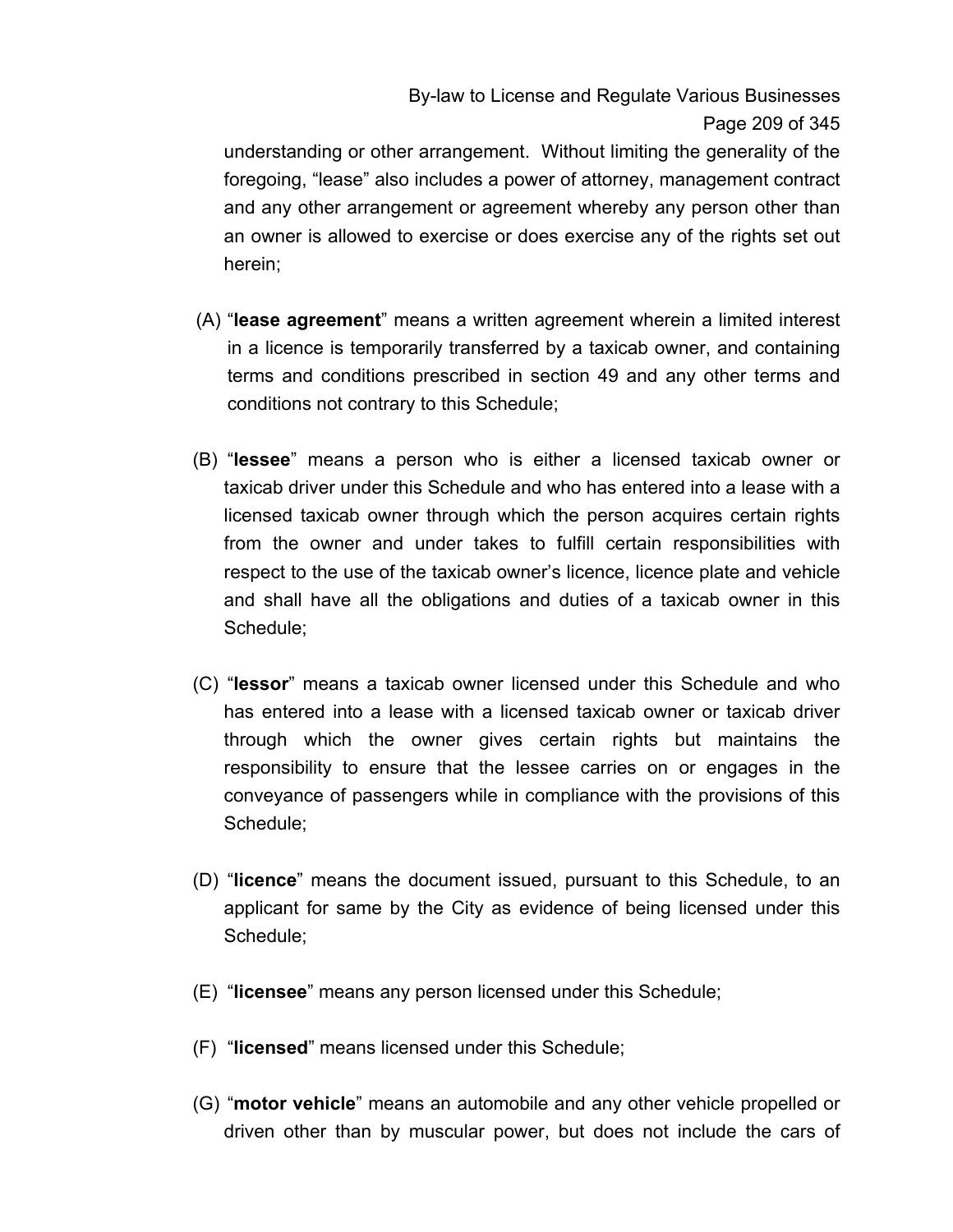# By-law to License and Regulate Various Businesses Page 210 of 345

electric or steam railways, or a motorized snow vehicle, traction engine, farm tractor, self propelled implement of husbandry or road-building machine within the meaning of the Highway Traffic Act R.S.O. 1990 c.H. 8;

- (H) "**Municipal Act, 2001**" means the Municipal Act, 2001, S.O. 2001, c. 25, as amended, and any regulations there under;
- (I) "**new taxicab owner's licences**" means taxicab owner's licences issued after the original date of enactment of this Schedule, May 28, 2003, save and except renewals or approved transfers of taxicab owner's licences existing at the date of the enactment of this Schedule;
- (J) **"Officer**" means a Provincial Offences Officer, a Municipal Law Enforcement Officer appointed by the Council and a Police Officer;
- (K) "**order**" means a request for the conveyance of passengers by a taxicab received by a taxicab broker;
- (L) (i) **"owner**" means owner of a taxicab plate; and
	- (ii) "**owner's plate**" means a metal vehicle licence plate bearing a number specific to a vehicle issued to a taxicab owner under this Schedule;
- (M) "**passenger**" means any person in a taxicab other than the driver;
- (N) "**party**" means any person who has an interest in any premise or vehicle licensed under this Schedule and includes the City;
- (O) "**person**" includes an individual, partnership, corporation, and the heirs, executors, administrators or other legal representatives of a person to whom the context can apply according to law;
- (P) "**Priority List**" means the list of applicants for a taxicab owner's licence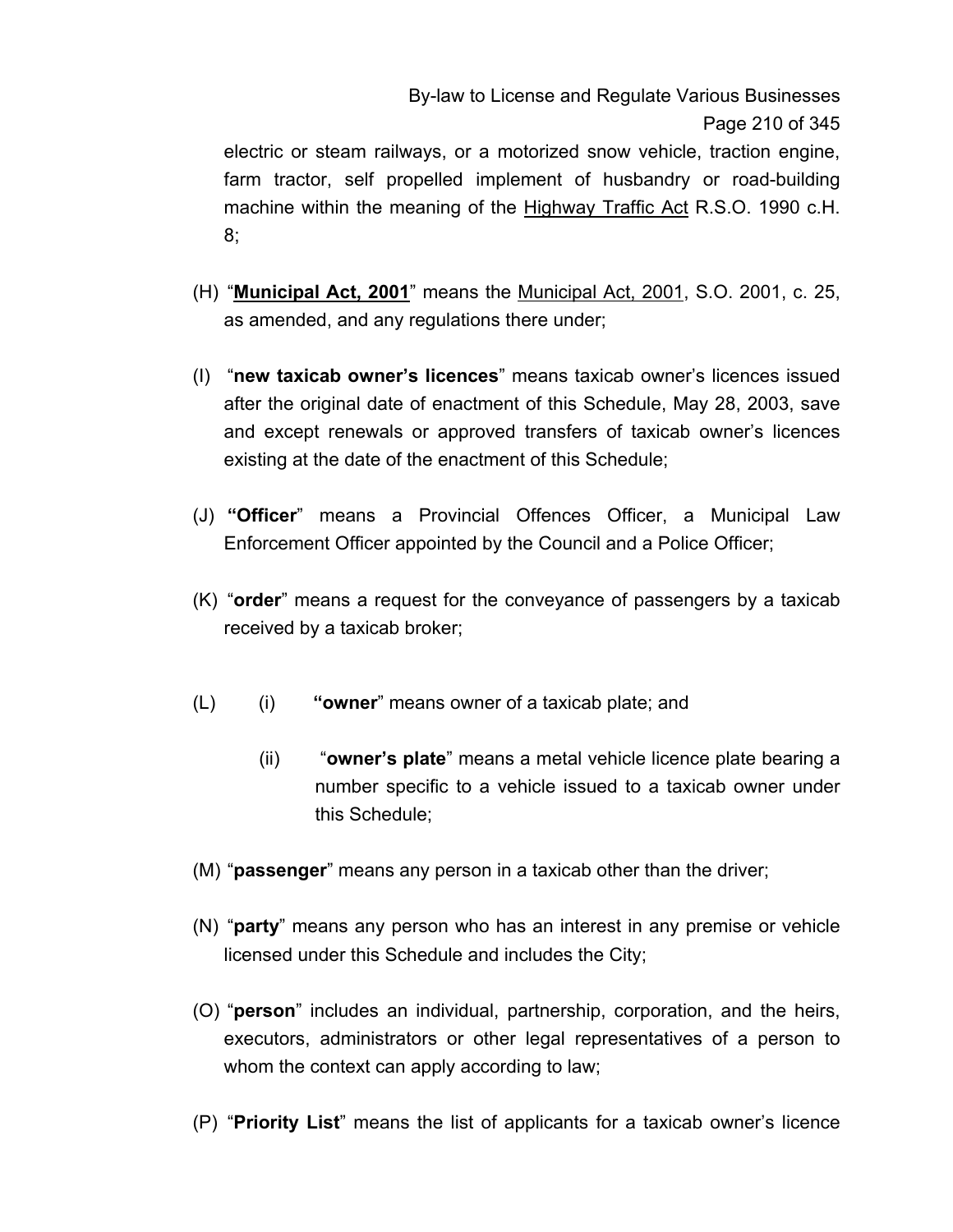maintained by the Issuer of Licences with names set out thereon in chronological order as to the date and time of receipt of application as set out in Appendix "3" to this Schedule ;

- (Q) "**public place**" means places to which the public is invited and include parking lots, plazas, municipal properties and road allowances;
- (R) "**registered owner**" means the person shown to be the owner of a motor vehicle according to the records maintained by the Registrar of Vehicles for the Province of Ontario;
- (S) "**revoke**" means to withdraw or rescind;
- (T) "**Schedule**" means Schedule 25 to By-Law 07-170;
- (U) **"spare vehicle**" means a vehicle that has been authorized by the Issuer of Licenses to be used as a taxicab in substitution for a vehicle for which an owner's licence has been issued, pursuant to the provisions of this Schedule;
- (V) **"sub-lease**" means an agreement between a lessee and a person under which the lessee provides certain rights that he or she has acquired from a licensed owner and where the person undertakes to fulfil certain responsibilities to the lessee;
- (W) "**Tariff card**" means the card issued by the Issuer of Licences setting out the tariff/fares set out in Appendix "1" and shall at all time be and remain the property of the City;
- (X) **"taxicab**" has the following meanings:
	- (i) for the purposes of Sections 2 and 11, a motor vehicle as defined in the **Highway Traffic Act**, used for the conveyance of passengers for hire, compensation or reward
	- (ii) a motor vehicle as defined in the Highway Traffic Act, used for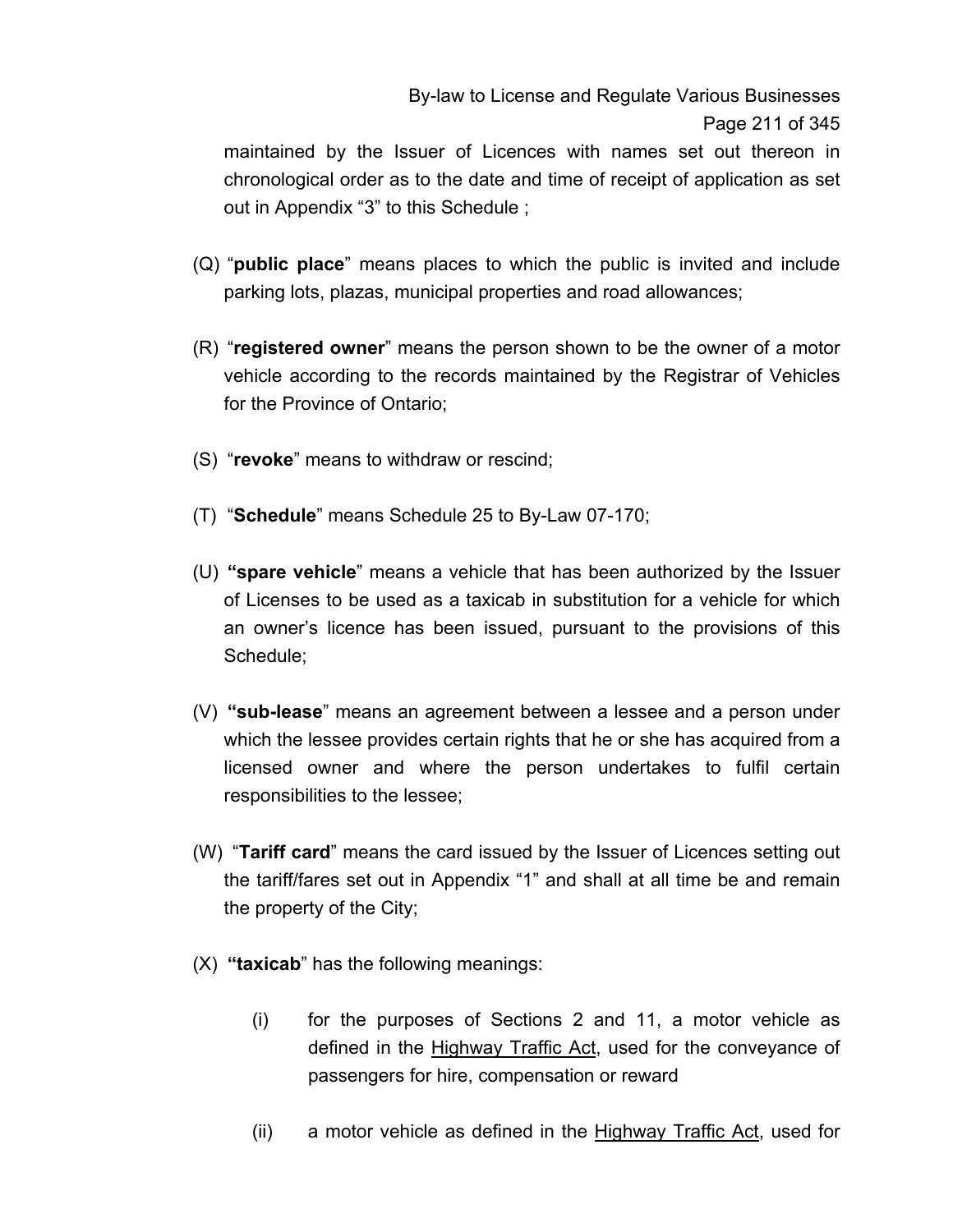By-law to License and Regulate Various Businesses Page 212 of 345

the conveyance of passengers for hire, compensation or reward for one specific trip exclusively of one person or group of persons, that is approved for use by the Issuer of Licences and equipped with a taximeter and four (4) accessible doors and has a seating capacity of not less than four (4) persons, including the driver, and not more than ten (10) persons, including the driver, and may include a van type vehicle having not less than three doors;

- (iii) a vehicle with the following characteristics: providing transportation on demand, where the location of boarding of the passenger and the destination is unknown in advance of the request of the passenger, where the passenger chooses the destination, where there are no set routes, schedules or stops for boarding, and where any repeat or regular trips by a passenger or passengers are made based on the passengers need or needs for transportation without a relation to the special features of the vehicle;
- (Y) "**taxicab broker**" means any person who carries on the business of accepting calls, orders and/or dispatching taxicabs that are used for hire;
- (Z) "**taxicab driver**" means a person who is licensed as such or required to be licensed as such under this Schedule and includes a taxicab owner who drives a taxicab;
- (AA) "**taxicab owner**" means a person who is licensed as such or required to be licensed as such under this Schedule and includes a lessee, licensed under this Schedule, of a taxicab owner's vehicle;
- (BB) "**taximeter**" means a measuring device used in a taxicab to calculate the fare payable for a meter trip;
- (CC) "**taxicab stand**" means a stand or place on a highway or area of land set aside or assigned by the City for the purpose of providing a site for use by a taxicab or taxicabs while it is waiting for, picking up, or otherwise carrying on or engaged in the conveyance of passengers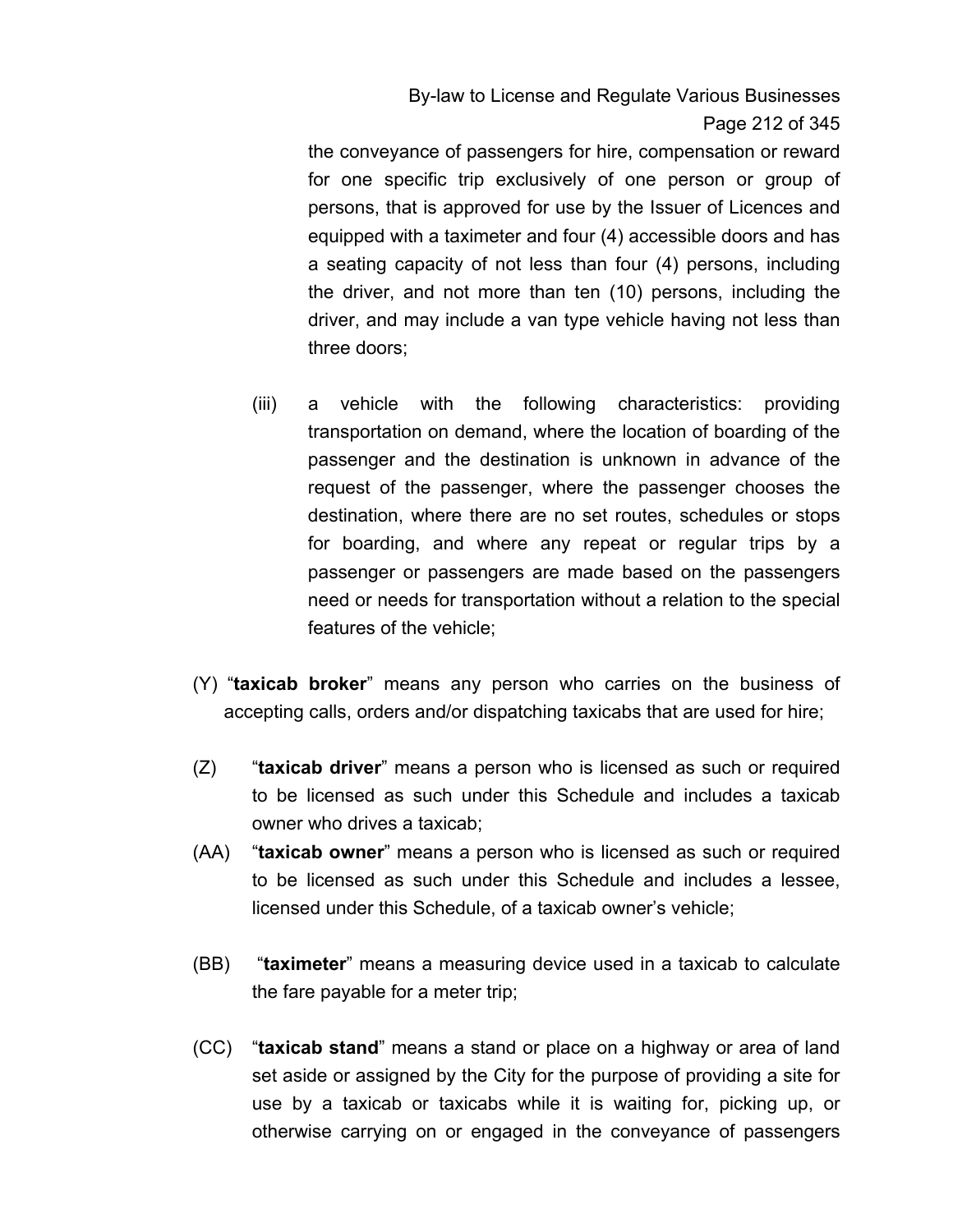and that is marked by authorized signs;

- (DD) "**trip**" means the distance and time traveling or the distance and time to be traveling measured from the time and point at which the passenger first enters the taxicab or when the meter is first engaged to the time and point at which the passenger finally leaves the taxicab or the meter is disengaged;
- (EE) "**trip sheet**" means the written record of the details of each trip of a taxicab as prescribed in this Schedule; and
- (FF) "**vehicle**" means a motor vehicle.
- (2) In this Schedule unless the context otherwise requires words imparting the singular number shall include the plural, and words imparting the masculine gender shall include the feminine and further, the converse of the foregoing also applies where the context so requires.

### **SCOPE and APPLICATION OF SCHEDULE**

- 2.(1) The licensing and fare provisions of this Schedule shall apply to the owners and drivers of taxicabs while waiting for or carrying on or being engaged in the conveyance of passengers originating from any point within the City and to taxicab brokers if any part of the business is carried on within the City even where the business premises of the brokerage business is located outside the City.
	- (2) This Schedule shall apply to brokers, owners and drivers of taxicab vehicles kept or used for hire in the City of Hamilton. The tariff/fare rates contained in Appendix "1" attached hereto and forming part of this Schedule shall apply respectively for use of taxicabs wholly within the City or to any point not more than 5 kilometres beyond its limits.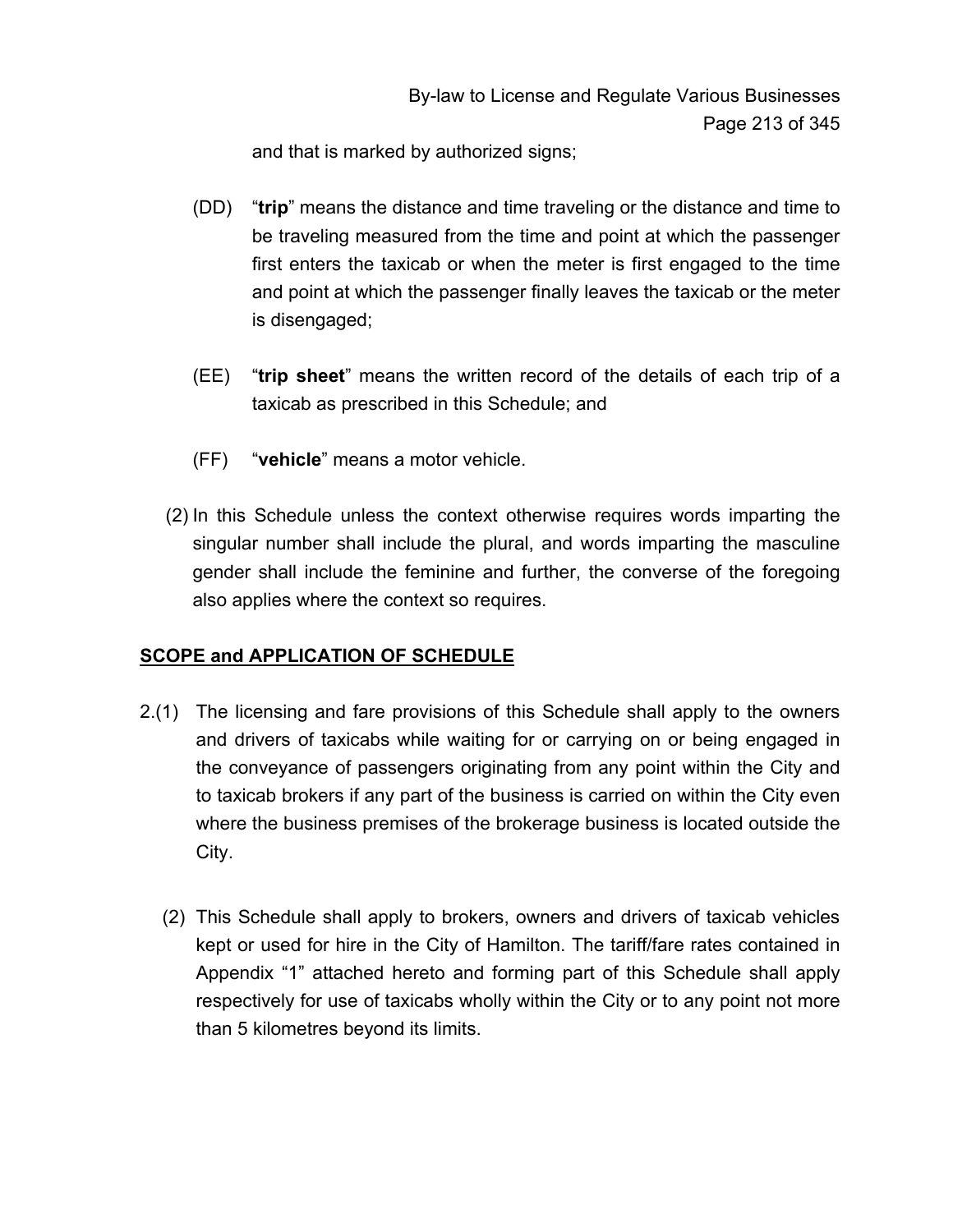By-law to License and Regulate Various Businesses Page 214 of 345

(3) This Schedule shall apply to any person who is operating a "taxicab" or an "accessible taxicab" of any type defined in this Schedule when engaged in the provision of a motor vehicle for hire that is licensed and regulated by the provisions of this Schedule.

### **EXEMPTIONS**

- 3. The licensing and fare provisions of this Schedule shall not apply to the owners and drivers of taxicabs while:
	- (a) engaged in the conveyance of goods or passengers from any point within the City to any point beyond the boundaries of the City where the conveyance is made to an airport owned and operated by the Crown in Right of Canada by a taxicab bearing a valid and subsisting plate issued in respect of the airport under the Government Airport Concession Operations Regulations under the Department of Transport Act (Canada); and
	- (b) engaged in the conveyance of a disabled person, pursuant to a written contract provided the provisions of Section 50 of this Schedule are complied with, from any point within the City to any point outside the City.
- 4. No person shall be required to be licensed under the provisions of this Schedule for the operation of an ambulance or a funeral hearse.
- 5. The operation of a motor vehicle that has seating for 10 or more persons excluding the driver, does not require a licence under this Schedule.
- 6. A motor vehicle operated by or on behalf of the City of Hamilton as part of a public transportation service, including a public transportation service for the transportation of senior citizens or disabled persons, and in particular including a vehicle owner or operated by the Hamilton Street Railway Company or a motor vehicle owner or operated by the Disabled and Regional Transit System (hereinafter called "DARTS"), or being a subcontractor to DARTS, is exempt from the requirement for an owners or drivers licence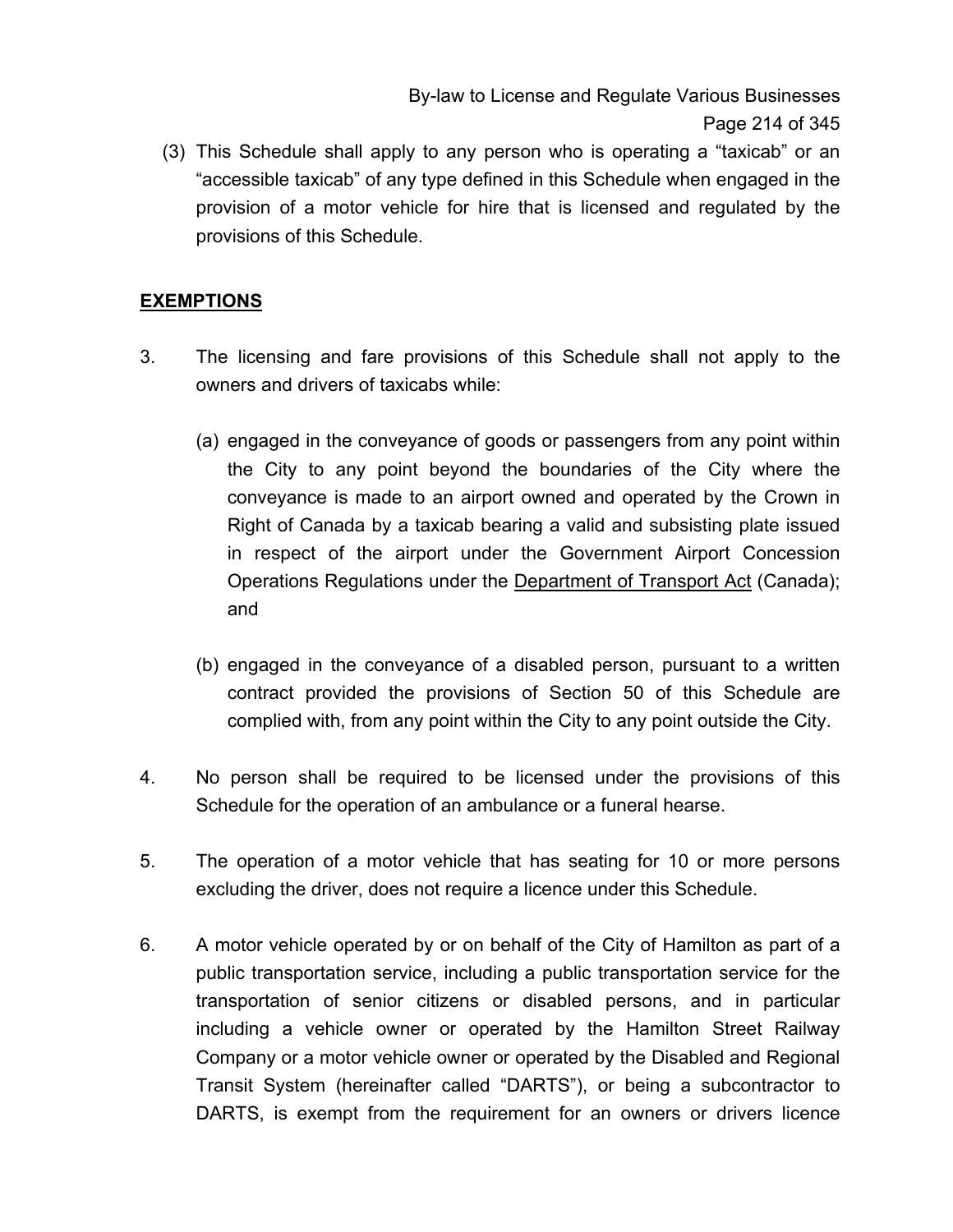under Schedules 8 and 25 of By-Law 07-170, as amended.

- 7. The transportation of students for hire, to and from school within the City of Hamilton where the vehicle used is a school bus that is licensed under the Public Vehicles Act, R.S.O. 1990, c.54 does not require a licence under Schedules 8 or 25 of By-Law 07-170, as amended. In this Schedule, the words "school" and "school bus" shall have the meanings provided in subsection 175(1) of the Highway Traffic Act.
- 8. A motor vehicle licensed under the Public Vehicles Act, being used for the transportation of children, deemed to be of special need by the school board or other authority in charge of the school hiring the transportation, does not require a licence under Schedules 8 and 25 of By-Law 07-170, as amended. In this Schedule, a reference to "special need" shall be deemed a reference to needs as provided for in writing in the Transportation Policy of the Board of Education for the City of Hamilton, and The Hamilton-Wentworth Roman Catholic Separate School Board Transportation Policy and Regulations of such school board or other authority in charge of the school, as may be amended or added to from time to time, or as a board or other authority may accommodate under section 190 of the Education Act, R.S.O. 1990, c.E.2.
- 9. A motor vehicle providing transportation under contract exclusively for children, and operating in a manner distinct from taxicab is exempt from the requirement for an owner's or driver's licence under Schedules 8 and 25 of By-Law 07-170, as amended;

For the purposes of the foregoing, the following meanings shall apply:

(a.) "**contract**" means a written agreement to provide regular transportation services, for the taking of passengers to and from a specific location or to accommodate a need in common to the passengers in addition to transportation, with a term of at least one month, with fees for service fixed in the agreement and not by the metering of time or mileage of actual trips, and includes an agreement with a facility as opposed to the passengers; and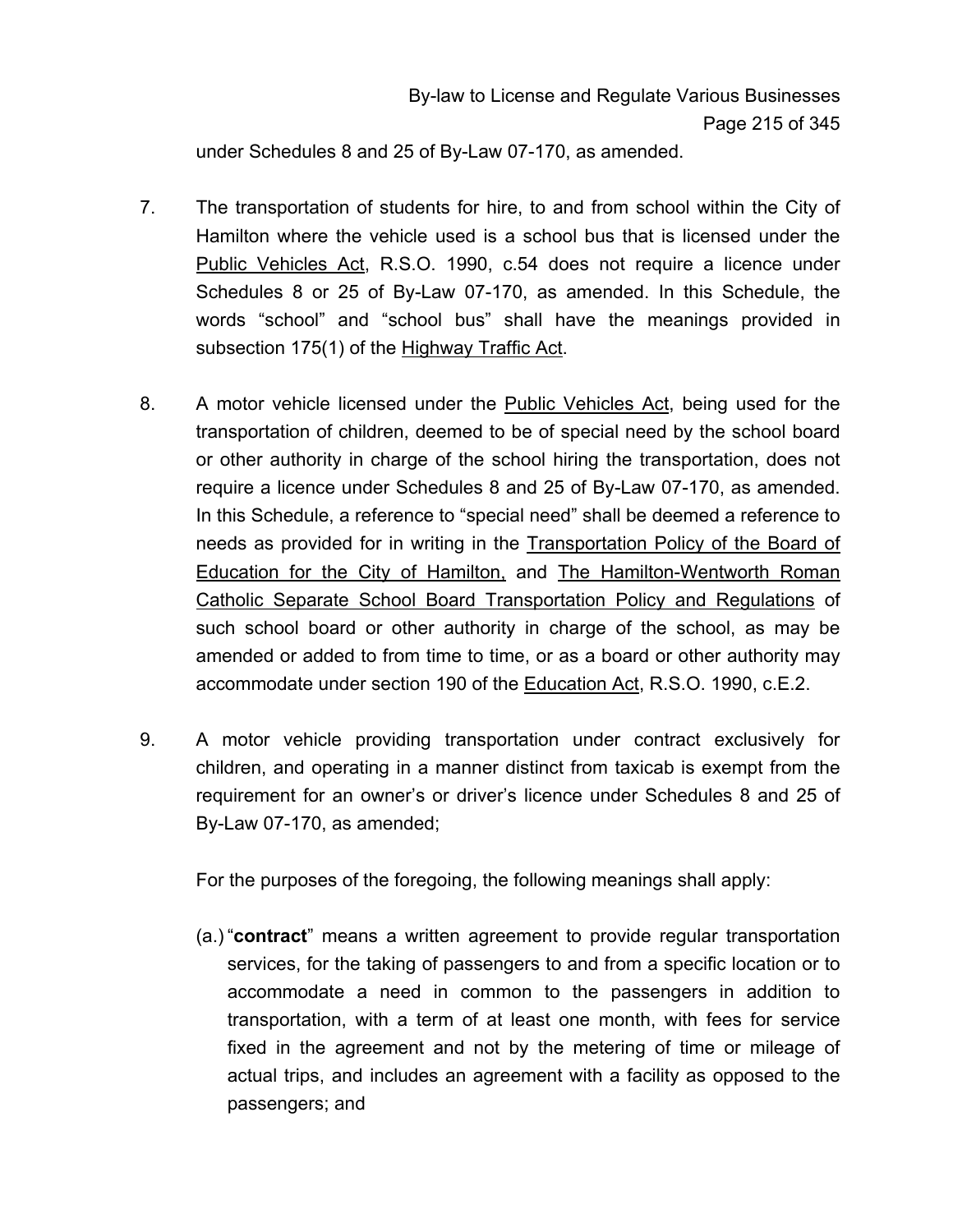By-law to License and Regulate Various Businesses Page 216 of 345

(b.) **"manner distinct from taxicab**" means lacking one or more characteristics of a taxicab.

### **SHORT TITLE**

10. This Schedule shall be known as "A By-Law to Regulate Taxicabs and Taxicab Drivers, Owners and Brokers".

#### **GENERAL PROHIBITIONS**

- 11.(1) No person shall act as or hold oneself out to be a driver of a taxicab or to otherwise carry on or engage in the conveyance of passengers for hire or compensation within the City unless licensed as a driver under this Schedule.
	- (2) No person shall act as or hold oneself out to be the owner of a taxicab or otherwise carry on or engage in the conveyance of passengers for hire or compensation within the City unless licensed as an owner under this Schedule.
	- (3) No person shall act as or hold oneself out to be a broker of a taxicab or otherwise carry on or engage in the business of accepting orders and dispatching taxicabs for the conveyance of passengers within the City unless licensed as a taxicab broker under this Schedule.
	- (4) No person shall use or operate a motor vehicle to convey persons for hire or compensation or otherwise carry on or engage in the conveyance of passengers within the City except under the authority of a taxicab driver or taxicab owner's licence.
	- (5) No person shall represent or cause to be represented that he or she is licensed as a driver, owner or broker of a taxicab if he or she is not licensed under this Schedule.
	- (6) No person, other than a driver of a taxicab licensed under this Schedule, shall park a vehicle at any stand marked as a taxicab stand by authorized signs.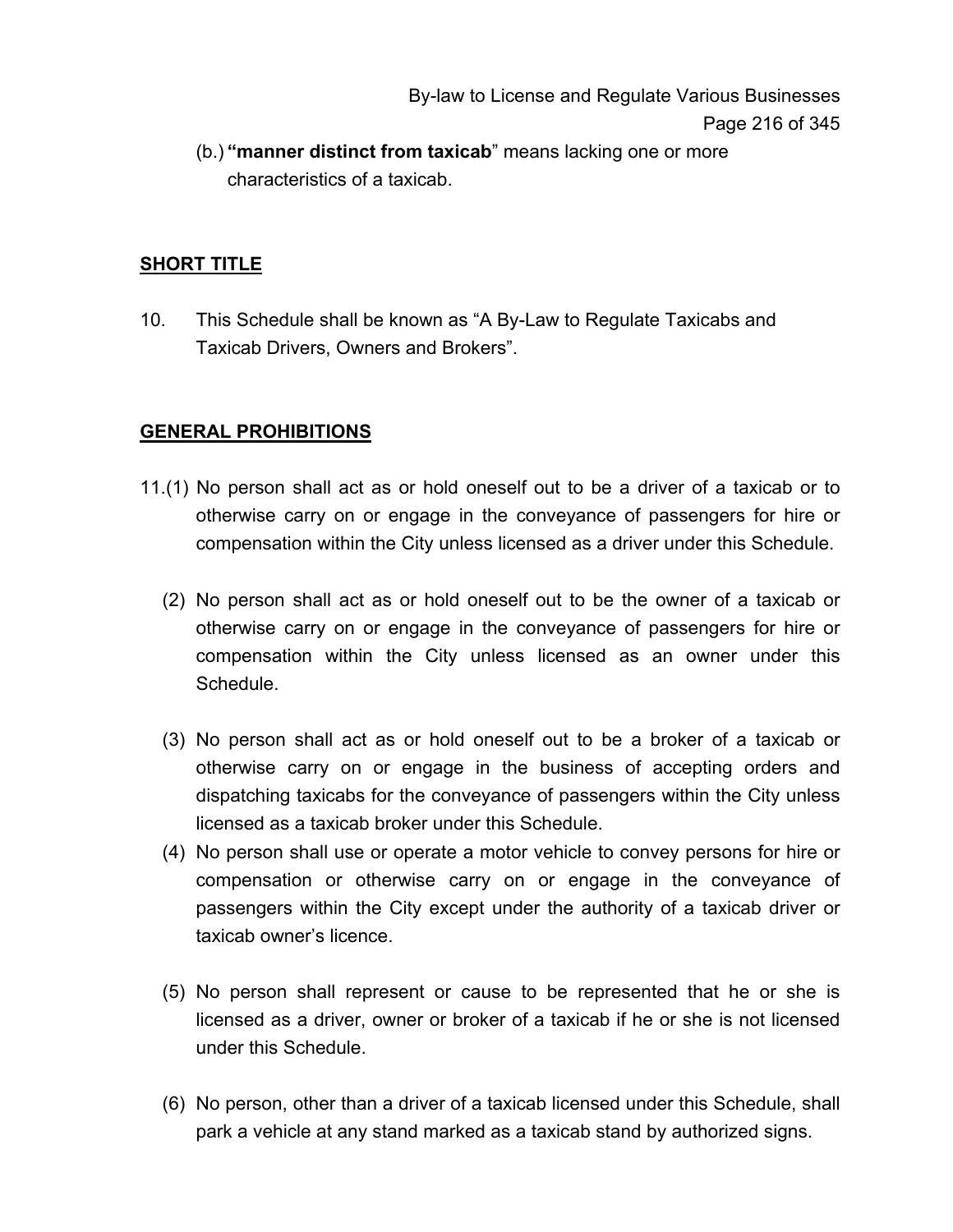- (7) No person licensed under this Schedule, when requested to do so by an Officer, shall fail to produce or deliver his or her licence and/or any other relevant documents or things required by this Schedule.
- (8) No person shall obstruct an Officer while engaged in duties under this Schedule.
- (9) No person shall operate a taxicab or act as a driver, owner or broker of a taxicab while such person's licence is under suspension.
- (10) No person licensed as an owner or a broker of a taxicab pursuant to this Schedule shall acquiesce in or permit a driver, whose licence is under suspension, to drive a taxicab under the power or control of such owner or broker.
- (11) No owner, operator or driver shall permit or allow any person to smoke in a taxicab.

## **GENERAL DUTIES – TAXICAB DRIVERS/OWNERS/BROKERS**

- 12.(1) There shall be taken out by every driver, owner and broker of a taxicab, a licence from the City authorizing such person to carry on or to engage in the conveyance of passengers for hire or compensation in the City.
	- (2) Where a person is required to obtain a licence under subsection (1),
		- (a) a separate licence certificate shall be issued for each licence applied for, and
		- (b) a separate licence certificate shall be issued for each taxicab.
	- (3) Every licence certificate issued to a taxicab owner or a taxicab broker shall clearly identify the one vehicle in respect of which the licence was issued to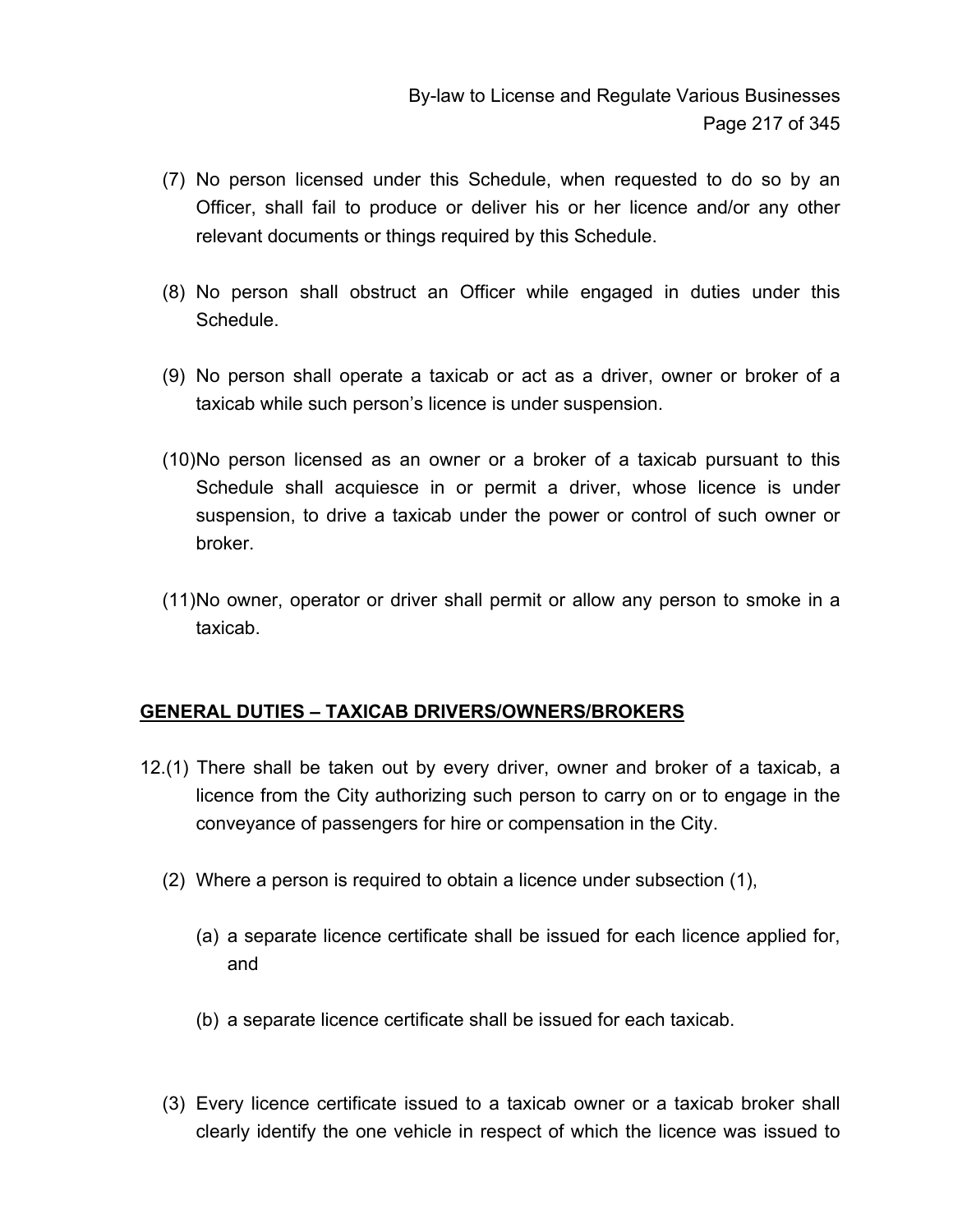such taxicab owner or taxicab broker.

- (4) Every driver, owner and broker of a taxicab shall report to the Issuer of Licenses and/or an Officer, as required, pursuant to the provisions of this Schedule.
- (5) Every driver, owner and broker of a taxicab shall provide to the Issuer of Licenses and any Officer enforcing this Schedule, upon request and/or when required pursuant to this Schedule, all records and documents required to be prepared, retained and/or produced pursuant to this Schedule.
- (6) Every driver, owner and broker of a taxicab shall provide to the Issuer of Licences and any Officer enforcing this Schedule, upon request and/or when required pursuant to this Schedule, an address within the City of Hamilton for service for any documents or notices to be provided pursuant to this Schedule or by Law.
- (7) For the provision of this Section owner shall include the lessee.

## **GENERAL DUTIES – ISSUER OF LICENCES**

- 13. The Issuer of Licences shall be responsible:
	- (a) to receive and process all applications for licences and for the renewal of licences to be issued under this Schedule;
	- (b) to recommend the issuance and renewal of licences for applicants who meet the requirements of this Schedule;
	- (c) to enforce the provisions of this Schedule;
	- (d) to generally perform all of the administration functions required by this Schedule;
	- (e) upon receipt of an application for a licence or renewal thereof or a leasing agreement proposal made pursuant to this Schedule, make or cause to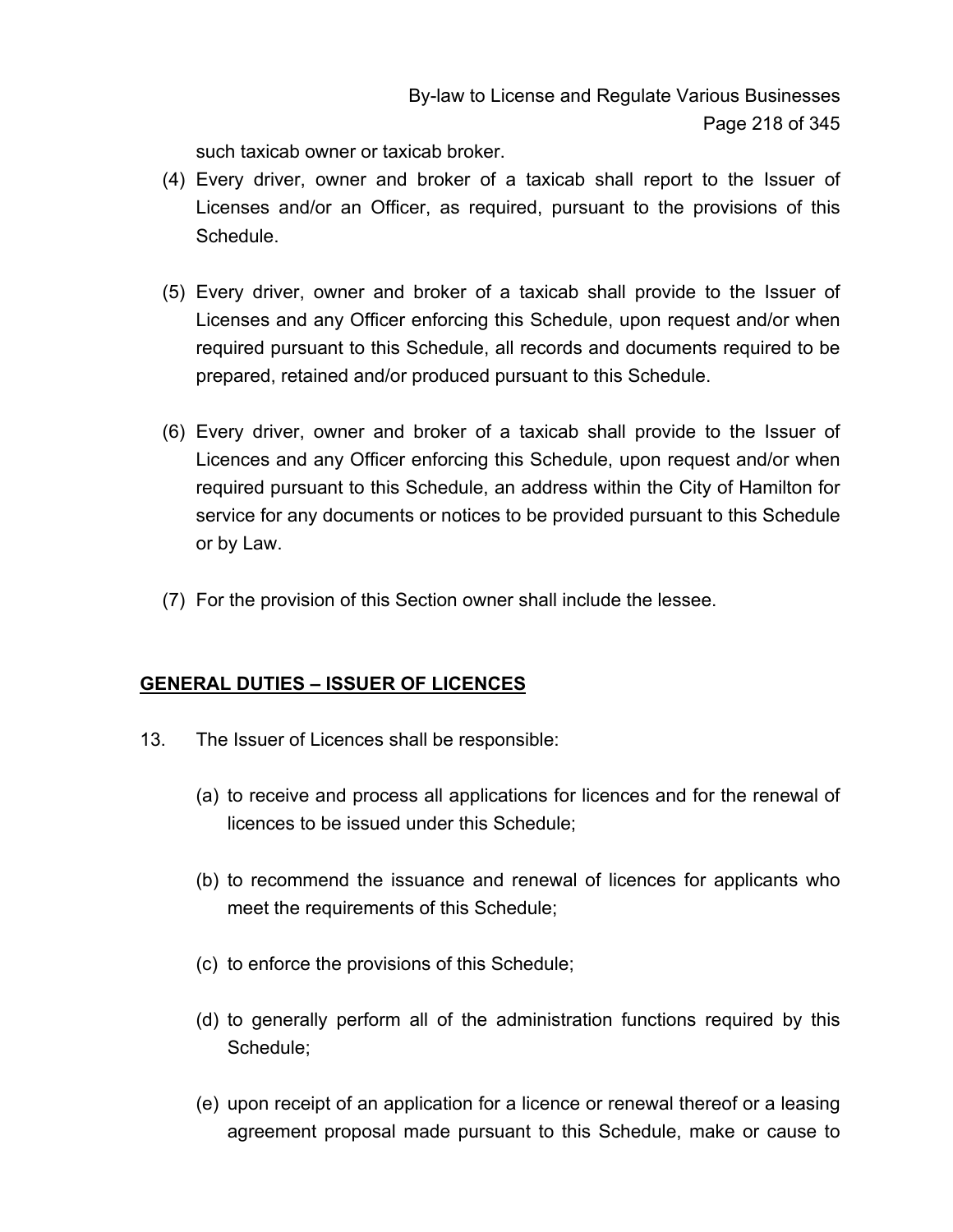be made all investigations required by law, this Schedule or by the Committee relative to such application;

- (f) be responsible for the issuance, suspension and revocation of all licences pertaining to this Schedule;
- (g) when required, provide to applicants for licences under this Schedule the appropriate examination paper to be completed;
- (h) maintain a record of all licences issued including the name and address of each licensee and the number of taxicabs owned by each licensee;
- (i) maintain a record of each vehicle licensed hereunder including the make, model, year, serial number, the Provincial licence plate number, the taxicab owner plate number, and the date of the issuance of each licence;
- (j) issue a licence plate to each licensed taxicab owner;
- (k) issue a Tariff card to each licensed taxicab driver; and
- (l) issue a photo identification card to each licensed taxicab driver.

#### **LICENSING PREREQUISITES – TAXICAB DRIVERS**

- 14. No person shall be licensed or have a licence renewed as a taxicab driver:
	- (a) unless such person attends in person and not by agent or representative at the Issuer of Licences offices of the City and completes a written application for such a licence or a renewal thereof;
	- (b) unless such person pays all required fees, pursuant to this Schedule, the Fees Schedule and/or By-Law 07-170, to the Issuer of Licences;
	- (c) unless such person pays all outstanding fines and/or penalties imposed in accordance with the Municipal Act, 2001 and/or the Provincial Offences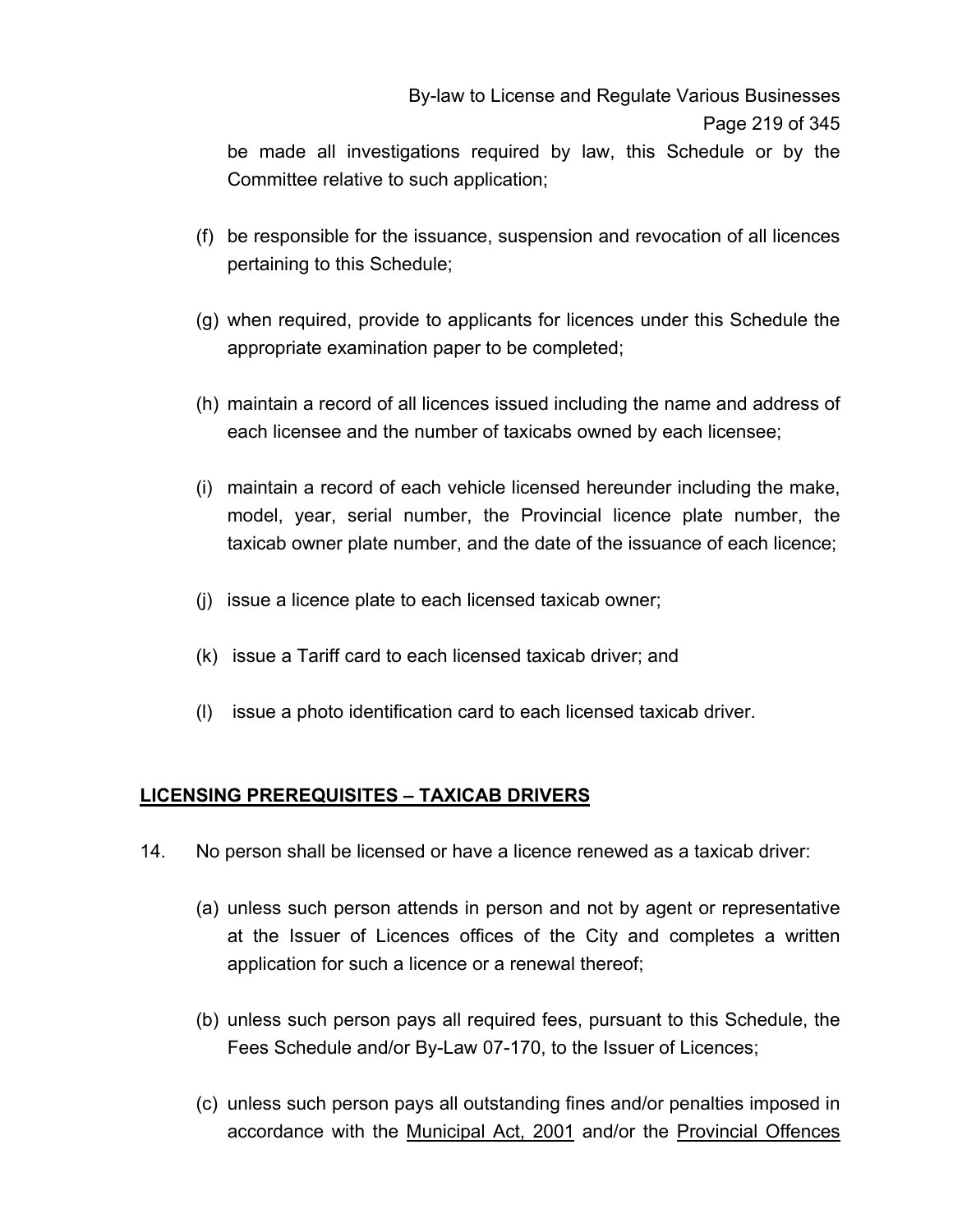# By-law to License and Regulate Various Businesses Page 220 of 345 Act to the Issuer of Licences for contravention(s) of this Schedule and/or

By-Law 07-170;

- (d) unless such person completes all application forms required under this Schedule, or as required by the Issuer of Licences from time to time, and files same with the Issuer of Licences;
- (e) unless such person fully completes an application for a taxicab driver's licence in a form prescribed by and available from the Issuer of Licences;
- (f) unless such person provides proof to the Issuer of Licences that:
	- (i) he or she is at least eighteen (18) years of age and a citizen of Canada, a landed immigrant, or produces a valid work permit to work as a taxicab driver, issued by the Government of Canada.
	- (ii) he or she holds in his or her name a current, valid, full Class "G" Provincial motor vehicle driver's licence issued by the Province of Ontario under the provisions of the Highway Traffic Act; which is in good standing according to the laws of the Province of Ontario and Canada and the records of the Ministry of Transportation.
	- (iii) he or she is able to speak, read and write the English language; and
	- (iv) they have completed the approved service and skills training program(s) required by the Issuer of Licences under this Schedule;
- (g) unless such person provides a letter of intent to employ from a licensed taxicab owner, lessee or taxicab broker for whom he or she will be driving;
- (h) unless such person provides a Police Security Clearance Record Check and a Ministry of Transportation driver's abstract, dated no later than thirty-six (36) days prior to the application for a licence or renewal thereof, to the Issuer of Licences;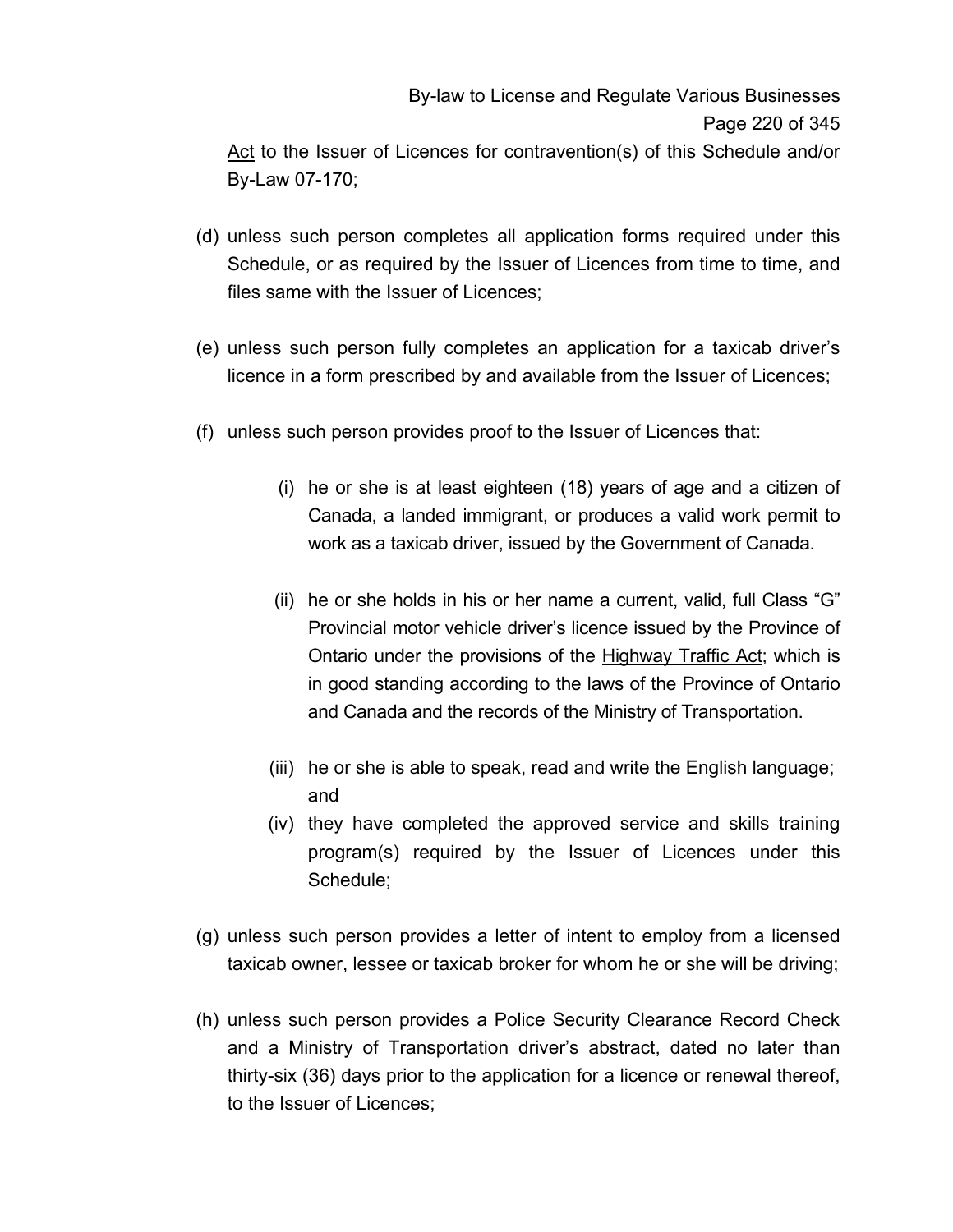- (i) unless such person meets the requirements of sections 11, 62, 63, 68 and 69 of this Schedule relating to driver duties; and
- (j) where an investigation conducted under subsection 13(e) of this Schedule reveals that an applicant is not entitled to be licensed under section 35 of this Schedule.

# **SERVICE AND SKILLS TRAINING PROGRAM**

- 15. No person shall be licensed as a taxicab driver:
	- (a) unless the applicant for a licence, before a licence is issued, undertakes and successfully completes a service and skills training program, as prescribed by the Issuer of Licences, including an in-car component, as well as in-class tests and sessions encompassing geography, customer service, tourism, hospitality, defensive driving, communication skills, cab maintenance, Schedule 25 provisions and monetary transactions. Without limiting the foregoing, the applicant for a licence, before a licence is issued, shall demonstrate a satisfactory knowledge of,
		- (i) the operation of a taxicab and of this Schedule and By-Law 07- 170, as it relates to taxicabs;
		- (ii) the laws and regulations pertaining to traffic and motor vehicles;
		- (iii) the relationship between taxicab drivers and limousines drivers in respect of passengers including duties, behaviours, appearance, decorum;
		- (iv) the use of the equipment part of taxicabs including two-way radio, taximeter, required emergency equipment and roof lights;
		- (v) the use of trip sheets, making damage reports and record keeping; and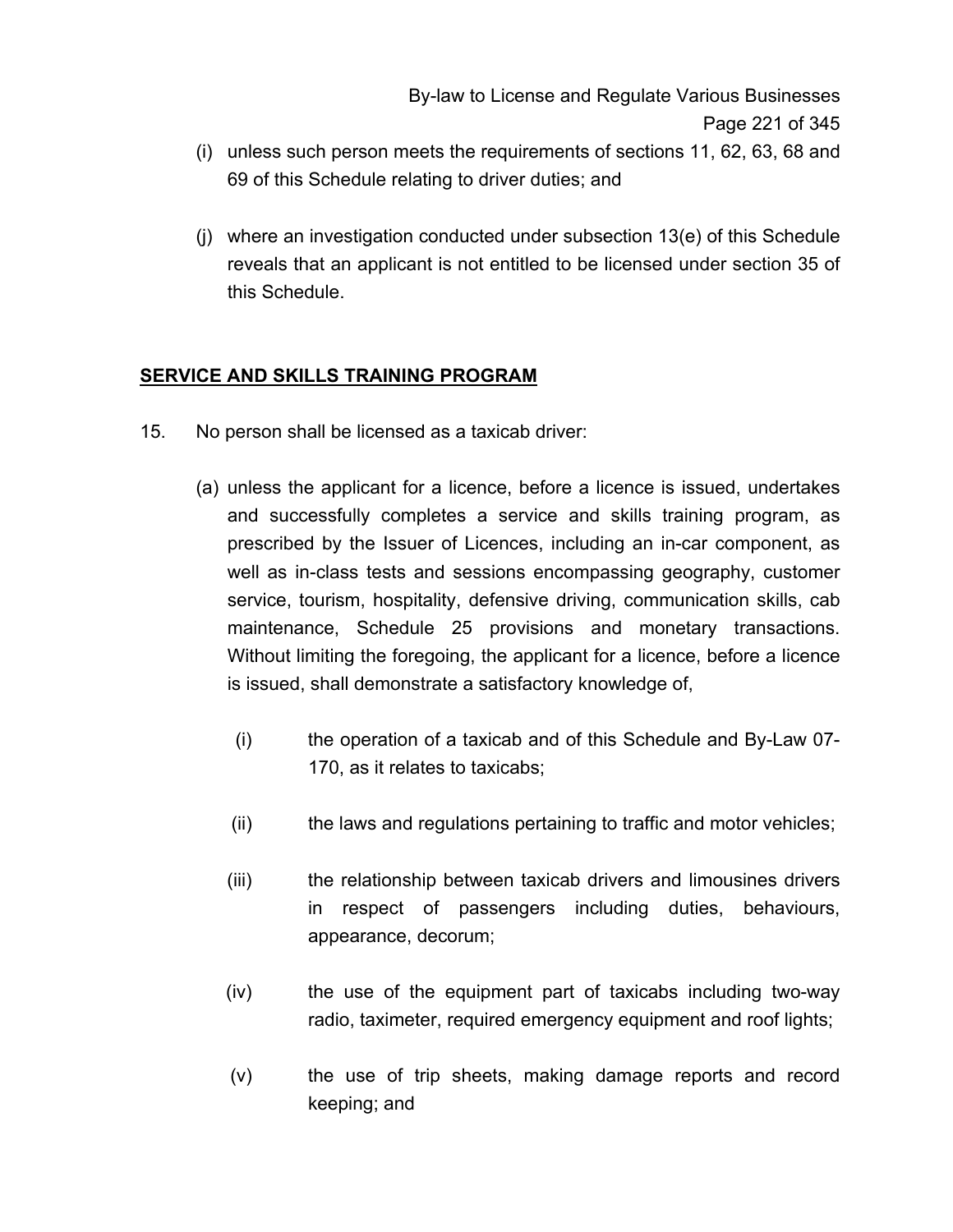- (vi) the location of streets, public buildings, hospitals, transportation terminals, points of interest and use of street guides;
- (b) In the interim, prior to the implementation of the service and skills training program by the City set out in subsection 15(a), the applicant for a licence, before a licence is issued, shall undertake and successfully complete one or more written tests set by the Issuer of Licences pertaining to his or her knowledge of,
	- (i) the operation of a taxicab and of this Schedule and By-Law 07- 170, as it relates to taxicabs;
	- (ii) the laws and regulations pertaining to traffic and motor vehicles;
	- (iii) the relationship between taxicab drivers and limousines drivers in respect of passengers including duties, behaviours, appearance, decorum;
	- (iv) the use of the equipment part of taxicabs including two-way radio, taximeter, required emergency equipment and roof lights;
	- (v) the use of trip sheets, making damage reports and record keeping; and
	- (vi) the location of streets, public buildings, hospitals, transportation terminals, points of interest and use of street guides;
- 16. Notwithstanding the provisions of subsection 15(a), taxicab drivers licensed at the time of the enactment of this Schedule shall be required to undertake and complete an updating service and skills training program, as prescribed by the Issuer of Licences, within three (3) years from the date of the enactment of this Schedule unless the Issuer of Licences determines, in his or her opinion, that circumstances warrant that a driver should undertake and complete the updating service and skills training program at or within an earlier time period or should undertake and complete the full service and skills training program before renewal of his or her licence;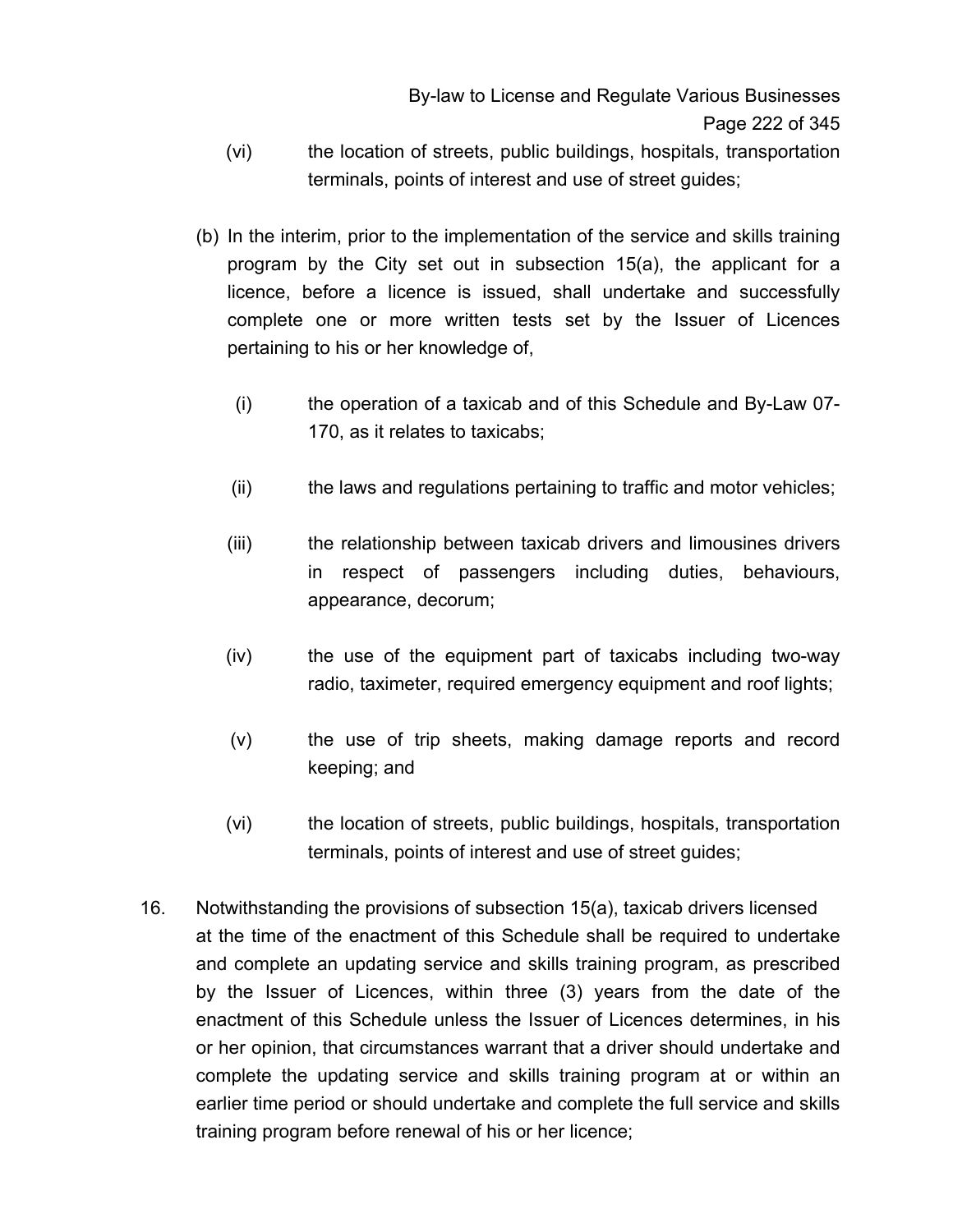- 17. Only those persons successfully completing the required service and skills training program will be issued a taxi driver licence or renewal thereof in the City of Hamilton, and all such drivers shall be required to undergo updating or re-testing as deemed necessary by the Issuer of Licences;
- 18.(1) Notwithstanding any other provision of this Schedule, no licence shall be issued to an applicant nor any licence renewed unless such person applying, if required to undertake and complete any testing, updating or re-testing program, including but not limited to those programs stipulated in subsections 15(a) and (b),
	- (a) receives a mark of at least seventy-five percent (75%) on the first attempt in each section of the written tests and other examinations of such program; or
	- (b) receives a mark of at least eighty-five percent (85%) on the second or any subsequent attempt in each of the written tests and other examinations of such program.
	- (2) Only three (3) attempts to successfully undertake and complete the interim testing program, as set out in subsection 15(b), may be made by an applicant for a licence. This provision shall not limit the right of an applicant to attempt the service and skills training program set out in subsection 15(a).
- 19. The City shall undertake a regulatory role in the provision of the driver service and skills training and testing programs with the administrative role being carried out by educational institutions approved by the Issuer of Licences.

## **LICENSING PREREQUISITES – TAXICAB OWNERS**

20. No person shall be licensed as a taxicab owner or have such a licence renewed: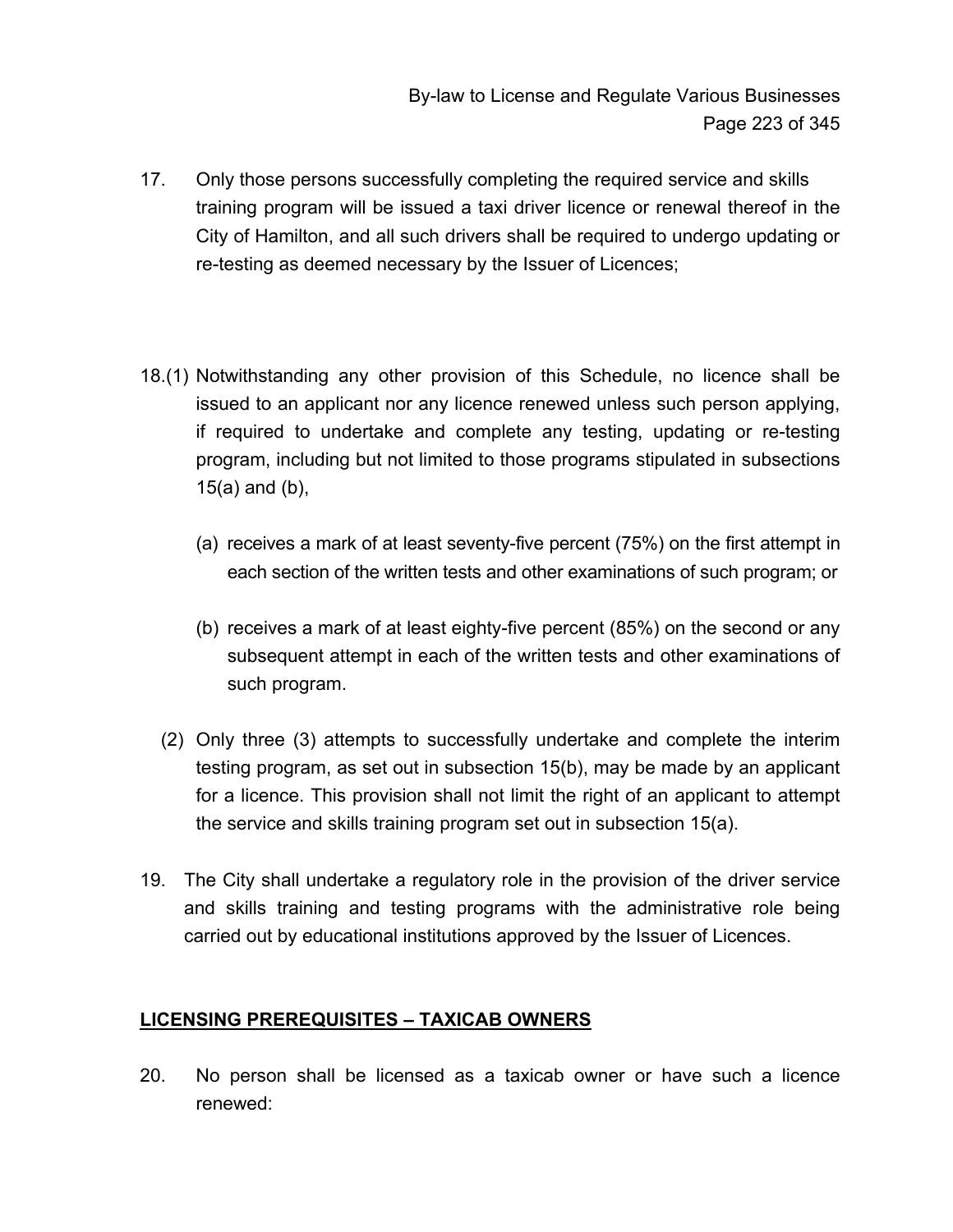- (a) unless such person attends in person and not by agent or representative at the Issuer of Licences offices of the City and completes a written application for such a licence or a renewal thereof,
	- (i) where the applicant is a partnership, a partner shall attend for the purpose of subsection 20(a);
	- (ii) where the applicant is a corporation the application shall be completed and filed personally by an officer or director of the Corporation having signing authority for the purpose of subsection 20(a);
- (b) unless such person pays all required fees and completes and files all application forms required under this Schedule with the Issuer of Licences;
- (c) unless such person fully completes an application for a taxicab owner's licence in a form prescribed by and available from the Issuer of Licences;
- (d) unless:
	- (i) such person is licensed as a taxicab driver under this Schedule and where the person is a corporation, the person holding shares carrying at least fifty-one percent (51%) of the voting rights attached to all shares of the corporation for the time being issued and outstanding shall be a taxicab driver holding current and valid taxicab driver licence under this Schedule;
	- (ii) if no one person holds at least fifty-one percent (51%) of the voting rights of the corporation, then the minority shareholder, holding the greatest percentage of the voting rights attached to all shares of the corporation for the time being issued and outstanding, shall be a taxicab driver holding current and valid taxicab driver licence under this Schedule. Where among the minority shareholders there are more than one minority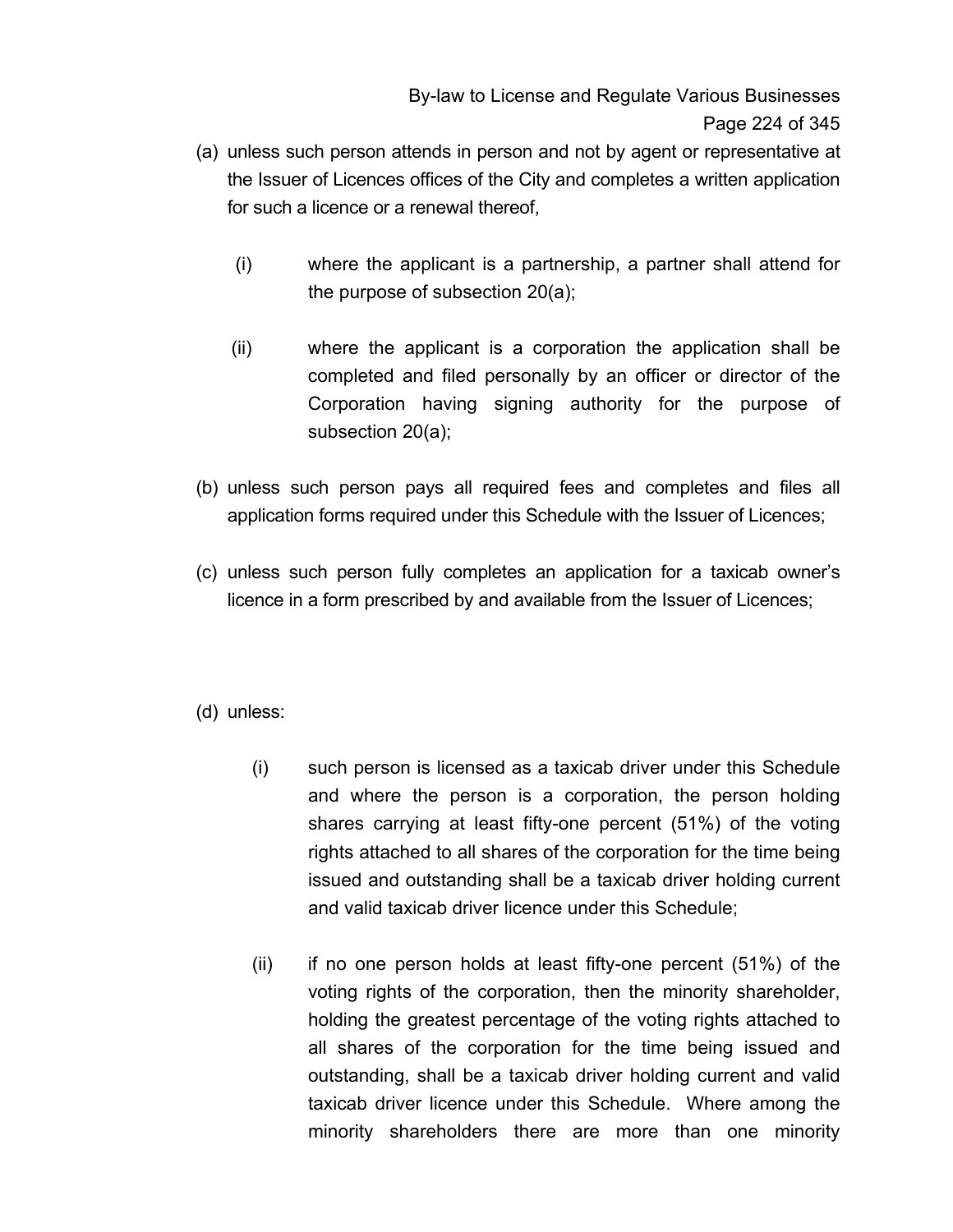# By-law to License and Regulate Various Businesses Page 225 of 345

shareholder holding the greatest percentage of the voting rights attached to all shares of the corporation for the time being issued and outstanding, the corporation shall designate the minority shareholder among such group who shall be a taxicab driver holding current and valid taxicab driver licence under this Schedule. This provision shall be phased in over five years from the date of enactment of the re-wording."

- (e) unless such person files with the Issuer of Licences proof that he or she holds a current passenger motor vehicle permit which is in good standing and was issued only in the applicant's name by the Ontario Ministry of Transportation for the motor vehicle of which he or she is the owner;
- (f) unless such person produces and files with the Issuer of Licences, either an Ontario Ministry of Transportation Vehicle Inspection Report, showing that the vehicle to be licensed has been approved and accepted, within the previous thirty-six (36) days, or a safety standards certificate issued under the Highway Traffic Act R.S.O. 1990, c. H. 8 within thirty-six (36) days of application;
- (g) unless such person produces and files with the Issuer of Licences, a copy of a current and valid Ontario Standard Automobile Insurance policy for the vehicle for which such person is the owner and the policy shall be endorsed to provide that the Issuer of Licences will be given at least thirty (30) days' notice in writing prior to any cancellation, expiration or change in the coverage amount or terms of the policy and the policy shall have a third party liability limit of no less than \$2,000,000.00 per occurrence, exclusive of interest and costs, indemnifying and protecting the owner and the public, including passengers and goods carried in such vehicles, inclusive of public liability and property damage;
- (h) unless, where the applicant is an individual or a partner of a partnership, such person provides proof that he or she is at least eighteen (18) years of age;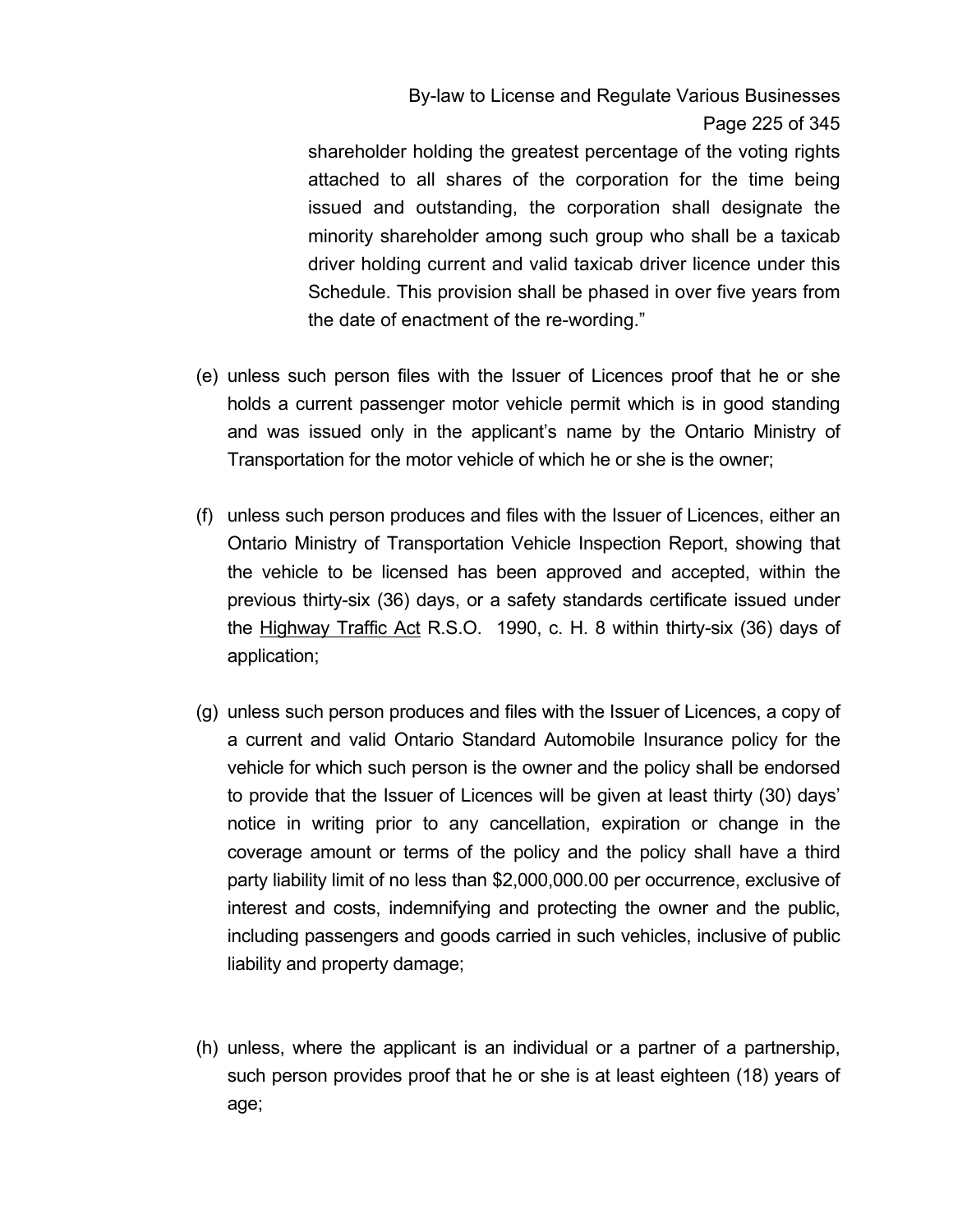By-law to License and Regulate Various Businesses Page 226 of 345

- (i) unless, where the applicant is a corporation, the applicant has submitted to the Issuer of Licences a copy of the incorporating documentation, a copy of the last initial notice/notice of change which has been filed with the appropriate government department and a Certificate of Status issued by the Ministry of Consumer and Business Services;
- (j) unless, where the applicant is a corporation, the applicant has provided details of the corporate ownership in a form acceptable to the Issuer of Licences;
- (k) unless, where the applicant is a partnership, the applicant has provided details of the partners and interests in the partnership of each such partner in a form acceptable to the Issuer of Licences;
- (l) unless such person provides a Police Security Clearance Record check, dated no later than thirty-six (36) days prior to the application for a licence or renewal thereof, to the Issuer of Licences,
	- (i) in the case of a partnership, the Police Security Clearance Record check shall be of each partner; and
	- (ii) in the case of a corporation, the Police Security Clearance Record check shall be of each officer, director and shareholder;
- (m) unless the vehicle registered in the persons name meets the requirements of sections 53 to 58, inclusive, of this Schedule relating to vehicle approval;
- (n) unless such person provides on his or her own or in conjunction with a licensed taxicab broker, a suitable office for the carrying on or engaging in his or her business and keeps the same orderly, clean and neat;
- (o) unless the applicant, and in the case of a Corporation an officer of the Corporation, files with the Issuer of Licences a valid certificate of completion of an approved service and skills training program required pursuant to this Schedule by the Issuer of Licences;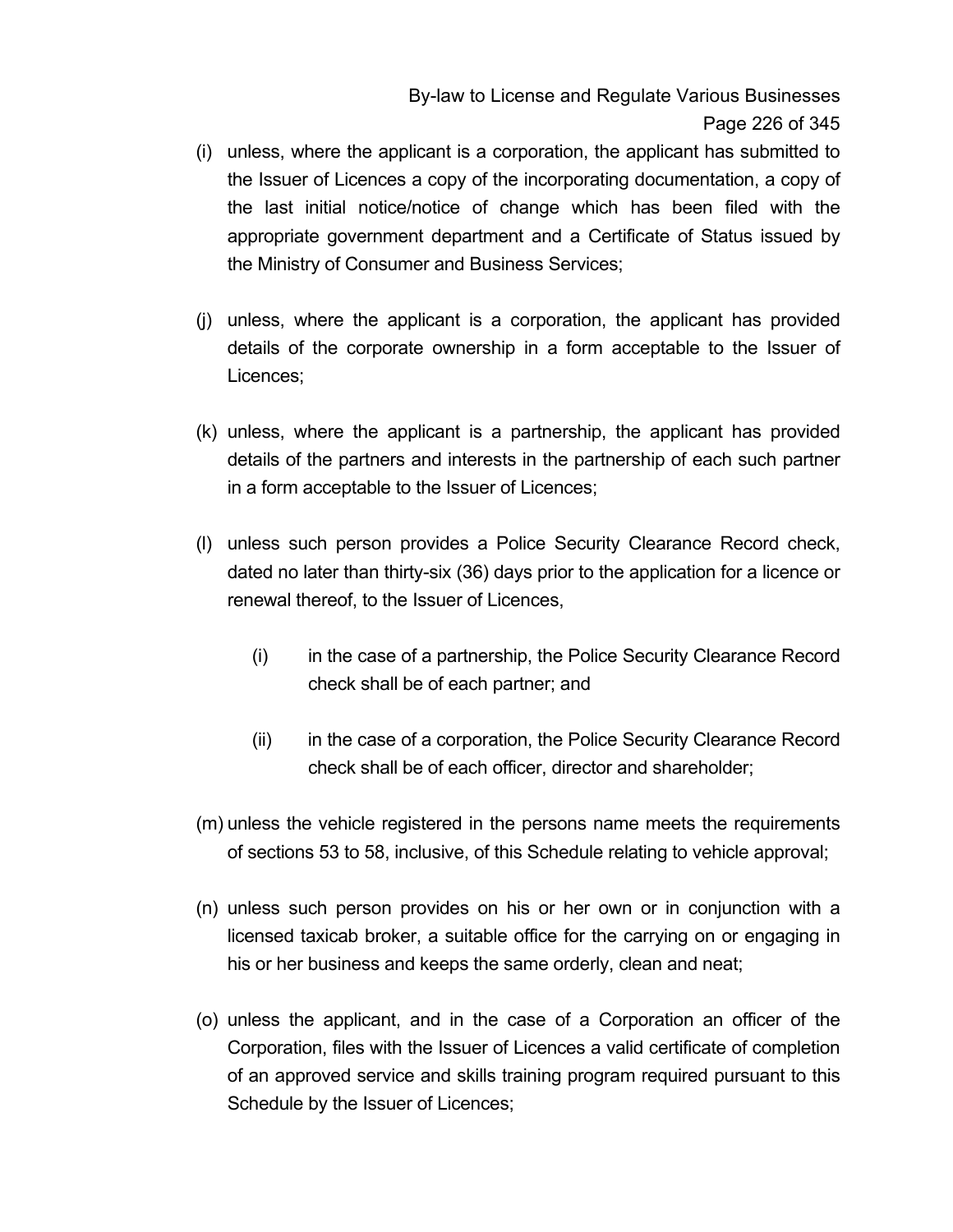By-law to License and Regulate Various Businesses Page 227 of 345

- (p) unless the applicant for a taxicab owner's licence has been directly and actively engaged in taxicab industry for a period of at least twelve (12) months preceding the date of application;
	- (i) For the purposes of subsection 20(p), "directly and actively engaged in the taxicab industry" shall mean active for an average of at least 35 hours per week during at least forty (40) weeks of the previous twelve (12) month period, preceding the date of application for a licence, in the City of Hamilton taxicab industry in the capacity of a licensed taxicab driver, a licensed taxicab owner, a licensed taxicab broker, a taxicab dispatcher, a taxicab telephone service operator or a taxicab business mechanic;
	- (ii) where an applicant has on account of illness, injury or other medical reasons been unable to meet or fulfill the requirements of subsections 20(p), the applicant may complete and file with the Issuer of Licences in lieu thereof a sworn Declaration so stating, together with supporting documentation including a medical certificate from a physician certified to practice in the Province of Ontario and such other evidence as the Issuer of Licences may require and a sworn declaration that he or she has actually engaged in the taxicab industry on a full time basis in the City as,
		- $\triangleright$  a licensed taxicab driver,
		- $\triangleright$  a licensed taxicab owner,
		- $\triangleright$  a licensed taxicab broker,
		- $\triangleright$  a taxicab dispatcher,
		- $\triangleright$  a taxicab telephone service operator, or
		- $\triangleright$  a taxicab business mechanic,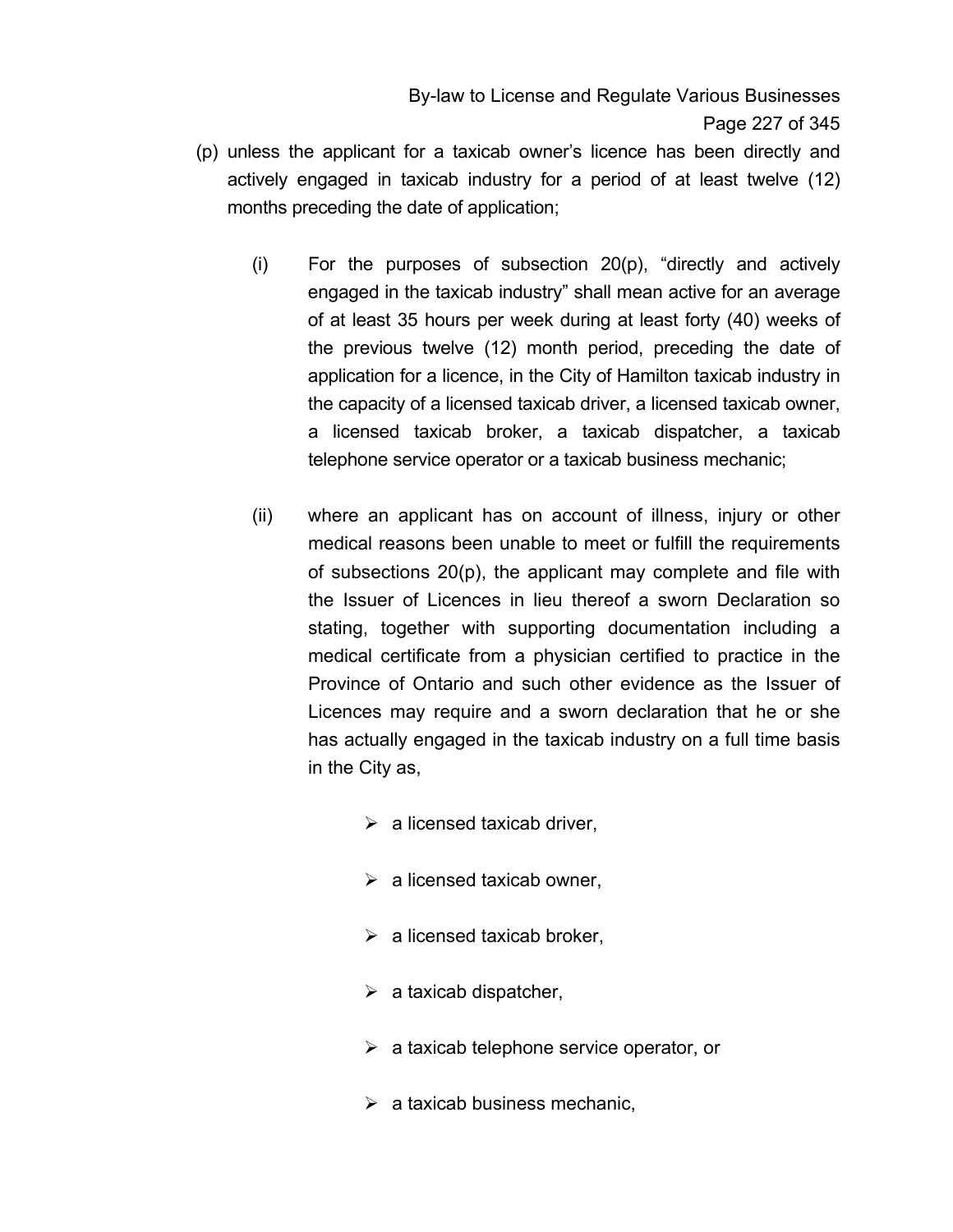By-law to License and Regulate Various Businesses Page 228 of 345

for a period of not less than one (1) year immediately preceding the onset of the medical disability and during any period that the applicant was able to be so actively engaged during the year preceding the date of application and is, at the date of application, fit to undertake active engagement in the management or day to day operations of his or her taxicab(s) as defined in subsection 20(q)(i).

- (q) unless the applicant for the renewal of a taxicab owner's licence has been directly and actively engaged in the management or day to day operations of his or her taxicab for a period of at least twelve (12) months preceding the date of application;
	- (i) For the purposes of subsection 20(q), "directly and actively engaged in the management or day to day operations of his or her taxicab(s)" shall mean active for an average of at least 35 hours per week during at least forty (40) weeks of the previous twelve (12) month period, preceding the date of application for a licence or renewal thereof, in the City of Hamilton in the capacity of a licensed taxicab owner;
	- (ii) where an applicant has on account of illness, injury or other medical reasons been unable to meet or fulfil the requirements of subsections 20(q), the applicant may complete and file with the Issuer of Licences in lieu thereof a sworn Declaration so stating, together with supporting documentation including a medical certificate from a physician certified to practice in the Province of Ontario and such other evidence as the Issuer of Licences may require and a sworn declaration that he or she has actually engaged in operating a taxicab on a full time basis in the City as a licensed taxicab owner for a period of not less than one (1) year immediately preceding the onset of the medical disability and during any period that the applicant was able to be so actively engaged during the year preceding the date of application and is, at the date of application, fit to resume active engagement in the management or day to day operations of his or her taxicab(s).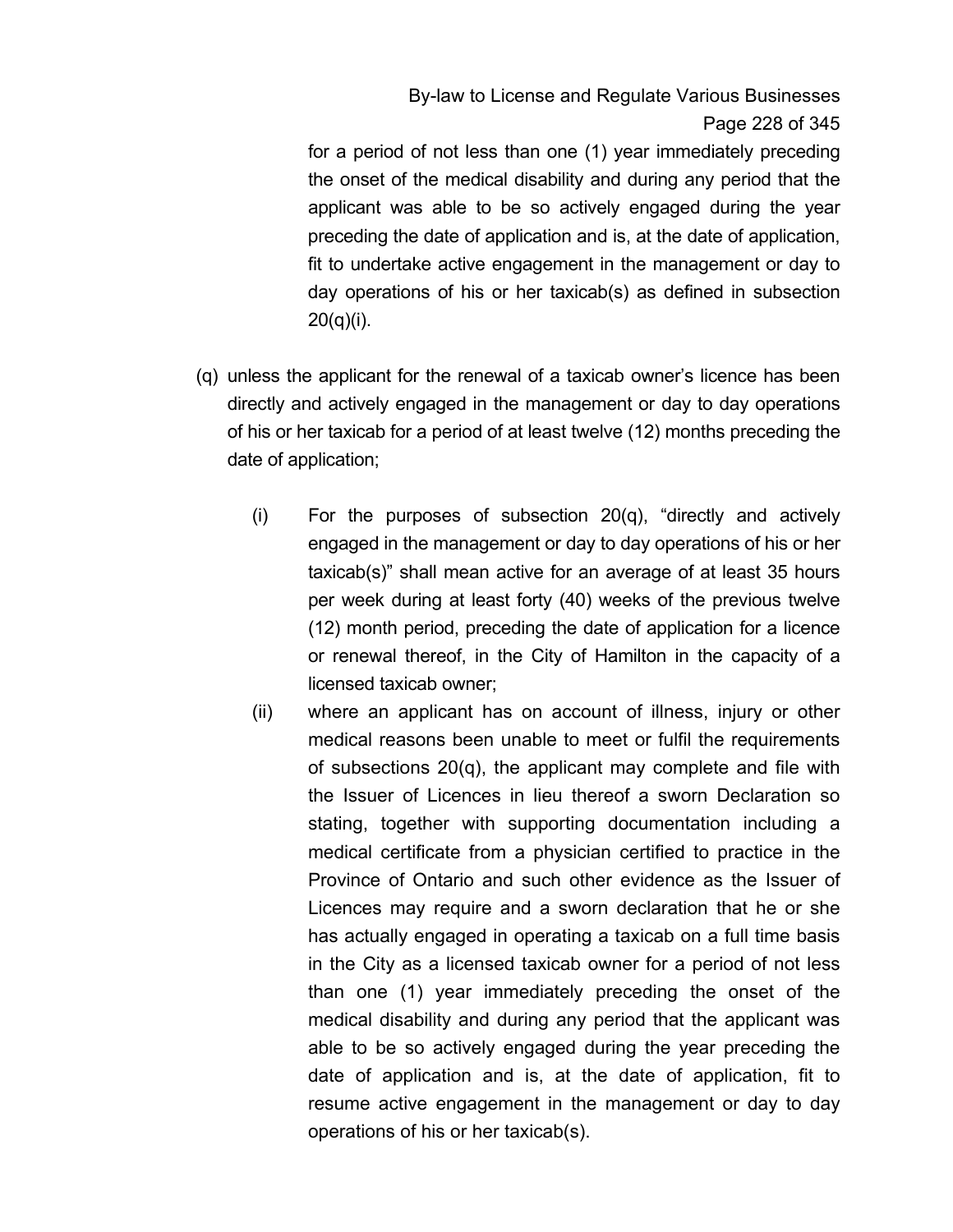- (r) Upon enactment of this Schedule, every holder of a taxicab owner's licence shall provide proof that he or she renewed his/her taxicab plate licence in the year 2000.
- (s) unless such person meets the requirements of Sections 11, 64, 65, 68 and 69 of this Schedule relating to owner duties; and
- (t) where an investigation conducted under subsection 13(e) of this Schedule reveals that the applicant is not entitled to be licensed under Section 35 of this Schedule.
- (u) For the provision of this Section, owner shall include the lessee.
- (v) That thirty (30) new taxicab owner plates be issued at three (3) plates per year over the next ten (10) years commencing January 2005; with an evaluation being undertaken by staff in 2007, and bi-annually throughout the ten year phase-in to assess the impact of issuance on the taxicab industry. These plates are non transferable except in accordance with Subsection 29(8) of this Schedule.

#### **LICENSING PREREQUISITES – ACCESSIBLE TAXICAB OWNERS**

- 21. Each applicant for an accessible taxicab owner licence or renewal thereof shall:
	- (a) be a licensed taxicab owner with the City of Hamilton in accordance with the provisions of this Schedule and meet the prerequisites thereof;
	- (b) submit his or her taxicab owner licence to the Issuer of Licences for endorsement to permit the use of the taxicab as an accessible taxicab.

#### **LICENSING PREREQUISITES – TAXICAB BROKERS**

22. No person shall be licensed as a taxicab broker or have such a licence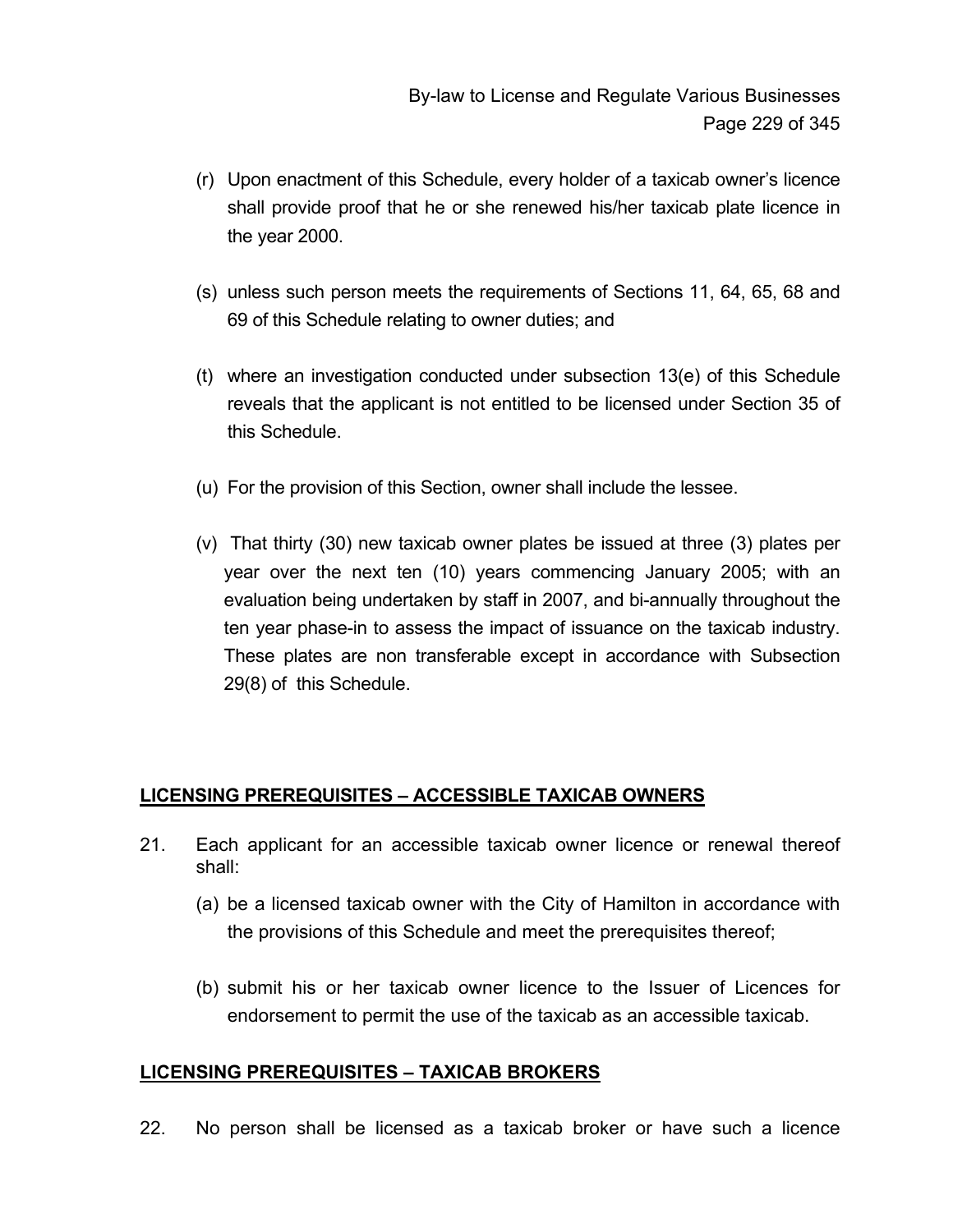renewed:

- (a) unless such person attends in person and not by agent or representative at the Issuer of Licences offices of the City and completes a written application for such a licence or a renewal thereof and where the applicant is a corporation, the application shall be completed and filed personally by an officer or director of the Corporation having signing authority;
- (b) unless such person pays all required fees and completes and files all application forms required under this Schedule with the Issuer of Licences;
- (c) unless such person fully completes an application for a taxicab broker's licence in a form prescribed by and available from the Issuer of Licences;
- (d) unless, where the applicant is an individual or a partner, such person provides proof that he or she is at least eighteen (18) years of age;
- (e) unless such person provides a Police Security Clearance Record check, dated no later than thirty-six (36) days prior to the application for a licence or renewal thereof, to the Issuer of Licences,
	- (i) in the case of a partnership, the Police Security Clearance Record check shall be of each partner; and
	- (ii) in the case of a corporation, the Police Security Clearance Record check shall be of each officer, director and shareholder;
- (f) unless, where the applicant is a corporation, the applicant has submitted to the Issuer of Licences a copy of the incorporating documentation, a copy of the last initial notice/notice of change which has been filed with the appropriate government department and a Certificate of Status issued by the Ministry of Consumer and Business Services;
- (g) unless, where the applicant is a corporation, the applicant has provided details of the corporate ownership in a form acceptable to the Issuer of Licences;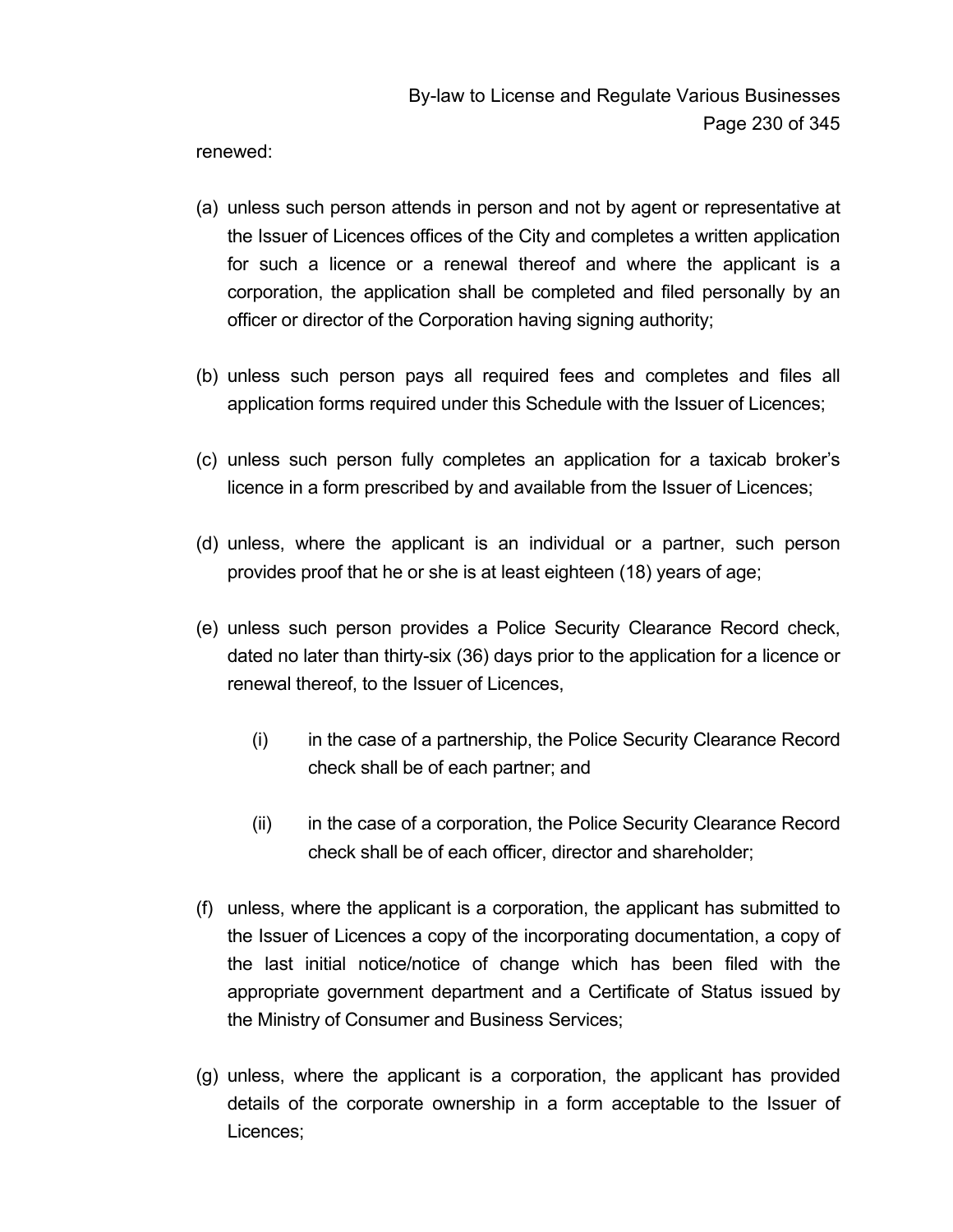- (h) unless, where the applicant is a partnership, the applicant has provided details of the partners and interests in the partnership of each such partner in a form acceptable to the Issuer of Licences;
- (i) unless such person provides proof to the Issuer of Licences that the premises from which he or she intends to operate, carry on or engage in the business of a taxicab broker, on his or her own or in conjunction with a licensed taxicab owner, are situated within the limits of the City and will continue to be so situated throughout the term of his or her licence and are suitable for the operation of, carrying on or engaging in the taxicab broker business and that such premises will be kept orderly, clean and neat and comply with applicable zoning;
- (j) unless such person provides proof to the Issuer of Licences that he or she has a satisfactory system for receiving and dispatching calls for the taxicabs operating within his or her fleet, and that such system will not interfere with the operation of the taxicabs of another taxi broker, taxicab owner or fleet;
- (k) where, on application for renewal of a broker's licence, the licensee has not complied with Sections 11, 66, 67, 68 and 69 of this Schedule or where the licensee has not returned the licence issued for the year immediately prior to renewal; and
- (l) where an investigation conducted under subsection 13(e) of this Schedule reveals that the applicant is not entitled to be licensed under section 35 of this Schedule.

## **LICENCE FEES**

23. The licence fees to be paid to the City for those licences referred to in this Schedule shall be as outlined in the Fees Schedule (Schedule "31" of By-Law 07-170, as amended from time to time).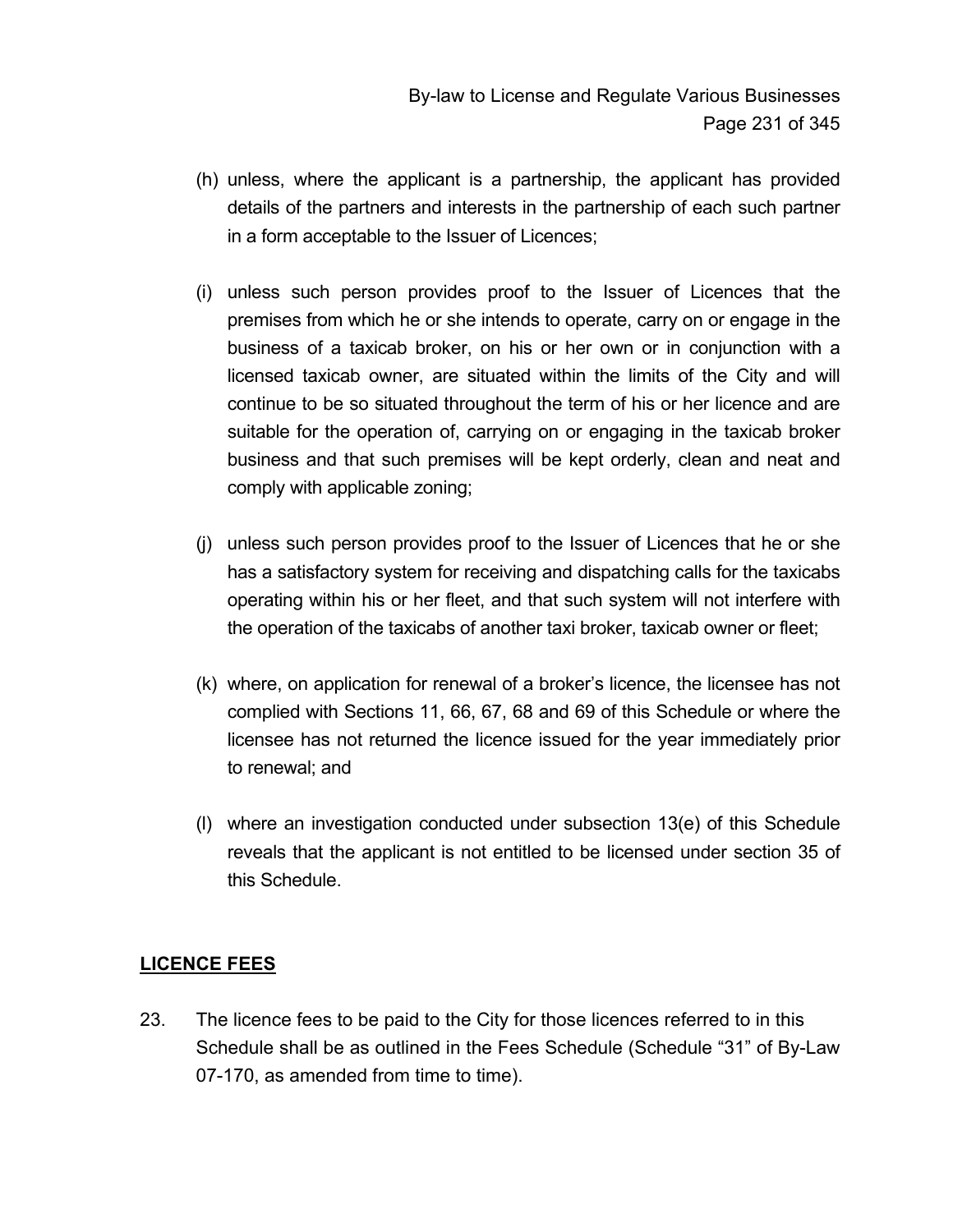#### **TERMS AND CONDITIONS**

24. Notwithstanding any other provision of this Schedule, the Council, on the recommendation of the Committee, may issue a licence or renew a licence subject to such terms and conditions as are necessary to give effect to the intent and purpose of this Schedule and By-Law if first consented to by the applicant or licensee or if recommended by the Issuer of Licences during a hearing or after a hearing as provided in section 36 of this Schedule.

#### **LIMITATIONS**

- 25.(1) The following limitations are imposed on the issuance of taxicab owner licences in the City:
	- (a) A licence issued under the provisions of this Schedule shall expire one year from the date of issue or on the date specified on the licence, unless renewed or previously suspended or revoked,
	- (b) The issuance of new taxicab owner's licences shall be in accordance with the current ratio of taxicab owners' licences to population of one (1) taxicab owner's licence per 1,170 population.
	- (2) Notwithstanding any other provision of this Schedule, no taxicab owner's licence shall be issued, except for renewals or approved transfers, until Council authorizes the issuance of licences for that year.
	- (3) Notwithstanding any other provision of this Schedule, Council may authorize the issuance of additional temporary licences for major special events in the City, as determined by Council, expiring upon the termination of the event.
	- (4) Every licence and licence plate issued under this Schedule is the property of the City and no person shall enjoy a vested right to a licence issued under this Schedule.

#### **EXISTING PRIORITY LISTS**

26. Any and all names on the taxicab owner's licence Priority Lists for the former City of Hamilton and the former City of Stoney Creek, existing at the original time of passage and enactment of By-law 03-128, May 28, 2003, shall be transferred to the Priority List of this Schedule and in the same order of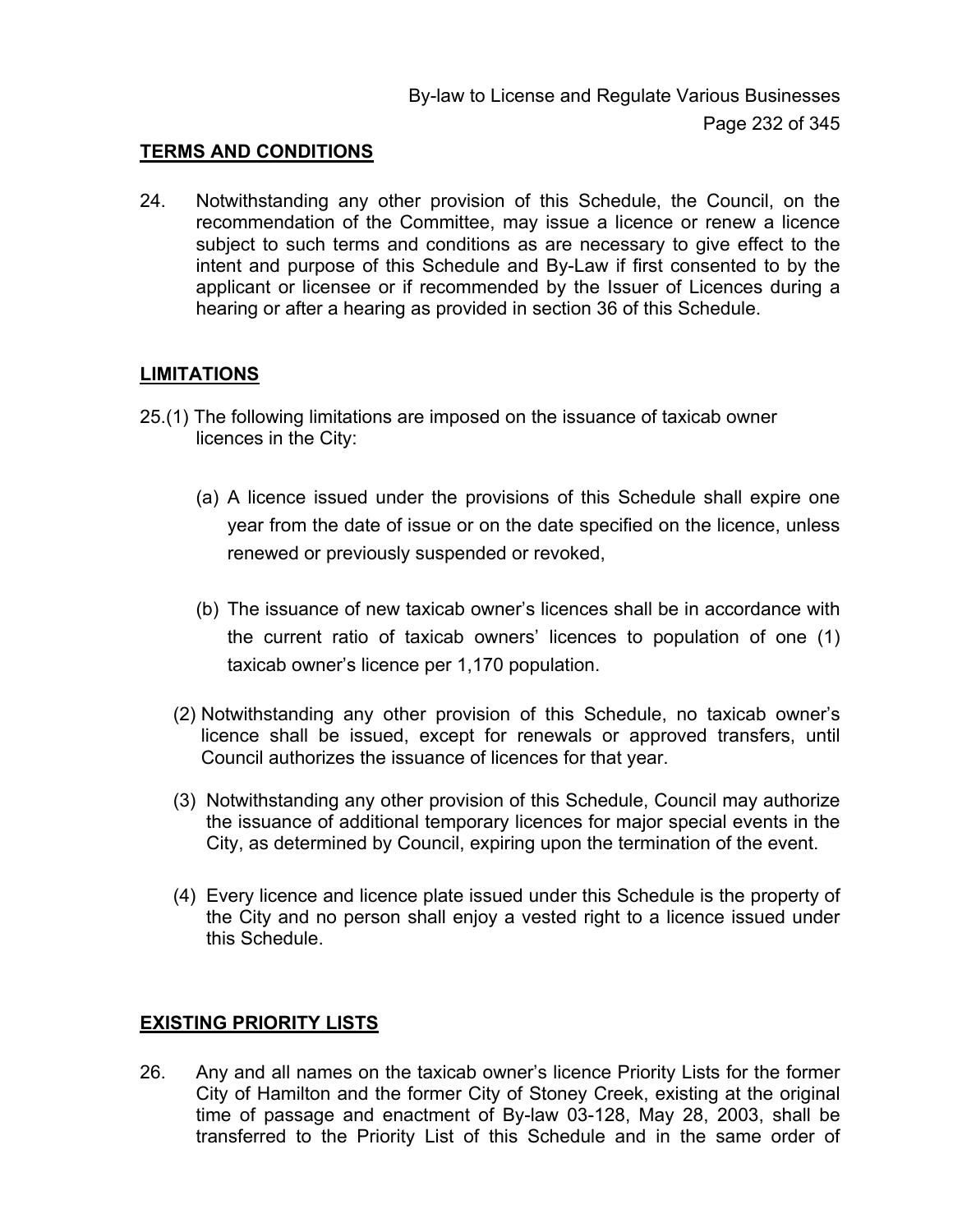By-law to License and Regulate Various Businesses Page 233 of 345 priority as was in existence at such time. The Priority List is set out in Appendix "3" to this Schedule.

#### **CLOSURE OF PRIORITY LIST**

- 27.(1) No names shall be added to the Priority List and the Issuer of Licences shall not receive or process any application for entry to the list, subject to the powers of the Issuer of Licences under this Schedule and the powers of Council.
	- (2) No transfers or changes of position on the Priority List shall be permitted.

## **STAYING ON PRIORITY LIST**

- 28.(1) Persons whose names are on the Priority List shall renew their entry on the list on or before September 30 of each year, by paying the prescribed fee and attending before the Issuer of Licences, to confirm his or her entry on the Priority List as accurate by filing with the Issuer of Licences a sworn declaration to that effect or amend the details of such entry.
	- (2) The Issuer of Licences may receive and process all renewals and fees from persons on Priority List, note any changes, and submit an amended list to the Licensing Committee for approval.
- (3) A person who fails to renew their entry on the Priority List, as required by subsection 28(1) herein, on or before September 30 shall attend before the Issuer of Licences to pay the prescribed renewal fee together with a late filing fee in accordance with the Fees Schedule and to confirm his or her entry on the Priority List as accurate by filing with the Issuer of Licences a sworn declaration to that effect or amend the details of such entry, no later than December 31 of that same year, so as to have their entry maintained on the Priority List, failing which the person's name and entry shall be struck from the Priority List.
- (4) Where a person fails to meet the requirements of this section for staying on the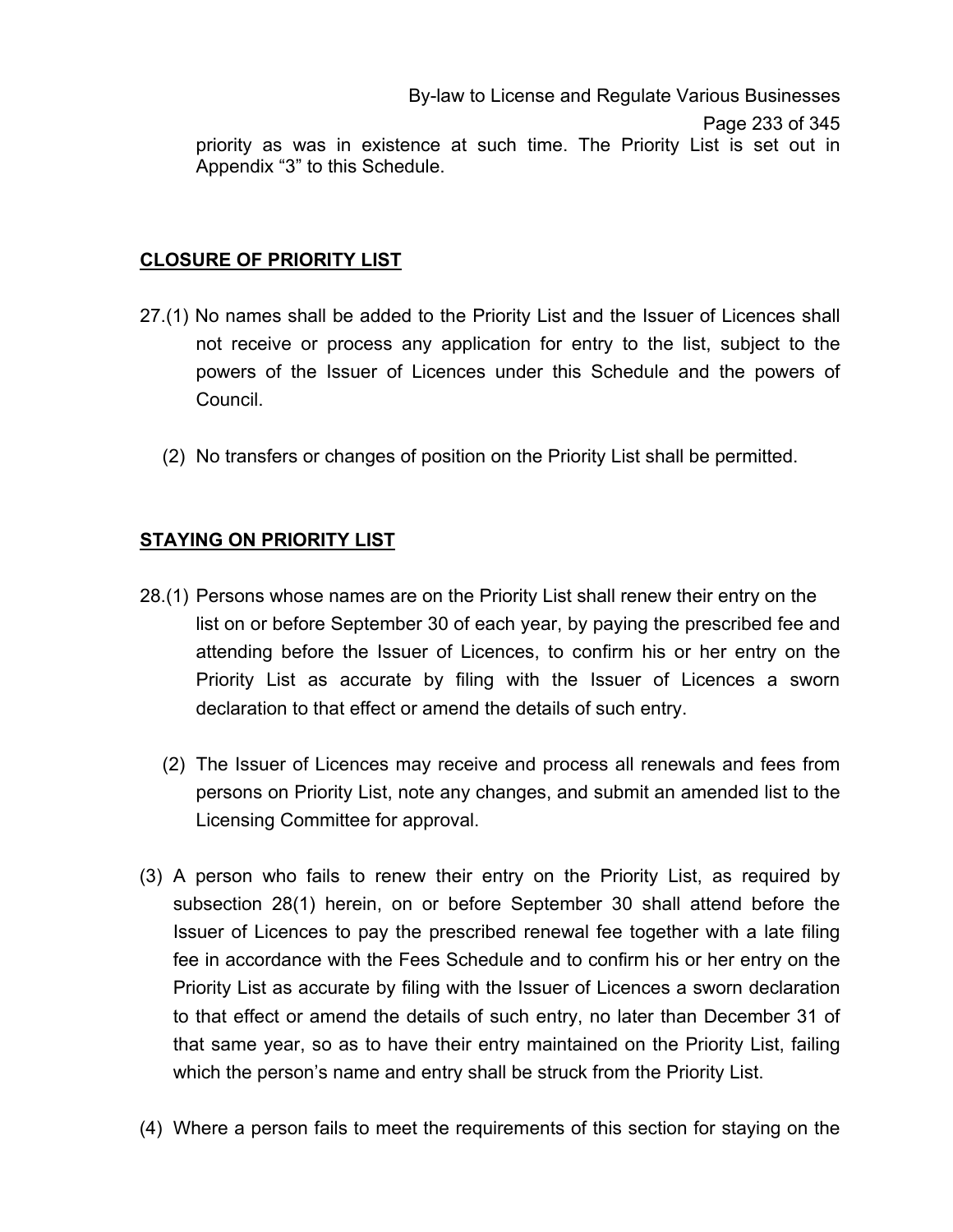Priority List and renewal, the Issuer of Licences shall delete their name from the Priority List.

- (5) Service of any documents on an applicant on the Priority List shall be made to the last recorded address filed by the applicant with the Issuer of Licences.
- (6) Upon a transfer of a licence or a change in ownership of a licence or interest thereof being approved pursuant to section 46 of this Schedule, the names of the transferor and transferee shall be struck off the Priority List.
- (7) The Issuer of Licences shall remove the name of a taxicab owner or a taxicab driver from the Priority List immediately upon his or her death.
- (8) An applicant for a taxicab owner's licence on the Priority List must be directly and actively engaged in the taxicab industry, as defined in paragraph  $20(p)(i)$ , at all times to have his or her name remain on the Priority List and to remain on the Priority List:
	- (a) the applicant must annually complete and file with the Issuer of Licences, a sworn Declaration confirming that he or she was directly and actively engaged in the Hamilton taxicab industry in the capacity of a licensed taxicab driver, a licensed taxicab owner, a licensed taxicab broker, a taxicab dispatcher, a taxicab telephone service operator or a taxicab business mechanic, for an average of at least 35 hours per week during at least forty (40) weeks of the previous twelve (12) month period;
	- (b) where an applicant has on account of illness, injury or other medical reasons been unable to meet or fulfil the requirements of paragraph 28(8)(a), the applicant may complete and file with the Issuer of Licences in lieu thereof, a sworn Declaration so stating together with supporting documentation including a medical certificate from a physician certified to practice in the Province of Ontario, and a sworn declaration that he or she has actually engaged in operating a taxicab on a full time basis in the City as,
		- (i) a licensed taxicab driver,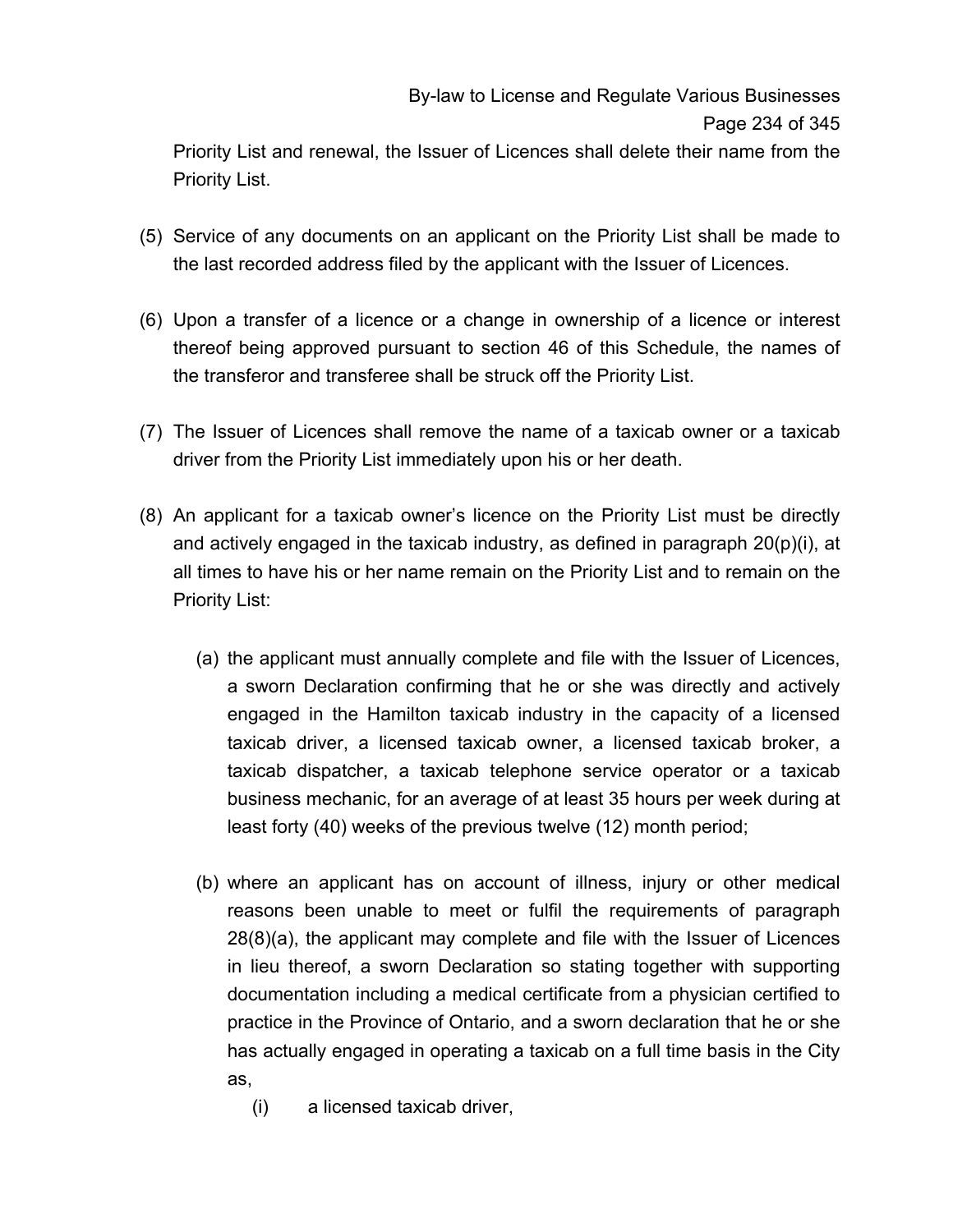By-law to License and Regulate Various Businesses Page 235 of 345

- (ii) a licensed taxicab owner,
- (iii) a licensed taxicab broker,
- (iv) a taxicab dispatcher,
- (v) a taxicab telephone service operator, or
- (vi) a taxicab business mechanic,

for a period of not less than two (2) consecutive years immediately preceding the onset of the medical disability.

- (c) Where an applicant elects to file a sworn declaration under paragraph 28(8)(b), on or before the date of consideration of the application by the Licensing Committee, the applicant shall provide evidence, to the satisfaction of the Licensing Committee, of the medical disability from not less than two duly licensed medical practitioners of the applicant's choice and, if required by the Licensing Committee, shall submit to a medical examination by a medical practitioner selected by the Licensing Committee and the City of Hamilton Human Resources Department.
- (d) Nothing in this subsection 28(8) shall operate to relieve an applicant from any other applicable conditions or requirements of this Schedule.
- (e) Where an applicant fails to meet the requirements of paragraphs 28(8)(b) and (c) or the requirements of paragraph 28(8)(a), as the case may be, his or her name shall be deleted from the Priority List and no licence shall be issued to that applicant.

#### **ISSUANCE OF OWNER'S LICENCES FROM PRIORITY LIST**

29.(1) When Council gives approval for the issuance of new taxicab owner licences, the Issuer of Licences shall advise the Licensing Committee of the numbers of licences to be issued.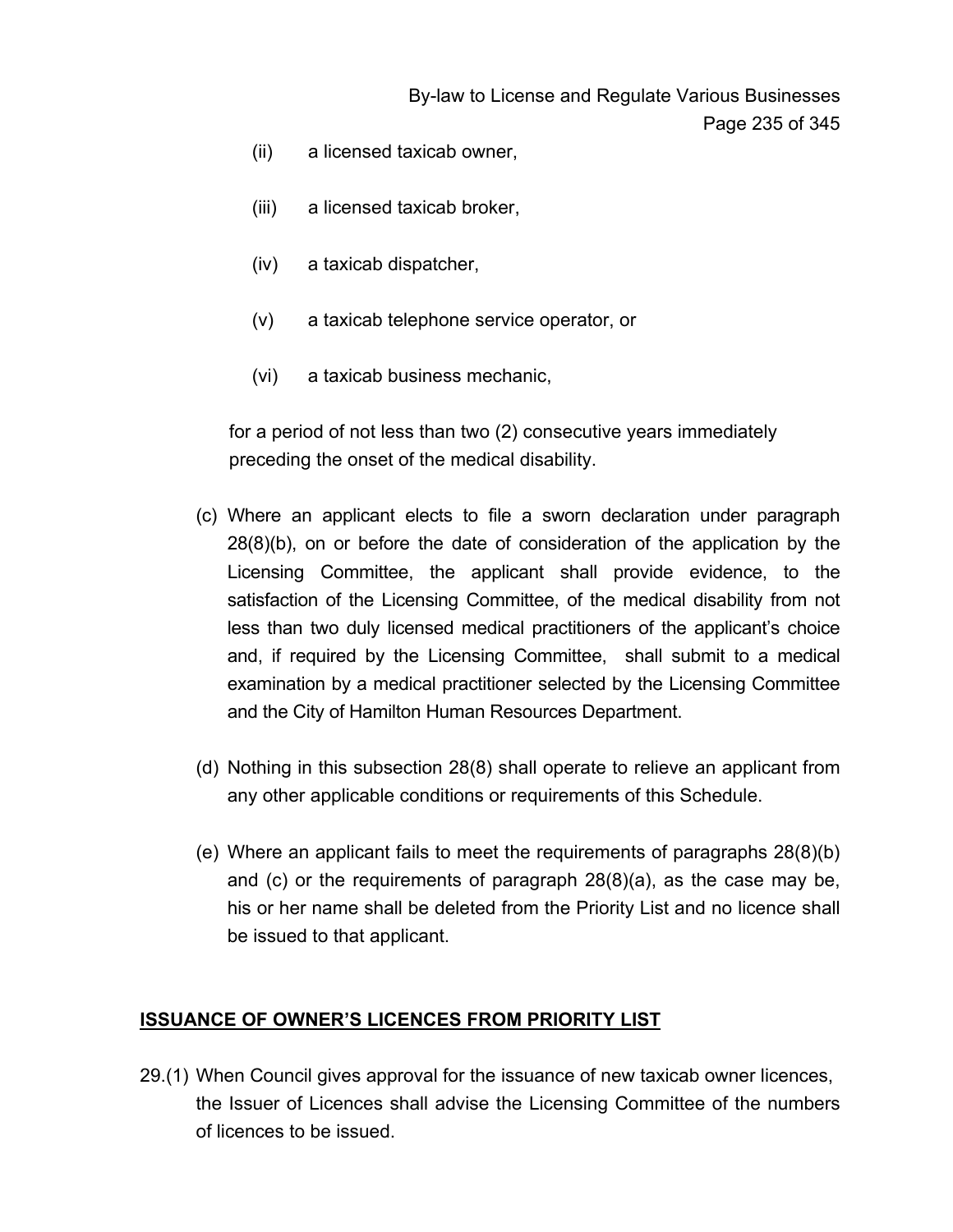By-law to License and Regulate Various Businesses Page 236 of 345

- (2) The Issuer of Licences may then send a notice to the person whose name appears first on the Priority List in number felt sufficient to complete the issuance of available taxicab owner's licences, and arrange for hearings before the Licensing Committee to be held on applications. In the event that more than one applicant appears first on the Priority List due to being entered on the Priority List on the same date, subject to any restrictions imposed by the Licensing Committee or Council, the Issuer of Licences shall forward a notice to all such applicants of their eligibility to apply for an owner's licence.
- (3) If an applicant fails to provide the Issuer of Licences with a current and valid mailing address on the original application or any amendments thereto, the Issuer of Licences shall not be required to make any additional effort to locate the applicant or a forwarding address for the applicant. The applicant shall be deemed notified three (3) days after the notice is mailed to the applicant in accordance with this section.
- (4) A person who is entered on the Priority List, after being notified or deemed notified by the Issuer of Licences under subsections 29(2) and (3), shall file a completed application with the Issuer of Licences within fourteen (14) days of the date of the said notice and prior to consideration of the application by the Licensing Committee, together with the following:
	- (a) a sworn declaration, in a form prescribed by and available from the Issuer of Licences, that he or she has actively engaged in operating a taxicab full-time in the City as,
		- (i) a taxicab owner,
		- (ii) a licensed taxicab driver,
		- (iii) a taxicab dispatcher,
		- (iv) a taxicab business mechanic, or
		- (v) a taxicab telephone service operator,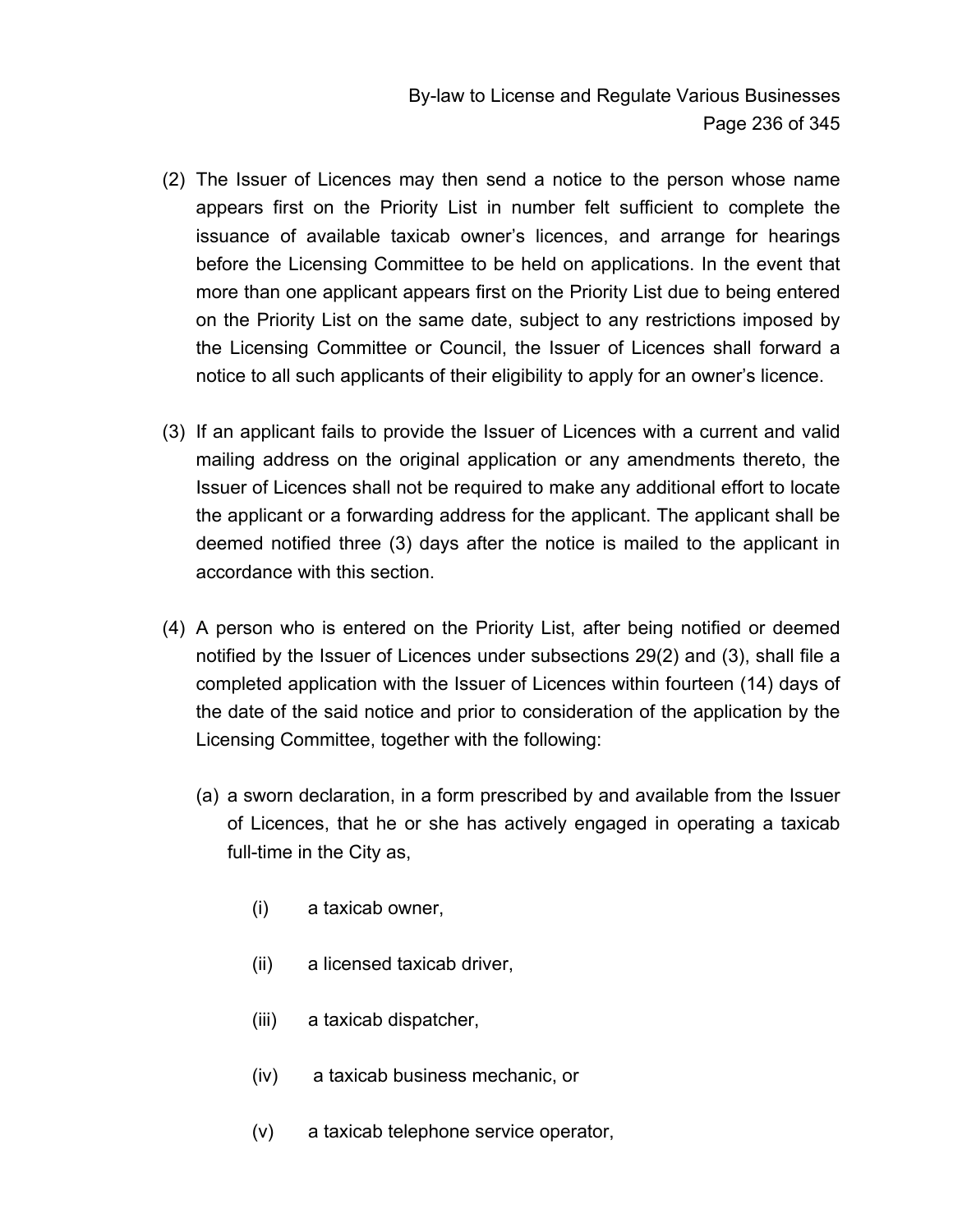for a period of not less than two (2) full and consecutive years immediately preceding the date of consideration of the application by the Licensing Committee; and

(b) either,

- (i) a certified true copy by the Canada Customs and Revenue Agency ("Revenue Canada") of income tax returns for two consecutive years immediately preceding the date of consideration of the application by the Licensing Committee; and/or
- (i) any one of, or any combination of the following in respect of the two consecutive years immediately preceding the date of consideration of the application by the Licensing Committee:
	- $\triangleright$  a certified copy of record of employment,
	- $\triangleright$  statements of insurable earnings as issued by the Unemployment Insurance Commission,
	- $\triangleright$  statements of contributions to the Canada Pension Plan as issued by Revenue Canada,
	- $\triangleright$  monthly charge statements as issued by a taxicab broker operating in the City of Hamilton.
	- $\triangleright$  original trip records, or
	- $\triangleright$  such other or equivalent documentation as the Licensing Committee may accept.
- (c) In the case of a taxicab driver, for all purposes of paragraphs 29(4)(a) and (b), "one full year" shall mean not less than 1400 hours in a full year;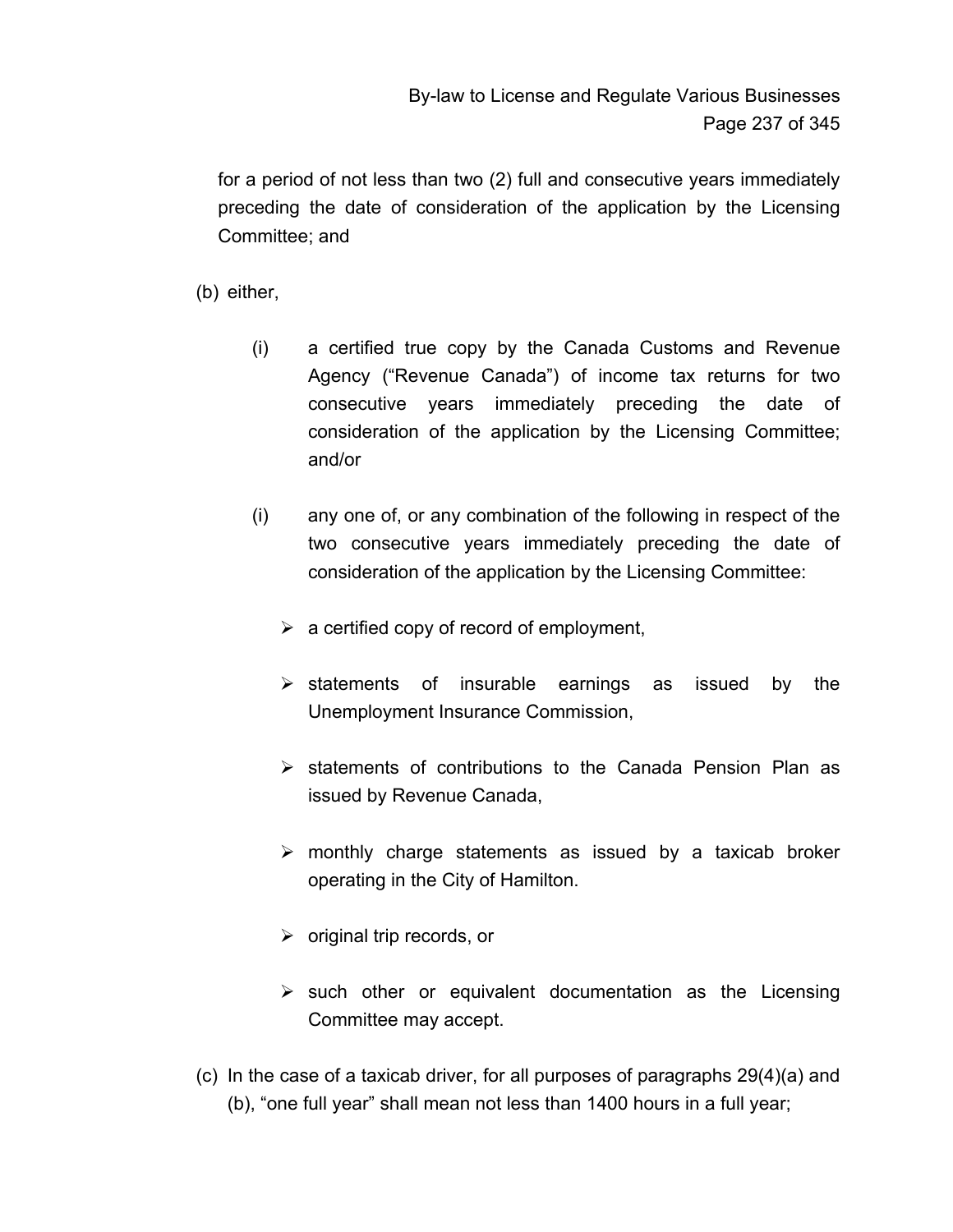By-law to License and Regulate Various Businesses

(d) in the case of a taxicab dispatcher or telephone service operator, for the purpose of paragraphs 29(4)(a) and (b), "one full year" shall mean not less than 1400 hours in a full year;

If the applicant fails to file with the Issuer of Licences the required documentation in the stipulated time, the individual's application shall be voided and no licence issued, and the individual shall be struck from the Priority List.

- (5) Upon issuance or denial of a taxi owner's licence to an individual under this Schedule, the Issuer of Licences shall delete the individuals name from the Priority List.
- (6) The Issuer of Licences shall notify an individual that a taxi owner's licence may be issued, and the individual shall within fourteen (14) days of the date of giving notice submit proof of compliance with Sections 12 and 14 of this Schedule failing which the individual's application shall be voided and no licence issued, and the individual shall be struck from the Priority List.
- (7) Upon approval of the applicant by the Licensing Committee, the Issuer of Licences shall issue forthwith the licence to that person whose name appears first on the Priority List, provided the person complies with and meets the criteria and obligations for being licensed under this Schedule.
- (8) No taxicab owner issued a new licence after the enactment of this Schedule shall lease or give up possession, custody or control of his or her licensed taxicab for a period of five (5) years from the date of issuance of his or her licence from the Priority List except to drivers engaged by the taxicab owner on an individual shift basis in accordance with this Schedule and except in the case of a vehicle replacement in accordance with this Schedule.
- (9) No person on the Priority List at the enactment of this Schedule who is issued a new owner's licence shall sell, transfer or give up any control or interest of or in the said owner's licence for a period of five (5) years from the date of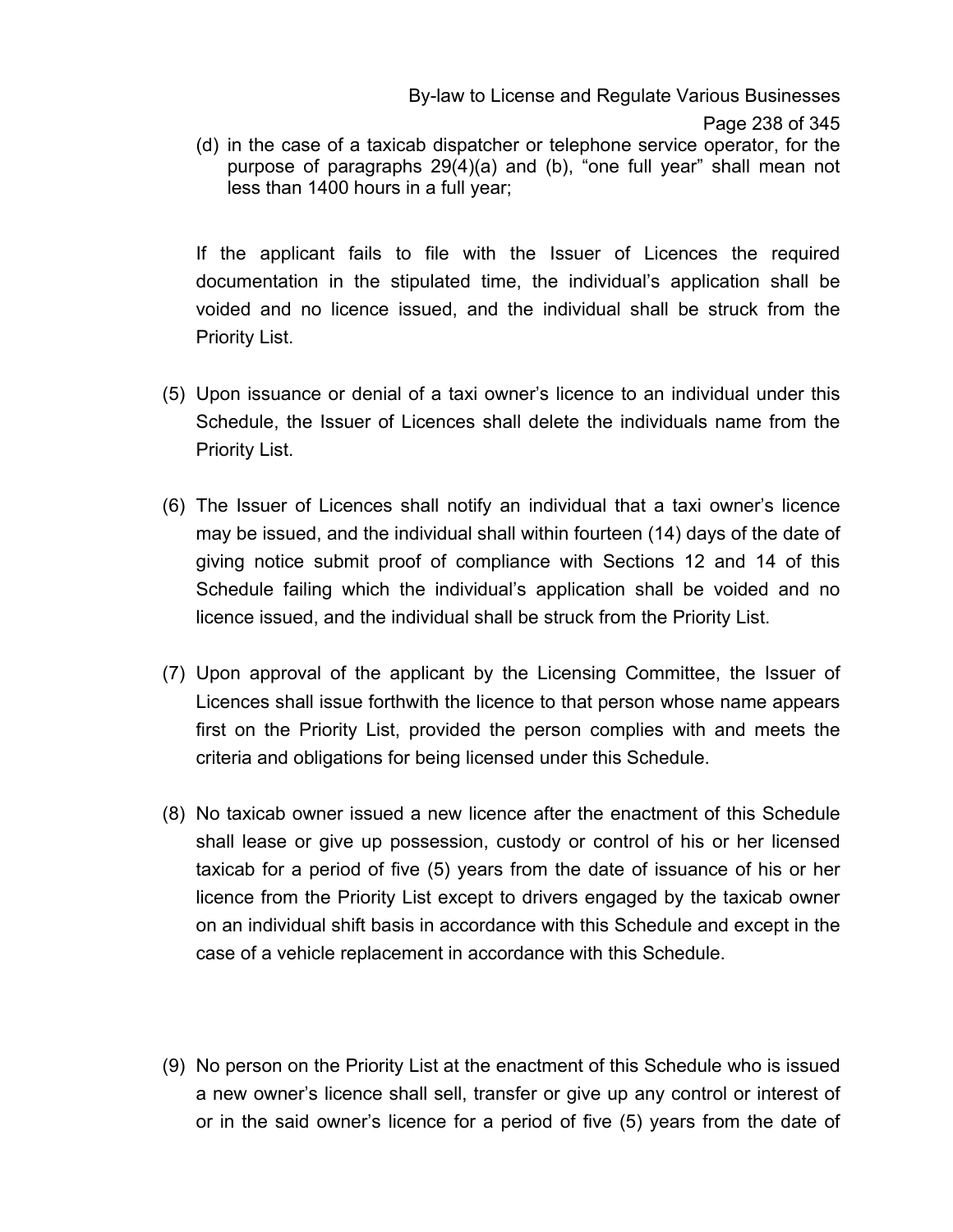issuance of such licence.

- $(10)$  Subsections 29 $(8)$  and 29 $(9)$  do not apply to a taxicab owner issued a new licence from the Priority List who is sixty-five (65) years old or older and he or she shall be subject to all other applicable provisions of this Schedule and Bylaw.
- $(11)$  Subsections 29 $(8)$  and 29 $(9)$  do not apply to a taxicab owner issued a new licence from the Priority List who dies during the five (5) year period after his or her licence is issued and the estate of a taxicab owner shall be subject to all the other applicable provisions of this Schedule and By-law.
- (12)When a taxicab owner's licence is issued to the applicant whose name is on the Priority List, the name of that applicant shall be removed from the Priority List by the Issuer of Licences and all other applicants on the Priority List shall be moved forward one position.

## **EFFECTIVE ISSUE FROM PRIORITY LIST**

- 30.(1) When an owner's licence and plate is issued from the Priority List, the applicant who has been approved for the issuance of a licence shall, within thirty (30) days of the date of being notified by the Issuer of Licences of the available taxicab owner's licence, affix the licence plate to a vehicle registered in his or her name that shall be continuously operated as a taxicab and put his or her taxicab into operation in accordance with this Schedule.
	- (2) In the event that the applicant fails to meet the thirty (30) day period set out in subsection 30(1), his or her application for the licence shall be voided and he or she shall be ineligible for the licence and the next person on the Priority List shall become eligible for the licence.

## **NO VESTED INTEREST OR BINDING EFFECT**

31.(1) The Priority List shall not oblige the City to issue a licence to anyone on the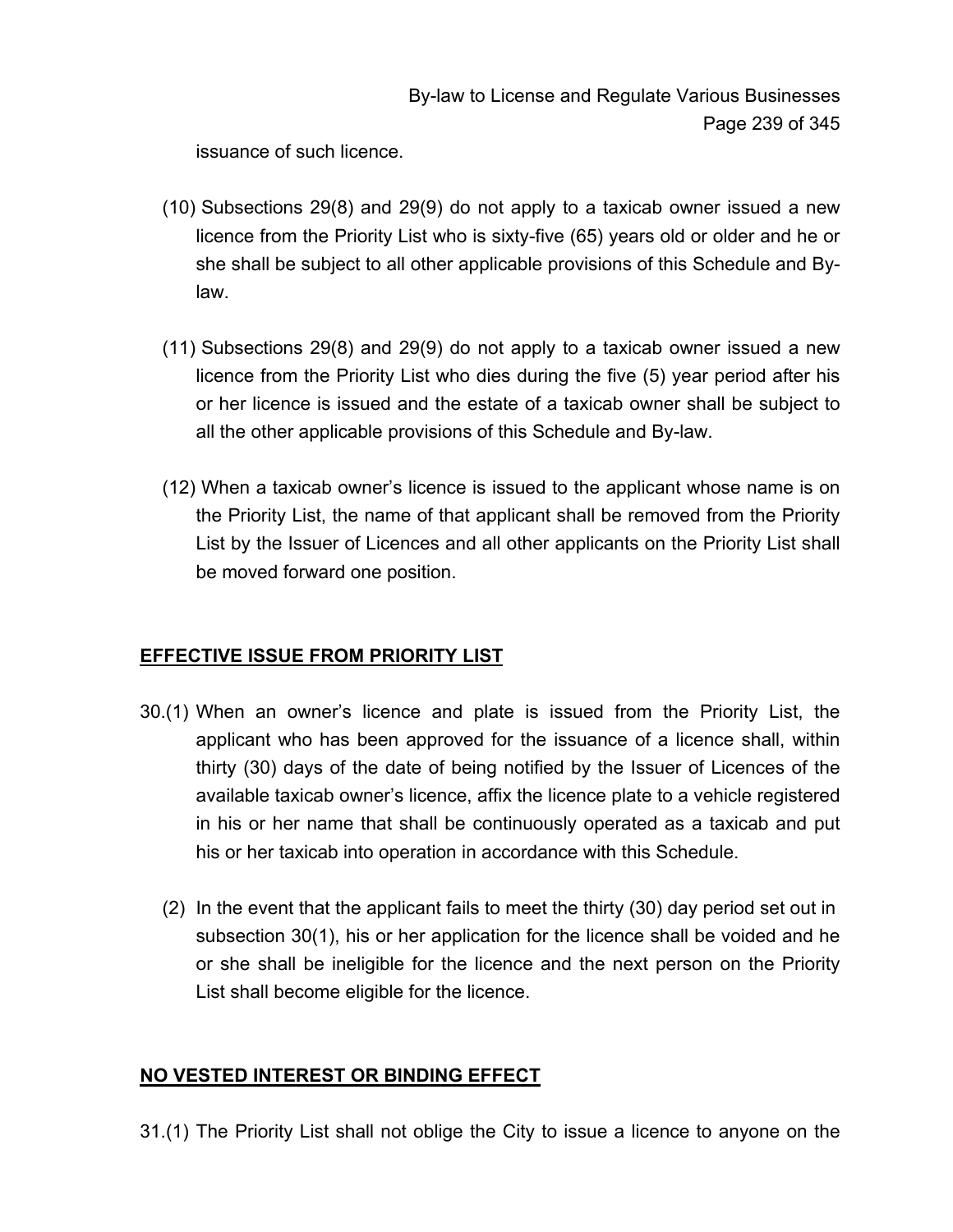list, regardless of being at the top or the earliest entry, nor give any such person a vested interest in a taxi owner licence and its use shall be solely for establishing the order of priority of persons seeking a taxi owner's licence.

(2) Notwithstanding the provisions of sections 26, 27, 28, 29 and 30, Council may, delete names of individuals from the Priority List.

# **TIME FOR RENEWAL**

- 32.(1) Every licensee shall apply for renewal of a driver's, owner's or taxicab broker's licence before the expiry date of the licence. Where an application for renewal of a driver's, owner's or taxicab broker's licence is not delivered to the Offices of the Issuer of Licences in the manner prescribed by this Schedule prior to the expiry date of the licence, the licence shall be deemed to have been abandoned. Any licensee who makes application for renewal of a licence after one month after the expiry date of the licence shall do so as a new applicant.
	- (2) The Issuer of Licences may forward a renewal notice to all licensees, to the last address filed by the licence holder with the Issuer of Licences. The Issuer of Licences shall not be required to make any additional effort to locate a forwarding address for the licensee.
	- (3) The failure to receive a notification of renewal shall not relieve a licensee from the responsibility to renew a licence issued under this Schedule within the time frame and in the manner as prescribed in subsection 32(1) of this section.

## **ISSUE AND RENEWAL OF LICENCE**

33. Where an application for a licence is made or where an application for a licence renewal is made in accordance with the provisions of this Schedule and where the applicant or licensee meets all the prerequisites as provided for in sections 14, 20, 21 or 22 of this Schedule, as applicable, and By-Law 07-170 and, in the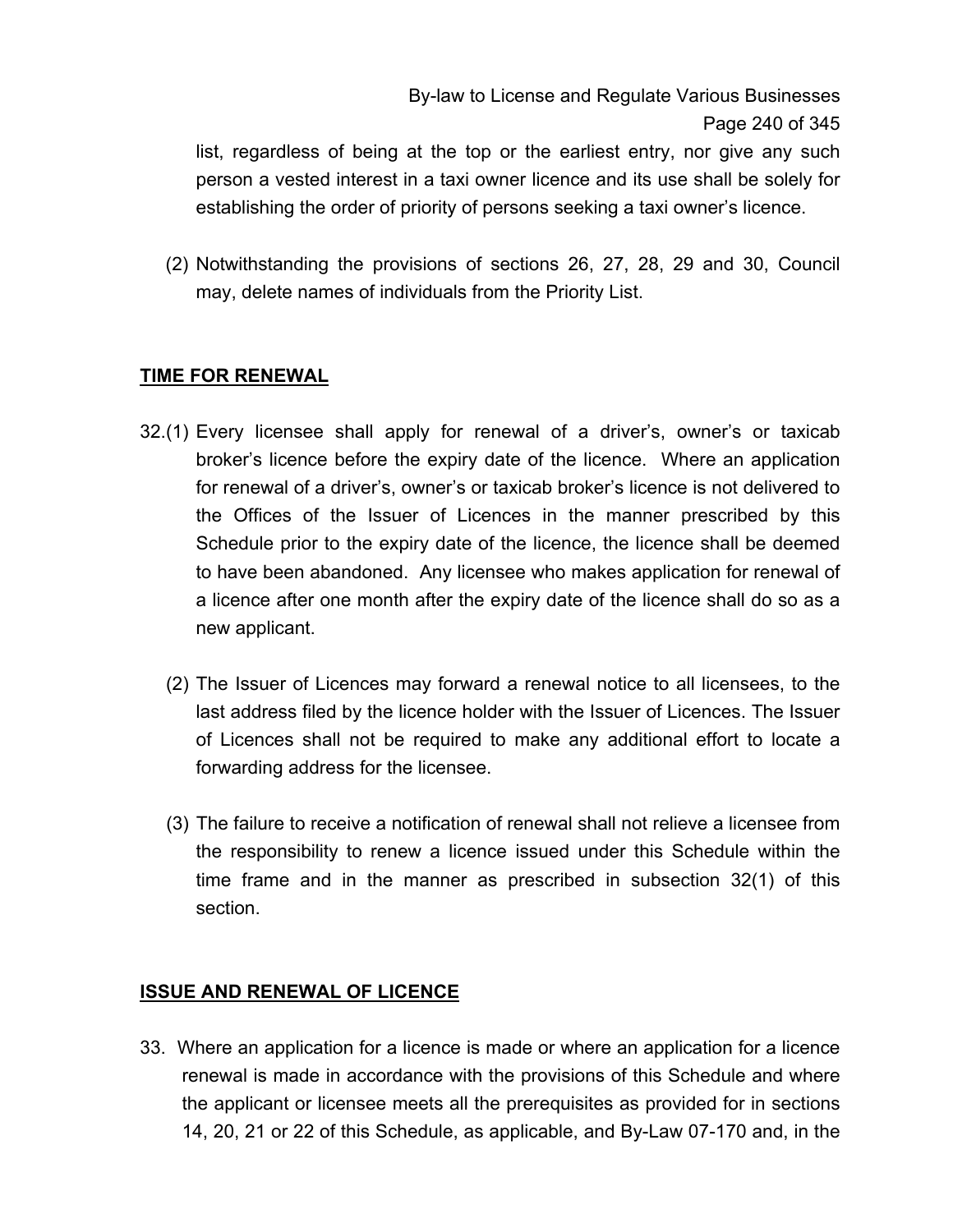By-law to License and Regulate Various Businesses Page 241 of 345

case of a licence renewal, has complied with all of the duties, obligations and responsibilities of a licensee contained in this Schedule and By-Law 07-170, unless previously suspended or revoked, upon payment of the prescribed fee, the Issuer of Licences may issue or renew a licence on an annual basis which shall set out the expiry date and, in the case of a taxicab owner's licence, shall also issue an owner's plate and the applicant shall thereby be licensed. A person who is the owner of a fleet shall take out a separate licence for each vehicle owned by such owner which is to be used as a taxicab in the City.

#### **SUSPENSION AND REVOCATION**

- 34.(1) In addition to any other penalty which may be imposed pursuant to this Schedule, the Issuer of Licences:
	- (a) may suspend a licence for failure to comply with any of the provisions of this Schedule;
	- (b) may suspend a licence where it is, on reasonable grounds, in the public interest to do so, including but not limited to public health and safety reasons;
	- (c) shall suspend a taxicab owner's licence upon failure to maintain on file proof of insurance in accordance with section 64(d) of this Schedule; and
	- (d) shall suspend a taxicab driver's licence upon failure to comply with sections 11, 62, 63, 68 and 69;
	- (e) shall suspend a taxicab owner's licence upon failure to comply with sections 11, 64, 65, 68 and 69;
	- (f) shall suspend a taxicab broker's licence upon failure to comply with sections 11, 66, 67, 68 and 69;
	- (2) A suspension shall be and remain in force until such time as the licensee has satisfied the Issuer of Licences as to his or her compliance with the Schedule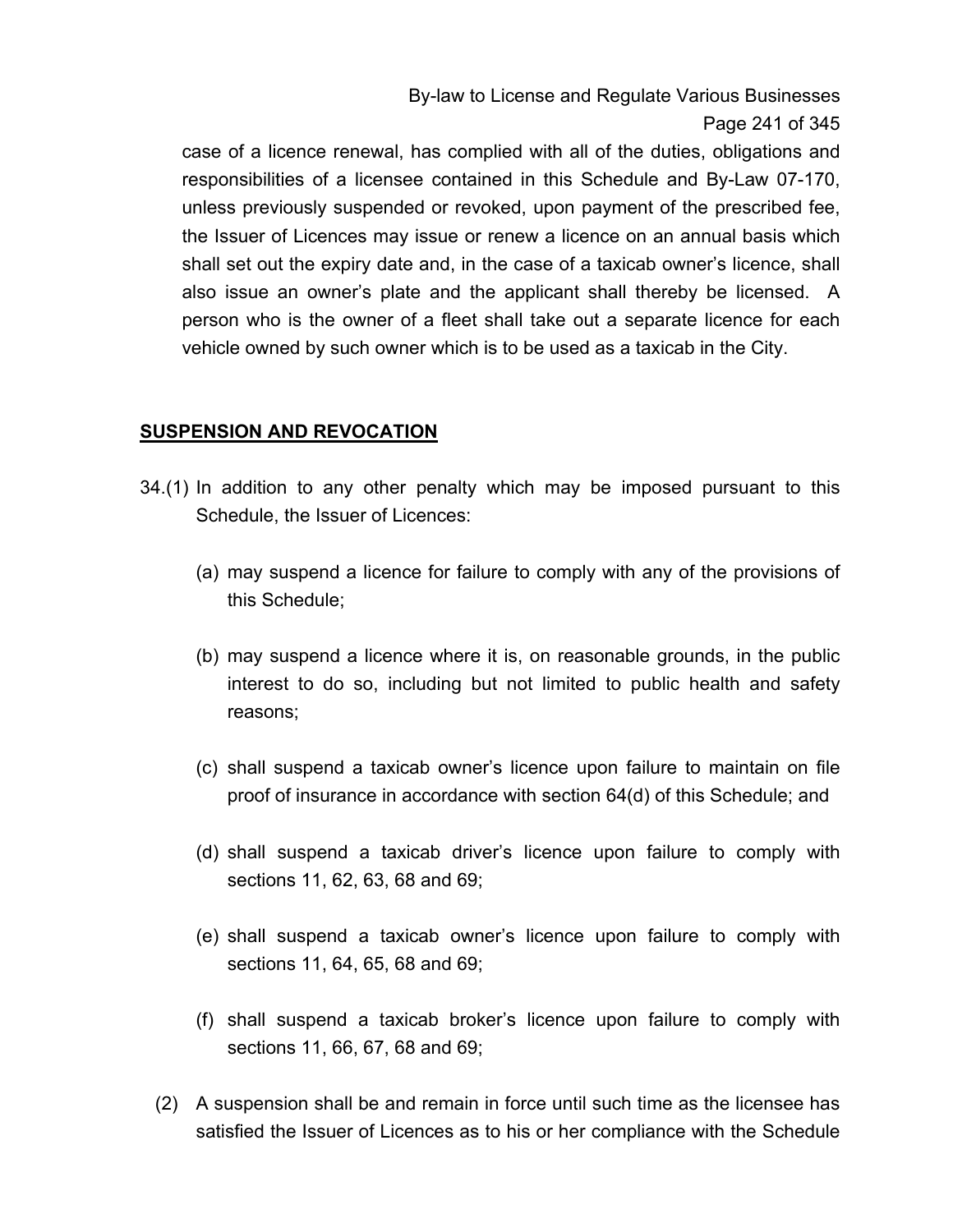and, where applicable, the licensee has satisfied the Issuer of Licences that the public interest no longer requires the suspension of such licence.

- (3) Upon notification of suspension of his or her licence, the licensee shall surrender such licence to the Issuer of Licences.
- (4) Any licence which has been under suspension for a period in excess of 120 days shall be revoked by the Issuer of Licences.
- (5) The decision of the Issuer of Licences may be appealed to the Licensing Committee in accordance with section 36.

# **GROUNDS FOR REFUSAL TO ISSUE, REFUSAL TO RENEW OR TO REVOKE A LICENCE**

- 35.(1) An applicant is entitled to be licensed and a licensee is entitled to have his or her licence renewed except where:
	- (a) having regard to his or her financial position, the applicant or licensee cannot reasonably be expected to be financially responsible in the conduct of the business which is to be licensed or is licensed;
	- (b) the past conduct of the applicant or licensee or lessee affords reasonable grounds for the belief that the applicant or licensee or lessee will not carry on the activity for which a licence had been or may be issued or renewed in accordance with this Schedule and the law and with professionalism, integrity and honesty;
	- (c) the issuance, renewal or continuance of the licence would be contrary to the public interest;
	- (d) the applicant fails to comply with section 14, 20, 21 or 22 of this Schedule, as applicable;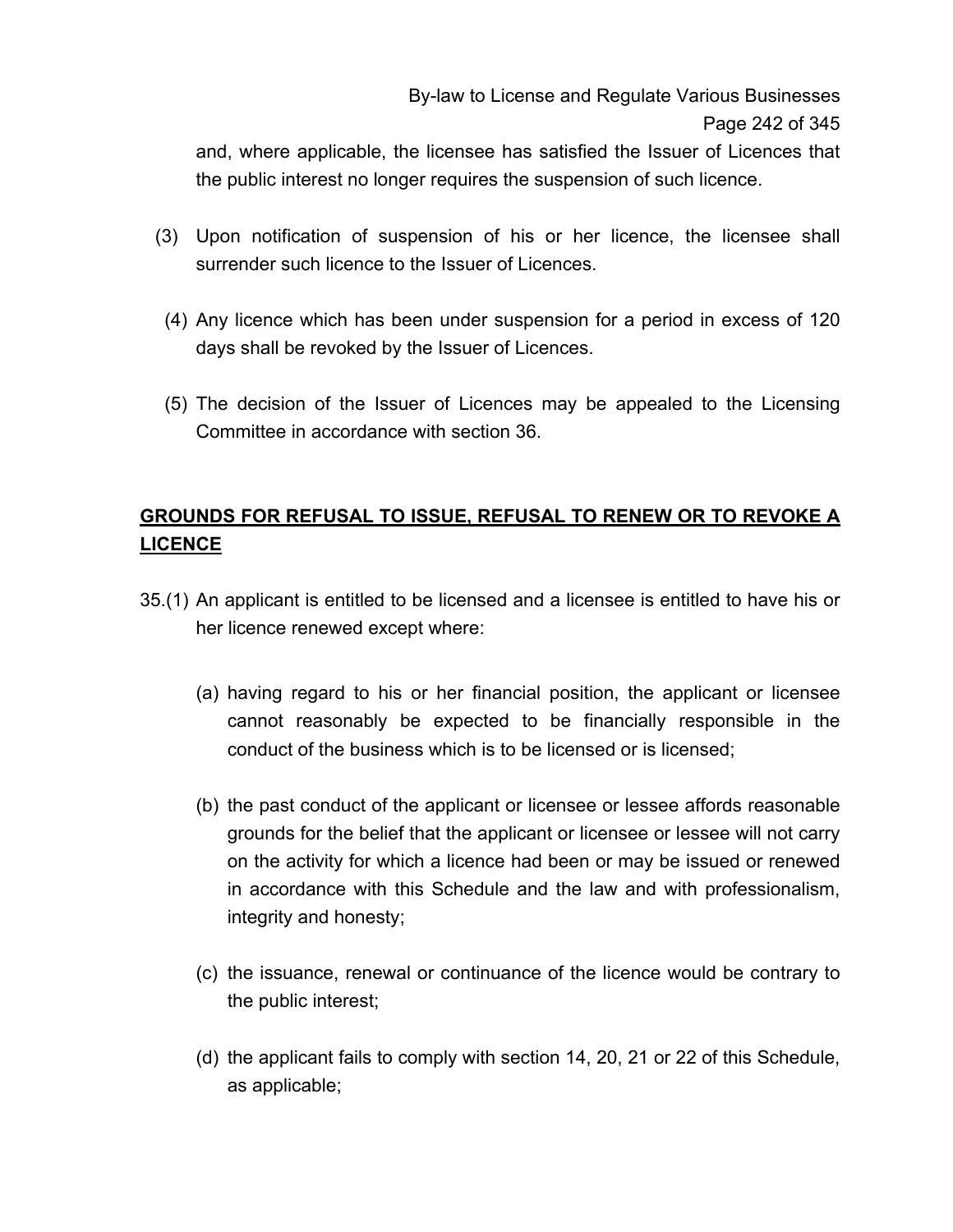By-law to License and Regulate Various Businesses Page 243 of 345

- (e) the licensee is a driver and a proven customer complaint has been received relating to the driver's knowledge of the geography of the City and the Issuer of Licences requires the licensee to attempt and successfully complete a written test prior to having his or her licence renewed and the licensee does not obtain a mark of at least seventy-five percent (75%);
- (f) the applicant or licensee is, has been during the term of the licence or will be, by act or omission, in contravention of this Schedule or By-Law 07- 170 or has failed to comply with his or her duties, obligations and responsibilities contained in this Schedule or By-Law 07-170;
- (g) the applicant or licensee is a corporation; and
	- (i) having regard to its financial position, it cannot reasonably be expected to be financially responsible in the conduct of the business for which it is to be licensed;
	- (ii) the past conduct of the officers or directors of the applicant or licensee affords reasonable grounds for the belief that the applicant or licensee will not carry on the activity for which he or she is to be licensed or continue to be licensed in accordance with law; or,
	- (iii) the issuance, renewal or continuance of the licence would be contrary to the public interest;
- (h) the applicant or licensee cannot provide proof of public liability and property damage insurance in the form and amount prescribed by this Schedule; and/or
- (i) the applicant has misrepresented or omitted to a representative of the Issuer of Licences or to the Licensing Committee a material fact in his or her application for the licence being applied for or for a prior licence.

#### **HEARINGS BEFORE THE COMMITTEE**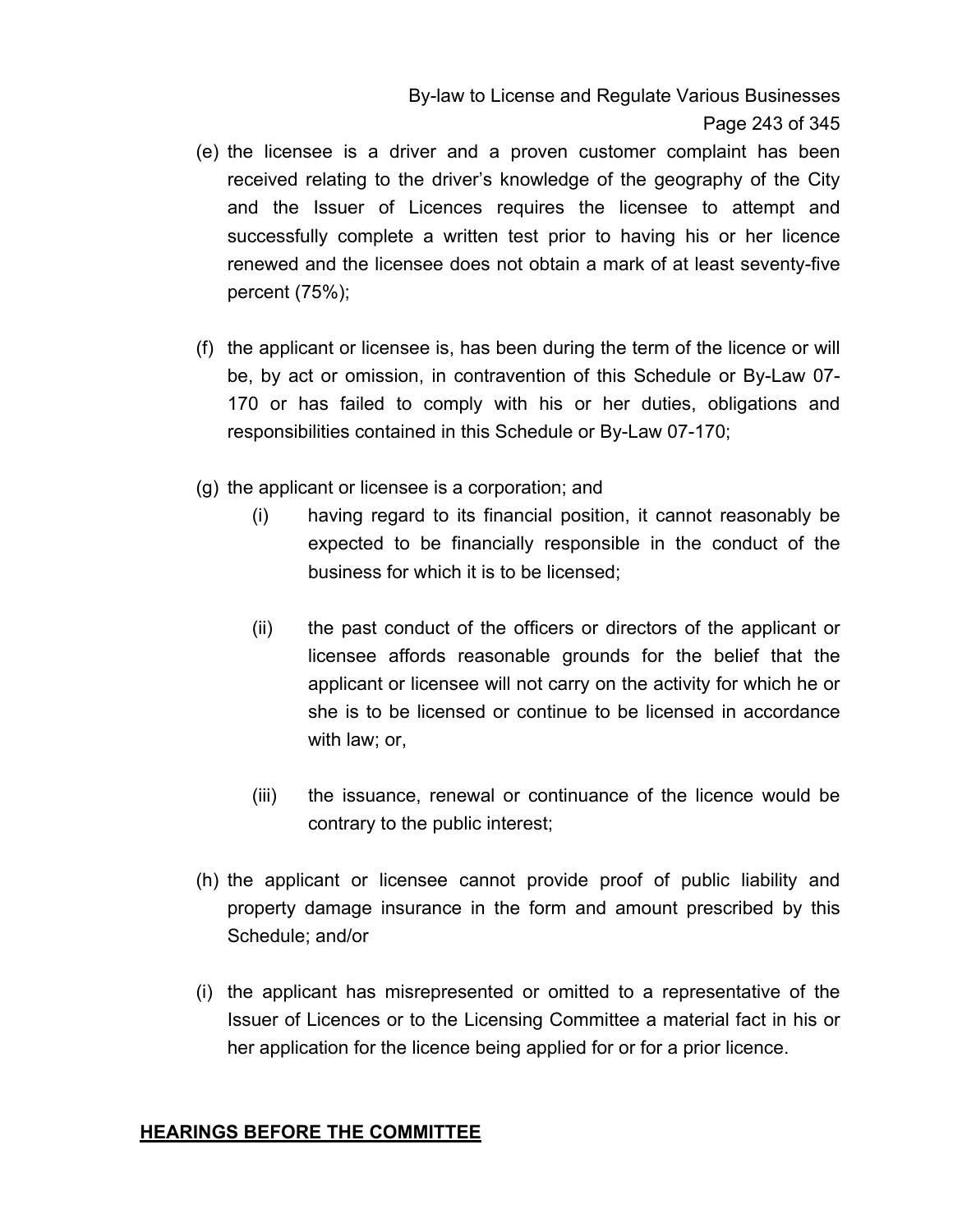- 36.(1) Where an applicant or licensee is not entitled to be licensed or to have his or her licence renewed for any of the grounds set out in section 35, the Issuer of Licences shall recommend to the Licensing Committee that the Committee suspend the licence or, that Committee issue a licence on terms and conditions or that the Committee recommend to Council that the licence not be issued or renewed or that it be revoked.
	- (2) Where the Issuer of Licences suspends, revokes or denies an applicant a licence or renewal thereof, written notice advising the applicant or licensee of such suspension, revocation or denial shall be made by the Issuer of Licences to the applicant.
	- (3) Where the Committee receives a recommendation to refuse to issue or refuse to renew a licence or to suspend or revoke a licence, written notice advising the applicant of the recommendation being made by the Issuer of Licences to the Committee with respect to the licence shall be given to the applicant or licensee by the Issuer of Licences.
	- (4) The written notice to be given under subsections (2) and (3) shall:
		- (a) set out the grounds for the recommendation, suspension, revocation or denial;
		- (b) give reasonable particulars of the grounds for the recommendation, suspension, revocation or denial;
		- (c) be signed by the Issuer of Licences; and
		- (d) inform the applicant that he or she is entitled to a hearing before the Committee if he or she delivers within seven (7) days after the date of service of the written notice, a written request for a hearing before the Committee together with the non-refundable fee set out in the Fees Schedule.

#### **HEARING FEE & NOTICE**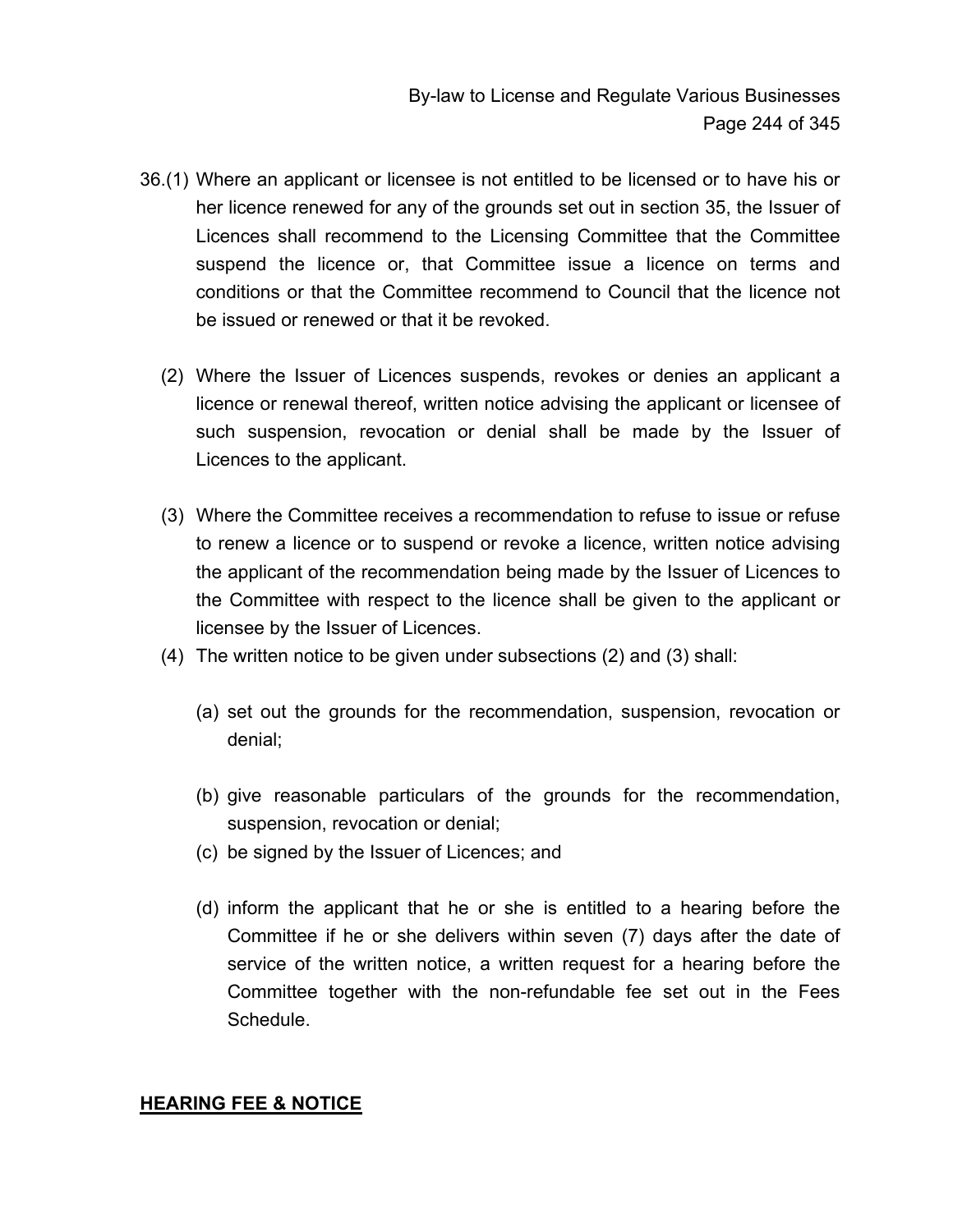By-law to License and Regulate Various Businesses Page 245 of 345

37.(1) On receipt of a written request for a hearing from an applicant together with the non-refundable fee set out in the Fees Schedule, as amended from time to time, the City's Clerk shall convene a meeting of the Committee for a purpose of hearing over the matter and shall give the applicant reasonable written notice thereof.

# **SERVICE OF WRITTEN NOTICE**

- 38.(1) Subject to any specific notice provisions to the contrary contained in this Schedule, any written notice referred to in this Schedule, to be provided by the Issuer of Licences, an Officer, the Licensing Committee, the Council, the City or a Clerk thereof, is sufficiently served if delivered personally or sent by regular mail addressed to the person to whom service is required to be made according to the Issuer of Licences records at the last address filed by such person with the Issuer of Licences.
	- (2) When service is made by regular mail, the service shall be deemed to be made on the third day after the day of mailing unless the person on whom service is being made establishes that he or she did not, acting in good faith, through accident, illness or other cause beyond his or her control, receive the written notice until a later date.

## **THE COMMITTEE HEARING**

- 39.(1) An applicant is entitled to a hearing before the Committee where the Issuer of Licences has suspended, revoked or denied his or her licence or a renewal thereof or the Issuer has submitted to the Committee a recommendation to that effect, if the applicant delivers within seven (7) days after the date of service of the written notice set out in subsection 36(4), a written request for a hearing before the Committee together with the non-refundable fee set out in the Fees Schedule.
	- (2) When the applicant who has been given written notice of the hearing pursuant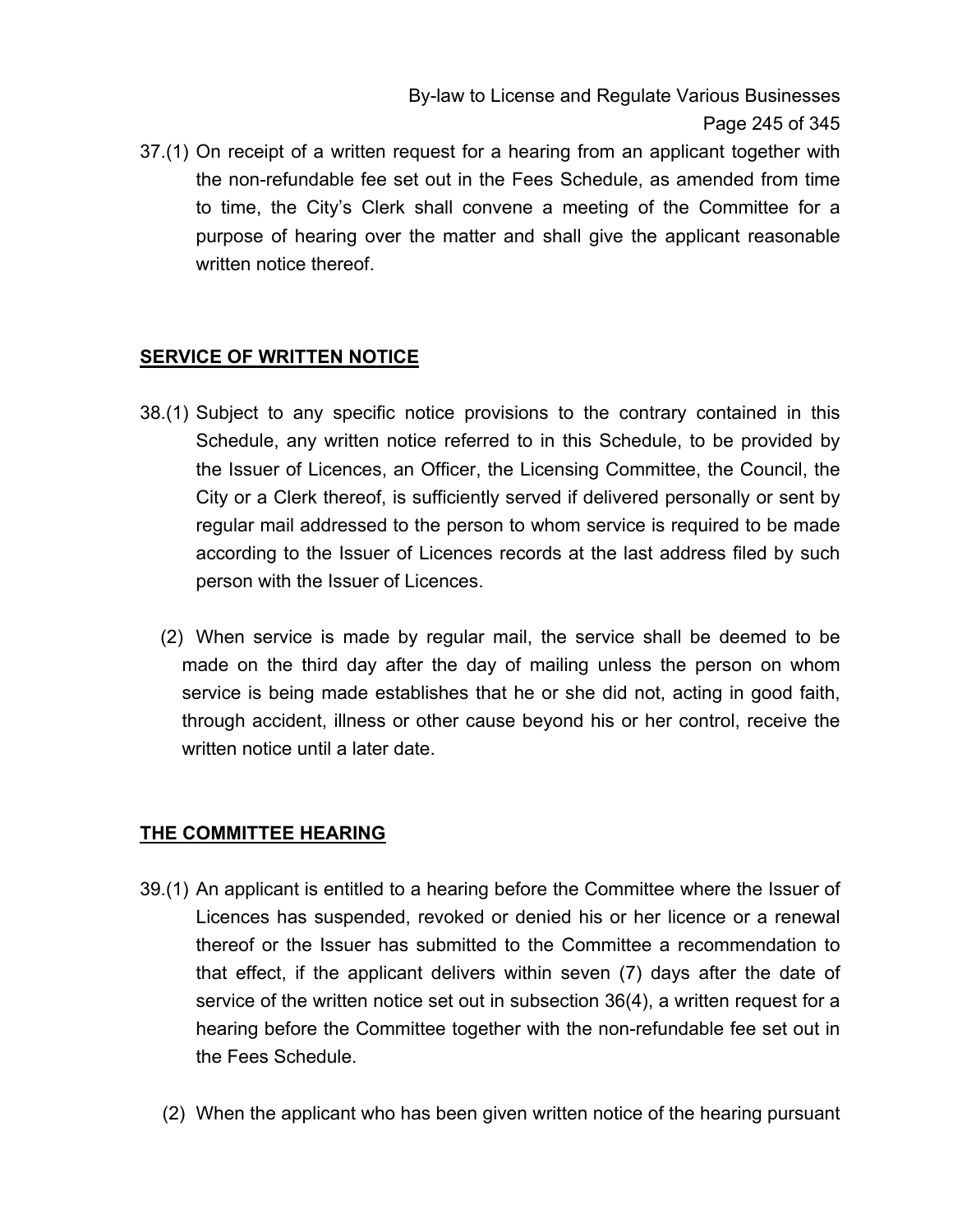# By-law to License and Regulate Various Businesses Page 246 of 345

to sections 37 and 38 does not attend at the appointed time and place, the Committee may proceed with the hearing in his or her absence and the applicant shall not be entitled to any further notice of the proceedings.

- (3) Where an applicant elects to file a sworn declaration under paragraphs 20(p)(ii) and 20(q)(ii) on or before the date of consideration of the application by the Licensing Committee, the applicant shall provide evidence, to the satisfaction of the Licensing Committee, of the medical disability from not less than two duly licensed medical practitioners of the applicant's choice and, if required by the Licensing Committee, shall submit to a medical examination by a medical practitioner selected by the Licensing Committee and the City of Hamilton Human Resources Department.
- (4) At the conclusion of a hearing, the Committee may:
	- (a) confirm, modify, quash or otherwise vary any action taken or recommendation made by the Issuer of Licences;
	- (b) refuse to issue or refuse to renew or revoke any licence; and
	- (c) issue a licence and attach any condition as deemed necessary.
- (5) At the conclusion of a hearing, the Committee shall, as soon as practicable, submit a written report on the hearing to Council and the report shall:
	- (a) summarize the evidence and the arguments presented by the parties to the hearing;
	- (b) set out the findings of fact and record any actions taken or decisions made by the Committee; and
	- (c) set out all the actions or recommendations taken or made by the Committee and the reasons for such actions or recommendations.

## **COUNCIL AFTER THE HEARING**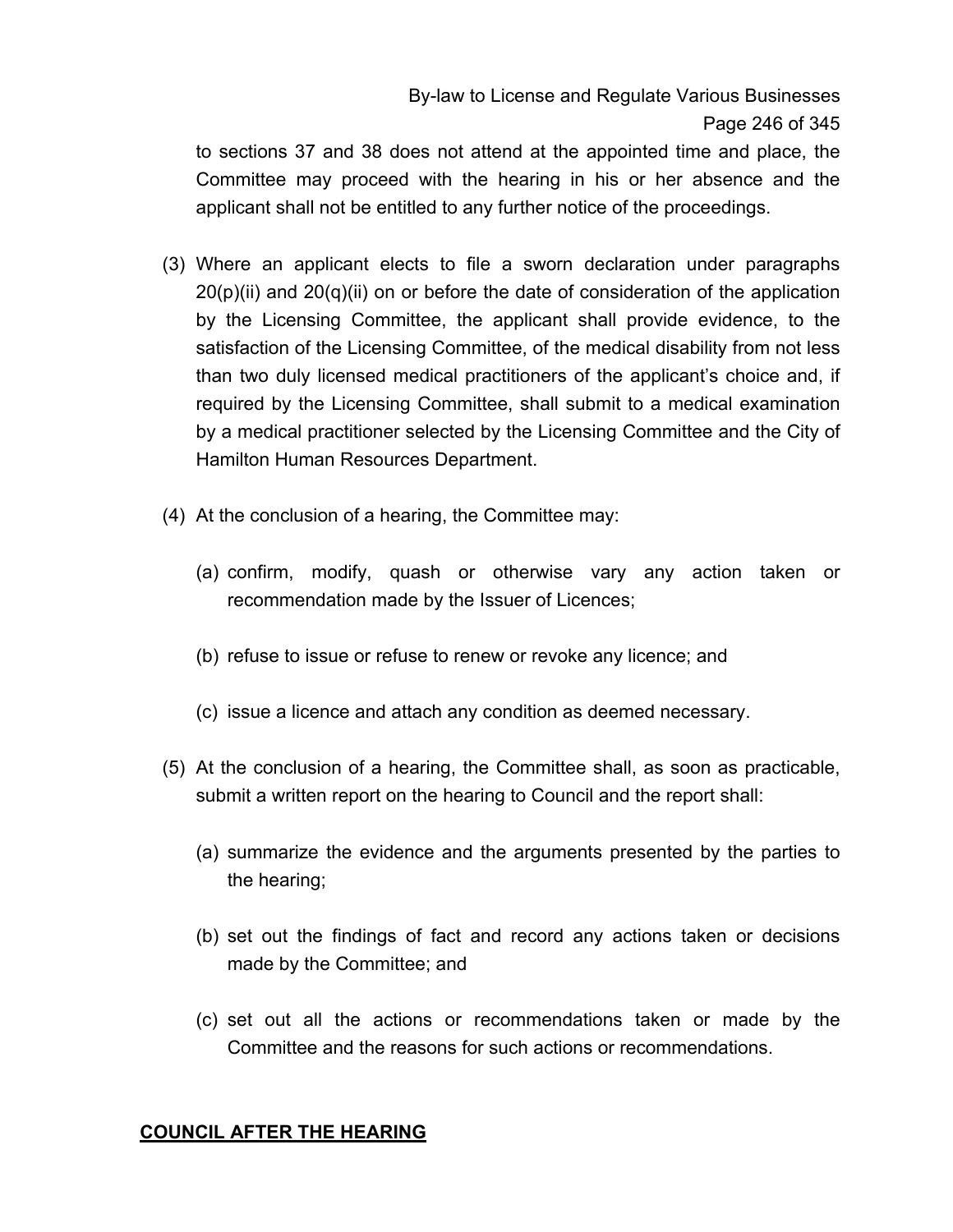- 40.(1) The Issuer of Licences shall submit to the Council, as soon as practicable after the conclusion of a Committee hearing, the Committee's hearing report and the Council may:
	- (a) confirm, modify, quash or otherwise vary any action taken or recommendation made by the Committee;
	- (b) refuse to issue or refuse to renew or revoke any licence;
	- (c) issue a licence and attach any condition as deemed necessary; and
	- (d) do any act or make any decision that it might have done had it conducted the hearing itself and upon reaching a decision the applicant or licensee shall not be entitled to a further hearing on the matter before Council.

# **COMMITTEE'S POWER TO RECOMMEND TO COUNCIL LICENCE REVOCATION OR REFUSAL**

- 41.(1) The Committee may recommend that Council refuse to issue, refuse to renew or revoke a licence where:
	- (a) the applicant or licensee has failed to comply with the prerequisites contained within sections 14, 20, 21 or 22 of this Schedule, as applicable, or any of the duties, responsibilities, obligations or prohibitions of an applicant or licensee contained in this Schedule or By-Law 07-170 or would be disentitled to a licence for any of the reasons set out under section 35 of this Schedule.
	- (b) the applicant or licensee is a taxicab owner and has failed to continuously operate the vehicle for which a taxicab owner's plate has been issued unless the taxicab owner can show to the satisfaction of the Committee just cause for such failure.
	- (c) the licensee is a taxicab broker and has failed to carry on or engage in the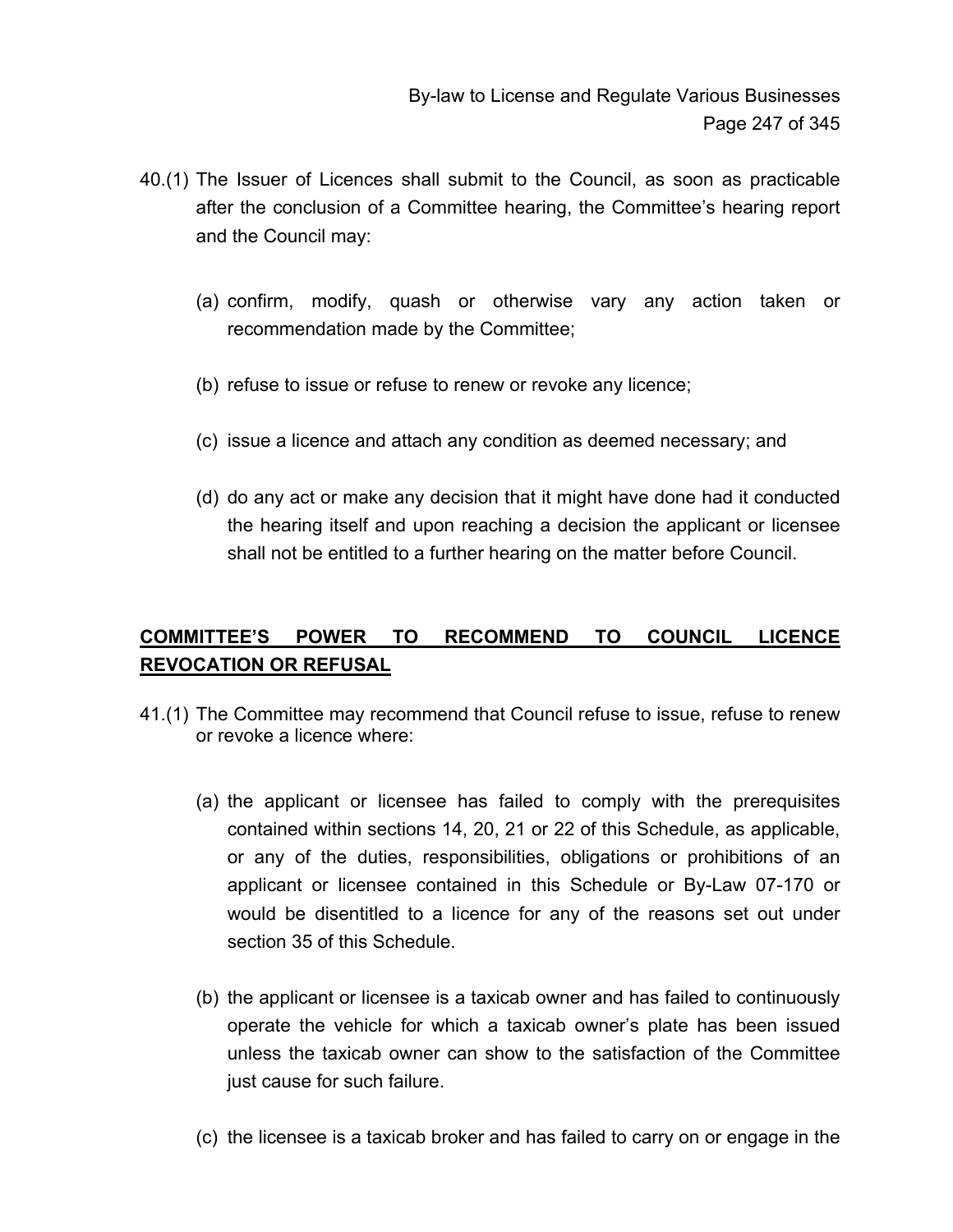taxicab brokerage business unless the taxicab broker can show cause to the satisfaction of the Committee just cause for such failure.

(d) the licensee has failed to comply with any term or condition attached to the licence issued or renewed under this Schedule.

# **COMMITTEE'S POWER TO SUSPEND A LICENSE**

- 42.(1) Committee may suspend a licence where:
	- (a) the licensee would be disentitled to a licence for any of the reasons set out under section 35 of this Schedule;
	- (b) the licensee has failed to comply with any of the duties, responsibilities, obligations or prohibitions of contained in this Schedule or By-Law 07- 170;
	- (c) the licensee is an owner and has failed to continuously operate the vehicle for which the taxicab owner's plate has been issued unless the owner can show to the satisfaction of the Committee just case for the failure;
	- (d) the licensee is a taxicab broker and has failed to carry on or engage in the taxicab brokerage business unless the taxicab broker can show to the satisfaction of the Committee just cause for such failure; or
	- (e) the licensee has failed to comply with any term or condition attached to the licence issued or renewed under this Schedule.

## **FEES NON-REFUNDABLE**

43. Unless otherwise provided in this Schedule, any fee required to be paid pursuant to the Fees Schedule shall not be refunded.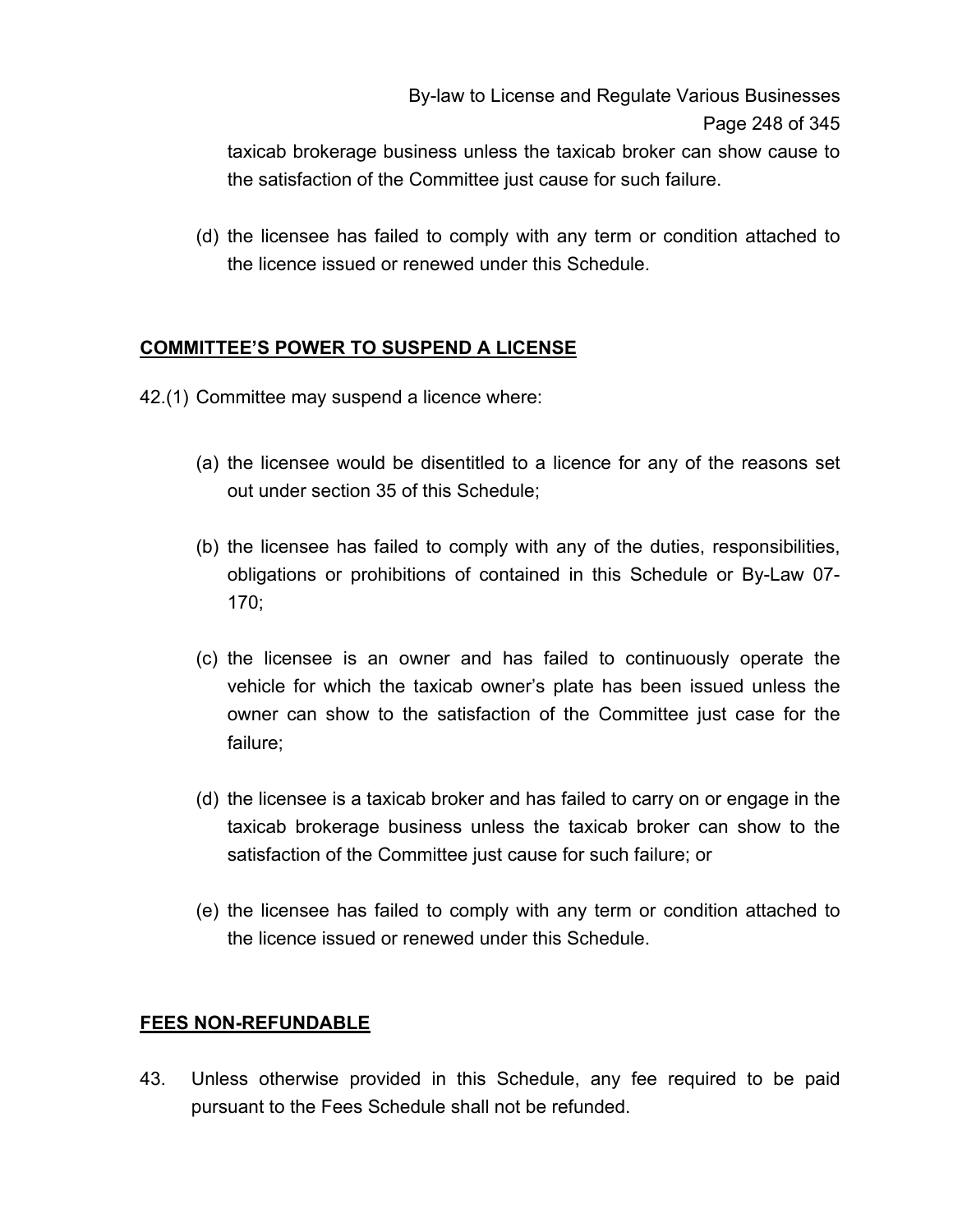#### **RETURN OF THE LICENCE AFTER REVOCATION OR SUSPENSION**

- 44.(1) When a licence has been revoked or suspended, the holder of the licence shall return the licence and, if applicable, owner's plate to the Issuer of Licences within twenty-four (24) hours of service of written notice of the decision of Committee or Council and the Issuer of Licences or Officer may enter upon the business premises or vehicles of the licensee for the purpose of receiving, taking or removing the said licence and owner's plate.
	- (2) When a person has had his or her licence revoked or suspended under this Schedule, he or she shall not refuse to deliver up or in any way obstruct or prevent the Issuer of Licences or Officer from obtaining the licence and the owner's plate in accordance with subsection (1) of this section.

#### **DESTRUCTION or LOSS OF OWNER'S PLATE or PRESCRIBED CARDS**

45. When an owner's plate, the Tariff card, the Taxicab Passengers' Bill of Rights card, the Taxicab Driver's Bill of Rights card, the driver's photo identification or the licence is defaced, destroyed or lost, the licensee shall, within seventytwo (72) hours, apply to the Issuer of Licences for a replacement and shall pay the appropriate fee for same, and the Issuer of Licences may issue a replacement.

## **TRANSFER OF LICENCE HOLDER**

- 46.(1) For the purposes of this section, "transfer" shall include any transfer, sale or other form of disposition of an interest in a taxicab owner's licence including but not limited to the transfer of a partnership interest in a partnership or the controlling interest of a corporation, which holds a taxicab owner's licence, or an interest of a sole owner of a taxicab owner's licence.
- (2) The licence issued to a taxicab driver or taxicab broker under this Schedule is not transferable.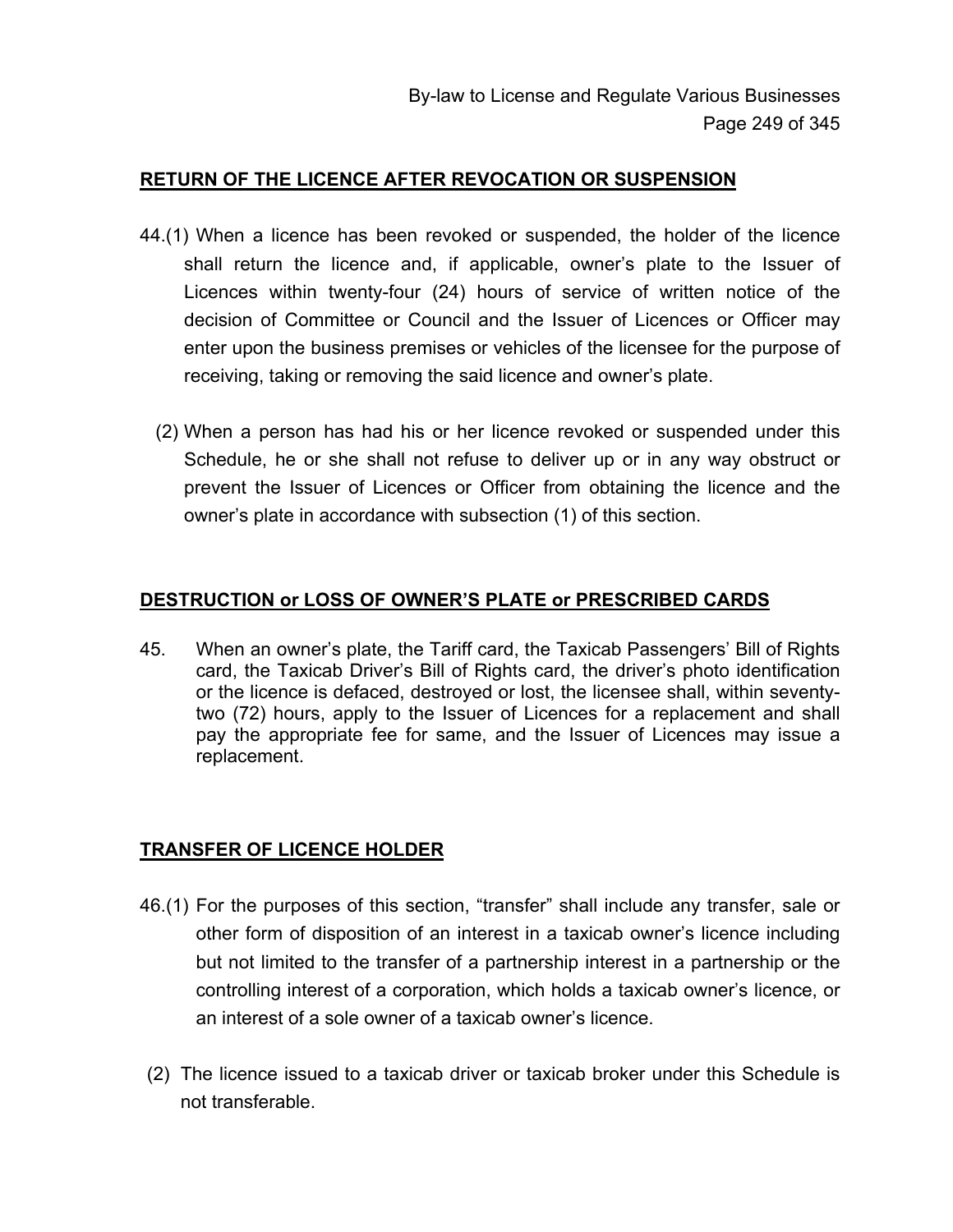- (3) The licence issued to a taxicab owner under this Schedule is not transferable except as otherwise provided for in this Schedule and only upon the approval of the Issuer of Licences.
- (4) The name of the holder of a taxicab owner's licence shall not be changed or transferred unless and until:
	- (a) the applicant for a transfer of a taxicab owner's licence or name change has filed with the Issuer of Licences:
		- (i) a complete application for transfer of the holder of a taxicab owner's licence or name change in a form prescribed by and available from the Issuer of Licences;
		- (ii) proof that the proposed new holder of the taxicab owner's licence has complied with the prerequisites of this Schedule for obtaining a taxicab owner's licence;
		- (iii) a duly executed copy of a written agreement between the holder of the owner licence and the proposed new holder of the taxicab owner's licence containing all details of their dealings concerning the taxicab owner's licence and, where applicable, the taxicab vehicle, equipment and taximeter, and any other thing included in the agreement pursuant to which the current holder of the taxicab owner's licence agrees to have the proposed new holder of the taxicab owner's licence replace him or her as the holder of such licence; and
		- (iv) two (2) sworn affidavits, one made by the current holder of the taxicab owner's licence and the other made by the proposed new holder of the taxicab owner's licence setting out the true consideration for the taxicab owner's licence and, where applicable, the taxicab vehicle, equipment and taximeter and shall also include the interest of the current holder and the interest of the proposed new holder in the licence and licence plate, goodwill, if any, and any other thing included in the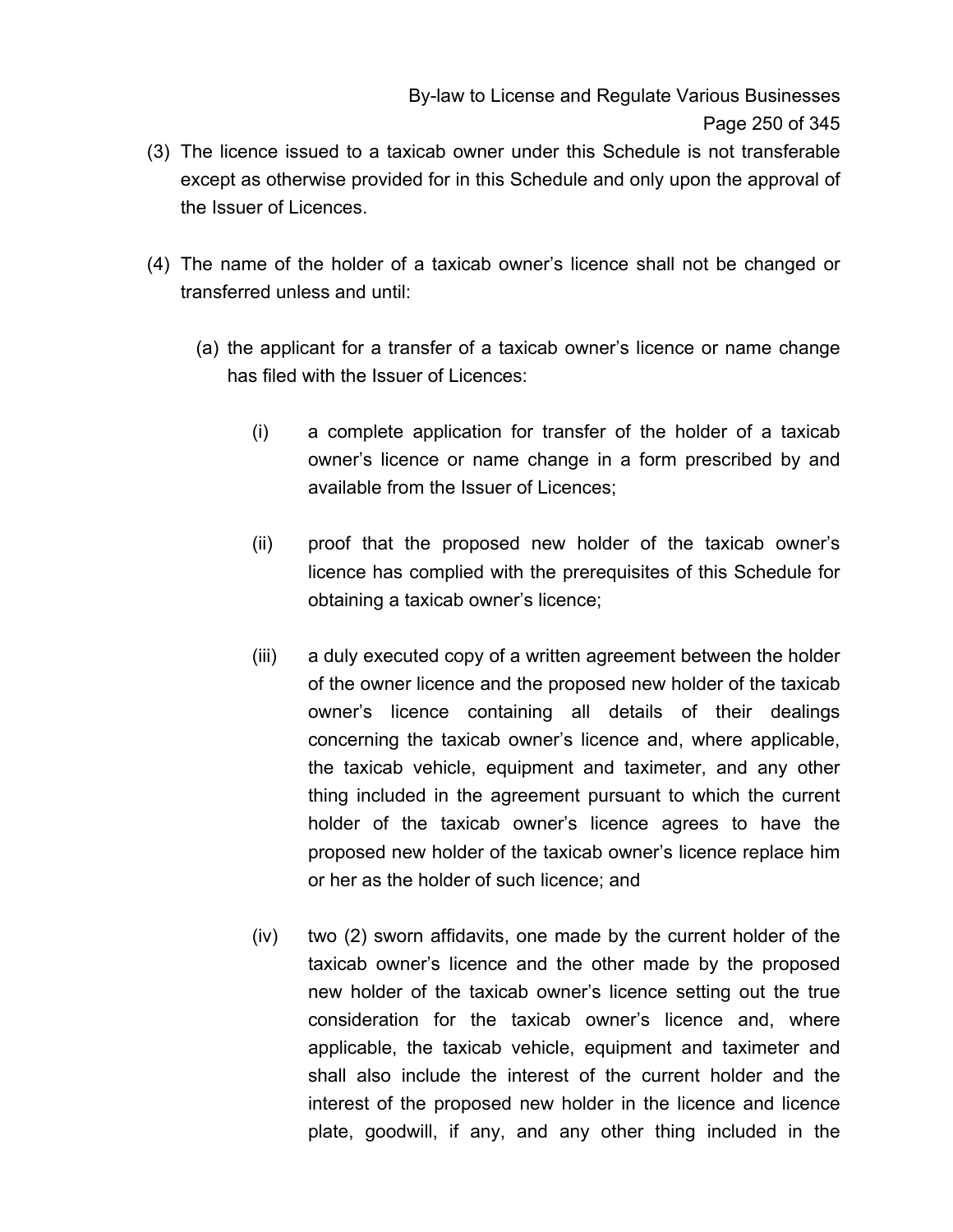By-law to License and Regulate Various Businesses Page 251 of 345 agreement and any other details as requested by the Issuer of the Licenses.

- (b) the proposed transferor of the taxicab owner's licence or name change pays to the Issuer of Licences the required transfer fee as set out in the Fees Schedule;
- (5) The Issuer of Licences shall give notice to the current holder of the taxicab owner's licence of the approval or refusal of such taxicab owner's application for change or transfer of the holder of such taxicab owner's licence.
- (6) Where an application for change or transfer of the holder of a taxicab owner's licence has been approved by the Issuer of Licences, a replacement taxicab owner's licence will be issued to the proposed new holder of the taxicab owner's licence.
- (7) The purchase of the controlling interest of a corporation which holds a taxicab owner's licence by any person shall be deemed a transfer of the taxicab owner's licence and shall meet all the requirements in this Schedule for the transfer of a taxicab owner's licence.
- (8) Where the transfer of the taxicab owner's licence is not approved by the Issuer of Licences, the current licensed taxicab owner may sell his or her vehicle and its equipment to any person, however, upon such sale, the taxicab owner's licence issued in respect of such vehicle shall be terminated unless the owner replaces such vehicle and all required equipment within thirty (30) days from the effective date of such sale in accordance with sections 59 and 60 of this Schedule.
- (9) Where an application to transfer a licence is not approved by the Issuer of Licences, any administrative fee incurred shall not be refunded, subject to the authority of Council.
- (10) Where a corporation is the holder of a taxicab owner's licence or licences, the corporation shall forthwith notify the Issuer of Licences in writing of any and all transfers of existing shares and of the issue of any and all new shares of the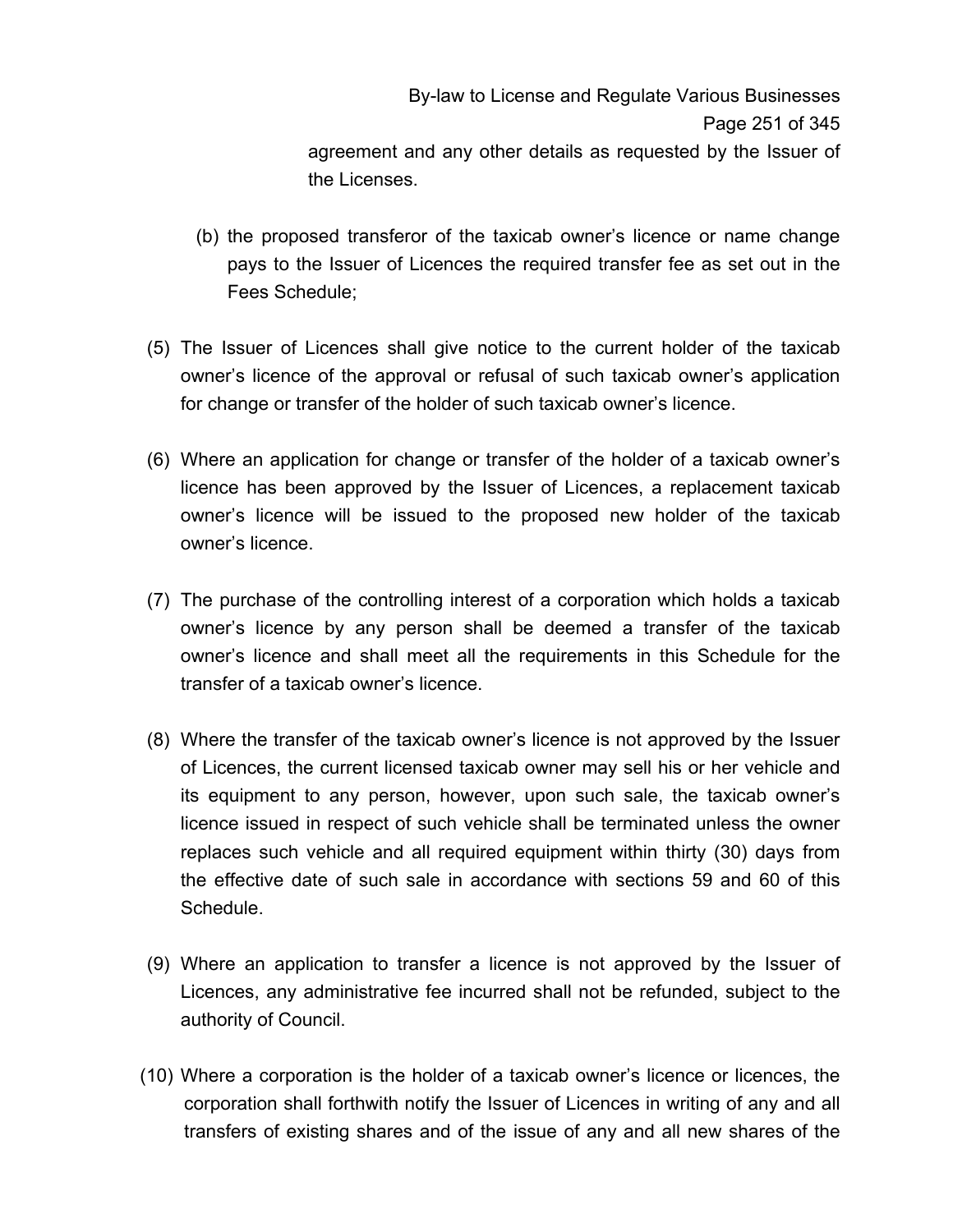capital stock of the corporation.

- (11) Where, as a result of the transfer of existing shares or by the issue of new shares of a corporation, the Issuer of Licences has reasonable grounds to believe that the corporation may not be entitled to the continuation of its licence in accordance with this Schedule, the Licensing Committee may determine whether the licence or licences shall be revoked or have conditions placed on it.
- (12) Where, by the transfer of issued shares in, or by the issuance of new shares of, a corporation holding one or more taxicab owner's licences, the controlling interest in such corporation is sold, transferred or acquired, such licence or licences shall be deemed transferred, and the parties thereto shall comply with the requirements in this Schedule in respect to a transfer of the Issuer of Licenses may issue a new licence or new licences upon payment of the prescribed fee.
- (13) The Licensing Committee may, in its discretion, refuse to transfer or issue a new licence or licences to a transferee in a transaction under this section if it determines that it is not in the public interest so to do or for any other reason which it is authorized by law to consider upon such application, subject to the approval of Council.
- (14) Nothing in this section shall obligate the City to approve the transfer of the licence.

## **DEATH OF LICENCE HOLDER**

47.(1) In the event of the death of the holder of a taxicab owner's licence, the heirs, executors, administrators, successors or other legal representatives shall have a period of six (6) months within which to arrange for the change or transfer of the name of the holder of the owner licence in accordance with section 46 of this Schedule, without the licence being revoked, provided that the death of the licensee was reported to the Issuer of Licences within thirty (30) days of its happening.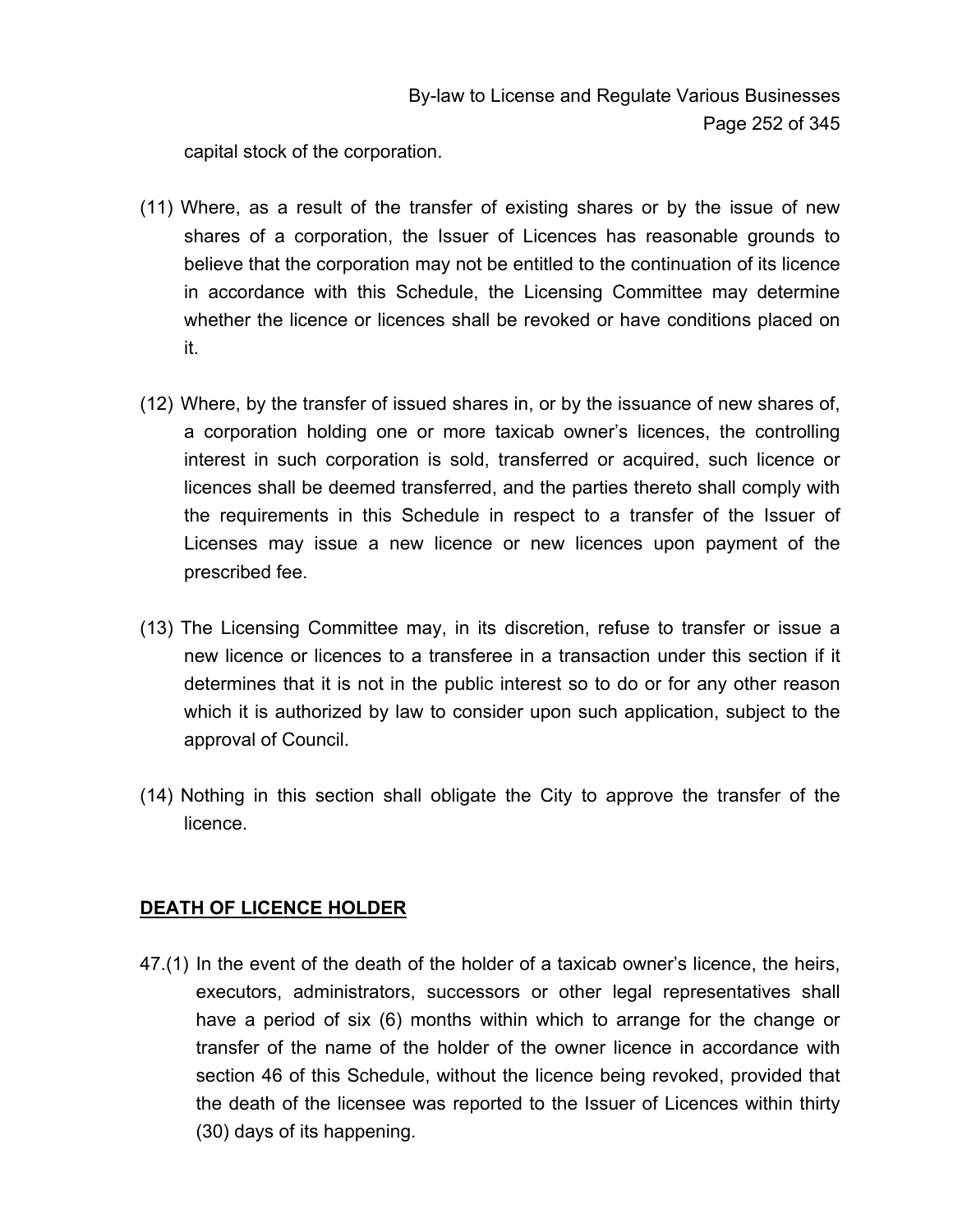- (2) If the licence expires within the aforementioned period of six (6) months, the heirs, executors, administrators, successors or assigns or other legal representatives may renew the licence on the condition that it will expire on the termination of the aforementioned period of six (6) months.
- (3) Nothing in this section shall relieve the transferor and transferee from compliance with the provisions of this Schedule including but not limited to those in respect to the transfer of a licence.

## **NOTIFICATION OF CHANGE OF INFORMATION**

- 48.(1) When a licensee changes his or her name or address or any information relating to his or her licence, such licensee shall notify the Issuer of Licences within six (6) days of the change of information relating to the licence and shall return the licence immediately to the Issuer of Licences for amendment.
	- (2) When the licensee is a corporation and there is any change in the relevant information on the application or licence, including but not limited to names or addresses of Officers or directors, location of the corporate head office or change in the ownership of shares, the licensee shall report the change to the Issuer of Licences within six (6) days of the change and if necessary, the licence shall be returned immediately to the Issuer of Licences for amendment.

## **LEASING**

- 49.(1) Except as provided in this section, no taxicab owner shall lease his or her taxicab and taxicab owner's plate.
	- (2) A taxicab owner may lease or renew a lease of his or her taxicab owner's plate, provided that:
		- (a) a leasing agreement proposal has been filed with the Issuer of Licences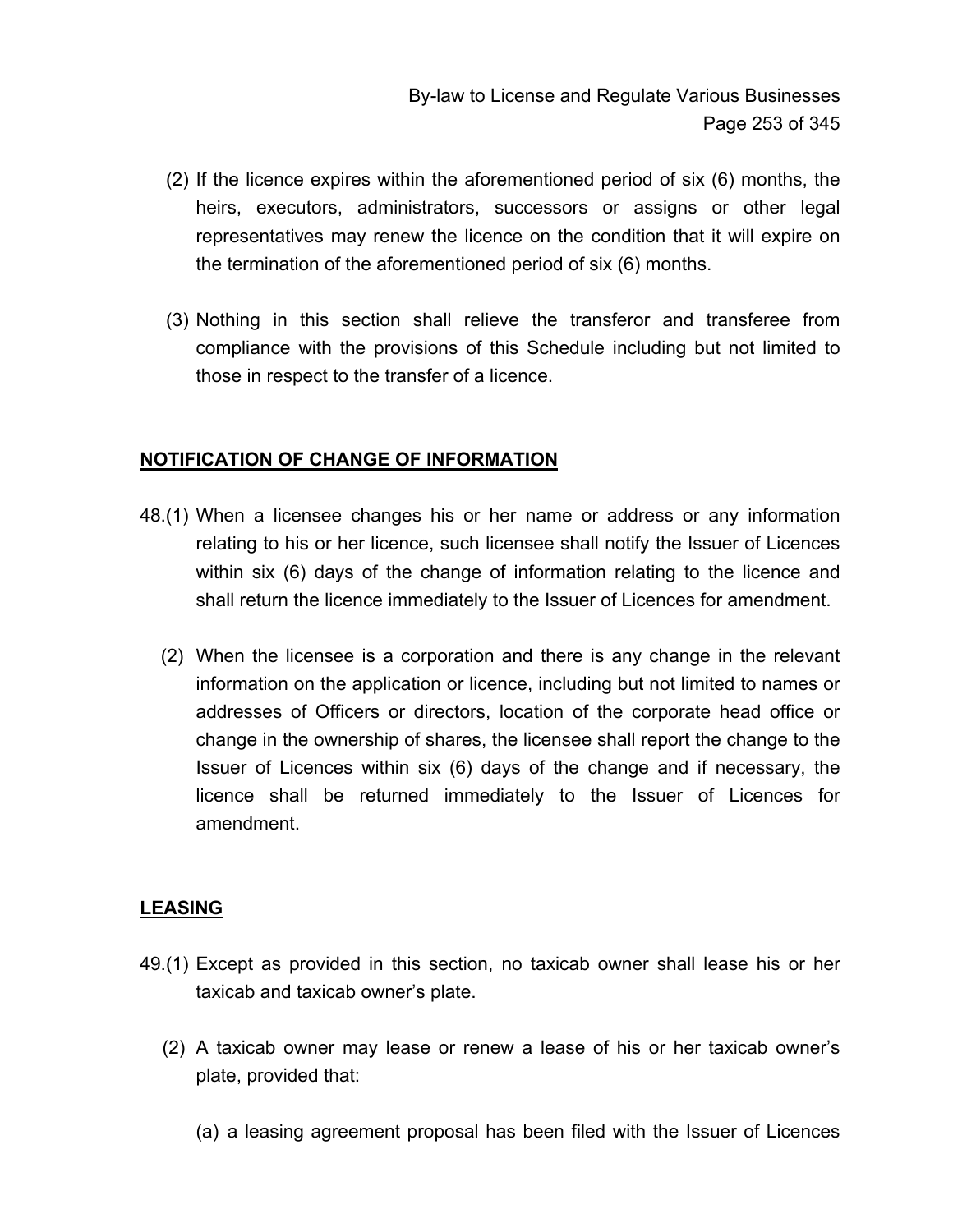## By-law to License and Regulate Various Businesses Page 254 of 345

and approval has been granted together with payment of the fee prescribed by the Issuer of Licences;

- (b) the proposal contains a lease agreement which provides for lease of the taxicab owner's plate
- (c) where a leasing agreement proposal is filed with the Issuer of Licences, the agreement must be in writing, signed by the parties thereto and specify the following:
	- (i) the date of execution of the leasing agreement and its effective date;
	- (ii) the name and address of the lessee and lessor;
	- (iii) a full description of the vehicle which is the subject of the lease, including the serial number, the make, model, serial number and year of the motor vehicle, the Provincial plate number, and the number of the taxicab owner's licence and plate issued by the Issuer of Licences in respect of such vehicle;
	- (iv) the motor vehicle permit number issued pursuant to the **Highway Traffic Act;**
	- (v) the term and expiry or termination date of the leasing agreement;
	- (vi) the terms and conditions under which the lessee has the right to possession and control of the vehicle under specified terms and conditions;
	- (vii) all of the lessor's and lessee's rights to early termination of the leasing agreement;
	- (viii) the consideration and the signatures of the lessee, the lessor and the witnesses thereto;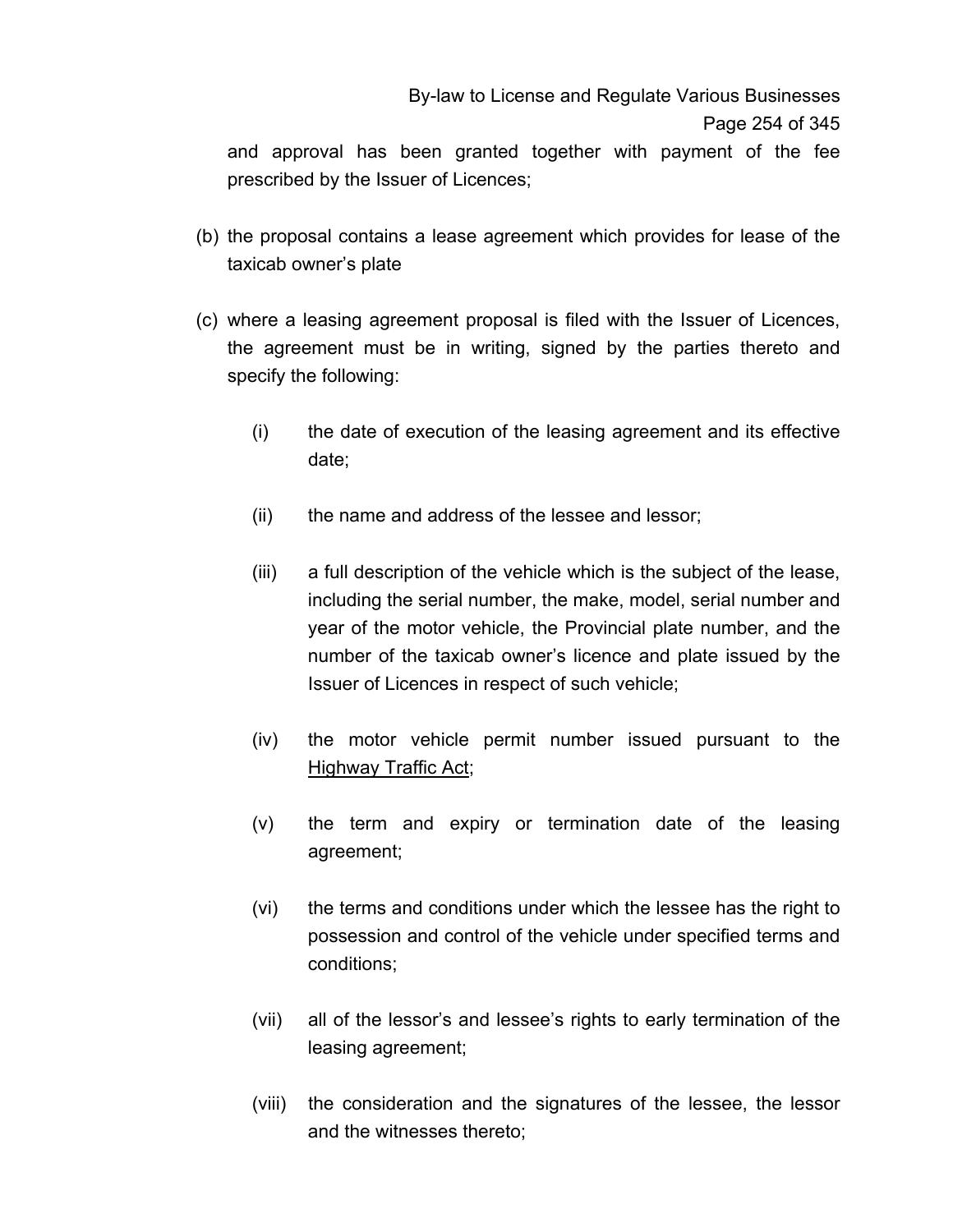- (ix) a statement that the leasing agreement is considered null and void in the event that the owner or lessee either by a written or verbal agreement sub-leases the taxicab or transfers responsibility for the operation of the taxicab to a third party;
- (x) the Revenue Canada G.S.T. account number of the lessee;
- (xi) the taxicab owner is responsible for maintenance of and insurance on the vehicle; and
- (xii) under the terms of the lease the taxicab owner provides a motor vehicle equipped, inspected, approved and registered in accordance with this Schedule;
- (d) the lessee is licensed by the City as a taxicab driver and has successfully completed the approved service and skills training program recognized and approved by the Issuer of Licences and required under this Schedule;
- (e) the lease pertains to one vehicle, and expires upon the sale, replacement or other disposition of such vehicle save and except a vehicle replacement made in accordance with this Schedule; and
- (f) the plate issued to such taxicab owner by the Issuer of Licences is affixed to the right side of the rear bumper of the taxicab which is the subject of the lease in a conspicuous position or at a location and in a manner as the Issuer of Licences may require, and remains affixed thereto throughout the term of the lease.
- (g) In the event of a renewal of a leasing agreement, which has been approved by the Issuer of Licences, the taxicab owner shall file with the Issuer of Licences satisfactory evidence of the renewal of same in a form prescribed by the Issuer of Licences.
- (3) Where a proposal for a leasing agreement is filed by a taxicab owner in accordance with the provisions of this Schedule and where the proposal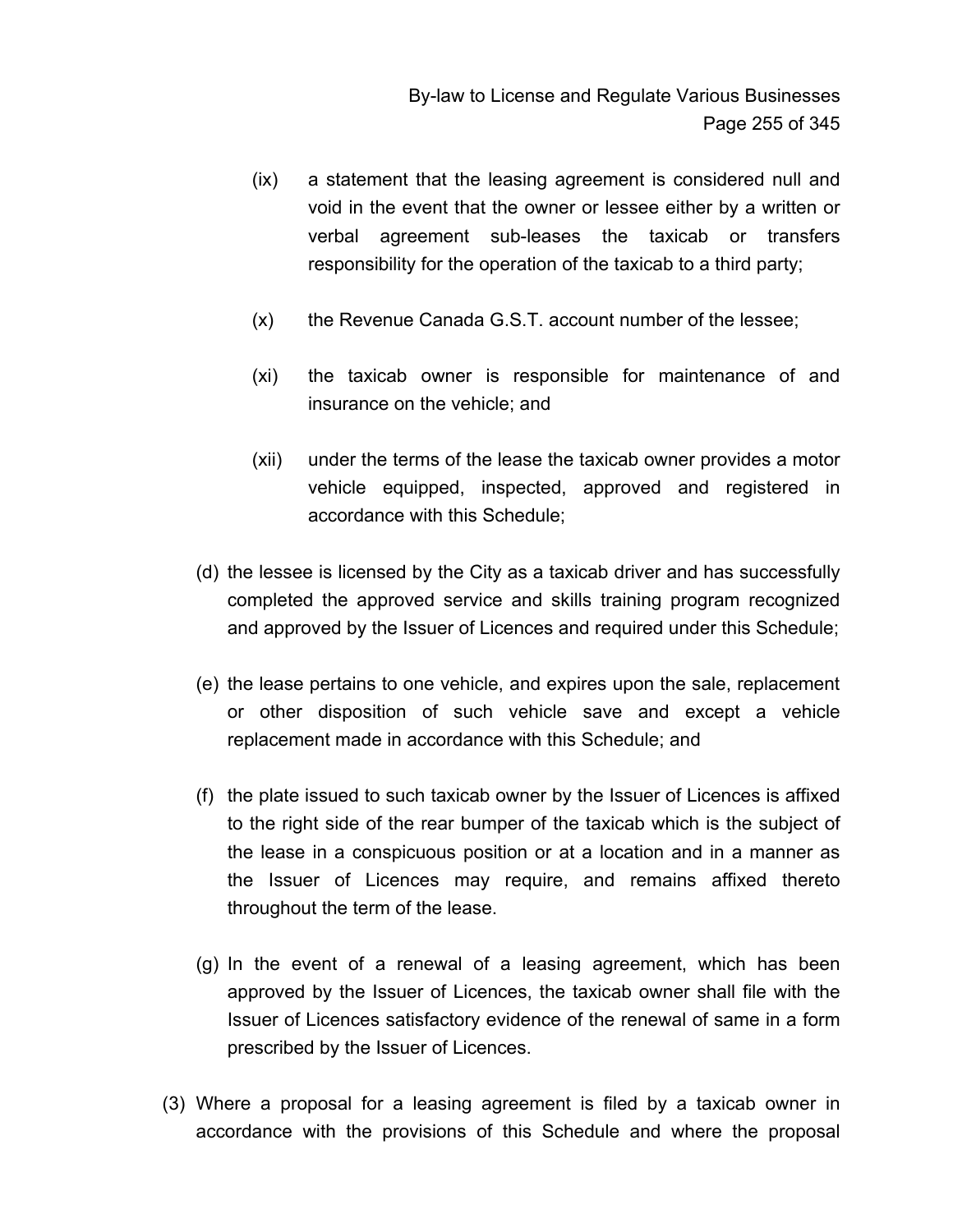meets all the requirements as provided for in this section, the Issuer of Licences may approve the proposed leasing agreement.

- (4) Where the Issuer of Licences denies or refuses to approve a proposed leasing agreement, written notice, in accordance with subsection 36(3) of this Schedule, shall be given to the taxicab owner by the Issuer of Licences.
- (5) Where the Issuer of Licences denies or refuses to approve a proposed leasing agreement, the taxicab owner may appeal the decision to the Licensing Committee for consideration within fourteen (14) days of the receipt or deemed receipt of written notice of the denial or refusal set out in subsection 49(4). The Licensing Committee shall cause an investigation to be conducted under subsection 13(e) of this Schedule and where an investigation reveals that the proposal should not be approved because the lessee or lessor is unlikely to or unable to comply with section 35 of this Schedule or where the proposal does not comply with subsection (2) of this section, the Licensing Committee may deny or refuse to approve the proposed leasing agreement or approve the proposal on specified terms and conditions.
- (6) Where a proposal to lease is not approved by the Licensing Committee, any administrative fees incurred shall not be refunded.
- (7) No lessee shall sub-lease or purport to sub-lease a taxicab vehicle to any person.
- (8) No taxicab owner shall, by a term in a lease or otherwise, acquiesce in or permit any lessee or other person to sub-lease or purport sub-lease his or her taxicab vehicle.
- (9) Any person licensed under this Schedule who enters into or purports to enter into any lease or purported lease of a taxicab, other than in accordance with this section, shall, in addition to any penalty to which he or she may be liable under this Schedule, be required to attend before the Issuer of Licences to show cause why his or her licence should not be suspended or revoked.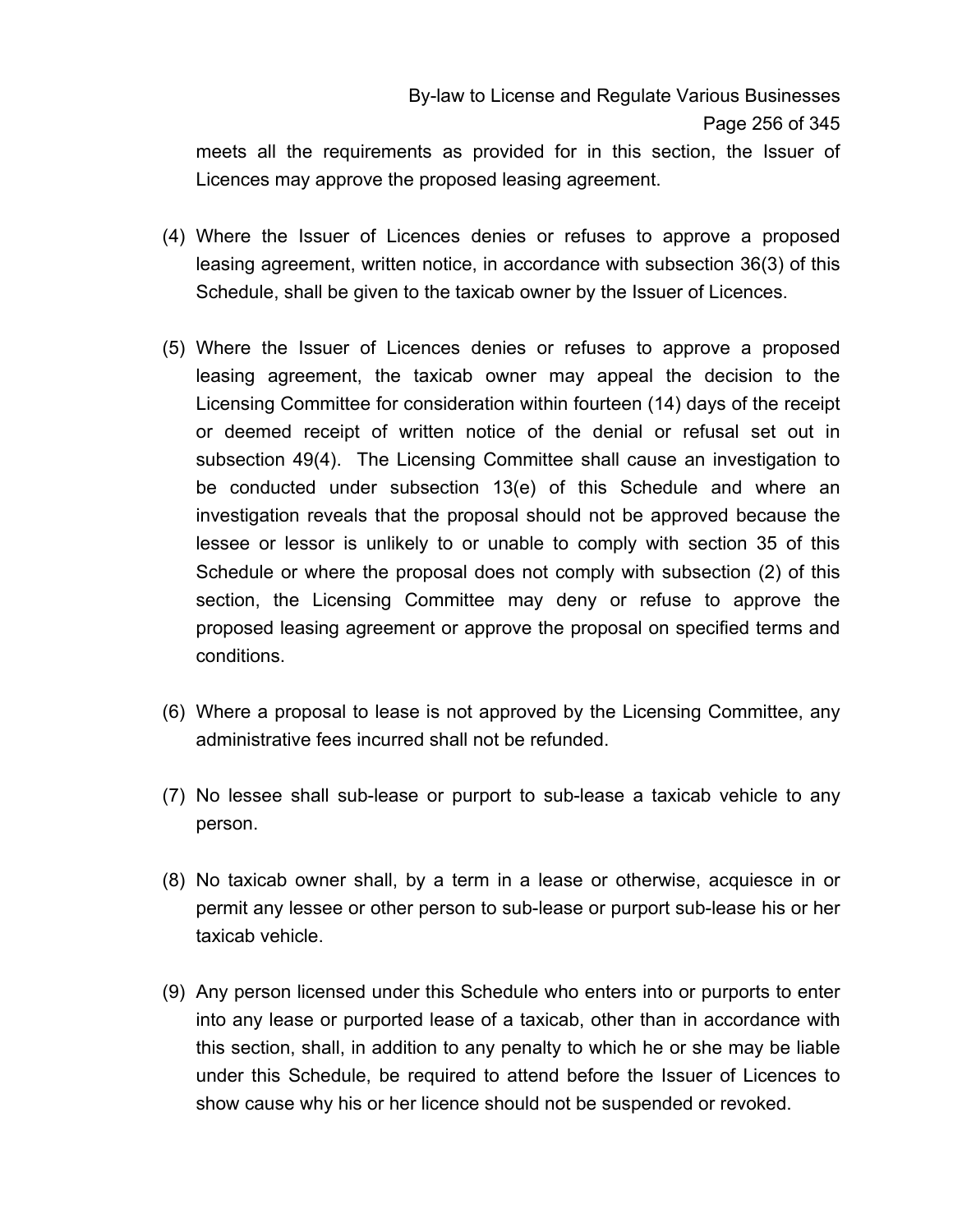(10)

- (a) Every owner shall notify the Issuer of Licences and the lessee in writing of the expiration or other sooner termination of any lease to which he or she is a party or of any change in custody and control over his or her taxicab, at least fifteen (15) days prior thereto; and provide proof of service upon the lessee by way of a sworn affidavit.
- (b) Every lessee shall notify the Issuer of Licences and the lessor in writing of the expiration or other sooner termination of any lease to which he or she is a party or of any change in custody and control over his or her taxicab, within fifteen (15) days prior thereto; and provide proof of service upon the owner by way of a sworn affidavit.
- (11) Every taxicab owner and lessor shall:
	- (a) ensure that every driver or lessee and every other person involved in the operation of his or her vehicle complies in full with the requirements of this Schedule;
	- (b) maintain knowledge at all times of the identity of any person having custody of or control over his or her taxicab; and
	- (c) provide full information to the Issuer of Licences or his or her designates, as to any of the facts or records required to be maintained or provided by him or her pursuant to this Schedule, forthwith upon a request travelling by the Issuer of Licences or his or her designate.
- (12) Every taxicab owner shall ensure that every lease filed with the Issuer of Licences sets out fully and accurately all of the facts and terms required by this Schedule and that such information is kept fully up-to-date and accurate.
- (13) No taxicab owner shall enter into or be a party to more than one lease at any one time with respect to any one of his or her taxicabs.
- (14) No person shall enter into or be a party to any agreement or transaction purporting to transfer, assign, lease or otherwise convey rights over a taxicab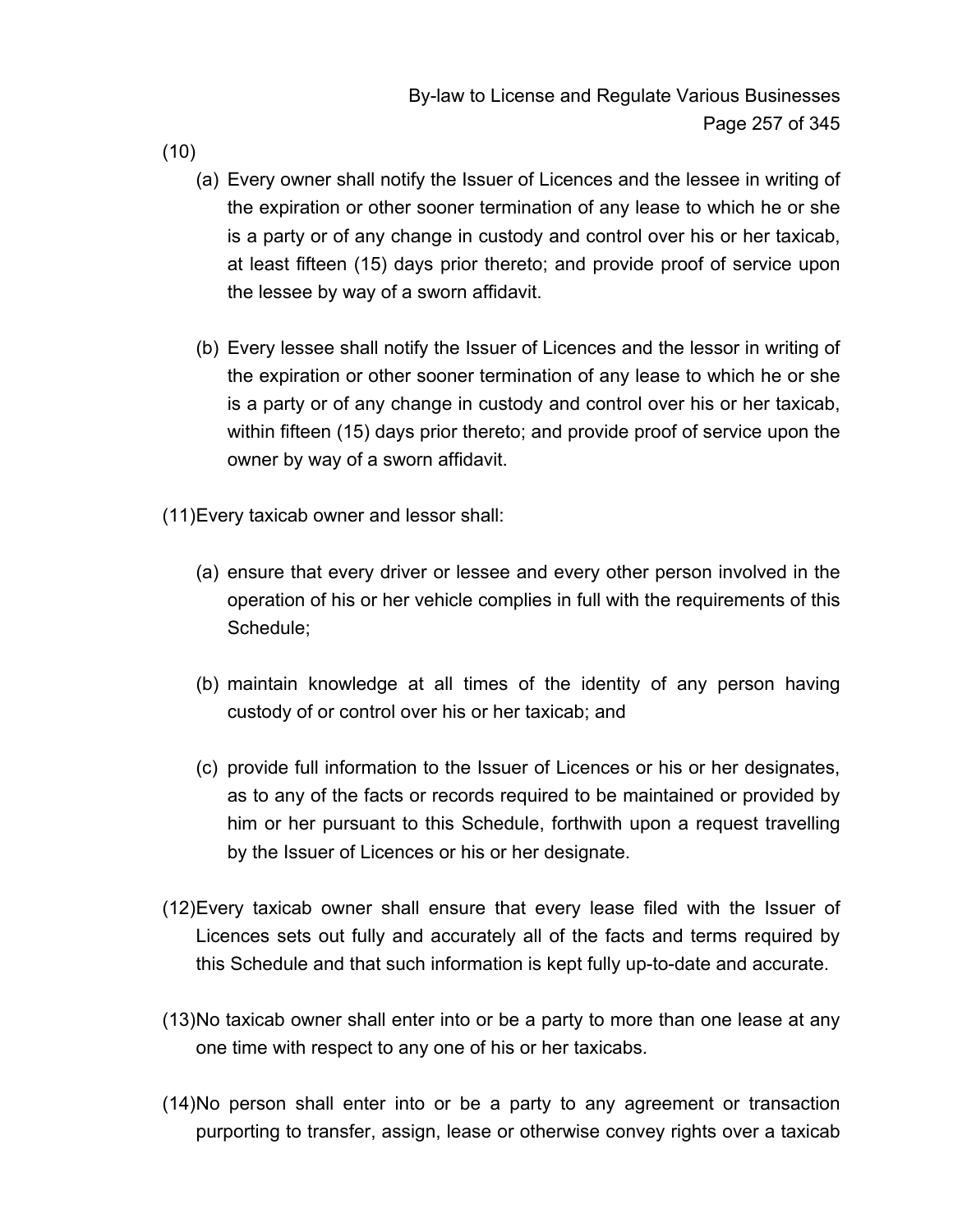# By-law to License and Regulate Various Businesses Page 258 of 345

licence or plate, or give or receive any consideration or remuneration travelling, except as part of a transaction permitted by this Schedule.

- (15) No lessor having an authorized lease agreement respecting a taxicab owner's licence and/or vehicle approved for use as a taxicab shall acquiesce in, allow or permit a lessee to fail to continuously operate the vehicle for which a taxicab owner's licence has been issued.
- (16) The Issuer of Licences shall have the authority to refuse to approve a lease agreement and/or rescind or withdraw approval of a lease agreement that does not meet or continue to meet the requirements of this Schedule or on such other grounds as are consistent with the grounds of refusal set out in section 35 of this Schedule.
- (17) The lessee shall affix the taxicab plate on the vehicle within forty-eight (48) hours of the approval of the lease agreement.
- (18) All lessees must have and maintain a current City of Hamilton taxicab driver's licence.
- (19) An administration fee shall be charged to a lessee of a taxicab for the late registration of a lease agreement with the Issuer of Licences in accordance with the Fees Schedule of By-Law 07-170.
- (20) A taxicab owner or lessee shall not undertake more than one lease agreement per owner's plate at any time in the City of Hamilton.
- (21) Effective five years from the date of enactment of this Schedule, a taxicab broker shall not act as an agent or party to any lease agreement.

## **CONTRACT AGREEMENTS**

50.(1) Subject to Section 156(2) of the Municipal Act, 2001, any owner or driver of a taxicab is exempt from the fare provisions of this Schedule while engaging in the conveyance of physically, emotionally, or mentally disabled persons,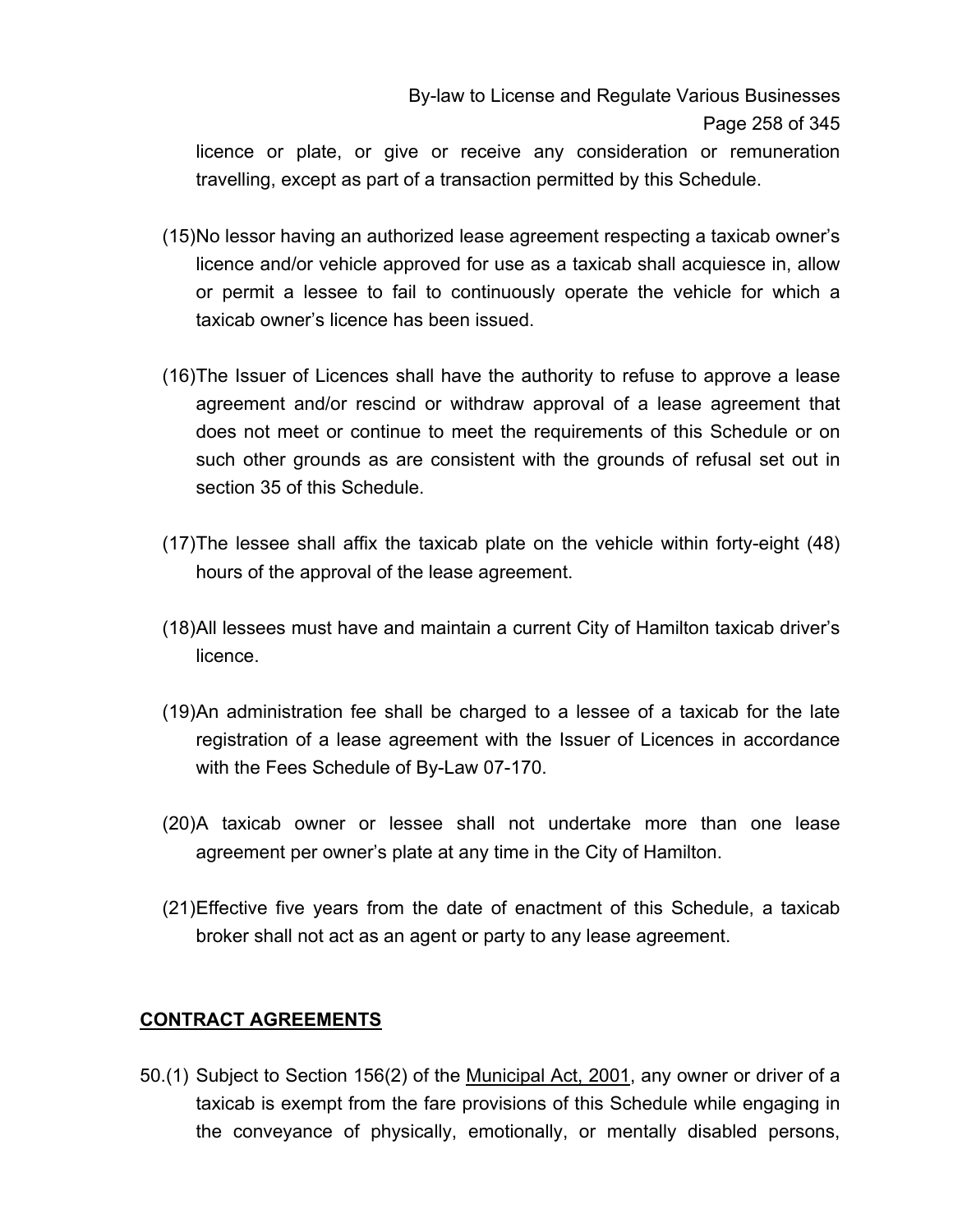provided:

- (a) the conveyance is made pursuant to a written contract;
- (b) the written contracts contain the following information:
	- (i) specifies the date and point of commencement and the point of destination of each conveyance;
	- (ii) specifies the charge for each conveyance;
	- (iii) specifies the frequency of the conveyance; and
	- (iv) specifies the nature of the handicap of the person(s) being conveyed.
- (c) the written contracts or copies thereof are filed with the Issuer of Licences upon request;
- (d) the conveyance is made from a point in the City to a point outside the City;
- (e) the taxicab providing the conveyance is licensed by the City or the municipality where the conveyance originates and/or ends.

## **MEDICAL CERTIFICATE**

51. The Issuer of Licences or an Officer may require a licensed driver, at any time, to provide the Issuer of Licences or such Officer with a certificate, prepared by a duly qualified medical practitioner, attesting to whether or not the licensee is physically fit and able to operate a taxicab, if the Issuer of Licences or such Officer considers it in the public interest, upon reasonable grounds.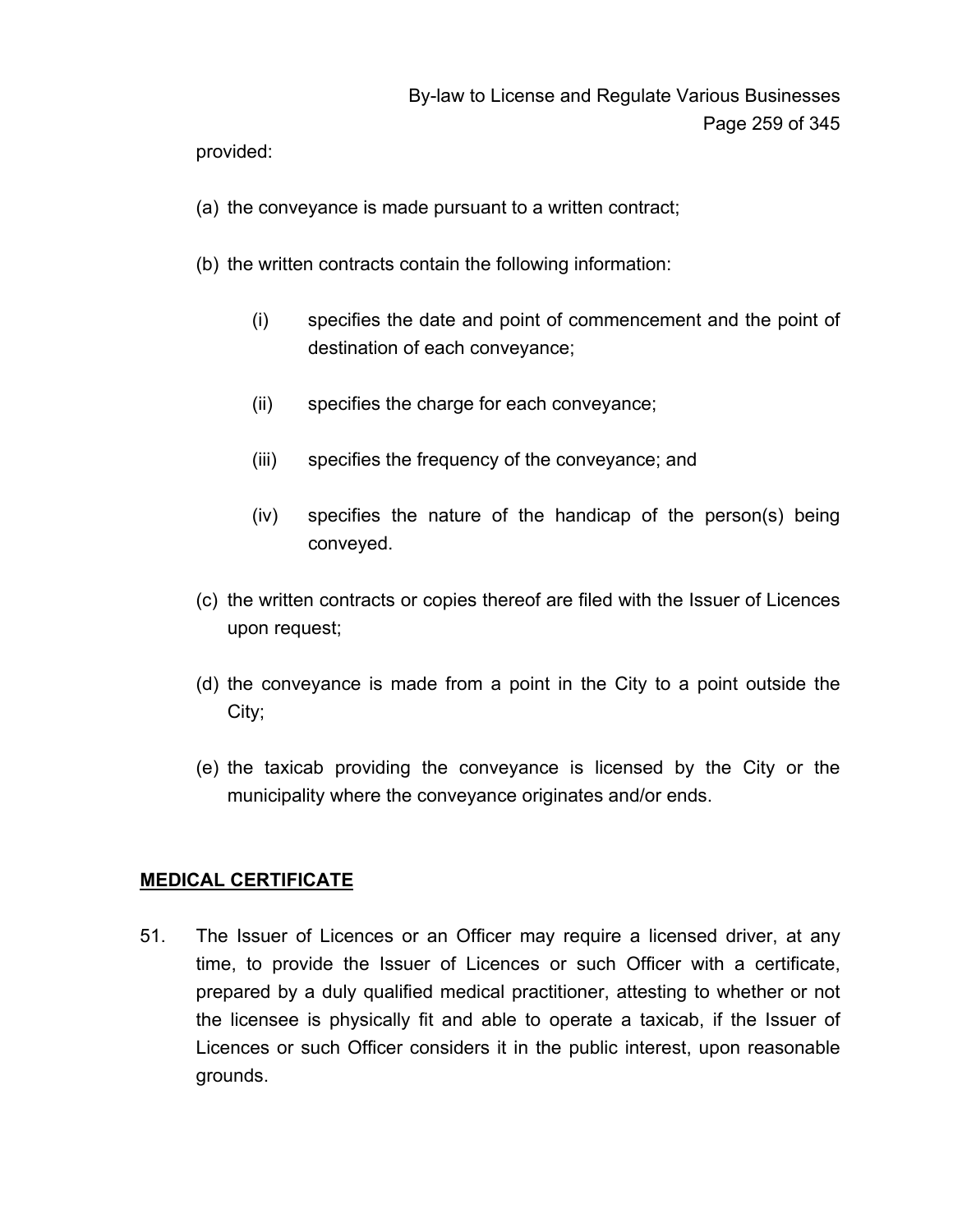#### **RE-PHOTOGRAPHING OF DRIVERS**

52. If at any time the driver's photograph(s) required on the application for a driver's licence issued under this Schedule does not have a reasonable likeness and/or clear image of the driver because of physical changes to the appearance of the driver, the passage of time, the poor quality of the photography or the deterioration of the photograph or photo identification card, the Issuer of Licences may require that the driver attend at the Issuer of Licences office of the City for another photograph of himself or herself.

#### **TAXICAB METER**

- 53.(1) Every owner of a taxicab shall have affixed to each taxicab, in respect of which such owner is licensed, a taxicab meter for registering distance travelled, waiting time and computing the fares to be paid, and each taxicab meter shall be:
	- (a) submitted by such person to the Issuer of Licences for testing, inspection and sealing in each year and at such other times as directed by the Issuer of Licences;
	- (b) illuminated between dusk and dawn;
	- (c) located in a position clearly visible to all passengers in the taxicab;
	- (d) adjusted in accordance with the rates prescribed by Appendix '1' (Taxicab Tariff/Fares) of this Schedule;
	- (e) used only when the seal thereon is intact;
	- (f) used for not longer than one year without re-testing and resealing; and
	- (g) kept in good and accurate working condition at all times.

## **TAXICAB METER ROAD TEST**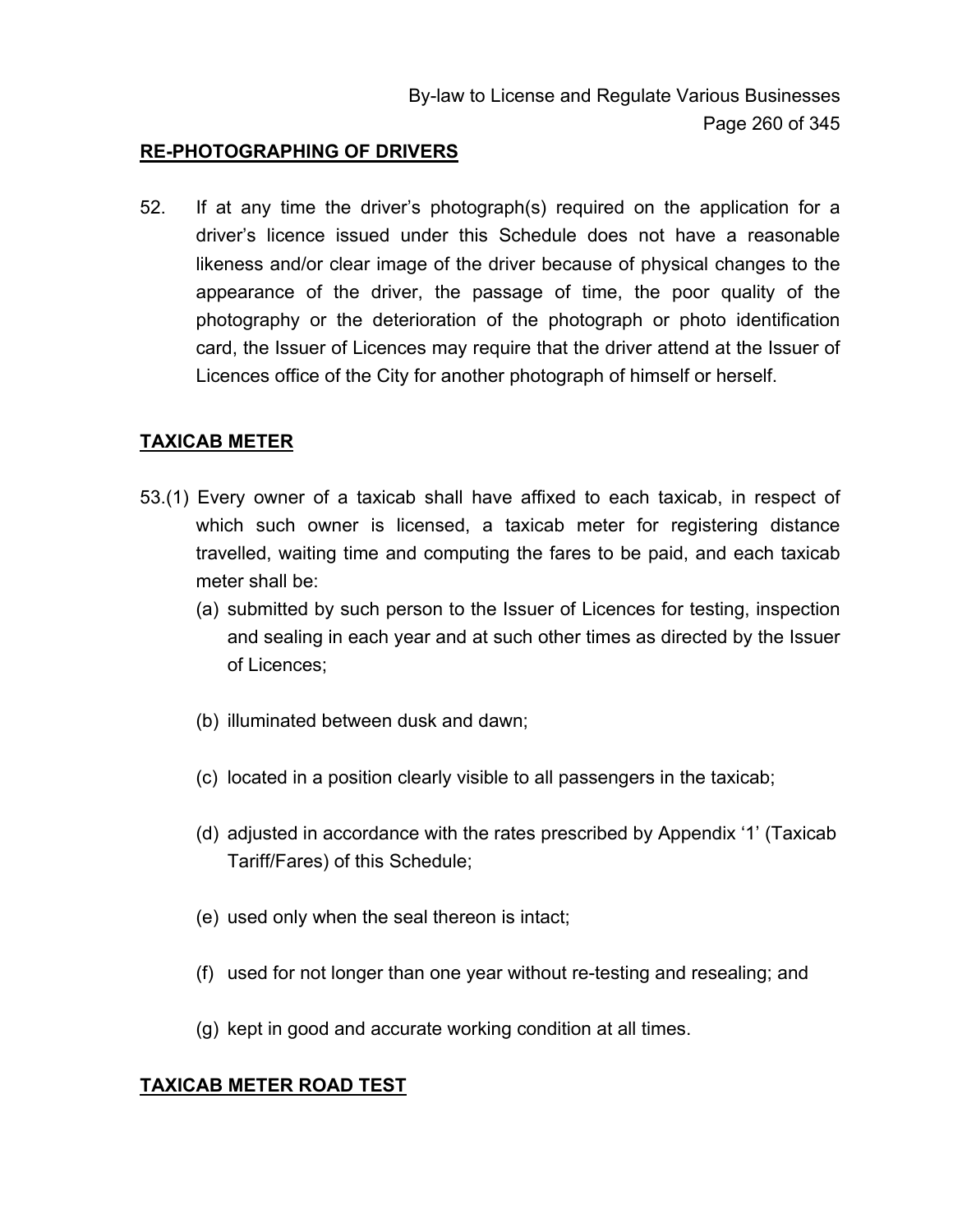By-law to License and Regulate Various Businesses Page 261 of 345

54. Where an Officer is not available to road test and approve the taxicab meter on a weekend or statutory holiday because the Officer's services have been requested outside of the regular business hours of the Issuer of Licences, the licensed taxicab owner or the licensed taxicab driver who has had the taxicab meter repaired or replaced, may operate the taxicab for a period of up to twenty-four (24) consecutive hours from the date and time of such repair or replacement, provided that licensed taxicab driver has in his or her possession a certificate or receipt for the repair or installation of the taxicab meter, signed by the person who made the repairs or installation and the receipt sets out the date, time and nature of the repairs or installation and has notified the Issuer of Licences immediately of the repair or replacement of the taxicab meter.

## **RIGHT OF INSPECTION OF VEHICLES**

- 55.(1) The Issuer of Licences or any Officer may, at any time, enter in and inspect the vehicle(s) of any licensee to insure that the provisions of this Schedule have been complied with.
	- (2) Upon an inspection under subsection (1), the Issuer of Licences or an Officer is entitled to request and have produced all relevant licences and permits and to have access to all invoices, vouchers, appointment books and trip sheets or like documents of the person being inspected, provided such documents are relevant for the purposes of the inspection and the person inspecting may remove any of the aforementioned documents for the purpose of examining and reproducing or photocopying, provided a receipt is given to the licensee and the documents are returned to the licensee within forty-eight (48) hours of any such removal.

## **VEHICLE INSPECTION**

56(1) Every taxicab owner licensed under this Schedule shall submit his or her vehicle to the Issuer of Licences for mandatory inspections for compliance with this Schedule, at the taxicab owner's expense, in accordance with sections 55, 56 and 57.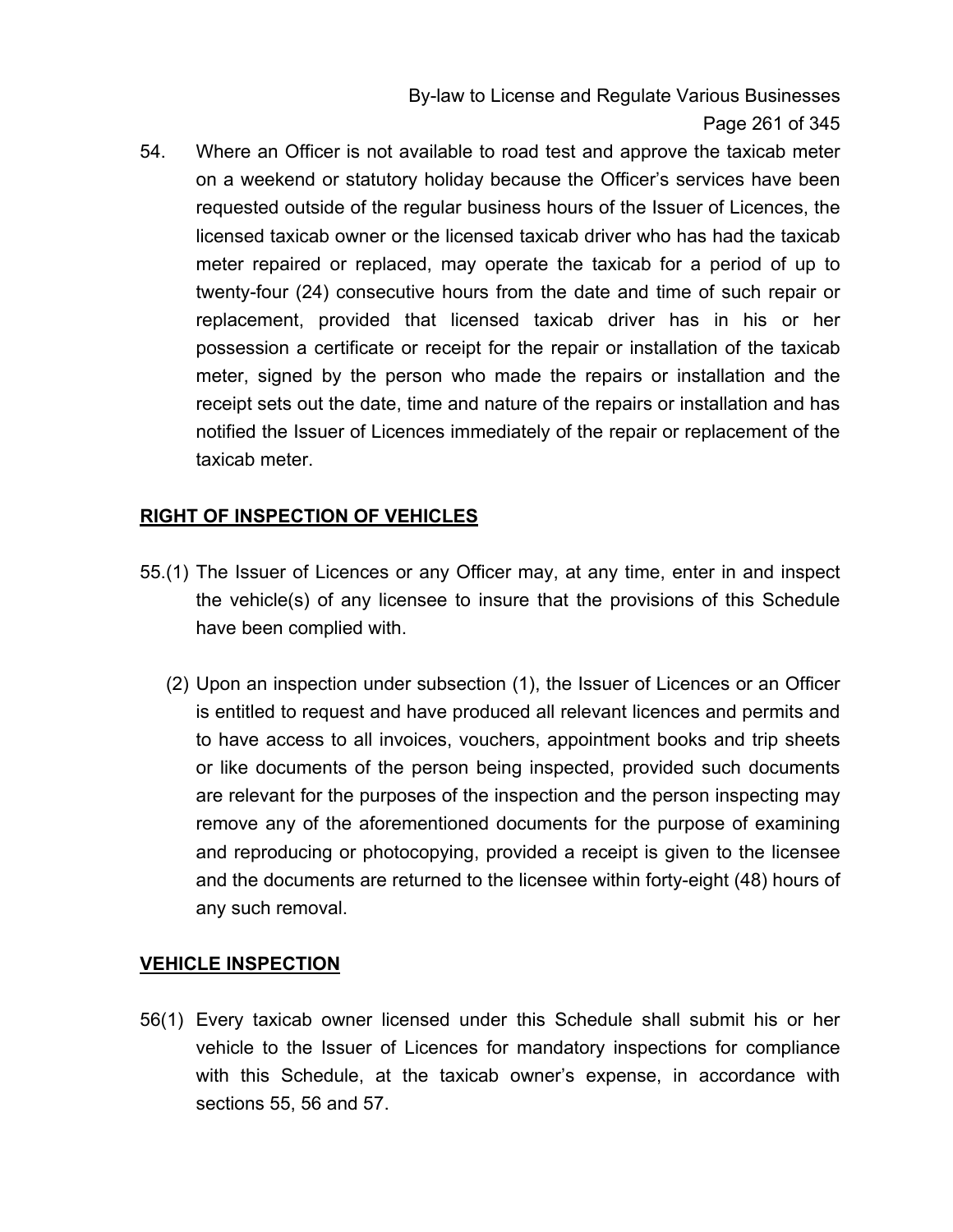- (2) Inspections shall be conducted by Officers and will include and not be limited to:
	- (a) taxicab meter accuracy road tests (where required);
	- (b) visual exterior and interior inspections of the taxicab vehicle;
	- (c) assessment of mechanical fitness and safety; and
	- (d) driver and owner record examinations of documents required to be maintained under this Schedule.
- (3) In addition to the inspections referred to under subsection (1) and (2) herein, each licensed owner shall provide at the time of renewal and at such other times as directed by the Issuer of Licences, at the taxicab owner's expense, either:
	- (a) an Ontario Ministry of Transportation Vehicle Inspection report, showing that the vehicle has been accepted within the past thirty-six (36) days, or;
	- (b) a Safety Standards Certificate issued under the Highway Traffic Act within thirty-six (36) days of the inspection date.
- (4) Notwithstanding section 57, where an Officer believes that a previously approved vehicle no longer meets the inspection and vehicle requirements of this Schedule, such Officer or the Issuer of Licences may at any time direct the licensed owner to submit his or her vehicle to an Officer or the Issuer of Licences for the purpose of conducting a re-inspection of the taxicab to ensure compliance with the provisions of this Schedule, at the taxicab owner's expense.
- (5) When the licensed owner meets the requirements of this section and the vehicle requirements in this Schedule, the vehicle shall be deemed to be approved for use as a taxicab.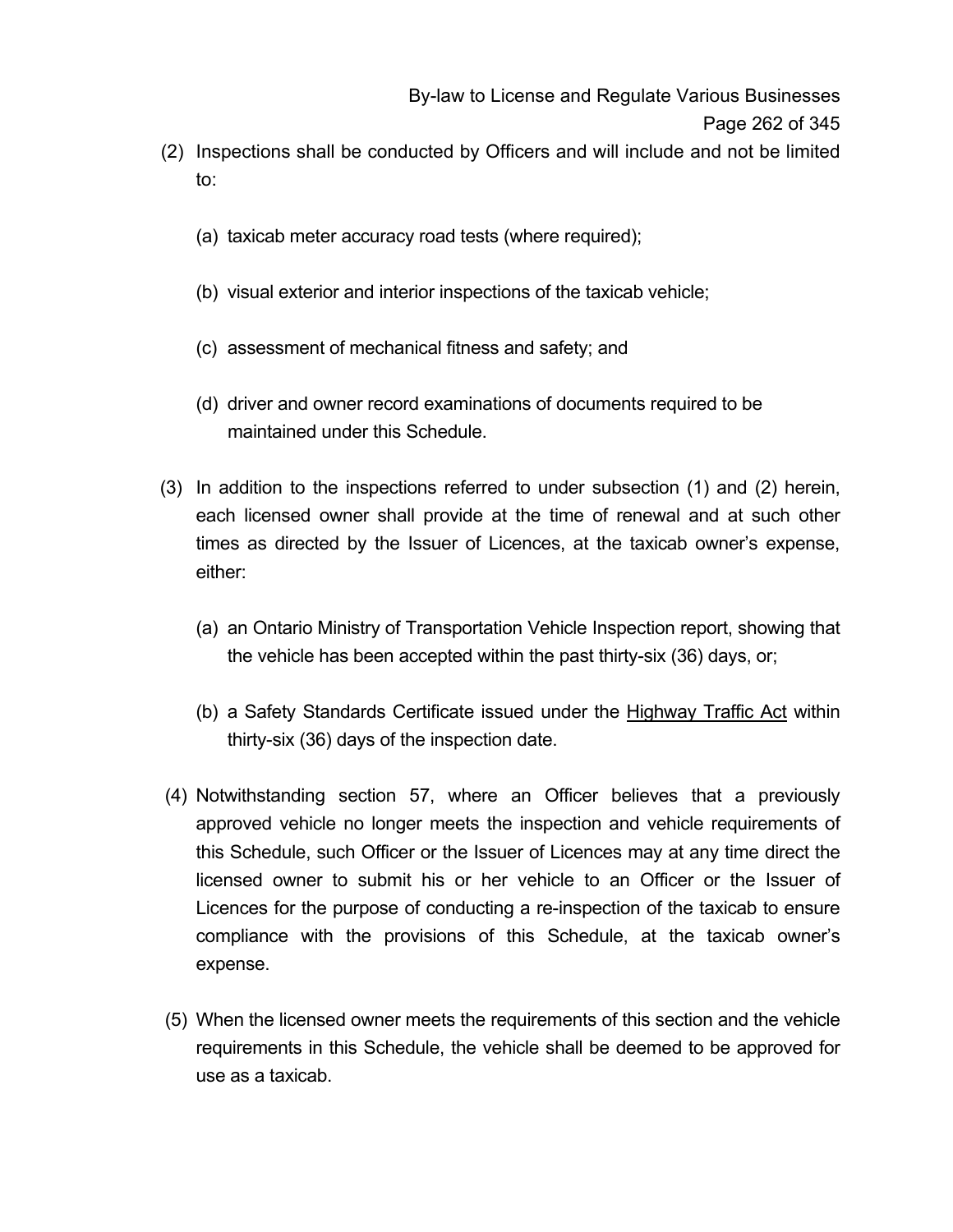#### **TAXICAB VEHICLE STANDARDS AND INSPECTIONS**

- 57(1) A taxicab vehicle shall not be more than six years old, excluding the manufactured year, at any time subject to the following age restrictions and exemptions:
	- (a) a licensed taxicab vehicle previously approved by the Issuer of Licences shall meet all of the vehicle requirements contained in this Schedule;
	- (b) DELETED REPEALED 2006;
	- (c) DELETED REPEALED 2006;
	- (d) notwithstanding the age restriction set out in subsection 57(1) any taxicab vehicle fuelled by an alternative fuel, as determined by the Issuer of Licences from time to time, shall be permitted one additional year of service to seven years of age, excluding the manufactured year.
	- (2) To operate as a licensed taxicab, the vehicle shall be subject to the following mechanical fitness and safety inspections to be licensed or to have a licence renewed, as follows:
		- (a) taxicab vehicles from one (1) to less than three (3) years of age, excluding the manufactured year, shall be required to undergo mechanical fitness and safety inspections by City of Hamilton inspectors and provide a safety standards certificate issued under the Highway Traffic Act one time per year or at such greater frequency as may be required by the Issuer of Licences;
		- (b) taxicab vehicles three years of age to a maximum of six years of age, excluding the manufactured year, shall be required to undergo mechanical fitness and safety inspections by City inspectors and provide safety standards certificates issued under the Highway Traffic Act two times per year or at such frequency as may be required by the Issuer of Licences.

#### **SPARE VEHICLES**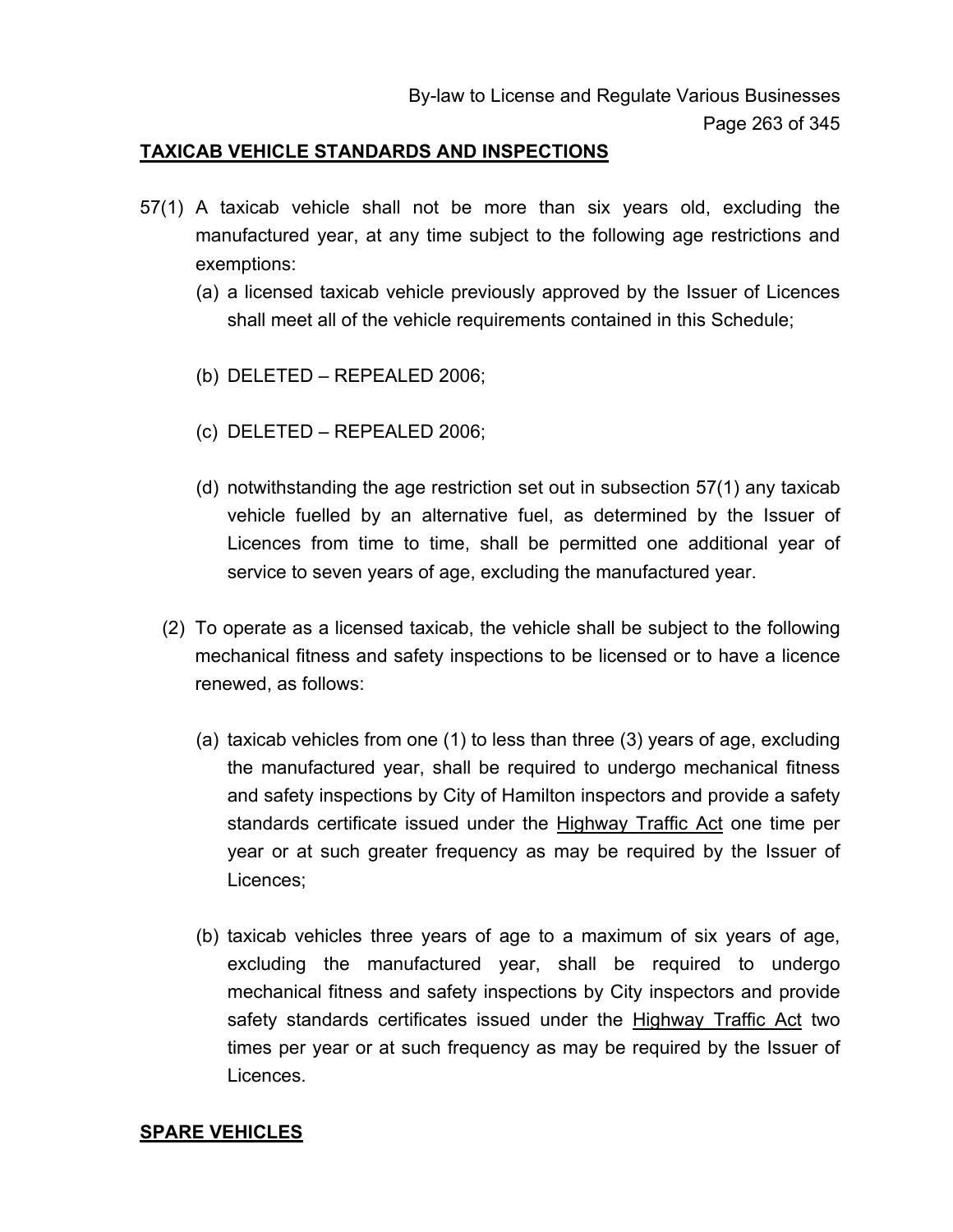- 58(1) The owner of one or more spare vehicles may, with approval of the Issuer of Licences, register a vehicle or vehicles with the Issuer of Licences for use as a spare vehicle.
	- (2) Every taxicab owner of a spare vehicle that is used to substitute for a taxicab in respect of which an owner's licence has been issued, shall comply with all of the requirements for a licensed taxicab vehicle under this Schedule.
	- (3) The use of a spare taxicab vehicle shall be limited to operate for no more than seven (7) consecutive days.
	- (4) The taxicab owner shall notify the Issuer of Licences prior to placing a spare vehicle in use and identify the licensed taxicab vehicle which the spare vehicle is replacing.
	- (5) The taxicab owner shall be limited to one (1) spare vehicle per five (5) licensed taxicab vehicles owned by such taxicab owner to a maximum of nine (9) spare vehicles.
	- (6) The owner of a spare taxicab vehicle(s) must submit such spare taxicab vehicle(s) to the Issuer of Licences for inspection and determination of compliance with the vehicle requirements of this Schedule prior to the taxicab owner's licence being approved for issuance or renewal and, at any time during the term of a licence, upon the request of the Issuer of Licences.
	- (7) Every driver of a spare vehicle that is used to substitute for a taxicab in respect of which an owner's licence has been issued, shall comply with the provisions of this Schedule applicable to a taxicab driver.
	- (8) A vehicle previously authorized as a taxicab by the Issuer of Licences, may be continued to be used as a spare vehicle only provided that it does not exceed seven years in age, excluding the manufactured year.

## **REPLACEMENT VEHICLE APPROVAL**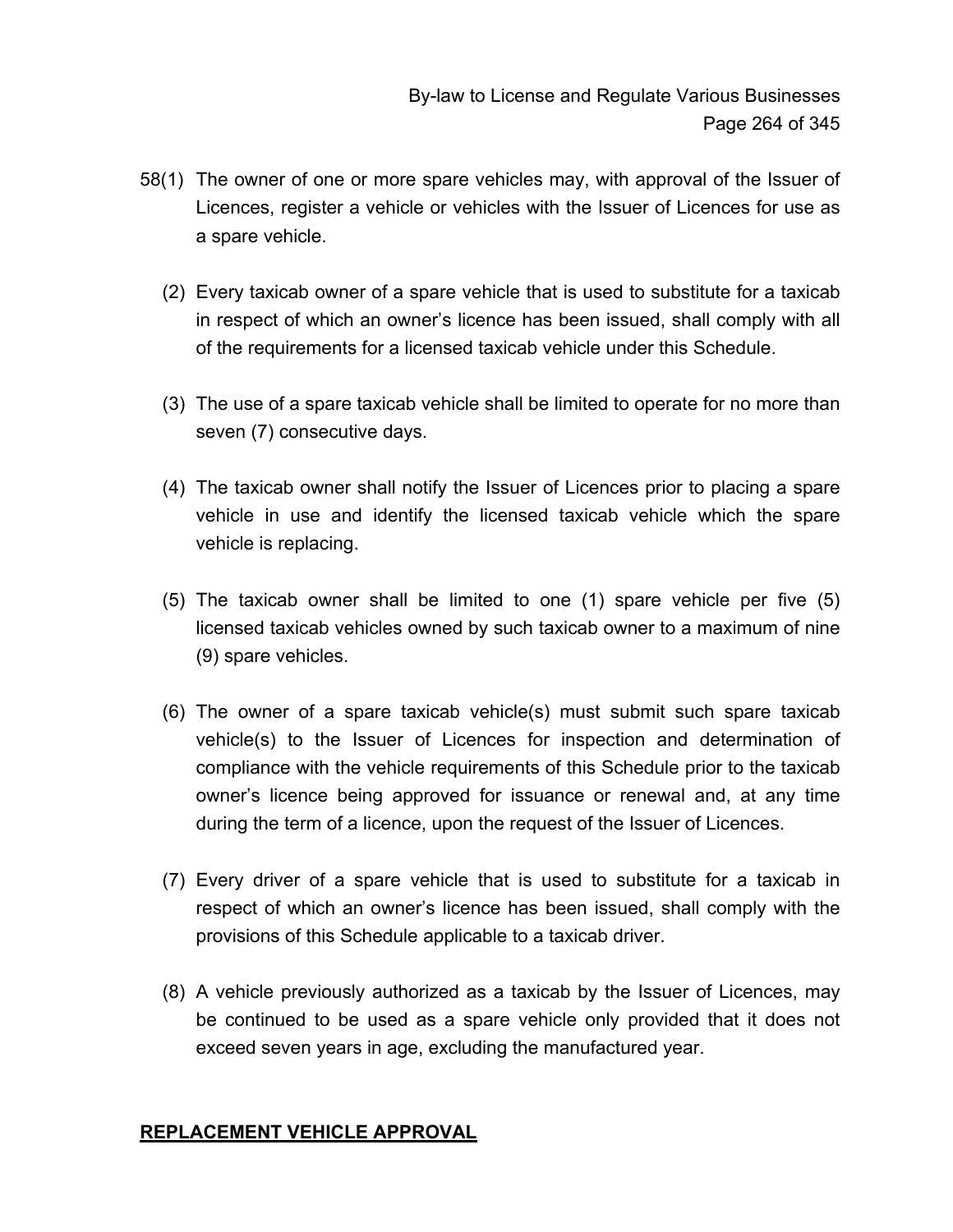59. Every taxicab owner who ceases to use his or her taxicab vehicle of which an owner's licence has been issued and acquires another vehicle to be used as a replacement for the licensed taxicab vehicle shall ensure that such replacement vehicle complies with all of the requirements for a licensed taxicab vehicle under this Schedule. No replacement vehicle shall be approved until the taxicab owner first complies with the taxicab disposal requirements in section 60 for the vehicle which is being replaced.

## **DISPOSAL OF TAXICAB**

- 60.(1) When the licensed owner disposes of or otherwise ceases to use as a taxicab a vehicle approved for use under section 56 of this Schedule, he or she shall immediately remove from such vehicle:
	- (a) the roof light,
	- (b) the taxicab meter,
	- (c) all identifying decals or markings,
	- (d) fender or side numbers and letters and
	- (e) all other items which make the vehicle appear to the public to be a taxicab.

## **TARIFFS**

61.(1) The rates for fares to be charged by the owners or drivers of taxicabs for the conveyance of passengers wholly within the City or to any point not more than 5 kilometres beyond its limits, shall be exactly as shown in Appendix "1" (Taxicab Tariff/Fares) attached hereto and forming part of this Schedule, and no higher or lower amount than that contained in the said tariff shall be charged or payable, whether such rates and charges are determined by distance or by time; provided that an owner and a customer may enter into a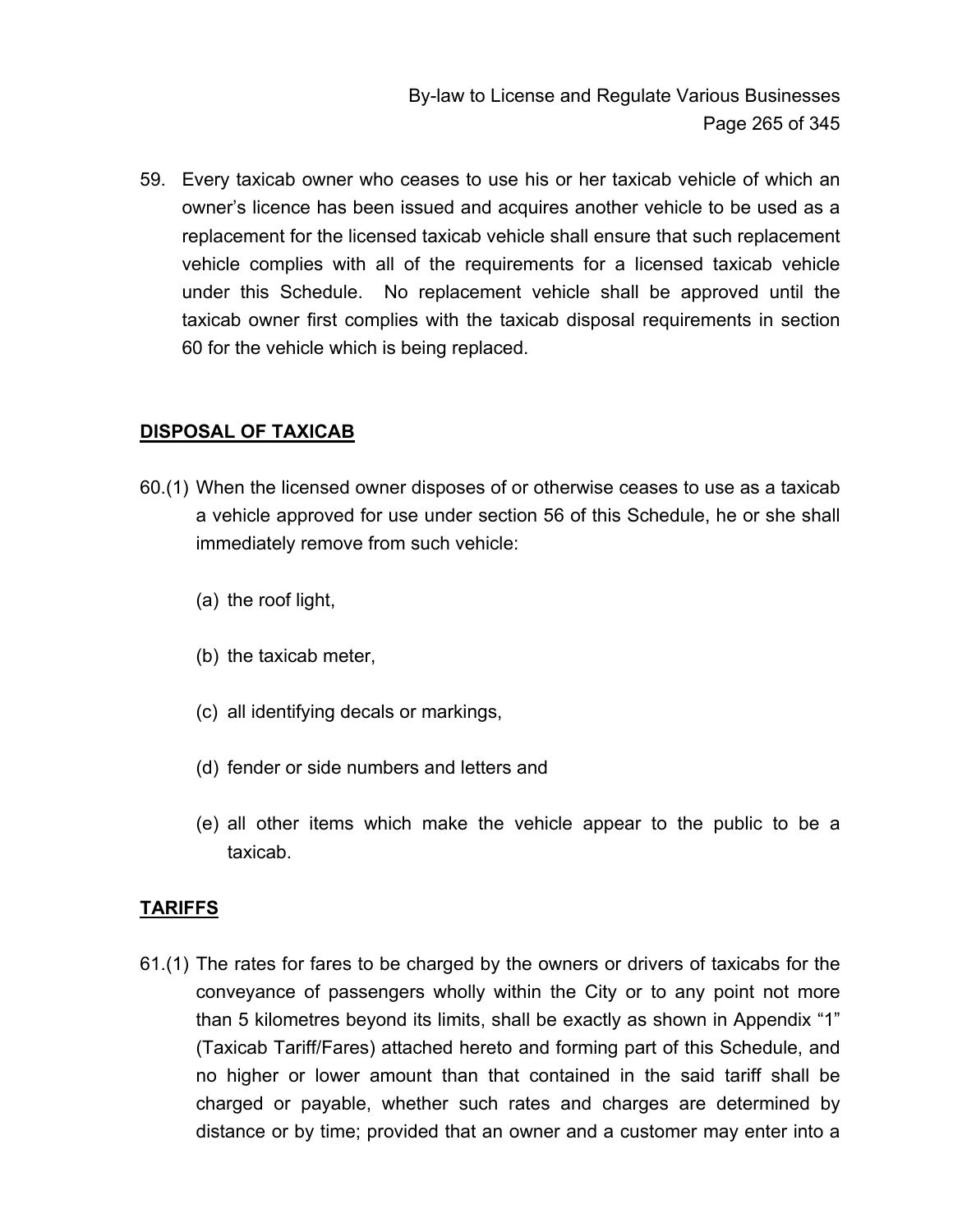# By-law to License and Regulate Various Businesses Page 266 of 345

written contract for services that extends for the period of a year or more on runs between fixed points at an agreed tariff, and that the terms of such contract shall be filed with the Issuer of Licences within ten (10) days from the effective date of the contract and be in accordance with the provisions of this Schedule with the exception of the tariffs set out in Appendix "1".

- (2) Nothing contained in this Schedule shall prevent the driver of a taxicab from making a charge to be negotiated with a passenger prior to the trip, for parcel handling, and such charge shall not be required to be recorded on the trip record, and shall not apply to luggage or baggage accompanying a passenger or passengers transported between any transportation terminal and the pick-up or destination point of the passenger or passengers.
- (3) At the conclusion of a trip, the driver of a taxicab shall call the passenger's attention to the amount of the fare registered on the meter and place the meter in a non-recording position.
- (4) No owner or driver of a taxicab shall be entitled to recover or receive any fare or charge from any person unless the current Tariff card is on display in the holder provided therefore.
- (5) Each taxicab driver shall ensure that when more than one passenger is being transported in a taxicab, and said passengers have different destinations, the taximeter is re-flagged after each destination. The individual or individuals shall then be responsible for the fee registered on the taximeter at the point of their particular destination.
- (6) When a passenger first enters a taxicab, the taximeter shall be immediately placed in operation and shall remain so placed throughout the trip or until such trip extends to a point 5 kilometres beyond the limits of the City. The shortest and quickest possible route shall be taken to the destination if within the said limit of 5 kilometres beyond the limits of the city, unless the passenger designates another route. If a trip extends beyond such 5 kilometres limit hereinbefore referred to, the driver and the passenger may agree before the start of the trip to a flat rate, but the taximeter must remain in a recording position at all times within such limit.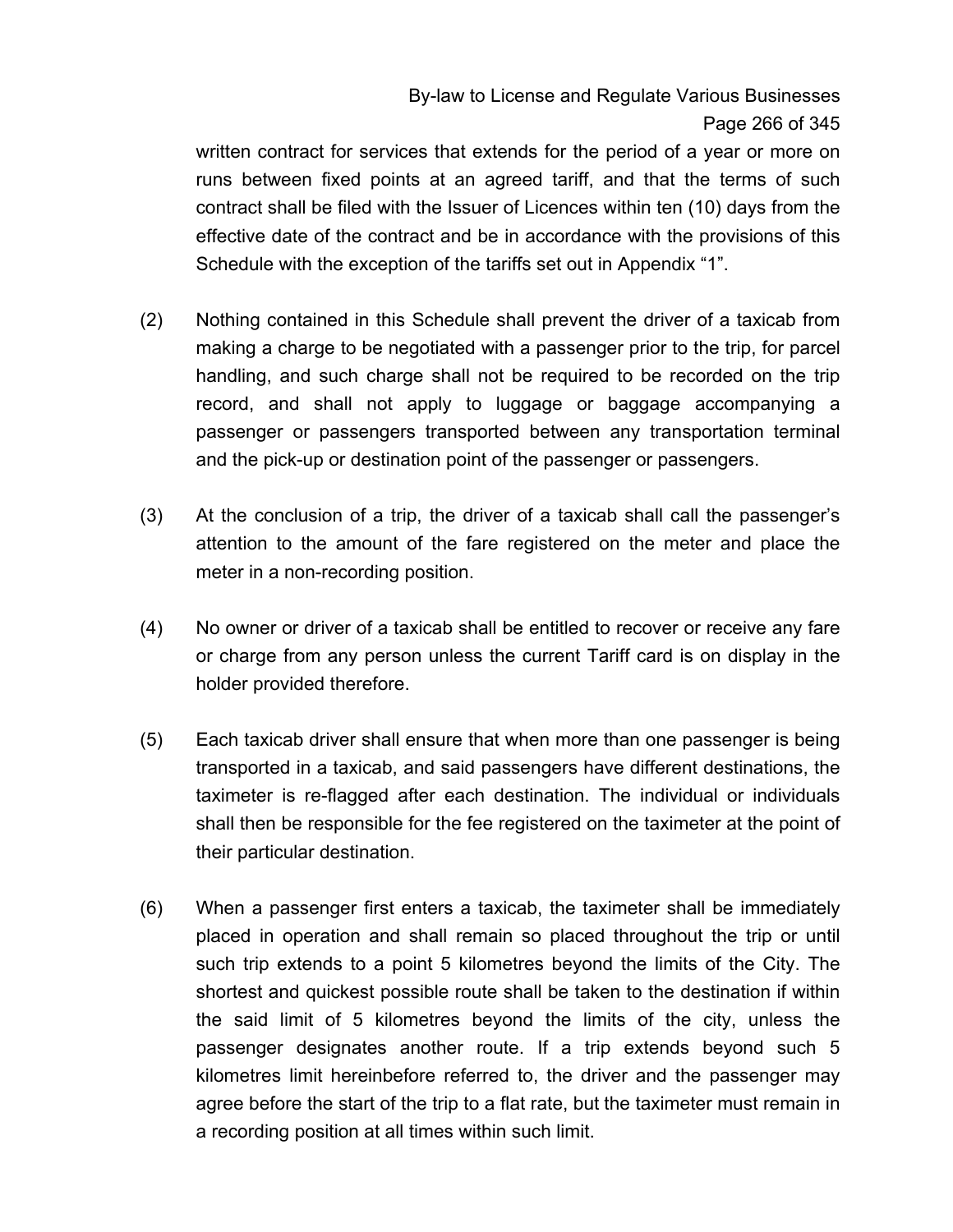By-law to License and Regulate Various Businesses Page 267 of 345

(7) The amount of the adjustment shall not exceed the percentage annual increment in the Taxi Cost Index (TCI) as set out in Appendix 6.

#### **DUTIES OF A TAXICAB DRIVER**

62.(1) No licensed taxicab driver shall fail to:

- (a) ensure that the Tariff card, Taxicab Passenger's Bill of Rights, Taxicab Driver's Bill of Rights and taxicab driver's photo identification is in place and maintained in place in the holder required to be provided in the taxicab pursuant to this Schedule which such driver is operating;
- (b) when operating a taxicab, be neat and clean in personal appearance and personal hygiene;
- (c) when operating a taxicab, be civil and behave courteously;
- (d) turn off any radio, tape player or any other sound producing mechanical device in his or her taxicab and turn down the volume on any two-way radio or cell phone in his or her possession or control, used for receiving or confirming calls for his or her taxicab services, upon being requested to do so by any passenger, and having done so, shall leave such devices in the off or turned down position, as the case may be, until termination of the trip with that passenger;
- (e) maintain the interior and exterior of the taxicab within his or her control in a clean and tidy condition;
- (f) keep in his or her taxicab a current street guide or map of the City and surrounding area;
- (g) when operating a taxicab, punctually keep all his or her appointments and engagements, and no licensed taxicab driver shall make any appointment if a previous engagement would prevent such driver from fulfilling it;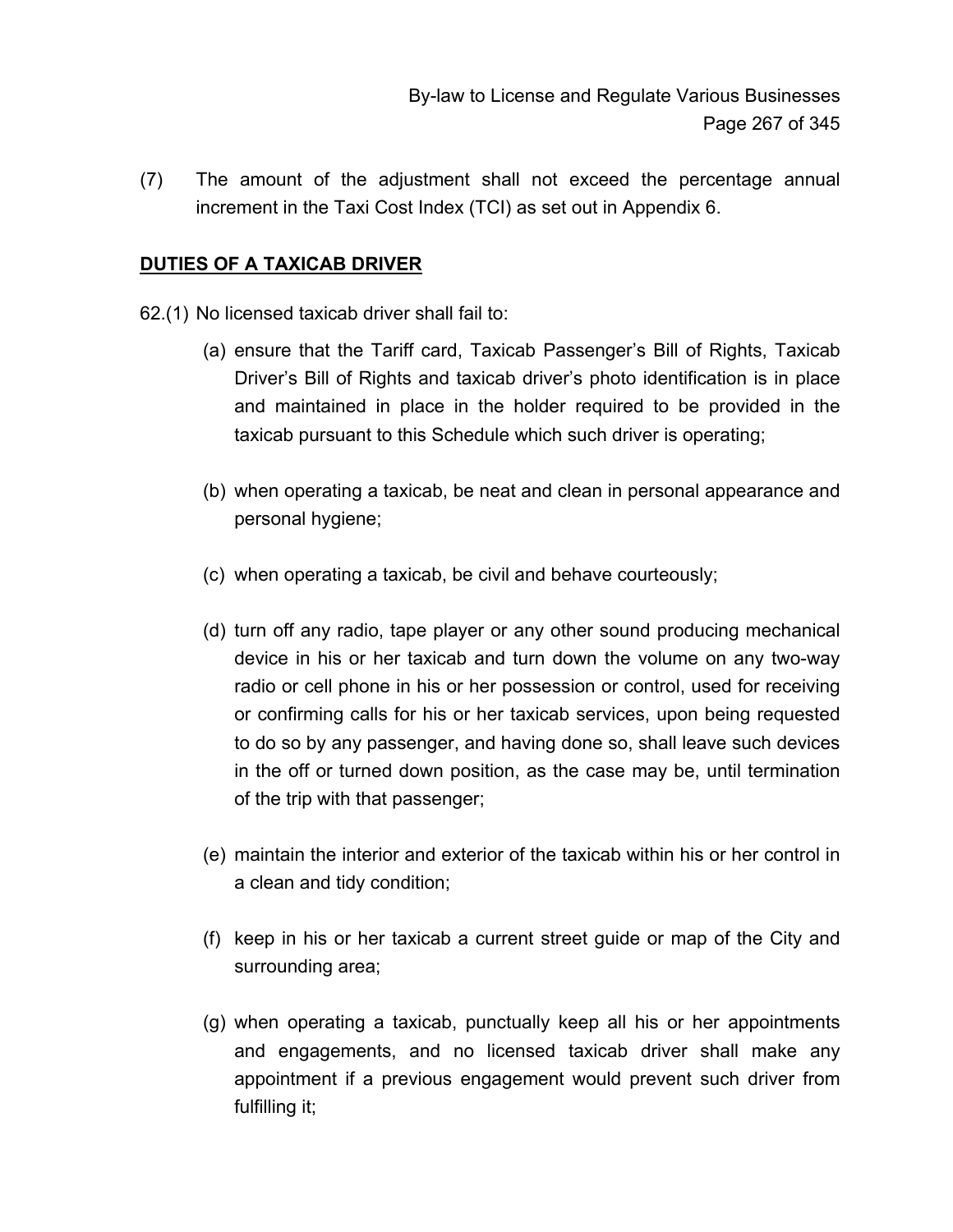By-law to License and Regulate Various Businesses Page 268 of 345

- (h) except when the driver has a previous order or engagement when operating a taxicab, serve the first person who may lawfully require the service of his or her taxicab at any place within the City and at any time during his or her work shift, whether day or night, except when the person:
	- (i) is unruly or disorderly;
	- (ii) refuses to give his or her destination;
	- (iii) is in possession of an animal other than a seeing-eye dog;
	- (iv) is eating or drinking any food or beverage and refuses to dispose of same prior to entry into the taxicab vehicle;
	- (v) has not paid a previous fare or cancellation fee;
	- (vi) is, in the reasonable belief of the driver, unable or unwilling to pay the fare and has been unable or unwilling to satisfy the driver that he or she has the funds to pay the fare;
	- (vii) is a grossly unclean person;
	- (viii) in the reasonable belief of the taxicab driver, poses a threat to his or her personal safety; or
	- (ix) is smoking and refuses to extinguish the cigarette, cigar or pipe or other smoking product and/or instrument prior to entry into the taxicab vehicle
- (i) when operating a taxicab, upon the request of any passenger or whenever there is a dispute over the fare, provide a complete receipt for the fare or charge made and paid, indicating thereon:
	- (i) the place of pick up and discharge of such passenger;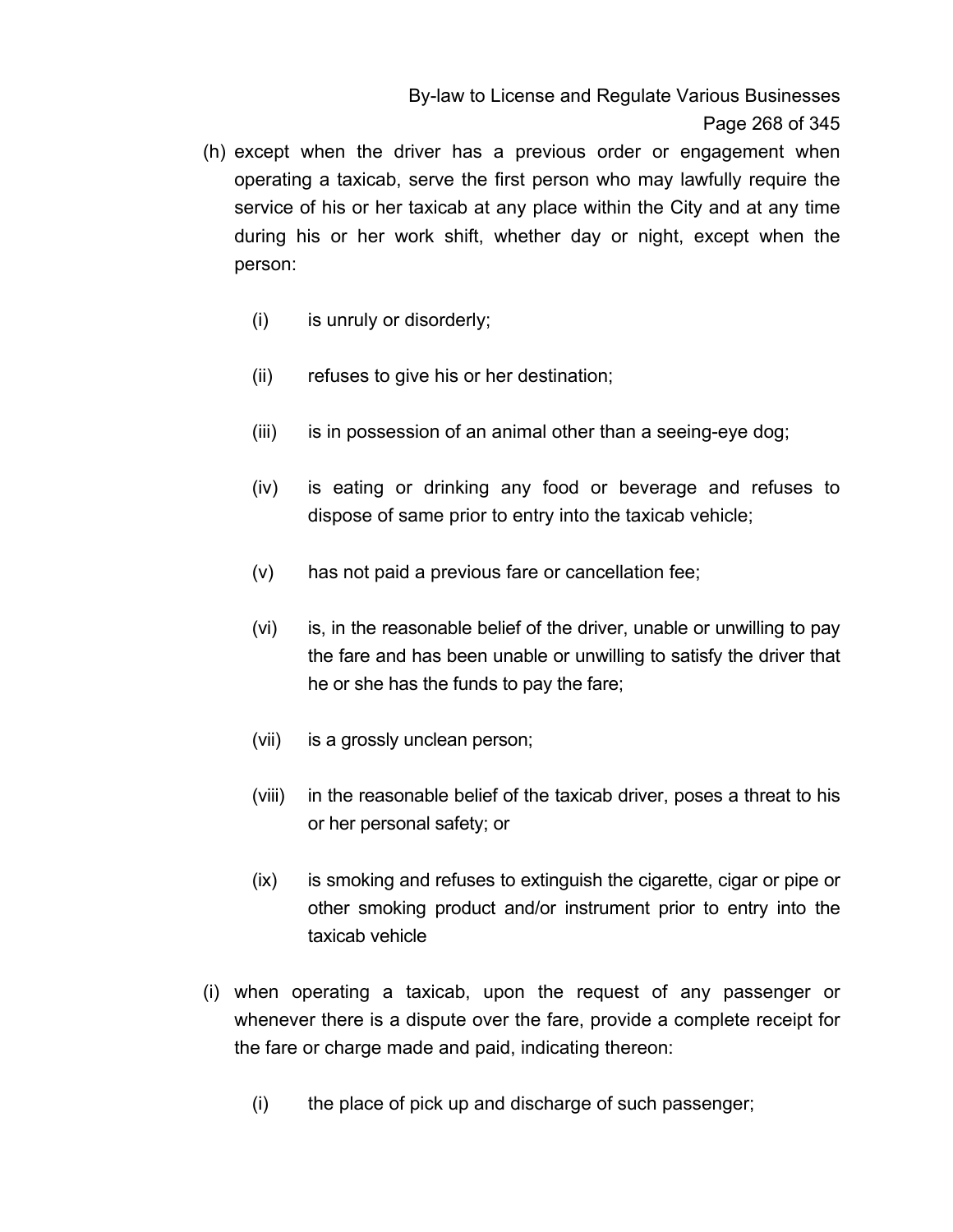- (ii) the taxicab driver's name;
- (iii) the number of his or her taxicab driver licence;
- (iv) the identifying number on the taxicab vehicle;
- (v) the number of the taxicab owner's licence for the vehicle;
- (vi) the Provincial Motor Vehicle Permit Number for the taxicab; and
- (vii) that it is a "Taxicab" receipt;
- (j) when operating a taxicab, take due care of all property delivered or entrusted to him or her and accepted by him or her for conveyance or safekeeping, and immediately upon termination of any hiring or engagement, search the interior of his or her vehicle for any property lost or left therein and forthwith deliver to the person owning the same all money or property left in his or her taxicab; or if the owner of the money or property cannot be at once found, deliver all of the said money and property to the nearest City of Hamilton Police and report all information pertaining thereto in his or her knowledge, possession and belief;
- (k) at the conclusion of a trip, call the passenger's attention to the amount of the fare registered on the meter and place the meter in a non-recording position;
- (l) ensure that when more than one passenger is being transported in a taxicab, and said passengers have different destinations, the taximeter is re-flagged after each destination. The individual or individuals shall then be responsible for the fee registered on the taximeter at the point of their particular destination;
- (m) take the shortest in distance and most practical route to the destination provided by the passenger, unless the passenger directs the taxicab driver to take another route;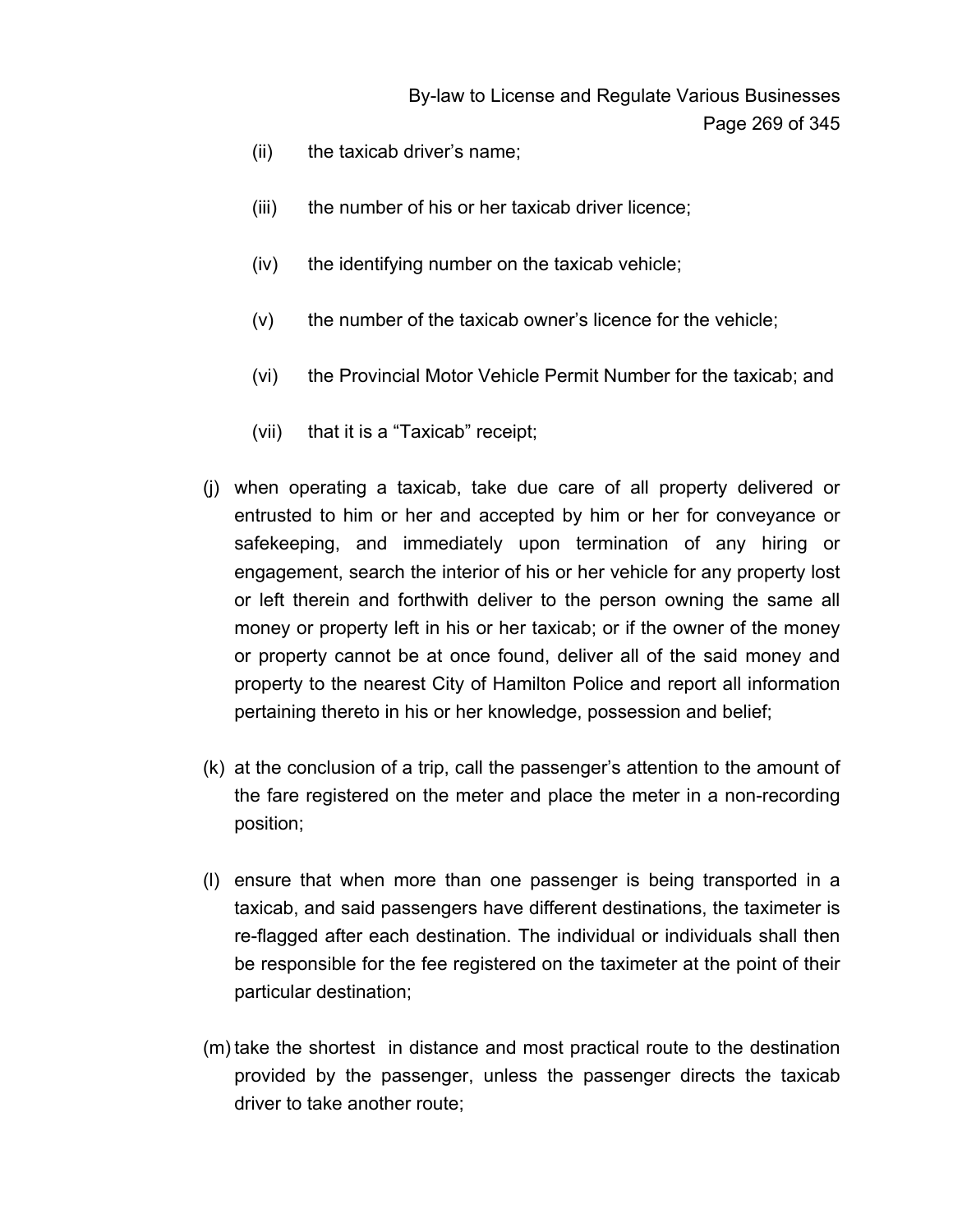By-law to License and Regulate Various Businesses Page 270 of 345

- (n) while operating a taxicab, keep and maintain at all times in such taxicab sufficient bills and coins such that change may be provided to passengers of such taxicab;
- (o) be permitted to engage the taxicab meter before the passenger enters the vehicle, only after the taxicab driver has notified the passenger of his or her arrival and has waited at least five (5) minutes after the taxicab driver has notified the passenger of his or her arrival;
- (p) engage the taxicab meter at the commencement of the trip and keep it engaged throughout the trip, unless otherwise exempted under this Schedule;
- (q) when operating a taxicab, keep a daily trip sheet, in the form attached to Appendix "2", or as approved by the Issuer of Licences, containing the following information:
	- (i) the name, address and taxicab driver's licence number of the driver;
	- (ii) the date;
	- (iii) the number and date of issue of the taxicab owner's licence issued pursuant to the provisions of this Schedule;
	- (iv) the location, date and time of the beginning and end of every trip made trip and the number of passengers carried;
	- (v) the amount of the fare collected for each trip; and
	- (vi) the meter readings at the start and finish of each working period;
- (r) provide the owner of the vehicle with a copy of the trip sheets daily;
- (s) retain a copy of the daily trip sheet for a least twelve (12) months and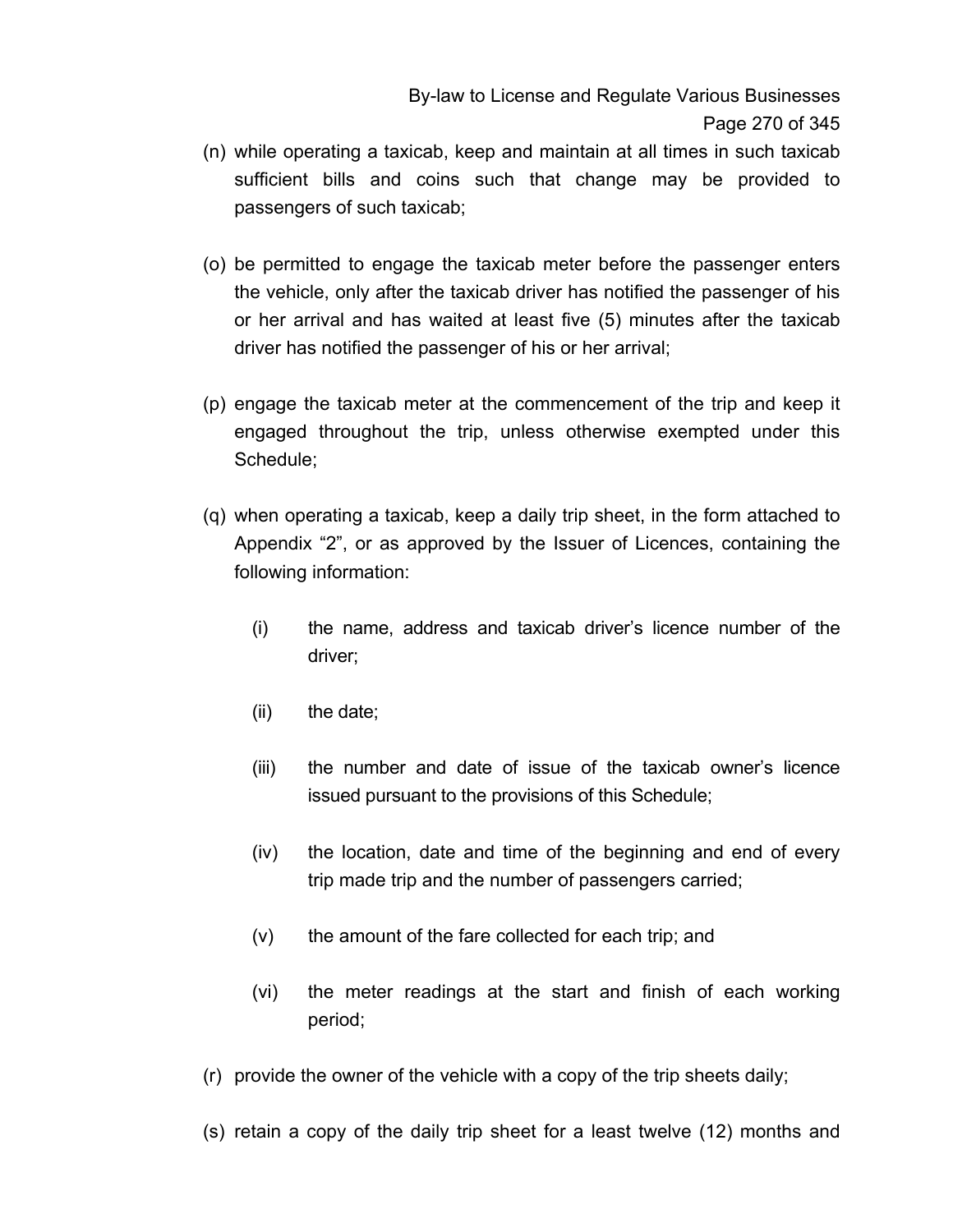By-law to License and Regulate Various Businesses Page 271 of 345

make them available for inspection at the request of the Issuer of Licences;

- (t) make his or her trip record and all information as to passengers carried available to any Officer and to the Issuer of Licences when requested to do so;
- (u) notify the Issuer of Licences in writing within six (6) days of a change of address and produce his or her licence for that change of address to be entered;
- (v) each day, before commencing the operation of a taxicab, examine the vehicle for mechanical defects, interior or exterior damage, and a jack and usable spare tire and wheel and shall report forthwith any defects found to the owner of the vehicle;
- (w) each day, upon completion of the operation of a taxicab, return the vehicle to his or her employer and report all defects and all accidents to the owner;
- (x) report forthwith to his or her employer and the Issuer of Licences any accident in which he or she was involved while operating his or her employer's cab;
- (y) at the expiration of his or her work period return the cab to his or her employer and shall not at any time abandon the cab or permit any other person to drive same;
- (z) when operating a taxicab, carry at all times and produce on request of an Officer, the driver's licence issued under this Schedule and his or her Ontario driver's licence;
- (A) when operating a taxicab, carry and display a current Tariff card at all times and produce same on request of an Officer or a passenger;
- (B) when a dispute arises with a passenger about the fare, refer the dispute to Issuer of Licences;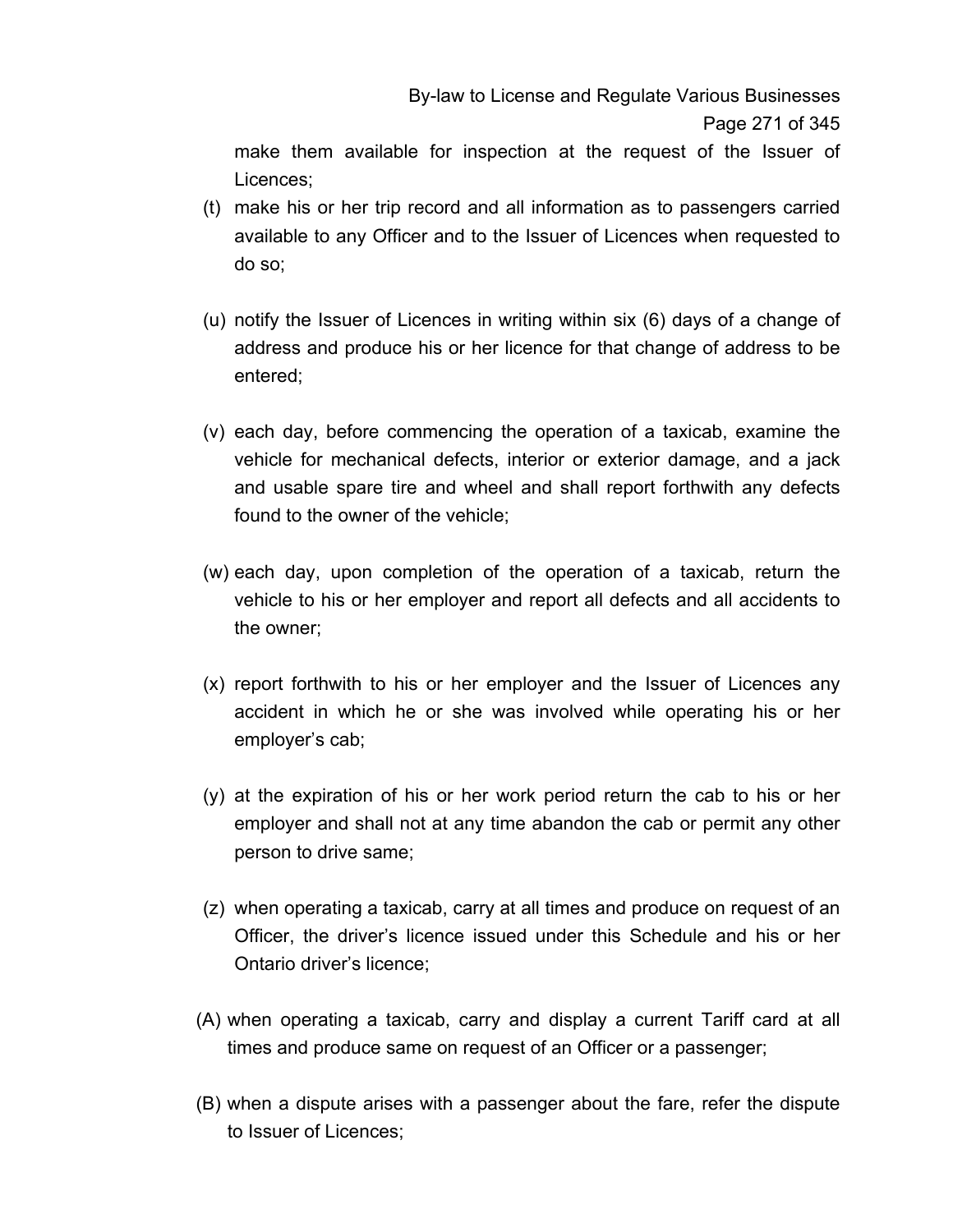(C) when operating a taxicab:

- (i) only enter a taxicab stand by taking his or her position at the end of any line formed by the taxicabs already at the stand;
- (ii) while waiting at a taxicab stand or at any other public place:
	- $\triangleright$  not obstruct or interfere in any way with the normal use of the taxicab or public place, or interfere with the surrounding traffic patterns;
	- $\triangleright$  be sufficiently close to his or her taxicab to have it under observation at all times;
	- $\triangleright$  not wash the taxicab; and
	- $\triangleright$  not make repairs to his or her taxicab, unless the repairs are immediately necessary.
- (iii) subject to the Taxicab Passengers' Bill of Rights, not pick up any passenger within sixty (60) meters of a taxicab stand when there is one or more taxicabs at the stand:
	- $\triangleright$  unless an arrangement has been previously made with the passenger to pick him or her up at that location; or,
	- $\triangleright$  unless the passenger exhibits a preference for that taxicab, and the chosen taxicab driver notifies the driver of the first taxicab on the taxicab stand;
- (D) provide the medical certificate, as required by the Issuer of Licences, pursuant to section 51 of this Schedule; and
- (E) in addition to complying with all other requirements of this Schedule with respect to taxicab drivers, every licensed accessible taxicab driver shall: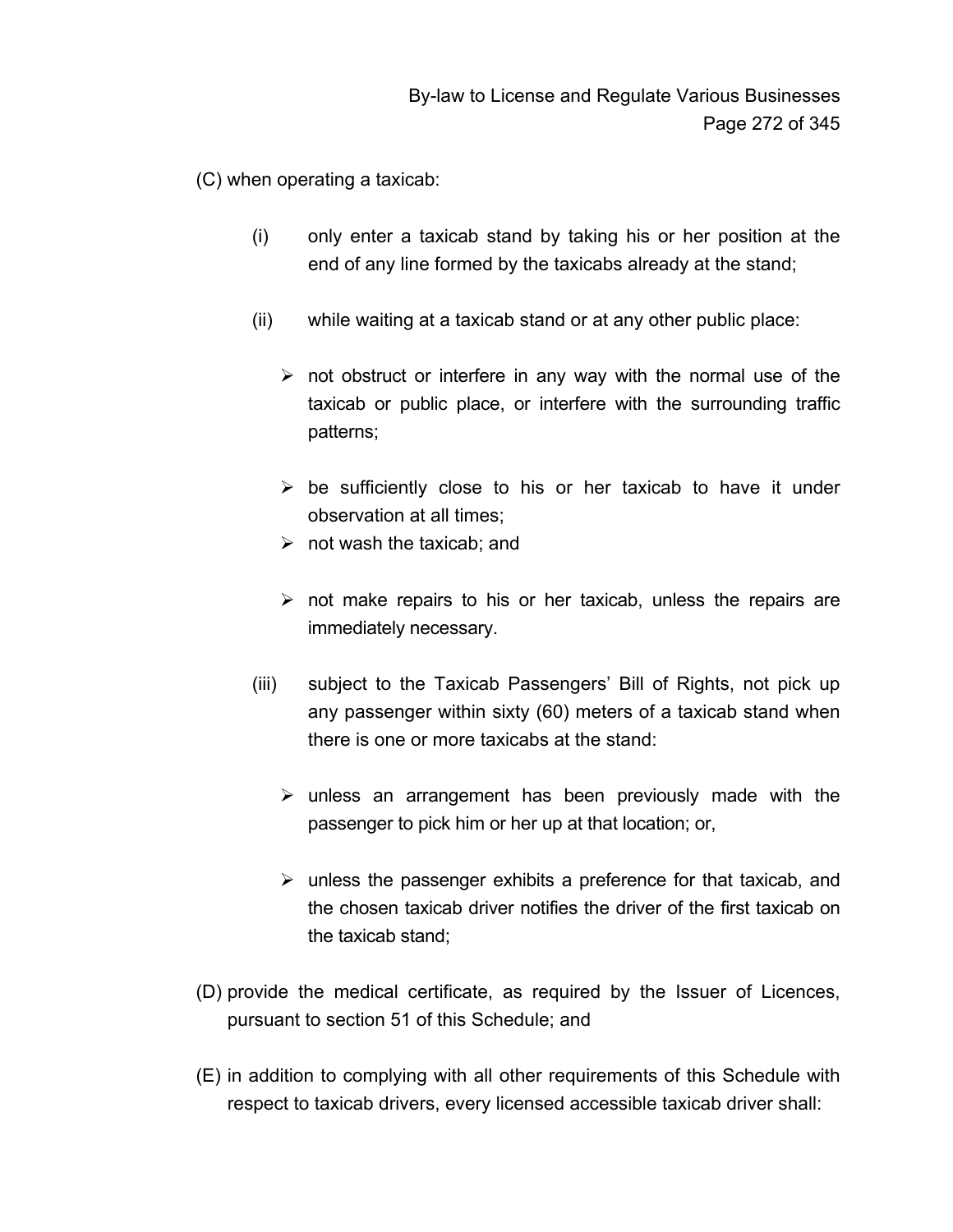By-law to License and Regulate Various Businesses Page 273 of 345

- (i) ensure that all wheelchairs being transported within the taxicab are securely fastened so as to prevent them from moving when the taxicab is in motion;
- (ii) ensure that the accessible taxicab he or she is operating:
	- $\triangleright$  is equipped with an extra tire, wheel and jack ready for use for that vehicle;
	- $\triangleright$  is in compliance with Ontario Regulation 629/02, as amended and Canadian Standards Association's Standard D409-M84; and
	- $\triangleright$  has wheelchair tie down that comply with the regulations set out in subsection (ii) above;
- (iii) ensure that only a person licensed under the provisions of this Schedule as an accessible taxicab driver, and whose licence is endorsed by the Issuer of Licences, is permitted to drive an accessible taxicab under his or her control;
- (iv) keep accurate, daily, records of the number of trips made for disabled passengers and for non-disabled passengers; and
- (v) give priority to the use of the accessible taxicab by disabled passengers, and then permit its use for non-disabled passengers.

#### **DRIVER PROHIBITIONS**

63.(1)No licensed driver shall;

(a) operate a taxicab where the number of passengers carried exceeds the manufacturer's seating capacity rating and no more than the maximum insured capacity for the vehicle;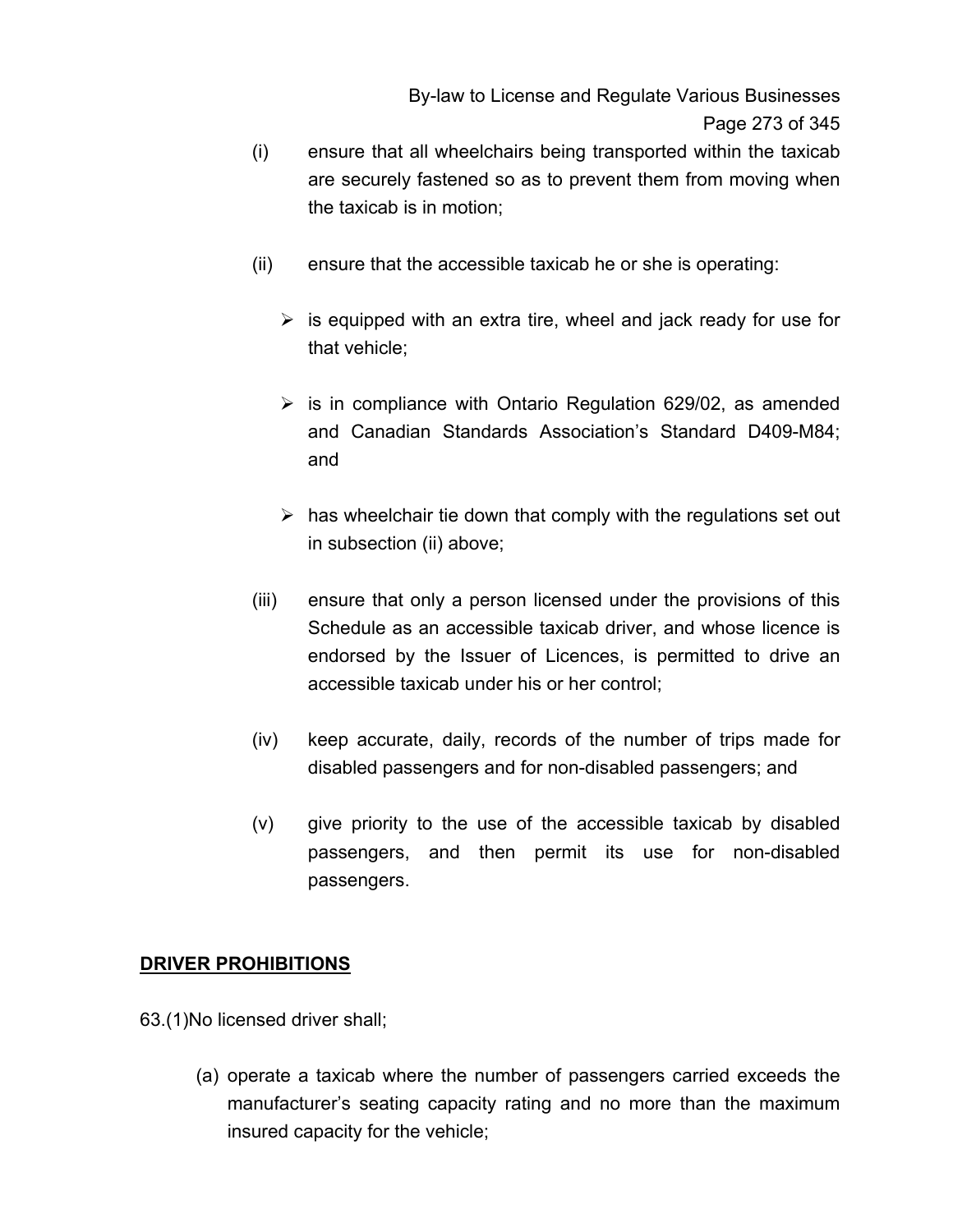- (b) operate a taxicab where seat belts are not available for use by each passenger carried;
- (c) operate a taxicab with luggage or any object placed in, hung on or attached to the vehicle in such a manner as will obstruct the drivers view;
- (d) be under the influence of any intoxicant or take, consume or have in his or her possession any alcohol, drugs or intoxicants while in charge of or operating a taxicab nor shall the use thereof by him or her be apparent while he or she is operating or is in charge of such vehicle;
- (e) operate a taxicab for more than 12 consecutive hours during any period of 24 consecutive hours;
- (f) operate a taxicab other than as a taxicab;
- (g) use any fare or Tariff card while operating a taxicab other than the Tariff card issued by the City;
- (h) remove, exchange, lend or otherwise dispose of a Tariff card issued by the City;
- (i) while operating a taxicab take on any additional passengers after the vehicle has departed from any one starting point, except under the following circumstances:
	- (i) when done at the request of a passenger already in the taxicab; or
	- (ii) in an emergency situation; or
	- (iii) an accessible taxicab, when engaged in the conveyance of disabled persons.
- (j) operate a taxicab which does not have an owner's plate affixed thereto;
- (k) operate a taxicab where the owner of the taxicab is not licensed as an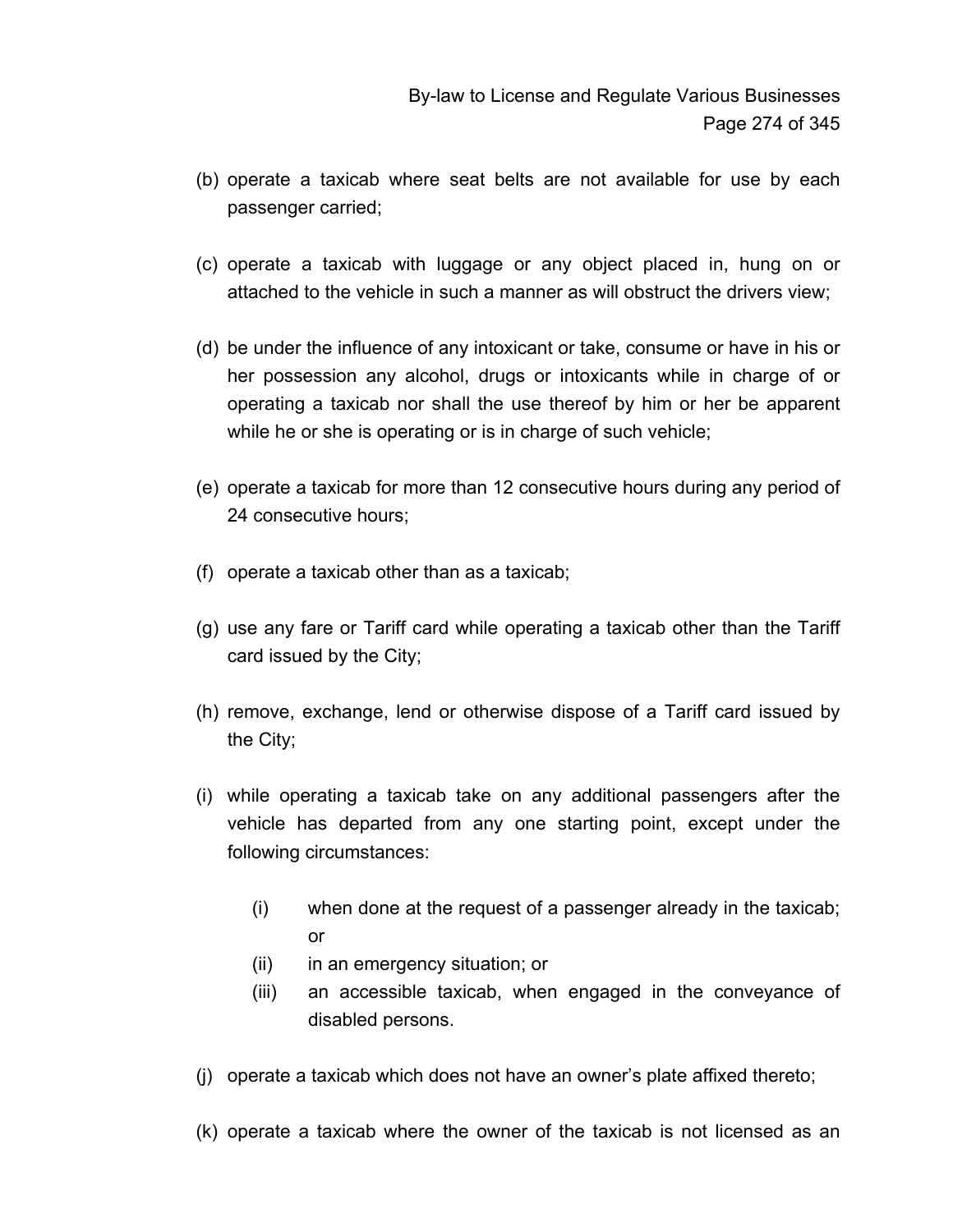# By-law to License and Regulate Various Businesses Page 275 of 345

owner under this Schedule;

- (l) when operating a taxicab permit a passenger to stand while the vehicle is in motion;
- (m) when operating a taxicab recommend hotels, restaurants or other like facilities unless requested to do so by the passengers;
- (n) operate a taxicab when the taxicab meter is not in accordance with the then existing current tariff/fare rates set out in this Schedule;
- (o) operate a taxicab when the taxicab meter does not operate properly;
- (p) operate a taxicab when the taxicab meter seal has been broken, altered or removed unless authorized under section 54;
- (q) operate a taxicab without door side numbers and/or letters and/or a roof light as required by this Schedule;
- (r) operate a vehicle which is not approved for use as a taxicab by the Issuer of Licences;
- (s) operate a taxicab unless such vehicle:
	- (iv) is equipped with a spare tire and jack, ready for use for that vehicle;
	- (v) meets the standards required for the issue of an acceptance under an Ontario Ministry of Transportation Vehicle Inspection report, or meets the standards for the issue of a Safety Standards Certificate of mechanical fitness;
	- (vi) is clean, dry and in good repair as to its interior; and
	- (vii) is clean and in good repair as to its exterior, free from exterior body damage and with a well maintained exterior paint finish.
- (t) recover or receive any fare or charge from any passengers or persons who had demanded his or her services which is greater or less than the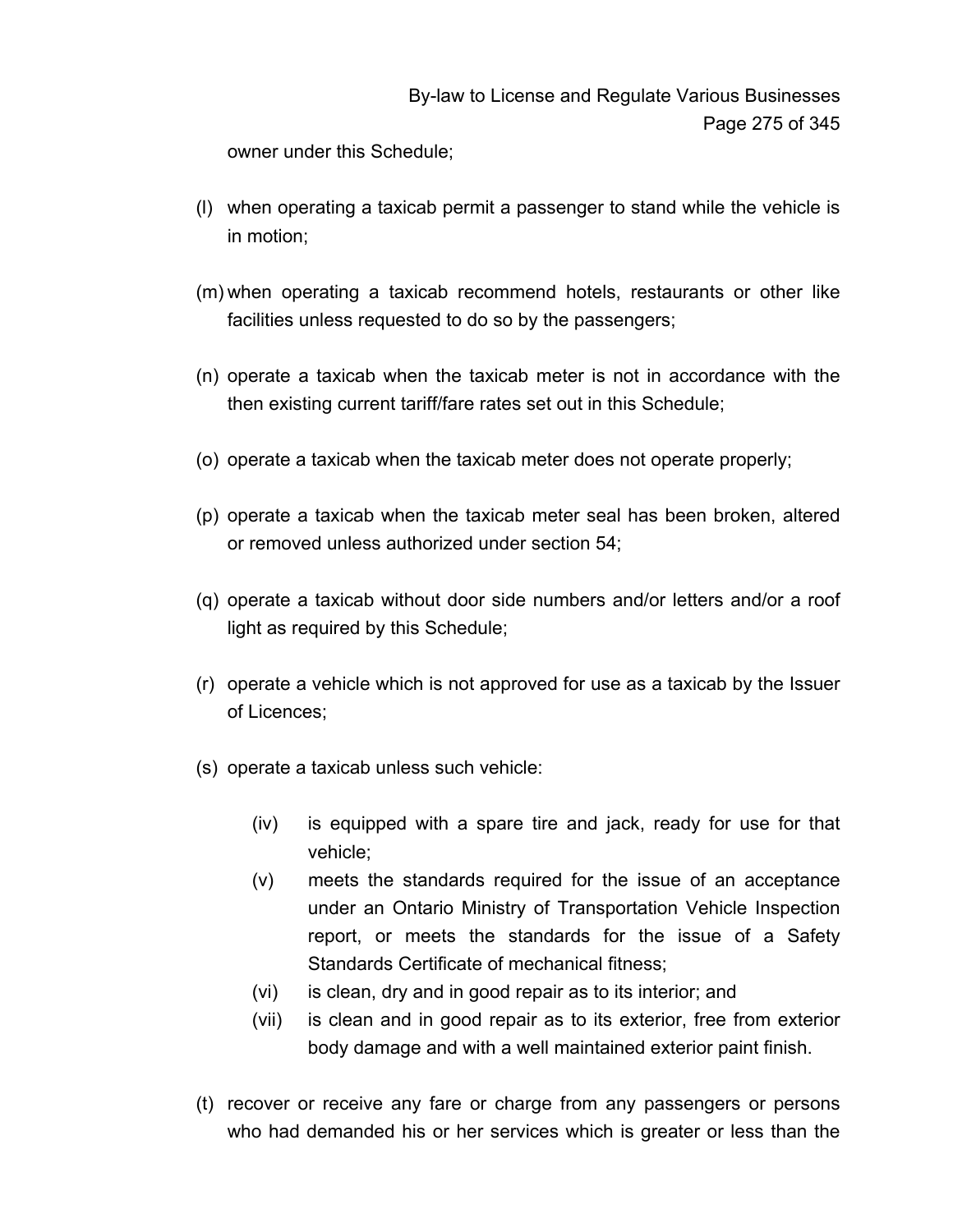fare, tariff or charge authorized by this Schedule save and except for a tip or gratuity, or otherwise as authorized under this Schedule;

- (u) when operating a taxicab recover or receive any fare or charge from any person to whom he or she has refused to show the Tariff card;
- (v) when operating a taxicab, make any charge for time lost through defects or inefficiency of the taxicab or the incompetence of the driver;
- (w) when operating a taxicab, make any charge for the time elapsed due to early arrival of the taxicab in response to a call for the taxicab to arrive at a fixed time;
- (x) when operating a taxicab, induce any person to engage his or her taxicab by any misleading or deceiving statement or representation to that person about the location or distance of any destination named by that person;
- (y) knowingly drive about the streets in his or her cab any person for the purpose of soliciting from the cab for acts of prostitution or for the purpose of any illegal act ;
- (z) solicit any person to take or use his or her taxicab by calling out or shouting. The person wishing to use or engage a taxicab shall be left to choose without interruption or solicitation;
- (A) employ or allow any runner or other person to assist or act in concert with such driver in obtaining any passenger or baggage at any of the public taxicab stands, railway stations or elsewhere in the said City;
- (B) DELETED REPEALED 2006;
- (C) carry any passenger who is under the influence of any intoxicant while his or her taxicab is occupied by a person who is not accompanying the person so under the influence;
- (D) carry any person while on duty or subject to call, other than the person or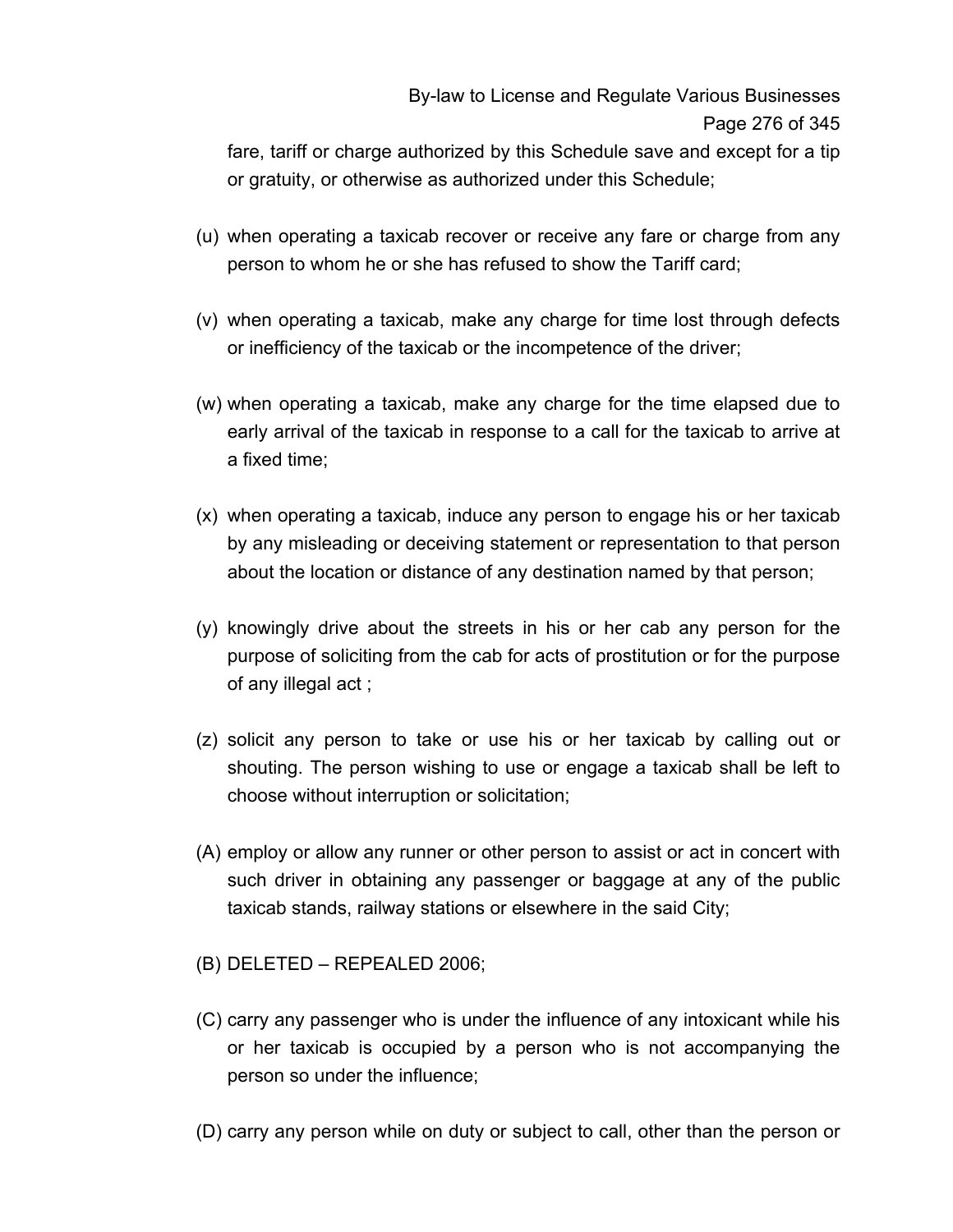- (E) smoke in a taxicab;
- (F) transport liquor, spirits, beer or any other alcoholic beverage except in strict compliance with the applicable legislation;
- (G) when requested by the Issuer of Licences, fail to return or surrender any licence issued under this Schedule;
- (H) overcrowd a public taxicab stand, nor back onto the same nor push or displace any taxicab already in the stand. (A driver who wishes to enter a public taxicab stand with his or her taxicab shall do so by taking his or her position at the end of any line formed by other taxicabs already in the stand and when a driver is either first or second in line in such stand, he or she shall remain in the driver's seat of his or her taxicab ready to be hired);
- (I) while carrying on or engaged in the conveyance of passenger(s) stop, stand or park a taxicab on any highway except as authorized by law; or
- (J) take on any additional passenger after the cab has departed with one or more passengers from any starting point except at the request of a passenger already in the cab or with the approval of the Issuer of Licences due to special emergency conditions;

## **OWNER'S DUTIES**

- 64.(1) No licensed owner or lessee shall fail to:
	- (a) hold a separate taxicab owner licence for each vehicle used or kept for hire as a taxicab;
	- (b) obtain and maintain in good standing a taxicab driver's licence issued in accordance with this Schedule;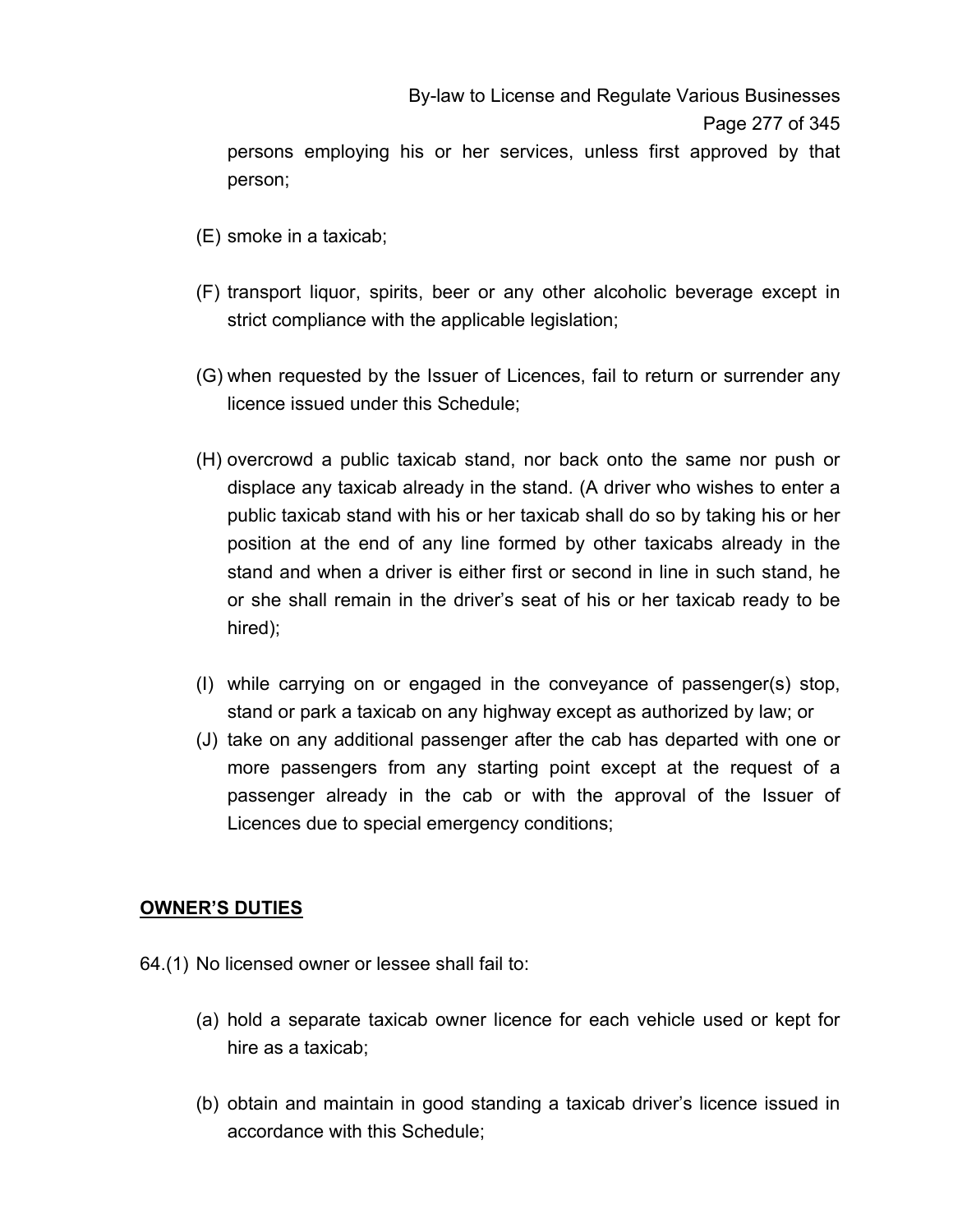- (c) keep at all times in the taxicab of which he or she is the owner, the original, or a traveling copy of the original, of each of the following documents:
	- (i) the motor vehicle registration issued under the Highway Traffic Act and current Ontario Ministry of Transportation passenger Motor Vehicle Permit issued for that taxicab;
	- (ii) the current taxicab owner's licence issued in accordance with this Schedule;
	- (iii) when operating the taxicab, the current taxicab driver's licence issued under this Schedule; and
	- (iv) the certificate of liability insurance for the vehicle, in accordance with this Schedule;
- (d) for each taxicab for which the owner holds a licence, and before use of the taxicab,
	- (i) obtain and maintain a policy of insurance in respect of the taxicab in full force and effect during the entire period of time for which the licence is issued and in full force and effect in an amount not less than \$2,000,000.00, exclusive of interest and costs, against loss or damage resulting from bodily injury to or death of one or more persons or from loss or damage to property resulting from any one accident;
	- (ii) provide a special endorsement to the policy of insurance referred to in paragraph (i), for passenger hazard in an amount not less than \$2,000,000.00, exclusive of interest and costs;
	- (iii) cause to be endorsed on the policy of insurance referred to in paragraph (i), that the City shall be given at least thirty (30) days prior notice of any cancellation, expiration or change in the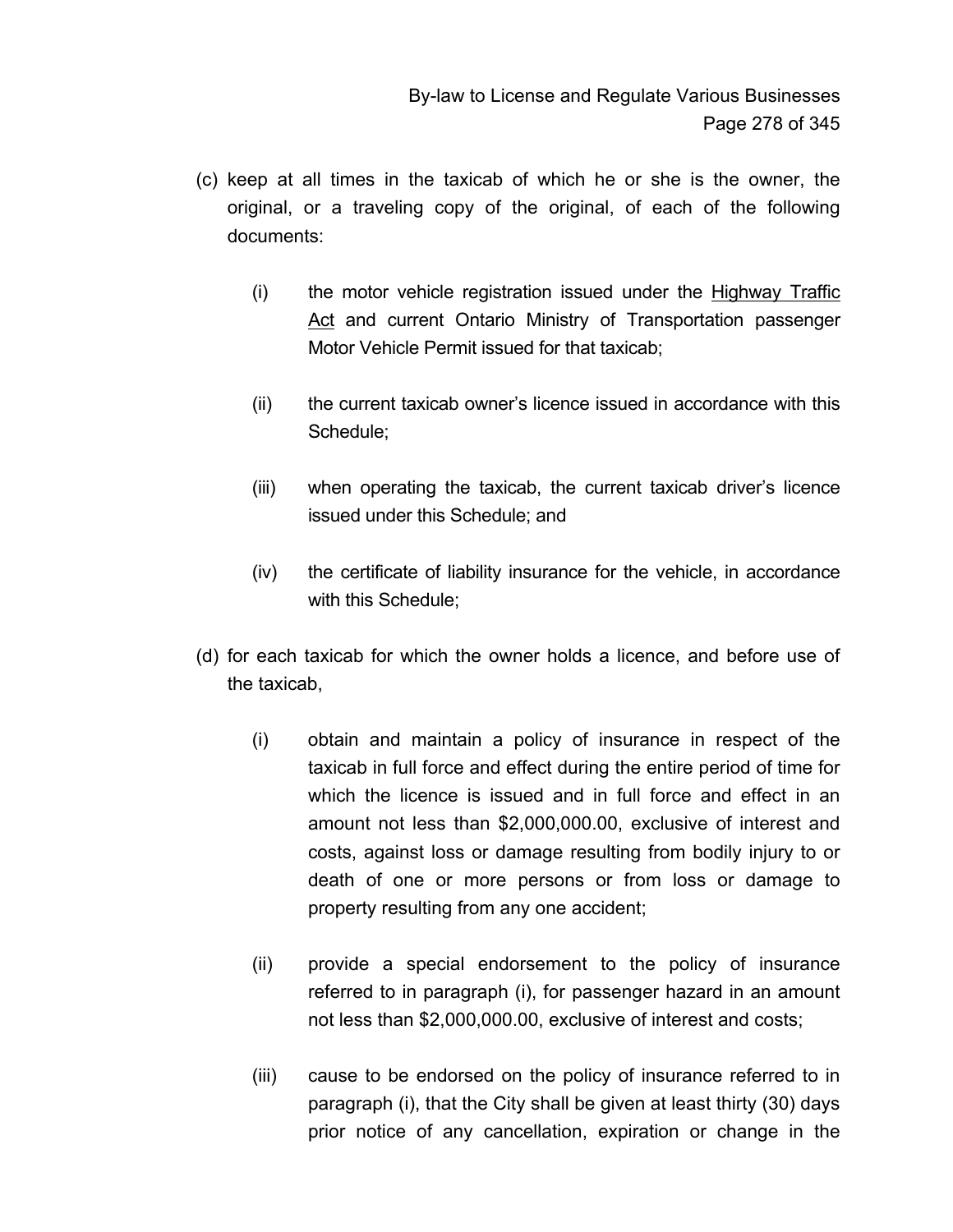amount of the insurance or in terms of the policy; and

- (iv) deposit a certified true copy of the policy of insurance and all endorsements with the City;
- (e) obtain, place and maintain therein or thereon, for each vehicle licensed pursuant to this Schedule, the following:
	- (i) a current Tariff card, Taxicab Passengers' Bill of Rights card, Taxicab Driver's Bill of Rights card and driver's photo identification in a holder securely affixed on the upper portion of the rear of the driver's seat of the vehicle in a location clearly visible to the passenger(s) or in a manner approved by the Issuer of Licences;
	- (ii) the taxicab owner's plate securely affixed to the left rear trunk, or at a location and in a manner approved by the Issuer of Licences; and
	- (iii) the owner's plate number for that taxicab displayed in contrasting colours in letters of at least 15cm affixed on both side doors or at a location and in a manner approved by the Issuer of Licences;
- (f) inform the Issuer of Licences forthwith of any changes in the motor vehicle registration of the taxicab;
- (g) have in his or her vehicle a taxi meter of the type approved and road tested by the Issuer of Licences or Officer and mounted in a position approved by the Issuer of Licences or Officer so that it is clearly visible to the passengers in the front and rear seats of the taxicab;
- (h) have on his or her vehicle an electrically illuminated roof sign which is securely attached to the top of the taxicab in a manner approved by the Issuer of Licences or Officer and wired to the taxicab meter and working in conjunction with the taxicab meter so that it is not illuminated when the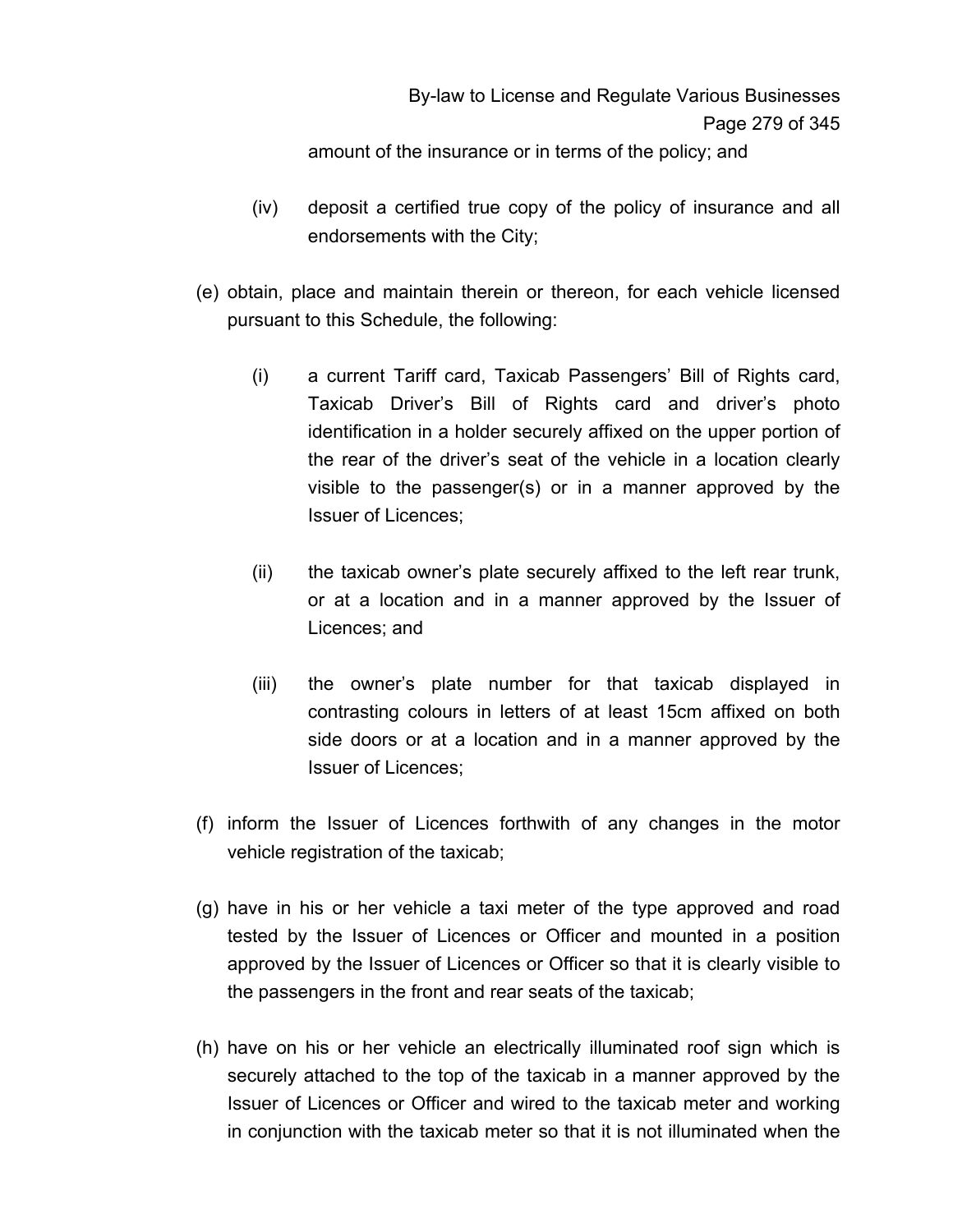# By-law to License and Regulate Various Businesses Page 280 of 345

meter is engaged and is illuminated when the headlights are on and the meter is in the vacant status;

- (i) ensure that each vehicle for which he or she is licensed is, in its interior, neat, clean, dry and in good repair; and, on its exterior, clean and in good repair, free from exterior body damage and has a well-maintained paint finish;
- (j) repair any mechanical defect in the taxicab, reported to such owner by a licensed driver or directed by the Issuer of Licences or an Officer to be repaired;
- (k) report forthwith to the Issuer of Licences any accident in which his or her taxicab was involved;
- (l) submit each licensed taxicab for mechanical fitness and safety inspection by a qualified and licensed automobile mechanic, approved by the Issuer of Licences, annually, at such other time or times prescribed by this Schedule and as requested to do so by an Officer or the Issuer of Licences, and submit to the Issuer of Licences a valid Safety Standards Certificate issued in accordance with the Highway Traffic Act at the time of the taxicab licence renewal or transfer;
- (m) submit each licensed taxicab for general inspection and approval by the Issuer of Licences or an Officer pursuant to subsection 57(2) of this Schedule, and at such other time or times when requested to do so by either of them;
- (n) each taxicab must be equipped with an emergency lighting warning system mounted on the exterior of the vehicle as approved by the Issuer of Licences to provide safety for the taxicab driver;
- (o) within the five years of the date of enactment of this Schedule, equip each licensed taxicab with a Global Positioning System, on-board cameras and such other safety alternatives as may be prescribed from time to time by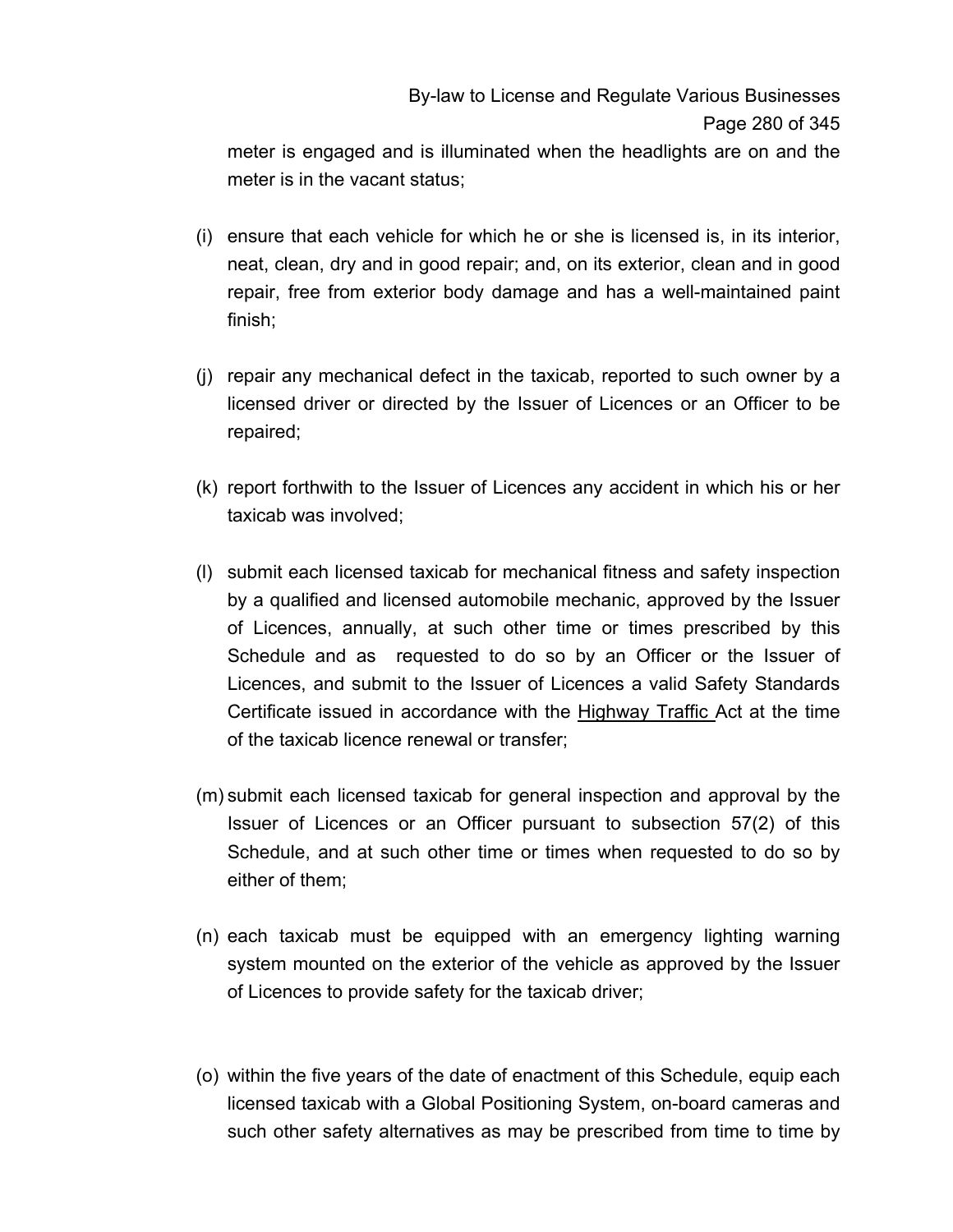the Issuer of Licences;

- (p) ensure that taxicab drivers in his or her employ retain the daily trip records referred to in this Schedule for a period of time not less than twelve (12) months, that such records shall be open to inspection by any person authorized by the Issuer of Licences and that such records may be removed and retained by the Issuer of Licences for a reasonable time and copied by the Issuer of Licences or any person authorized by the Issuer of Licences;
- (q) retain copies of the daily trip sheet submitted by the licensed driver of the taxicab to the owner for at least twelve (12) months and make them available for inspection, copying and retention at the request of and by the Issuer of Licences or any person authorized by the Issuer of Licences;
- (r) employ or use only the services of taxicab drivers licensed under this Schedule;
- (s) carry on or engage in or otherwise continuously operate or make his or her taxicab available for service within the City during the term of his or her licence;
- (t) notify the Issuer of Licences in writing within six days of a change of address;
- (u) in the case of a corporation or partnership, notify the Issuer of Licences immediately upon a change in ownership of the individual holding shares of the company;
- (v) make application to the Issuer of Licences for re-qualification under the provisions of this Schedule for a taxicab owner licence should a threshold percentage of twenty percent of the company shares change ownership;
- (w) before acting as a taxicab driver, comply with all the requirements for the issuance of a taxicab driver's licence under this Schedule, except that payment of the fee for issuance of a driver's licence shall not be required;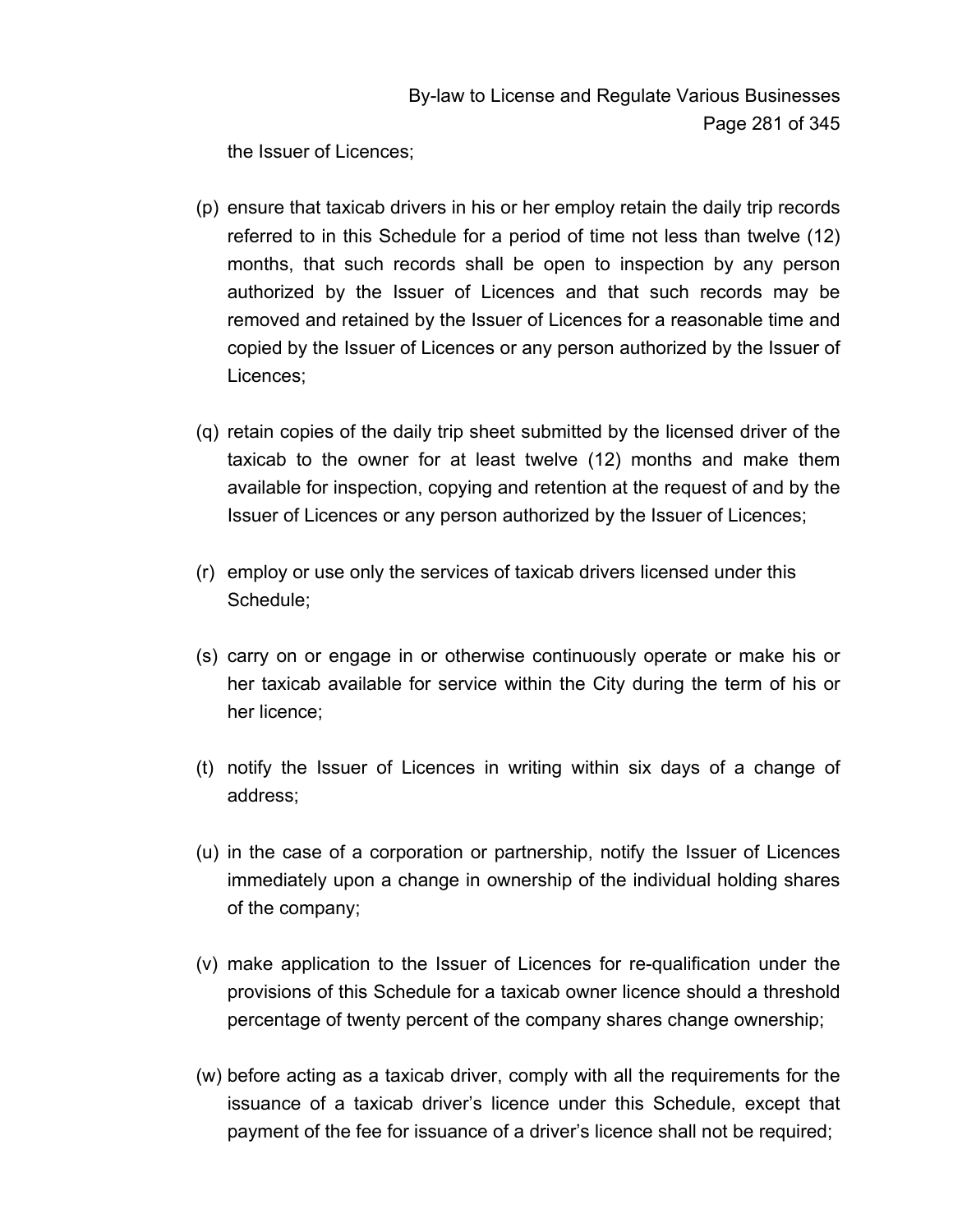- (x) require all drivers using or operating the owner's licensed taxicab to comply with the requirements of this Schedule applicable to taxicab drivers;
- (y) in addition to complying with all other requirements of this Schedule with respect to taxicab owners, every licensed accessible taxicab owner shall:
	- (i) keep accurate records of the number of trips made monthly for disabled passengers and for non-disabled passengers;
	- (ii) ensure that the accessible taxicab he or she is operating:
		- $\triangleright$  is equipped with an extra tire, wheel and jack ready for use for that vehicle;
		- $\triangleright$  has approved wheelchair tie down;
	- (iii) in addition to all of the other general taxicab owner responsibilities prescribed by this Schedule, ensure that only a person licensed under the provisions of this Schedule as an accessible taxicab driver, whose licence has been endorsed by the Issuer of Licences, is permitted to drive an accessible taxicab under his or her control;
	- (iv) ensure that before using, or permitting to be used, any vehicle that is licensed under the provisions of this Schedule as an accessible taxicab, that the said vehicle complies with Ontario Regulation 629/02 of the Highway Traffic Act, as amended, and Canadian Standards Association's Standard D409-M84, and all other pertinent federal and provincial regulations as established from time to time; and
	- (v) ensure that priority is given to the use of the accessible taxicab by disabled passengers, and thereafter permit the taxicab to be used for non-disabled passengers; and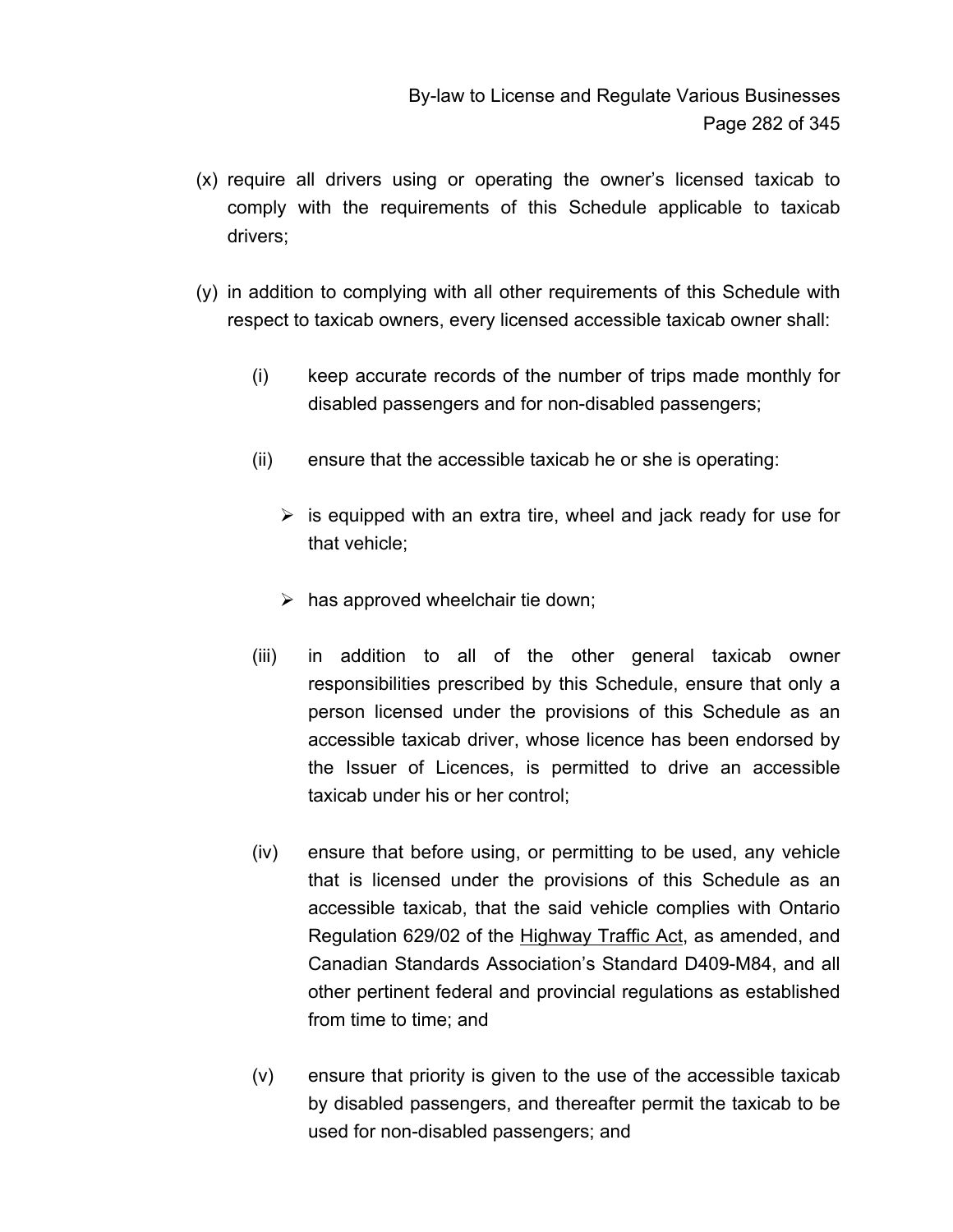(z) ensure that any vehicle for which the taxicab plate is to be used shall be in compliance with this Schedule

#### **OWNER PROHIBITIONS**

65.(1) No licensed owner or lessee shall:

- (a) operate or permit the operation of a vehicle not owned by him or her under the authority of his or her owner's plate and licence;
- (b) employ any person to operate his or her taxicab who does not hold a valid taxicab driver licence issued pursuant to this Schedule;
- (c) fail to continuously operate the vehicle for which a taxicab owner's plate has been issued;
- (d) operate or permit the operation of a vehicle of which he or she is the owner where the vehicle is not approved for use as a taxicab under the provisions of this Schedule;
- (e) operate or permit the operation of a taxicab of which he or she is the owner, without attaching the current taxicab owner's plate for that taxicab in the manner prescribed under the provisions of this Schedule;
- (f) fail to have a vehicle which has been approved by the Issuer of Licences for the owner's plate issued pursuant to this Schedule unless otherwise exempted in this due to repair or replacement of such vehicle;
- (g) fail to affix the taxicab owner's plate to the vehicle approved for use as a taxicab by the Issuer of Licences;
- (h) operate or permit the operation of a taxicab of which he or she is the owner while displaying any owner's plate issued by the licensing authority of any other municipality;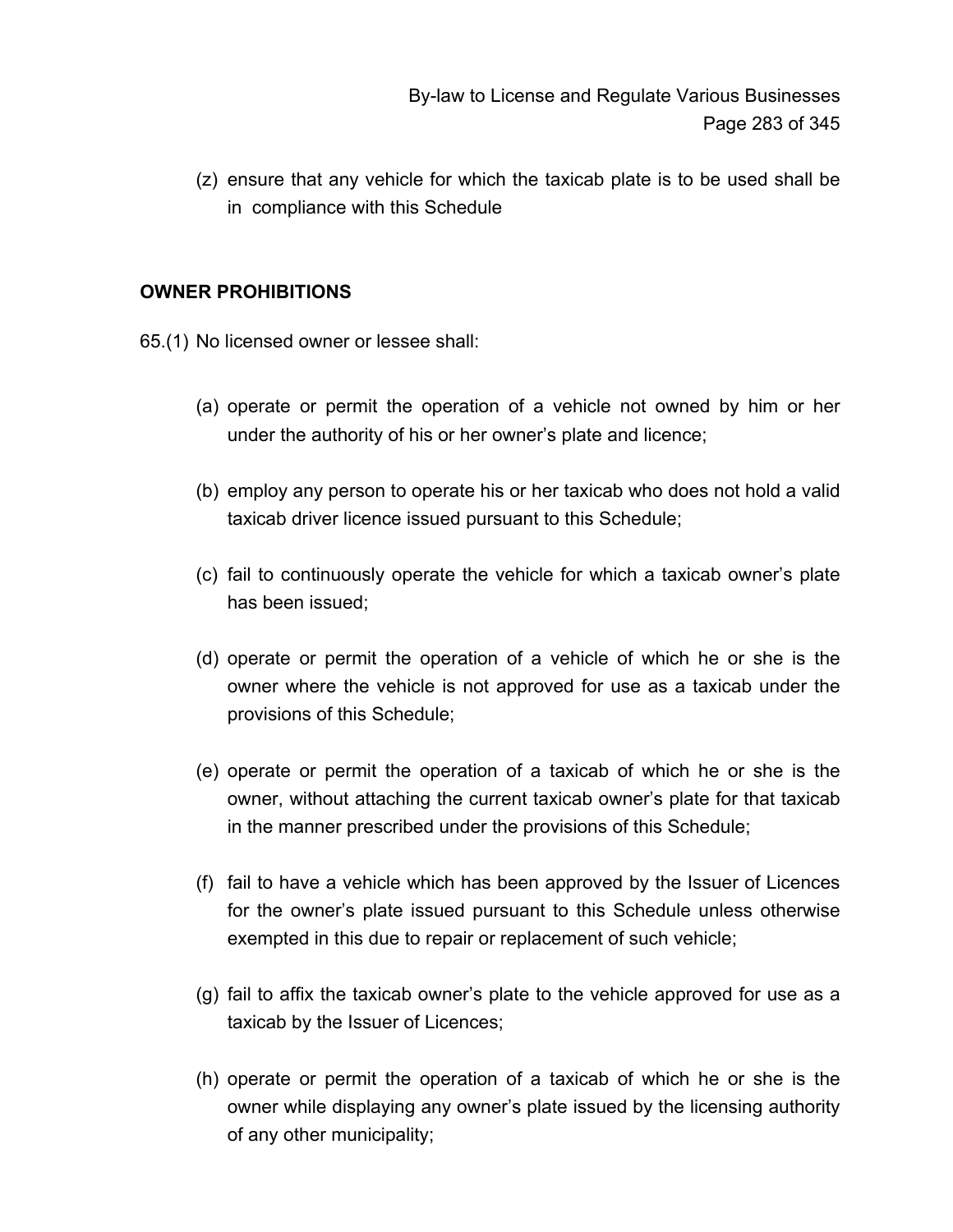- (i) fail to submit the vehicle for inspection when required to do so by the Issuer of Licences or an Officer under sections 55 and 56 of this Schedule;
- (j) permit any driver to operate such owner's taxicab for any period in excess of 12 hours during any period of 24 consecutive hours;
- (k) operate or permit the operation of a taxicab where such vehicle has mechanical defects;
- (l) operate or permit the operation of a taxicab where such vehicle has substantial exterior body damage or rust;
- (m) operate or permit the operation of a taxicab of which the owner is in affiliation with a taxicab broker who is not licensed under this Schedule;
- (n) operate or permit the operation of a taxicab of which he or she is the owner while displaying or bearing any sign, emblem, decal, ornament or advertisement, on or in his or her vehicle except in a form approved by the Issuer of Licences;
- (o) operate or permit the operation of a taxicab, of which he or she is the owner, which displays or bears advertising, unless in accordance with the Advertising Prerequisites contained in subparagraph 65(1)(o)(i) and such other advertising prerequisites and guidelines as may be established by the Issuer of Licences from time to time;
	- (i) An owner may operate or permit the operation of a taxicab which displays or bears advertising provided that;
		- $\triangleright$  the content of the advertising shall not be of an obscene, racist, sexist or discriminatory nature;
		- $\triangleright$  all advertising, advertising signs and sign holders shall be securely mounted to the taxicab in such a manner as to prevent the sign, holder and any advertising materials exhibited thereon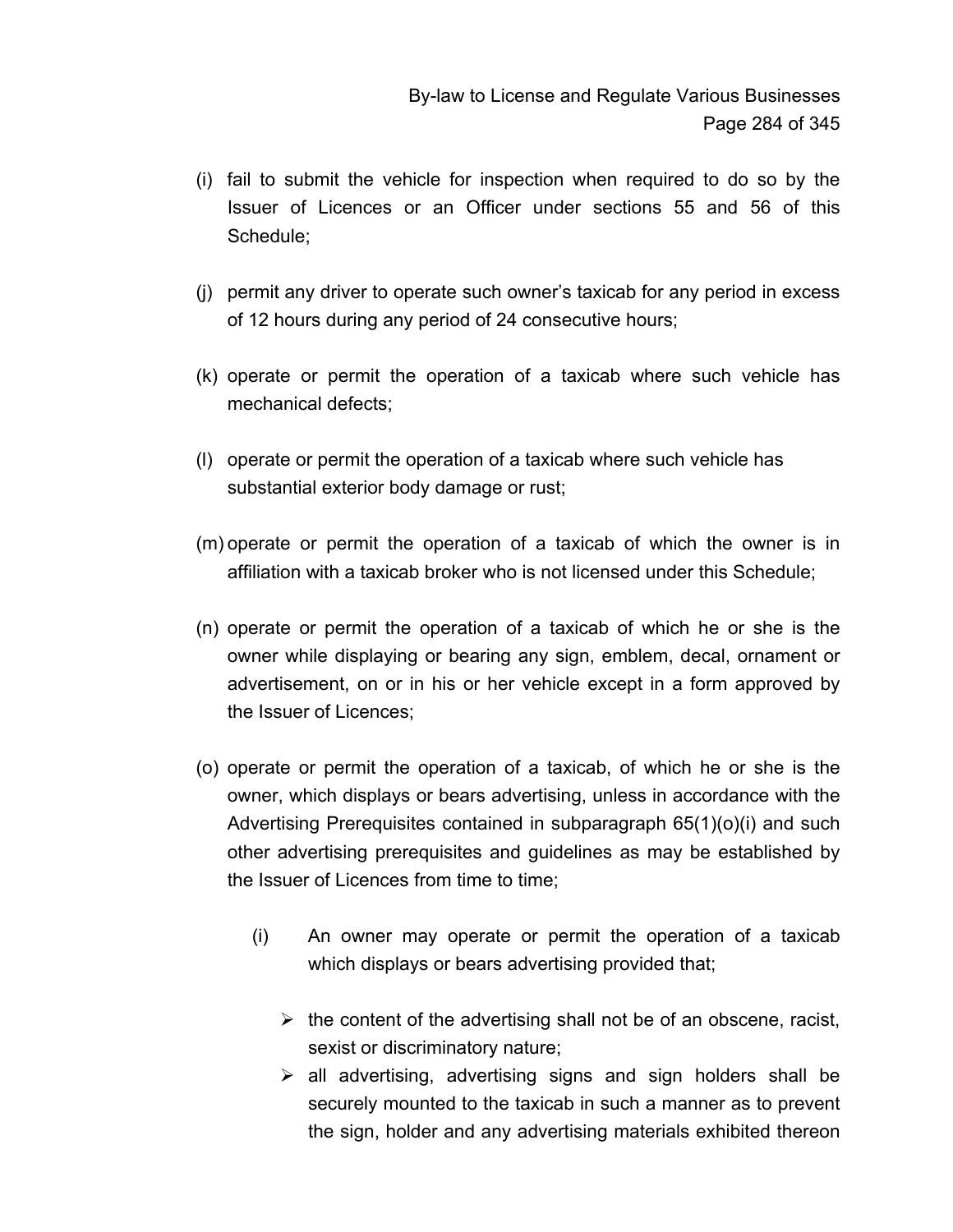By-law to License and Regulate Various Businesses Page 285 of 345

from loosening, separating or coming free during the operation of the taxicab;

- $\triangleright$  no advertising, advertising sign or sign holder on the rooftop or exterior of a taxicab shall, in any way, block, hamper, obstruct or obscure the view of any person of the taxicab licence number, taxicab licence plate, name of the owner of the taxicab and, where applicable, its broker;
- $\triangleright$  no advertising, advertising sign or sign holder shall be placed or located on any window of the taxicab;
- $\triangleright$  the number of interior advertisements or advertising signs shall not exceed five (5);
- $\triangleright$  no interior advertisement or advertising sign shall exceed twenty-six centimetres by thirty-one centimetres (26cm x 31cm) in size;
- $\triangleright$  no interior advertising, advertising sign or sign holder shall be placed or located in such a way as to obstruct or obscure the vision of the driver or obstruct or hamper the driver's operation of the taxicab, in any way, or obstruct or obscure the view, from all passenger seats, of the driver's photo identity card, the taxicab meter, the driver's taxicab licence, the tariff/fare card, the Passengers' Bill of Rights card and the Driver's Bill of Rights card;
- $\triangleright$  the number of exterior advertisements or advertising signs shall not exceed one (1);
- $\triangleright$  exterior advertisements or advertising signs shall only be placed or located on the rear end of the taxicab;
- $\triangleright$  exterior advertisements or advertising signs shall not exceed sixteen centimetres by ninety-two centimetres (16cm x 92cm) in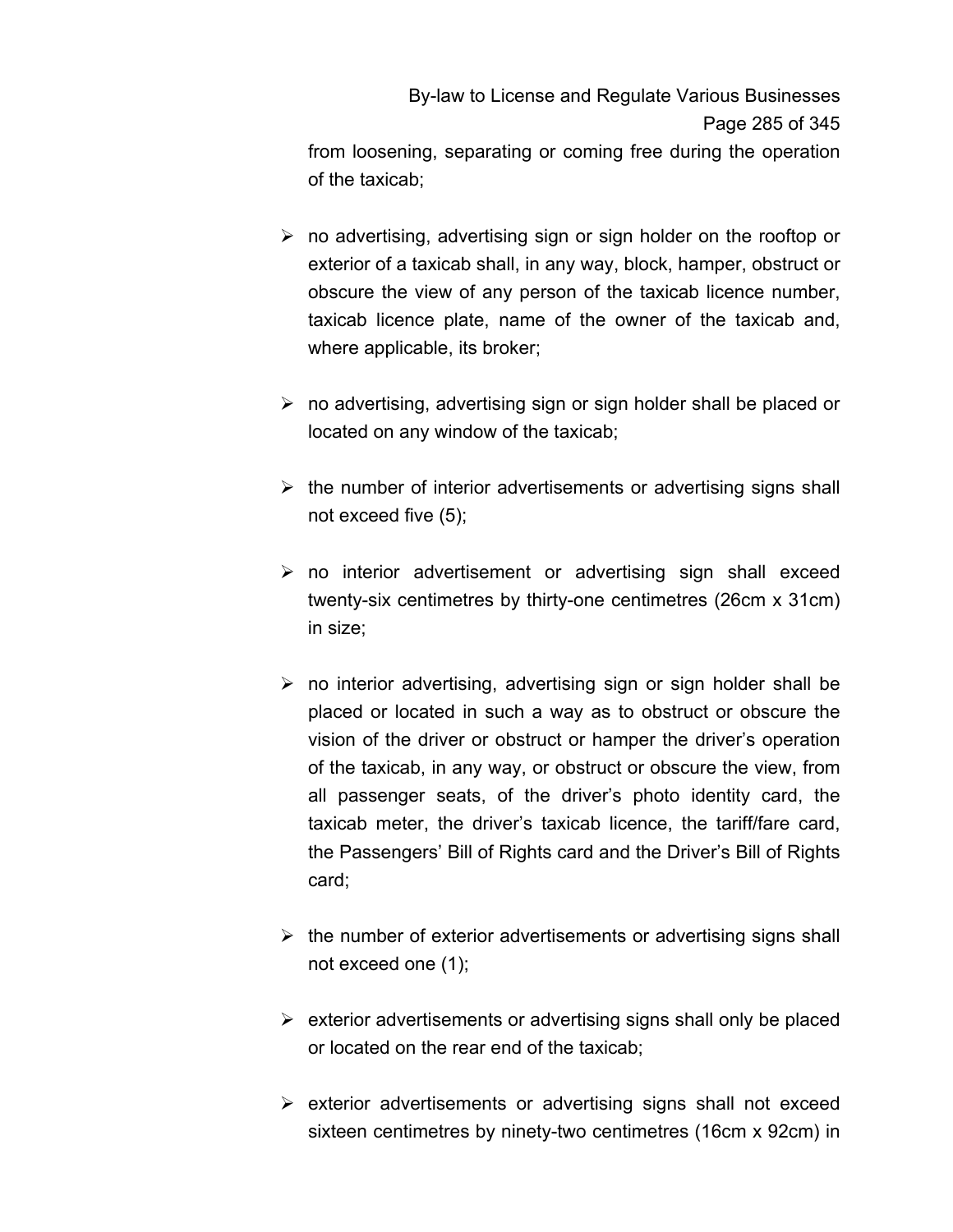By-law to License and Regulate Various Businesses Page 286 of 345

size;

- $\triangleright$  the number of rooftop mounted signs shall not exceed one (1);
- $\triangleright$  a rooftop mounted sign shall be illuminated;
- $\triangleright$  a rooftop mounted sign not exceed one hundred and twenty-two centimetres in length, seventy-nine centimetres in width, and forty-six centimetres in height (122cm L x 79cm W x 46cm H); and
- (ii) any exterior advertisement painted on a vehicle or secured on a rooftop advertising sign, not in accordance with the advertising prerequisites contained in paragraph 65(1)(o) but previously approved by the Issuer of Licences at the time of the enactment of this Schedule, shall be removed from the taxicab at the earlier of the date upon which the taxicab is repainted, replaced, or the second anniversary of the date of enactment of this Schedule;
- (p) operate or permit the operation of a taxicab of which he or she is the owner unless equipped with a taxicab meter which has been tested, sealed and approved by the Issuer of Licences or Officer unless authorized under section 54;
- (q) operate or permit to operate a taxicab when the taximeter is out of order or defective in any way or the taximeter seal is broken, altered or not intact unless authorized under section 54;
- (r) use or permit to be used any taxicab licence issued to such owner pursuant to this Schedule for any vehicle other than the vehicle for which the licence was issued;
- (s) knowingly drive or permit to be driven about the streets in his or her cab any person for the purpose of soliciting from the cab for acts of prostitution or conducting or soliciting any illegal acts;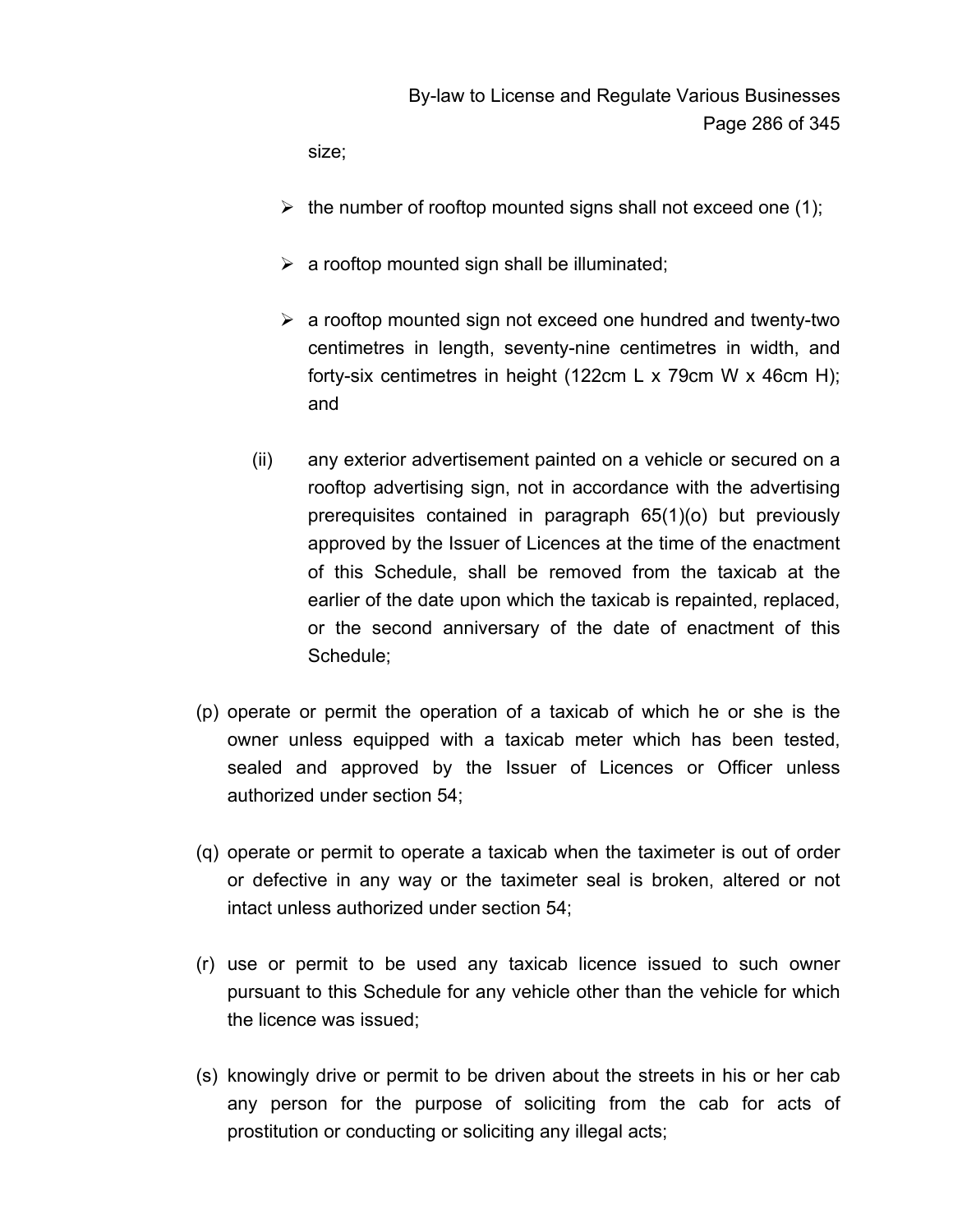- (t) operate, or permit to be operated, a taxicab which was constructed or subsequently modified to permit the loading, transportation and offloading of those individuals confined to a wheelchair, or similar device used to assist the physically disabled, without transfer, which does not comply with Ontario Regulation 629/02, as amended, and Canadian Standards Association's Standard D409-M84;
- (u) when requested by the Issuer of Licences, fail to return or surrender any licence, owner's plate, or other documentation or identification, issued by the Issuer of Licences pursuant to this Schedule, to the Issuer of Licences;
- (v) when requested by the Issuer of Licences, fail to surrender to the Issuer of Licences any daily trip sheets prescribed and required by this Schedule;
- (w) lease or otherwise lend an owner's licence issued under this Schedule or a vehicle approved for use as a taxicab unless approval by the City has been granted;
- (x) by a written or verbal agreement sub-lease the taxicab or transfer the responsibility for the operation thereof to a third party;
- (y) enter into any written or oral agreement, directly or indirectly, permitting or acquiescing in the operation of the taxicab for which the licence was issued, by any other person who is not a licensed taxicab driver; or
- (z) shall permit his or her taxicab plate or the operations thereof to be used on a vehicle that does not comply with this Schedule

## **TAXICAB BROKER DUTIES**

66.(1) Every licensed taxicab broker shall: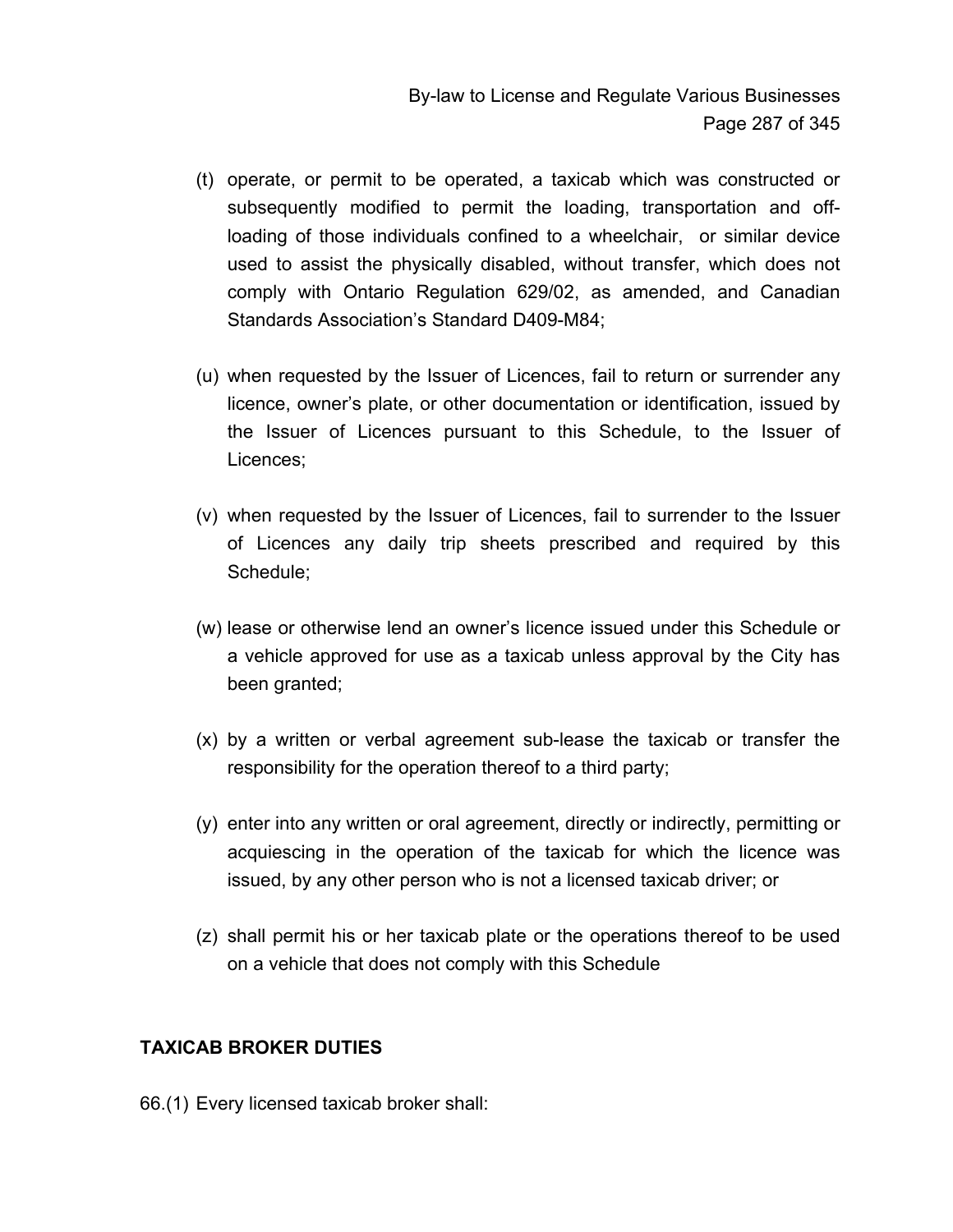- (a) maintain an office, from which the taxicab brokerage is operated;
- (b) require all taxicab owners who have entered into arrangements with such broker for the provision of taxicab brokerage services to affix to the side doors of the vehicle identification numbers and letters in a form approved by the Issuer of Licences;
- (c) provide to the Issuer of Licences the name of every owner and driver required to be licensed under this Schedule with which he or she has entered into any arrangement for the provision of taxicab brokerage services;
- (d) keep a record of all owners operating taxicabs in association with him or her such record to show the number of taxicabs operated by each owner, including his or her name and address and the number of the licence issued under this Schedule in respect of each;
- (e) notify the Issuer of Licences, in writing, within ten (10) days of any additions or deletions from the list provided under subsection (3) of this section;
- (f) carry on or engage in or otherwise continuously operate the taxicab brokerage business within the City;
- (g) require all owners and drivers of taxicabs operating within the broker's taxi fleet to comply with the requirements of this Schedule;
- (h) maintain an accurate record of all requests for the hire of a taxicab along with the following information for each taxicab dispatched:
	- (i) the number of the taxicab owner licence issued under the provisions of this Schedule;
	- (ii) the date and time of receipt of the order and of the dispatching;
	- (iii) the name and taxicab driver licence number of the driver; and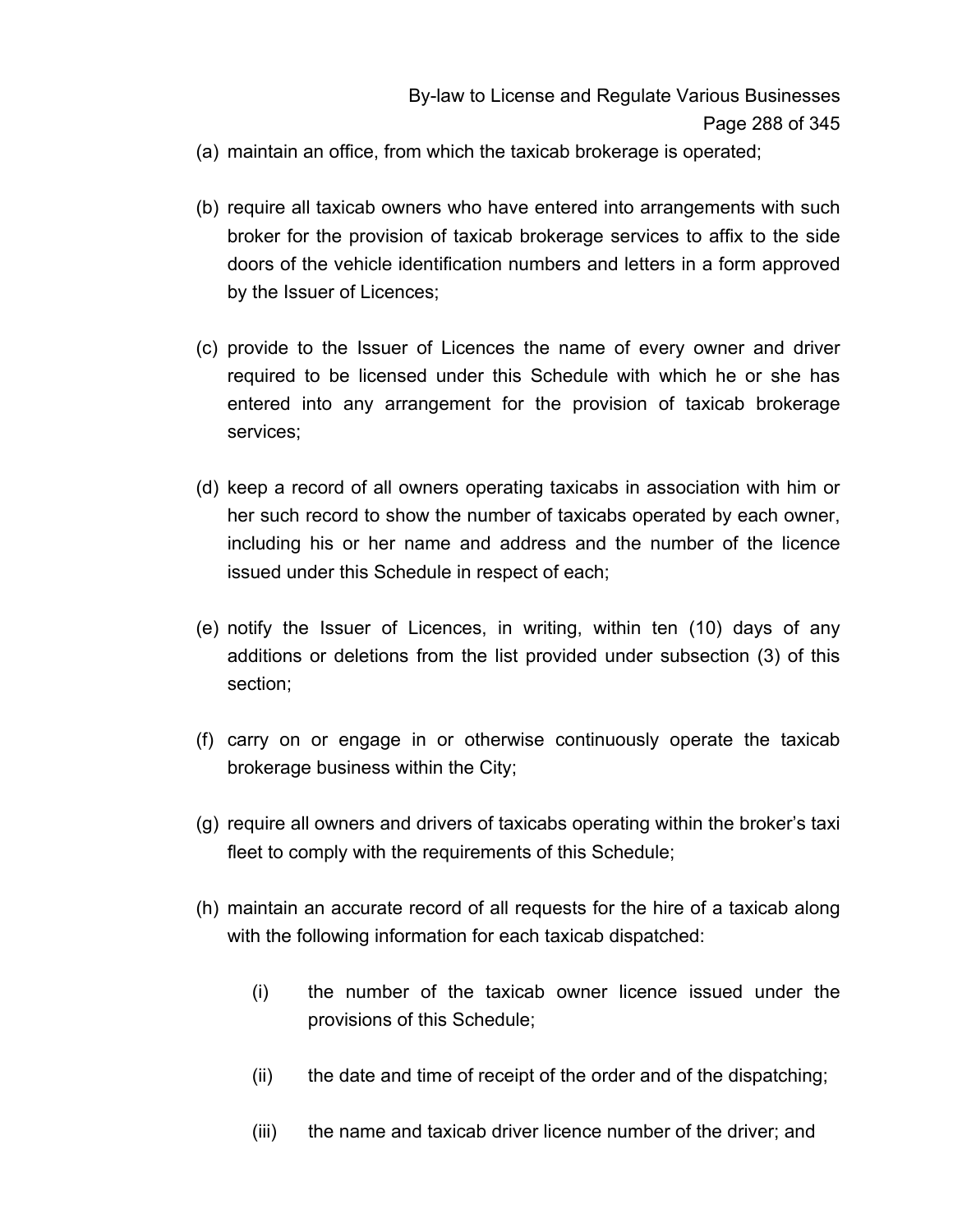- (iv) the address to which such taxicab is dispatched, and retain these records for a twelve (12) month period;
- (i) dispatch a taxicab to any person requesting service within the municipality, unless the person requesting service has not paid for a previous trip and these facts are verified by the broker;
- (j) post in a conspicuous location in the business office, viewable by the public, the licence issued under this Schedule;
- (k) at the direction of the Issuer of Licences not dispatch calls to any taxicab, if the licensed owner or licensed driver, in the opinion of the Issuer of Licences, has contravened any section of this Schedule;
- (l) at the request of the Issuer of Licences, provide a list showing the number of taxicabs available for service to the public on any particular day, including the times when it was last available for service on that day and also including the number of dispatched calls serviced by each such taxicab;
- (m) employ or use only the services of an owner or driver licensed under this Schedule; and
- (n) Post and maintain a copy of the Ontario Human Rights Commission's publication entitled "Declaration of Management Policy", on bulletin boards and on other similar locations provided for the regular posting of written notices to drivers or owners of taxicabs operating from the brokerage.

# **TAXICAB BROKER PROHIBITIONS**

- 67.(1) No licensed taxicab broker shall:
	- (a) dispatch a taxicab for the purpose of carrying on or engaging in the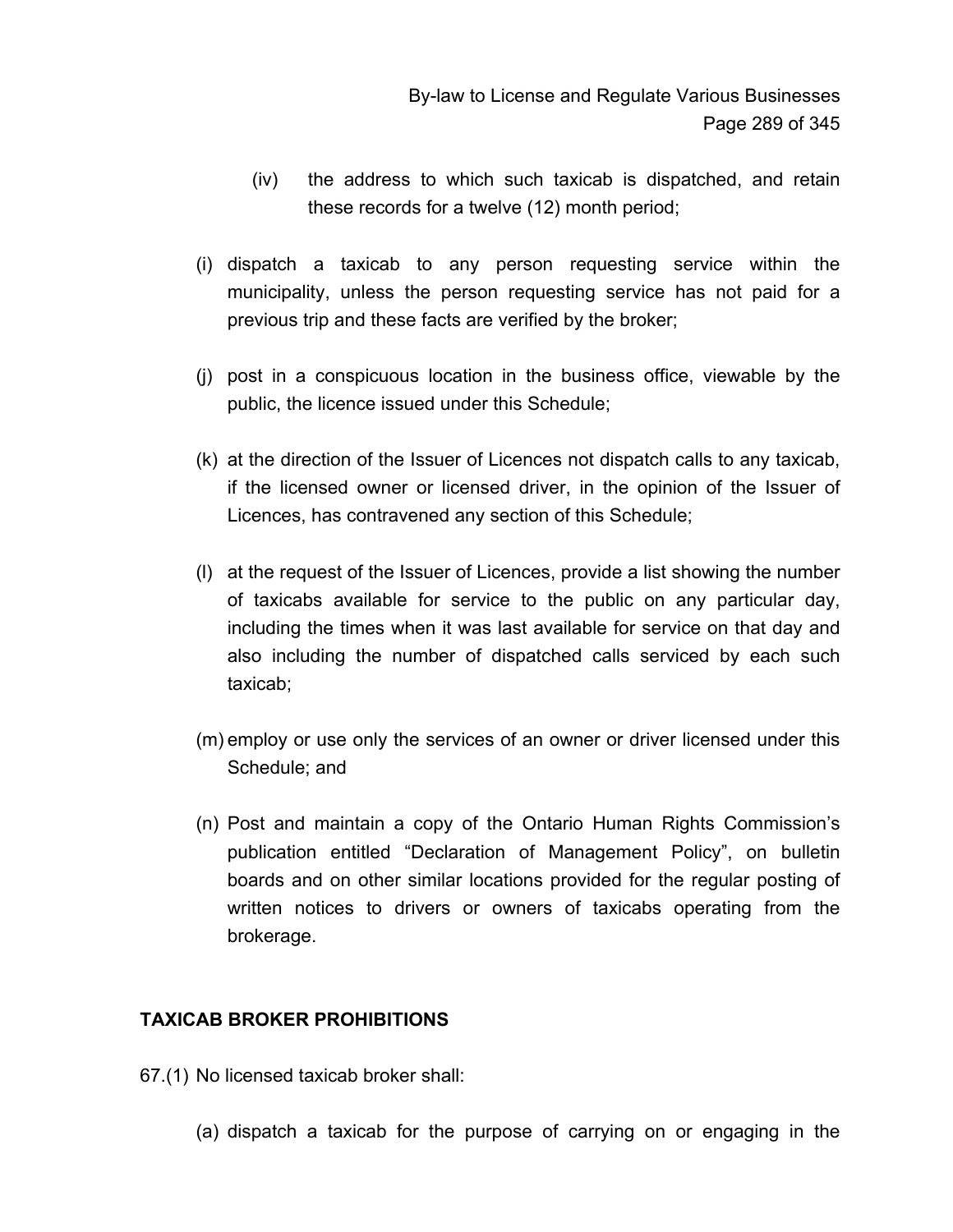By-law to License and Regulate Various Businesses Page 290 of 345

conveyance of passengers within the City where the owner or driver of the taxicab does not hold a licence for their respective calling issued under this Schedule;

- (b) accept orders for, or in any way dispatch or direct orders to a taxicab, licensed under this Schedule:
	- (i) when the activity would be illegal under a provincial or federal statute; or
	- (ii) where the fare is less than that permitted under this Schedule.
- (c) accept orders for, or in any way dispatch or direct orders to a taxicab where the owner of which is not licensed under this Schedule, for a pickup location within the boundaries of the City;
- (d) be permitted to have exclusive rights to any taxicab stand in the City;
- (e) enter into an agreement for the provision of brokerage services with a taxicab driver or a taxicab owner who is already affiliated with another taxicab broker;
- (f) charge a fare or enter into an agreement to charge a fare which is not in accordance with the approved tariff/fare set out in Appendix "1" to this Schedule;
- (g) when requested by the Issuer of Licences, fail to return or surrender any licence issued under this Schedule; or
- (h) fail to carry on or engage in the taxicab brokerage business for which the taxicab brokerage licence has been issued.

### **PROMOTIONAL SCHEMES**

68.(1) No taxicab broker, taxicab owner, taxicab lessee or taxicab driver shall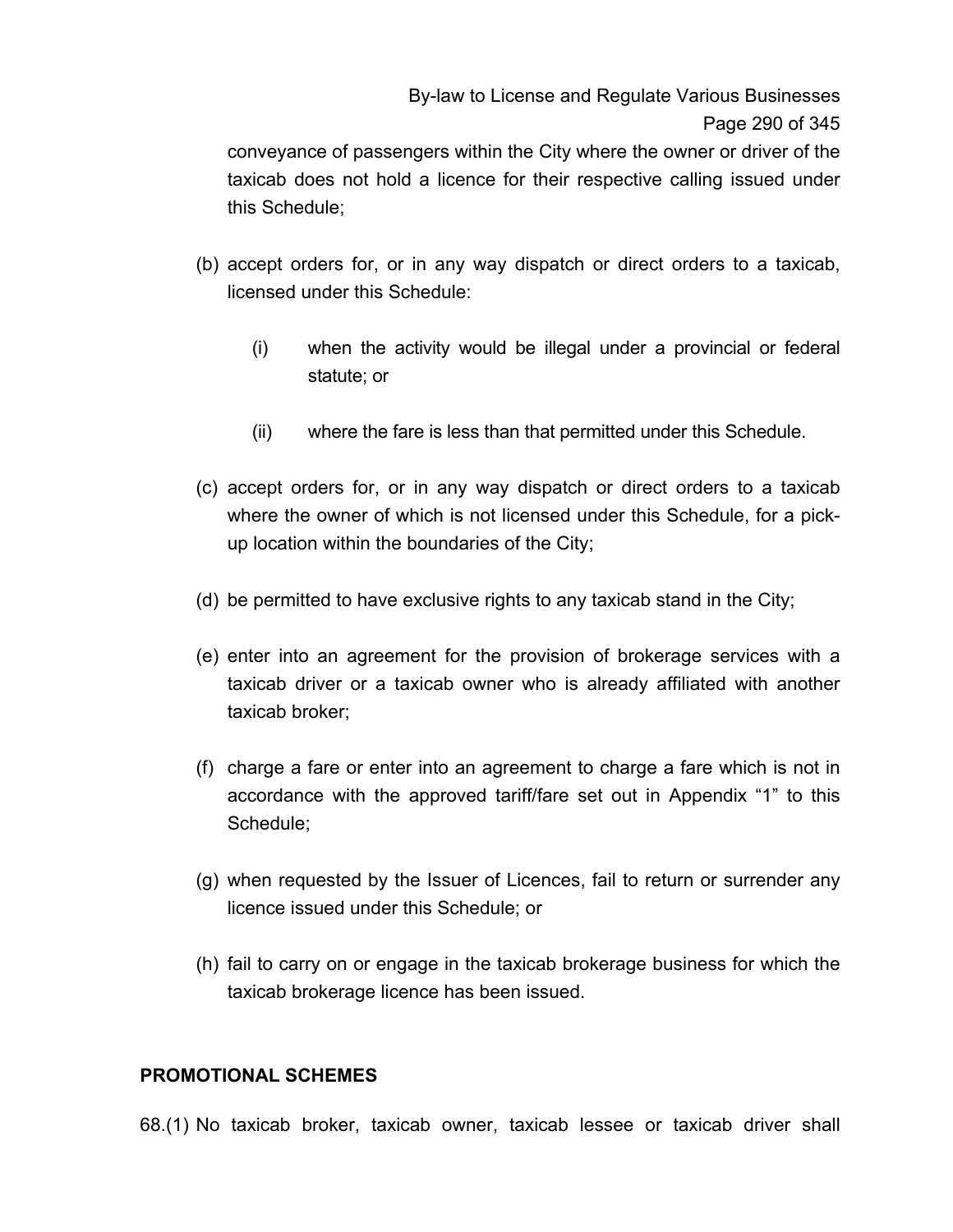### By-law to License and Regulate Various Businesses

#### Page 291 of 345

participate or acquiesce in any promotional scheme or practice of which the purpose, result or effect is to directly or indirectly subsidize the rates, tariffs or fares prescribed in this Schedule, unless in accordance with this section or with the written consent of the Licensing Committee.

- (2) A taxicab broker may undertake, participate or acquiesce in a promotional scheme provided that all of the following conditions are met:
	- (a) a detailed description including a sample of any voucher or coupon to be used together with a copy of all proposed advertising or promotional material related to the scheme or practice is filed, in advance, with the Issuer of Licences for approval;
	- (b) the Issuer of Licences has approved the promotional scheme or practice and any voucher or coupon and advertising or promotional material to be used;
	- (c) no more than one (1) promotional scheme or practice has been participated, acquiesced in or permitted, in the current calendar year, by the taxicab broker or any taxicab owner, lessee or driver in such broker's service, in association with such broker, or in any arrangement to provide taxicab vehicle use or taxicab driving services for or to such broker;
	- (d) all vouchers or coupons and all advertising or promotional material related to the scheme or practice clearly indicate the start date and expiry date for each promotional scheme or practice;
	- (e) no promotional scheme or practice undertaken shall be in effect for a period of more than thirty (30) days or have an expiry date later than thirty (30) days from its effective start date;
	- (f) the taxicab broker does not accept or permit any taxicab owner, taxicab lessee or taxicab driver to accept a voucher or coupon or like instrument related to the promotional scheme or practice beyond its expiry date;
	- (g) the taxicab broker does not accept or permit more than one (1) voucher or coupon or like instrument to be used or credited against a tariff, fee or rate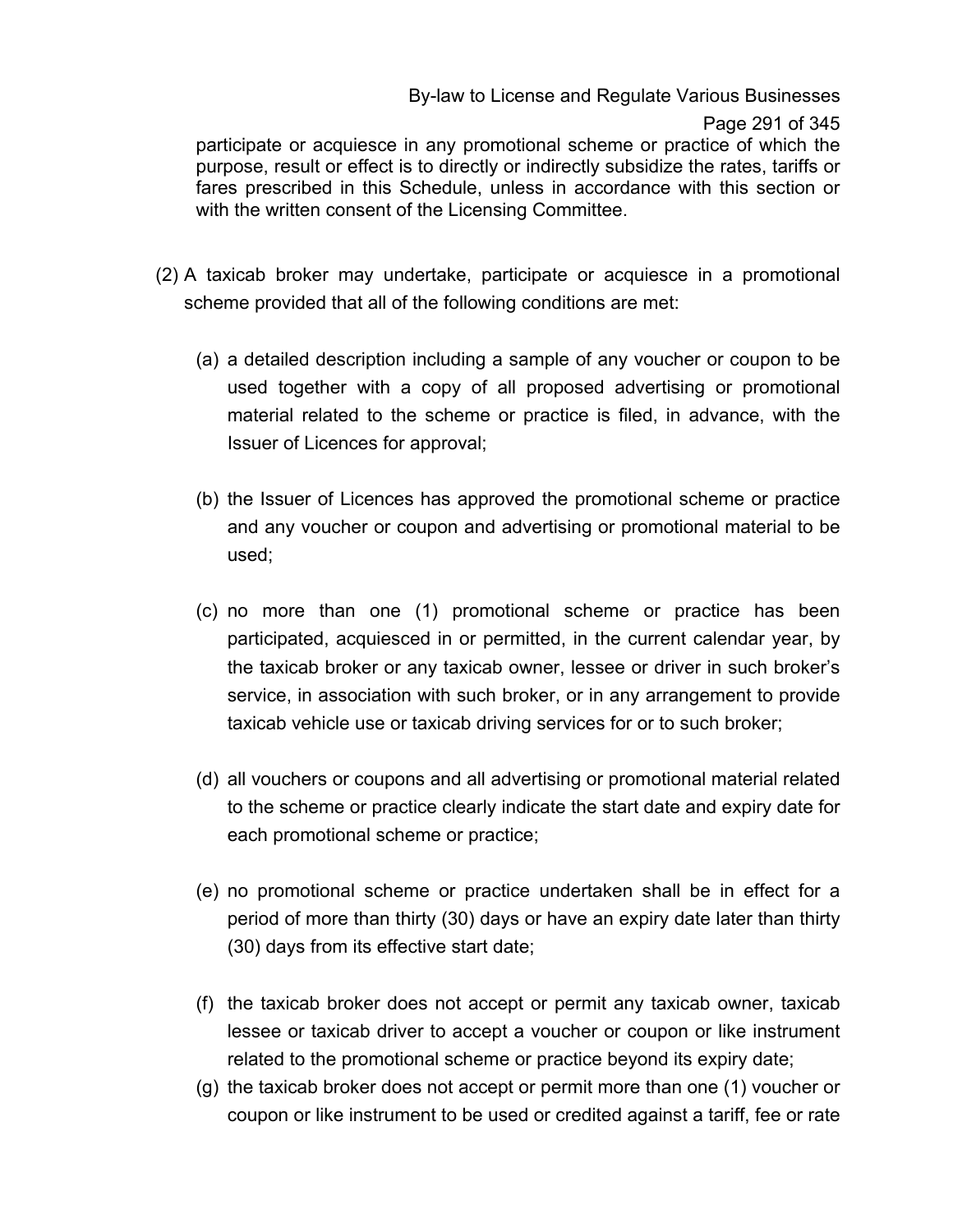# By-law to License and Regulate Various Businesses Page 292 of 345

prescribed in this Schedule per trip per vehicle regardless of the number of passengers in a taxicab vehicle;

- (h) the taxicab broker does not issue or make available a voucher or coupon or like instrument with a value more than One (\$1.00) Dollar in Canadian funds;
- (i) the promotional scheme or practice is only at the cost of the taxicab broker not directly or indirectly at the cost or expense of a taxicab owner, taxicab lessee or taxicab driver; and
- (j) the taxicab broker has not violated or contravened any of the Promotional Scheme terms and conditions set out in this section, in the past five (5) years.
- (3) An owner, lessee or driver of a taxicab may participate or acquiesce in a promotional scheme or practice of a taxicab broker that is authorized under this section.
- (4) A broker of a taxicab may only undertake, participate or acquiesce in a promotional scheme or practice in accordance with subsection 68(2) unless the broker obtains the written consent and approval of the Licensing Committee.
- (5) With the exception of subsection 68(3), an owner, lessee, or driver of a taxicab may only undertake, participate or acquiesce in a promotional scheme or practice with the written consent and approval of the Licensing Committee.

# **CUSTOMER SERVICE**

- 69.(1) A taxicab driver, owner and broker shall ensure that:
	- (a) a Taxicab Passengers' Bill of Rights in the prescribed form, as set out in Appendix "4", for all taxicabs, is displayed on the upper portion of the rear of the driver's seat in a position clearly visible to the passenger(s) to inform Taxicab passengers of their rights;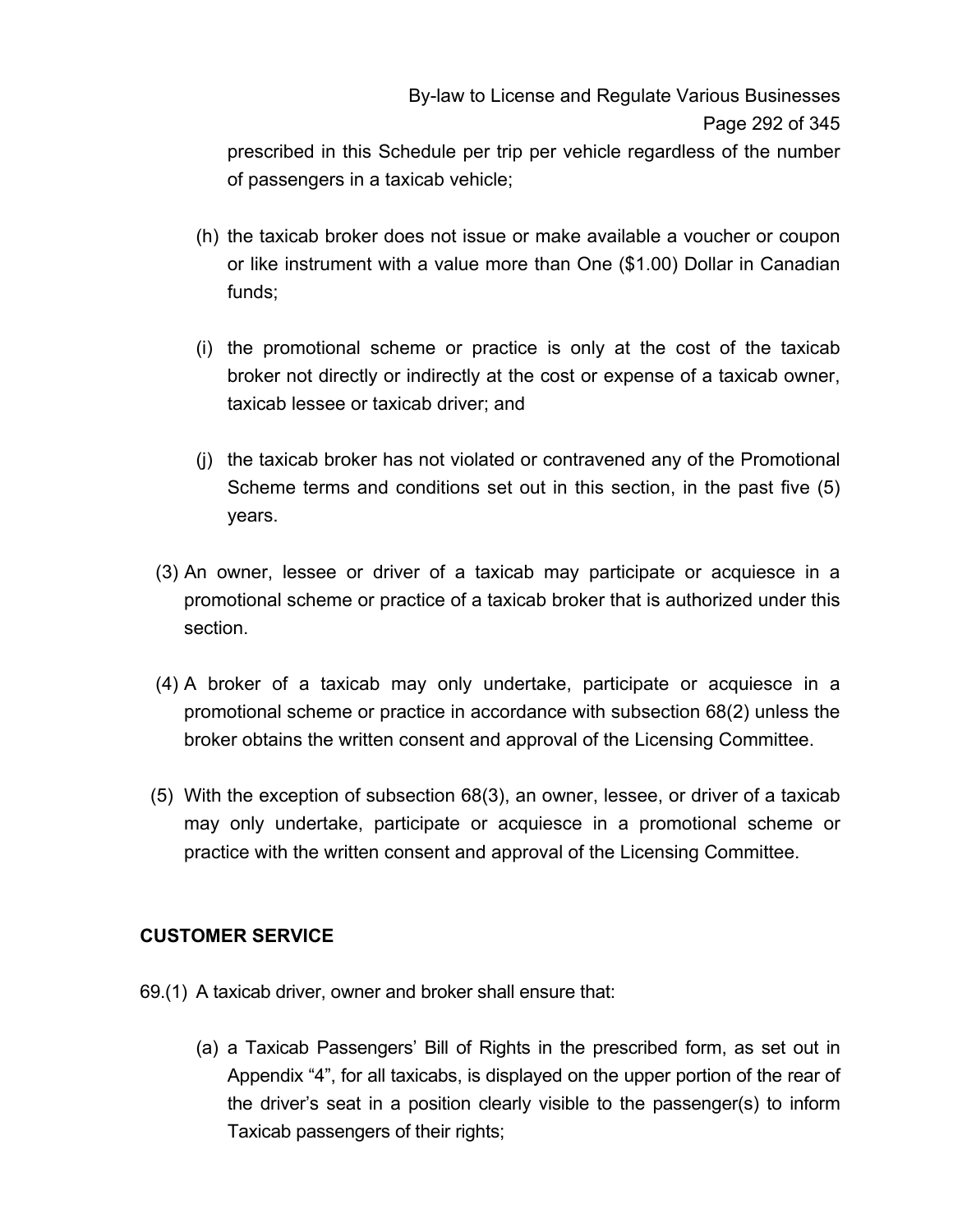- (b) a Taxicab Driver's Bill of Rights in the prescribed form, as set out in Appendix "5", for all taxicabs, is displayed on the upper portion of the rear of the driver's seat in a position clearly visible to the passenger(s) to inform Taxicab passengers of the rights of the Taxicab Driver; and
- (c) a taxicab Tariff card and Taxicab Driver photo identification card is displayed as prescribed in this Schedule.
- (2) Every broker shall post in a conspicuous place in their place of business, clearly visible to the public, the City customer complaints/compliments hotline telephone number and follow-up and resolution process prescribed by the Issuer of Licences.

# **ADMINISTRATION AND ENFORCEMENT**

- 70.(1) This Schedule shall be administered and enforced by the Director of Building & Licensing, Planning & Development with delegation of the enforcement to any Officer.
	- (2) A Municipal Enforcement Officer has the authority, if the Officer is in the opinion that the vehicle contravenes the Schedule or public safety is at risk, to:
		- (a) remove a taxicab from service;
		- (b) remove the City of Hamilton taxi plate from the taxicab;
		- (c) remove the roof sign; and
		- (d) remove the taxicab meter.

### **PENALTIES**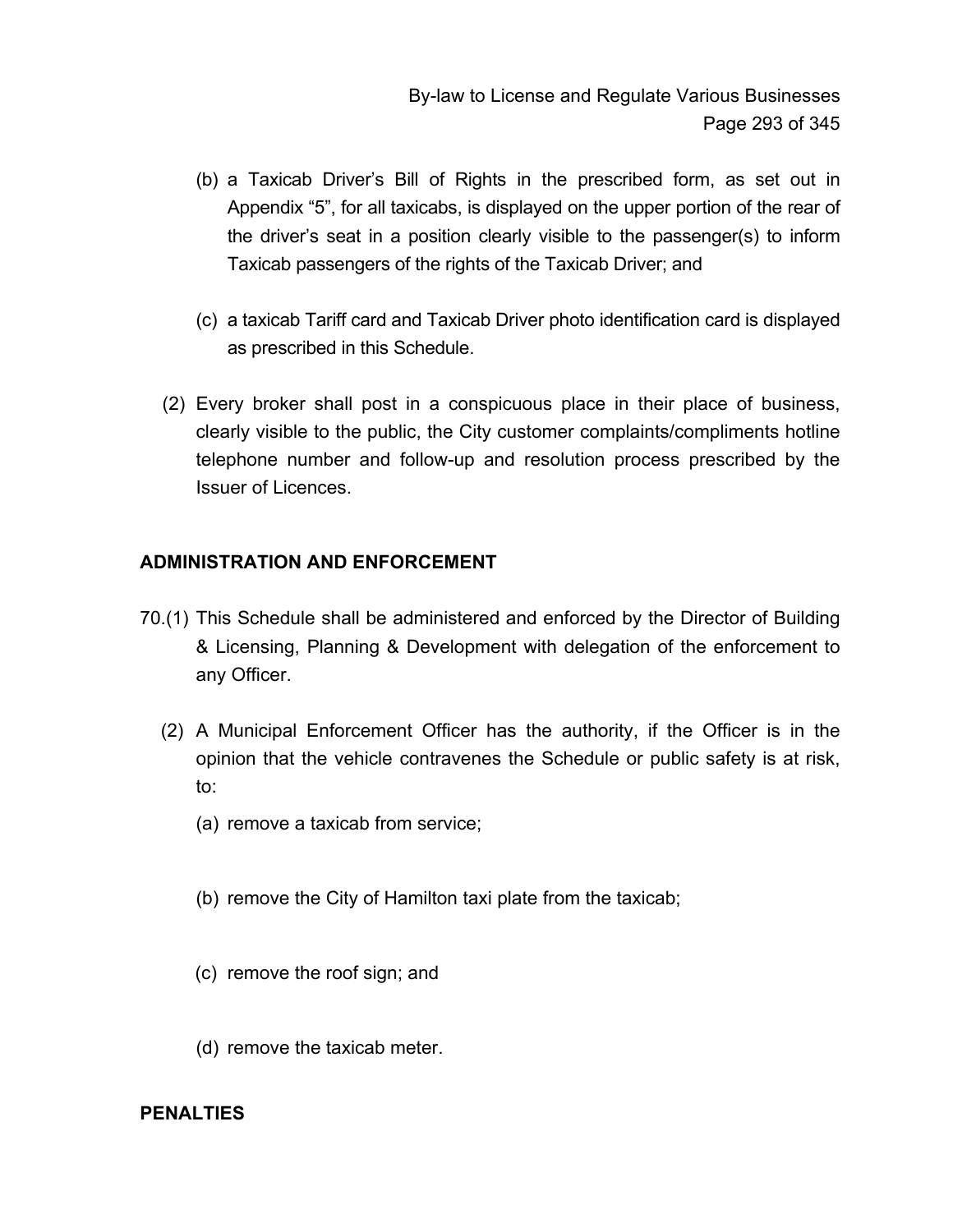71.(1) Fine – for contravention

Every person who contravenes any provision of this Schedule, and every director or officer of a corporation who concurs in such contravention by the corporation, is upon conviction, guilty of an offence and liable to a fine not exceeding \$25,000.

(2) Fine – for contravention – corporation

Despite subsection (1) where a corporation is convicted of an offence under the provisions of this Schedule, the maximum penalty that may be imposed on the corporation is \$50,000 and not as provided in that subsection.

### **OBSTRUCT OFFICER**

72. No person shall hinder or obstruct, or attempt to hinder or obstruct, an Officer, the Issuer of Licences and/or the Licensing Committee exercising a power or performing a duty under this Schedule or By-Law 07-170.

# **PROHIBITION ORDER**

73. Pursuant to the provisions of section 431 of the Municipal Act, 2001, when a person has been convicted of an offence under this Schedule, the Ontario Court of Justice (Provincial Division) of the City of Hamilton, or any court of competent jurisdiction thereafter may, in addition to any other penalty or order imposed, make an order prohibiting the continuation or repetition of the offence or the doing of any act or thing by the person convicted directed toward the continuation of repetition of the offence.

# **RESTRAINING ORDER**

74. Pursuant to the provisions of section 440 of the Municipal Act, 2001 in addition to any other remedy and to any penalty imposed by the Schedule, any such further contraventions may be restrained by action by the City.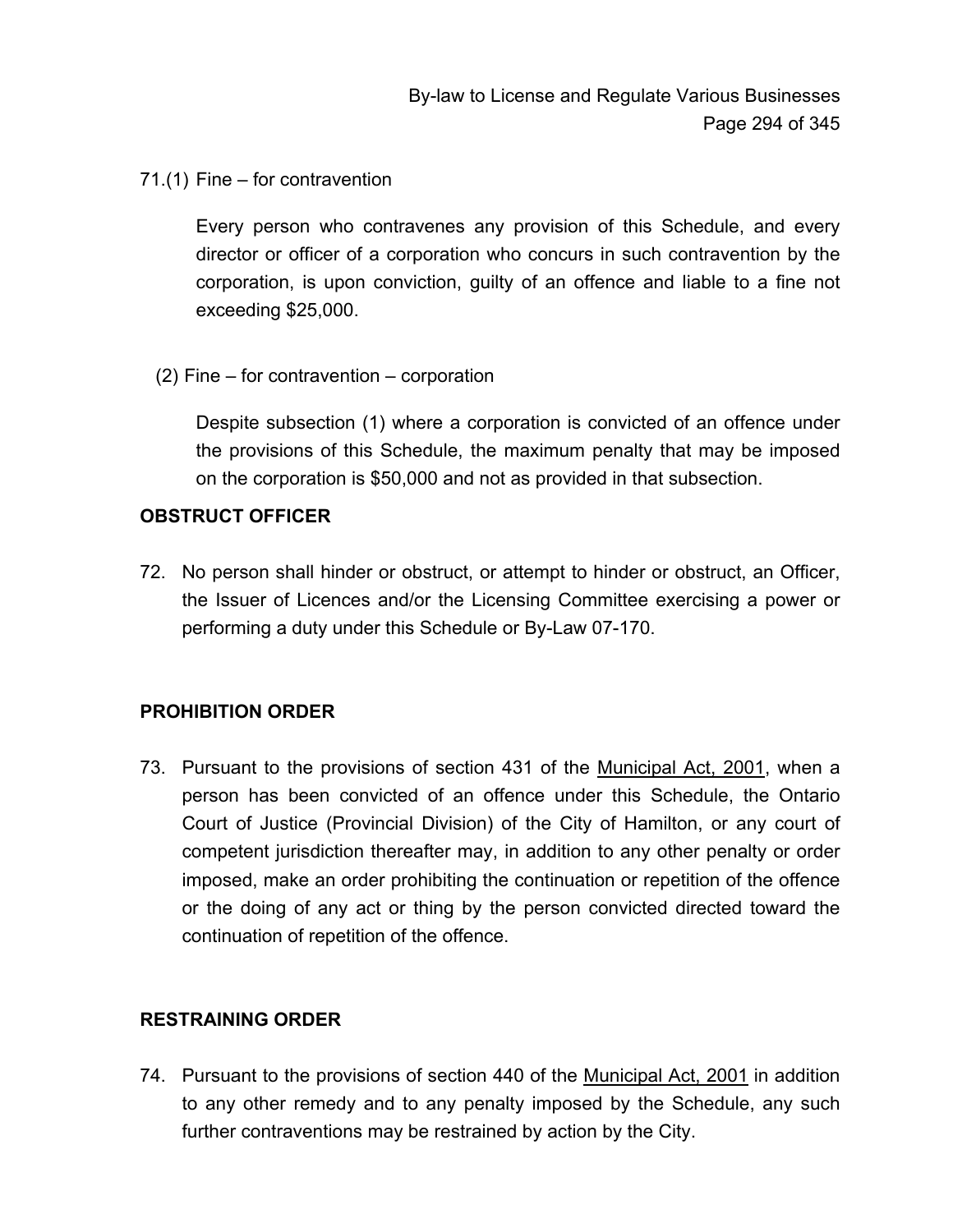### **STATEMENT OF THE CLERK**

75. For the purposes of prosecution, under this Schedule and pursuant to section 447.6(4) of the Municipal Act, 2001, a statement as to the licensing or nonlicensing of any premise or person signed by the Clerk is, without proof of the office or signature, receivable in evidence as proof, in the absence of evidence to the contrary, of the facts stated therein.

### **COURT ORDERS/BARRING OF ENTRY/CLOSING OF PREMISES**

76. The provisions of section 447 of the Municipal Act, 2001 respecting the issuance of court orders, the banning of entry, and the closing of premises shall apply to this Schedule where required.

# **COLLECTION OF FINES**

77. Where any part of a fine for a contravention of this Schedule remains unpaid after the fine becomes due and payable under section 66 of the Provincial Offences Act, R.S.O. 1990, c. P 33, including any extension of time for payment ordered under that section the Issuer of Licences is hereby authorized, pursuant to subsection 441(1) and (2) of the Municipal Act, 2001, to give the person against whom the fine was imposed a written notice specifying the amount of the fine payable and the final date on which it is payable, which shall be not less than twenty-one (21) days after the date of the notice, by delivering the notice or causing it to be delivered to that person at the person's residence or place of business.

# **DISTRESS FOR UNPAID FINES**

78.(1) Pursuant to subsection 441(3) of the Municipal Act, 2001, where a fine remains unpaid after the final date on which it is payable as specified in the notice, the fine shall be deemed to be unpaid taxes and, pursuant to subsection 351(1) of the Municipal Act, 2001, the Issuer of Licences or the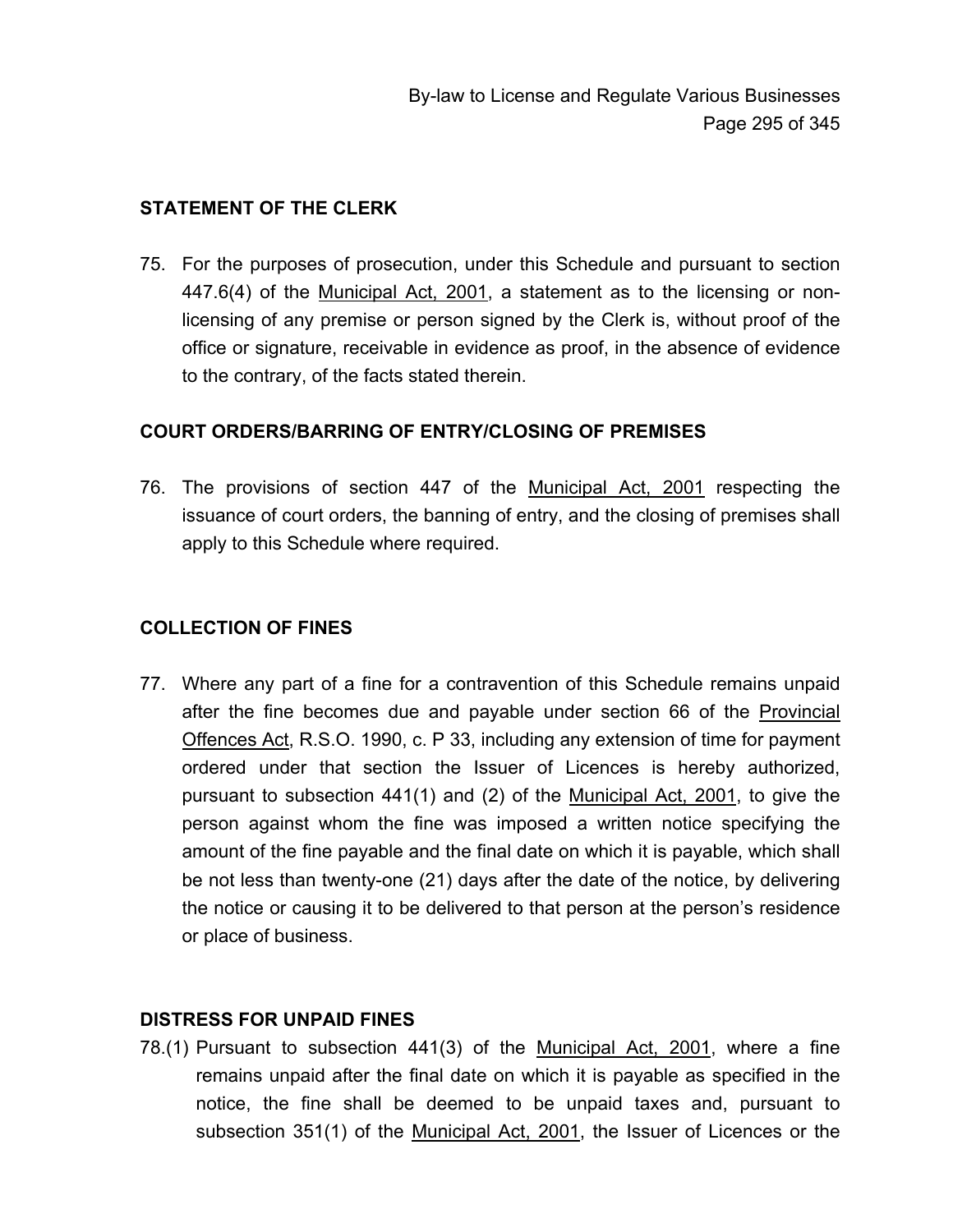By-law to License and Regulate Various Businesses Page 296 of 345

treasurer of the City may seize the following to recover the taxes and costs of seizure, subject to the exemptions provided for in subsection 351(3) and (4) of the Municipal Act, 2001:

- (2) The personal property belonging to or in the possession of the person fined.
- (3) The interest of the person fined in any personal property including such person's right to the possession of any personal property under a contract for purchase or a contract b which the person fined becomes the owner of the property upon performance of any condition.
- (4) The personal property on the land and any interest therein as described in subsection 67(2) of this Schedule of the owner of the land, even if the owner's name does not appear on the tax roll.
- (5) Any personal property on the land, title to which is claimed under any assignment or transfer made for the purpose of defeating the seizure.
- (6) Subsections 351(5), (7), (8), (9), (10), (13) and (14) of the Municipal Act, 2001 apply with necessary modifications to a seizure for an unpaid licensing fine under this Schedule.

# **LEVY OF FINES UNDER WARRANT**

- 79.(1) Despite section 66 of this Schedule, the treasurer or an Officer of the City may seize personal property, pursuant to section 351(2) of the <u>Municipal Act,</u> 2001, after a tax bill has been sent but before the due date if,
	- (a) the treasurer or an Officer has good reason to believe that personal property subject to seizure is about to be removed from the City before its due date;
	- (b) the treasurer or an Officer makes an affidavit to that effect before a Justice of the Peace or the head of Council of the City; and
	- (c) the Justice of the Peace or head of Council of the City issues a warrant authorizing the treasurer or an Officer to levy for the fines and costs in the manner provided by this section.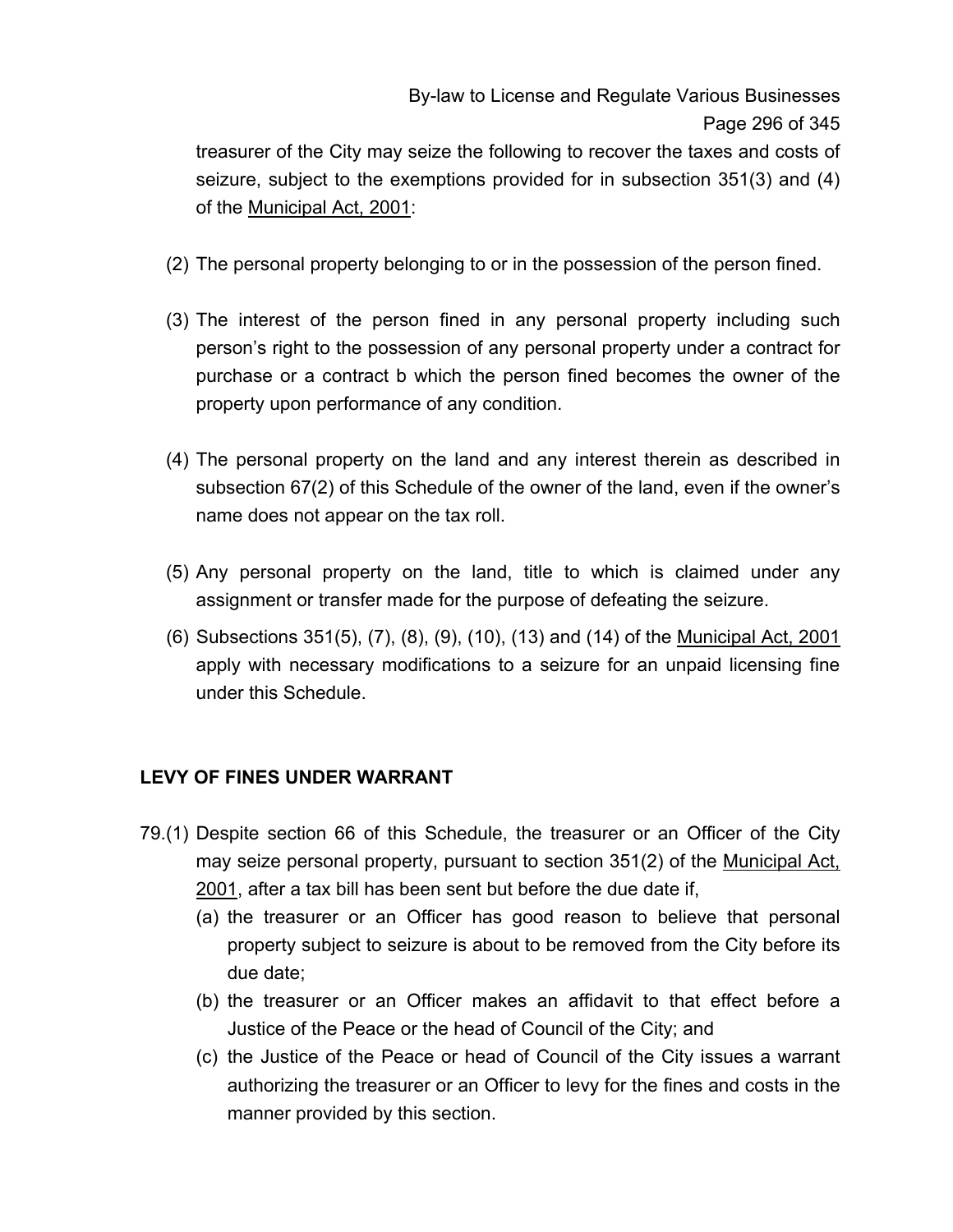- (2) Subsections 351(5), (7), (8), (9), (10), (13) and (14) of the Municipal Act, 2001 apply with necessary modifications to a seizure for an unpaid licensing fine under this Schedule.
- (3) No defect, error or omission in the form or substance of the notice required by this Schedule invalidates any subsequent proceedings for the recovery of a fine.

# **PROCEEDS OF FINES**

80. Pursuant to the provisions of section 433 of the Municipal Act, 2001, where a person has been convicted of any offence under this Schedule, every fine imposed for contravention of this Schedule belongs to the City of Hamilton.

# **SEVERABILITY**

81. Notwithstanding that any section or sections of this Schedule, or any part or parts thereof, may be found by any court of law to be invalid or illegal or beyond the power of the Council to enact, such section or sections or part or parts thereof shall be deemed to be severable, and all other sections of this Schedule, or parts thereof, are separate and independent therefrom and enacted as such.

# **APPENDICES**

82. Appendices "1", "2", "3", "4", "5" and "6" attached hereto form part of this **Schedule**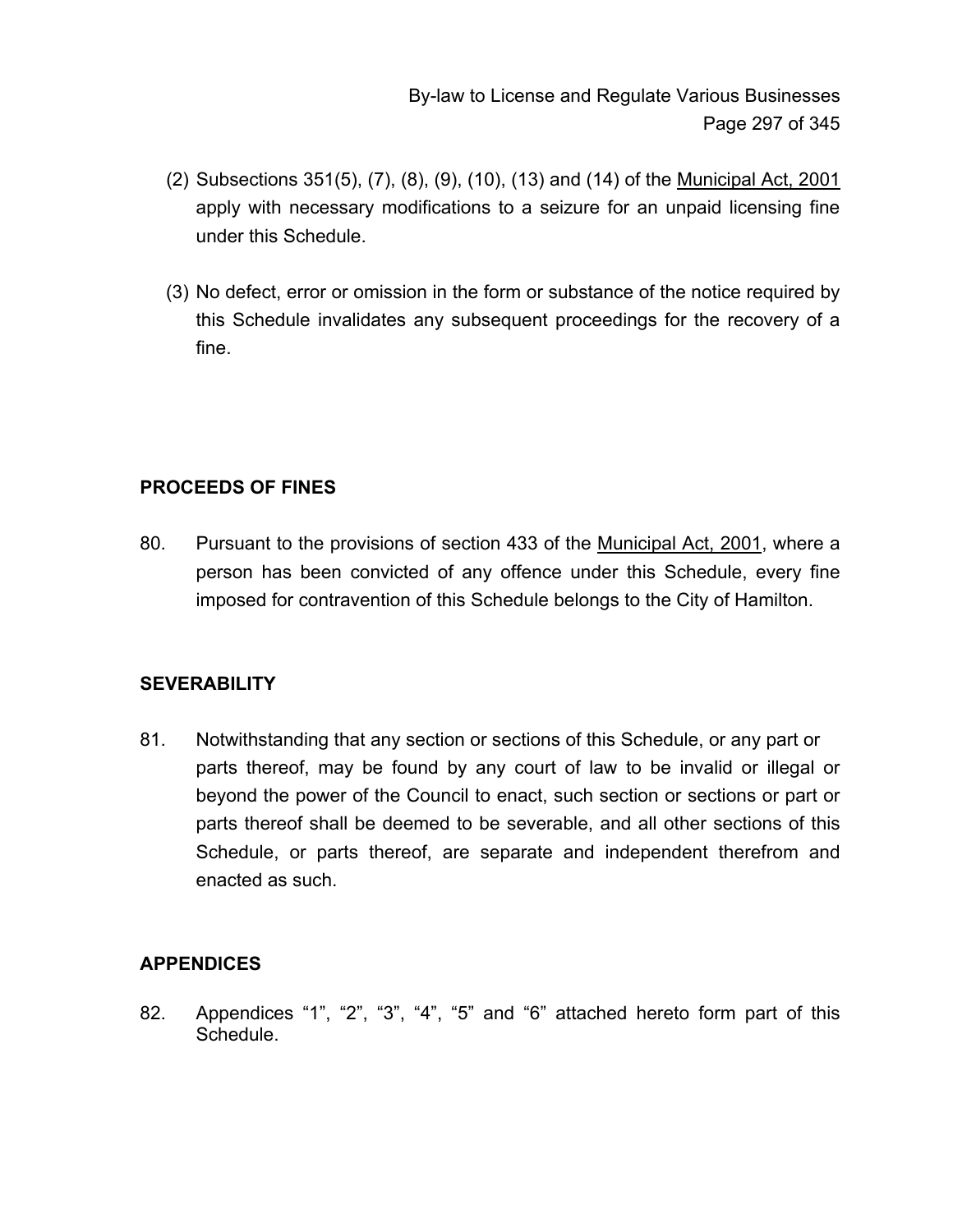#### **APPENDIX 1**

### **METER INCREASE – TAXI FARES**

**The meter increase approved by Council is now included in the proposed by-law** as follows:

| For the first 71.4 meters or part thereof                                 | \$3.00              |
|---------------------------------------------------------------------------|---------------------|
| For each additional 71.4 meters or part thereof                           | $$0.10$ (\$1.40/km) |
| For waiting time while under engagement for<br>each 14 (fourteen) seconds | \$0.10              |
| Livery or meter cabs by agreement (per hour)                              | \$32.10             |

That the above rates include the Federal Goods and Services Taxes; and that promotional discount fares be prohibited subject to approval of Issuer of Licences.

Senior Citizens 10% reduction Calculated on the highest FULL Dollar registered on taxi meter.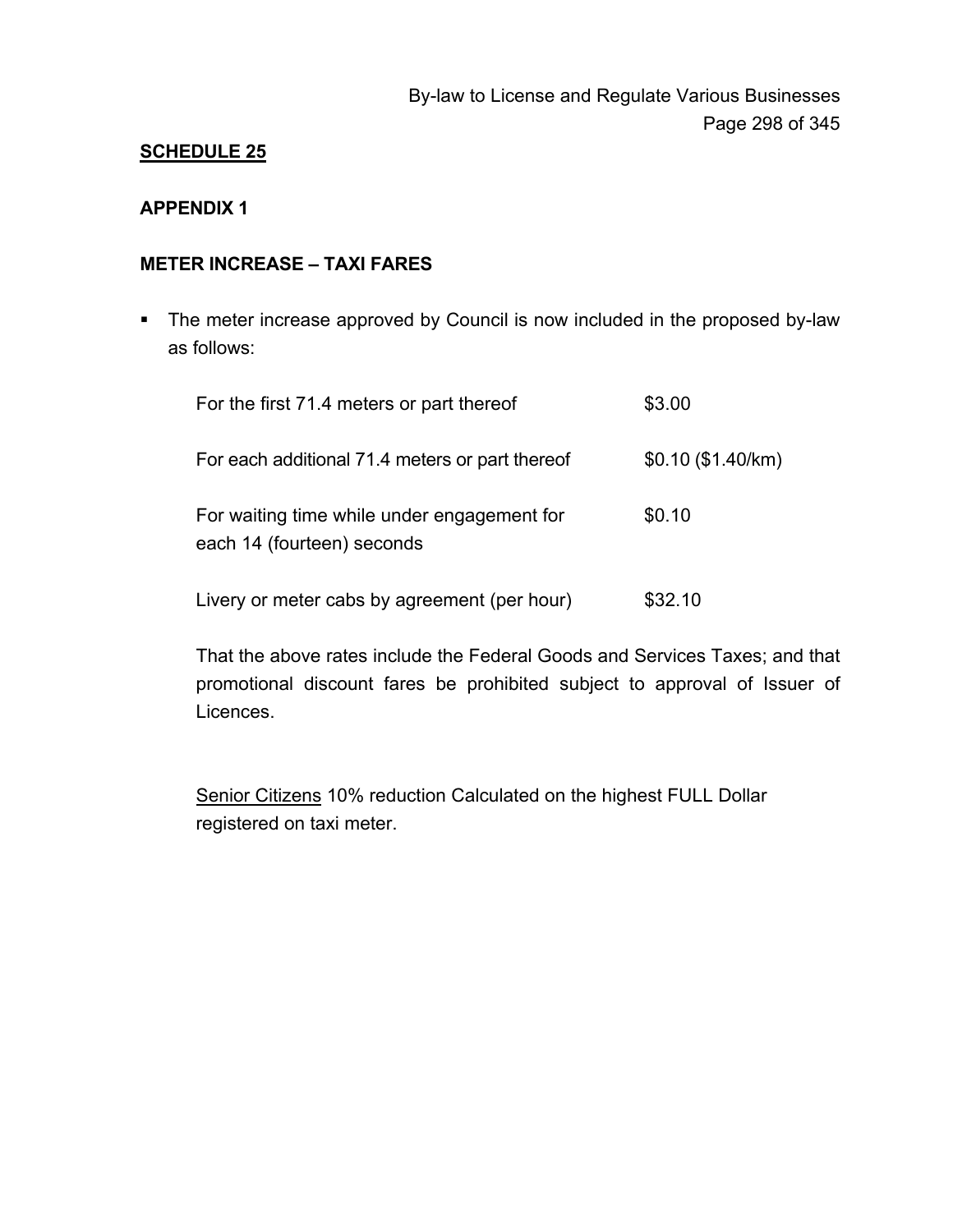#### **APPENDIX 2**

|                          | <b>Taxi Trip Sheet</b>          |  |                 |                                                                                                  |  |                |                     |      |                |  |
|--------------------------|---------------------------------|--|-----------------|--------------------------------------------------------------------------------------------------|--|----------------|---------------------|------|----------------|--|
|                          |                                 |  |                 | Date_________________________________Start Shift Time ___________________________ End Shift Time |  |                |                     |      |                |  |
|                          |                                 |  |                 |                                                                                                  |  |                |                     |      |                |  |
|                          |                                 |  |                 |                                                                                                  |  |                |                     |      |                |  |
|                          | <b>Broker</b> _________________ |  |                 |                                                                                                  |  |                |                     |      |                |  |
|                          | From                            |  | <b>Starting</b> | <b>Destination</b>                                                                               |  | <b>Arrival</b> | <b>Charged Flat</b> |      | <b>Metered</b> |  |
|                          |                                 |  | <b>Odometer</b> |                                                                                                  |  | Odometer       |                     | Rate | Rate           |  |
| $\overline{1}$           |                                 |  |                 |                                                                                                  |  |                |                     |      |                |  |
| $\overline{2}$           |                                 |  |                 |                                                                                                  |  |                |                     |      |                |  |
| $\overline{3}$           |                                 |  |                 |                                                                                                  |  |                |                     |      |                |  |
| $\overline{\mathcal{A}}$ |                                 |  |                 |                                                                                                  |  |                |                     |      |                |  |
| 5                        |                                 |  |                 |                                                                                                  |  |                |                     |      |                |  |
| $6\overline{6}$          |                                 |  |                 |                                                                                                  |  |                |                     |      |                |  |
| $\overline{7}$           |                                 |  |                 |                                                                                                  |  |                |                     |      |                |  |
| $\bf{8}$                 |                                 |  |                 |                                                                                                  |  |                |                     |      |                |  |
| 9                        |                                 |  |                 |                                                                                                  |  |                |                     |      |                |  |
| 10                       |                                 |  |                 |                                                                                                  |  |                |                     |      |                |  |
| 11                       |                                 |  |                 |                                                                                                  |  |                |                     |      |                |  |
| 12                       |                                 |  |                 |                                                                                                  |  |                |                     |      |                |  |
| 22                       |                                 |  |                 |                                                                                                  |  |                |                     |      |                |  |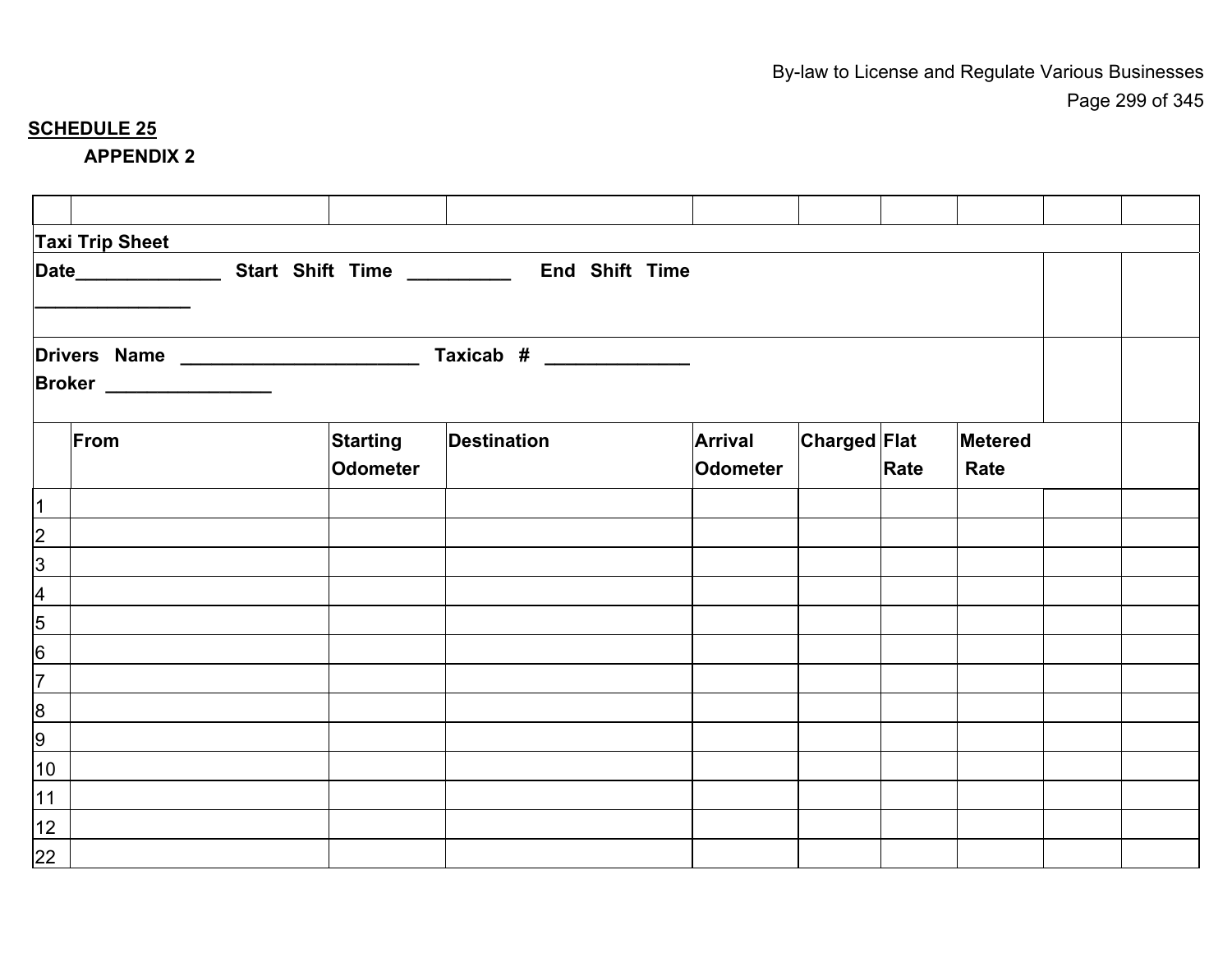By-law to License and Regulate Various Businesses

Page 300 of 345

| 23 |                                      |                   |                    |                    |  |
|----|--------------------------------------|-------------------|--------------------|--------------------|--|
| 24 |                                      |                   | <b>Totals</b>      |                    |  |
| 25 |                                      |                   |                    |                    |  |
| 26 |                                      |                   |                    |                    |  |
| 27 |                                      |                   | <b>Grand Total</b> |                    |  |
|    | Equipment Faults: Brakes             | Steering          | Lights             |                    |  |
|    | <b>Exhaust System</b>                | Radio             | Meter              |                    |  |
|    | Cleanliness &<br>Damage:<br>Interior | Exterior          | Check: Oil         | Transmission Fluid |  |
|    | <b>Driver Comments:</b>              | Owners signature: |                    |                    |  |
|    | Signature:                           | Date:             |                    |                    |  |
|    | Date:                                |                   |                    |                    |  |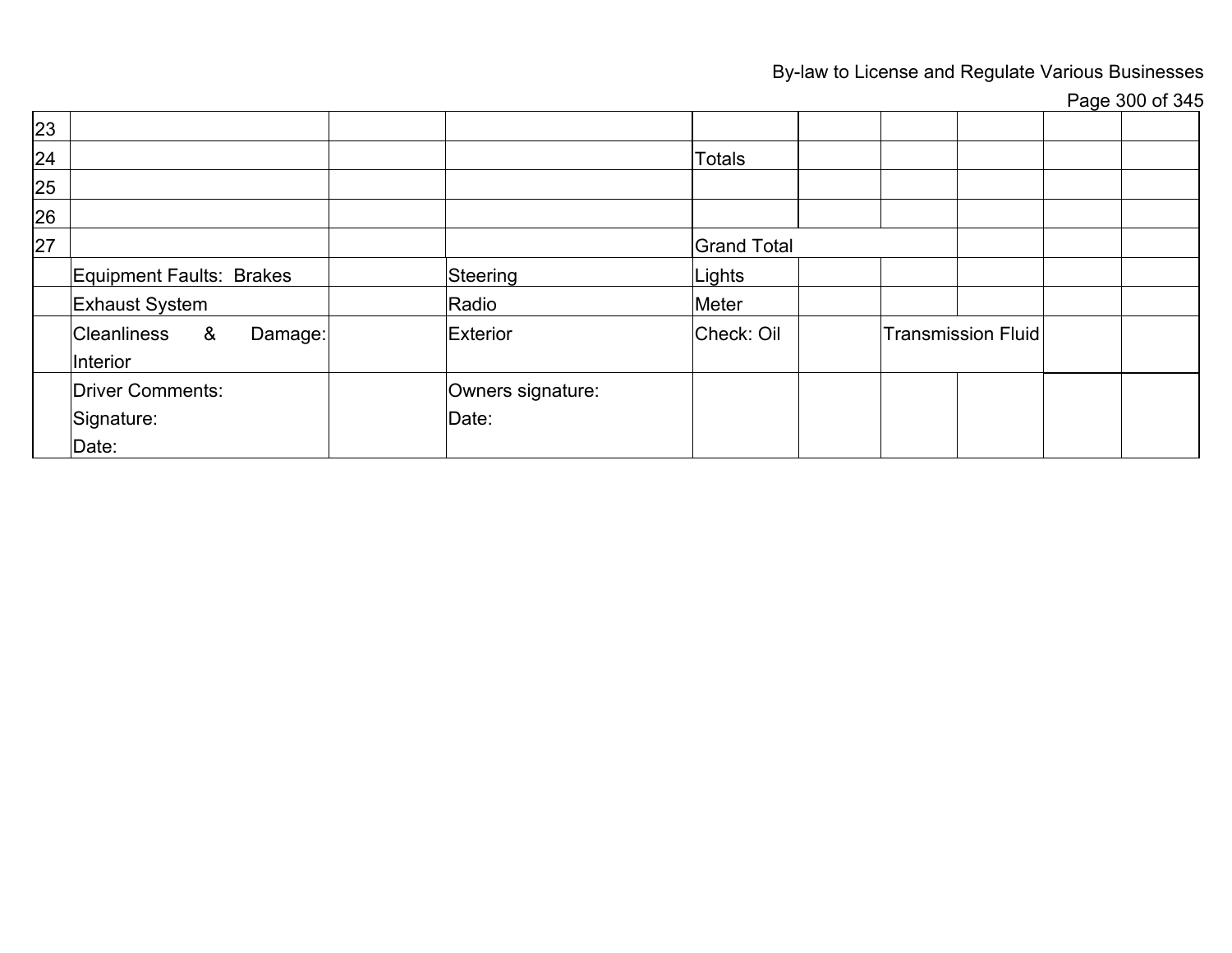# **APPENDIX 3**

# **TAXICAB PRIORITY LIST**

| NO. | <b>APPL' DATE</b> | <b>FIRST NAME</b>   | <b>LAST NAME</b> |
|-----|-------------------|---------------------|------------------|
| 1   | 24-Jul-78         | <b>ISHAR SINGH</b>  | <b>THIARA</b>    |
| 2   | 3-Apr-79          | PETER C.            | <b>ELDRIDGE</b>  |
| 3   | 9-May-79          | GARY A.             | <b>VERE</b>      |
| 4   | 9-May-79          | <b>JOHN</b>         | <b>DRISCOLL</b>  |
| 5   | 9-May-79          | <b>KEN</b>          | <b>MUSCHIK</b>   |
| 6   | 11-May-79         | <b>JUNE</b>         | <b>LUKE</b>      |
| 7   | 15-May-79         | <b>DANIEL</b>       | <b>GAGNON</b>    |
| 8   | 18-May-79         | LEOPAULD G.         | <b>BEAUCHAMP</b> |
| 9   | 18-May-79         | <b>WALID</b>        | <b>CHAFIC</b>    |
| 10  | 23-May-79         | <b>HANNIBAL</b>     | <b>RIZZUTO</b>   |
| 11  | 5-Jul-79          | <b>STAN</b>         | <b>KROK</b>      |
| 12  | 15-Aug-79         | <b>ADNAN</b>        | <b>SHEDHADEH</b> |
| 13  | 11-Sep-79         | <b>SHARON</b>       | <b>BELLAMY</b>   |
| 14  | $1-Oct-79$        | DANIEL L.           | <b>BERNIER</b>   |
| 15  | 5-Oct-79          | <b>LORRAINE</b>     | <b>MOONEY</b>    |
| 16  | 30-Oct-79         | WILLIAM J.          | <b>PERKINS</b>   |
| 17  | 9-Nov-79          | <b>LARRY</b>        | <b>ROBERGE</b>   |
| 18  | 14-Nov-79         | <b>ROGER</b>        | <b>FRANCOEUR</b> |
| 19  | 12-Feb-80         | <b>MARC STUART</b>  | <b>HATHAWAY</b>  |
| 20  | 14-Feb-80         | YOGINDER KUMAR      | <b>SHARMA</b>    |
| 21  | 27-Feb-80         | <b>ADELIA</b>       | <b>BALICE</b>    |
| 22  | 28-Feb-80         | <b>COSIMO</b>       | <b>BALICE</b>    |
| 23  | 14-Jul-80         | <b>ANTHONY PAUL</b> | <b>DICICCIO</b>  |
| 24  | 6-Oct-80          | <b>GURDIP S.</b>    | <b>SOOR</b>      |
| 25  | 5-Dec-80          | <b>MOHAMMAD</b>     | <b>AHMED</b>     |
| 26  | 23-Dec-80         | <b>ROBERT</b>       | <b>KOCZERZAT</b> |
| 27  | 24-Dec-80         | <b>SOLOMON</b>      | <b>MARCELLIN</b> |
| 28  | 7-Jan-81          | <b>RANDALL G.</b>   | <b>CRUDEN</b>    |
| 29  | 22-Apr-81         | <b>JOHN</b>         | <b>WEISS</b>     |
| 30  | 30-Apr-81         | <b>SHIRLEY</b>      | <b>HATHAWAY</b>  |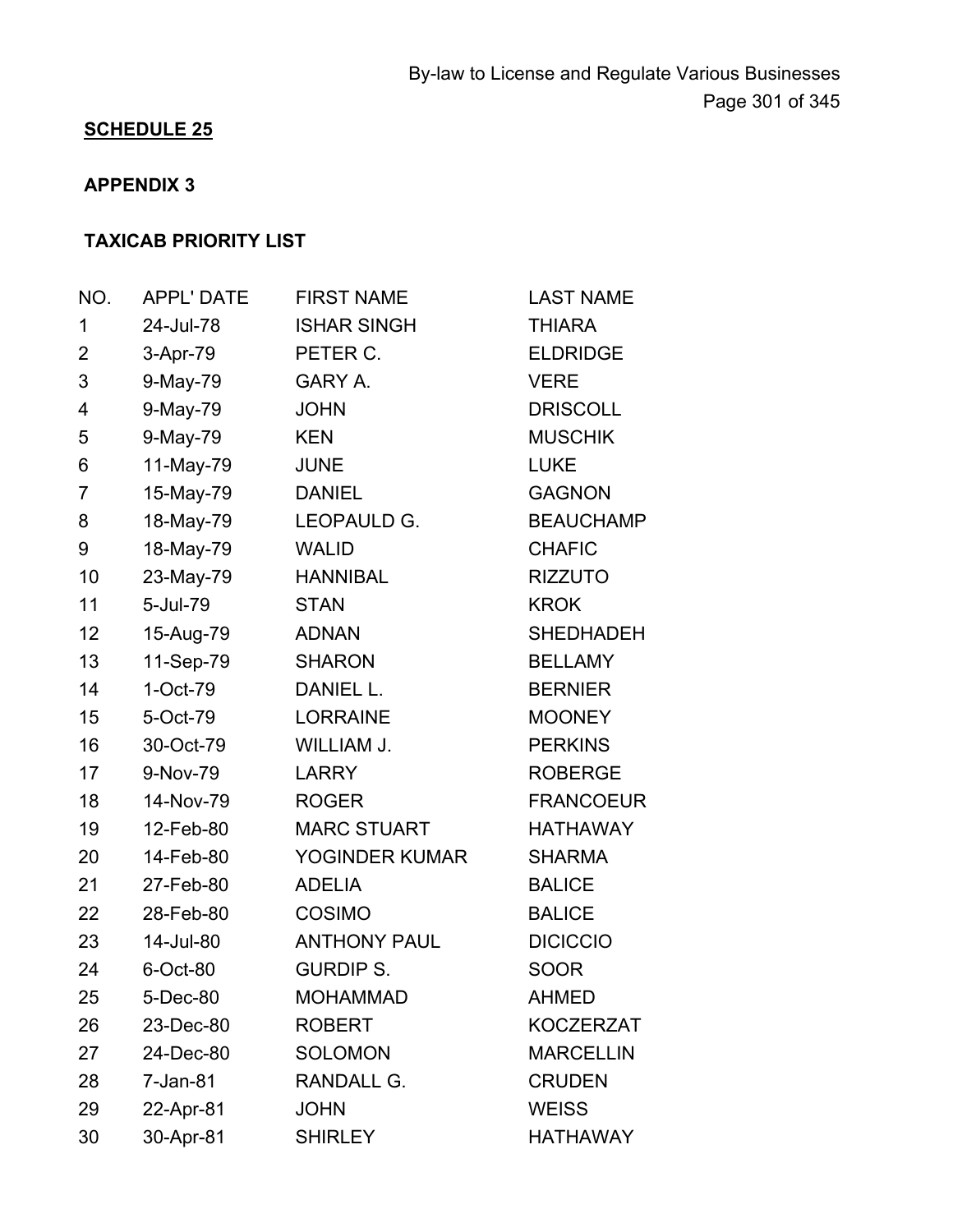By-law to License and Regulate Various Businesses

Page 302 of 345

| $31 -$ | 6-Aug-81             | <b>DANIEL Example 10</b>             | <b>VELTRI</b>        |
|--------|----------------------|--------------------------------------|----------------------|
| 32     |                      | 26-Oct-81 STEPHEN                    | <b>JONES</b>         |
|        |                      | 33 24-Nov-81 WAYNE STEWART MCGREGOR  |                      |
|        |                      | 34 28-Jan-82 ANTHONY F. RIZZUTO      |                      |
|        |                      | 35 28-Jan-82 JOHN FRANCIS MOONEY     |                      |
|        | 36 8-Feb-82 DRAGO    |                                      | <b>BASIC</b>         |
|        | 37 26-Feb-82 JOHN C. |                                      | <b>MACDONALD</b>     |
|        |                      | 38 18-Mar-82 THEODORS                | <b>TOMA</b>          |
|        |                      | 39 5-Apr-82 PUTRUS                   | ISAK                 |
|        |                      | 40 14-Apr-82 JOGINDAR SINGH DHALIWAL |                      |
|        | 41 8-Jun-82 KEITH    |                                      | <b>JOHNSON</b>       |
|        | 42 24-Jun-82 WILLIAM |                                      | <b>KHAMMO</b>        |
|        |                      | 43 21-Jul-82 THOMAS F. SEBISTY       |                      |
|        | 44  1-Nov-82  MARK   |                                      | <b>GRANBY</b>        |
|        |                      | 45 8-Nov-82 WILLIAM G.               | <b>ROMANS</b>        |
|        | 46 9-Jun-83 SANDRA   |                                      | <b>FUKUMOTO</b>      |
|        | 47  4-Jul-83  DANE   |                                      | <b>HATHAWAY</b>      |
|        | 48 19-Sep-83 BRENDA  |                                      | <b>ROBERGE</b>       |
| 49     |                      | 3-Oct-84 COLLETTE                    | ROBERGE              |
| 50     |                      | 14-Dec-84 ZERE                       | <b>TEWOLDE</b>       |
| 51     |                      | 19-Dec-84 MICHAEL                    | ROTH                 |
|        |                      | 52 26-Feb-85 MOHAMMAD NAEEM          | KHAN                 |
|        | 53 16-Jan-86 LEONARD |                                      | ROBERGE              |
|        | 54 3-Jul-86 DENISE   |                                      | <b>GEORGIAN</b>      |
|        |                      | 55 5-Aug-86 SHABIR                   | <b>AHMED</b>         |
| 56     | 5-Sep-86             | HABTE-AB                             | <b>TECHLE-MARIAM</b> |
| 57     | 29-Dec-86            | <b>ANTHONY R.</b>                    | <b>RIZZUTO</b>       |
| 58     | 29-Dec-86            | <b>SHAHID</b>                        | <b>BUTT</b>          |
| 59     | 5-Jan-87             | <b>BASHARAT</b>                      | <b>BUTT</b>          |
| 60     | 9-Jan-87             | <b>ERIC</b>                          | <b>SHEPHERD</b>      |
| 61     | 23-Jun-87            | <b>VALENTINO</b>                     | <b>DALBELLO</b>      |
| 62     | 23-Jun-87            | <b>MARIA</b>                         | <b>DALBELLO</b>      |
| 63     | 21-Dec-87            | <b>JOSEPH</b>                        | <b>VARGA</b>         |
| 64     | 5-Jan-88             | FREDERICK J.                         | <b>MULDOON</b>       |
| 65     | 13-Jan-88            | <b>JAGIR</b>                         | <b>MULTANI</b>       |
| 66     | 29-Jan-88            | <b>MOHAMMAD</b>                      | <b>FAROOQ</b>        |
| 67     | 22-Feb-88            | AL                                   | <b>ARTHURS</b>       |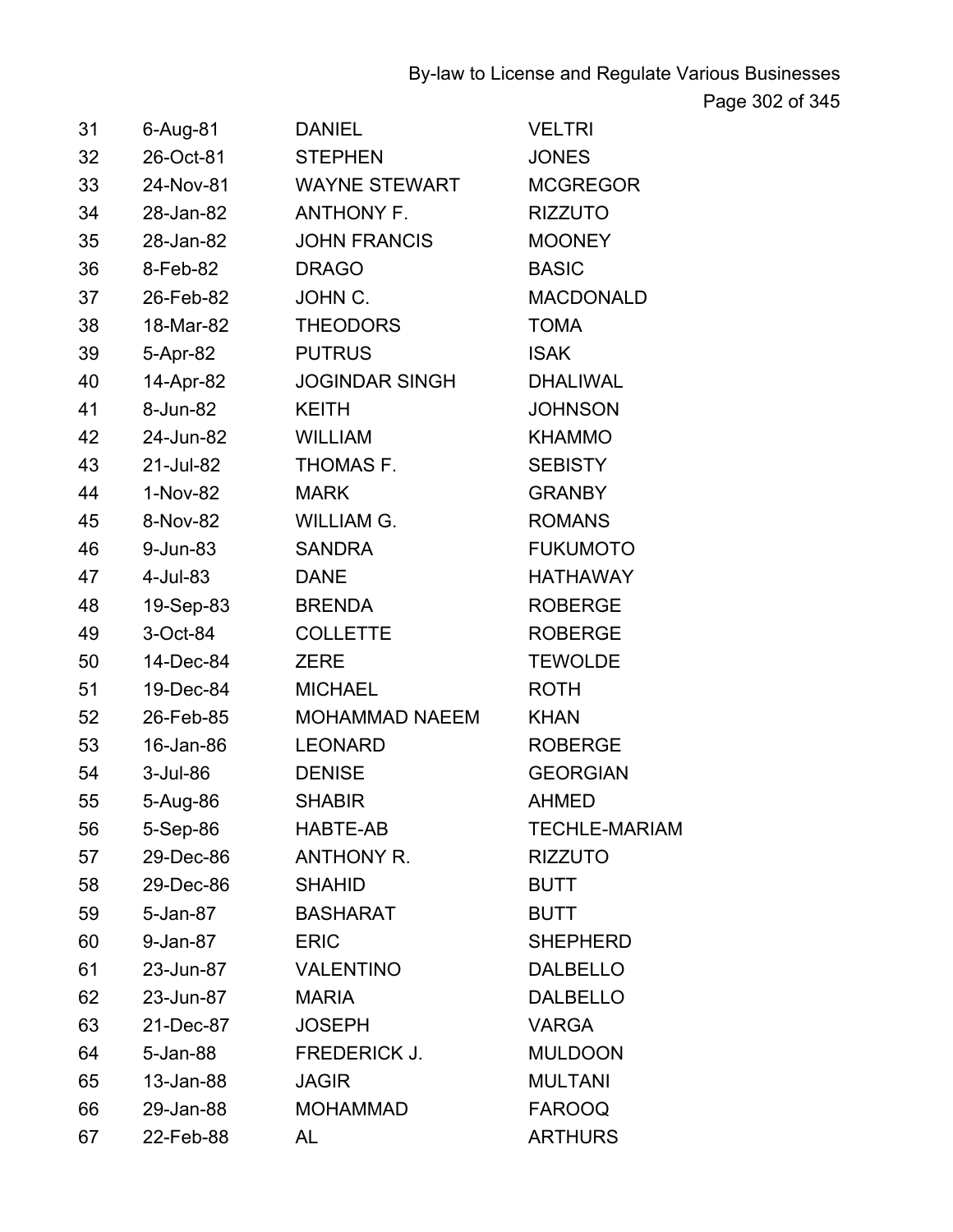By-law to License and Regulate Various Businesses Page 303 of 345

| 68 | 31-Mar-88   | <b>BRIAN</b>          | <b>COSGROVE</b>   |
|----|-------------|-----------------------|-------------------|
| 69 | 11-May-88   | <b>FARRUKH</b>        | <b>QURESHI</b>    |
| 70 | 28-Jun-88   | <b>RODGER</b>         | <b>MCEACHERN</b>  |
| 71 | 7-Aug-88    | <b>RONALD</b>         | <b>AIRTH</b>      |
| 72 | $6-Sep-88$  | <b>CLAUDIO</b>        | <b>BALICE</b>     |
| 73 | 19-Sep-88   | <b>GHULAM N.</b>      | <b>BUTT</b>       |
| 74 | 27-Sep-88   | <b>WILLIAM</b>        | <b>ROMANS</b>     |
| 75 | 4-Nov-88    | <b>ROBERT</b>         | <b>MASCHEWSKI</b> |
| 76 | 11-Jan-89   | <b>BRENT J.</b>       | <b>DAWSON</b>     |
| 77 | 24-Jan-89   | <b>JERRY</b>          | <b>ZARASKI</b>    |
| 78 | 13-Jul-89   | <b>JOSEPHINE</b>      | <b>RIZZUTO</b>    |
| 79 | 26-Jul-89   | <b>PETER</b>          | <b>RIHBANY</b>    |
| 80 | 31-Aug-90   | <b>GAIL</b>           | RIZZUTO-DOWLING   |
| 81 | 20-Feb-91   | <b>RONALD</b>         | <b>ROBERGE</b>    |
| 82 | 17-Apr-91   | <b>TOKUNBO (DAVE)</b> | <b>OGUNLADE</b>   |
| 83 | $3$ -Jan-92 | <b>JAGTAR SINGH</b>   | <b>CHAHAL</b>     |
| 84 | 4-Sep-92    | <b>ANGELA</b>         | RIZZUTO-ECKLUND   |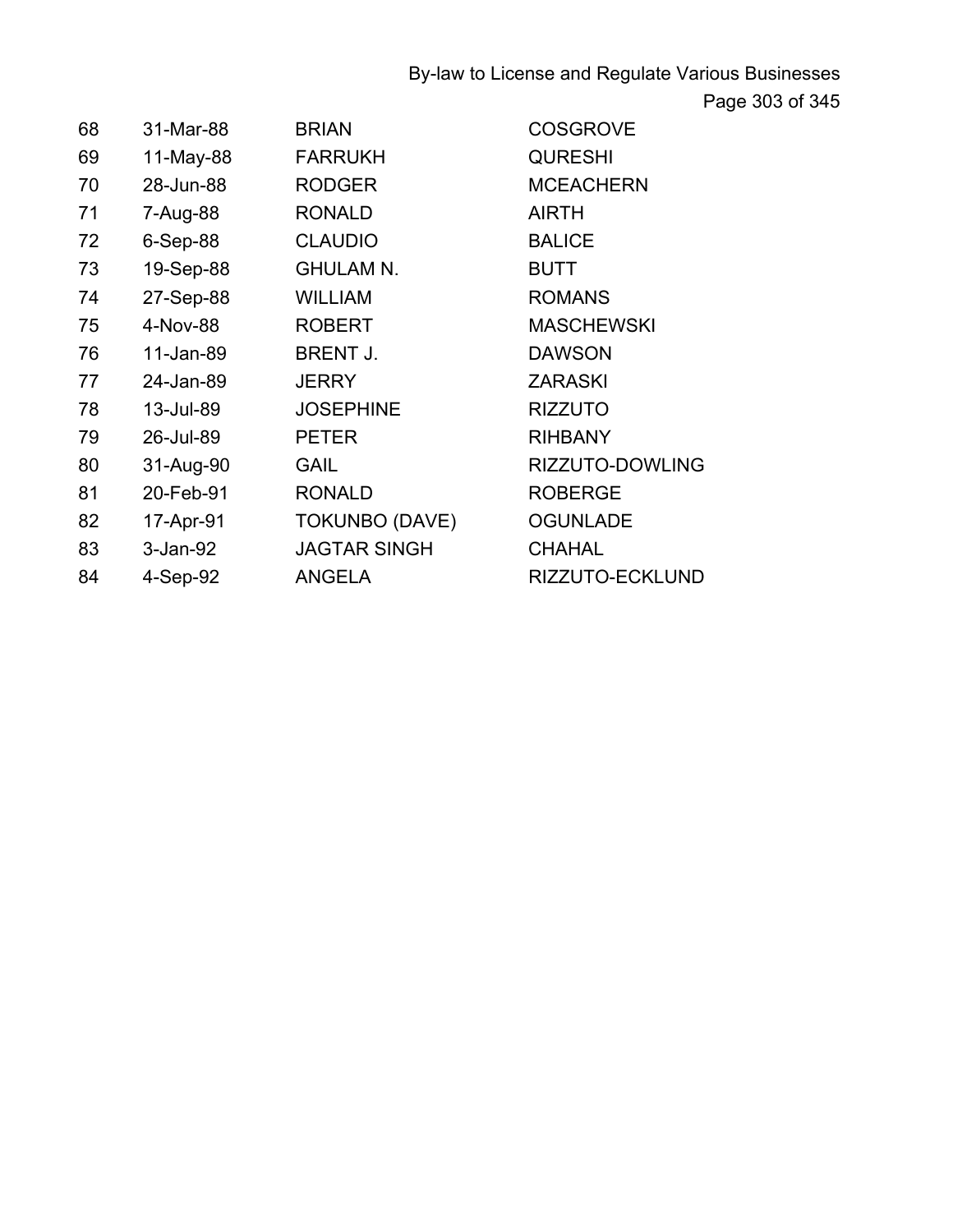### **APPENDIX 4**

### **PASSENGER BILL OF RIGHTS**

- 1. The passenger has the right to:
	- (a) a professional and knowledgeable taxicab driver who is licensed
	- (b) a driver who is provides a safe ride
	- (c) a taxicab driver provides a silent ride if desired
	- (d) a taxicab driver who knows the major streets and destinations
	- (e) a taxicab driver who is courteous and provides assistance
	- (f) a taxicab driver who speaks and understands English
	- (g) a taxicab driver who knows the Taxi By-law and traffic laws
- 2. The passenger has the right to an effective customer complaint process.
- 3. The passenger has the right to direct a taxicab driver on the route to be taken.
- 4. A clean, safe, air-conditioned and smoke-free taxicab.
- 5. A free ride if the meter is not in a 'recording' position.
- 6. Obtain a receipt that shows the date, time, the taxicab driver's name, identification number and fare charge
- 5. Taxi Drivers Licenses are to be displayed inside the taxi and the passenger has a right to see it.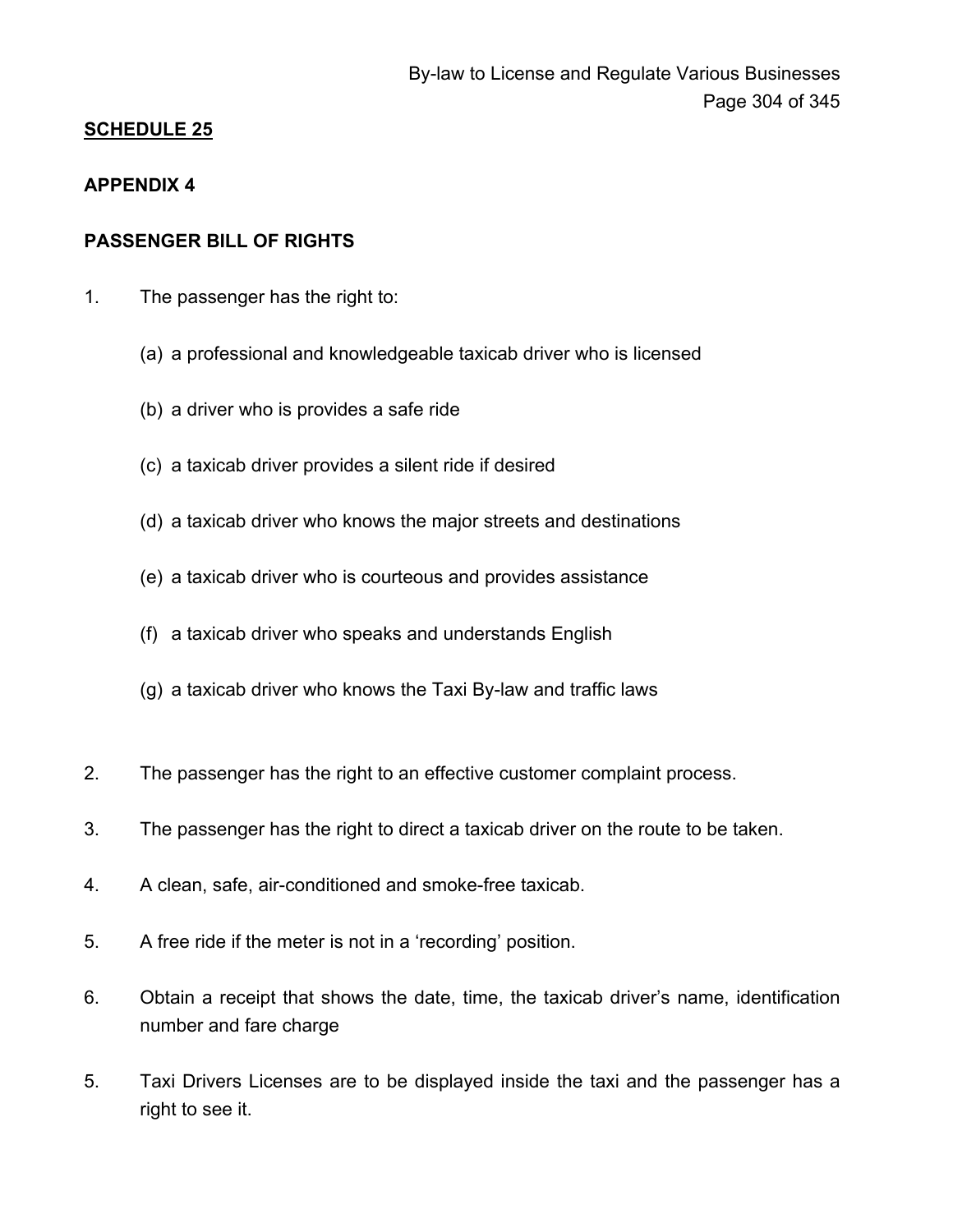7. A passenger has thirty days to file a signed complaint. The complaint must be in writing and include your name, address and telephone number, and address the complaint to:

> Standards & Licensing City Hall 71 Main Street West, 3rd Floor Hamilton, ON L8P 4Y5

If you have any questions you may call 905.546.2350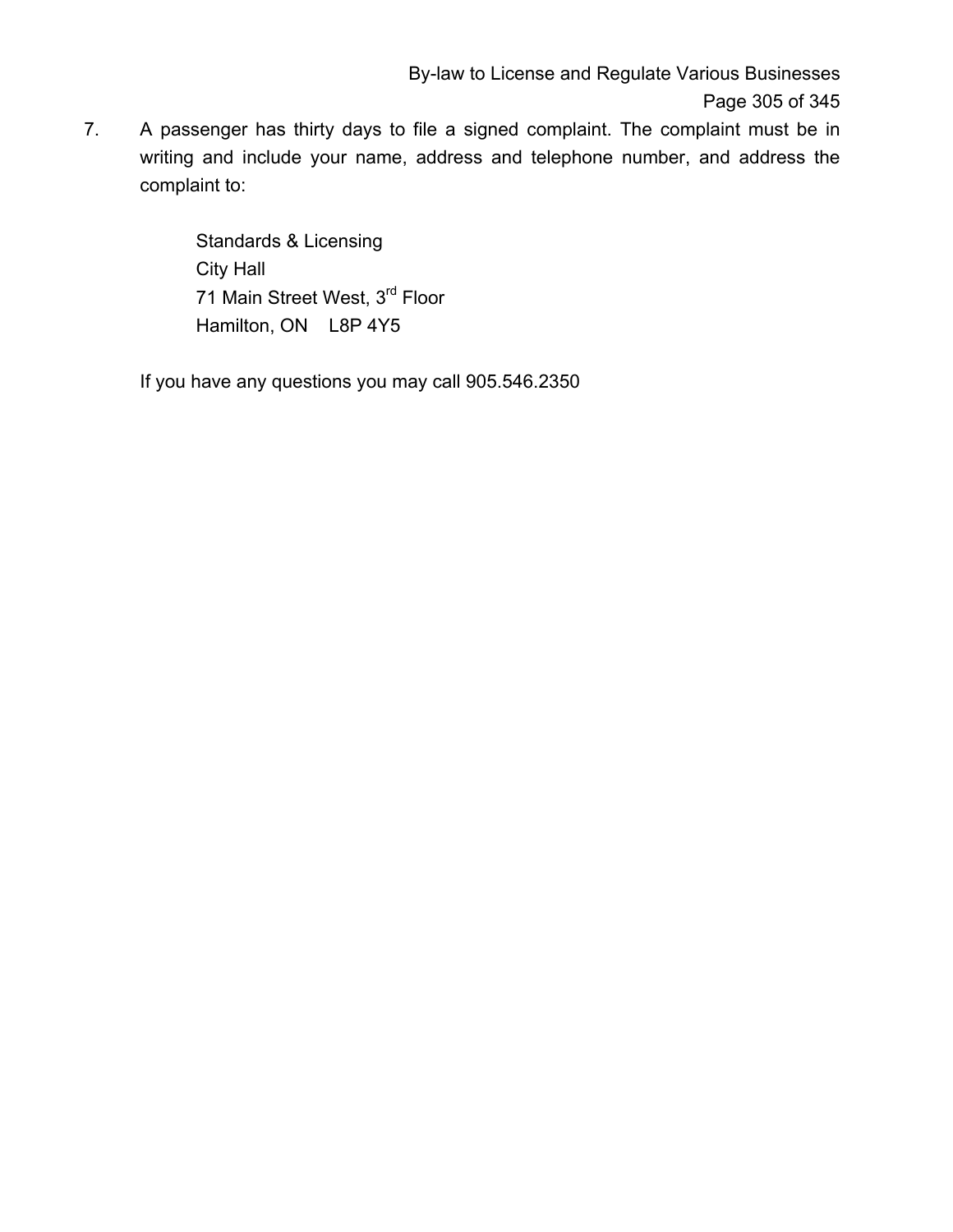### **APPENDIX 5**

### **TAXICAB DRIVER BILL OF RIGHTS**

- 1. Taxicab Driver has the following rights:
	- (a) a clean, safe, licensed, air-conditioned and smoke-free taxicab;
	- (b) fair and equitable dispatch service;
	- (c) access to a service and skills training program;
	- (d) a taxicab driver can refuse a customer if the customer requests the taxi driver to carry any passengers or baggage, which the taxi driver is incapable of carrying;
	- (e) can refuse a customer if they are drunk or disorderly;
	- (f) can refuse a customer if the customer is unable to pay for the fare or if the customer owes money from a previous ride;
	- (g) can refuse a customer if the customer requests the driver to carry an animal or baggage, which might be detrimental to the repair, cleanliness or sanitary condition of the taxi (with the exception to seeing eye dog); and
	- (h) taxi driver's responsibility to check his taxi after a customer has departed to ensure the customer has not left any belongings in the taxi – if the customer has left something behind the driver is to make every reasonable attempt to return the belonging to the owner. If the owner cannot be found belonging is to be turned over to the Taxi Broker's Office.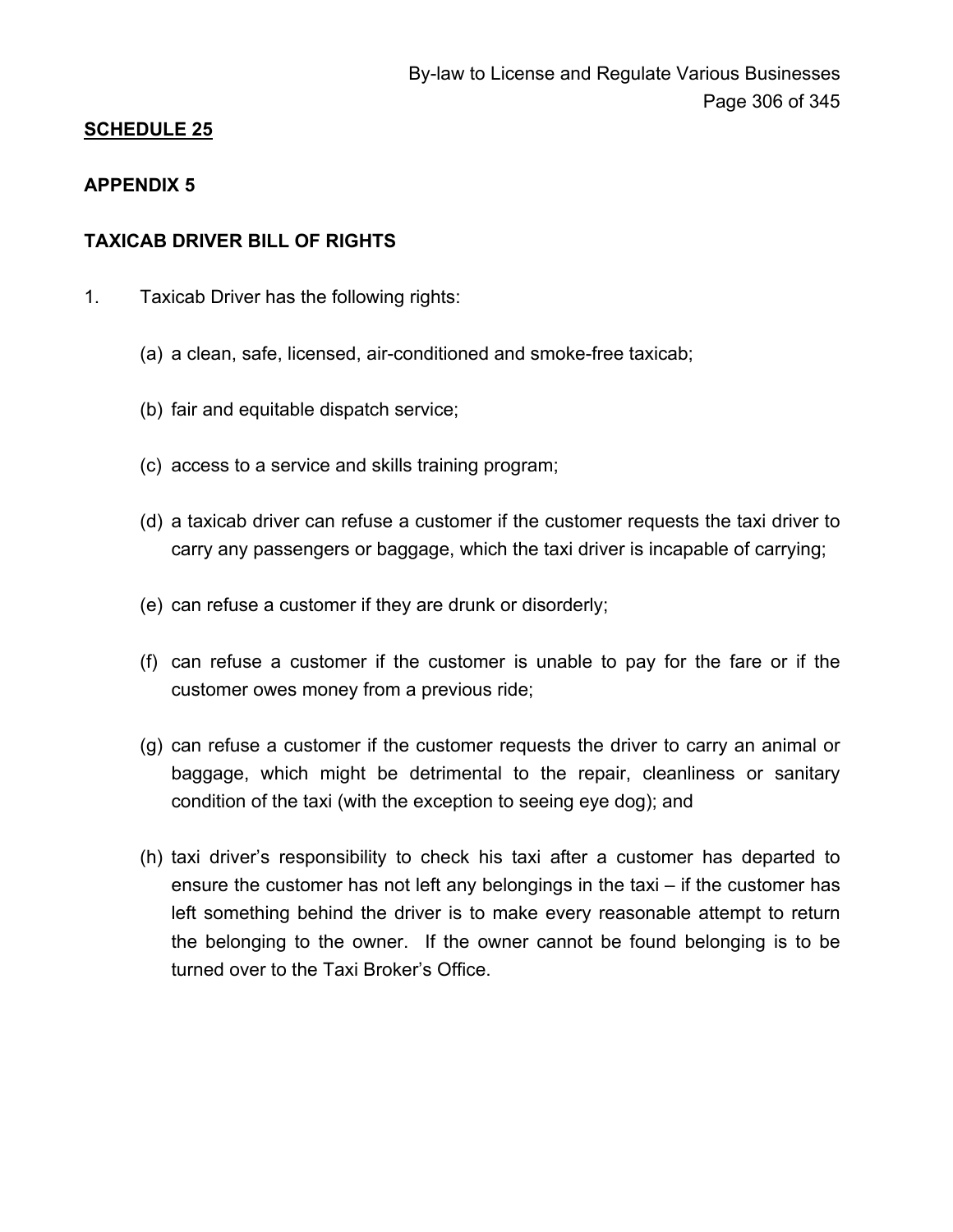# **APPENDIX 6**

# **TAXI COST INDEX**

# **City of Hamilton's Basis for Taxi Meter Rate Adjustments**

| <b>COMPONENT</b>                   | PUBLICATION                                        | <b>COST INDEX IN %</b> |  |  |
|------------------------------------|----------------------------------------------------|------------------------|--|--|
| Other<br>$1_{-}$                   | Taxi-Cab CPI Toronto: All-items 12.50%             |                        |  |  |
| expenses, licences, rent (v739287) |                                                    |                        |  |  |
| 2. Insurance                       | CPI Ontario: Automotive 8.00 %                     |                        |  |  |
|                                    | vehicle insurance premiums                         |                        |  |  |
|                                    | (v738391)                                          |                        |  |  |
| 3. Fuel                            | CPI Ontario:<br>Gasoline 22.50%                    |                        |  |  |
|                                    | (V738388)                                          |                        |  |  |
| 4.                                 | Routine repairs and CPI Ontario: Automotive 16.50% |                        |  |  |
| maintenance                        | vehicle parts, maintenance                         |                        |  |  |
|                                    | and repairs $(v738389)$                            |                        |  |  |
| 5.                                 | Amortized cost of CPI Ontario: Purchase of 11.30%  |                        |  |  |
| vehicle, radio and automotive      | vehicles                                           |                        |  |  |
| equipment                          | (V738386)                                          |                        |  |  |
| 6. Earnings-all drivers            | Ontario: Average hourly 29.20%                     |                        |  |  |
|                                    | rate; Full-time<br>wage                            |                        |  |  |
|                                    | employees; Transportation                          |                        |  |  |
|                                    | and<br>Warehousing                                 |                        |  |  |
|                                    | (v2153229)                                         |                        |  |  |
|                                    | <b>TOTAL</b>                                       | 100%                   |  |  |
|                                    |                                                    |                        |  |  |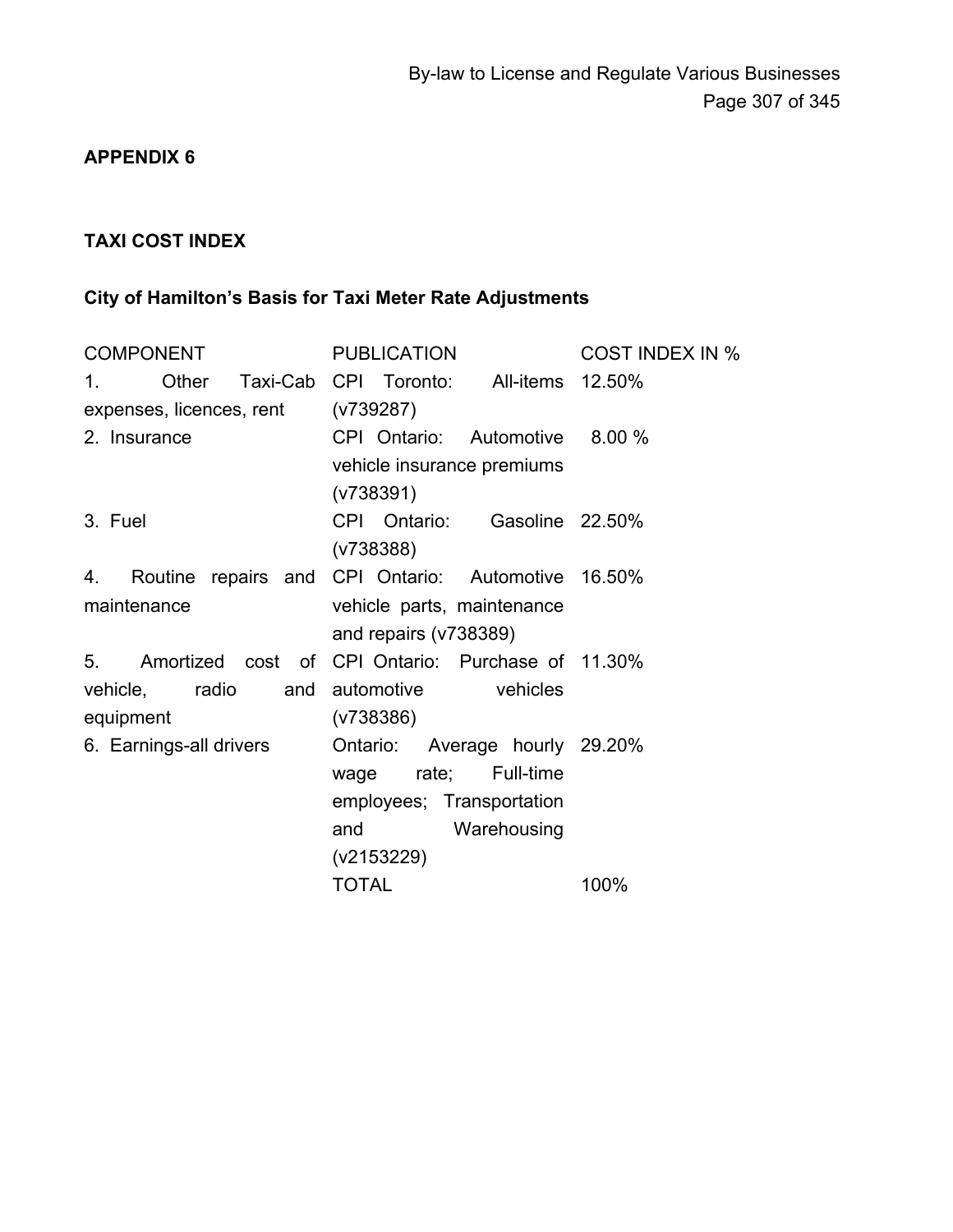## **MOBILE SIGN LEASING OR RENTING**

# **PART 1.0 DEFINITIONS**

1.1 In this Schedule:

"**advertising device**" means any device or object erected, located, or displayed so as to attract public attention to any goods or services or facilities or events and includes flags, banners, pennants, and lights;

"**copy**" means the graphic content of a sign surface in either permanent or removable letter, pictorial, symbolic, or numeric form.

"**mobile sign**" means a sign that is temporary, designed for the rearrangement of copy on the sign face, is capable of being readily moved from one location to another, and may be part of or attached to a wheeled trailer or frame without wheels;

"**mobile sign permit**" means a sign permit issued for the display of a mobile sign under the Hamilton Sign By-law;

"**person**" includes an individual, association, proprietorship, partnership, syndicate, company, corporation, firm, business, authorized agent, trustee and the heirs, executors or other legal representatives, or any combination of the foregoing; and,

"**sign**" means any surface, structure and other component parts, which are used or capable of being used as a visual medium or display to attract attention to a specific subject matter for identification, information or advertising purposes and includes an advertising device.

# **PART 2.0 GENERAL PROVISIONS**

2.1 No person shall carry on or engage in the business, trade or occupation of leasing or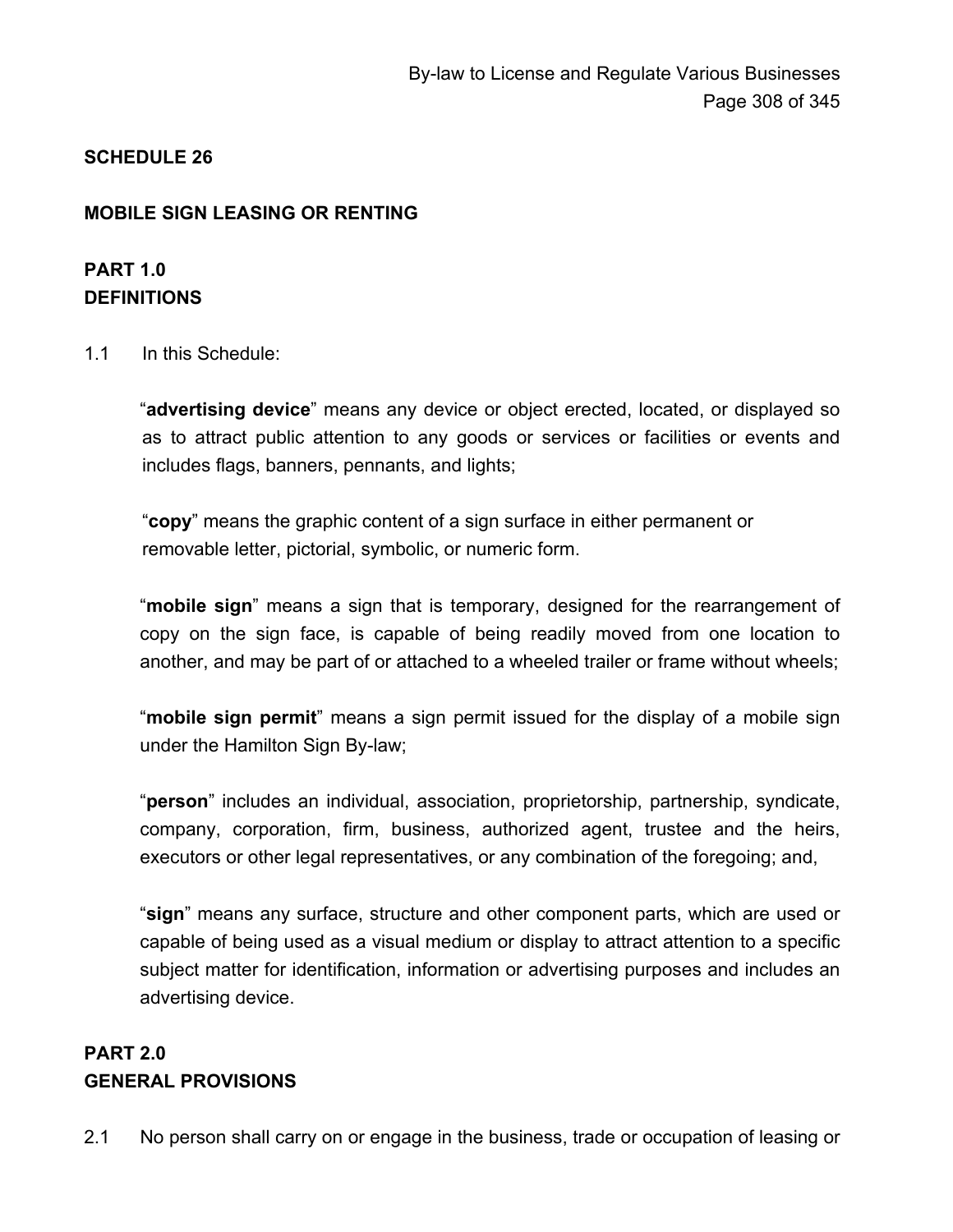renting mobile signs without holding a current valid licence issued pursuant to the provisions of the City of Hamilton Licensing Code including this Schedule.

- 2.2 For the purpose of section 2.1 of this Schedule, a person who carries on or engages in the business, trade or occupation of leasing or renting mobile signs from a location outside the City shall be deemed to be carrying on business in the City if the person leases or rents mobile signs that are erected, located or displayed in the City.
- 2.3 Every person who carries on or engages in the business, trade or occupation of leasing or renting mobile signs shall ensure that all required permits are obtained prior to placement of a mobile sign and that its placement is in accordance with any permit issued.
- 2.4 In the event of a conflict between a provision of this Schedule and any other provision in the City of Hamilton Licensing Code, the provision in this Schedule prevails.

# **PART 3.0 LICENCE APPLICATIONS**

- 3.1 In addition to any of the items required in the "LICENCE APPLICATIONS AND FEES" Part of the City of Hamilton Licensing Code, the applicant shall, at the time of filing the application, deliver to the Issuer of Licences the following:
	- (a) if the applicant is a corporation, a certified copy of the incorporating document showing the names and addresses of all Directors, Officers and Shareholders;
	- (b) if the applicant is a registered partnership, a certified copy of the registered Declaration of Partnership, showing the names and addresses of all partners;
	- (c) a certified copy of a policy of insurance:
		- (i) in a minimum amount of \$2,000,000.00 (exclusive of interest and costs);
		- (ii) naming the City as co-insured and holding the City harmless from any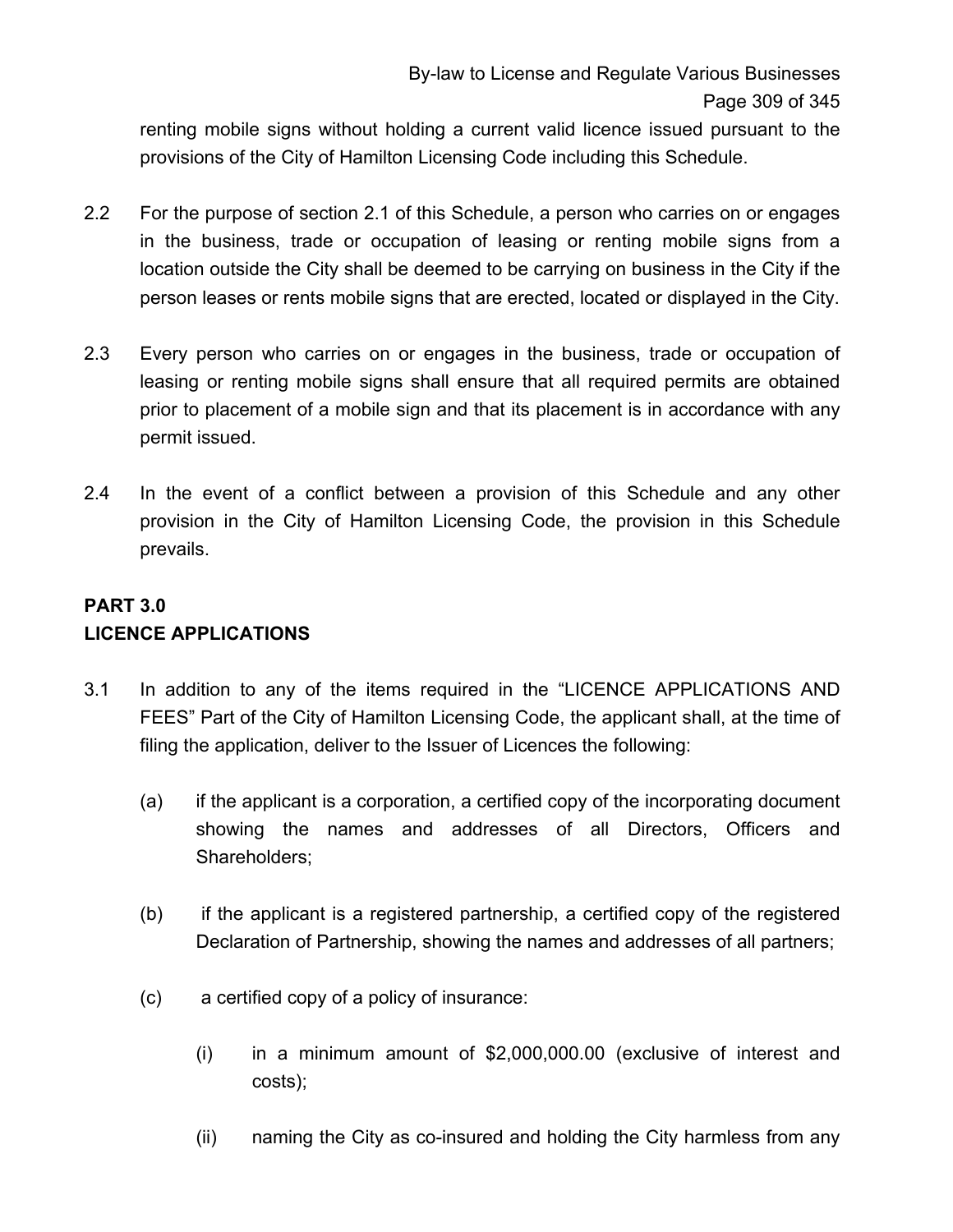By-law to License and Regulate Various Businesses Page 310 of 345 action that may be taken against it resulting from the placement of any

mobile sign in the City; and

- (iii) endorsed to provide the Issuer of Licenses at least ten (10) days notice in writing prior to cancellation, expiration or change of the policy; and
- (d) a solemn declaration that all mobile signs to be leased shall have the name and phone number of the licensee affixed to the mobile sign at a clearly visible location.

# **PART 4.0 GROUNDS FOR REFUSAL TO ISSUE OR RENEW A LICENCE**

4.1 In addition to the grounds listed in section 12 in the "ISSUANCE of LICENCES" Part of the City of Hamilton Licensing Code, the issuer of Licences shall refuse to issue or renew a licence where, having regard to the applicant's financial position, the applicant cannot be reasonably expected to be financially responsible in the conduct of the business which is to be licensed or is licensed.

# **PART 5.0 PROHIBITIONS**

- 5.1 No person shall:
	- (a) publish or cause to be published any representation that the person is licensed under this Schedule if the person is not so licensed;
	- (b) erect, locate or display or permit the erection, location or display of a mobile sign that does not have the name and phone number of the licensee under this Schedule, if a licence is required, affixed to the mobile sign at a clearly visible location;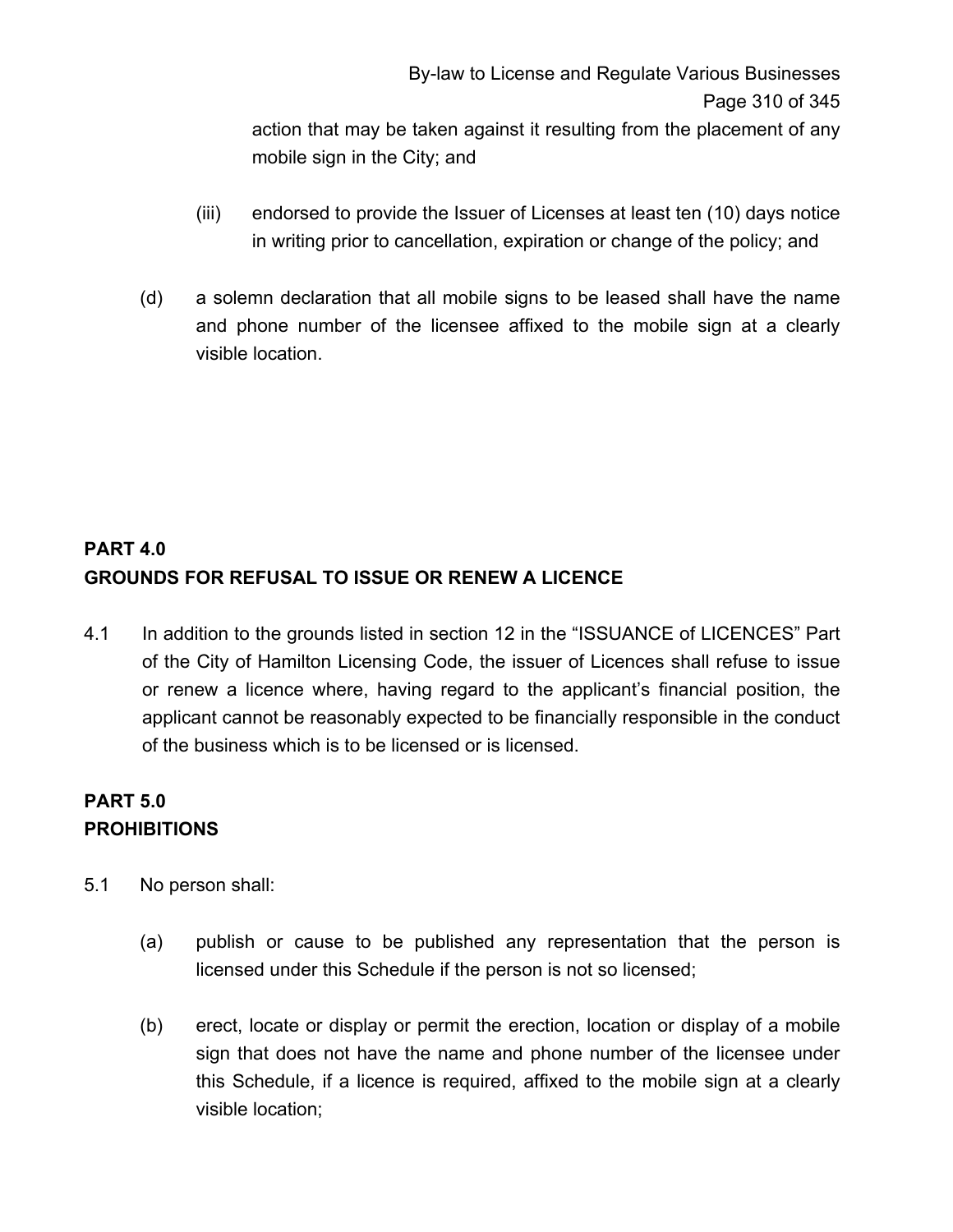- (c) erect, locate or display or permit the erection, location or display of a mobile sign other than in accordance with all of the applicable provisions of the City's by-laws respecting signs before February 1, 2007 and with the Hamilton Sign By-law on and after February 1, 2007; or,
- (d) fail to ensure that the message board on a mobile sign is secured with a locking mechanism to prevent any person, other than the licensee under this Schedule or the mobile sign permit holder under the Hamilton Sign By-law, from having access to the message board.

# **PART 6.0 CHANGES IN INFORMATION**

- 6.1 Every licensee shall notify the Issuer of Licences, in writing, within six (6) days after the event, of any change to the information contained in their application.
- 6.2 Where a change has occurred in the name or business name of a licensee, the licensee shall attend within six (6) days of the date of the change at the office of the Issuer of Licences to have the licence and licence records amended accordingly.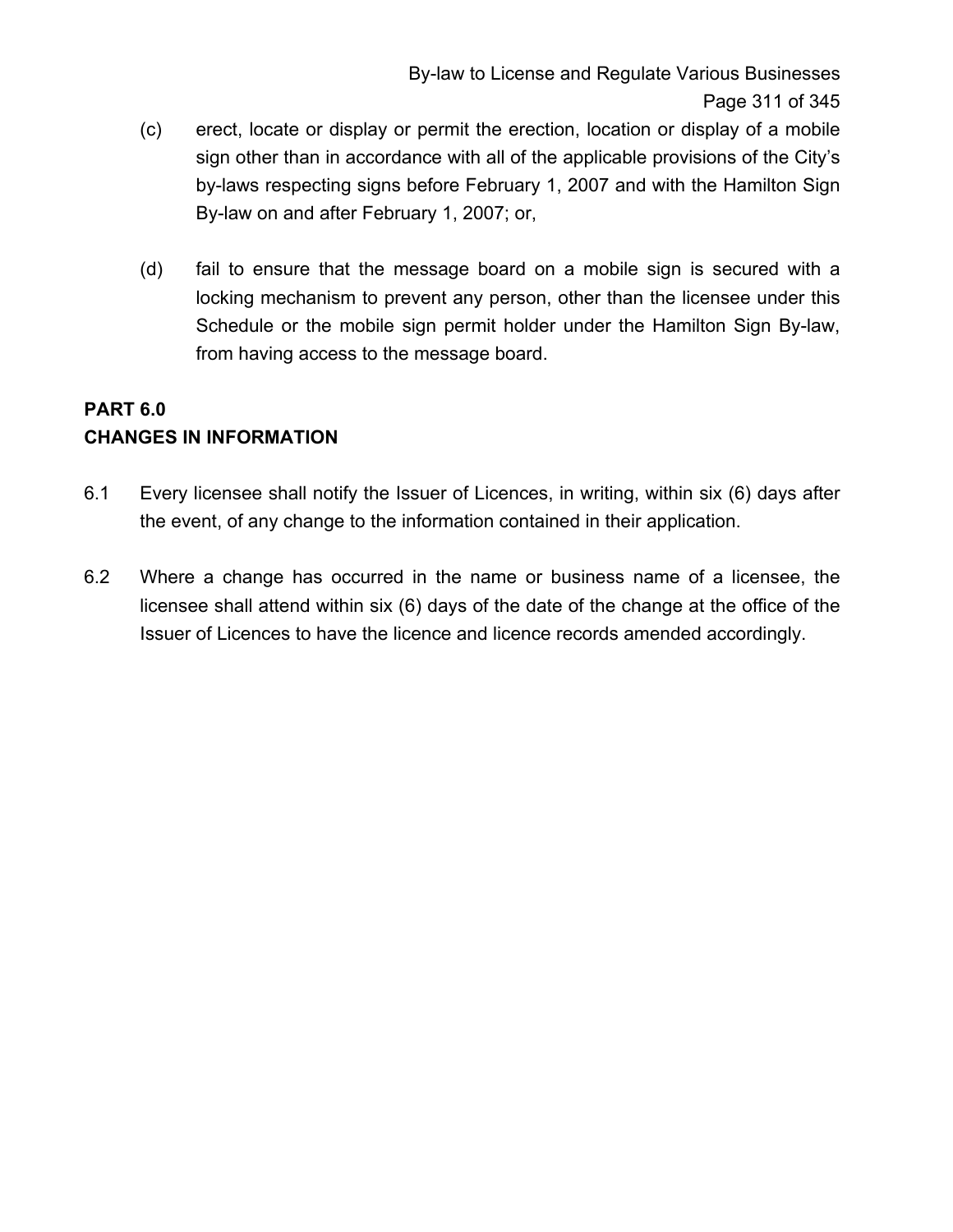#### **TOBACCO RETAILERS**

- 1.(1) Subject to subsection (3), the keeper of any premises where tobacco, cigars or cigarettes are offered for sale by retail shall obtain and maintain in good standing a licence from the City under this Schedule, authorizing the sale from the premises of tobacco, cigars or cigarettes by retail.
	- (2) No person shall sell tobacco, cigars or cigarettes by retail from any premises, unless a licence has first been obtained for that store under subsection (1).
	- (3) All persons selling tobacco, cigars or cigarettes by retail from any premises shall comply with all aspects of the Smoke-Free Ontario Act.
	- (4) Where a person being the owner and operator of a premises, is the holder of a licence under this Schedule as the keeper of such premises, no employee of the premises need obtain a separate licence.
- 2. For the purposes of this Schedule, the following definitions apply:
	- (a) "**keeper**" shall mean a person responsible for the care and management of a premises selling tobacco, cigars or cigarettes, and shall include the owner and operator of the store;
	- (b) "**licence holder**" shall mean the keeper of a premises who holds a current and valid licence under this Schedule; and
	- (c) "**premises**" shall include any building, booth, or stall, or a portion thereof where goods are exposed for sale, and shall include a shop.

### **REGULATIONS**

- 3.(1) A licence holder under this Schedule shall:
	- (a) display in the premises at all times all signs, as required by the Smoke-Free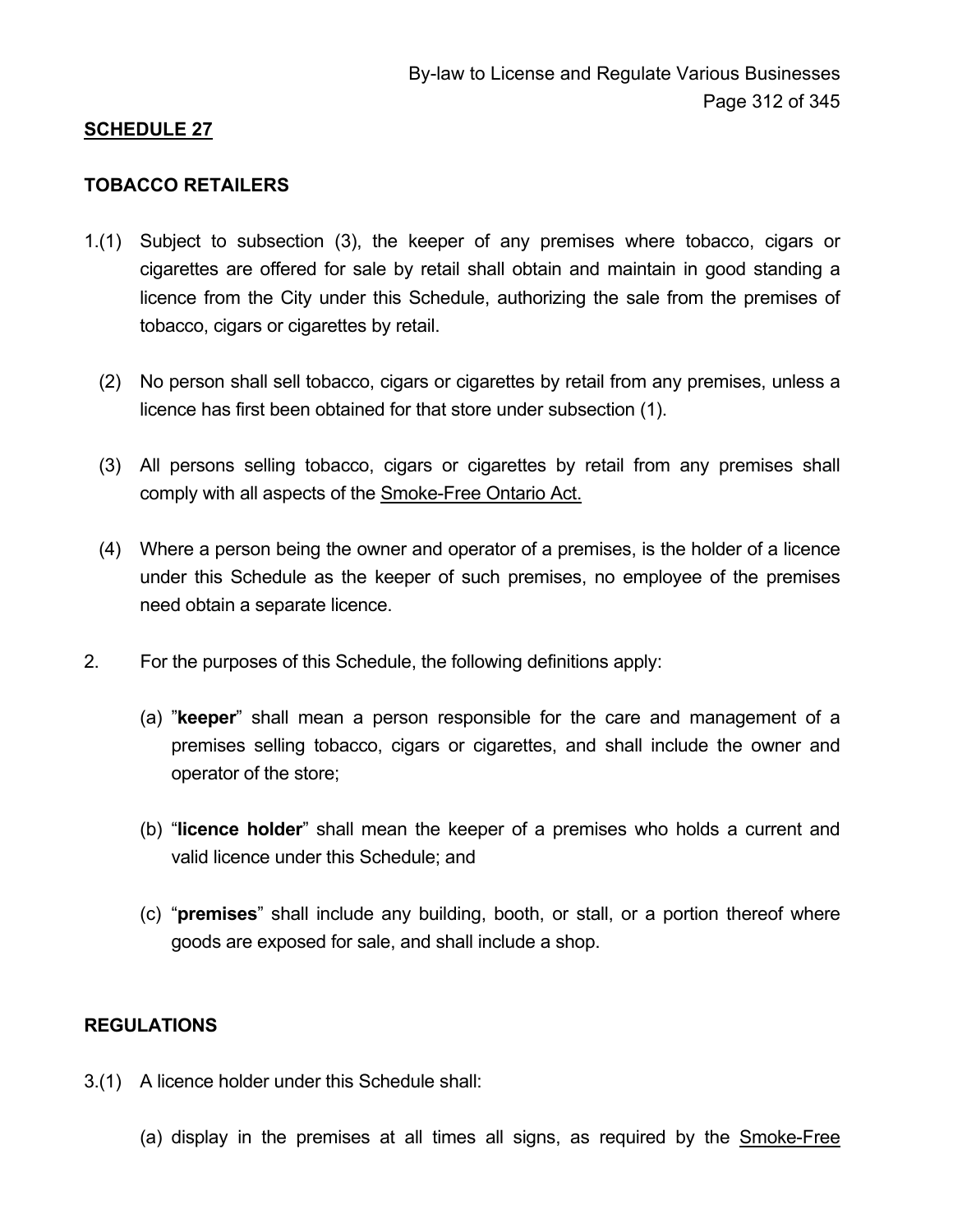Ontario Act respecting the sale of tobacco, cigars or cigarettes;

- (b) require employees of the premises to read the sign required in paragraph (a), prior to commencing work involving the sale of tobacco, cigars or cigarettes, and instruct employees to bring any removal or defacement of the required signs to the immediate attention of the licence holder;
- (c) replace with a new sign as required in paragraph (a), any sign which has been removed or destroyed, or where the prescribed message or part thereof has been defaced; and
- (d) use for the required signs the sign available from the City, or substitute a sign of equal or greater overall size and letter size and complying in all other respects with requirements of this Schedule.
- 4.(1) A licence holder under this Schedule shall provide at least one container for the disposal of refuse, located at the exterior of his or her premises, for the use of customers.
	- (2) The licence holder shall empty the containers required in subsection (1), and any other garbage or ash containers provided for customers, to eliminate overflow of the contents, and shall remove any spillage from the containers.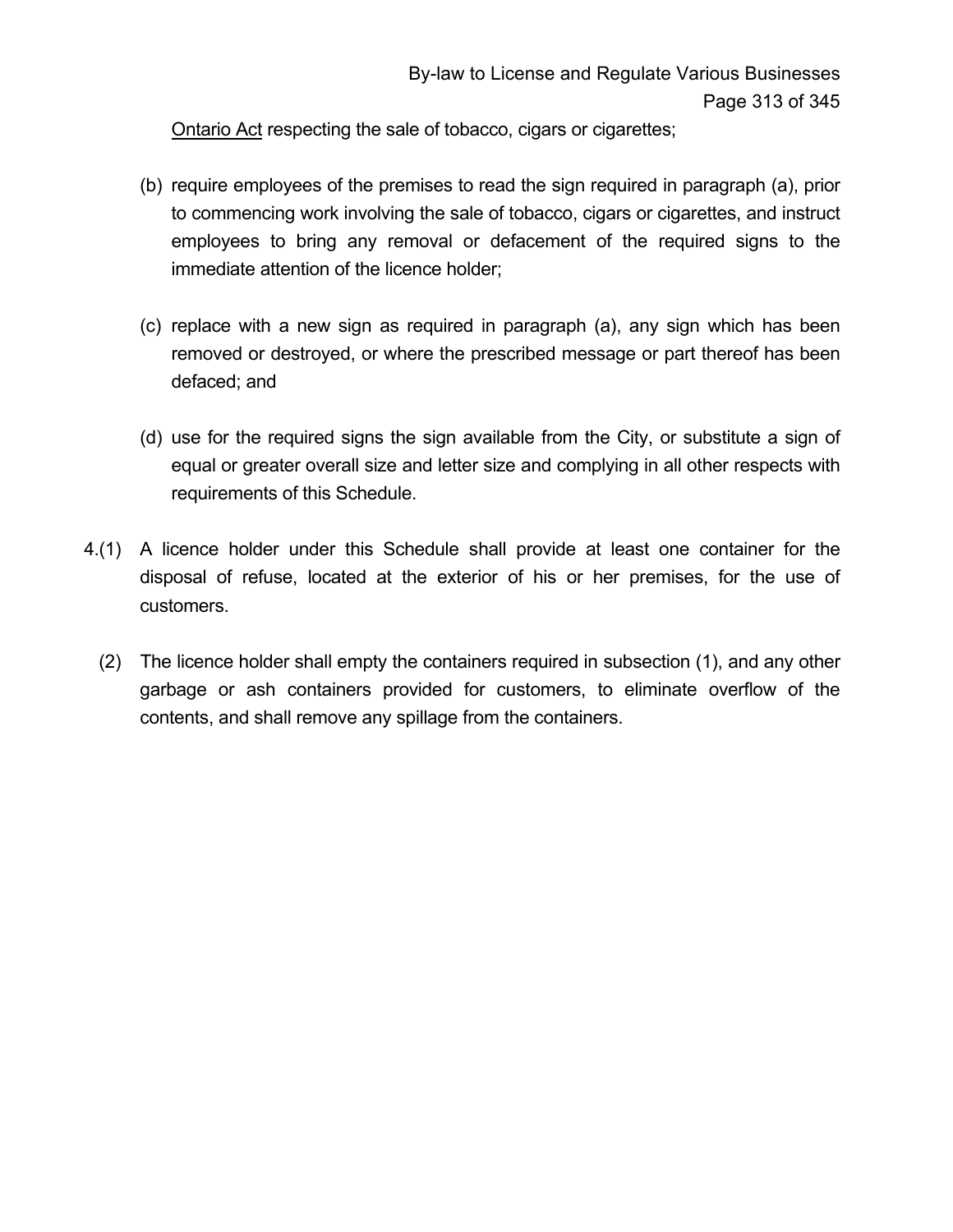**(RESERVED)**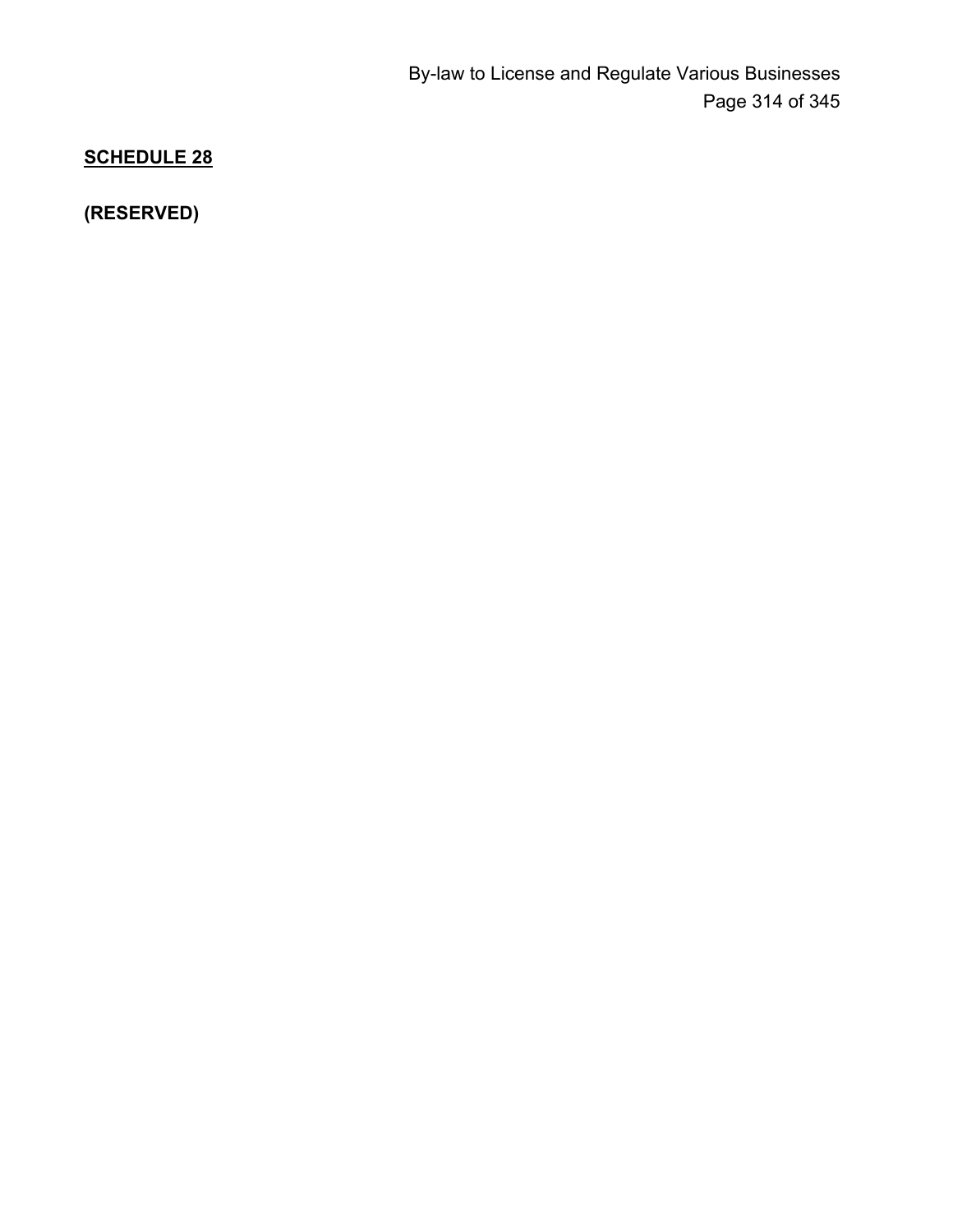### **TRADES**

### **PART I: GENERAL**

- 1 In this Schedule,
	- (a) "**construction**" means any work in the erection, installation, or extension or material alteration or repair of a building and includes the installation of a building unit fabricated or moved from elsewhere, and "construct" has a similar, grammatical meaning;
	- (b) "**contractor**" means any person who agrees with a member of the public or another contractor to carry out any work in a trade regulated under this Schedule;
	- (c) "**person**" includes an individual alone or in association with a partnership, firm or corporation and each of them as an entity;
	- (d) "**regular place of business**" means the land or building or part of a building used for a fixed or permanent place of business, and where such business address appears in governmental assessment, taxation, planning or engineering records or the address is registered with the Provincial Ministry of Consumer and Commercial Relations. The place of business applies to a contractor or master tradesperson licensed or required to be licensed under this Schedule. A contractor's regular place of business may also be designated for a master who is on that contractor's payroll;
	- (e) "**Trades Examining Board**" means the Board established pursuant to this Schedule and which shall be responsible for examining the level of competence of tradespersons regulated by Parts II to VI hereto, and the qualifications and eligibility of any person applying for the issuance of a licence or a renewal thereof under this Schedule; and
	- (f) **"tradesperson**" means a person licensed or required to be licensed under this Schedule and engaged in, occupied in or retained to carry out work in the trades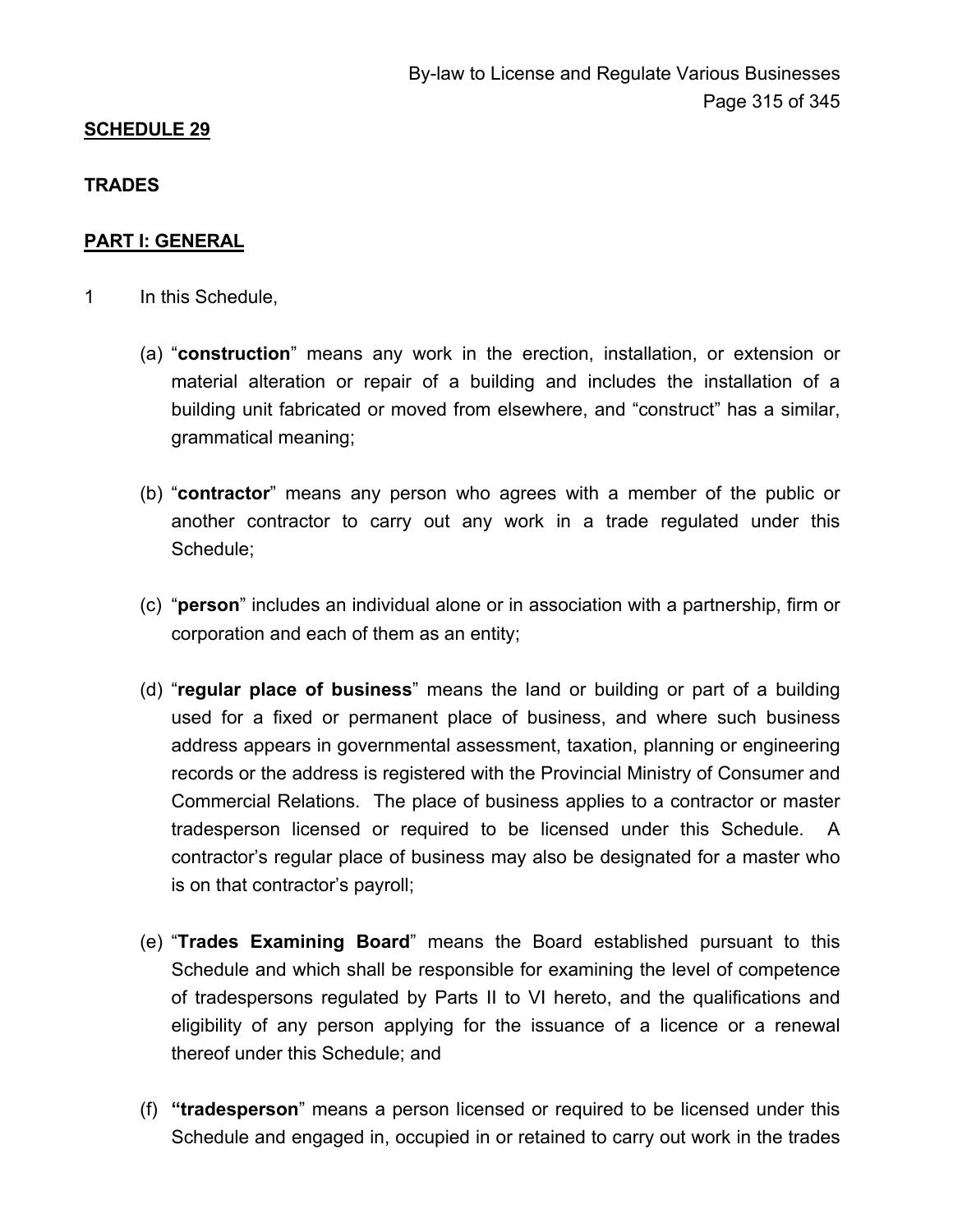of Building Repair, Drain Repair, Plumbing, or Heating, Air-conditioning and Ventilation in the City.

# **PERSONS REQUIRING A LICENSE**

- 2. Subject to section 4, every person engaged, occupied or retained in the City to carry out work in each of the trades of Building Repair, Drain Repair, Plumbing, Heating, Air-conditioning and Ventilation, shall before being engaged, occupied or retained in the aforesaid trades apply for and obtain annually a licence pursuant to this Schedule, as a:
	- (a) Building Repair Contractor or Master Builder Repairer;
	- (b) Drain Repair Contractor or Master Drain Installer;
	- (c) Heating, Air-conditioning and Ventilation Contractor or Master Warm Air Heating, Air Conditioning and Ventilation installer in one or more specialized areas of steam fitter, refrigeration and air-conditioning mechanic, oil burner mechanic, or sheet metal worker;
	- (d) Plumbing Contractor or Master Plumber; or one or more of the above designated trades persons.

# **PROHIBITION**

3. Subject to section 4, no person shall within the City, carry on or engage in or be retained or offer to carry out work in any of the trades or occupations named in section 2, without first having obtained a licence under this By-law to do so.

# **PERSONS NOT REQUIRING A LICENSE**

- 4. The provisions of this Schedule do not apply to any person:
	- (a) holding a valid registration under the Tarion Warranty Corp. for work carried out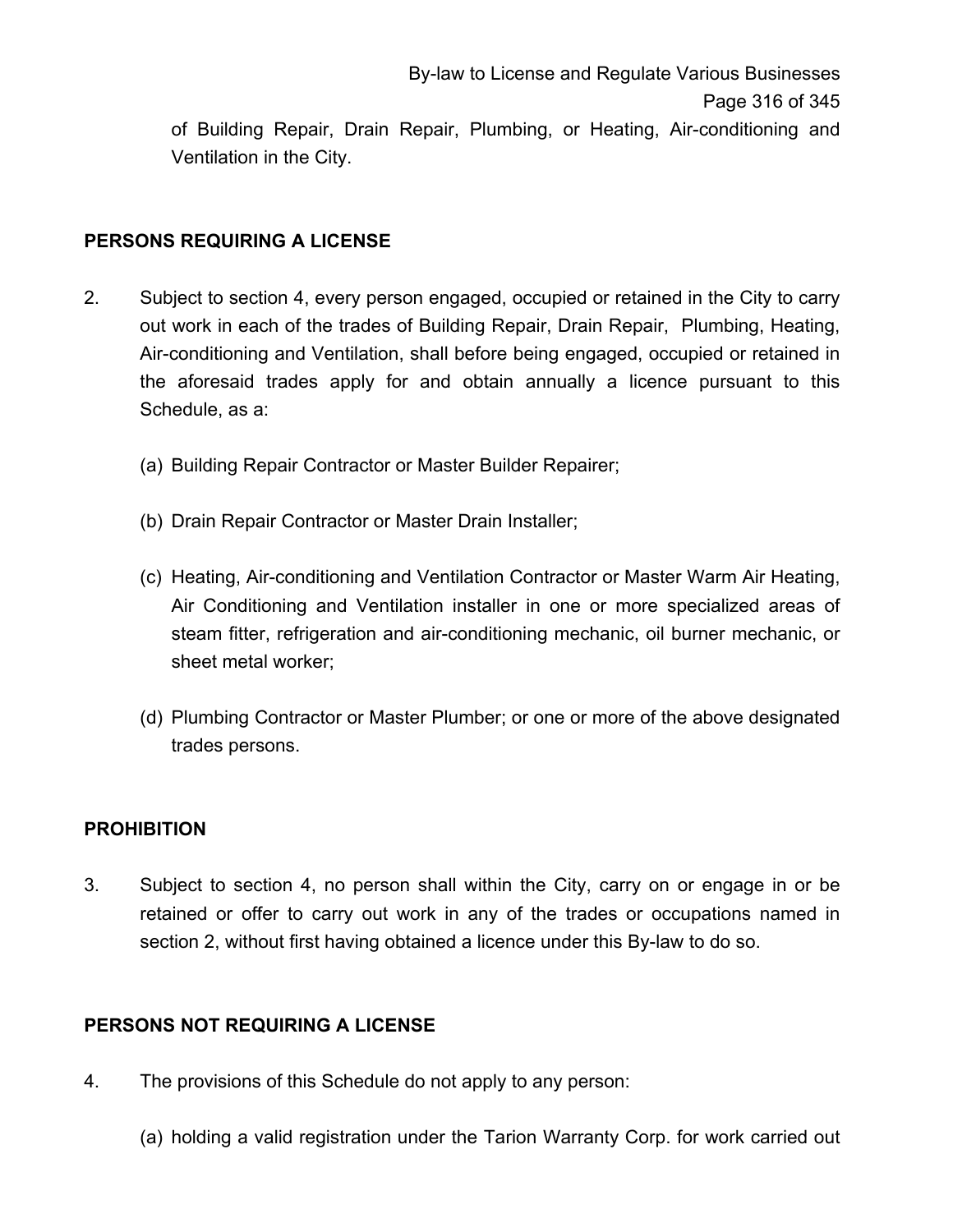on a construction project pursuant to such warranty save and except where such person is also a plumber, or heating, air conditioning and ventilation installer or drain layer;

- (b) who does work for his or her own benefit and not for hire in or about the dwelling or dwelling unit in which such person resides or in which the spouse of such person is the owner;
- (c) carrying out work in the trades of building repair, drain repair, plumbing or heating, air conditioning and ventilation, in relation to the construction of a commercial, industrial institutional, or residential building which as been designed by and is under the supervision of a Professional Engineer or an Architect licensed to practice in Ontario; or
- (d) engaged in or occupied in any one of the trades governed by this By-law as a journeyman or apprentice under the supervision of a master of such trade.

# **APPLICATION FORMS**

5. The Issuer of Licences shall, upon receipt of an application, make or cause to be made any necessary investigations concerning the application, and shall refer the application to the Trades Examining Board to determine the eligibility of the applicant to be licensed, and may obtain any expert advice which he or she deems necessary to determine whether it is appropriate to issue a licence.

### **LICENCES**

- 6.(1) The Issuer of Licences, upon compliance by the applicant with all the other provisions of this Schedule, shall issue to the applicant a number and licence for a trade regulated under this Schedule, together with a photograph of the licence holder, and the licence card and number shall be carried by the licence holder whenever engaged in trades work governed by this Schedule;
	- (2) Licence number or business name of the licence holder shall be displayed, or both may be displayed, by the licence holder in any advertising for the trade by such person.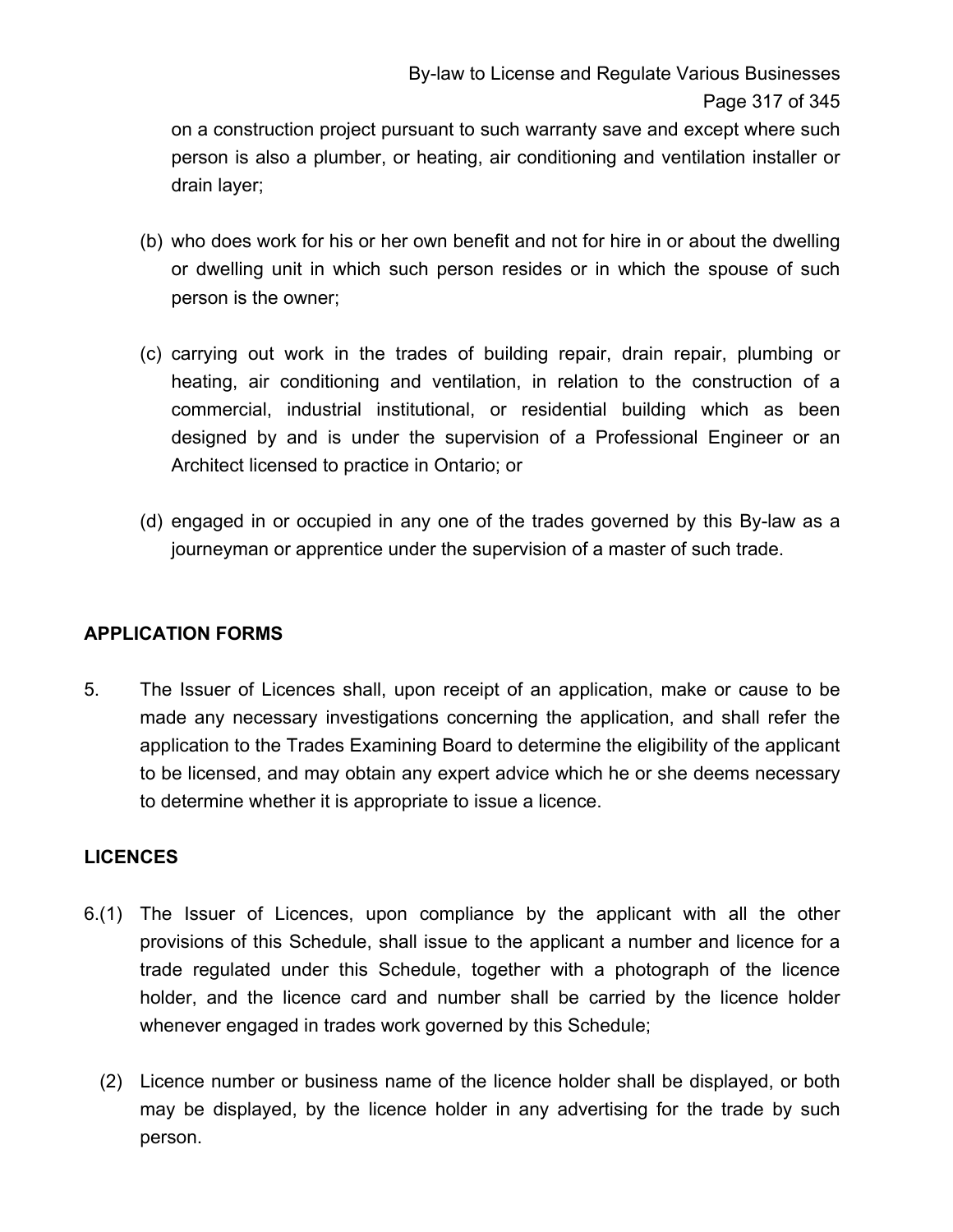## **INSPECTION OF LICENCES**

7. Each licence holder under this Schedule, when requested to do so by the Issuer of Licences or any Inspector, or by any member of the public retaining the services of a tradesperson, shall produce for inspection, such licence, identification card and photograph.

### **INSPECTIONS OF RECORDS**

8. The Issuer of Licences or an inspector may require any contractor or master tradesperson licensed or required to be licensed under this Schedule to produce the trades records of such tradesperson or other relevant documentation for the purpose of determining whether such tradesperson is validly licensed under this By-law, or whether a provision of this By-law has been or is being contravened;

# **TRANSFER OF LICENCE AND EXAMINATION OF APPLICANTS**

9. A contractor's or master's licence issued under this By-law shall not be transferred to another person, and such licence shall be valid only from the place of business indicated thereon.

### **PLACE OF BUSINESS**

10. A contractor is not required to have a regular place of business in Ontario provided that the contractor employs a master tradesperson licensed under this By-law who has a regular place of business or residence in Ontario.

# **APPLICATION OF SCHEDULES AND STATUTES**

11. Every person holding a contractor's or master's licence under this By-law and every tradesperson carrying on or engaging in the trade or occupation in respect of which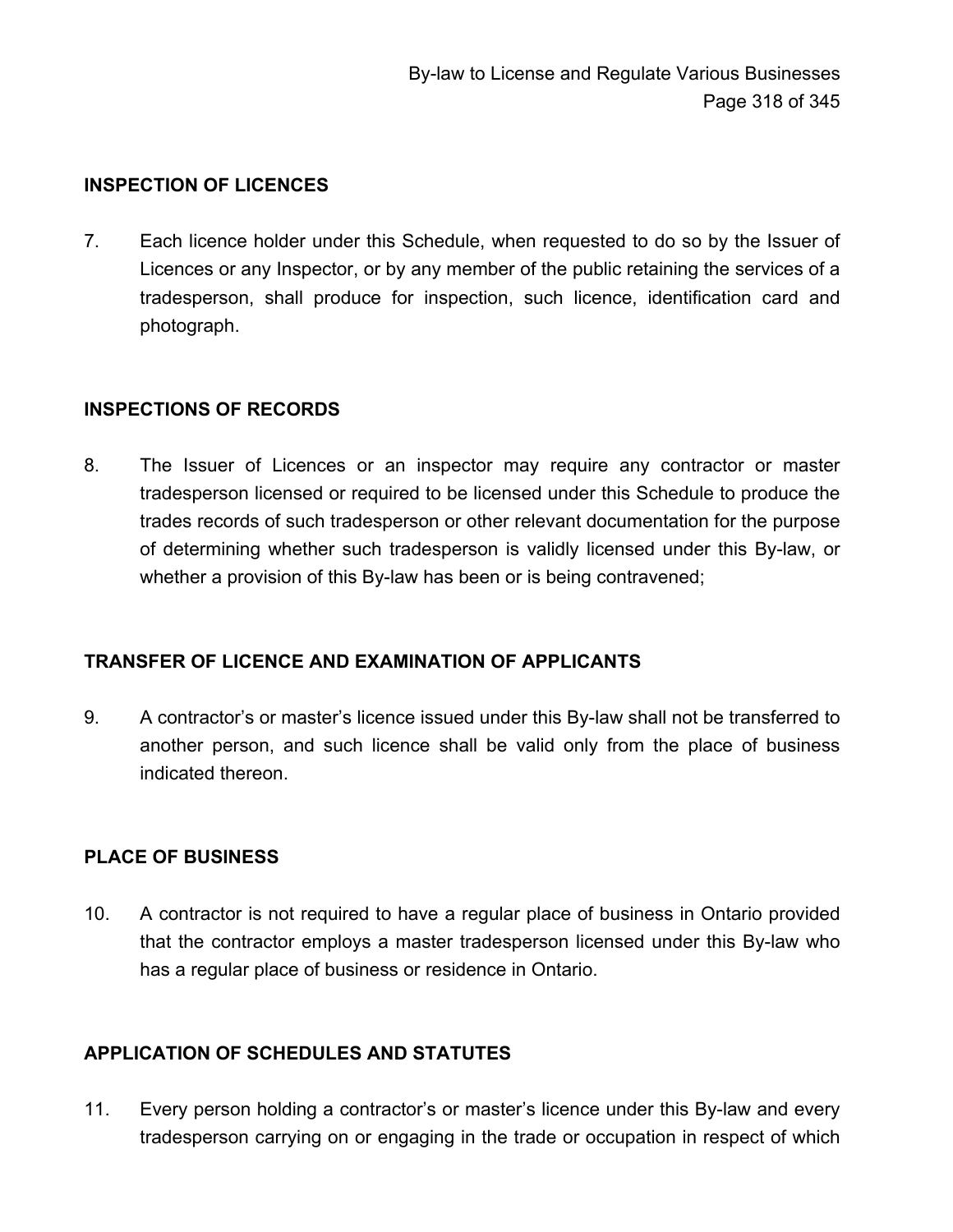a licence is issued, shall observe and comply with and be governed by all the provisions set out in the provisions of this Schedule, and also all the provisions of the Trades Qualification And Apprenticeship Act and the regulations there under which relate to such person's trade and occupation.

# **RENEWALS**

- 12.(1) The Issuer of Licences may renew a licence without requiring an examination of the licence holder by the Trades Examining Board where a valid trades licence was held by the licence holder in the immediate proceeding year and where the provisions of section 5 of this Schedule are fully complied with.
	- (2) The Issuer of Licences, after investigation may require any applicant to be examined before the Trades Examining Board as a condition of the issue or renewal of a licence issued under this Schedule.
	- (3) The Issuer of Licences may require any person who has not renewed his/her licence for at least one year to be examined by the Trades Examining Board before issuing a licence to the person.

# **REVOCATION AND SUSPENSION OF LICENSES**

- 13.(1) Upon suspension or revocation of a licence issued under this Schedule, the licence holder shall return to the Issuer of Licences all photographs, numbers and licence cards issued by the Issuer of Licences within seven days of the date the notice of suspension or revocation of the licence is given by the Issuer of Licences.
	- (2) Upon receipt of the findings by the Trades Examining Board, the Issuer of Licences within five days, shall make a decision on the application for the issuance of a licence, and shall notify the applicant in writing of the decision within three days of such decision being made.

#### **TRADES EXAMINING BOARD**

14.(1) Trades Examining Board is established to be comprised of such persons as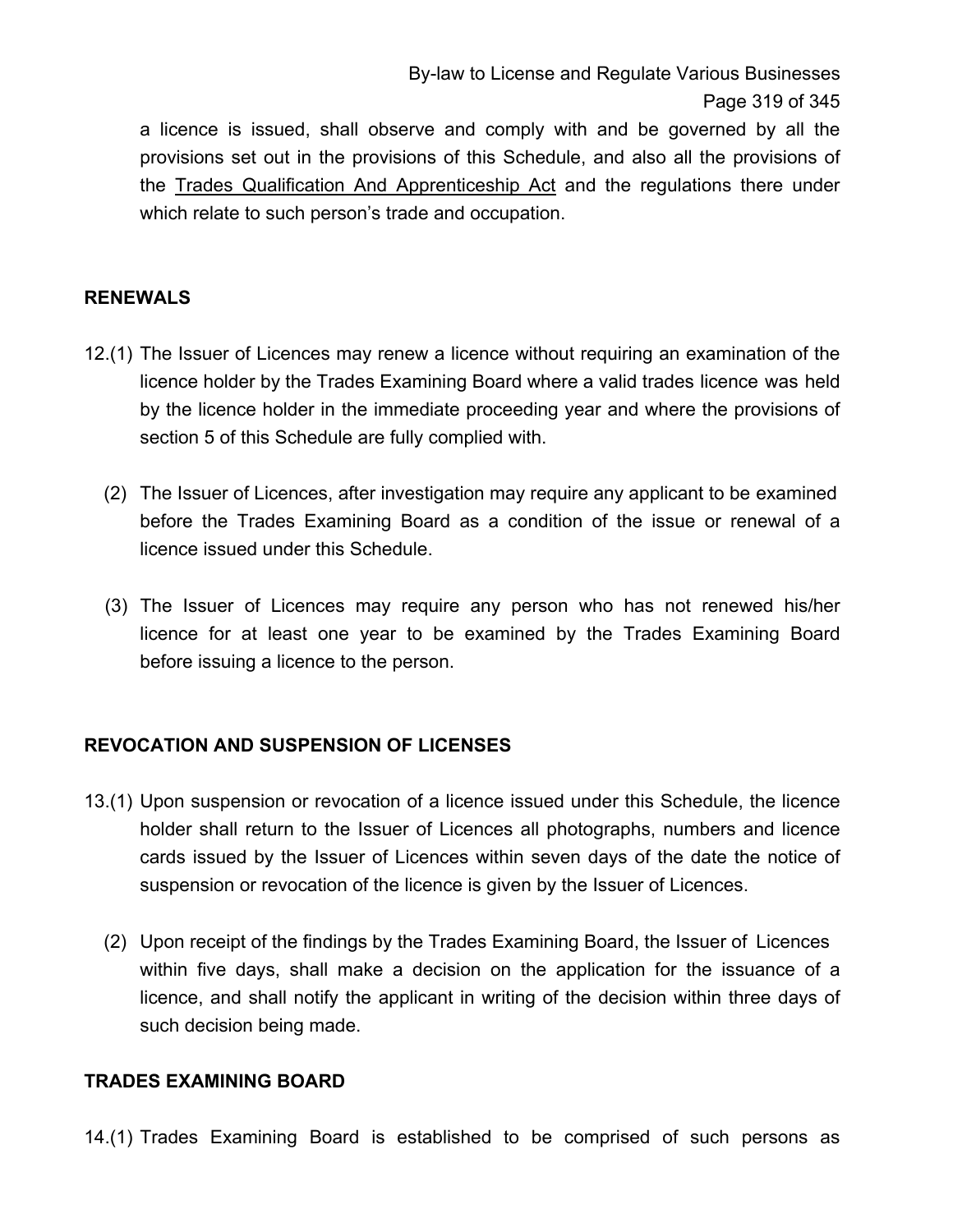appointed by the Issuer of Licences. The function of the Board shall be to make findings concerning the competence of contractors and masters and other tradespersons in their respective trades and occupations regulated under this Schedule and referred to it by the Issuer of Licences.

- (a) The findings of the Board shall state whether the applicant is eligible to be licensed and shall be sent to the Issuer of Licences;
- (b) The Board shall meet at the call of the Chairman upon three days notice, but not less than once annually;
- (c) The Board shall consist of two panels of three members each, one panel each for the Building Repair and the Drain Repair trades regulated under this Schedule;
- (d) Each panel of the Board shall consist of three qualified tradespersons from each trade regulated under this By-law, one of whom may be an Inspector. A majority vote of the designated panel shall be deemed to be a finding of the Board.

# **CERTIFICATE OF QUALIFICATION**

15. A person holding a valid Certificate of Qualification issued by the Province of Ontario, or holding an equivalent inter-provincial Certificate, each for a minimum of two years, shall be eligible to make application for a master's licence for the plumbing trade and for the heating, air conditioning and ventilation trade.

# **PART III: PLUMBING CONTRACTORS AND PLUMBING MASTERS**

# **INTERPRETATION**

- 16. In this Schedule,
	- (a) "**plumbing Contractor**" means a person engaged in the business of contracting with a member of the public or another contractor for the placing, installing, maintaining, repairing or replacing of any pipe, fixture or other device, equipment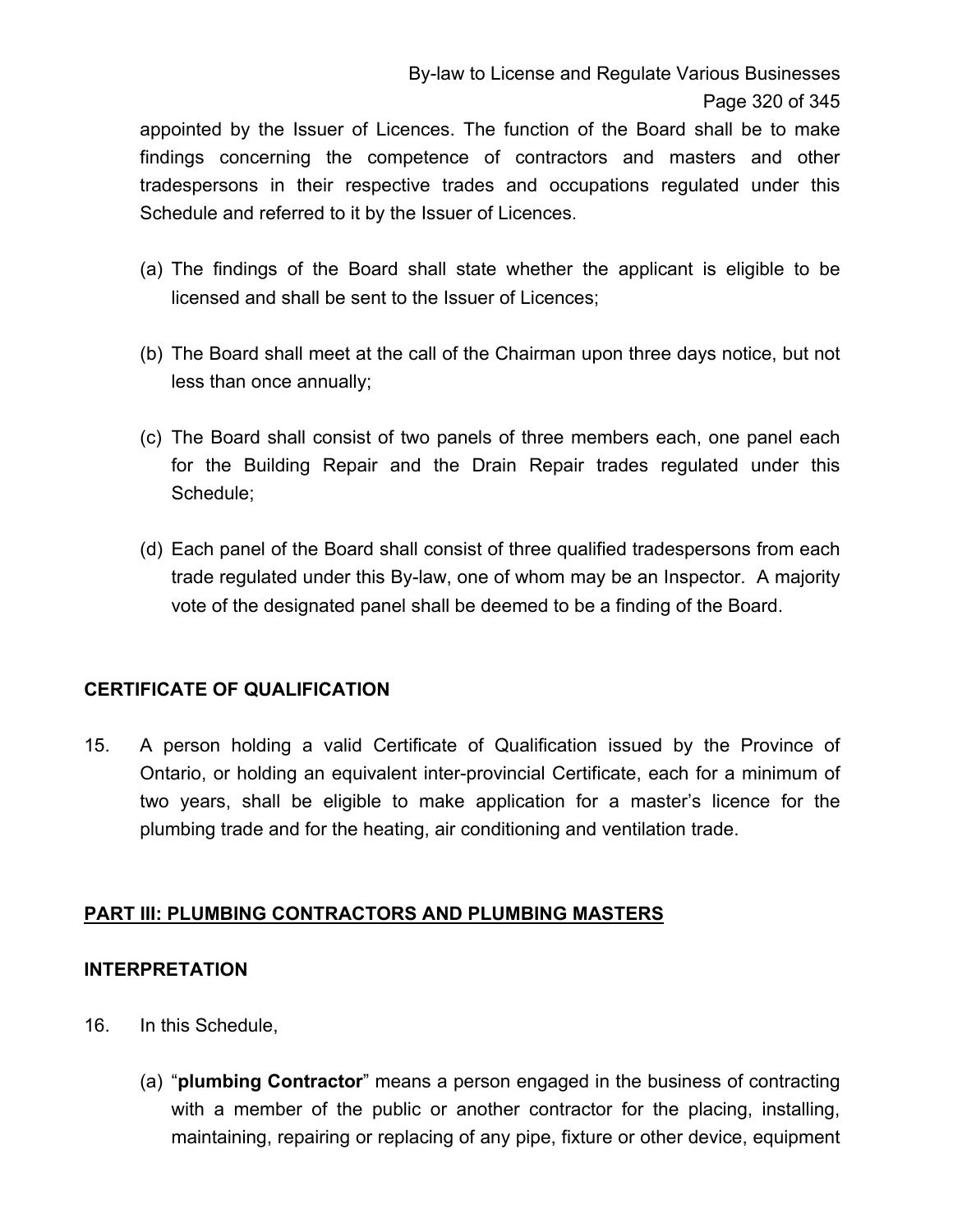or facility of a plumbing system or in other plumbing work, and includes any person who solicits for plumbing work, and who in any way advertises, or holds himself out to the public, as doing or contracting to do plumbing work by himself or through another qualified person, or as being a plumbing contractor, and who has a regular place of business in Ontario;

- (b) "**Plumbing Master**" means a person who has been issued a Certificate of Qualification in the plumbing trade under Trades Qualification And Apprenticeship Act and is aware of and knowledgeable in the general regulations under the Trades Qualification And Apprenticeship Act, and operates in a manner pursuant to the requirements required by the said Act and Regulations there under and is skilled in the planning, superintending and installing, maintenance and repair of plumbing equipment and who is familiar with the laws, rules and regulations governing the same, who has a regular place of business in Ontario and who, himself, or by journeyman tradesmen under his or her supervision performs the trade of plumber; and
- (c) "**Plumbing**" includes any procedure, method, matter or thing referred to described in the Building Code Act 1992, and amendments thereto from time to time; and plumbing work has a corresponding meaning;

# **APPLICATION OF SCHEDULE**

- 17. The provisions of this Schedule shall apply to all persons engaging in any plumbing occupations, as:
	- (a) Plumbing Contractor;
	- (b) Plumbing Master.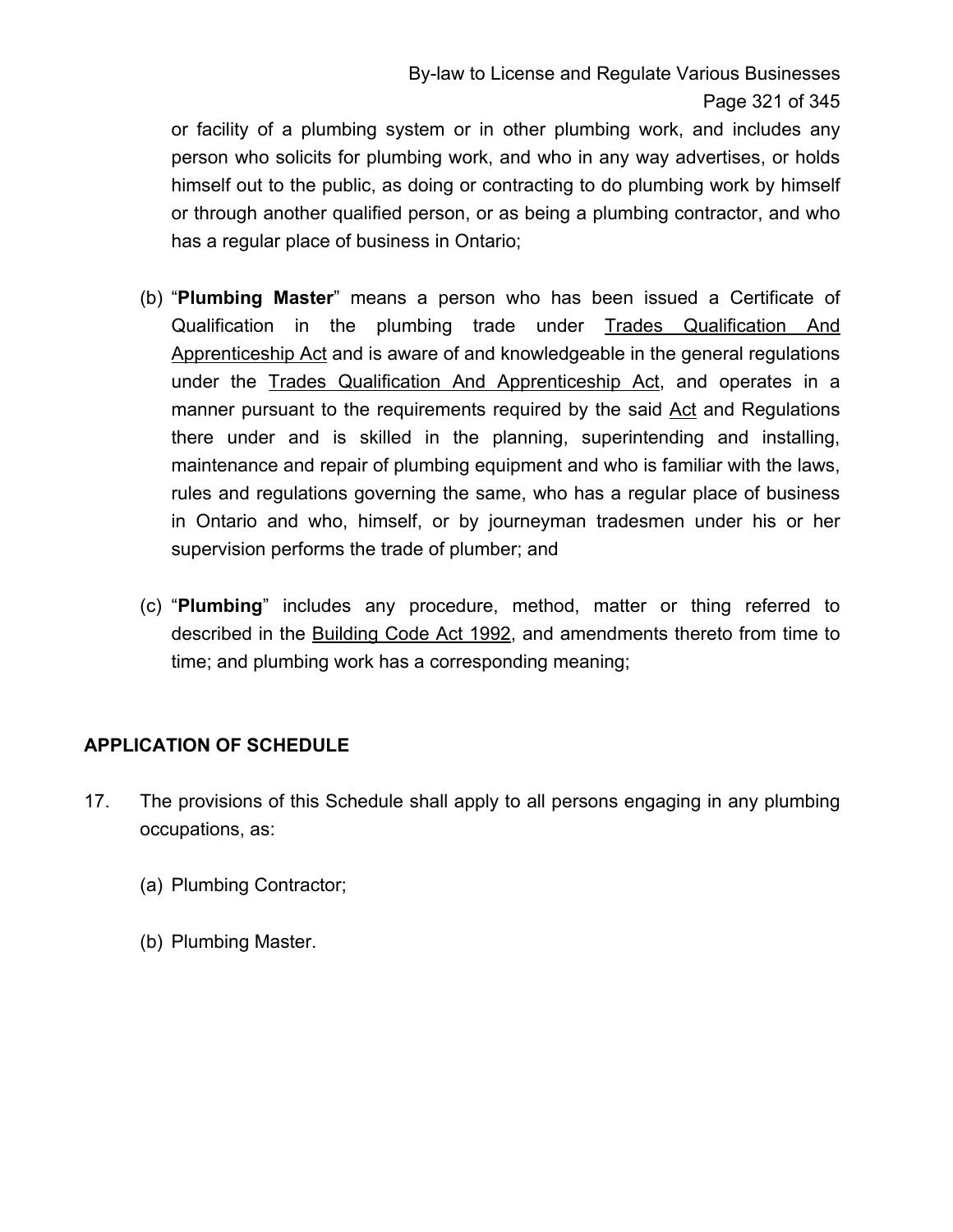### **LICENCE REQUIREMENTS**

- 18.(1) No person shall carry on the business of a plumbing contractor without a plumbing contractor's licence issued pursuant to this Schedule, entitling him or her so to do, and, is or has a licensed plumbing master in his or her employ.
	- (2) No person shall engage in the occupation of a plumbing master unless he or she is the holder of a current valid licence issued pursuant to this By-law entitling him or her so to do.
	- (3) Before commencing any work, or upon completion of the work, a form of written agreement (including an invoice or written firm estimate of work to be done), shall be entered into by a plumbing contractor with the person for whom the work is to be done, containing the name and address of the contractor and customer and an itemized price or firm estimate of the goods and services to be provided.

# **APPLICATION FOR LICENSE**

- 19. Where the application is for a plumbing contractor's licence, the application shall include:
	- (a) The name and address of a licensed plumbing master who is employed by the plumbing contractor and the name of the person who has applied for a plumbing master's licence, or the applicant contractor who is also a master plumber;
	- (b) The business address of the plumbing contractor;
	- (c) The name and address of the owner, partners or company officers responsible for the operation of the plumbing contractor's business;
	- (d) The name of the Insurance Company providing the public liability and property damage coverage for the Plumbing Contractor and all tradespersons employed or retained by him, during the currency of the licence.
- 20. Where the application is for a plumbing master's licence, an application shall be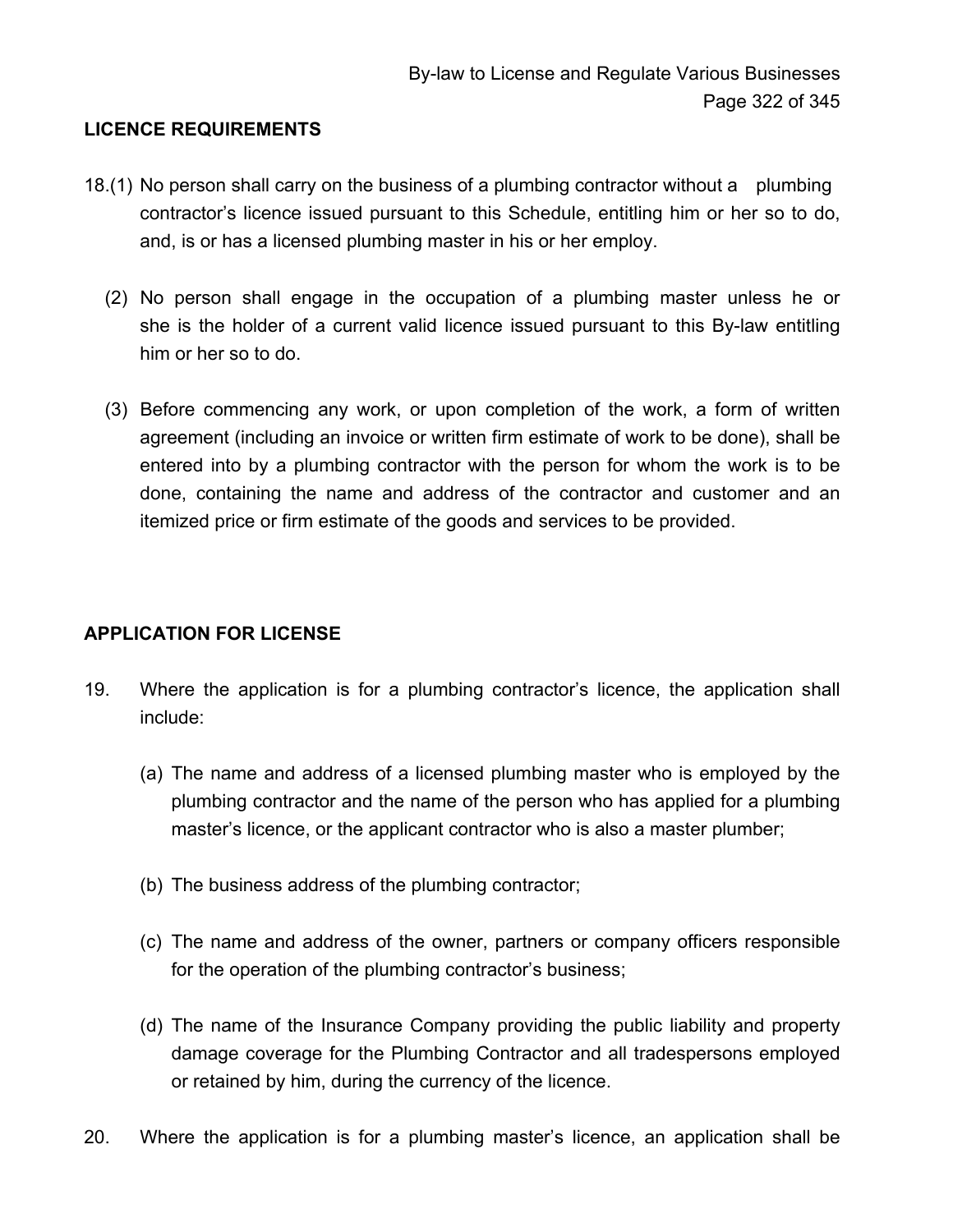made to the Issuer of Licences and shall include:

- (a) The applicant's qualifications as outlined in the application form, evidence that he or she is the holder of a Certificate of Qualification as a plumber for the minimum of two years, and the address of his or her regular place of business in Ontario;
- (b) The address of the plumbing master's employer or one's own address if selfemployed may be accepted to meet the requirements of having a regular place of business in Ontario if the employer is the holder of a plumbing contractor's licence under this By-law;

# **DISQUALIFICATION OF CONTRACTOR**

- 21.(1) When the plumbing master whose name appears on a plumbing contractor' certificate is no longer regularly employed by the plumbing contractor, the contractor shall within three days notify the Issuer of Licences, in writing, the name and address of the master who will thenceforward be responsible, or with particulars of his or her arrangements pending the engaging of a master to be in charge.
	- (2) It shall be an offence for any plumbing contractor to have any plumbing work performed by him or her when there is not in his or her employ a licensed plumbing master whose name and address have been furnished to the Issuer of Licences in writing.
	- (3) It shall be an offence for a plumbing master to carry on the work of a plumbing master for more than one plumbing contractor for the same period of time unless authorized in writing by the Issuer of Licences for a maximum of 60 days or by the Licensing Committee for a longer period;
	- (4) It shall be an offence for a plumbing contractor to perform or have performed any plumbing work without employing a tradesperson holding a valid master's licence or Certificate of Qualification issued by the Province of Ontario, to perform such work.
- 22. The licence number issued to a plumbing contractor by the Issuer of Licences or the business name of the plumbing contractor shall be displayed in any advertising by such person for that trade.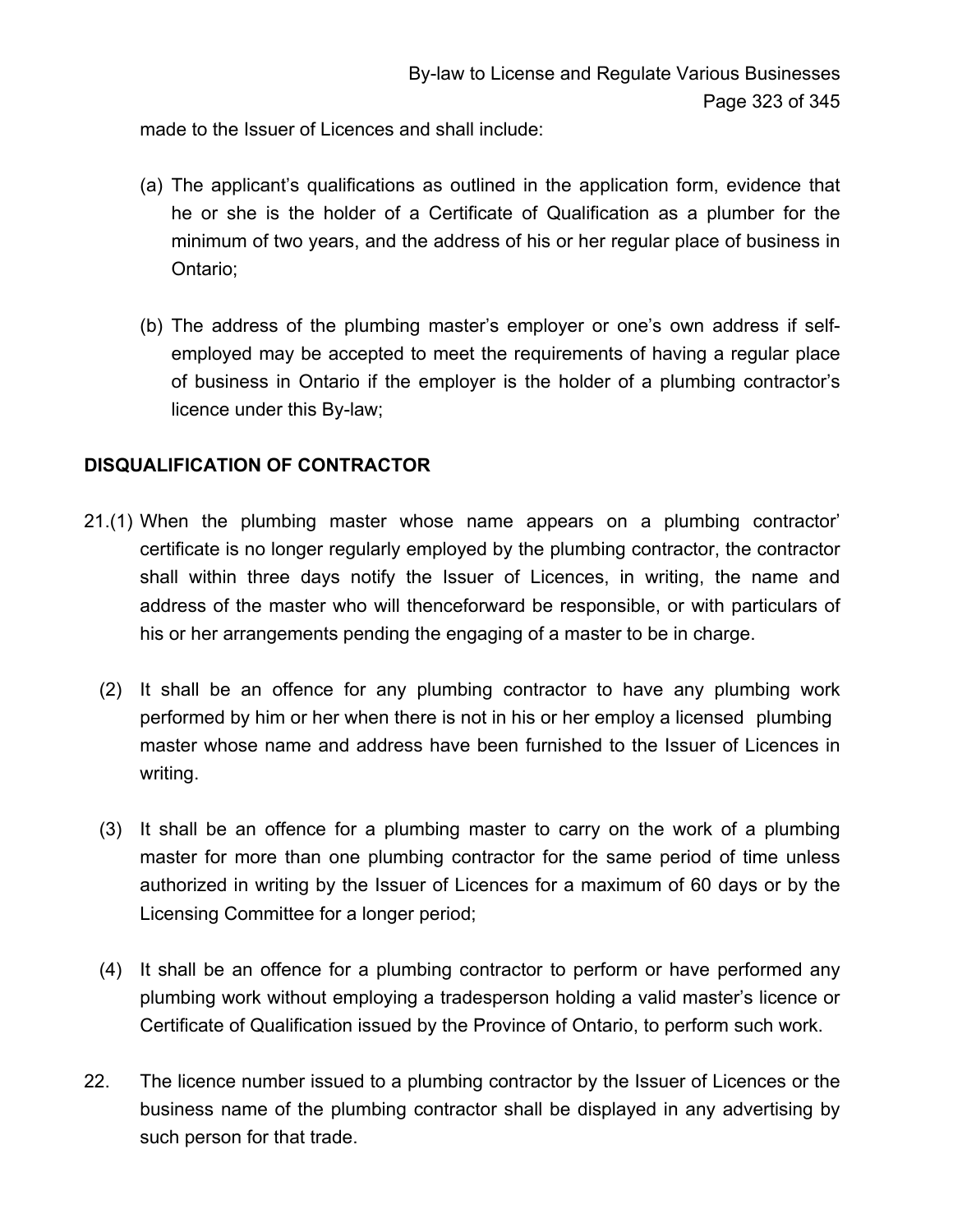# **PART IV: HEATING, AIR CONDITIONING, AND VENTILATION CONTRACTOR AND MASTER WARM AIR HEATING, AIR CONDITIONING AND VENTILATION INSTALLER**

# **INTERPRETATION**

23.(1) In this Schedule,

- (a) "**Heating, Air Conditioning and Ventilating Contractor**" means a person engaged in the business of contracting for the installation, maintaining, repairing, or replacing of warm air heating or cooling equipment or refrigeration or ventilation equipment and systems of any kind, and the distribution, piping and ductwork including the installation of oil tanks and oil gas burners, and includes any person who solicits for heating or cooling work, and who in any way advertises, or holds himself out to the public, as doing or contracting to do heating or cooling work by himself or through another qualified person, or as being a heating, ventilating and refrigeration and cooling contractor, and who has a regular place of business in Ontario;
- (b) "**Heating, Air Conditioning and Ventilating and Refrigeration**" means the lay out, assembly, installation, repairs, and manufacturing in the field, any cooling or refrigeration or heating/cooling combination system for residential, commercial, institutional, or industrial purpose and included the manufacturing, fabrication, assembly, installation or service of a ferrous and non-ferrous sheet metal work and further includes the installation of piping that conveys gas or the tubing of any air handling system.

As part of this interpretation "**Air Conditioning**" is interpreted to mean, by all definitions:

The simultaneous control of;

(i) Temperature, (Heating, or cooling air);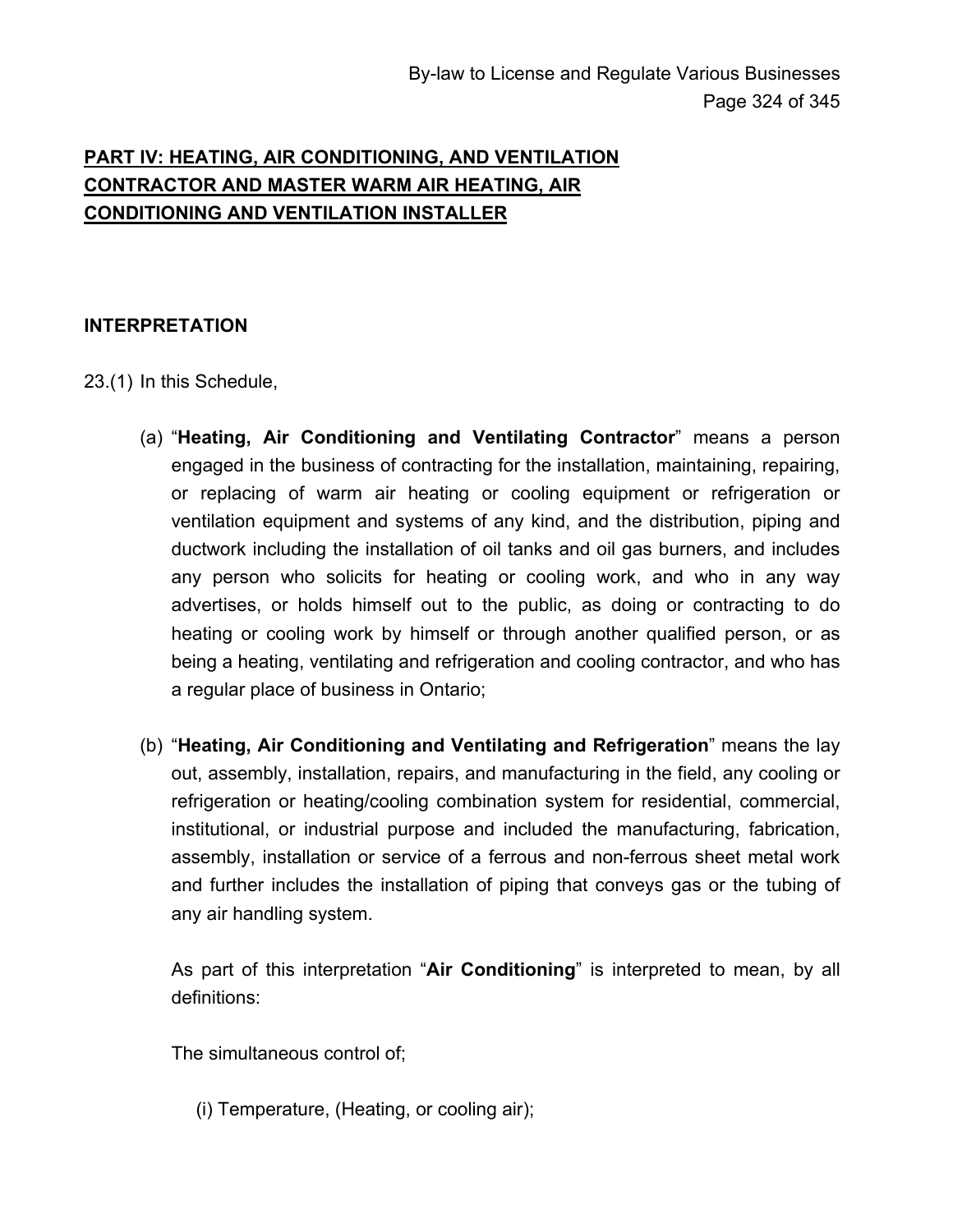- (ii) Humidity, (humidifying or dehumidifying air);
- (iii) Cleanliness, (Mechanical or Electronic air cleaning); and
- (iv) Air Motion (The proper air distribution within a building with related fresh air) for comfort conditions; and
- (c) "**Master Warm Air Heating, Air Conditioning and Ventilation Installer**" means a person who has been issued a Certificate of Qualification in the trade of Sheet Metal or Refrigeration, Air-conditioning Mechanic or as a Steam Fitter or as an Oil Burner Mechanic or Gas Fitter under the Energy Act for a minimum of two years.

# **APPLICATION OF SCHEDULE**

- 24.(1) The provision of this Schedule shall apply to all persons engaging in any Heating, Air Conditioning, Refrigeration or Ventilation work as:
	- (a) Heating, Air Conditioning, and Ventilation Contractor;
	- (b) Master Warm Air Heating, Air Conditioning and Ventilation Installer; or
	- (c) The holder of a Certificate of Qualification under the Trades Qualification And Apprenticeship Act as a Refrigeration and Air Conditioning Mechanic, a Steam Fitter or Sheet Metal Worker, or qualified as an Oil Burner Mechanic or Gas Fitter under the Energy Act;
	- (2) Every licensee hereunder shall observe and comply with and be governed by this Schedule and all the provisions of the Trades Qualification And Apprenticeship Act and the Regulations there under related to the trade regulated under this Schedule.

#### **LICENCE REQUIRED**

25.(1) No person shall carry on the business of a Heating, Air Conditioning, and Ventilation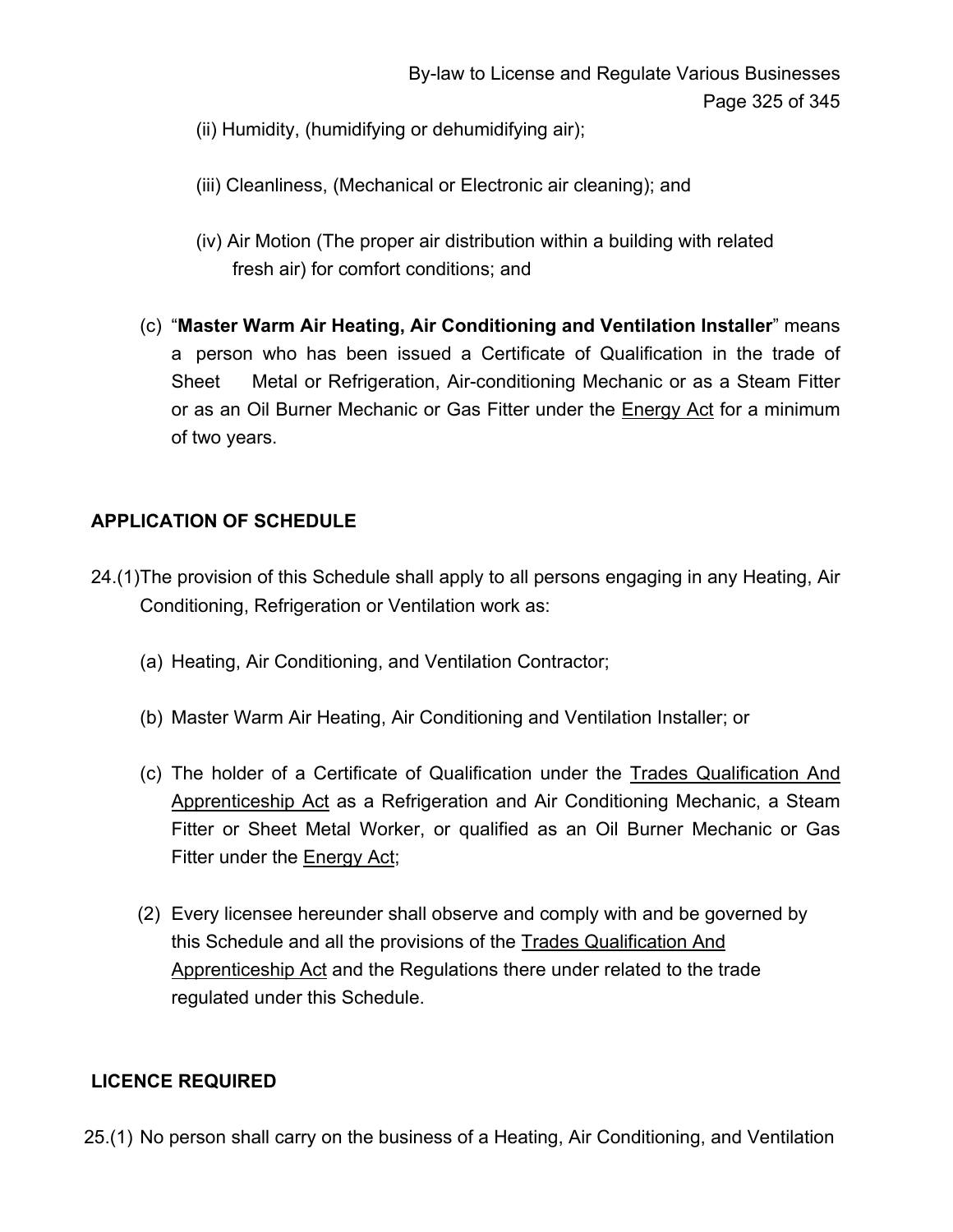# By-law to License and Regulate Various Businesses Page 326 of 345

Contractor, without a Contractor's licence under this By-law, entitling him or her so to do and has a licensed Master Warm Air Heating, Air Conditioning, and Ventilation installer in one or more of the trades mentioned in section 24(c) his or her employ;

- (2) No person shall engage in the occupation of a Master Warm Air Heating, Air Conditioning, and Ventilation installer, unless he or she is the holder of a current valid licence under this schedule entitling him or her so to do in one or more of the trades mentioned in section 24(c);
- (3) Before commencing any work, or upon completion of the work, a form of written agreement shall be entered into by a Heating, Air Conditioning, and Ventilation Contractor with the person for whom the work is to be done, containing the name and address of the buyer and seller and an itemized price or firm estimate of the goods and services to be provided;
- 26. Where the application is for a heating, air conditioning, refrigeration and ventilation contractor's licence the application shall include:
	- (a) the name and address of a licensed master warm air heating, air conditioning, and ventilation installer who will be in the contractor's employ or the name of the person who has applied for a master heating, air conditioning and ventilation installer's licence;
	- (b) the business address of the heating, air conditioning and ventilation contractor;
	- (c) the name and address of the principals of the company responsible for the operation of the business; and
	- (d) the name of the Insurance Company providing the public liability and property damage coverage for the Contractor and all tradespersons employed or retained by him, during the currency of the licence;
- 27. Where the application is for a Master Warm Air Heating, Air Conditioning and Ventilation installers licence, an application shall be made to the to the Issuer of Licences and shall include: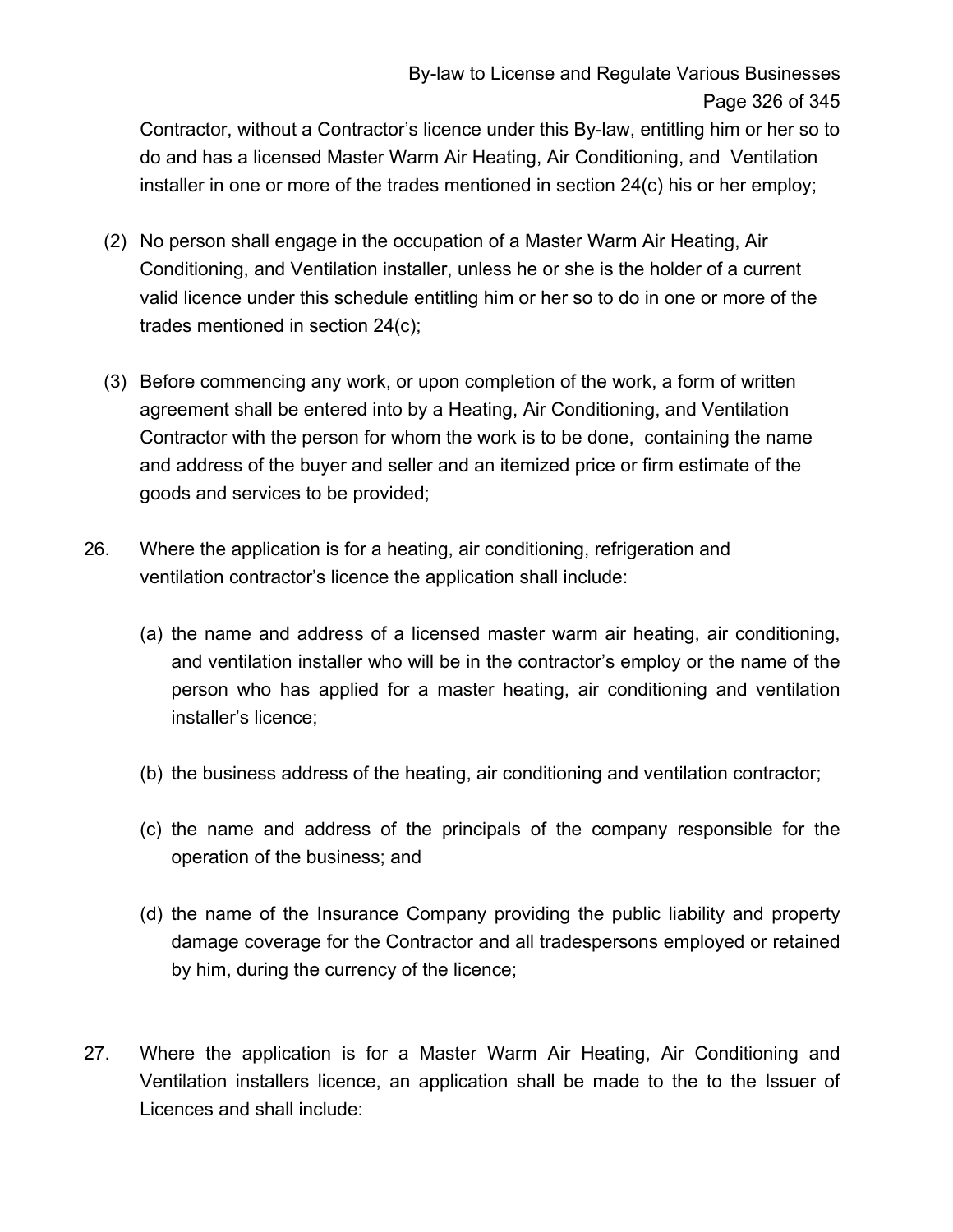- (a) the applicant's qualifications as outlined in the application form, and provide evidence that he or she has a minimum of two years experience in the field of heating, air conditioning, refrigeration and ventilation and that he or she is a holder of a Certificate of Qualification for a minimum of two years as a Refrigeration and Air Conditioning Mechanic, a Steam Fitter or Sheet Metal worker or qualified as an Oil Burner Mechanic or Gas Fitter under the Energy Act; and
- (b) the address of the Master Warm Air Heating, Air Conditioning, and Ventilation installer, if self-employed, and the address of the Master installer and employer if employed by a contractor, may be accepted to meet the requirements of having a regular place of business in Ontario if the employer is the holder of a Heating, Air Conditioning, Refrigeration and Ventilation Contractor's licence under this Bylaw.

### **DISQUALIFICATION OF CONTRACTOR**

- 28.(1) When the Master Warm Air Heating, Air Conditioning, and Ventilation installer, whose name appears on a Heating, Air Conditioning, and Ventilation Contractor's certificate is not longer regularly employed and in actual charge of the work, the contractor shall within three days notify the Issuer of Licences, in writing, of the name and address of the Master who will henceforward be in charge, or with particulars of his or her arrangements pending the engaging of a Master to be in charge of the Contractor's work.
	- (2) It shall be an offence for any Heating, Air Conditioning, and Ventilation Contractor to have any Heating, Air Conditioning, Refrigeration and Ventilation work performed by him or her when there is not in his or her employ a licensed Master Warm Air Heating, Air Conditioning and Ventilation installer to be responsible for the work whose name and address have been furnished to the Issuer of Licences, in writing.
- (3) It shall be an offence for a Master Warm Air Heating, Air Conditioning and Ventilation installer to carry on the work of a Master Warm Air Heating, Air Conditioning and Ventilation installer for more than one Heating, Air Conditioning and Ventilation Contractor for the same period of time unless authorized in writing by the Issuer of Licences for a maximum of 60 days or by the Licensing Committee for a longer period.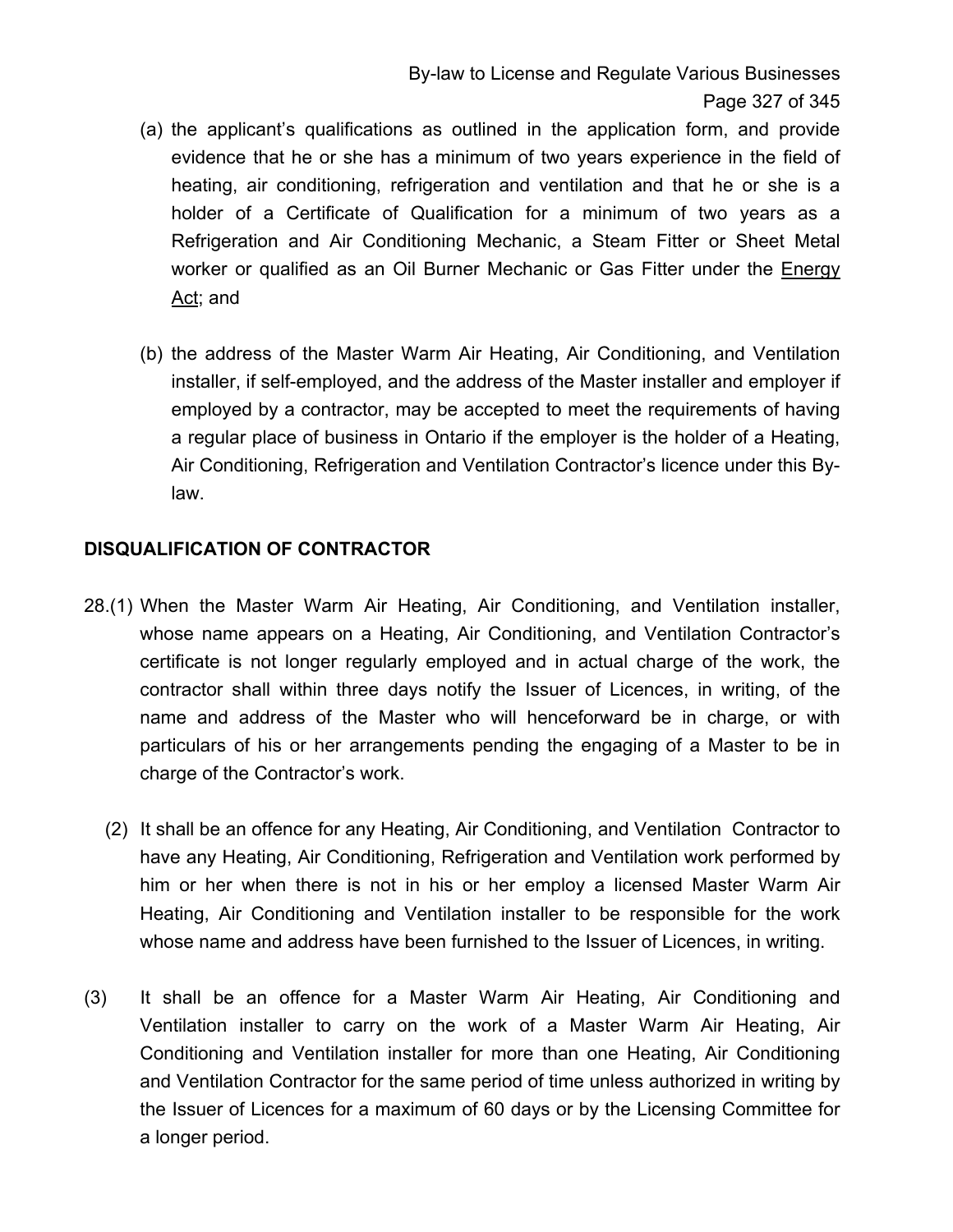- (4) It shall be an offence for a Heating, Air Conditioning and Ventilation Contractor to perform or have performed any Heating, Air Conditioning, Refrigeration or Ventilation work without employing a tradesperson holding a valid master's licence or Certificate of Qualification issued by the Province of Ontario, to perform such work.
- 29. The licence number issued to a Heating, Air Conditioning, and Ventilation Contract by the Issuer of Licences or the business name of the Heating, Air Conditioning, and Ventilation Contractor shall be displayed in any advertising for that trade of such person.

# **PART V: DRAIN REPAIR CONTRACTORS AND DRAIN INSTALLER MASTERS**

# **INTERPRETATION**

30.(1) In this Schedule,

- (a) **"Drain Repair Contractor**" means a person engaged in the business of contracting for the repairing, constructing or installing or drainage works or systems or who engages in the business of cleaning drains or contracting for installing weeping tile beds and septic tank systems, and includes any person who solicits for drain work and who in anyway advertises, or holds himself out to the public, as doing or contracting to do drain repair and installation work by himself or through another qualified person or as being a drainlayer contractor, and who has a regular place of business in Ontario;
- (b) "**Drain Installer Master**" means a person who supervises work for a drain contractor, who is skilled in the planning, superintending and performing of drain repair and installation work and who is familiar with the laws, rules and regulations governing the same, and who has a regular place of business in Ontario;
- (c) '**Drain work**" means and includes any work of drain laying, weeping tile installing, septic tank installing, drain reconstruction or repairing, or removing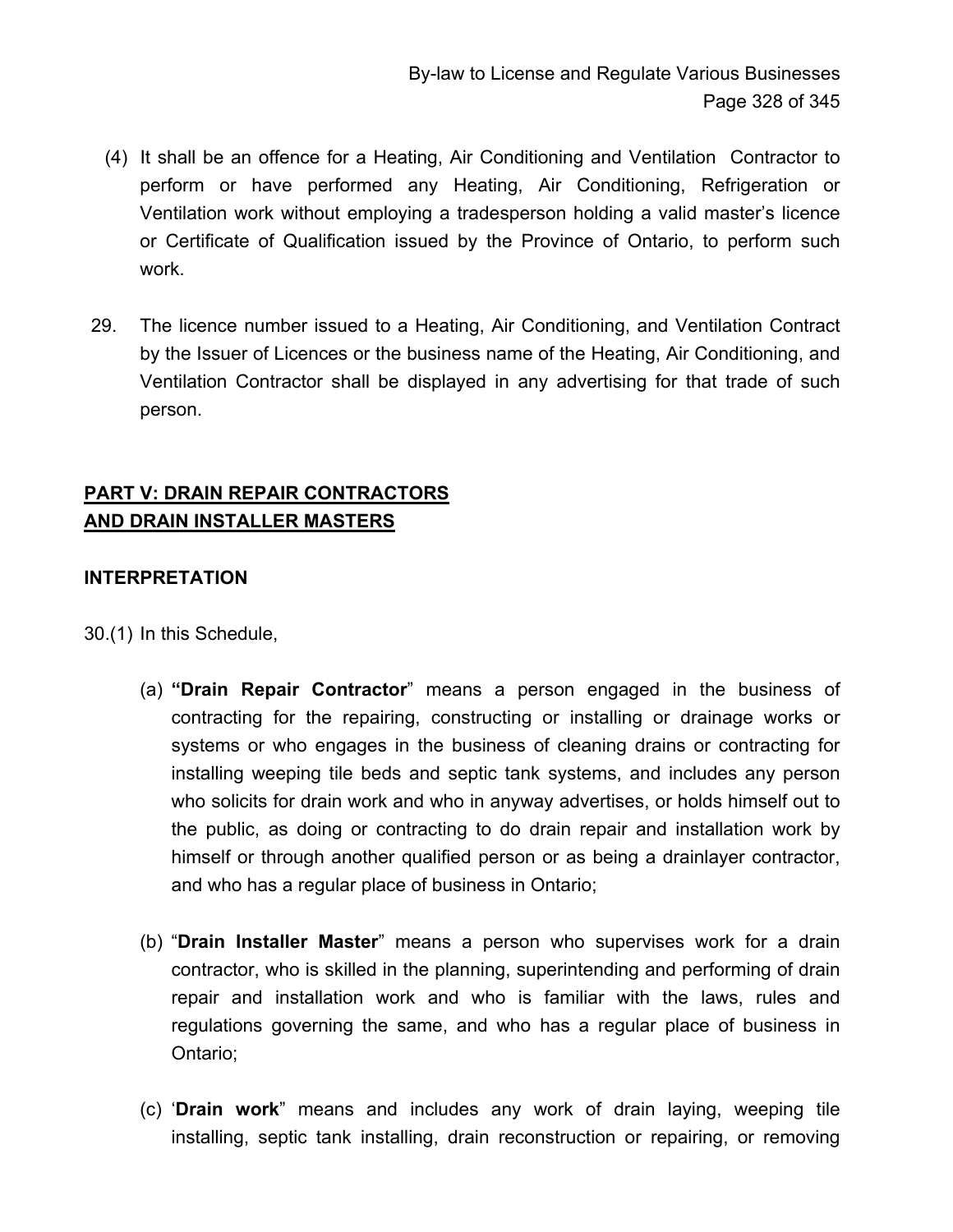tree roots or other obstructions from drains or private drain connections by mechanical or other means; and

(d) "**Drain Repair Examining Panel**" means the examining board appointed by Council under the provisions of this Schedule.

# **APPLICATION OF SCHEDULE**

- 31.(1)The provisions of this Schedule shall apply to all persons engaging in any of the following drain work, namely;
	- (a) Drain Repair Contractor;
	- (b) Drain Installer Master.
	- (2) The provisions of this Schedule shall not apply to the performance by a plumber licensed hereunder and doing plumbing or drainage work or cast iron or other metal plumbing work outside a building or doing the installation of septic tanks.

# **LICENCE REQUIRED**

- 32. (1) No person shall carry on the business of a drain repair contractor without a drain repair contractor's licence under this By-law, entitling him or her so to do and with a licensed drain installer master or a tradesperson experienced in drain laying and repair in his or her employ who is in actual charge of the work.
	- (2) No person shall engage in the occupation of a drain installer master unless he or she is the holder of a current valid licence issued pursuant to this By-law entitling him or her so to do.
	- (3) Before commencing any work or upon completion of the work a form of written agreement shall be entered into by a drain repair contractor with the person for whom the work is to be a done, containing the name and address of the buyer and seller and an itemized price or firm estimate of the goods and services to be provided.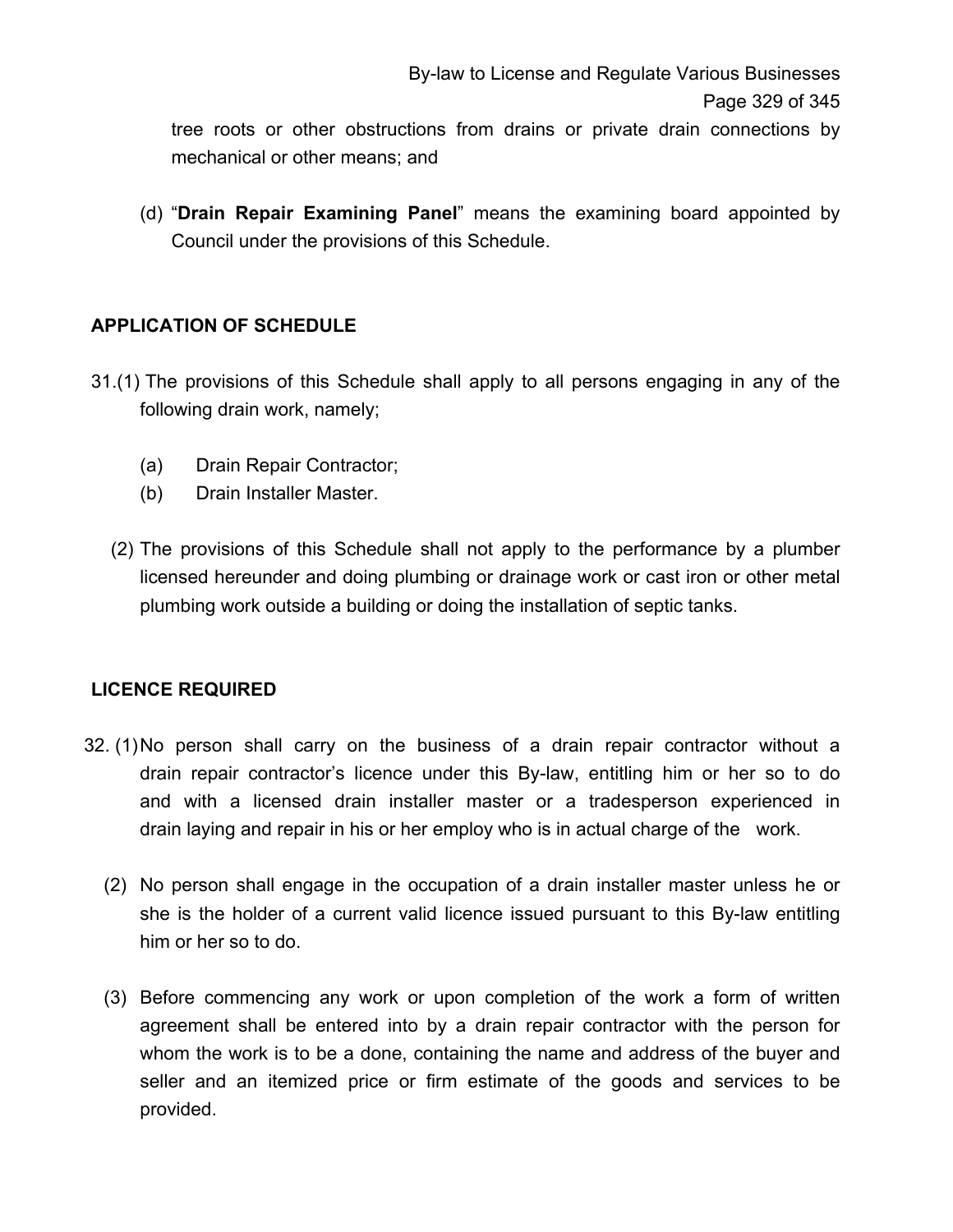### **APPLICATION FOR LICENSE**

- 33. Where the application is for a drain repair contractor's licence, the application shall include:
	- (a) the name and address of a licensed drain installer master who will be responsible for the drain repair contractor's work or the name of the person who has applied for a drain installer master's licence, in the event that the applicant contractor is also a master installer;
	- (b) the business address of the drain repair contractor;
	- (c) the name and address of the owner, partners or company officers responsible for the operation of the business; and
	- (d) the name of the Insurance Company providing the public liability and property coverage for the contractor and all persons employed or retained by him, during the currency of the licence.
- 34. Where the application is for a drain installer master's licence, an application shall be made to the examining board and shall include:
	- (a) the applicant's qualifications as outlined in the application form, to include evidence that he or she has a minimum of two years experience in the field of drain installing and repair, and the address of his or her regular place of business in Ontario; and
	- (b) the address of the drain installer master's employer may be accepted to meet the requirements of having a regular place of business in Ontario if the employer is the holder of a drain repair contractor's licence under this By-law.

#### **EXAMINATION BY DRAIN REPAIRS EXAMINING PANEL**

35. (1) Every applicant for a drain installer master's licence shall be examined by the Drain Repairs Examining Panel of the Trades Examining Board as hereinafter constituted, touching his or her knowledge of the provisions of this By-law and of all relevant codes and standards relating to the planning and Installation of drain systems and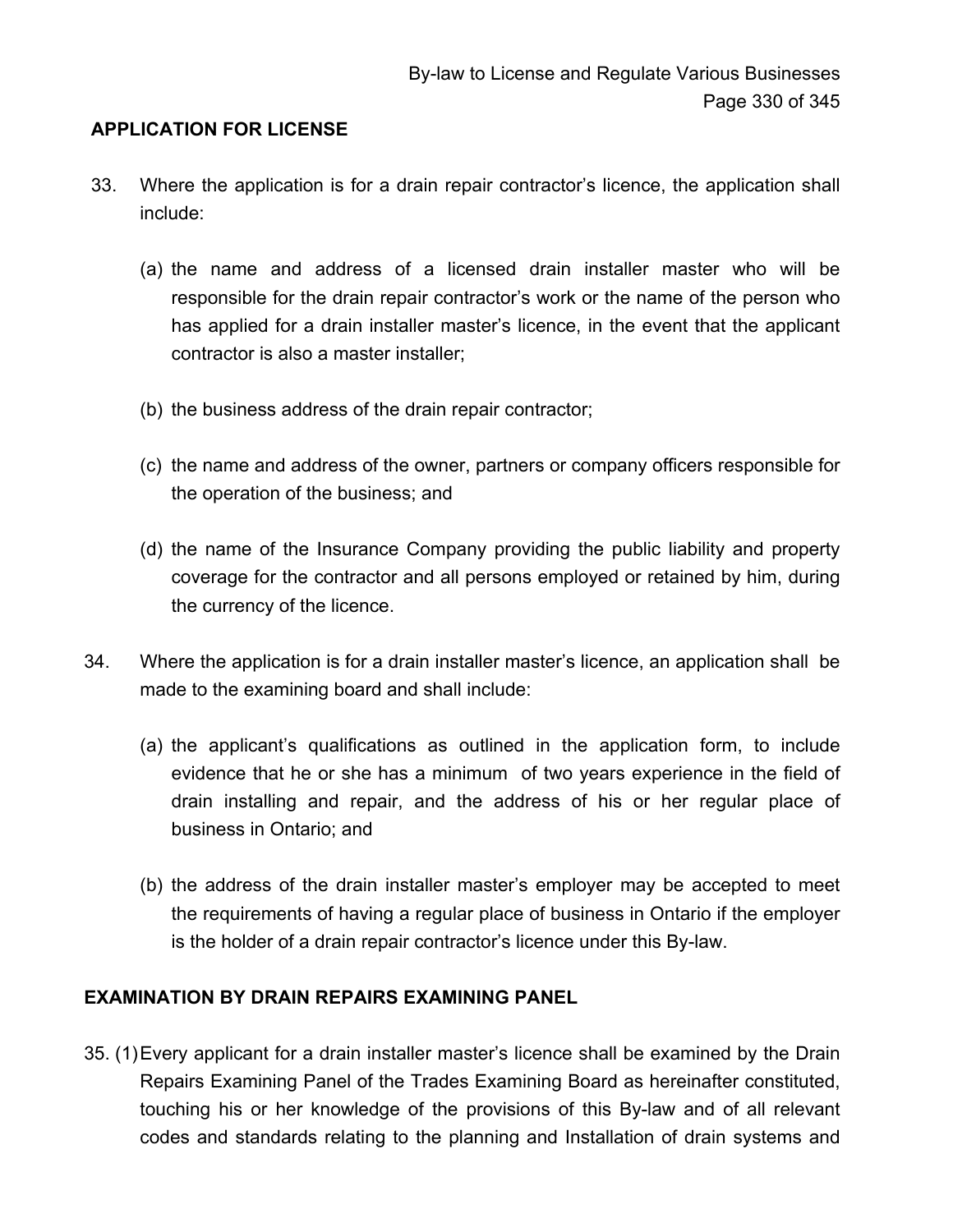equipment used in connection therewith.

- (2) No licence shall be issued under this Schedule unless the results of the examination are satisfactory to the examining panel.
- (3) The Drain Repair Examining Panel of the Board shall not be required to receive or entertain any application for an examination within a period of less than three months following the failure of the applicant to pass a previous examination for a similar licence.

#### **DRAIN REPAIR PANEL OF TRADES EXAMINING BOARD**

- 36. (1) Recommendations for members to the Drain Repair Examining Board will be received by the Committee from an official inspection agency under the authority of a Province of Ontario Act or a municipality or a drain repair trade organization in the City.
	- (2) The members of the Drain Repair Examining Panel shall hold office for the balance of the calendar year in which they have been appointed and until their successors have for cause, been appointed, unless their term is terminated sooner, for cause, and shall receive such remuneration for their services as may be fixed by the City Council.
	- (3) It shall be the duty of the Drain Repair Examining Panel to supply the results of every examination to the Issuer of Licences.

# **DISQUALIFICATION OF CONTRACTOR**

37.(1) When the drain installer master whose name appears on a drain repair contractor's certificate is no longer regularly employed and responsible for the work, the contractor shall within three days notify the Issuer of Licences, in writing, with the name and address of the master who will thenceforward be in charge, or with particulars of his or her arrangements pending the engaging of a master to be in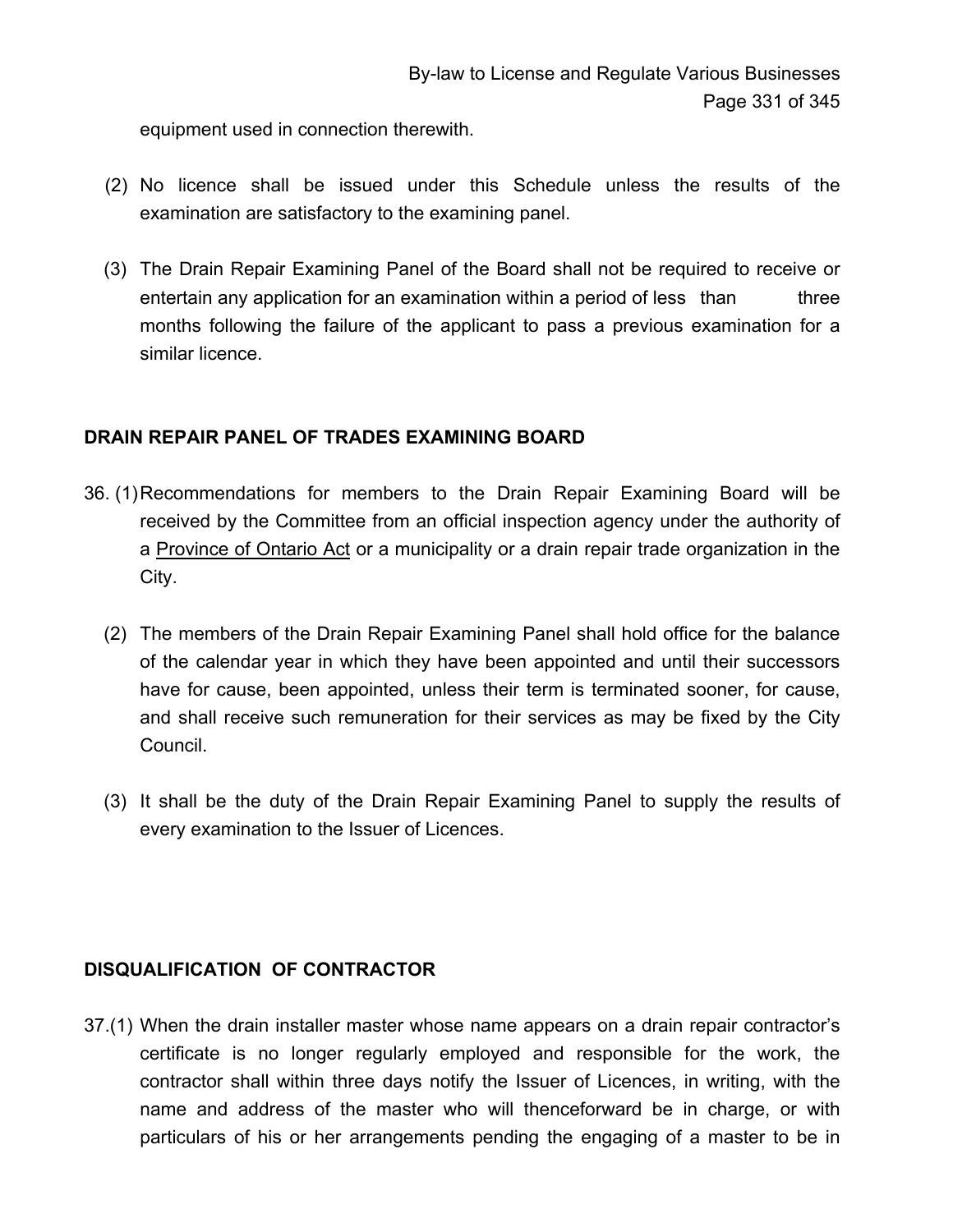charge.

- (2) It shall be an offence for any drain repair contractor to have any drain work performed when there is not responsible for the work a licensed, drain installer master or tradesperson experienced in the drain laying and repair hose name and address have been furnished to the Issuer of Licences in writing.
- (3) It shall be an offence for a drain installer master to carry on the work of a drain installer master for more than one drain repair contractor or for the same period of time unless authorized in writing by the Issuer of Licences for a maximum of 60 days or by the Licence Committee for a longer period.
- 38. The licence number issued to a drain repair contractor by the Issuer of Licences or the business name of the drain repair contractor shall be displayed in any advertising for that trade of such person.

# **PART VI: BUIILDING REPAIRS CONTRACTORS AND BUILDING REPAIRS MASTERS**

# **INTERPRETATION**

- 39. In this schedule,
	- (a) "**Building Repairs Contractor**" means a person engaged in the business of carrying out repairs or renovations of buildings, and includes any person who solicits for such work or who in any way advertises or holds himself out to the public as doing or contracting to do building repairs by himself or by another qualified person or as being a building repairs contractor, and who has a regular place of business in Ontario;
	- (b) "**Building Repairs Master**" means a person who is skilled in the planning and superintending of repairs and renovations of buildings and who is familiar with the laws, rules and regulations governing the same, and who has a regular place of business in Ontario;
	- (c) "**Building**" means a structure consisting of a wall, roof and floor or any one or more of them, or a structural system serving the function thereof including all the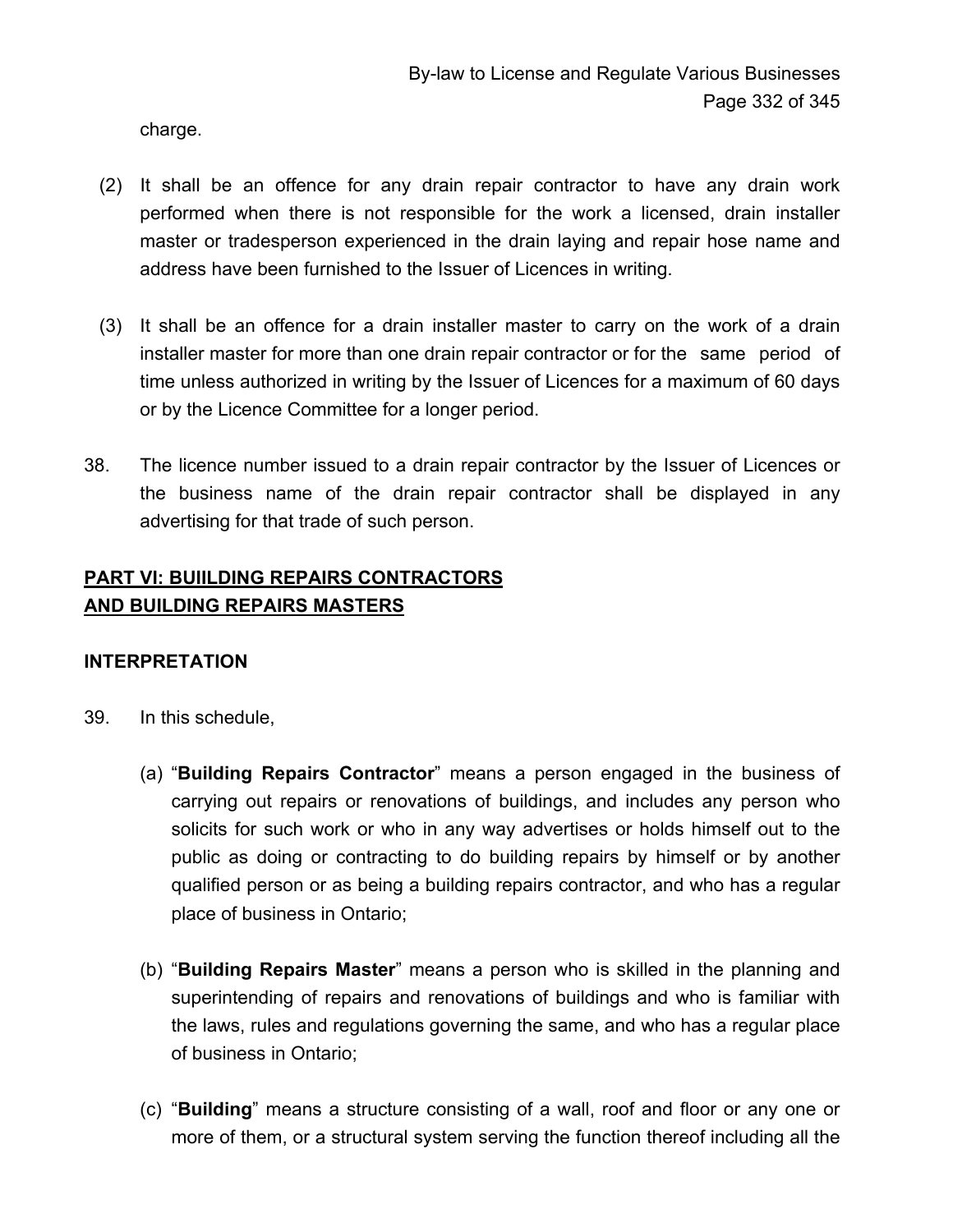works, fixtures, and service systems appurtenant thereto;

- (d) "**Repairs and renovations**" means to do anything in the erection, installation, extension or replacement of a part of a building and includes the installation of a building unit fabricated or moved from elsewhere; and
- (e) **"Building Repairs Examining Panel**" means the examining board appointed under the provisions of this Schedule.

### **APPLICATION OF SCHEDULE**

- 40. The provisions of this Schedule shall apply to all persons engaging in building repairs and renovations, namely
	- (a) Building Repairs Contractor;
	- (b) Building Repairs Master.

# **LICENCE REQUIREMENTS**

- 41.(1) No person shall carry on the business of a building repairs contractor without a building repairs contractor's licence under this By-law entitling him so to do and is or has a licensed building repair master in his or her employ who is in actual charge of the work.
	- (2) No person shall engage in the occupation of a building repairs master unless he or she is the holder of a current valid licence under this Schedule entitling him or her so to do.
	- (3) Before commencing any work or upon completion of the work, a form of written agreement (including a written firm estimate or detailed invoice of work and repairs to be done) shall be entered into by a building repairs contractor with the person for whom the work is to be done, containing the name and address of the buyer and seller and an itemized price or firm estimate of the goods and services to be provided.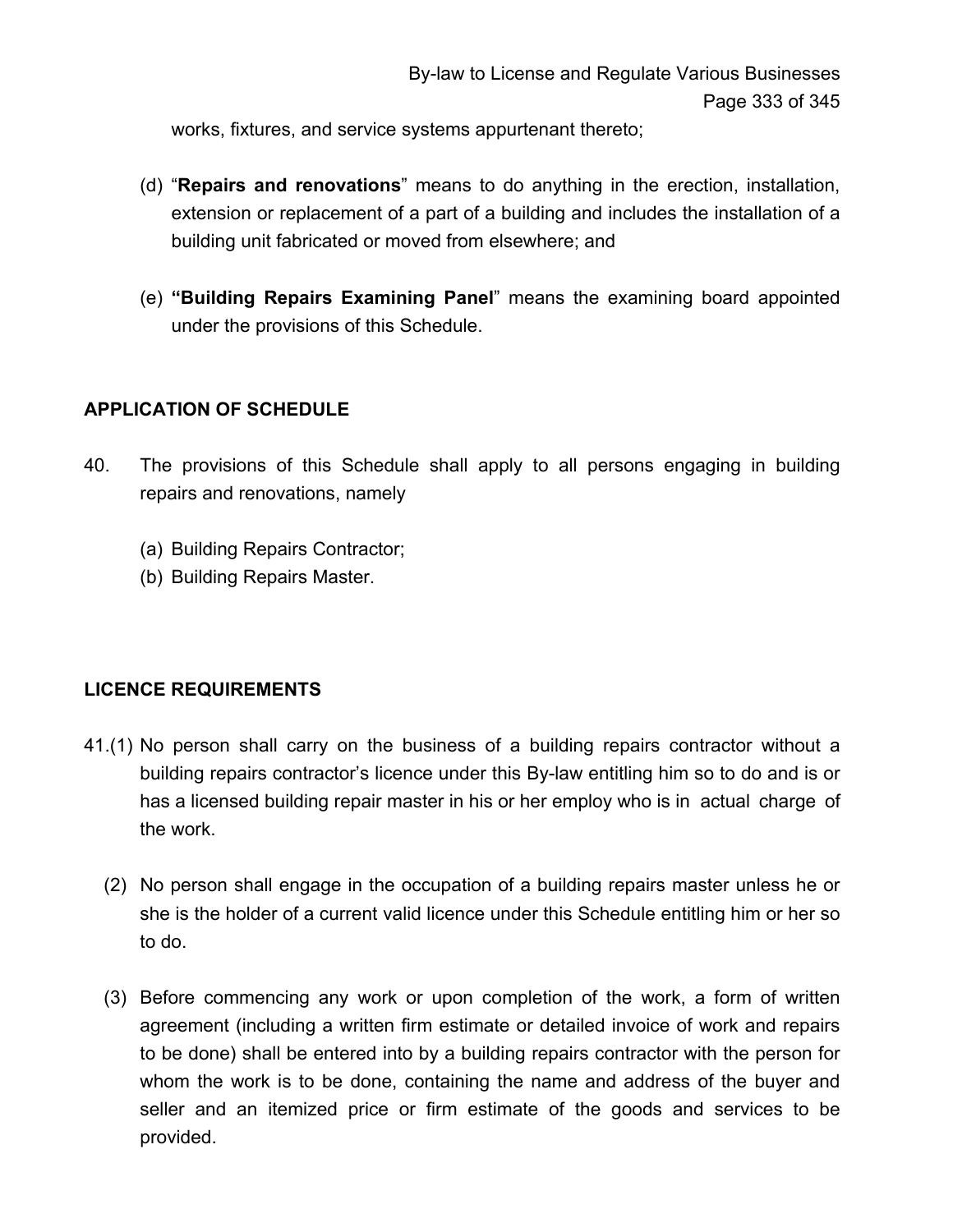# **APPLICATION FOR LICENCE**

- 42. Where the application is for a building repairs contractor's licence, the application shall include:
	- (a) the name and address of a licensed master who will be responsible for the building repairs contractor's work or the name of the person who has applied for a building repairs master's licence, in the event that the master is also a contractor;
	- (b) the business address of the building repairs contractor;
	- (c) the name and address of the owner, partners or company officers responsible for the operation of the business; and
	- (d) the name of the Insurance Company providing public liability, and property damage coverage for the building repairs contractor and all persons employed or retained by him or her during the currency of his or her licence.
- 43.(1) Where the application is for a building repairs master's licence, an application shall be made to the Building Repairs Examining Panel and shall include:
	- (a) the applicant's qualifications as outlined in the application form, to include evidence that he or she has a minimum of two years experience in the field of building construction, and the address of his or her regular place of business in Ontario; and
	- (b) the address of the master builder's employer may be accepted to meet the requirements of having a regular place of business in Ontario if the employer is the holder of a building repairs contractor's licence under this By-law.
	- (2) Every applicant for a building repairs master's licence shall be examined by the Building Repair Examining Panel of the Trades Examining Board as hereinafter constituted, touching his or her knowledge of the provisions of this Schedule and of all relevant codes and standards and By-laws relating to the planning and installation of building systems and equipment used in connection therewith;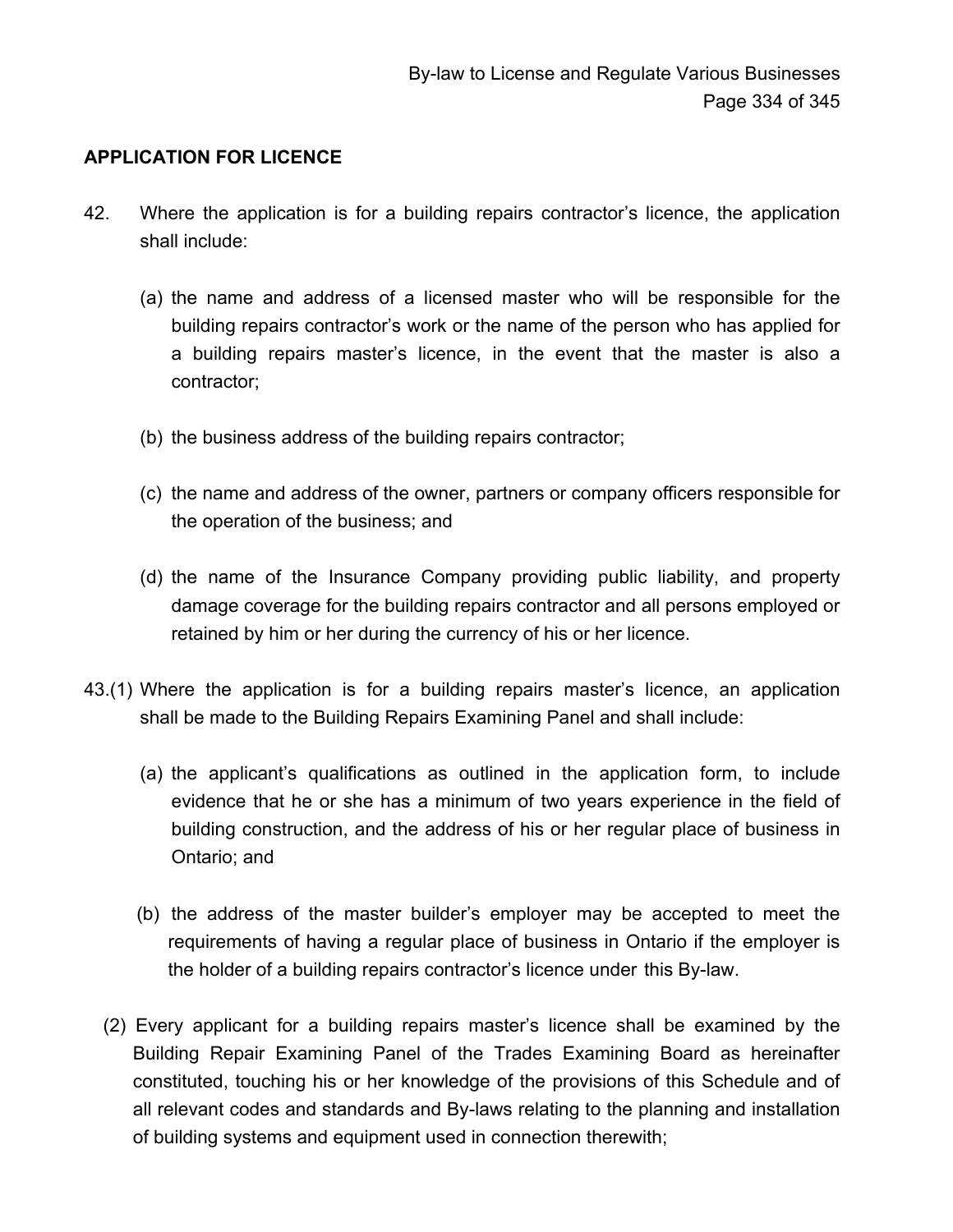- (3) No licence shall be issued under this Schedule unless the results of the examination are satisfactory to the examining panel or previous qualification for a licence under this Schedule is satisfactory to the examining panel;
- (4) The Building Repairs Examining Panel shall not be required to receive or entertain any application for an examination within a period of less than three months following the failure of the applicant to pass a previous examination for a similar licence.

### **BUILDING REPAIRS PANEL OF THE TRADES EXAMINING BOARD**

- 43.(1) Recommendations for members to the building repairs examining panel will be received by the committee from an official inspection agency under the authority of a Province of Ontario Act or a municipality or a building trade organization in the City.
	- (2) The members of the Building Repairs Examining Panel shall hold office for the balance of the calendar year in which they have been appointed and until their successors have been appointed, unless their term is terminated sooner, for cause, and shall receive remuneration for their services as may be fixed by the Council.
	- (3) It shall be the duty of the Building Repairs Examining Panel to supply the results of every examination to the Issuer of Licences.

# **DISQUALIFICATION OF CONTRACTOR**

- 45.(1) When the building repairs master whose name appears on a building repairs contractor's licence certificate is no longer regularly employed and responsible for the work, the contractor shall within three days notify the Issuer of Licences, in writing, with the name and address of the master who will thenceforward be in charge, or with particulars of his or her arrangements pending the engaging of a master to be in charge.
	- (2) It shall be an offence for any contractor to have any building and renovation work performed when there is not in actual charge of the work a licensed building repairs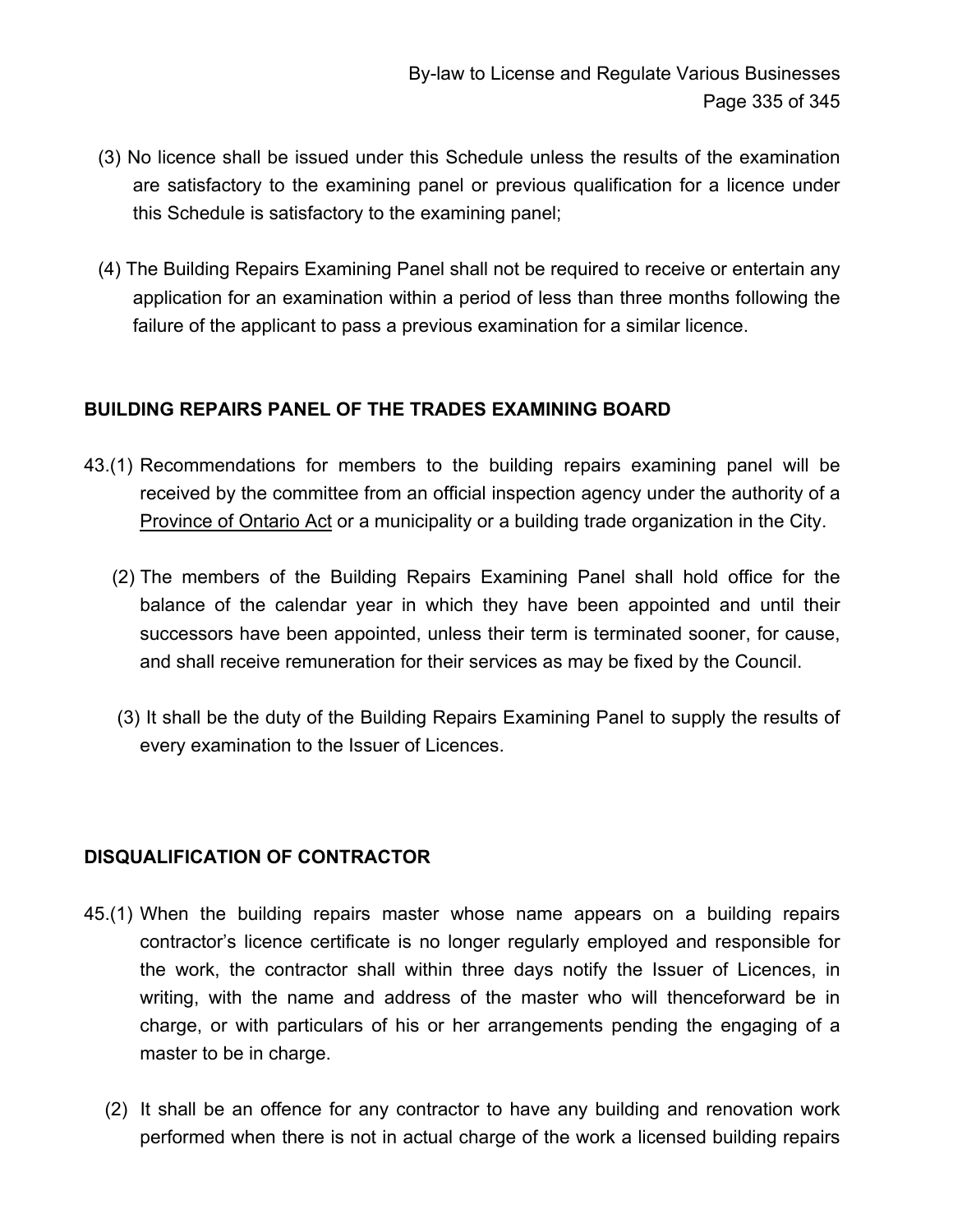master whose name and address has been furnished to the Issuer of Licences in writing.

- (3) It shall be an offence for a building repairs master to carry on the work of a building repairs master for more than one building repairs contractor for the same period of time unless authorized in writing by the Issuer of Licences for a maximum of 60 days or by the Licence Committee for a longer period.
- 46. The licence number issued to a building repair contractor by the Issuer of Licences or the business name of the building repair contractor shall be displayed in any advertising for that trade of such person.

# **PART VII: TRADES EXAMINING BOARD**

- 47. Council shall by resolution appoint the Trades Examining Board for the Building Repair and Drain trades regulated under this Schedule, to sit as panels of three members each, for the purpose of assessing the qualifications, competence and eligibility of tradespersons to be licensed hereunder, and contractors and masters applying for licences under this Schedule.
- 48. Each trade panel shall consist of three qualified members under this Schedule as masters of the trades regulated under this Schedule, one of whom may be an Inspector. The Inspector is not required to hold a valid master's Licence.
- 49. Each of the members of the Board shall hold the position on the Board for the term of the Council at the time of their appointment. The appointments to the Board may be renewed by Council by resolution for the term of the Council or replaced by new appointees by resolution of the Council.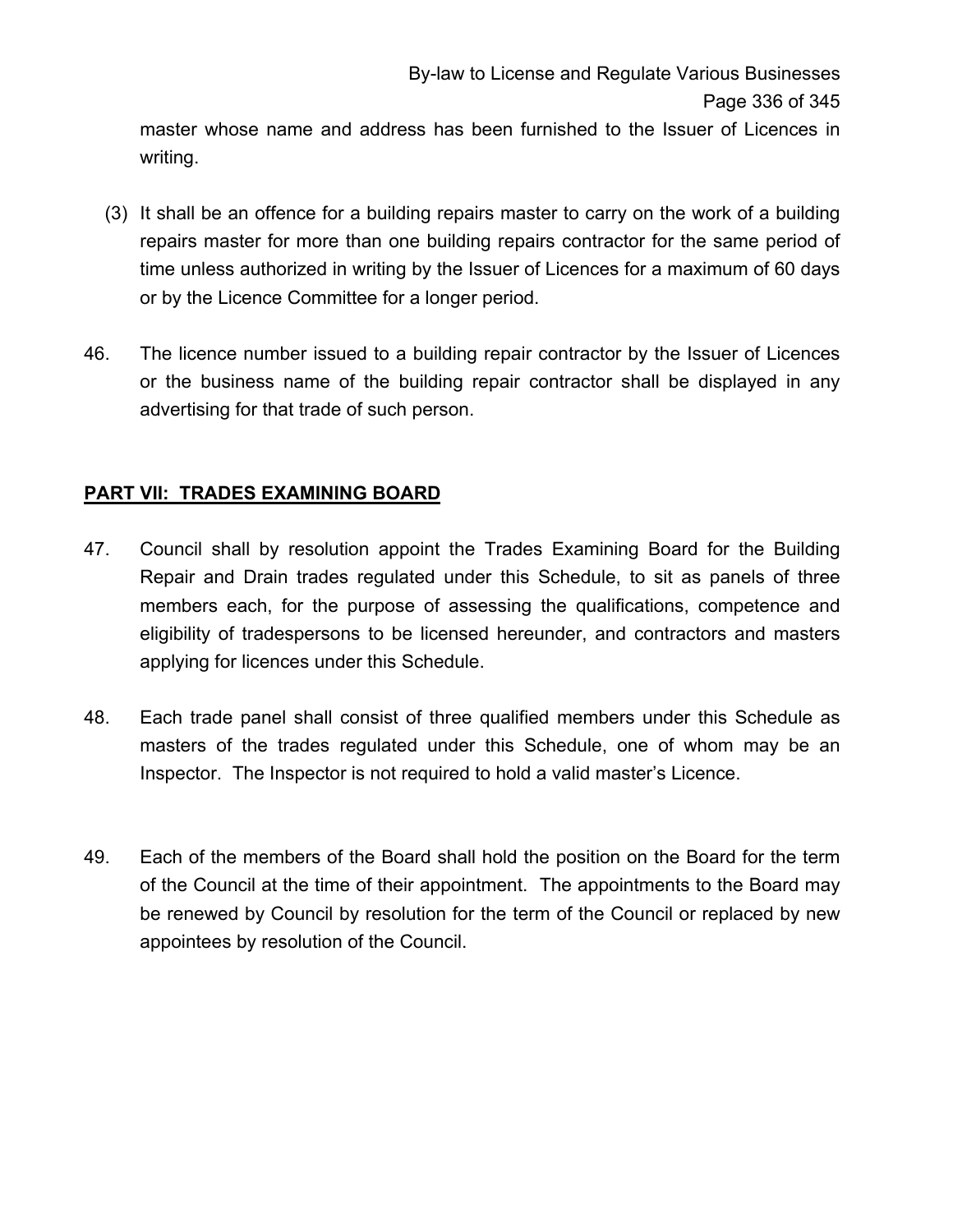### **SCHEDULE 30**

#### **TRANSIENT TRADERS**

- 1. In this Schedule,
	- (a) **"trade"** means trade, business, or occupation; and
	- (b) **"transient trader"** means a person who offers goods, wares or merchandise for sale in any manner in the City,
		- (i) other than on a permanent basis, or
		- (ii) on a permanent basis if the total time the person has operated the business on a permanent basis and the time the person continuously resided in the City immediately before beginning to operate the business on a permanent basis is less than three months.

A person who commences business by offering of goods, wares or merchandise for sale at a particular location, may still qualify as a transient trader, whether or not the trade is conducted with the use of a building or fixtures.

- 2. Every transient trader shall obtain and maintain in good standing a licence authorizing the transient trader to carry on or engage in his or her trade.
- 3. No transient trader shall commence the sale of goods, wares or merchandise until a licence has been issued under section 2.
- 4. Every applicant for a licence or a renewal thereof shall make the application in person and not by an agent or representative.
- 5. Every transient trader shall pay a licence fee before commencing trade in the City.
- 6.(1) Every applicant for a transient trader's licence shall as part of the application for such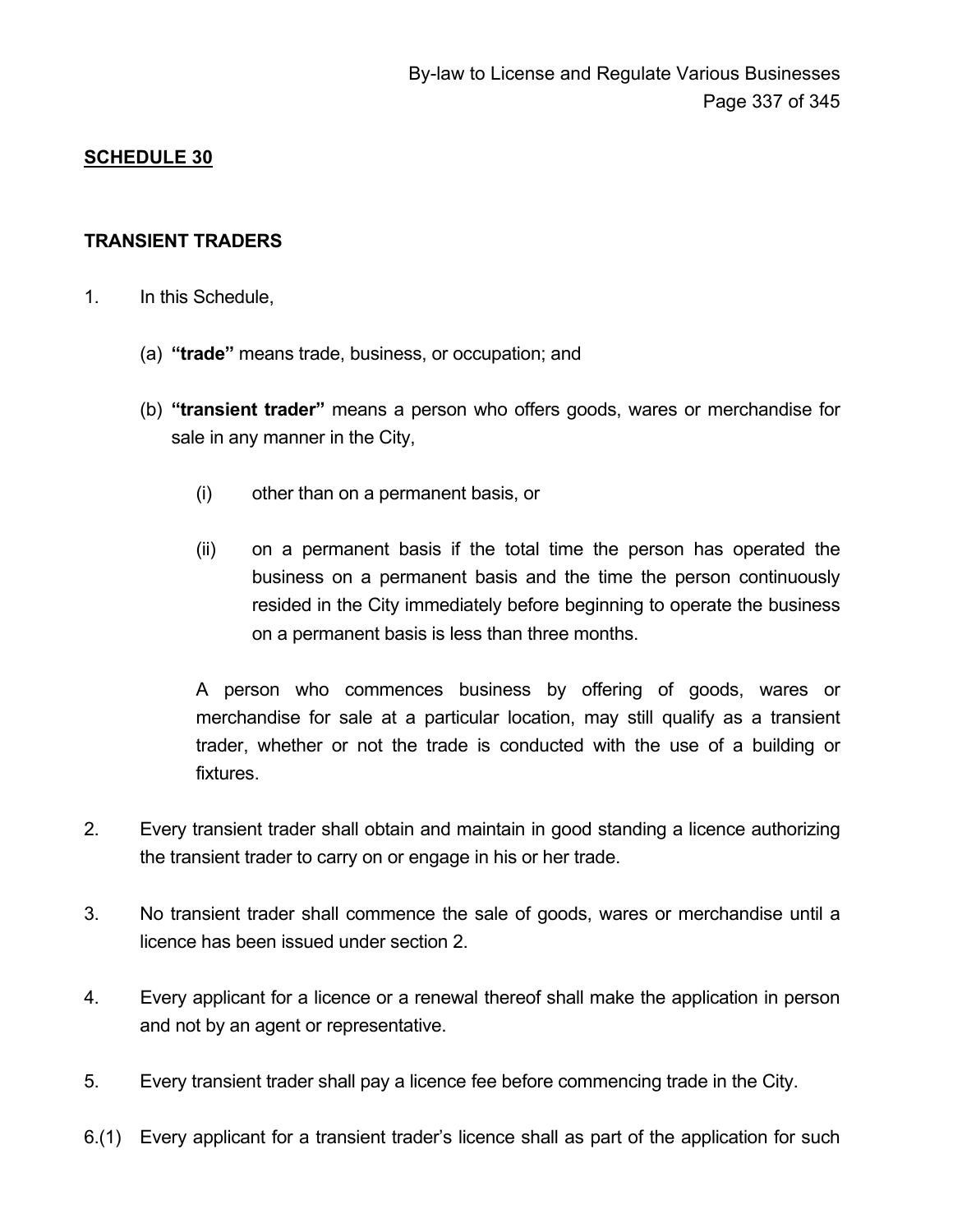licence furnish a statement in writing containing a full description of the goods, wares or merchandise that the transient trader proposes to sell or offer for sale under such licence.

- (2) A licence issued under subsection (1) is only permission for the particulars supplied by the applicant under this section, and any change in the classes of goods sold will require a new or separate application.
- (3) Every applicant for a transient traders licence shall, as part of the application, provide a letter of permission for the owner of the property where the applicant proposes to do business as a transient trader. The aforementioned property shall be in compliance with all requirements and provisions of the applicable Zoning By-law.
- 7. (1) The licences issued under this Schedule shall expire three months from the date of issuance.
	- (2) The licence fee shall be applied on account of taxes payable on the land used for the purposes of or in connection with the business if the land is owned by the person carrying on the business during the year in which the licence was issued and five years thereafter.
	- (3) Every transient trader shall cause the licence to be prominently and permanently displayed in the transient trader's place of business during the full term in which the transient trader is carrying on business as a transient trader and in default thereof is guilty of an offence.
- 8. This Schedule does not apply to:
	- (a) The sale of the stock of a bankrupt or an insolvent, within the meaning of any bankruptcy or insolvency Act in force in Ontario, nor to the sale of any stock damaged by or by reason of fire, which is being sold or disposed of within the municipality in which the business was being carried on at the time of the bankruptcy, insolvency or fire, so long as no goods, wares or merchandise are added to such stock;
	- (b) The sale of a business to a purchaser who continues the business; or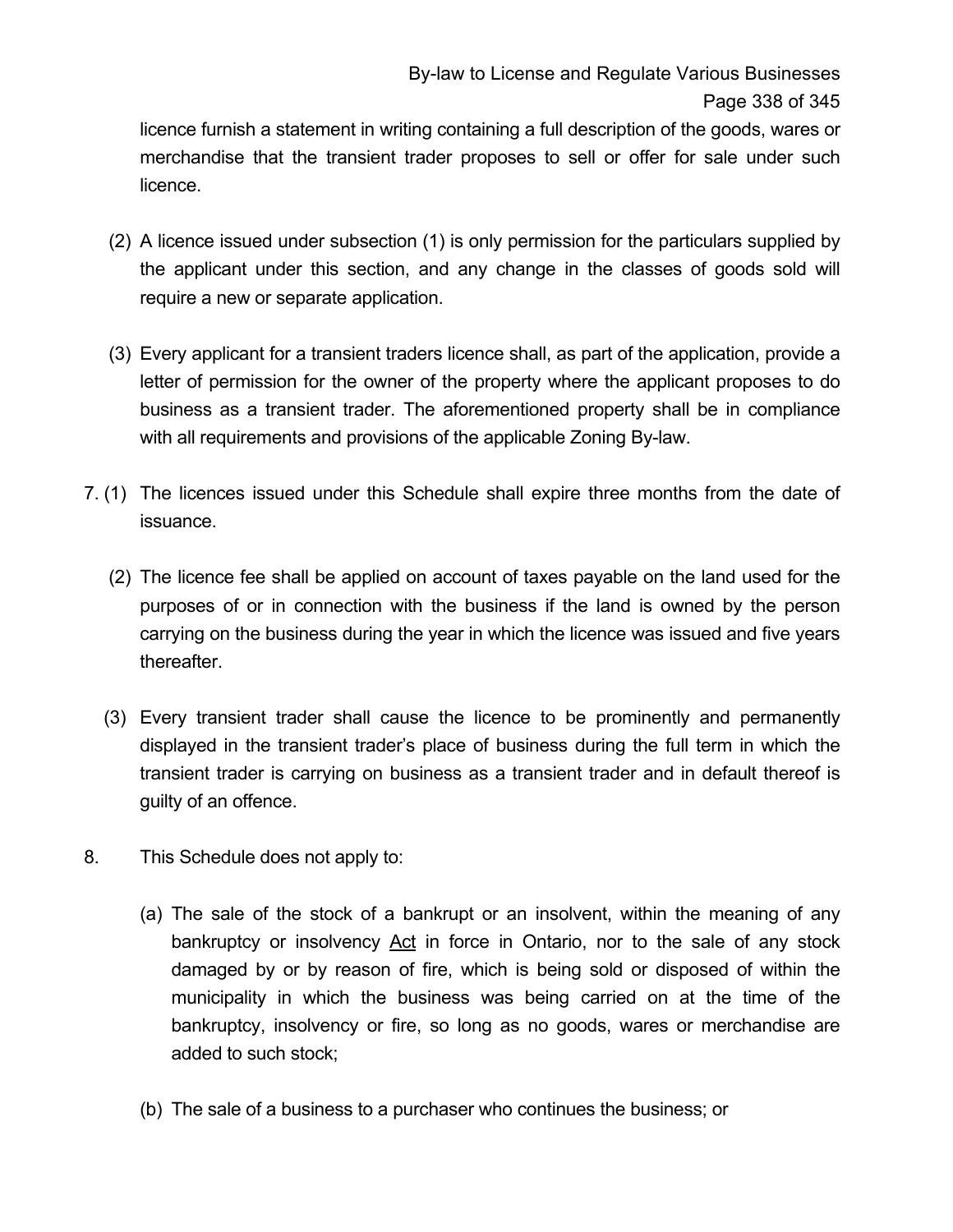By-law to License and Regulate Various Businesses Page 339 of 345

(c) A registered charitable organization or non-profit group or corporation selling goods, wares or merchandise, the whole of the proceeds from which are donated to, or used directly for charitable objects.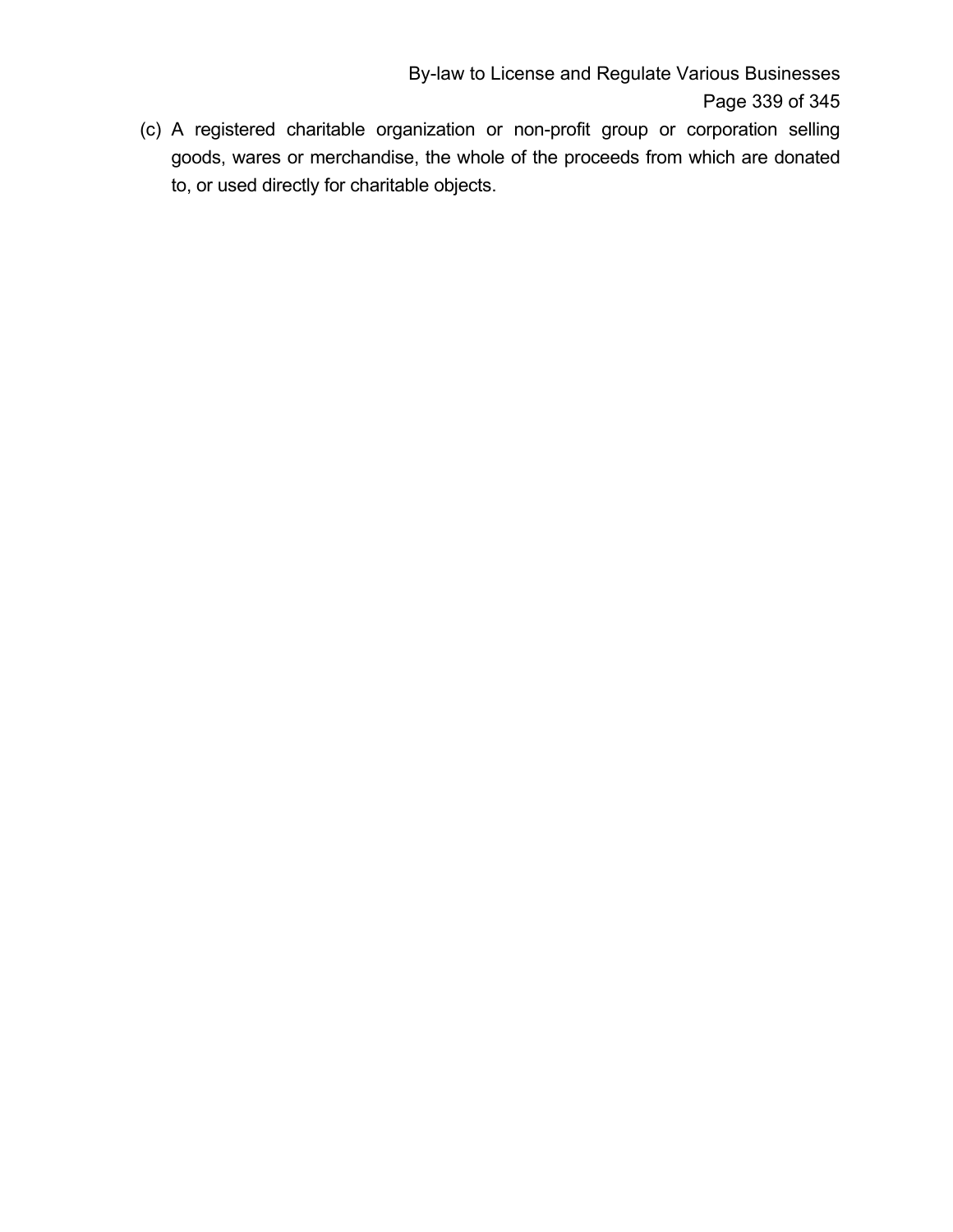#### **SCHEDULE 31**

#### **NEW**

**NEW**

1. The fee payable for the issuance of a new licence under this By-Law concerning the licensing of businesses shall be the fee prescribed for each class or type of licence set out in the table below:

New licence fee includes the \$50.00 processing fee.

| <b>Licensing Category</b>                        | License<br><b>Fee/New</b> | <b>Health</b><br>Inspection | Fire<br>Inspection | <b>TOTAL New</b> |
|--------------------------------------------------|---------------------------|-----------------------------|--------------------|------------------|
| Antique Market / Flea Market                     | \$185.00                  |                             | \$40.00            | \$225.00         |
| Auctioneer                                       | \$235.00                  |                             |                    | \$235.00         |
| <b>Adult Entertainment Parlour</b>               | \$4,050.00                | \$90.00                     | \$40.00            | \$4,180.00       |
| <b>Adult Entertainment Parlour Attendant</b>     | \$250.00                  |                             |                    | \$250.00         |
| Adult Entertainment Parlour-Operator/Manager     | \$1,390.00                |                             |                    | \$1,390.00       |
| Adult Video Store Class A                        | \$2,050.00                |                             |                    | \$2,050.00       |
| Adult Video Store Class B                        | \$200.00                  |                             |                    | \$200.00         |
| Body Rub Parlour Owner                           | \$6,720.00                | \$90.00                     |                    | \$6,810.00       |
| Body Rub Parlour Attendant                       | \$320.00                  |                             |                    | \$320.00         |
| Body Rub Parlour-Operator/Manager                | \$320.00                  |                             |                    | \$320.00         |
| <b>Building Exterior Cleaner</b>                 | \$235.00                  |                             |                    | \$235.00         |
| Cigarette / Tobacco Sales                        | \$185.00                  | \$150.00                    |                    | \$335.00         |
| <b>Bed and Breakfast</b>                         | \$185.00                  | \$60.00                     | 40.00              | \$285.00         |
| Eating Establishment:                            |                           |                             |                    |                  |
| Restaurant                                       | \$185.00                  | \$90.00                     | \$40.00            | \$315.00         |
| Lunch Counter                                    | \$185.00                  | \$90.00                     | \$40.00            | \$315.00         |
| Refreshment stand                                | \$185.00                  | \$30.00                     |                    | \$215.00         |
| Drive-in Restaurant                              | \$185.00                  | \$60.00                     | \$40.00            | \$285.00         |
| <b>Restaurant Take-out</b>                       | \$185.00                  | \$60.00                     | \$40.00            | \$285.00         |
| Food Shop:                                       |                           |                             |                    |                  |
| <b>Basic</b>                                     | \$185.00                  | \$30.00                     |                    | \$215.00         |
| Bakeshop                                         | \$185.00                  | \$60.00                     |                    | \$245.00         |
| <b>Butcher</b>                                   | \$185.00                  | \$60.00                     |                    | \$245.00         |
| Caterer                                          | \$185.00                  | \$90.00                     |                    | \$275.00         |
| Fish Monger                                      | \$185.00                  | \$60.00                     |                    | \$245.00         |
| Hawker/Peddler (may include a motorized vehicle) | \$235.00                  |                             |                    | \$235.00         |
| Kennels, Pet Shops                               | \$185.00                  |                             |                    | \$185.00         |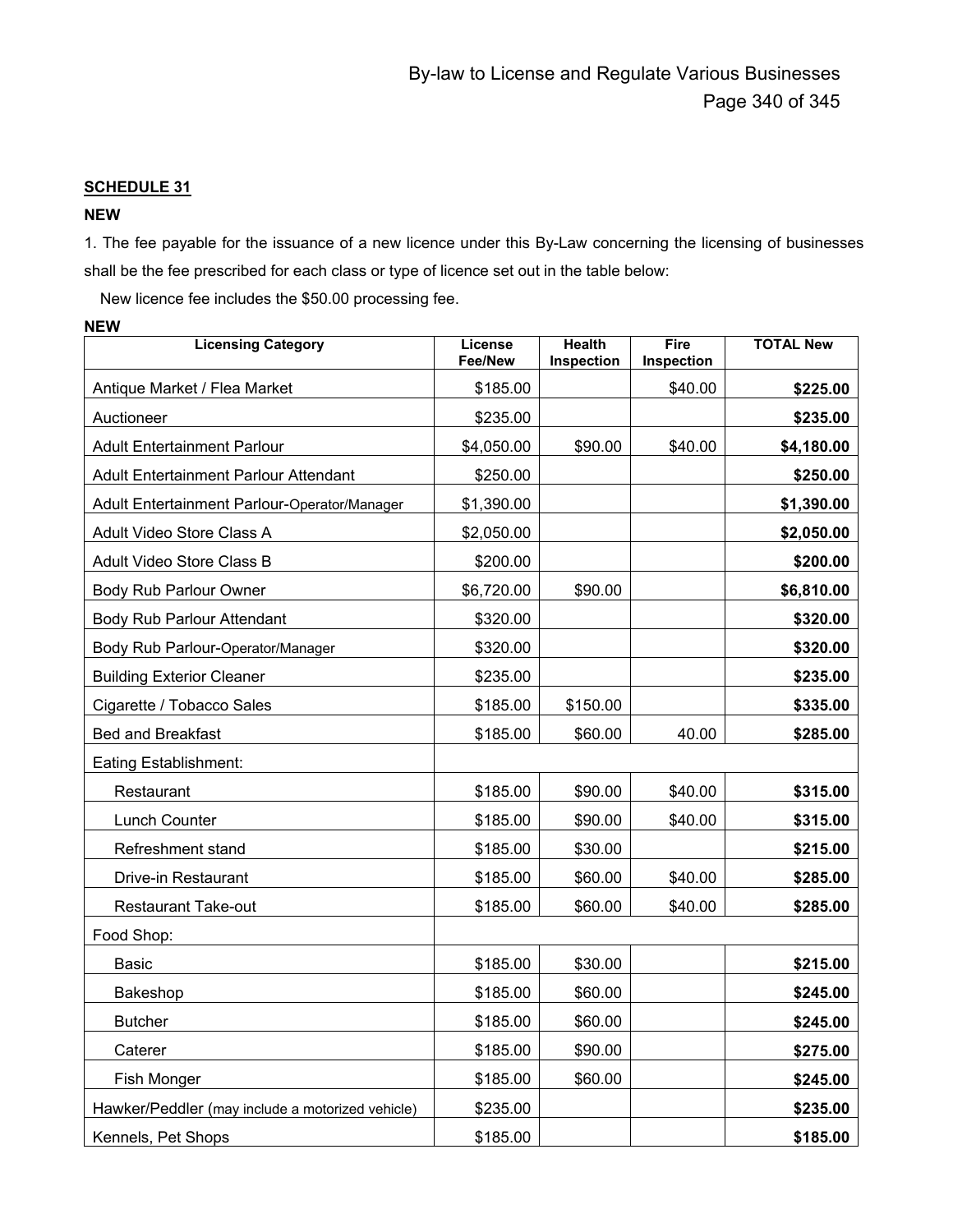By-law to License and Regulate Various Businesses

Page 341 of 345

| Lodging House                                      | \$185.00   | \$90.00 | \$120.00 | \$395.00   |
|----------------------------------------------------|------------|---------|----------|------------|
| Mobile Home Park                                   | \$2,500.00 | \$90.00 | \$120.00 | \$2,710.00 |
| per site                                           | \$250.00   |         |          | \$250.00   |
| Mobile Sign Leasing or Renting                     | \$200.00   |         |          | \$200.00   |
| Pawnbroker                                         | \$185.00   |         |          | \$185.00   |
| Personal Service facility                          | \$185.00   | \$90.00 |          | \$275.00   |
| Precious Metals & Jewellery Dealers                | \$185.00   |         |          | \$185.00   |
| <b>Public Baths</b>                                | \$320.00   |         |          | \$320.00   |
| Public Garage:                                     |            |         |          |            |
| (A) Buying, Selling, Storing                       | \$185.00   |         |          | \$185.00   |
| (B1) Combined Engine & Body Work                   | \$185.00   |         | \$40.00  | \$225.00   |
| (B2) Engine Work                                   | \$185.00   |         | \$40.00  | \$225.00   |
| (B3) Body Work                                     | \$185.00   |         | \$40.00  | \$225.00   |
| (C) Gas Hoses                                      | \$185.00   |         |          | \$185.00   |
| (D) Parking Lot                                    | \$185.00   |         |          | \$185.00   |
| Car Wash Only<br>(E)                               | \$185.00   |         |          | \$185.00   |
| <b>Public Halls</b>                                | \$185.00   | \$30.00 | \$40.00  | \$255.00   |
| Places of Amusement:                               |            |         |          |            |
| <b>Amusement Arcade</b>                            | \$185.00   |         | \$40.00  | \$225.00   |
| <b>Amusement Rides</b>                             | \$185.00   |         |          | \$185.00   |
| Carnivals                                          | \$185.00   | \$30.00 |          | \$215.00   |
| Circus                                             | \$185.00   | \$30.00 |          | \$215.00   |
| <b>Billiard / Bagatelle Tables</b>                 | \$185.00   |         | \$40.00  | \$225.00   |
| <b>Bingo Parlour</b>                               | \$185.00   |         | \$40.00  | \$225.00   |
| <b>Bowling Alley</b>                               | \$185.00   |         | \$40.00  | \$225.00   |
| Motor Vehicle Race Track                           | \$185.00   |         | \$40.00  | \$225.00   |
| Other                                              | \$185.00   |         | \$40.00  | \$225.00   |
| <b>Proprietary Club</b>                            | \$185.00   | \$30.00 | \$40.00  | \$255.00   |
| <b>Roller Skating Rink</b>                         | \$185.00   |         | \$40.00  | \$225.00   |
| Skateboarding, BMX bikes                           | \$185.00   |         | \$40.00  | \$225.00   |
| <b>Refreshment Vehicles:</b>                       |            |         |          |            |
| Class A*                                           | \$235.00   | \$60.00 |          | \$295.00   |
| Class B*                                           | \$235.00   | \$60.00 |          | \$295.00   |
| Class C                                            | \$235.00   | \$30.00 |          | \$265.00   |
| *Add \$40.00 Fire Inspections for Chip Wagons Only |            |         |          |            |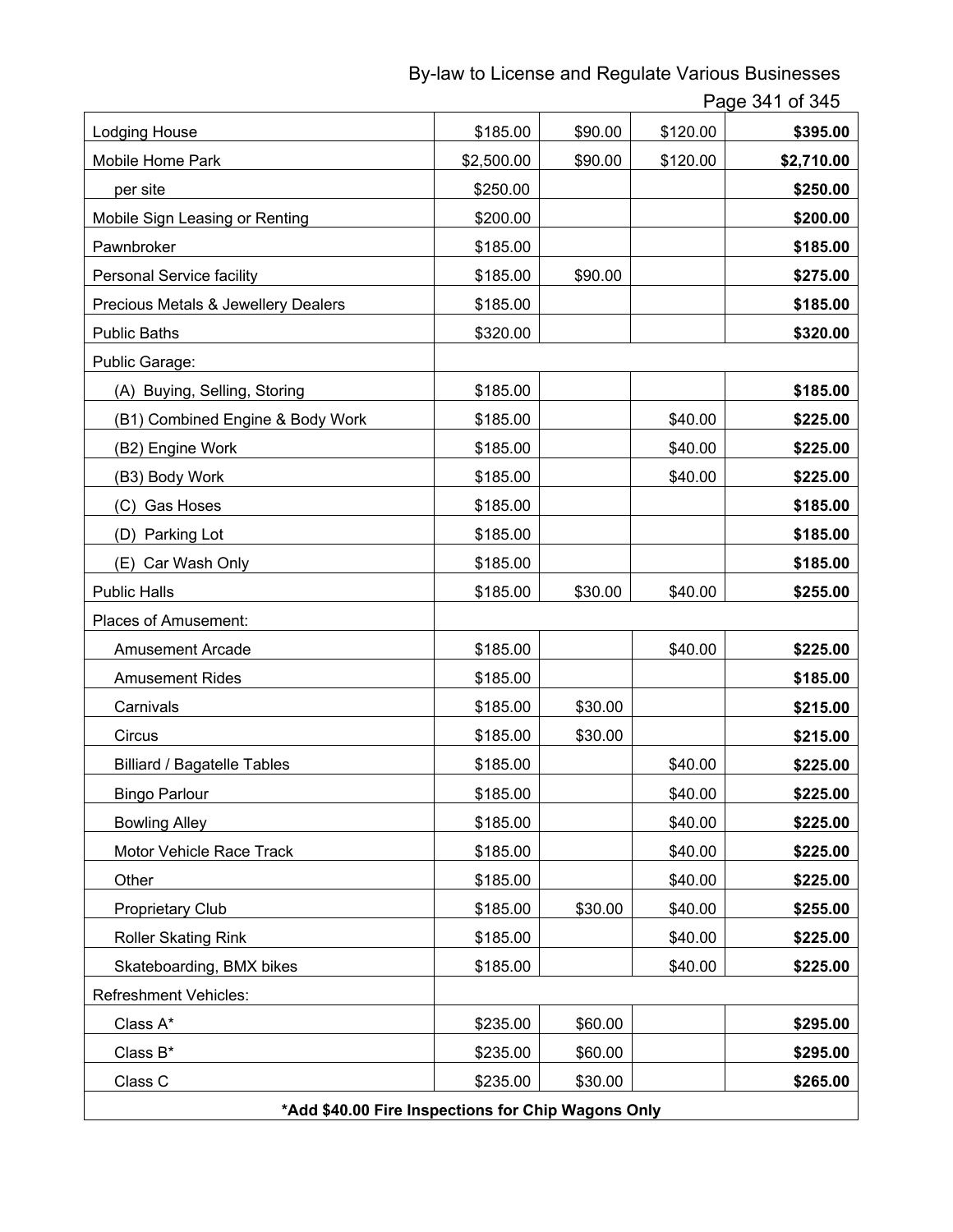By-law to License and Regulate Various Businesses

Page 342 of 345

| Recreational Camping Establishment                            | \$185.00   | \$90.00      | \$120.00 | \$395.00     |
|---------------------------------------------------------------|------------|--------------|----------|--------------|
| Salvage Yard                                                  | \$185.00   |              | \$40.00  | \$225.00     |
| Seasonal Food Vendors                                         | \$235.00   | \$30.00      |          | \$265.00     |
| Second-hand Shop                                              | \$185.00   |              |          | \$185.00     |
| Residential Care Facility (4-10 Residents)                    | \$190.00   | \$50 per bed | \$120.00 | \$330.00+bed |
| Residential Care Facility (11 or more Residents)              | \$330.00   | \$50 per bed | \$120.00 | \$450.00+bed |
| Sign Posters and Bill Distributor                             | \$235.00   |              |          | \$235.00     |
| Taxi cab owner (private)                                      | \$3,480.00 |              |          | \$3,480.00   |
| Taxi cab owner (transfer)                                     | \$670.00   |              |          | \$670.00     |
| Taxi cab Broker                                               | \$590.00   |              |          | \$590.00     |
| Taxi cab Driver                                               | \$150.00   |              |          | \$150.00     |
| Taxi cab Priority List (prior to September 30 <sup>th</sup> ) | \$60.00    |              |          | \$60.00      |
| Taxi cab Priority List (after September 30 <sup>th</sup> )    | \$100.00   |              |          | \$100.00     |
| Taxi cab (limited interest agreement)                         | \$120.00   |              |          | \$120.00     |
| Trade Licence Contractor:                                     |            |              |          |              |
| <b>Building Repair</b>                                        | \$167.00   |              |          | \$167.00     |
| Plumber                                                       | \$167.00   |              |          | \$167.00     |
| Heating, Ventilation & Air Conditioning                       | \$167.00   |              |          | \$167.00     |
| Drainage                                                      | \$167.00   |              |          | \$167.00     |
| Trade Licence Masters:                                        |            |              |          |              |
| <b>Building Repair</b>                                        | \$83.00    |              |          | \$83.00      |
| Plumber                                                       | \$83.00    |              |          | \$83.00      |
| Heating, Ventilation & Air Conditioning                       | \$83.00    |              |          | \$83.00      |
| Drainage                                                      | \$83.00    |              |          | \$83.00      |
| <b>Exam/Processing Fee</b>                                    | \$40.00    |              |          | \$40.00      |
| Wheel chair accessible Taxi cab                               | \$5.00     |              |          | \$5.00       |
| Limousines (owner)                                            | \$470.00   |              |          | \$470.00     |
| Limousines (driver)                                           | \$150.00   |              |          | \$150.00     |
| Transient Trader (Licence issued for 3 month period)          | \$500.00   |              |          | \$500.00     |
| Other Fees:                                                   |            |              |          |              |
| Processing/Administration Fee (non-refundable)                | \$50.00    |              |          | \$50.00      |
| Photo Identification Card                                     | \$10.00    |              |          | \$10.00      |
| Appeal Fee to Licensing Committee                             | \$50.00    |              |          | \$50.00      |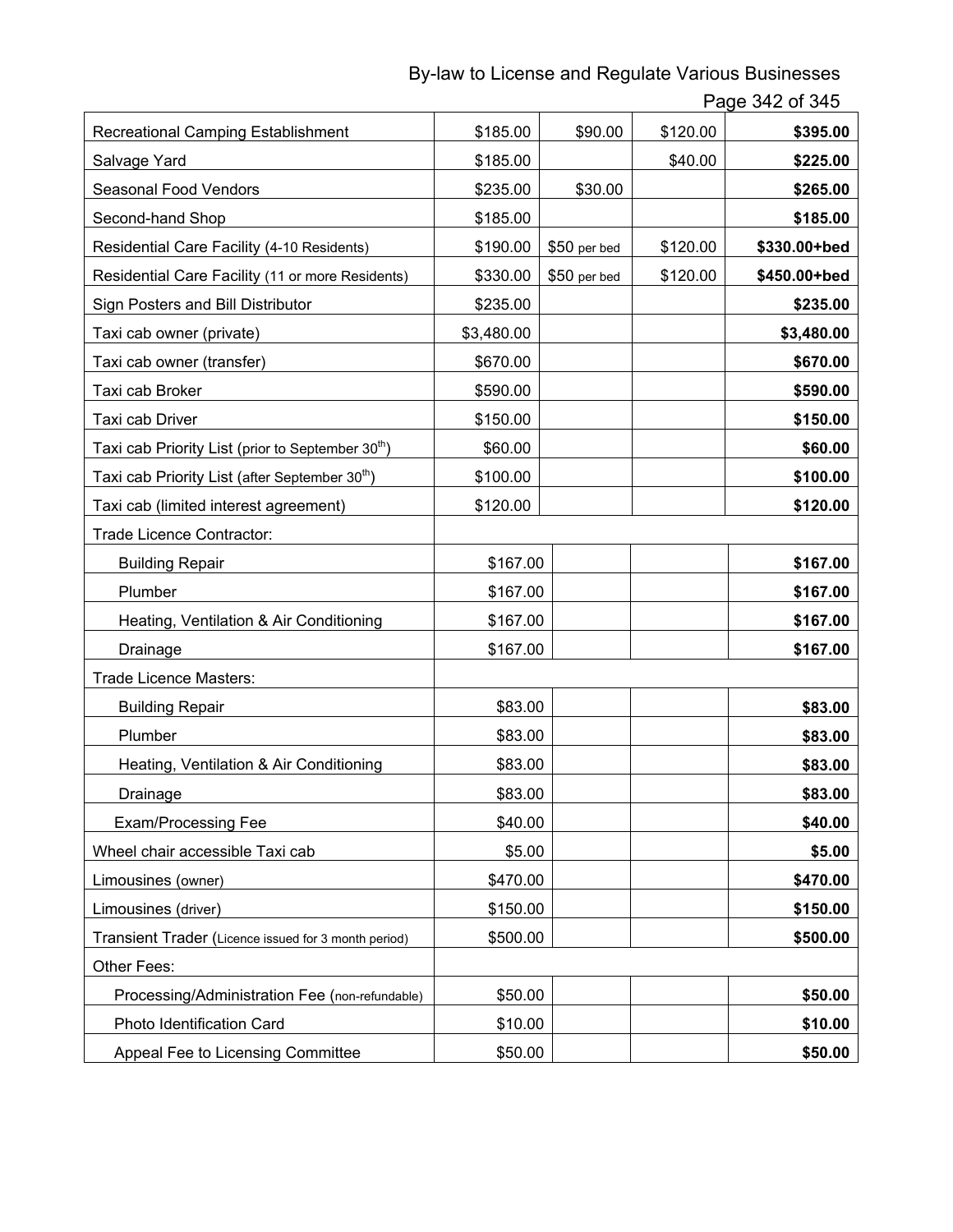#### **RENEW**

1. The fee payable for the renewal of a licence under this By-law shall be the fees prescribed for each class or type of licence in the table below.

#### **RENEW**

| <b>Licensing Category</b>                        | License<br>Fee/New | <b>Health</b><br>Inspection | Fire<br>Inspection | <b>TOTAL</b><br>New |
|--------------------------------------------------|--------------------|-----------------------------|--------------------|---------------------|
| Antique Market / Flea Market                     | \$135.00           |                             | \$40.00            | \$175.00            |
| Auctioneer                                       | \$185.00           |                             |                    | \$185.00            |
| <b>Adult Entertainment Parlour</b>               | \$4,000.00         | \$90.00                     | \$40.00            | \$4,130.00          |
| <b>Adult Entertainment Parlour Attendant</b>     | \$200.00           |                             |                    | \$200.00            |
| Adult Entertainment Parlour-Operator/Manager     | \$1,340.00         |                             |                    | \$1,340.00          |
| Adult Video Store Class A                        | \$2,000.00         |                             |                    | \$2,000.00          |
| Adult Video Store Class B                        | \$150.00           |                             |                    | \$150.00            |
| Body Rub Parlour Owner                           | \$6,670.00         | \$90.00                     |                    | \$6,760.00          |
| Body Rub Parlour Attendant                       | \$270.00           |                             |                    | \$270.00            |
| Body Rub Parlour-Operator/Manager                | \$270.00           |                             |                    | \$270.00            |
| <b>Building Exterior Cleaner</b>                 | \$185.00           |                             |                    | \$185.00            |
| Cigarette / Tobacco Sales                        | \$135.00           | \$150.00                    |                    | \$285.00            |
| <b>Bed and Breakfast</b>                         | \$135.00           | \$60.00                     | 40.00              | \$235.00            |
| Eating Establishment:                            |                    |                             |                    |                     |
| Restaurant                                       | \$135.00           | \$90.00                     | \$40.00            | \$265.00            |
| Lunch Counter                                    | \$135.00           | \$90.00                     | \$40.00            | \$265.00            |
| Refreshment stand                                | \$135.00           | \$30.00                     |                    | \$165.00            |
| Drive-in Restaurant                              | \$135.00           | \$60.00                     | \$40.00            | \$235.00            |
| <b>Restaurant Take-out</b>                       | \$135.00           | \$60.00                     | \$40.00            | \$235.00            |
| Food Shop:                                       |                    |                             |                    |                     |
| Basic                                            | \$135.00           | \$30.00                     |                    | \$165.00            |
| Bakeshop                                         | \$135.00           | \$60.00                     |                    | \$195.00            |
| <b>Butcher</b>                                   | \$135.00           | \$60.00                     |                    | \$195.00            |
| Caterer                                          | \$135.00           | \$90.00                     |                    | \$225.00            |
| Fish Monger                                      | \$135.00           | \$60.00                     |                    | \$195.00            |
| Hawker/Peddler (may include a motorized vehicle) | \$185.00           |                             |                    | \$185.00            |
| Kennels, Pet Shops                               | \$135.00           |                             |                    | \$135.00            |
| Lodging House                                    | \$135.00           | \$90.00                     | \$120.00           | \$345.00            |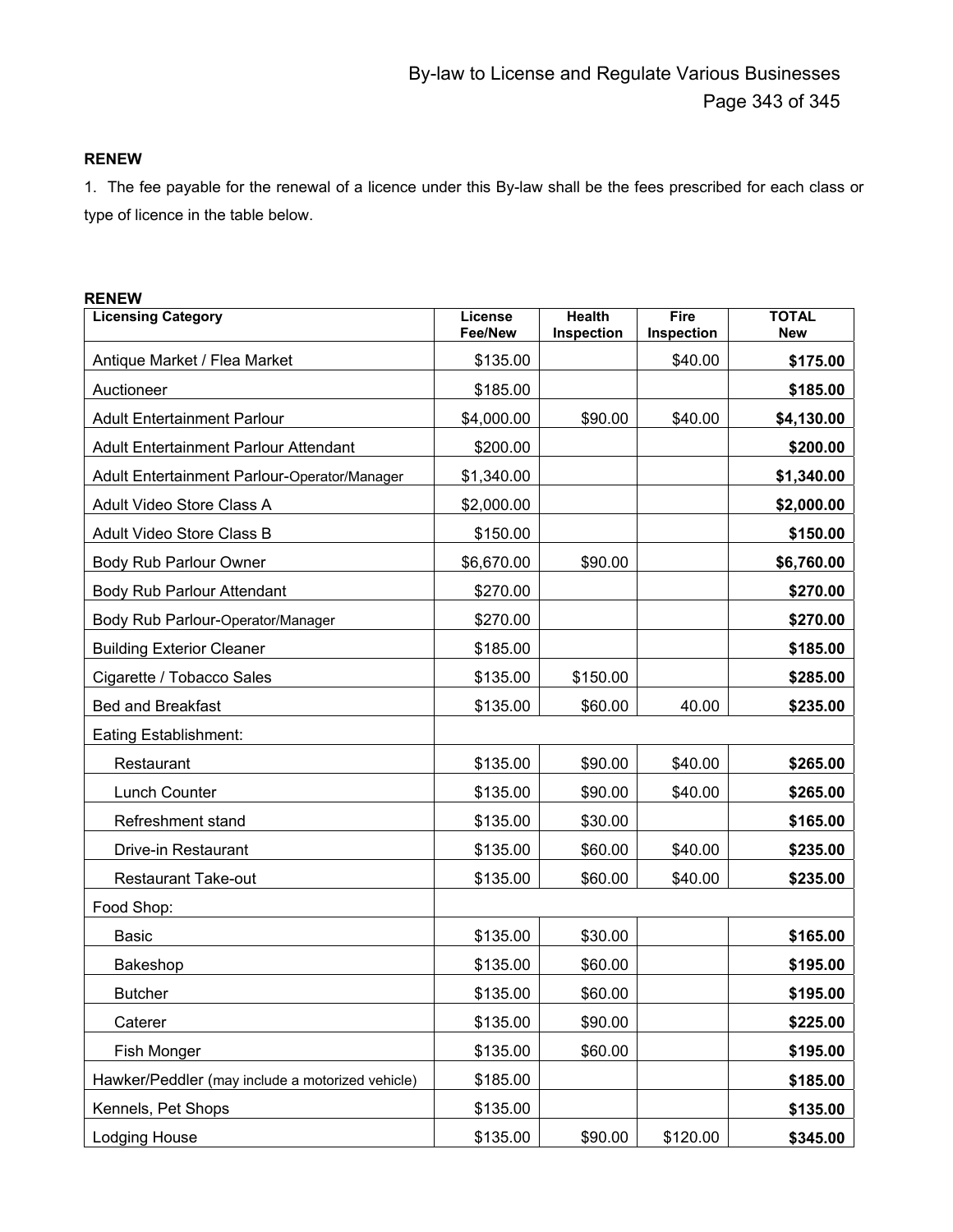By-law to License and Regulate Various Businesses

Page 344 of 345

| Mobile Home Park                                   | \$2,500.00 | \$90.00 | \$120.00 | \$2,710.00 |
|----------------------------------------------------|------------|---------|----------|------------|
| Per site                                           | \$250.00   |         |          | \$250.00   |
| Mobile Sign Leasing or Renting                     | \$200.00   |         |          | \$200.00   |
| Pawnbroker                                         | \$135.00   |         |          | \$135.00   |
| Personal Service facility                          | \$135.00   | \$90.00 |          | \$225.00   |
| Precious Metals & Jewellery Dealers                | \$135.00   |         |          | \$135.00   |
| <b>Public Baths</b>                                | \$270.00   |         |          | \$270.00   |
| Public Garage:                                     |            |         |          |            |
| (A) Buying, Selling, Storing                       | \$135.00   |         |          | \$135.00   |
| (B1) Combined Engine & Body Work                   | \$135.00   |         | \$40.00  | \$175.00   |
| (B2) Engine Work                                   | \$135.00   |         | \$40.00  | \$175.00   |
| (B3) Body Work                                     | \$135.00   |         | \$40.00  | \$175.00   |
| (C) Gas Hoses                                      | \$135.00   |         |          | \$135.00   |
| (D) Parking Lot                                    | \$135.00   |         |          | \$135.00   |
| (E) Car Wash Only                                  | \$135.00   |         |          | \$135.00   |
| <b>Public Halls</b>                                | \$135.00   | \$30.00 | \$40.00  | \$205.00   |
| Places of Amusement:                               |            |         |          |            |
| <b>Amusement Arcade</b>                            | \$135.00   |         | \$40.00  | \$175.00   |
| <b>Amusement Rides</b>                             | \$135.00   |         |          | \$135.00   |
| Carnivals                                          | \$135.00   | \$30.00 |          | \$165.00   |
| Circus                                             | \$135.00   | \$30.00 |          | \$165.00   |
| <b>Billiard / Bagatelle Tables</b>                 | \$135.00   |         | \$40.00  | \$175.00   |
| <b>Bingo Parlour</b>                               | \$135.00   |         | \$40.00  | \$175.00   |
| <b>Bowling Alley</b>                               | \$135.00   |         | \$40.00  | \$175.00   |
| Motor Vehicle Race Track                           | \$135.00   |         | \$40.00  | \$175.00   |
| Other                                              | \$135.00   |         | \$40.00  | \$175.00   |
| Proprietary Club                                   | \$135.00   | \$30.00 | \$40.00  | \$205.00   |
| Roller Skating Rink                                | \$135.00   |         | \$40.00  | \$175.00   |
| Skateboarding, BMX bikes                           | \$135.00   |         | \$40.00  | \$175.00   |
| <b>Refreshment Vehicles:</b>                       |            |         |          |            |
| Class A*                                           | \$185.00   | \$60.00 |          | \$245.00   |
| Class B*                                           | \$185.00   | \$60.00 |          | \$245.00   |
| Class C                                            | \$185.00   | \$30.00 |          | \$215.00   |
| *Add \$40.00 Fire Inspections for Chip Wagons Only |            |         |          |            |
| Recreational Camping Establishment                 | \$135.00   | \$90.00 | \$120.00 | \$345.00   |